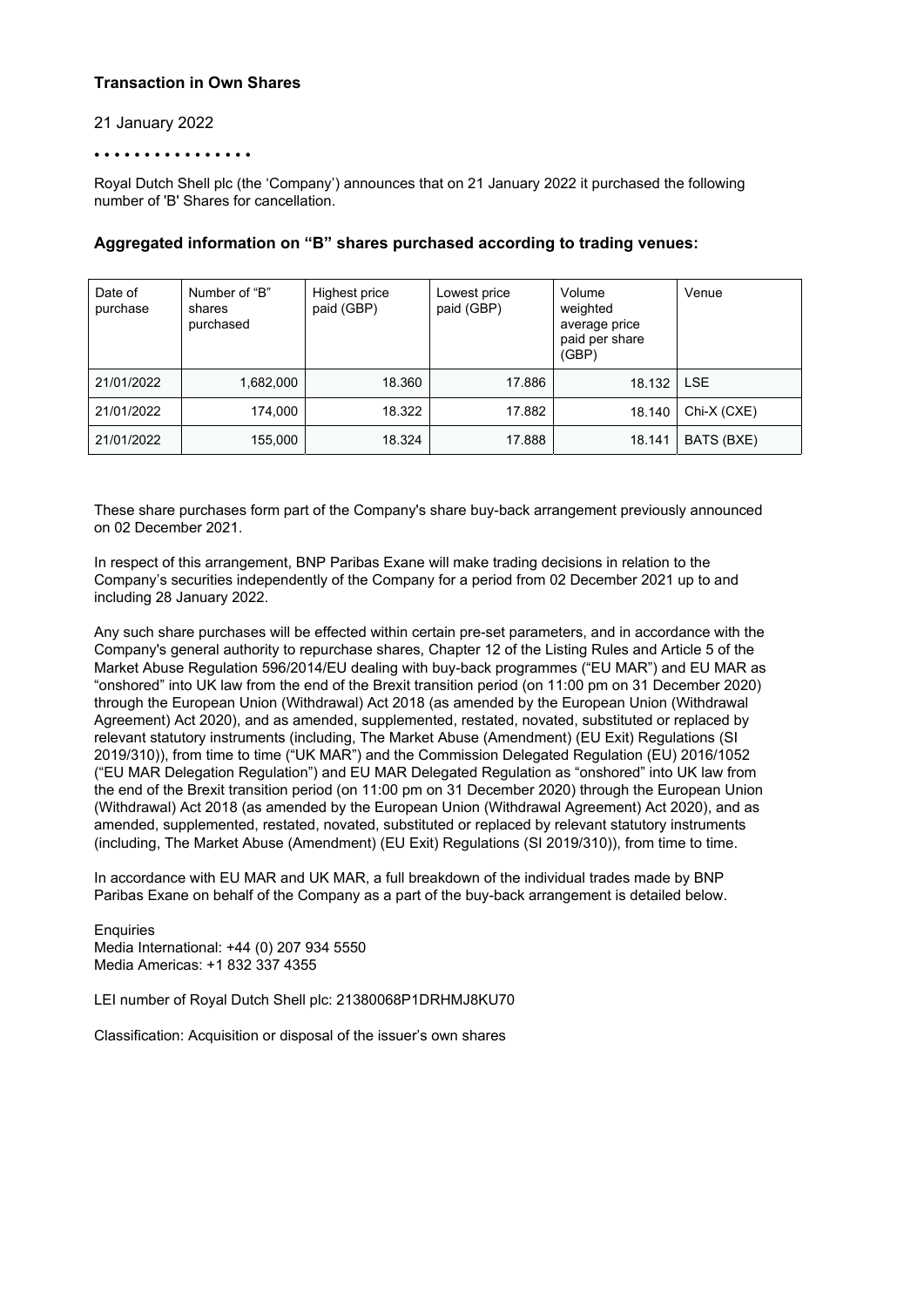# **Transaction details:**

| Transaction date and time | Volume | Price  | Trading<br>Venue | Transaction<br>Reference Number |
|---------------------------|--------|--------|------------------|---------------------------------|
| 2022-01-21 09:00:24       | 175    | 18.212 | <b>XLON</b>      | 00292971388EXPA1                |
| 2022-01-21 09:00:24       | 714    | 18.212 | <b>XLON</b>      | 00292971389EXPA1                |
| 2022-01-21 09:00:24       | 818    | 18.212 | <b>XLON</b>      | 00292971390EXPA1                |
| 2022-01-21 09:00:29       | 242    | 18.212 | <b>BATE</b>      | 00292971617EXPA1                |
| 2022-01-21 09:00:29       | 415    | 18.212 | <b>BATE</b>      | 00292971619EXPA1                |
| 2022-01-21 09:00:32       | 655    | 18.224 | <b>CHIX</b>      | 00292971675EXPA1                |
| 2022-01-21 09:00:40       | 95     | 18.262 | <b>XLON</b>      | 00292971731EXPA1                |
| 2022-01-21 09:00:40       | 559    | 18.262 | <b>XLON</b>      | 00292971732EXPA1                |
| 2022-01-21 09:00:46       | 212    | 18.280 | <b>XLON</b>      | 00292971862EXPA1                |
| 2022-01-21 09:00:46       | 379    | 18.280 | <b>XLON</b>      | 00292971863EXPA1                |
| 2022-01-21 09:01:03       | 500    | 18.338 | <b>XLON</b>      | 00292971979EXPA1                |
| 2022-01-21 09:01:03       | 150    | 18.338 | <b>XLON</b>      | 00292971980EXPA1                |
| 2022-01-21 09:01:03       | 70     | 18.338 | <b>XLON</b>      | 00292971981EXPA1                |
| 2022-01-21 09:01:03       | 240    | 18.338 | <b>XLON</b>      | 00292971982EXPA1                |
| 2022-01-21 09:01:03       | 30     | 18.338 | <b>XLON</b>      | 00292971983EXPA1                |
| 2022-01-21 09:01:03       | 10     | 18.338 | <b>XLON</b>      | 00292971984EXPA1                |
| 2022-01-21 09:01:18       | 468    | 18.334 | <b>XLON</b>      | 00292972091EXPA1                |
| 2022-01-21 09:01:22       | 523    | 18.316 | <b>XLON</b>      | 00292972115EXPA1                |
| 2022-01-21 09:01:44       | 264    | 18.356 | <b>XLON</b>      | 00292972195EXPA1                |
| 2022-01-21 09:01:44       | 1,069  | 18.356 | <b>XLON</b>      | 00292972196EXPA1                |
| 2022-01-21 09:01:45       | 600    | 18.360 | <b>XLON</b>      | 00292972201EXPA1                |
| 2022-01-21 09:01:57       | 622    | 18.348 | <b>XLON</b>      | 00292972247EXPA1                |
| 2022-01-21 09:02:23       | 380    | 18.316 | <b>XLON</b>      | 00292972400EXPA1                |
| 2022-01-21 09:02:24       | 730    | 18.316 | <b>XLON</b>      | 00292972402EXPA1                |
| 2022-01-21 09:02:24       | 358    | 18.316 | <b>XLON</b>      | 00292972403EXPA1                |
| 2022-01-21 09:02:42       | 123    | 18.314 | <b>XLON</b>      | 00292972501EXPA1                |
| 2022-01-21 09:02:42       | 1,150  | 18.314 | <b>XLON</b>      | 00292972502EXPA1                |
| 2022-01-21 09:02:50       | 632    | 18.322 | <b>XLON</b>      | 00292972539EXPA1                |
| 2022-01-21 09:02:55       | 487    | 18.318 | <b>CHIX</b>      | 00292972575EXPA1                |
| 2022-01-21 09:02:56       | 580    | 18.318 | <b>BATE</b>      | 00292972581EXPA1                |
| 2022-01-21 09:03:10       | 628    | 18.320 | <b>XLON</b>      | 00292972714EXPA1                |
| 2022-01-21 09:03:16       | 519    | 18.312 | <b>XLON</b>      | 00292972736EXPA1                |
| 2022-01-21 09:03:36       | 494    | 18.320 | <b>XLON</b>      | 00292972862EXPA1                |
| 2022-01-21 09:03:45       | 129    | 18.316 | <b>CHIX</b>      | 00292972930EXPA1                |
| 2022-01-21 09:03:45       | 34     | 18.316 | <b>CHIX</b>      | 00292972932EXPA1                |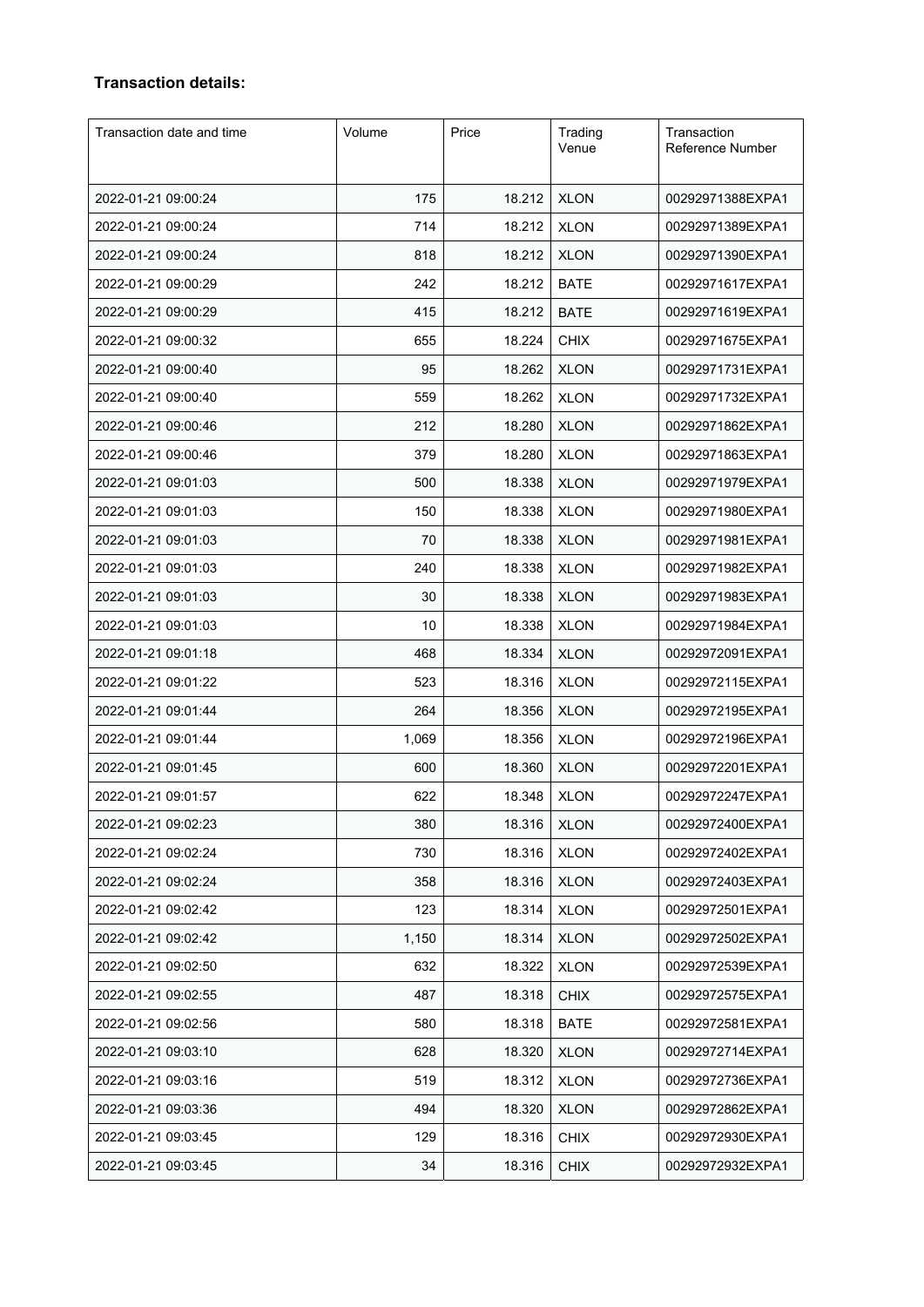| 2022-01-21 09:03:45 | 443   | 18.316 | <b>CHIX</b> | 00292972934EXPA1 |
|---------------------|-------|--------|-------------|------------------|
| 2022-01-21 09:03:45 | 11    | 18.316 | <b>CHIX</b> | 00292972935EXPA1 |
| 2022-01-21 09:03:45 | 652   | 18.316 | <b>XLON</b> | 00292972933EXPA1 |
| 2022-01-21 09:03:45 | 684   | 18.312 | <b>XLON</b> | 00292972936EXPA1 |
| 2022-01-21 09:03:51 | 529   | 18.304 | BATE        | 00292972990EXPA1 |
| 2022-01-21 09:04:01 | 1,678 | 18.310 | <b>XLON</b> | 00292973059EXPA1 |
| 2022-01-21 09:04:20 | 160   | 18.294 | <b>XLON</b> | 00292973173EXPA1 |
| 2022-01-21 09:04:20 | 220   | 18.294 | <b>XLON</b> | 00292973174EXPA1 |
| 2022-01-21 09:04:21 | 124   | 18.294 | <b>XLON</b> | 00292973188EXPA1 |
| 2022-01-21 09:04:42 | 498   | 18.294 | <b>XLON</b> | 00292973322EXPA1 |
| 2022-01-21 09:04:45 | 822   | 18.304 | <b>XLON</b> | 00292973335EXPA1 |
| 2022-01-21 09:04:45 | 724   | 18.304 | <b>XLON</b> | 00292973336EXPA1 |
| 2022-01-21 09:05:02 | 100   | 18.306 | <b>CHIX</b> | 00292973461EXPA1 |
| 2022-01-21 09:05:02 | 459   | 18.306 | <b>CHIX</b> | 00292973462EXPA1 |
| 2022-01-21 09:05:02 | 582   | 18.304 | <b>XLON</b> | 00292973460EXPA1 |
| 2022-01-21 09:05:09 | 581   | 18.306 | <b>XLON</b> | 00292973522EXPA1 |
| 2022-01-21 09:05:29 | 160   | 18.310 | <b>XLON</b> | 00292973635EXPA1 |
| 2022-01-21 09:05:29 | 400   | 18.310 | <b>XLON</b> | 00292973636EXPA1 |
| 2022-01-21 09:05:29 | 400   | 18.310 | <b>XLON</b> | 00292973637EXPA1 |
| 2022-01-21 09:05:37 | 800   | 18.316 | <b>XLON</b> | 00292973686EXPA1 |
| 2022-01-21 09:05:37 | 586   | 18.316 | <b>XLON</b> | 00292973687EXPA1 |
| 2022-01-21 09:05:41 | 516   | 18.310 | <b>BATE</b> | 00292973701EXPA1 |
| 2022-01-21 09:05:41 | 299   | 18.306 | <b>XLON</b> | 00292973709EXPA1 |
| 2022-01-21 09:05:41 | 170   | 18.306 | <b>XLON</b> | 00292973711EXPA1 |
| 2022-01-21 09:05:57 | 91    | 18.322 | <b>XLON</b> | 00292973781EXPA1 |
| 2022-01-21 09:05:57 | 453   | 18.322 | <b>XLON</b> | 00292973782EXPA1 |
| 2022-01-21 09:06:00 | 486   | 18.320 | <b>XLON</b> | 00292973788EXPA1 |
| 2022-01-21 09:06:06 | 682   | 18.318 | <b>CHIX</b> | 00292973812EXPA1 |
| 2022-01-21 09:06:39 | 556   | 18.324 | <b>BATE</b> | 00292973993EXPA1 |
| 2022-01-21 09:06:40 | 433   | 18.320 | <b>CHIX</b> | 00292974005EXPA1 |
| 2022-01-21 09:06:40 | 167   | 18.322 | <b>XLON</b> | 00292974004EXPA1 |
| 2022-01-21 09:06:40 | 473   | 18.322 | <b>XLON</b> | 00292974006EXPA1 |
| 2022-01-21 09:06:40 | 478   | 18.322 | <b>XLON</b> | 00292974008EXPA1 |
| 2022-01-21 09:06:45 | 500   | 18.316 | <b>XLON</b> | 00292974039EXPA1 |
| 2022-01-21 09:06:45 | 500   | 18.314 | <b>XLON</b> | 00292974040EXPA1 |
| 2022-01-21 09:06:45 | 500   | 18.314 | <b>XLON</b> | 00292974041EXPA1 |
| 2022-01-21 09:06:45 | 171   | 18.314 | <b>XLON</b> | 00292974042EXPA1 |
| 2022-01-21 09:07:04 | 469   | 18.328 | <b>XLON</b> | 00292974136EXPA1 |
| 2022-01-21 09:07:12 | 500   | 18.330 | <b>XLON</b> | 00292974193EXPA1 |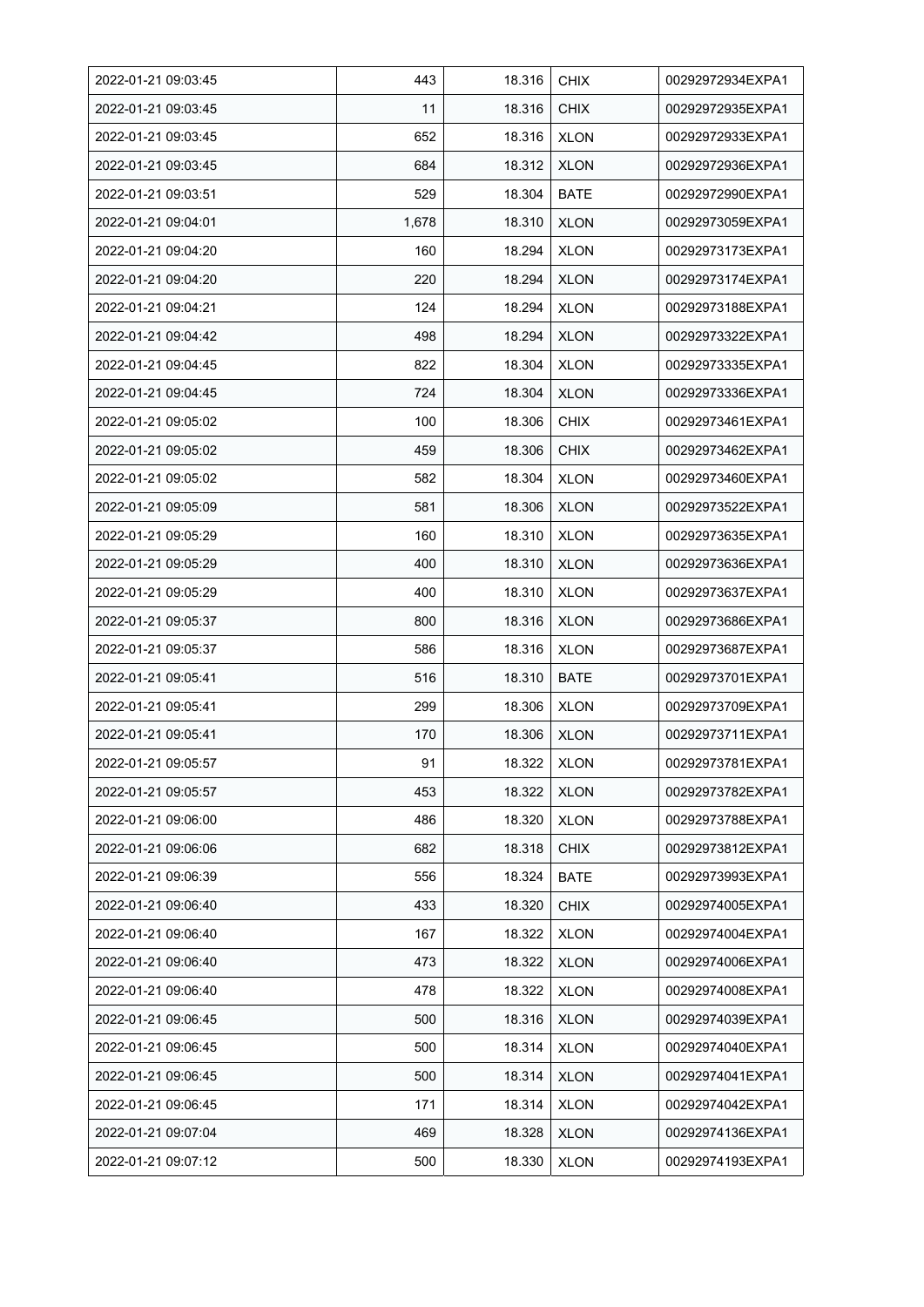| 2022-01-21 09:07:18 | 660   | 18.330 | <b>XLON</b> | 00292974240EXPA1 |
|---------------------|-------|--------|-------------|------------------|
| 2022-01-21 09:07:19 | 1,068 | 18.328 | <b>XLON</b> | 00292974249EXPA1 |
| 2022-01-21 09:07:21 | 500   | 18.328 | <b>XLON</b> | 00292974268EXPA1 |
| 2022-01-21 09:07:21 | 90    | 18.328 | <b>XLON</b> | 00292974269EXPA1 |
| 2022-01-21 09:07:27 | 540   | 18.320 | <b>XLON</b> | 00292974300EXPA1 |
| 2022-01-21 09:07:27 | 498   | 18.320 | <b>XLON</b> | 00292974301EXPA1 |
| 2022-01-21 09:07:30 | 633   | 18.314 | BATE        | 00292974332EXPA1 |
| 2022-01-21 09:07:30 | 591   | 18.316 | <b>CHIX</b> | 00292974331EXPA1 |
| 2022-01-21 09:07:32 | 500   | 18.314 | <b>XLON</b> | 00292974369EXPA1 |
| 2022-01-21 09:07:32 | 430   | 18.314 | <b>XLON</b> | 00292974370EXPA1 |
| 2022-01-21 09:07:32 | 550   | 18.314 | <b>XLON</b> | 00292974371EXPA1 |
| 2022-01-21 09:07:44 | 626   | 18.292 | <b>XLON</b> | 00292974441EXPA1 |
| 2022-01-21 09:07:49 | 500   | 18.292 | <b>XLON</b> | 00292974476EXPA1 |
| 2022-01-21 09:07:49 | 177   | 18.292 | <b>XLON</b> | 00292974477EXPA1 |
| 2022-01-21 09:07:51 | 652   | 18.286 | <b>XLON</b> | 00292974490EXPA1 |
| 2022-01-21 09:08:04 | 538   | 18.274 | <b>XLON</b> | 00292974556EXPA1 |
| 2022-01-21 09:08:13 | 541   | 18.276 | <b>XLON</b> | 00292974686EXPA1 |
| 2022-01-21 09:08:19 | 562   | 18.274 | <b>XLON</b> | 00292974716EXPA1 |
| 2022-01-21 09:08:24 | 155   | 18.276 | <b>XLON</b> | 00292974737EXPA1 |
| 2022-01-21 09:08:38 | 450   | 18.274 | BATE        | 00292974789EXPA1 |
| 2022-01-21 09:08:39 | 149   | 18.274 | <b>BATE</b> | 00292974806EXPA1 |
| 2022-01-21 09:08:39 | 626   | 18.272 | <b>XLON</b> | 00292974807EXPA1 |
| 2022-01-21 09:08:39 | 507   | 18.272 | <b>XLON</b> | 00292974808EXPA1 |
| 2022-01-21 09:08:47 | 327   | 18.258 | <b>CHIX</b> | 00292974841EXPA1 |
| 2022-01-21 09:08:47 | 500   | 18.260 | <b>XLON</b> | 00292974842EXPA1 |
| 2022-01-21 09:08:47 | 377   | 18.260 | <b>XLON</b> | 00292974843EXPA1 |
| 2022-01-21 09:08:47 | 335   | 18.260 | <b>XLON</b> | 00292974844EXPA1 |
| 2022-01-21 09:09:14 | 500   | 18.264 | <b>XLON</b> | 00292974993EXPA1 |
| 2022-01-21 09:09:17 | 500   | 18.264 | <b>XLON</b> | 00292975005EXPA1 |
| 2022-01-21 09:09:29 | 400   | 18.264 | <b>XLON</b> | 00292975070EXPA1 |
| 2022-01-21 09:09:30 | 1,440 | 18.264 | <b>XLON</b> | 00292975077EXPA1 |
| 2022-01-21 09:09:30 | 1,552 | 18.264 | <b>XLON</b> | 00292975079EXPA1 |
| 2022-01-21 09:09:35 | 519   | 18.268 | BATE        | 00292975099EXPA1 |
| 2022-01-21 09:09:50 | 460   | 18.266 | <b>XLON</b> | 00292975160EXPA1 |
| 2022-01-21 09:10:07 | 535   | 18.266 | <b>XLON</b> | 00292975250EXPA1 |
| 2022-01-21 09:10:24 | 500   | 18.300 | <b>XLON</b> | 00292975355EXPA1 |
| 2022-01-21 09:10:30 | 500   | 18.306 | <b>XLON</b> | 00292975387EXPA1 |
| 2022-01-21 09:10:35 | 500   | 18.302 | <b>XLON</b> | 00292975407EXPA1 |
| 2022-01-21 09:10:35 | 796   | 18.302 | <b>XLON</b> | 00292975409EXPA1 |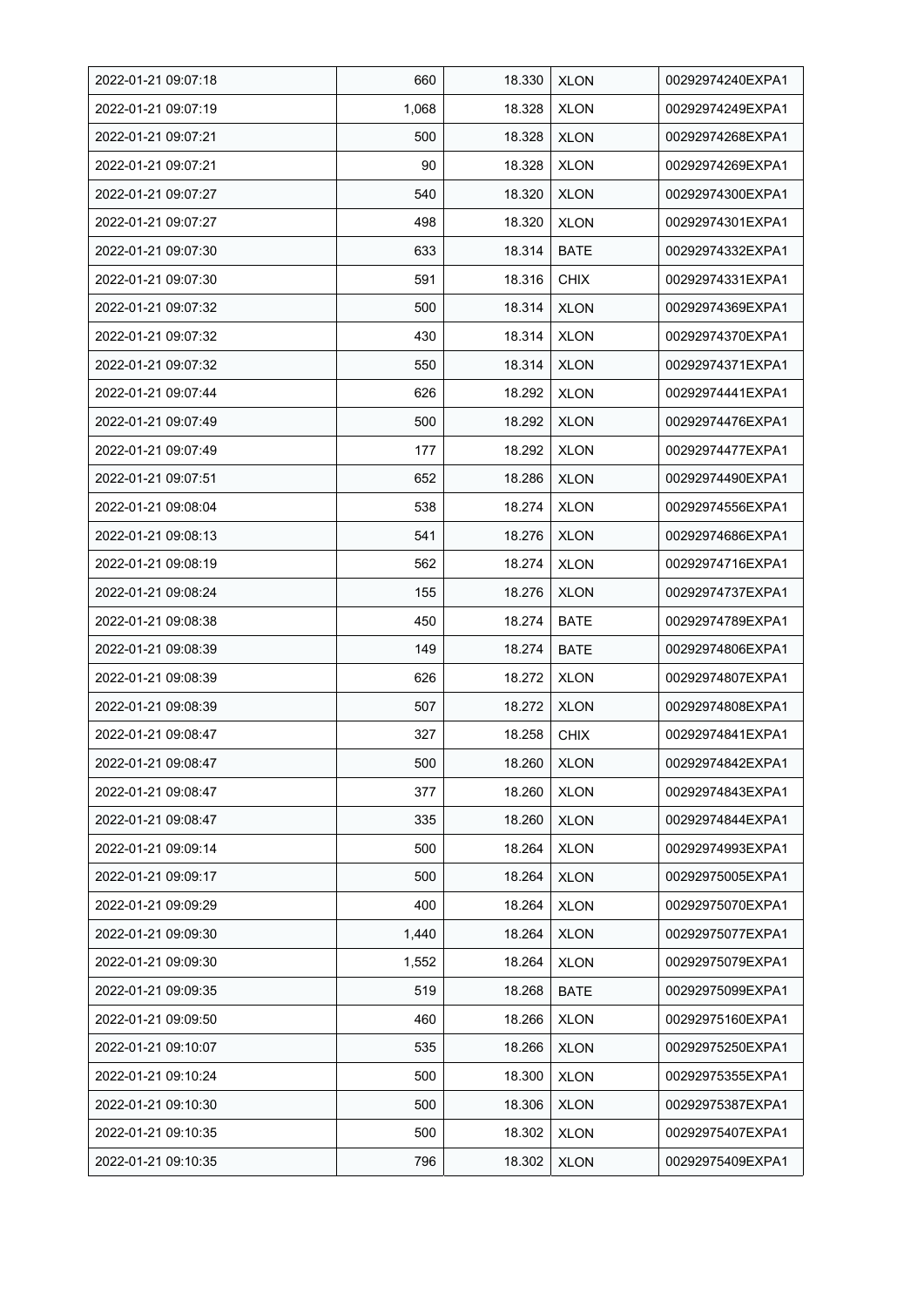| 2022-01-21 09:10:38 | 1,411 | 18.300 | <b>CHIX</b> | 00292975440EXPA1 |
|---------------------|-------|--------|-------------|------------------|
| 2022-01-21 09:11:04 | 57    | 18.304 | <b>BATE</b> | 00292975662EXPA1 |
| 2022-01-21 09:11:04 | 12    | 18.304 | <b>BATE</b> | 00292975664EXPA1 |
| 2022-01-21 09:11:04 | 17    | 18.304 | <b>BATE</b> | 00292975665EXPA1 |
| 2022-01-21 09:11:04 | 483   | 18.304 | <b>BATE</b> | 00292975666EXPA1 |
| 2022-01-21 09:11:04 | 80    | 18.308 | <b>XLON</b> | 00292975667EXPA1 |
| 2022-01-21 09:11:04 | 449   | 18.308 | <b>XLON</b> | 00292975668EXPA1 |
| 2022-01-21 09:11:04 | 112   | 18.300 | <b>XLON</b> | 00292975678EXPA1 |
| 2022-01-21 09:11:04 | 405   | 18.300 | <b>XLON</b> | 00292975679EXPA1 |
| 2022-01-21 09:11:04 | 112   | 18.300 | <b>XLON</b> | 00292975680EXPA1 |
| 2022-01-21 09:11:19 | 549   | 18.320 | <b>XLON</b> | 00292975752EXPA1 |
| 2022-01-21 09:11:30 | 200   | 18.310 | <b>XLON</b> | 00292975790EXPA1 |
| 2022-01-21 09:11:36 | 500   | 18.310 | <b>XLON</b> | 00292975850EXPA1 |
| 2022-01-21 09:11:39 | 797   | 18.318 | <b>XLON</b> | 00292975878EXPA1 |
| 2022-01-21 09:11:39 | 135   | 18.318 | <b>XLON</b> | 00292975879EXPA1 |
| 2022-01-21 09:11:39 | 221   | 18.318 | <b>XLON</b> | 00292975880EXPA1 |
| 2022-01-21 09:11:40 | 499   | 18.314 | <b>XLON</b> | 00292975881EXPA1 |
| 2022-01-21 09:11:40 | 93    | 18.314 | <b>XLON</b> | 00292975882EXPA1 |
| 2022-01-21 09:11:48 | 622   | 18.308 | <b>XLON</b> | 00292975898EXPA1 |
| 2022-01-21 09:11:52 | 336   | 18.304 | BATE        | 00292975918EXPA1 |
| 2022-01-21 09:11:52 | 58    | 18.304 | <b>BATE</b> | 00292975919EXPA1 |
| 2022-01-21 09:11:54 | 600   | 18.304 | <b>XLON</b> | 00292975924EXPA1 |
| 2022-01-21 09:11:54 | 310   | 18.304 | <b>XLON</b> | 00292975925EXPA1 |
| 2022-01-21 09:12:03 | 634   | 18.300 | <b>XLON</b> | 00292975967EXPA1 |
| 2022-01-21 09:12:24 | 100   | 18.298 | <b>XLON</b> | 00292976189EXPA1 |
| 2022-01-21 09:12:30 | 497   | 18.298 | <b>XLON</b> | 00292976211EXPA1 |
| 2022-01-21 09:12:34 | 500   | 18.300 | <b>XLON</b> | 00292976232EXPA1 |
| 2022-01-21 09:12:44 | 500   | 18.312 | <b>XLON</b> | 00292976277EXPA1 |
| 2022-01-21 09:12:44 | 344   | 18.312 | <b>XLON</b> | 00292976278EXPA1 |
| 2022-01-21 09:12:44 | 124   | 18.312 | <b>XLON</b> | 00292976279EXPA1 |
| 2022-01-21 09:12:47 | 244   | 18.308 | <b>XLON</b> | 00292976306EXPA1 |
| 2022-01-21 09:12:47 | 244   | 18.308 | <b>XLON</b> | 00292976307EXPA1 |
| 2022-01-21 09:12:47 | 244   | 18.308 | <b>XLON</b> | 00292976309EXPA1 |
| 2022-01-21 09:12:49 | 590   | 18.306 | <b>CHIX</b> | 00292976310EXPA1 |
| 2022-01-21 09:12:59 | 172   | 18.300 | <b>BATE</b> | 00292976361EXPA1 |
| 2022-01-21 09:12:59 | 24    | 18.300 | <b>BATE</b> | 00292976362EXPA1 |
| 2022-01-21 09:12:59 | 62    | 18.300 | BATE        | 00292976363EXPA1 |
| 2022-01-21 09:12:59 | 269   | 18.300 | <b>BATE</b> | 00292976366EXPA1 |
| 2022-01-21 09:12:59 | 211   | 18.300 | <b>XLON</b> | 00292976364EXPA1 |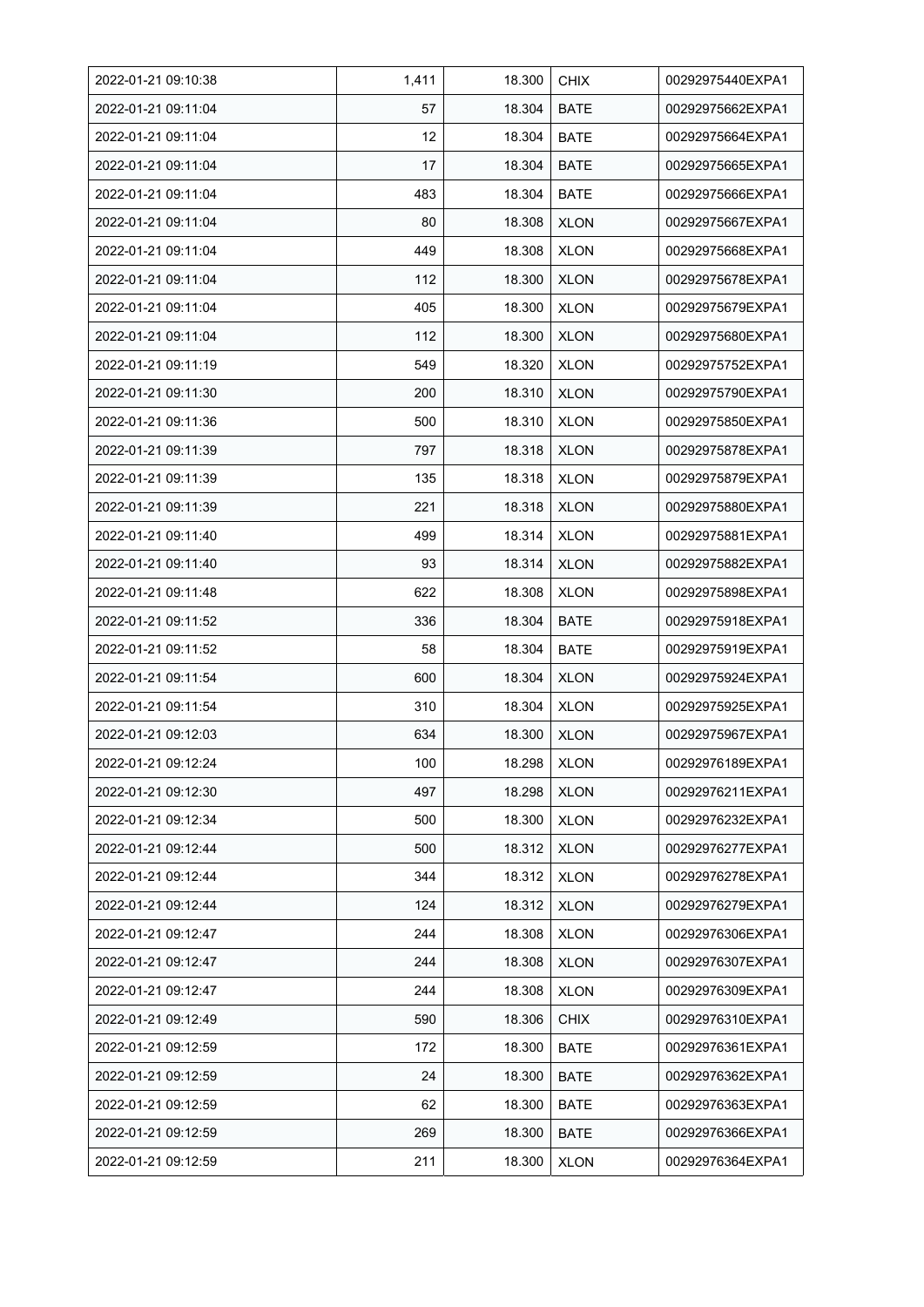| 2022-01-21 09:13:08 | 489   | 18.298 | <b>XLON</b> | 00292976428EXPA1 |
|---------------------|-------|--------|-------------|------------------|
| 2022-01-21 09:14:01 | 553   | 18.306 | <b>BATE</b> | 00292976657EXPA1 |
| 2022-01-21 09:14:01 | 247   | 18.306 | <b>CHIX</b> | 00292976656EXPA1 |
| 2022-01-21 09:14:01 | 28    | 18.306 | <b>CHIX</b> | 00292976659EXPA1 |
| 2022-01-21 09:14:01 | 76    | 18.306 | <b>CHIX</b> | 00292976660EXPA1 |
| 2022-01-21 09:14:01 | 87    | 18.306 | <b>CHIX</b> | 00292976661EXPA1 |
| 2022-01-21 09:14:01 | 51    | 18.306 | <b>CHIX</b> | 00292976664EXPA1 |
| 2022-01-21 09:14:01 | 47    | 18.306 | <b>CHIX</b> | 00292976665EXPA1 |
| 2022-01-21 09:14:01 | 549   | 18.306 | <b>XLON</b> | 00292976654EXPA1 |
| 2022-01-21 09:14:01 | 1,779 | 18.306 | <b>XLON</b> | 00292976658EXPA1 |
| 2022-01-21 09:14:33 | 500   | 18.290 | <b>XLON</b> | 00292976890EXPA1 |
| 2022-01-21 09:14:37 | 1,231 | 18.290 | <b>XLON</b> | 00292976923EXPA1 |
| 2022-01-21 09:14:45 | 144   | 18.286 | <b>CHIX</b> | 00292976988EXPA1 |
| 2022-01-21 09:14:45 | 845   | 18.286 | <b>XLON</b> | 00292976989EXPA1 |
| 2022-01-21 09:14:48 | 544   | 18.282 | <b>CHIX</b> | 00292977005EXPA1 |
| 2022-01-21 09:14:50 | 442   | 18.278 | BATE        | 00292977025EXPA1 |
| 2022-01-21 09:14:50 | 500   | 18.278 | <b>XLON</b> | 00292977027EXPA1 |
| 2022-01-21 09:14:50 | 143   | 18.278 | <b>XLON</b> | 00292977028EXPA1 |
| 2022-01-21 09:14:59 | 500   | 18.274 | <b>XLON</b> | 00292977091EXPA1 |
| 2022-01-21 09:15:00 | 410   | 18.270 | <b>XLON</b> | 00292977097EXPA1 |
| 2022-01-21 09:15:11 | 500   | 18.270 | <b>XLON</b> | 00292977207EXPA1 |
| 2022-01-21 09:15:25 | 298   | 18.274 | <b>XLON</b> | 00292977279EXPA1 |
| 2022-01-21 09:15:25 | 353   | 18.274 | <b>XLON</b> | 00292977280EXPA1 |
| 2022-01-21 09:15:32 | 500   | 18.274 | <b>XLON</b> | 00292977337EXPA1 |
| 2022-01-21 09:15:38 | 500   | 18.274 | <b>XLON</b> | 00292977378EXPA1 |
| 2022-01-21 09:15:53 | 500   | 18.274 | <b>XLON</b> | 00292977508EXPA1 |
| 2022-01-21 09:15:56 | 500   | 18.274 | <b>XLON</b> | 00292977529EXPA1 |
| 2022-01-21 09:15:58 | 262   | 18.274 | <b>CHIX</b> | 00292977533EXPA1 |
| 2022-01-21 09:15:58 | 369   | 18.274 | <b>CHIX</b> | 00292977535EXPA1 |
| 2022-01-21 09:16:09 | 441   | 18.278 | <b>XLON</b> | 00292977601EXPA1 |
| 2022-01-21 09:16:09 | 415   | 18.278 | <b>XLON</b> | 00292977602EXPA1 |
| 2022-01-21 09:16:09 | 478   | 18.278 | <b>XLON</b> | 00292977603EXPA1 |
| 2022-01-21 09:16:11 | 500   | 18.278 | <b>XLON</b> | 00292977630EXPA1 |
| 2022-01-21 09:16:26 | 561   | 18.270 | <b>BATE</b> | 00292977734EXPA1 |
| 2022-01-21 09:16:26 | 500   | 18.276 | <b>XLON</b> | 00292977739EXPA1 |
| 2022-01-21 09:16:26 | 117   | 18.276 | <b>XLON</b> | 00292977740EXPA1 |
| 2022-01-21 09:16:26 | 600   | 18.276 | <b>XLON</b> | 00292977741EXPA1 |
| 2022-01-21 09:16:30 | 486   | 18.260 | <b>CHIX</b> | 00292977802EXPA1 |
| 2022-01-21 09:16:30 | 512   | 18.268 | <b>XLON</b> | 00292977800EXPA1 |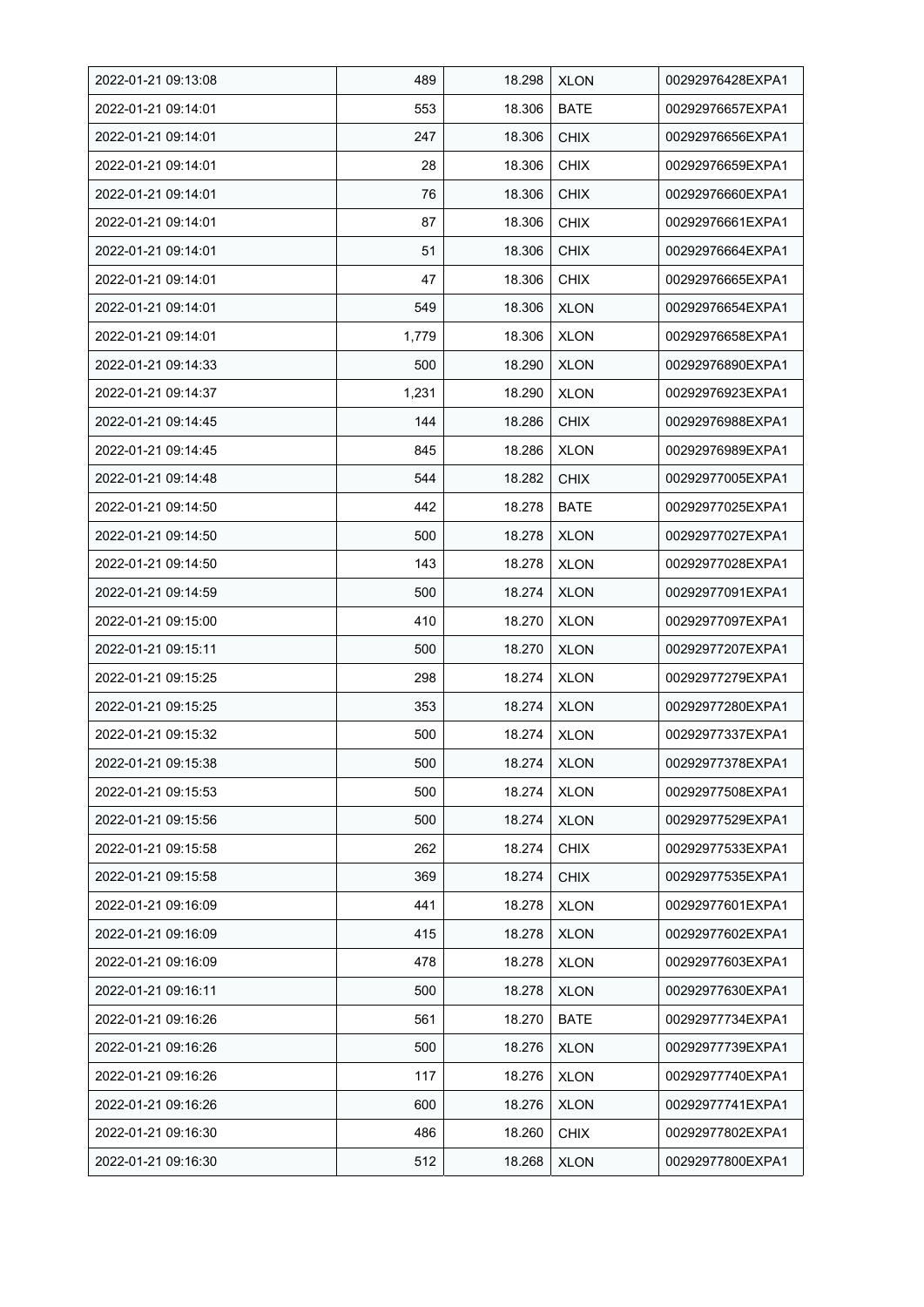| 2022-01-21 09:16:30 | 551   | 18.266 | <b>XLON</b> | 00292977801EXPA1 |
|---------------------|-------|--------|-------------|------------------|
| 2022-01-21 09:17:18 | 1,359 | 18.272 | <b>XLON</b> | 00292978057EXPA1 |
| 2022-01-21 09:17:33 | 676   | 18.268 | <b>XLON</b> | 00292978159EXPA1 |
| 2022-01-21 09:17:33 | 112   | 18.266 | <b>XLON</b> | 00292978160EXPA1 |
| 2022-01-21 09:17:44 | 65    | 18.250 | <b>BATE</b> | 00292978275EXPA1 |
| 2022-01-21 09:17:44 | 54    | 18.250 | <b>BATE</b> | 00292978276EXPA1 |
| 2022-01-21 09:17:44 | 123   | 18.250 | <b>BATE</b> | 00292978277EXPA1 |
| 2022-01-21 09:17:44 | 328   | 18.250 | <b>BATE</b> | 00292978278EXPA1 |
| 2022-01-21 09:17:44 | 515   | 18.250 | <b>CHIX</b> | 00292978274EXPA1 |
| 2022-01-21 09:17:44 | 500   | 18.258 | <b>XLON</b> | 00292978272EXPA1 |
| 2022-01-21 09:17:44 | 749   | 18.258 | <b>XLON</b> | 00292978273EXPA1 |
| 2022-01-21 09:17:57 | 623   | 18.250 | <b>XLON</b> | 00292978357EXPA1 |
| 2022-01-21 09:18:04 | 593   | 18.244 | <b>XLON</b> | 00292978388EXPA1 |
| 2022-01-21 09:18:11 | 500   | 18.234 | <b>XLON</b> | 00292978450EXPA1 |
| 2022-01-21 09:18:33 | 95    | 18.240 | <b>XLON</b> | 00292978571EXPA1 |
| 2022-01-21 09:18:33 | 988   | 18.240 | <b>XLON</b> | 00292978573EXPA1 |
| 2022-01-21 09:19:05 | 215   | 18.238 | <b>CHIX</b> | 00292978786EXPA1 |
| 2022-01-21 09:19:05 | 374   | 18.238 | <b>CHIX</b> | 00292978787EXPA1 |
| 2022-01-21 09:19:11 | 500   | 18.236 | <b>XLON</b> | 00292978813EXPA1 |
| 2022-01-21 09:19:11 | 130   | 18.236 | <b>XLON</b> | 00292978814EXPA1 |
| 2022-01-21 09:19:11 | 169   | 18.236 | <b>XLON</b> | 00292978816EXPA1 |
| 2022-01-21 09:19:11 | 738   | 18.236 | <b>XLON</b> | 00292978818EXPA1 |
| 2022-01-21 09:19:14 | 1,519 | 18.236 | <b>XLON</b> | 00292978829EXPA1 |
| 2022-01-21 09:19:36 | 78    | 18.234 | <b>BATE</b> | 00292978914EXPA1 |
| 2022-01-21 09:19:36 | 21    | 18.234 | <b>BATE</b> | 00292978917EXPA1 |
| 2022-01-21 09:19:36 | 143   | 18.234 | BATE        | 00292978919EXPA1 |
| 2022-01-21 09:19:36 | 249   | 18.234 | <b>BATE</b> | 00292978920EXPA1 |
| 2022-01-21 09:19:36 | 331   | 18.234 | <b>XLON</b> | 00292978915EXPA1 |
| 2022-01-21 09:19:36 | 568   | 18.234 | <b>XLON</b> | 00292978916EXPA1 |
| 2022-01-21 09:19:36 | 283   | 18.234 | <b>XLON</b> | 00292978918EXPA1 |
| 2022-01-21 09:19:45 | 500   | 18.234 | <b>XLON</b> | 00292978990EXPA1 |
| 2022-01-21 09:19:45 | 500   | 18.234 | <b>XLON</b> | 00292978991EXPA1 |
| 2022-01-21 09:19:47 | 163   | 18.222 | <b>CHIX</b> | 00292979021EXPA1 |
| 2022-01-21 09:20:12 | 237   | 18.226 | BATE        | 00292979353EXPA1 |
| 2022-01-21 09:20:12 | 52    | 18.226 | BATE        | 00292979355EXPA1 |
| 2022-01-21 09:20:12 | 504   | 18.224 | <b>CHIX</b> | 00292979367EXPA1 |
| 2022-01-21 09:20:17 | 508   | 18.220 | <b>BATE</b> | 00292979442EXPA1 |
| 2022-01-21 09:20:26 | 280   | 18.226 | XLON        | 00292979552EXPA1 |
| 2022-01-21 09:20:27 | 600   | 18.230 | <b>XLON</b> | 00292979558EXPA1 |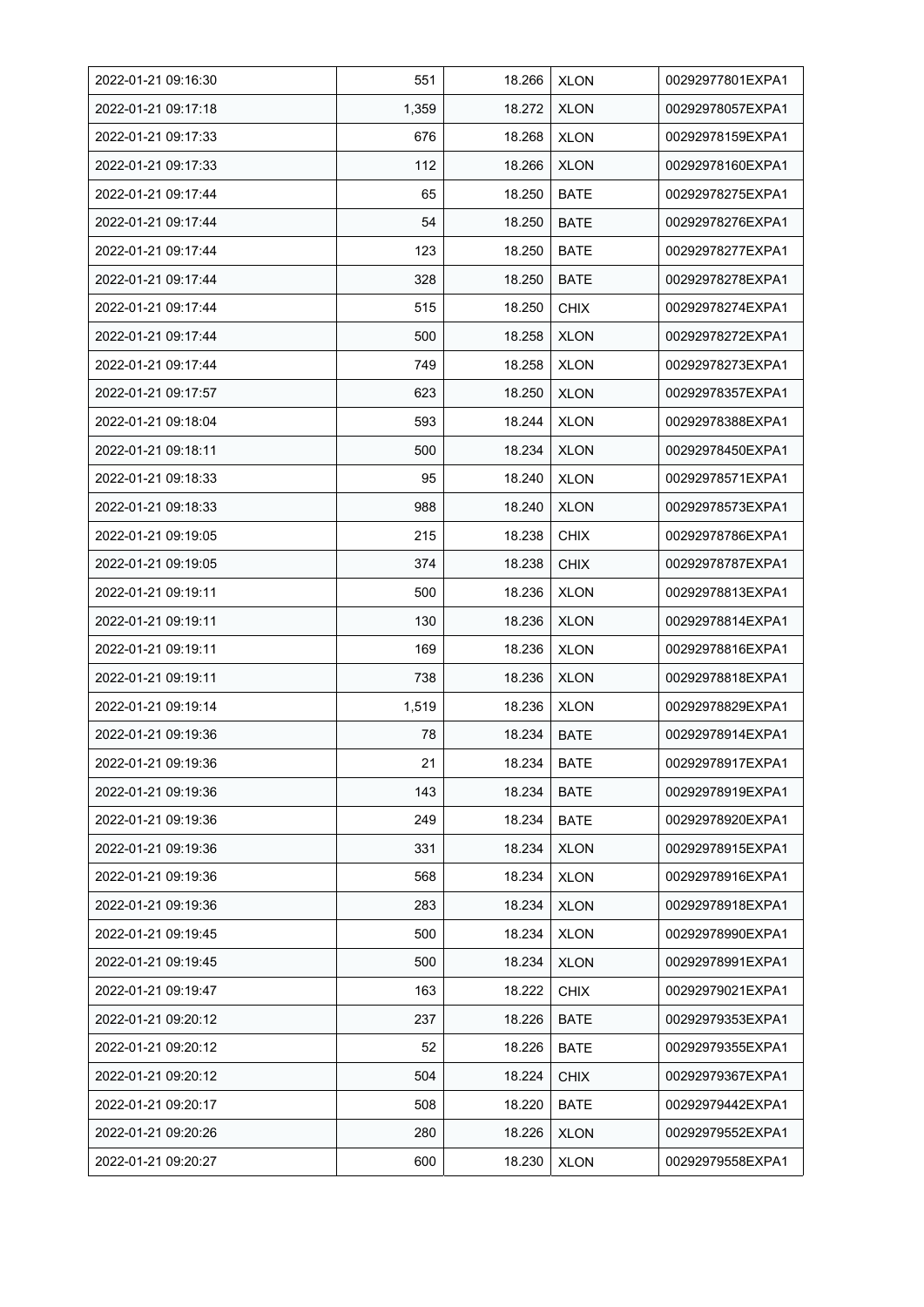| 2022-01-21 09:20:30 | 1,225 | 18.230 | <b>XLON</b> | 00292979596EXPA1 |
|---------------------|-------|--------|-------------|------------------|
| 2022-01-21 09:20:33 | 500   | 18.226 | <b>XLON</b> | 00292979639EXPA1 |
| 2022-01-21 09:20:33 | 600   | 18.226 | <b>XLON</b> | 00292979640EXPA1 |
| 2022-01-21 09:20:39 | 100   | 18.222 | <b>XLON</b> | 00292979736EXPA1 |
| 2022-01-21 09:20:45 | 635   | 18.216 | <b>XLON</b> | 00292979830EXPA1 |
| 2022-01-21 09:20:53 | 500   | 18.200 | <b>XLON</b> | 00292980000EXPA1 |
| 2022-01-21 09:20:59 | 500   | 18.202 | <b>XLON</b> | 00292980089EXPA1 |
| 2022-01-21 09:21:02 | 500   | 18.202 | <b>XLON</b> | 00292980126EXPA1 |
| 2022-01-21 09:21:02 | 500   | 18.202 | <b>XLON</b> | 00292980128EXPA1 |
| 2022-01-21 09:21:17 | 500   | 18.216 | <b>XLON</b> | 00292980294EXPA1 |
| 2022-01-21 09:21:25 | 54    | 18.220 | <b>XLON</b> | 00292980343EXPA1 |
| 2022-01-21 09:21:25 | 220   | 18.220 | <b>XLON</b> | 00292980344EXPA1 |
| 2022-01-21 09:21:25 | 906   | 18.220 | <b>XLON</b> | 00292980345EXPA1 |
| 2022-01-21 09:21:26 | 500   | 18.220 | <b>XLON</b> | 00292980348EXPA1 |
| 2022-01-21 09:22:03 | 566   | 18.224 | <b>XLON</b> | 00292980567EXPA1 |
| 2022-01-21 09:22:03 | 622   | 18.222 | <b>XLON</b> | 00292980569EXPA1 |
| 2022-01-21 09:22:04 | 200   | 18.216 | <b>CHIX</b> | 00292980576EXPA1 |
| 2022-01-21 09:22:04 | 50    | 18.216 | <b>CHIX</b> | 00292980577EXPA1 |
| 2022-01-21 09:22:04 | 206   | 18.216 | <b>CHIX</b> | 00292980580EXPA1 |
| 2022-01-21 09:22:04 | 80    | 18.216 | <b>CHIX</b> | 00292980584EXPA1 |
| 2022-01-21 09:22:07 | 195   | 18.214 | <b>BATE</b> | 00292980600EXPA1 |
| 2022-01-21 09:22:07 | 528   | 18.214 | <b>BATE</b> | 00292980601EXPA1 |
| 2022-01-21 09:22:17 | 500   | 18.202 | <b>XLON</b> | 00292980685EXPA1 |
| 2022-01-21 09:22:23 | 485   | 18.214 | <b>XLON</b> | 00292980724EXPA1 |
| 2022-01-21 09:22:57 | 762   | 18.230 | <b>XLON</b> | 00292980958EXPA1 |
| 2022-01-21 09:22:57 | 763   | 18.230 | <b>XLON</b> | 00292980959EXPA1 |
| 2022-01-21 09:22:57 | 938   | 18.230 | <b>XLON</b> | 00292980960EXPA1 |
| 2022-01-21 09:23:43 | 92    | 18.246 | <b>BATE</b> | 00292981344EXPA1 |
| 2022-01-21 09:23:43 | 33    | 18.246 | BATE        | 00292981345EXPA1 |
| 2022-01-21 09:23:43 | 13    | 18.246 | <b>BATE</b> | 00292981346EXPA1 |
| 2022-01-21 09:23:43 | 482   | 18.246 | <b>BATE</b> | 00292981347EXPA1 |
| 2022-01-21 09:23:52 | 203   | 18.246 | <b>XLON</b> | 00292981518EXPA1 |
| 2022-01-21 09:23:52 | 1,386 | 18.246 | <b>XLON</b> | 00292981519EXPA1 |
| 2022-01-21 09:23:53 | 550   | 18.246 | <b>XLON</b> | 00292981521EXPA1 |
| 2022-01-21 09:23:59 | 61    | 18.242 | <b>CHIX</b> | 00292981559EXPA1 |
| 2022-01-21 09:23:59 | 14    | 18.242 | <b>CHIX</b> | 00292981560EXPA1 |
| 2022-01-21 09:23:59 | 203   | 18.242 | <b>CHIX</b> | 00292981561EXPA1 |
| 2022-01-21 09:23:59 | 472   | 18.242 | <b>CHIX</b> | 00292981562EXPA1 |
| 2022-01-21 09:23:59 | 500   | 18.244 | <b>XLON</b> | 00292981563EXPA1 |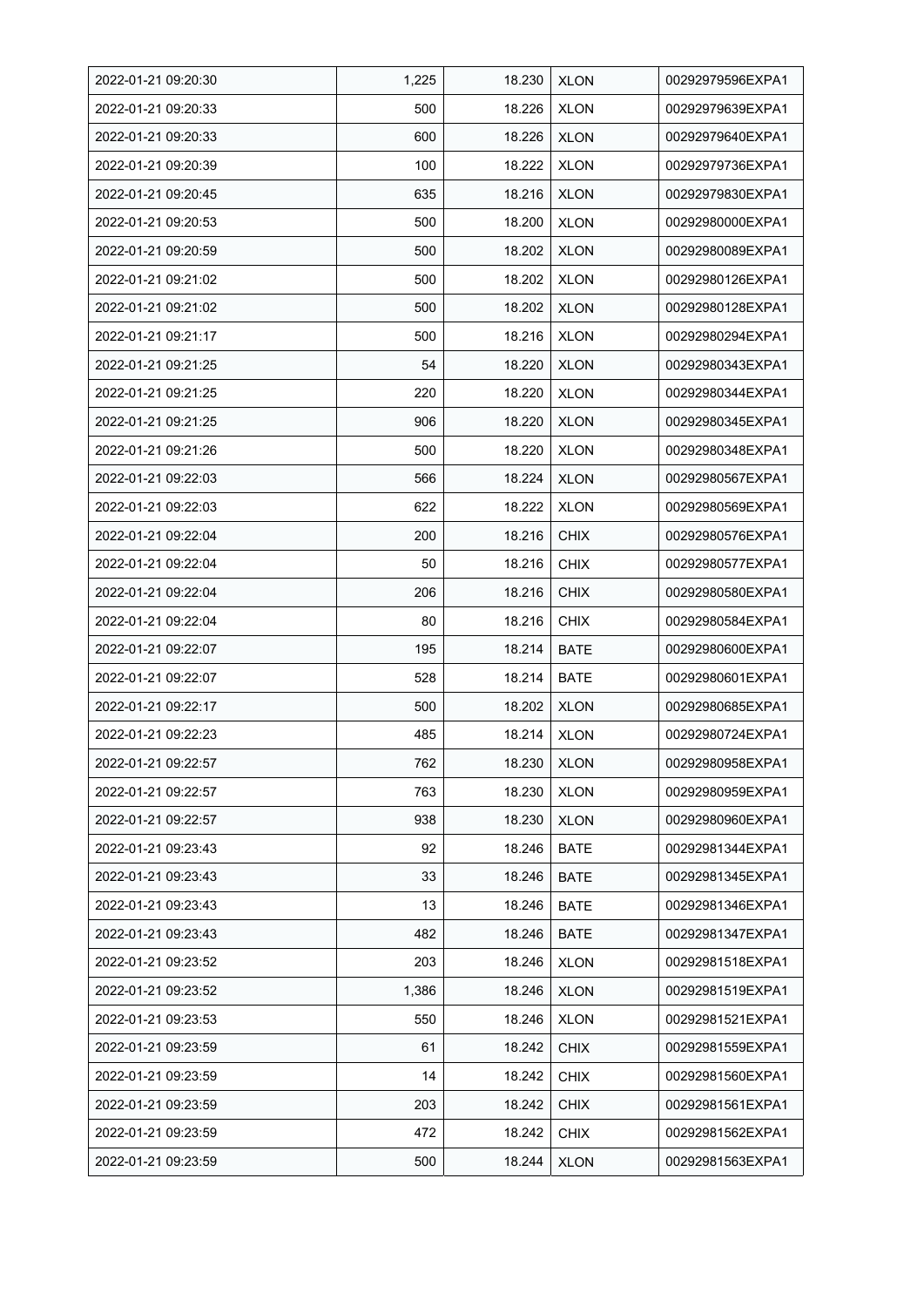| 2022-01-21 09:23:59 | 544   | 18.244 | <b>XLON</b> | 00292981564EXPA1 |
|---------------------|-------|--------|-------------|------------------|
| 2022-01-21 09:23:59 | 500   | 18.242 | <b>XLON</b> | 00292981565EXPA1 |
| 2022-01-21 09:23:59 | 362   | 18.244 | <b>XLON</b> | 00292981566EXPA1 |
| 2022-01-21 09:24:02 | 51    | 18.242 | <b>XLON</b> | 00292981589EXPA1 |
| 2022-01-21 09:24:02 | 500   | 18.242 | <b>XLON</b> | 00292981590EXPA1 |
| 2022-01-21 09:24:05 | 500   | 18.242 | <b>XLON</b> | 00292981617EXPA1 |
| 2022-01-21 09:24:05 | 26    | 18.242 | <b>XLON</b> | 00292981618EXPA1 |
| 2022-01-21 09:24:12 | 771   | 18.236 | <b>XLON</b> | 00292981662EXPA1 |
| 2022-01-21 09:24:44 | 614   | 18.230 | <b>BATE</b> | 00292981822EXPA1 |
| 2022-01-21 09:24:44 | 1     | 18.230 | <b>BATE</b> | 00292981825EXPA1 |
| 2022-01-21 09:24:44 | 842   | 18.232 | <b>CHIX</b> | 00292981820EXPA1 |
| 2022-01-21 09:24:44 | 1,194 | 18.232 | <b>XLON</b> | 00292981823EXPA1 |
| 2022-01-21 09:24:44 | 400   | 18.228 | <b>XLON</b> | 00292981824EXPA1 |
| 2022-01-21 09:24:44 | 86    | 18.228 | <b>XLON</b> | 00292981826EXPA1 |
| 2022-01-21 09:25:04 | 687   | 18.224 | <b>XLON</b> | 00292981980EXPA1 |
| 2022-01-21 09:25:16 | 268   | 18.246 | <b>XLON</b> | 00292982056EXPA1 |
| 2022-01-21 09:25:16 | 51    | 18.246 | <b>XLON</b> | 00292982058EXPA1 |
| 2022-01-21 09:25:19 | 688   | 18.248 | <b>XLON</b> | 00292982098EXPA1 |
| 2022-01-21 09:25:19 | 513   | 18.248 | <b>XLON</b> | 00292982099EXPA1 |
| 2022-01-21 09:25:24 | 210   | 18.248 | <b>XLON</b> | 00292982114EXPA1 |
| 2022-01-21 09:25:24 | 118   | 18.248 | <b>XLON</b> | 00292982115EXPA1 |
| 2022-01-21 09:25:26 | 274   | 18.238 | <b>BATE</b> | 00292982128EXPA1 |
| 2022-01-21 09:25:33 | 752   | 18.240 | <b>XLON</b> | 00292982166EXPA1 |
| 2022-01-21 09:25:38 | 1,600 | 18.240 | <b>XLON</b> | 00292982192EXPA1 |
| 2022-01-21 09:25:38 | 366   | 18.240 | <b>XLON</b> | 00292982193EXPA1 |
| 2022-01-21 09:25:57 | 475   | 18.244 | <b>XLON</b> | 00292982296EXPA1 |
| 2022-01-21 09:25:57 | 596   | 18.244 | <b>XLON</b> | 00292982297EXPA1 |
| 2022-01-21 09:26:02 | 500   | 18.240 | <b>XLON</b> | 00292982337EXPA1 |
| 2022-01-21 09:26:20 | 703   | 18.250 | <b>XLON</b> | 00292982437EXPA1 |
| 2022-01-21 09:26:20 | 500   | 18.250 | <b>XLON</b> | 00292982440EXPA1 |
| 2022-01-21 09:26:49 | 774   | 18.244 | <b>CHIX</b> | 00292982557EXPA1 |
| 2022-01-21 09:26:49 | 13    | 18.244 | <b>CHIX</b> | 00292982558EXPA1 |
| 2022-01-21 09:26:49 | 685   | 18.246 | <b>XLON</b> | 00292982556EXPA1 |
| 2022-01-21 09:26:49 | 418   | 18.244 | <b>XLON</b> | 00292982560EXPA1 |
| 2022-01-21 09:26:56 | 576   | 18.238 | BATE        | 00292982590EXPA1 |
| 2022-01-21 09:27:31 | 547   | 18.264 | <b>XLON</b> | 00292982808EXPA1 |
| 2022-01-21 09:27:31 | 878   | 18.264 | <b>XLON</b> | 00292982809EXPA1 |
| 2022-01-21 09:27:58 | 291   | 18.264 | <b>XLON</b> | 00292982956EXPA1 |
| 2022-01-21 09:27:58 | 208   | 18.264 | <b>XLON</b> | 00292982957EXPA1 |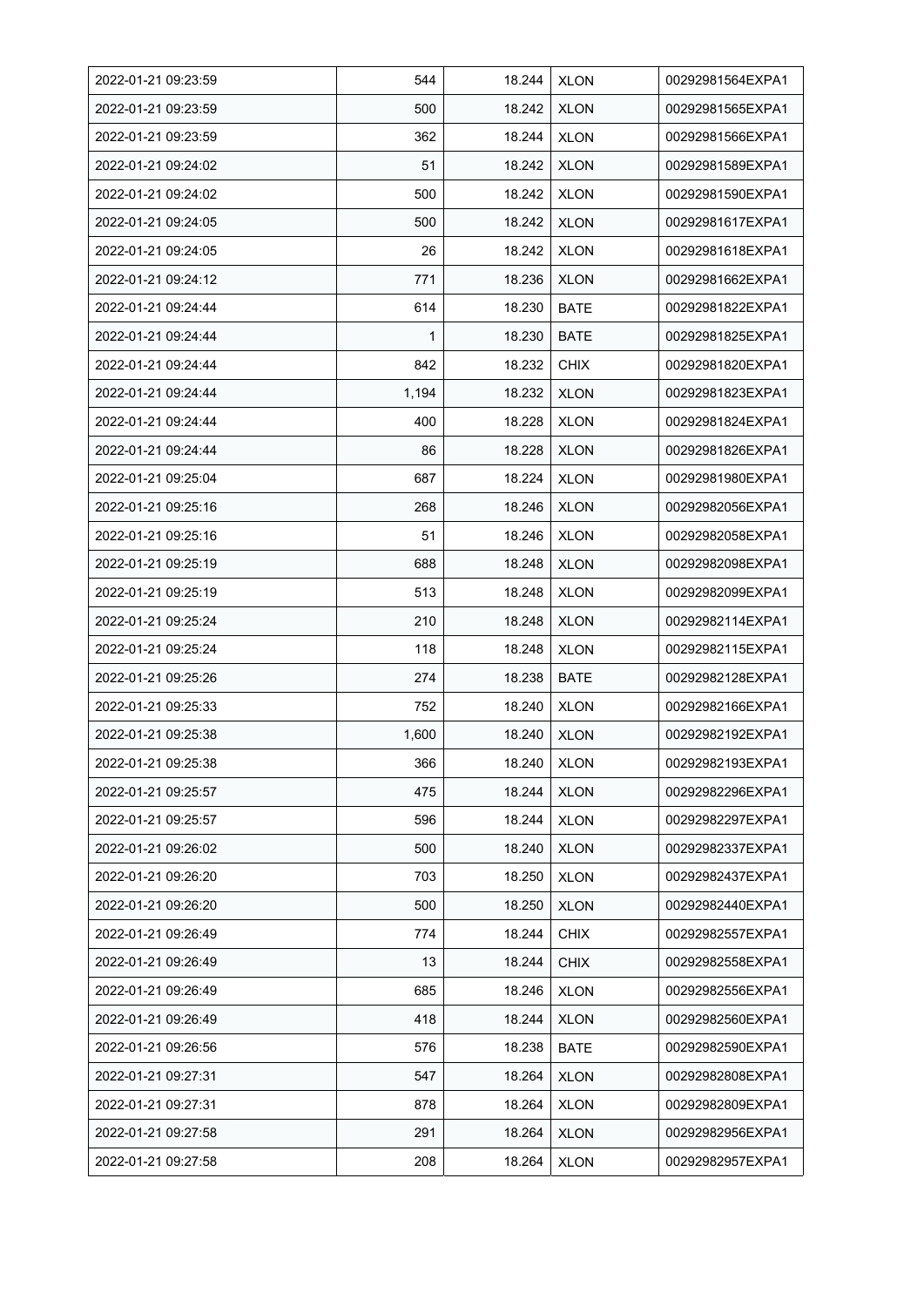| 2022-01-21 09:28:09 | 867   | 18.262 | <b>XLON</b> | 00292982992EXPA1 |
|---------------------|-------|--------|-------------|------------------|
| 2022-01-21 09:28:10 | 188   | 18.256 | <b>BATE</b> | 00292982995EXPA1 |
| 2022-01-21 09:28:10 | 732   | 18.260 | <b>XLON</b> | 00292982994EXPA1 |
| 2022-01-21 09:28:31 | 726   | 18.260 | <b>CHIX</b> | 00292983096EXPA1 |
| 2022-01-21 09:28:31 | 643   | 18.260 | <b>XLON</b> | 00292983097EXPA1 |
| 2022-01-21 09:28:31 | 486   | 18.256 | <b>XLON</b> | 00292983102EXPA1 |
| 2022-01-21 09:28:44 | 85    | 18.244 | BATE        | 00292983151EXPA1 |
| 2022-01-21 09:28:45 | 333   | 18.244 | <b>BATE</b> | 00292983152EXPA1 |
| 2022-01-21 09:29:03 | 500   | 18.256 | <b>XLON</b> | 00292983223EXPA1 |
| 2022-01-21 09:29:03 | 443   | 18.256 | <b>XLON</b> | 00292983224EXPA1 |
| 2022-01-21 09:29:06 | 500   | 18.254 | <b>XLON</b> | 00292983243EXPA1 |
| 2022-01-21 09:29:09 | 500   | 18.254 | <b>XLON</b> | 00292983252EXPA1 |
| 2022-01-21 09:29:09 | 500   | 18.254 | <b>XLON</b> | 00292983254EXPA1 |
| 2022-01-21 09:29:12 | 600   | 18.248 | <b>XLON</b> | 00292983281EXPA1 |
| 2022-01-21 09:29:12 | 600   | 18.248 | <b>XLON</b> | 00292983282EXPA1 |
| 2022-01-21 09:29:12 | 500   | 18.248 | <b>XLON</b> | 00292983283EXPA1 |
| 2022-01-21 09:29:12 | 249   | 18.248 | <b>XLON</b> | 00292983285EXPA1 |
| 2022-01-21 09:29:12 | 757   | 18.248 | <b>XLON</b> | 00292983286EXPA1 |
| 2022-01-21 09:29:12 | 249   | 18.248 | <b>XLON</b> | 00292983287EXPA1 |
| 2022-01-21 09:29:20 | 452   | 18.240 | <b>CHIX</b> | 00292983320EXPA1 |
| 2022-01-21 09:29:20 | 686   | 18.242 | <b>XLON</b> | 00292983319EXPA1 |
| 2022-01-21 09:29:25 | 500   | 18.242 | <b>XLON</b> | 00292983339EXPA1 |
| 2022-01-21 09:29:28 | 500   | 18.242 | <b>XLON</b> | 00292983361EXPA1 |
| 2022-01-21 09:29:28 | 199   | 18.240 | <b>XLON</b> | 00292983362EXPA1 |
| 2022-01-21 09:29:28 | 500   | 18.240 | <b>XLON</b> | 00292983363EXPA1 |
| 2022-01-21 09:29:28 | 500   | 18.242 | <b>XLON</b> | 00292983364EXPA1 |
| 2022-01-21 09:29:28 | 21    | 18.242 | <b>XLON</b> | 00292983365EXPA1 |
| 2022-01-21 09:30:00 | 757   | 18.248 | <b>XLON</b> | 00292983493EXPA1 |
| 2022-01-21 09:30:08 | 500   | 18.246 | <b>XLON</b> | 00292983529EXPA1 |
| 2022-01-21 09:30:10 | 564   | 18.238 | <b>BATE</b> | 00292983542EXPA1 |
| 2022-01-21 09:30:10 | 201   | 18.240 | <b>CHIX</b> | 00292983541EXPA1 |
| 2022-01-21 09:30:10 | 636   | 18.236 | <b>XLON</b> | 00292983544EXPA1 |
| 2022-01-21 09:30:14 | 522   | 18.240 | <b>XLON</b> | 00292983574EXPA1 |
| 2022-01-21 09:30:41 | 1,386 | 18.252 | <b>XLON</b> | 00292983763EXPA1 |
| 2022-01-21 09:30:41 | 500   | 18.250 | <b>XLON</b> | 00292983764EXPA1 |
| 2022-01-21 09:30:49 | 218   | 18.240 | <b>BATE</b> | 00292983843EXPA1 |
| 2022-01-21 09:30:49 | 633   | 18.240 | <b>XLON</b> | 00292983844EXPA1 |
| 2022-01-21 09:30:54 | 500   | 18.246 | <b>XLON</b> | 00292983889EXPA1 |
| 2022-01-21 09:30:54 | 203   | 18.246 | <b>XLON</b> | 00292983890EXPA1 |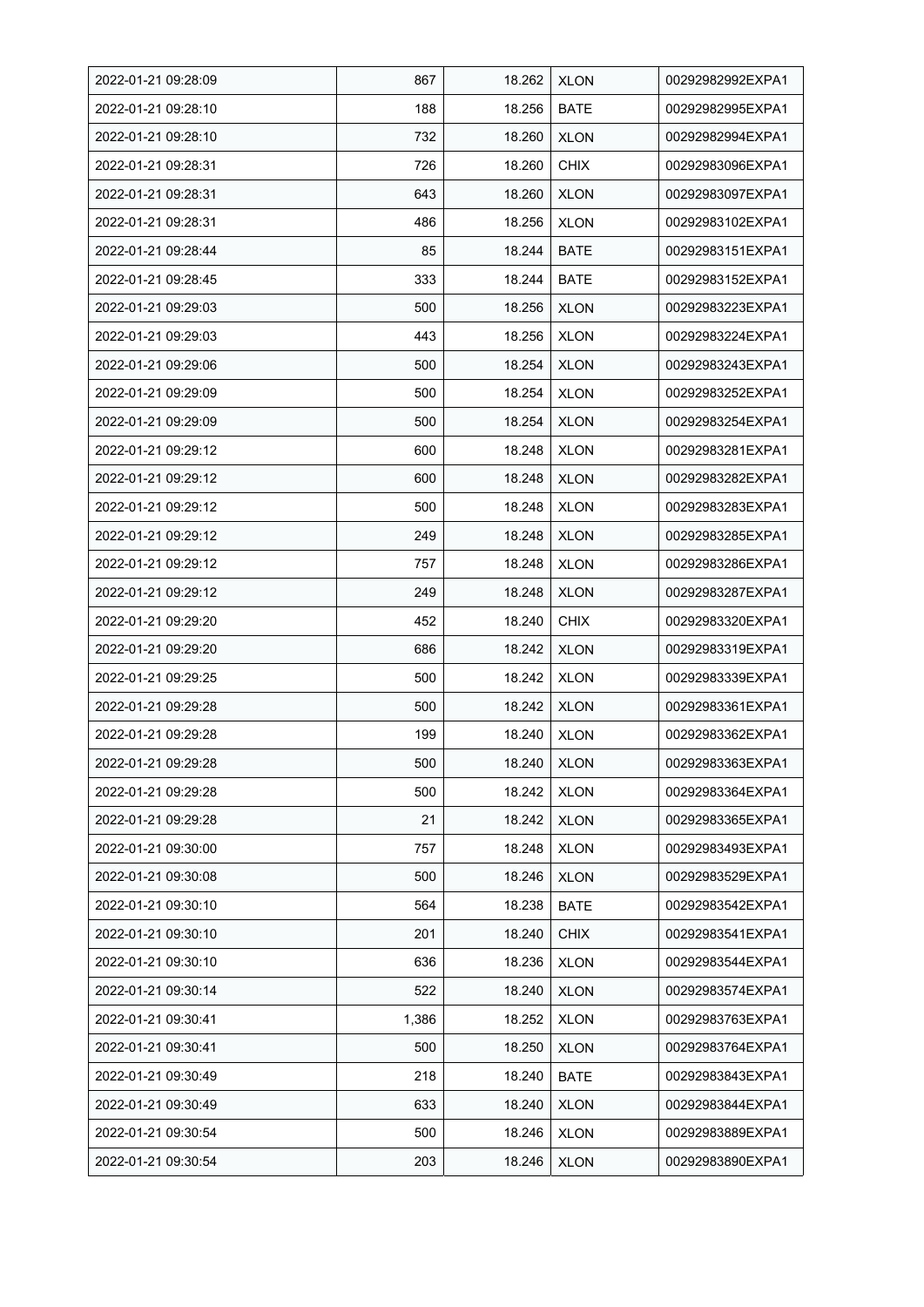| 2022-01-21 09:30:56 | 333            | 18.236 | <b>CHIX</b> | 00292983904EXPA1 |
|---------------------|----------------|--------|-------------|------------------|
| 2022-01-21 09:30:56 | 144            | 18.236 | <b>CHIX</b> | 00292983905EXPA1 |
| 2022-01-21 09:30:57 | 500            | 18.236 | <b>XLON</b> | 00292983922EXPA1 |
| 2022-01-21 09:30:57 | 78             | 18.236 | <b>XLON</b> | 00292983923EXPA1 |
| 2022-01-21 09:31:06 | 500            | 18.234 | <b>XLON</b> | 00292983971EXPA1 |
| 2022-01-21 09:31:08 | 237            | 18.232 | <b>XLON</b> | 00292983984EXPA1 |
| 2022-01-21 09:31:08 | 319            | 18.232 | <b>XLON</b> | 00292983985EXPA1 |
| 2022-01-21 09:31:15 | 500            | 18.232 | <b>XLON</b> | 00292984030EXPA1 |
| 2022-01-21 09:31:54 | 367            | 18.244 | <b>XLON</b> | 00292984231EXPA1 |
| 2022-01-21 09:32:00 | 741            | 18.242 | <b>XLON</b> | 00292984262EXPA1 |
| 2022-01-21 09:32:05 | 650            | 18.242 | <b>XLON</b> | 00292984302EXPA1 |
| 2022-01-21 09:32:05 | 500            | 18.242 | <b>XLON</b> | 00292984303EXPA1 |
| 2022-01-21 09:32:05 | 96             | 18.242 | <b>XLON</b> | 00292984304EXPA1 |
| 2022-01-21 09:32:05 | 662            | 18.242 | <b>XLON</b> | 00292984305EXPA1 |
| 2022-01-21 09:32:08 | 230            | 18.242 | <b>XLON</b> | 00292984332EXPA1 |
| 2022-01-21 09:32:08 | $\overline{2}$ | 18.242 | <b>XLON</b> | 00292984333EXPA1 |
| 2022-01-21 09:32:08 | 1,176          | 18.242 | <b>XLON</b> | 00292984334EXPA1 |
| 2022-01-21 09:32:17 | 500            | 18.240 | <b>XLON</b> | 00292984386EXPA1 |
| 2022-01-21 09:32:17 | 108            | 18.240 | <b>XLON</b> | 00292984387EXPA1 |
| 2022-01-21 09:32:17 | 230            | 18.240 | <b>XLON</b> | 00292984388EXPA1 |
| 2022-01-21 09:32:20 | 635            | 18.240 | <b>XLON</b> | 00292984404EXPA1 |
| 2022-01-21 09:32:20 | 550            | 18.240 | <b>XLON</b> | 00292984405EXPA1 |
| 2022-01-21 09:32:20 | 144            | 18.240 | <b>XLON</b> | 00292984406EXPA1 |
| 2022-01-21 09:32:32 | 482            | 18.234 | <b>XLON</b> | 00292984454EXPA1 |
| 2022-01-21 09:32:36 | 658            | 18.232 | <b>BATE</b> | 00292984475EXPA1 |
| 2022-01-21 09:32:36 | 649            | 18.232 | <b>CHIX</b> | 00292984474EXPA1 |
| 2022-01-21 09:32:58 | 500            | 18.236 | <b>XLON</b> | 00292984586EXPA1 |
| 2022-01-21 09:32:58 | 424            | 18.236 | <b>XLON</b> | 00292984587EXPA1 |
| 2022-01-21 09:33:08 | 500            | 18.238 | <b>XLON</b> | 00292984655EXPA1 |
| 2022-01-21 09:33:09 | 385            | 18.238 | <b>XLON</b> | 00292984661EXPA1 |
| 2022-01-21 09:33:20 | 413            | 18.230 | <b>CHIX</b> | 00292984758EXPA1 |
| 2022-01-21 09:33:21 | 551            | 18.228 | <b>BATE</b> | 00292984760EXPA1 |
| 2022-01-21 09:33:21 | 507            | 18.228 | <b>XLON</b> | 00292984761EXPA1 |
| 2022-01-21 09:33:29 | 100            | 18.228 | <b>XLON</b> | 00292984794EXPA1 |
| 2022-01-21 09:33:29 | 529            | 18.228 | <b>XLON</b> | 00292984795EXPA1 |
| 2022-01-21 09:33:48 | 601            | 18.224 | <b>XLON</b> | 00292984882EXPA1 |
| 2022-01-21 09:33:48 | 619            | 18.224 | <b>XLON</b> | 00292984883EXPA1 |
| 2022-01-21 09:34:08 | 3              | 18.230 | <b>XLON</b> | 00292984984EXPA1 |
| 2022-01-21 09:34:08 | 11             | 18.230 | <b>XLON</b> | 00292984985EXPA1 |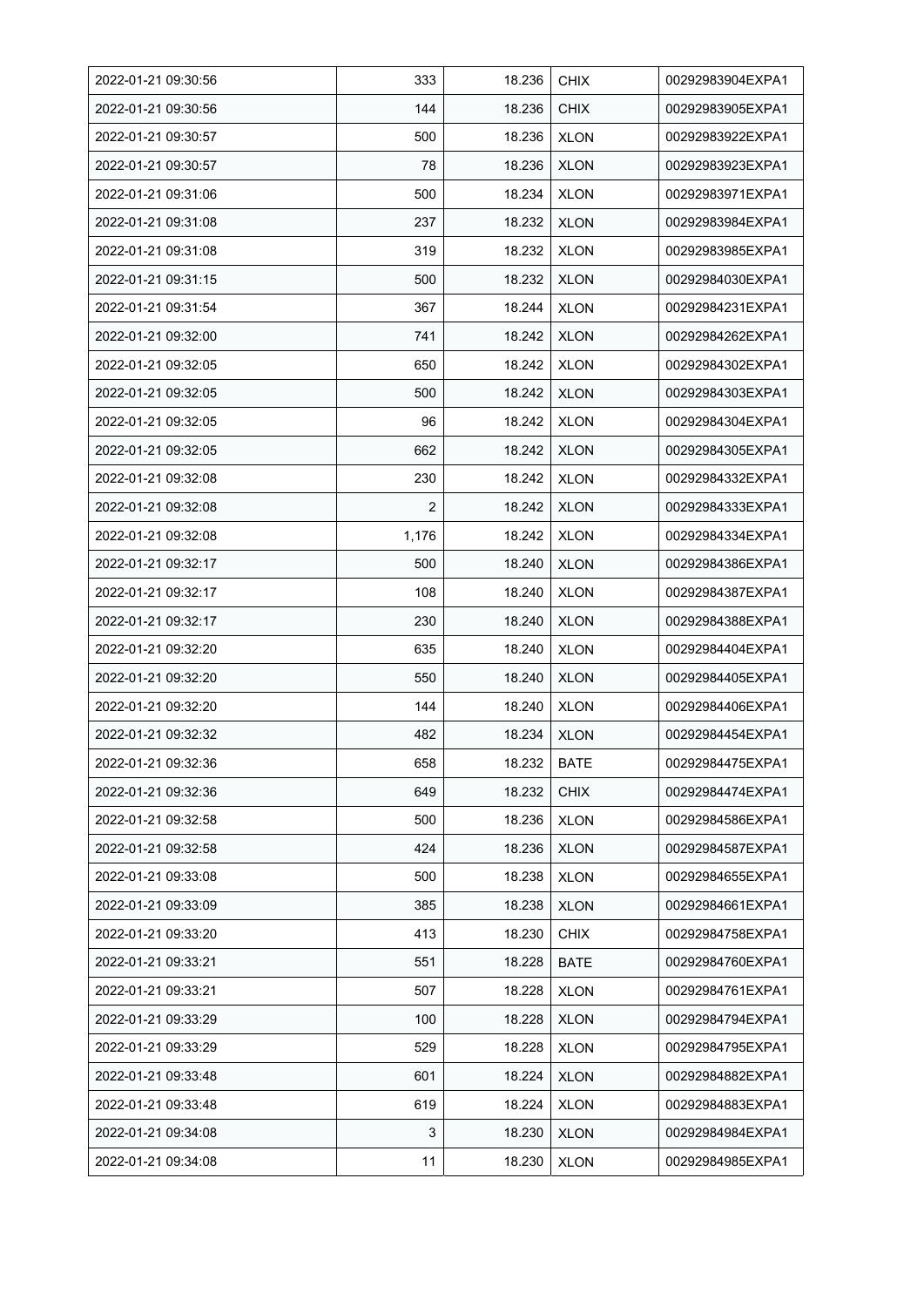| 2022-01-21 09:34:08 | 1,736 | 18.230 | <b>XLON</b> | 00292984986EXPA1 |
|---------------------|-------|--------|-------------|------------------|
| 2022-01-21 09:34:15 | 1     | 18.228 | <b>XLON</b> | 00292985025EXPA1 |
| 2022-01-21 09:34:15 | 500   | 18.228 | <b>XLON</b> | 00292985026EXPA1 |
| 2022-01-21 09:34:15 | 583   | 18.228 | <b>XLON</b> | 00292985027EXPA1 |
| 2022-01-21 09:34:15 | 164   | 18.228 | <b>XLON</b> | 00292985028EXPA1 |
| 2022-01-21 09:34:18 | 224   | 18.220 | <b>CHIX</b> | 00292985044EXPA1 |
| 2022-01-21 09:34:18 | 232   | 18.220 | <b>CHIX</b> | 00292985045EXPA1 |
| 2022-01-21 09:34:41 | 144   | 18.216 | <b>XLON</b> | 00292985168EXPA1 |
| 2022-01-21 09:34:41 | 338   | 18.216 | <b>XLON</b> | 00292985169EXPA1 |
| 2022-01-21 09:34:41 | 4     | 18.216 | <b>XLON</b> | 00292985170EXPA1 |
| 2022-01-21 09:34:41 | 200   | 18.216 | <b>XLON</b> | 00292985171EXPA1 |
| 2022-01-21 09:34:41 | 57    | 18.216 | <b>XLON</b> | 00292985172EXPA1 |
| 2022-01-21 09:35:01 | 500   | 18.220 | <b>XLON</b> | 00292985318EXPA1 |
| 2022-01-21 09:35:01 | 550   | 18.220 | <b>XLON</b> | 00292985319EXPA1 |
| 2022-01-21 09:35:06 | 745   | 18.220 | <b>XLON</b> | 00292985344EXPA1 |
| 2022-01-21 09:35:07 | 699   | 18.218 | <b>XLON</b> | 00292985354EXPA1 |
| 2022-01-21 09:35:09 | 418   | 18.210 | <b>BATE</b> | 00292985360EXPA1 |
| 2022-01-21 09:35:37 | 666   | 18.220 | <b>XLON</b> | 00292985539EXPA1 |
| 2022-01-21 09:35:42 | 145   | 18.216 | <b>XLON</b> | 00292985578EXPA1 |
| 2022-01-21 09:35:42 | 508   | 18.216 | <b>XLON</b> | 00292985579EXPA1 |
| 2022-01-21 09:36:02 | 1,626 | 18.220 | <b>XLON</b> | 00292985685EXPA1 |
| 2022-01-21 09:36:25 | 122   | 18.216 | <b>XLON</b> | 00292985797EXPA1 |
| 2022-01-21 09:36:25 | 978   | 18.216 | <b>XLON</b> | 00292985798EXPA1 |
| 2022-01-21 09:36:37 | 38    | 18.212 | <b>BATE</b> | 00292985853EXPA1 |
| 2022-01-21 09:36:37 | 618   | 18.212 | <b>BATE</b> | 00292985855EXPA1 |
| 2022-01-21 09:36:37 | 120   | 18.212 | <b>CHIX</b> | 00292985854EXPA1 |
| 2022-01-21 09:36:37 | 458   | 18.212 | <b>CHIX</b> | 00292985857EXPA1 |
| 2022-01-21 09:36:37 | 802   | 18.212 | <b>XLON</b> | 00292985856EXPA1 |
| 2022-01-21 09:36:55 | 201   | 18.204 | <b>XLON</b> | 00292985988EXPA1 |
| 2022-01-21 09:37:08 | 347   | 18.202 | <b>XLON</b> | 00292986064EXPA1 |
| 2022-01-21 09:37:08 | 500   | 18.202 | <b>XLON</b> | 00292986065EXPA1 |
| 2022-01-21 09:37:31 | 646   | 18.202 | <b>XLON</b> | 00292986214EXPA1 |
| 2022-01-21 09:37:31 | 59    | 18.202 | <b>XLON</b> | 00292986215EXPA1 |
| 2022-01-21 09:37:31 | 506   | 18.202 | <b>XLON</b> | 00292986216EXPA1 |
| 2022-01-21 09:37:32 | 234   | 18.202 | <b>XLON</b> | 00292986220EXPA1 |
| 2022-01-21 09:37:32 | 1,190 | 18.202 | <b>XLON</b> | 00292986221EXPA1 |
| 2022-01-21 09:37:32 | 397   | 18.202 | <b>XLON</b> | 00292986222EXPA1 |
| 2022-01-21 09:37:53 | 631   | 18.198 | <b>CHIX</b> | 00292986344EXPA1 |
| 2022-01-21 09:37:53 | 151   | 18.200 | <b>XLON</b> | 00292986343EXPA1 |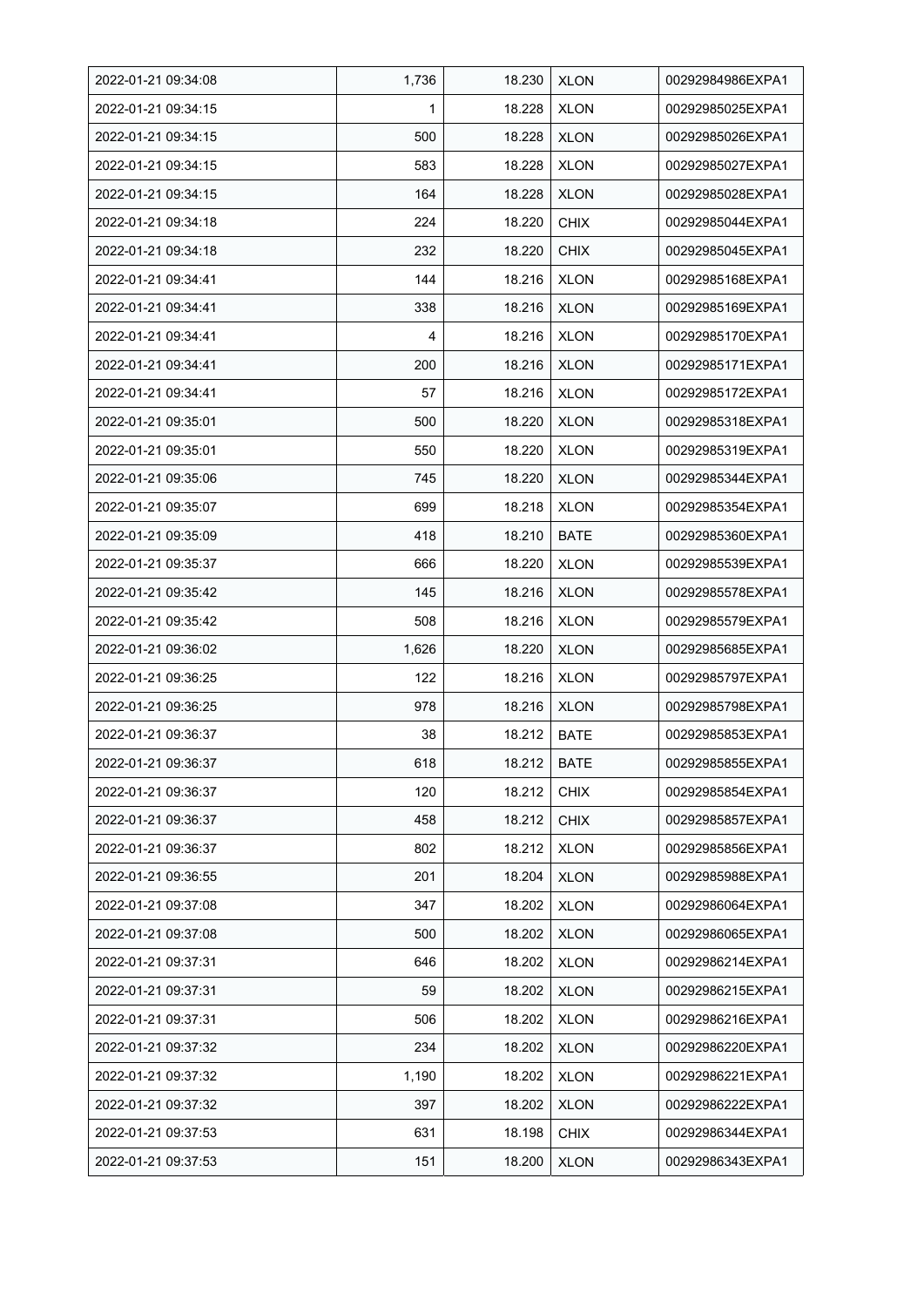| 2022-01-21 09:37:53 | 191   | 18.200 | <b>XLON</b> | 00292986345EXPA1 |
|---------------------|-------|--------|-------------|------------------|
| 2022-01-21 09:37:53 | 358   | 18.200 | <b>XLON</b> | 00292986346EXPA1 |
| 2022-01-21 09:38:03 | 288   | 18.194 | <b>BATE</b> | 00292986424EXPA1 |
| 2022-01-21 09:38:37 | 160   | 18.200 | <b>XLON</b> | 00292986615EXPA1 |
| 2022-01-21 09:38:37 | 1,560 | 18.200 | <b>XLON</b> | 00292986616EXPA1 |
| 2022-01-21 09:38:37 | 1,207 | 18.198 | <b>XLON</b> | 00292986617EXPA1 |
| 2022-01-21 09:38:51 | 634   | 18.198 | <b>CHIX</b> | 00292986687EXPA1 |
| 2022-01-21 09:38:58 | 527   | 18.196 | <b>BATE</b> | 00292986738EXPA1 |
| 2022-01-21 09:38:58 | 188   | 18.196 | <b>BATE</b> | 00292986739EXPA1 |
| 2022-01-21 09:38:58 | 577   | 18.196 | <b>XLON</b> | 00292986737EXPA1 |
| 2022-01-21 09:39:34 | 500   | 18.198 | <b>XLON</b> | 00292986981EXPA1 |
| 2022-01-21 09:39:34 | 430   | 18.198 | <b>XLON</b> | 00292986982EXPA1 |
| 2022-01-21 09:39:34 | 68    | 18.198 | <b>XLON</b> | 00292986983EXPA1 |
| 2022-01-21 09:39:34 | 131   | 18.198 | <b>XLON</b> | 00292986984EXPA1 |
| 2022-01-21 09:39:34 | 167   | 18.198 | <b>XLON</b> | 00292986985EXPA1 |
| 2022-01-21 09:39:34 | 116   | 18.198 | <b>XLON</b> | 00292986986EXPA1 |
| 2022-01-21 09:39:34 | 40    | 18.198 | <b>XLON</b> | 00292986987EXPA1 |
| 2022-01-21 09:39:34 | 322   | 18.198 | <b>XLON</b> | 00292986988EXPA1 |
| 2022-01-21 09:39:34 | 221   | 18.198 | <b>XLON</b> | 00292986989EXPA1 |
| 2022-01-21 09:39:43 | 500   | 18.202 | <b>XLON</b> | 00292987060EXPA1 |
| 2022-01-21 09:39:43 | 576   | 18.202 | <b>XLON</b> | 00292987061EXPA1 |
| 2022-01-21 09:40:00 | 439   | 18.196 | <b>XLON</b> | 00292987116EXPA1 |
| 2022-01-21 09:40:00 | 100   | 18.196 | <b>XLON</b> | 00292987119EXPA1 |
| 2022-01-21 09:40:00 | 149   | 18.196 | <b>XLON</b> | 00292987122EXPA1 |
| 2022-01-21 09:40:06 | 200   | 18.190 | <b>XLON</b> | 00292987158EXPA1 |
| 2022-01-21 09:40:09 | 373   | 18.188 | <b>BATE</b> | 00292987173EXPA1 |
| 2022-01-21 09:40:09 | 1     | 18.188 | <b>BATE</b> | 00292987174EXPA1 |
| 2022-01-21 09:40:09 | 412   | 18.188 | <b>CHIX</b> | 00292987175EXPA1 |
| 2022-01-21 09:40:09 | 227   | 18.190 | <b>XLON</b> | 00292987172EXPA1 |
| 2022-01-21 09:40:45 | 500   | 18.192 | <b>XLON</b> | 00292987304EXPA1 |
| 2022-01-21 09:40:45 | 171   | 18.192 | <b>XLON</b> | 00292987305EXPA1 |
| 2022-01-21 09:41:03 | 1,263 | 18.198 | <b>XLON</b> | 00292987372EXPA1 |
| 2022-01-21 09:41:03 | 500   | 18.196 | <b>XLON</b> | 00292987373EXPA1 |
| 2022-01-21 09:41:03 | 500   | 18.196 | <b>XLON</b> | 00292987374EXPA1 |
| 2022-01-21 09:41:03 | 500   | 18.198 | <b>XLON</b> | 00292987375EXPA1 |
| 2022-01-21 09:41:03 | 159   | 18.198 | <b>XLON</b> | 00292987376EXPA1 |
| 2022-01-21 09:42:00 | 72    | 18.202 | BATE        | 00292987699EXPA1 |
| 2022-01-21 09:42:00 | 22    | 18.202 | <b>BATE</b> | 00292987700EXPA1 |
| 2022-01-21 09:42:00 | 14    | 18.202 | <b>BATE</b> | 00292987704EXPA1 |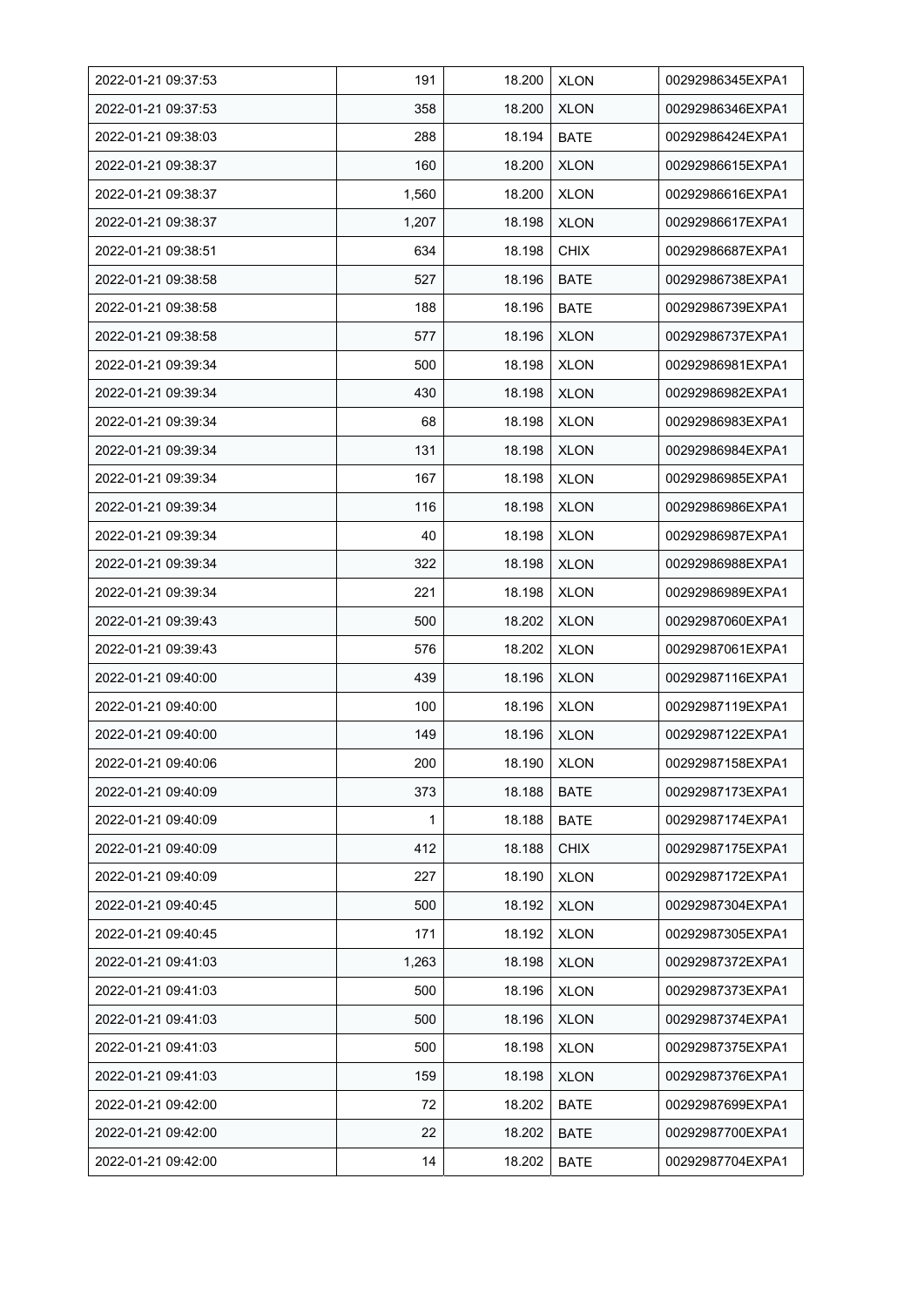| 2022-01-21 09:42:00 | 16    | 18.202 | <b>BATE</b> | 00292987707EXPA1 |
|---------------------|-------|--------|-------------|------------------|
| 2022-01-21 09:42:00 | 92    | 18.202 | <b>BATE</b> | 00292987713EXPA1 |
| 2022-01-21 09:42:00 | 37    | 18.202 | <b>BATE</b> | 00292987715EXPA1 |
| 2022-01-21 09:42:00 | 342   | 18.202 | <b>BATE</b> | 00292987716EXPA1 |
| 2022-01-21 09:42:00 | 425   | 18.202 | <b>CHIX</b> | 00292987697EXPA1 |
| 2022-01-21 09:42:00 | 42    | 18.202 | <b>CHIX</b> | 00292987702EXPA1 |
| 2022-01-21 09:42:00 | 25    | 18.202 | <b>CHIX</b> | 00292987705EXPA1 |
| 2022-01-21 09:42:00 | 31    | 18.202 | <b>CHIX</b> | 00292987710EXPA1 |
| 2022-01-21 09:42:00 | 149   | 18.202 | <b>CHIX</b> | 00292987714EXPA1 |
| 2022-01-21 09:42:00 | 18    | 18.202 | <b>CHIX</b> | 00292987717EXPA1 |
| 2022-01-21 09:42:00 | 159   | 18.204 | <b>XLON</b> | 00292987696EXPA1 |
| 2022-01-21 09:42:00 | 1,897 | 18.204 | <b>XLON</b> | 00292987701EXPA1 |
| 2022-01-21 09:42:00 | 1,238 | 18.204 | <b>XLON</b> | 00292987703EXPA1 |
| 2022-01-21 09:42:19 | 109   | 18.186 | <b>XLON</b> | 00292987901EXPA1 |
| 2022-01-21 09:42:19 | 271   | 18.186 | <b>XLON</b> | 00292987902EXPA1 |
| 2022-01-21 09:42:39 | 745   | 18.180 | <b>XLON</b> | 00292988037EXPA1 |
| 2022-01-21 09:42:39 | 408   | 18.180 | <b>XLON</b> | 00292988039EXPA1 |
| 2022-01-21 09:42:53 | 228   | 18.168 | <b>BATE</b> | 00292988201EXPA1 |
| 2022-01-21 09:42:53 | 283   | 18.168 | <b>CHIX</b> | 00292988200EXPA1 |
| 2022-01-21 09:43:02 | 811   | 18.168 | <b>XLON</b> | 00292988227EXPA1 |
| 2022-01-21 09:43:22 | 799   | 18.162 | <b>XLON</b> | 00292988394EXPA1 |
| 2022-01-21 09:43:38 | 412   | 18.160 | <b>XLON</b> | 00292988478EXPA1 |
| 2022-01-21 09:43:59 | 224   | 18.172 | <b>XLON</b> | 00292988581EXPA1 |
| 2022-01-21 09:43:59 | 370   | 18.172 | <b>XLON</b> | 00292988582EXPA1 |
| 2022-01-21 09:43:59 | 1,230 | 18.172 | <b>XLON</b> | 00292988583EXPA1 |
| 2022-01-21 09:44:02 | 527   | 18.170 | <b>XLON</b> | 00292988589EXPA1 |
| 2022-01-21 09:44:02 | 686   | 18.170 | <b>XLON</b> | 00292988590EXPA1 |
| 2022-01-21 09:44:25 | 59    | 18.166 | <b>XLON</b> | 00292988689EXPA1 |
| 2022-01-21 09:44:33 | 697   | 18.162 | <b>BATE</b> | 00292988710EXPA1 |
| 2022-01-21 09:44:33 | 695   | 18.162 | <b>CHIX</b> | 00292988708EXPA1 |
| 2022-01-21 09:44:33 | 37    | 18.162 | <b>CHIX</b> | 00292988709EXPA1 |
| 2022-01-21 09:44:33 | 400   | 18.162 | <b>XLON</b> | 00292988711EXPA1 |
| 2022-01-21 09:44:53 | 402   | 18.158 | <b>XLON</b> | 00292988776EXPA1 |
| 2022-01-21 09:44:59 | 500   | 18.160 | <b>XLON</b> | 00292988831EXPA1 |
| 2022-01-21 09:45:00 | 60    | 18.160 | <b>XLON</b> | 00292988834EXPA1 |
| 2022-01-21 09:45:32 | 143   | 18.166 | <b>XLON</b> | 00292989034EXPA1 |
| 2022-01-21 09:45:32 | 125   | 18.166 | <b>XLON</b> | 00292989035EXPA1 |
| 2022-01-21 09:45:40 | 1,866 | 18.166 | <b>XLON</b> | 00292989082EXPA1 |
| 2022-01-21 09:45:40 | 884   | 18.166 | <b>XLON</b> | 00292989085EXPA1 |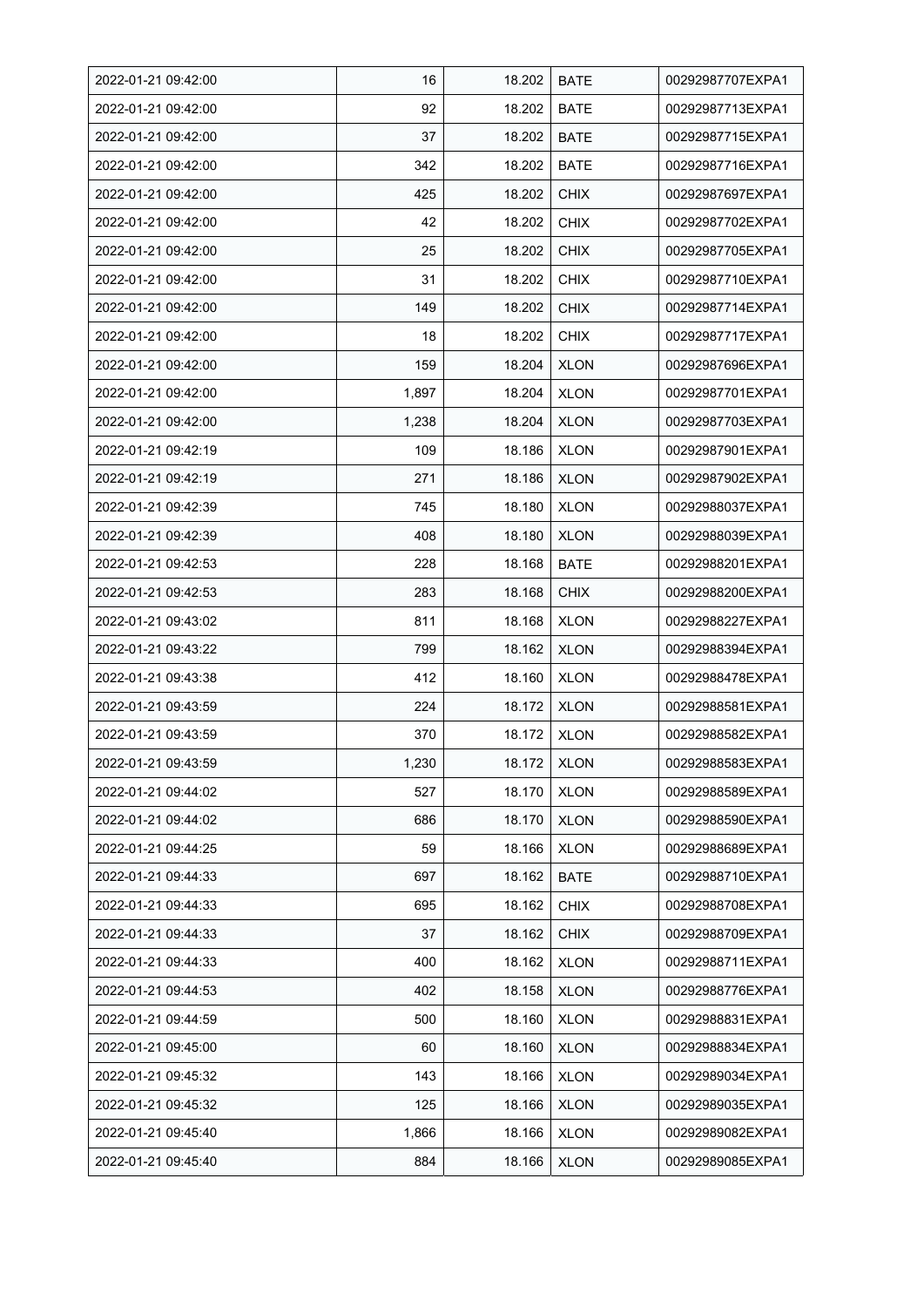| 2022-01-21 09:45:40 | 300   | 18.166 | <b>XLON</b> | 00292989086EXPA1 |
|---------------------|-------|--------|-------------|------------------|
| 2022-01-21 09:45:43 | 175   | 18.156 | <b>BATE</b> | 00292989094EXPA1 |
| 2022-01-21 09:46:17 | 600   | 18.158 | <b>XLON</b> | 00292989438EXPA1 |
| 2022-01-21 09:46:17 | 56    | 18.158 | <b>XLON</b> | 00292989440EXPA1 |
| 2022-01-21 09:46:17 | 146   | 18.158 | <b>XLON</b> | 00292989443EXPA1 |
| 2022-01-21 09:46:17 | 137   | 18.158 | <b>XLON</b> | 00292989444EXPA1 |
| 2022-01-21 09:46:17 | 400   | 18.158 | <b>XLON</b> | 00292989445EXPA1 |
| 2022-01-21 09:46:17 | 200   | 18.158 | <b>XLON</b> | 00292989446EXPA1 |
| 2022-01-21 09:46:17 | 379   | 18.158 | <b>XLON</b> | 00292989447EXPA1 |
| 2022-01-21 09:46:36 | 100   | 18.156 | <b>XLON</b> | 00292989637EXPA1 |
| 2022-01-21 09:46:36 | 500   | 18.156 | <b>XLON</b> | 00292989638EXPA1 |
| 2022-01-21 09:46:36 | 100   | 18.158 | <b>XLON</b> | 00292989639EXPA1 |
| 2022-01-21 09:46:36 | 200   | 18.158 | <b>XLON</b> | 00292989640EXPA1 |
| 2022-01-21 09:46:36 | 120   | 18.158 | <b>XLON</b> | 00292989641EXPA1 |
| 2022-01-21 09:46:36 | 220   | 18.158 | <b>XLON</b> | 00292989642EXPA1 |
| 2022-01-21 09:46:45 | 613   | 18.156 | <b>XLON</b> | 00292989725EXPA1 |
| 2022-01-21 09:47:27 | 40    | 18.172 | <b>XLON</b> | 00292990023EXPA1 |
| 2022-01-21 09:47:27 | 94    | 18.172 | <b>XLON</b> | 00292990026EXPA1 |
| 2022-01-21 09:47:54 | 158   | 18.184 | <b>XLON</b> | 00292990157EXPA1 |
| 2022-01-21 09:47:54 | 200   | 18.184 | <b>XLON</b> | 00292990158EXPA1 |
| 2022-01-21 09:47:56 | 799   | 18.184 | <b>XLON</b> | 00292990161EXPA1 |
| 2022-01-21 09:47:56 | 1,258 | 18.184 | <b>XLON</b> | 00292990162EXPA1 |
| 2022-01-21 09:47:56 | 1,288 | 18.184 | <b>XLON</b> | 00292990163EXPA1 |
| 2022-01-21 09:47:57 | 1,295 | 18.186 | <b>CHIX</b> | 00292990165EXPA1 |
| 2022-01-21 09:48:11 | 840   | 18.180 | <b>BATE</b> | 00292990211EXPA1 |
| 2022-01-21 09:48:13 | 203   | 18.178 | <b>XLON</b> | 00292990224EXPA1 |
| 2022-01-21 09:48:13 | 593   | 18.178 | <b>XLON</b> | 00292990225EXPA1 |
| 2022-01-21 09:48:16 | 370   | 18.176 | <b>XLON</b> | 00292990238EXPA1 |
| 2022-01-21 09:48:38 | 632   | 18.172 | <b>XLON</b> | 00292990338EXPA1 |
| 2022-01-21 09:49:28 | 600   | 18.202 | <b>XLON</b> | 00292990569EXPA1 |
| 2022-01-21 09:49:28 | 694   | 18.202 | <b>XLON</b> | 00292990570EXPA1 |
| 2022-01-21 09:49:34 | 1,022 | 18.206 | <b>XLON</b> | 00292990617EXPA1 |
| 2022-01-21 09:49:34 | 1,022 | 18.206 | <b>XLON</b> | 00292990618EXPA1 |
| 2022-01-21 09:50:01 | 407   | 18.194 | <b>XLON</b> | 00292990744EXPA1 |
| 2022-01-21 09:50:01 | 109   | 18.194 | <b>XLON</b> | 00292990745EXPA1 |
| 2022-01-21 09:50:01 | 636   | 18.194 | <b>XLON</b> | 00292990746EXPA1 |
| 2022-01-21 09:50:28 | 1,545 | 18.198 | <b>XLON</b> | 00292990928EXPA1 |
| 2022-01-21 09:50:28 | 705   | 18.196 | <b>XLON</b> | 00292990929EXPA1 |
| 2022-01-21 09:50:31 | 754   | 18.192 | <b>BATE</b> | 00292990964EXPA1 |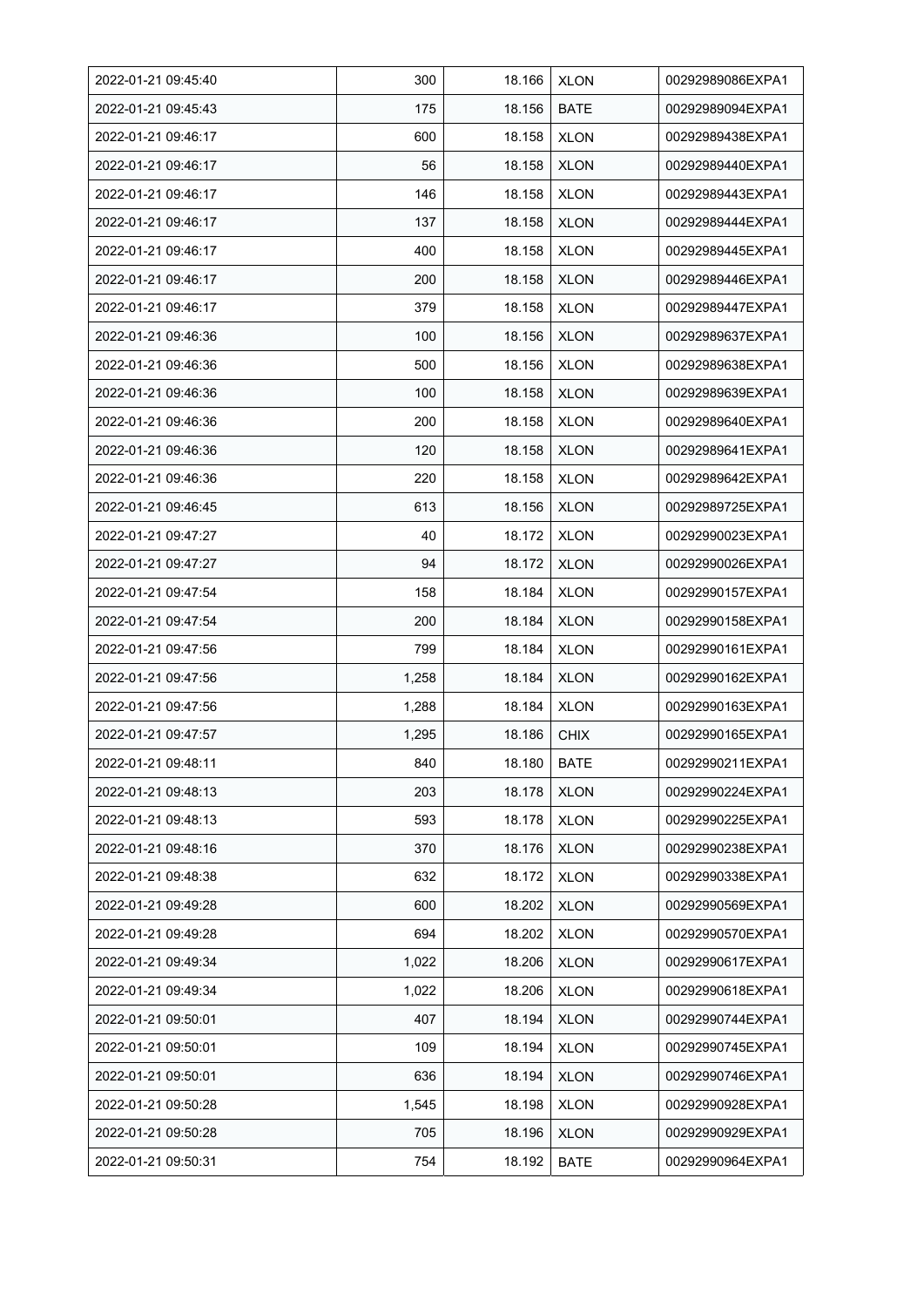| 2022-01-21 09:50:31 | 700   | 18.190 | <b>CHIX</b> | 00292990965EXPA1 |
|---------------------|-------|--------|-------------|------------------|
| 2022-01-21 09:50:50 | 333   | 18.188 | <b>XLON</b> | 00292991110EXPA1 |
| 2022-01-21 09:50:50 | 147   | 18.188 | <b>XLON</b> | 00292991111EXPA1 |
| 2022-01-21 09:50:59 | 537   | 18.184 | <b>XLON</b> | 00292991149EXPA1 |
| 2022-01-21 09:51:33 | 1,424 | 18.200 | <b>XLON</b> | 00292991319EXPA1 |
| 2022-01-21 09:51:48 | 500   | 18.200 | <b>XLON</b> | 00292991386EXPA1 |
| 2022-01-21 09:51:48 | 90    | 18.200 | <b>XLON</b> | 00292991387EXPA1 |
| 2022-01-21 09:51:48 | 435   | 18.200 | <b>XLON</b> | 00292991388EXPA1 |
| 2022-01-21 09:52:05 | 635   | 18.200 | <b>CHIX</b> | 00292991458EXPA1 |
| 2022-01-21 09:52:05 | 538   | 18.200 | <b>XLON</b> | 00292991459EXPA1 |
| 2022-01-21 09:53:27 | 500   | 18.212 | <b>XLON</b> | 00292991848EXPA1 |
| 2022-01-21 09:53:27 | 213   | 18.212 | <b>XLON</b> | 00292991849EXPA1 |
| 2022-01-21 09:53:27 | 500   | 18.212 | <b>XLON</b> | 00292991850EXPA1 |
| 2022-01-21 09:53:27 | 170   | 18.212 | <b>XLON</b> | 00292991852EXPA1 |
| 2022-01-21 09:53:29 | 244   | 18.212 | <b>XLON</b> | 00292991858EXPA1 |
| 2022-01-21 09:53:45 | 59    | 18.218 | <b>XLON</b> | 00292991920EXPA1 |
| 2022-01-21 09:53:45 | 499   | 18.218 | <b>XLON</b> | 00292991921EXPA1 |
| 2022-01-21 09:53:45 | 665   | 18.218 | <b>XLON</b> | 00292991923EXPA1 |
| 2022-01-21 09:53:45 | 399   | 18.218 | <b>XLON</b> | 00292991924EXPA1 |
| 2022-01-21 09:53:45 | 2,110 | 18.218 | <b>XLON</b> | 00292991926EXPA1 |
| 2022-01-21 09:53:45 | 204   | 18.218 | <b>XLON</b> | 00292991928EXPA1 |
| 2022-01-21 09:53:45 | 53    | 18.218 | <b>XLON</b> | 00292991929EXPA1 |
| 2022-01-21 09:54:09 | 167   | 18.214 | <b>XLON</b> | 00292992080EXPA1 |
| 2022-01-21 09:54:09 | 1,435 | 18.214 | <b>XLON</b> | 00292992081EXPA1 |
| 2022-01-21 09:54:36 | 199   | 18.216 | <b>BATE</b> | 00292992350EXPA1 |
| 2022-01-21 09:54:36 | 210   | 18.216 | BATE        | 00292992351EXPA1 |
| 2022-01-21 09:54:36 | 942   | 18.216 | <b>BATE</b> | 00292992352EXPA1 |
| 2022-01-21 09:54:36 | 10    | 18.216 | BATE        | 00292992353EXPA1 |
| 2022-01-21 09:54:36 | 482   | 18.216 | <b>XLON</b> | 00292992349EXPA1 |
| 2022-01-21 09:54:53 | 665   | 18.218 | <b>XLON</b> | 00292992426EXPA1 |
| 2022-01-21 09:54:53 | 211   | 18.218 | <b>XLON</b> | 00292992427EXPA1 |
| 2022-01-21 09:54:55 | 76    | 18.216 | <b>XLON</b> | 00292992437EXPA1 |
| 2022-01-21 09:54:57 | 311   | 18.216 | <b>XLON</b> | 00292992451EXPA1 |
| 2022-01-21 09:54:57 | 128   | 18.216 | <b>XLON</b> | 00292992452EXPA1 |
| 2022-01-21 09:54:57 | 268   | 18.216 | <b>XLON</b> | 00292992454EXPA1 |
| 2022-01-21 09:54:57 | 46    | 18.216 | <b>XLON</b> | 00292992455EXPA1 |
| 2022-01-21 09:55:23 | 744   | 18.234 | <b>CHIX</b> | 00292992669EXPA1 |
| 2022-01-21 09:55:37 | 157   | 18.238 | <b>XLON</b> | 00292992711EXPA1 |
| 2022-01-21 09:55:37 | 167   | 18.238 | <b>XLON</b> | 00292992712EXPA1 |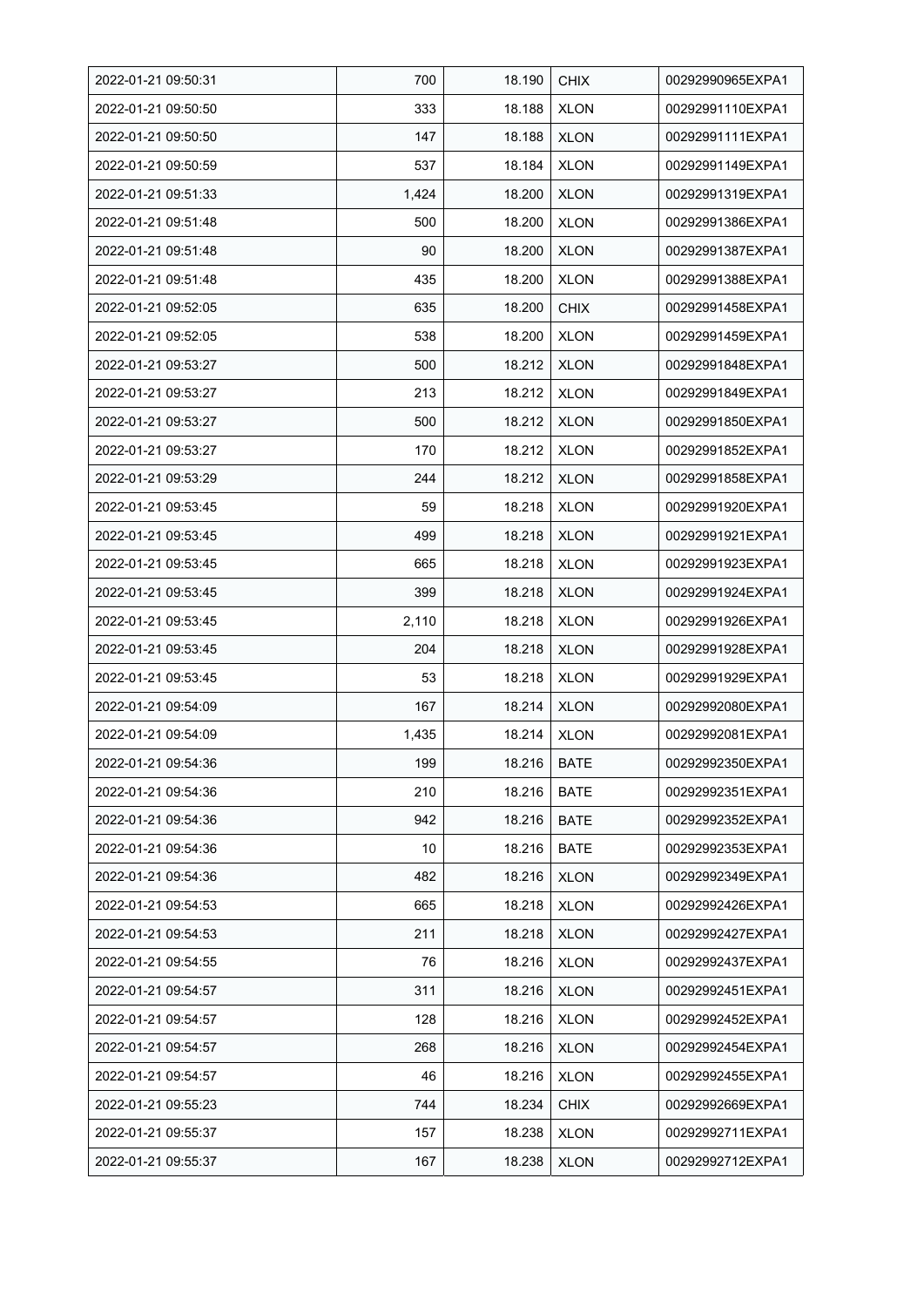| 2022-01-21 09:55:37 | 164 | 18.238 | <b>XLON</b> | 00292992713EXPA1 |
|---------------------|-----|--------|-------------|------------------|
| 2022-01-21 09:55:37 | 246 | 18.238 | <b>XLON</b> | 00292992715EXPA1 |
| 2022-01-21 09:55:37 | 938 | 18.238 | <b>XLON</b> | 00292992716EXPA1 |
| 2022-01-21 09:55:55 | 861 | 18.244 | <b>XLON</b> | 00292992803EXPA1 |
| 2022-01-21 09:55:55 | 406 | 18.244 | <b>XLON</b> | 00292992804EXPA1 |
| 2022-01-21 09:56:02 | 632 | 18.240 | <b>XLON</b> | 00292992828EXPA1 |
| 2022-01-21 09:56:11 | 736 | 18.238 | <b>CHIX</b> | 00292992872EXPA1 |
| 2022-01-21 09:56:11 | 375 | 18.238 | <b>XLON</b> | 00292992873EXPA1 |
| 2022-01-21 09:56:19 | 380 | 18.236 | <b>XLON</b> | 00292992907EXPA1 |
| 2022-01-21 09:56:19 | 200 | 18.236 | <b>XLON</b> | 00292992908EXPA1 |
| 2022-01-21 09:56:49 | 661 | 18.234 | <b>BATE</b> | 00292993007EXPA1 |
| 2022-01-21 09:57:03 | 378 | 18.242 | <b>XLON</b> | 00292993076EXPA1 |
| 2022-01-21 09:57:03 | 800 | 18.242 | <b>XLON</b> | 00292993077EXPA1 |
| 2022-01-21 09:57:03 | 325 | 18.242 | <b>XLON</b> | 00292993078EXPA1 |
| 2022-01-21 09:57:03 | 31  | 18.242 | <b>XLON</b> | 00292993079EXPA1 |
| 2022-01-21 09:57:17 | 40  | 18.240 | <b>XLON</b> | 00292993125EXPA1 |
| 2022-01-21 09:57:18 | 134 | 18.240 | <b>XLON</b> | 00292993133EXPA1 |
| 2022-01-21 09:57:18 | 132 | 18.240 | <b>XLON</b> | 00292993134EXPA1 |
| 2022-01-21 09:57:18 | 729 | 18.240 | <b>XLON</b> | 00292993136EXPA1 |
| 2022-01-21 09:57:24 | 113 | 18.230 | <b>XLON</b> | 00292993163EXPA1 |
| 2022-01-21 09:57:24 | 107 | 18.230 | <b>XLON</b> | 00292993164EXPA1 |
| 2022-01-21 09:57:24 | 242 | 18.230 | <b>XLON</b> | 00292993165EXPA1 |
| 2022-01-21 09:57:24 | 21  | 18.230 | <b>XLON</b> | 00292993166EXPA1 |
| 2022-01-21 09:57:25 | 310 | 18.226 | <b>BATE</b> | 00292993169EXPA1 |
| 2022-01-21 09:57:46 | 749 | 18.216 | <b>XLON</b> | 00292993260EXPA1 |
| 2022-01-21 09:58:30 | 704 | 18.216 | <b>CHIX</b> | 00292993396EXPA1 |
| 2022-01-21 09:58:34 | 500 | 18.218 | <b>XLON</b> | 00292993415EXPA1 |
| 2022-01-21 09:58:34 | 500 | 18.218 | <b>XLON</b> | 00292993416EXPA1 |
| 2022-01-21 09:58:34 | 3   | 18.218 | <b>XLON</b> | 00292993417EXPA1 |
| 2022-01-21 09:58:45 | 500 | 18.224 | <b>XLON</b> | 00292993499EXPA1 |
| 2022-01-21 09:58:45 | 23  | 18.224 | <b>XLON</b> | 00292993500EXPA1 |
| 2022-01-21 09:58:45 | 44  | 18.224 | <b>XLON</b> | 00292993501EXPA1 |
| 2022-01-21 09:58:45 | 44  | 18.224 | <b>XLON</b> | 00292993502EXPA1 |
| 2022-01-21 09:58:45 | 49  | 18.224 | <b>XLON</b> | 00292993503EXPA1 |
| 2022-01-21 09:58:45 | 596 | 18.224 | <b>XLON</b> | 00292993504EXPA1 |
| 2022-01-21 09:58:45 | 210 | 18.224 | <b>XLON</b> | 00292993505EXPA1 |
| 2022-01-21 09:58:45 | 48  | 18.224 | <b>XLON</b> | 00292993506EXPA1 |
| 2022-01-21 09:58:45 | 43  | 18.224 | <b>XLON</b> | 00292993507EXPA1 |
| 2022-01-21 09:58:50 | 135 | 18.218 | <b>XLON</b> | 00292993516EXPA1 |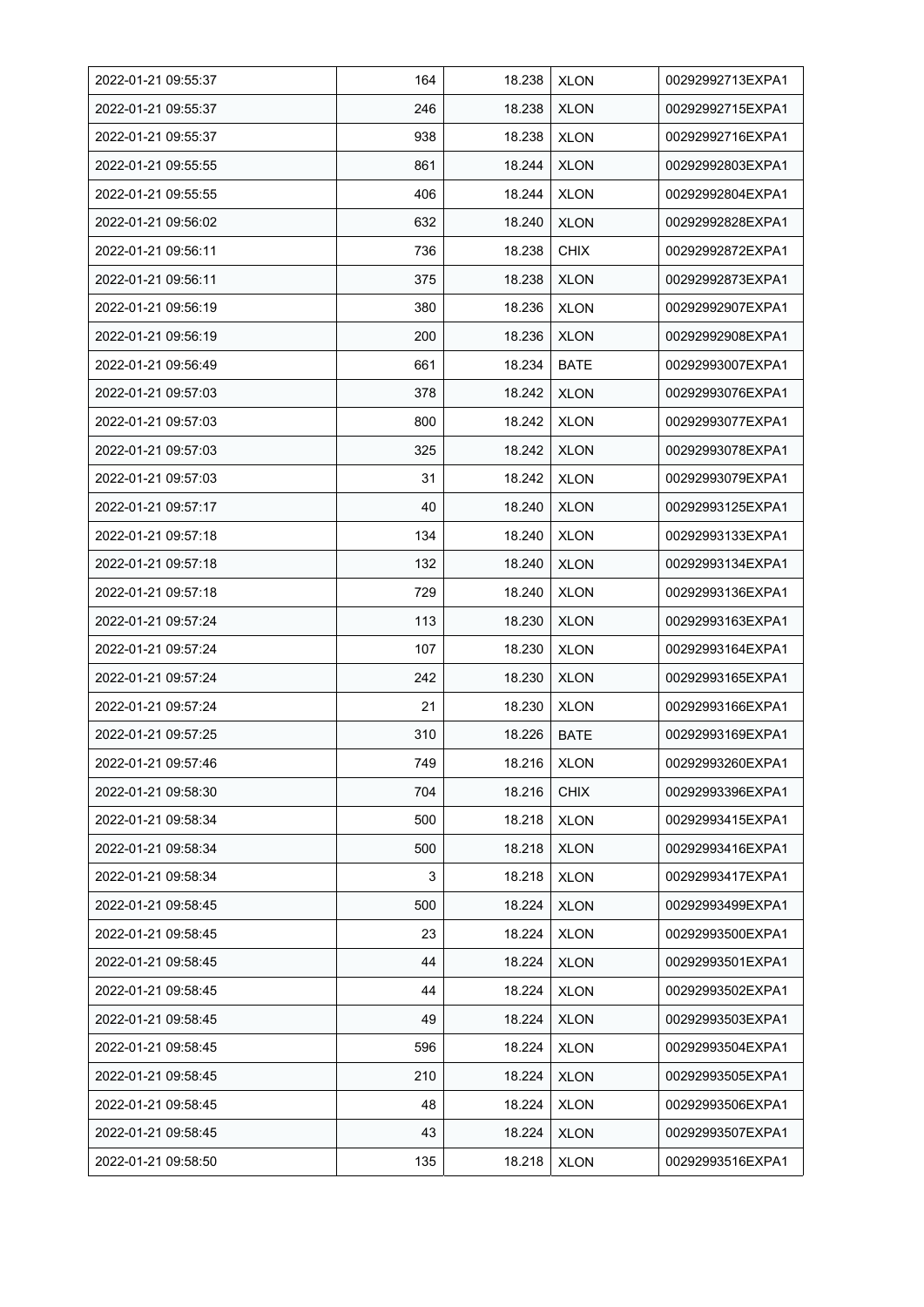| 2022-01-21 09:58:50 | 179   | 18.218 | <b>XLON</b> | 00292993517EXPA1 |
|---------------------|-------|--------|-------------|------------------|
| 2022-01-21 09:58:50 | 547   | 18.218 | <b>XLON</b> | 00292993518EXPA1 |
| 2022-01-21 09:59:06 | 103   | 18.214 | <b>XLON</b> | 00292993588EXPA1 |
| 2022-01-21 09:59:06 | 26    | 18.214 | <b>XLON</b> | 00292993589EXPA1 |
| 2022-01-21 09:59:06 | 101   | 18.214 | <b>XLON</b> | 00292993590EXPA1 |
| 2022-01-21 09:59:06 | 157   | 18.214 | <b>XLON</b> | 00292993591EXPA1 |
| 2022-01-21 09:59:06 | 203   | 18.214 | <b>XLON</b> | 00292993592EXPA1 |
| 2022-01-21 09:59:06 | 263   | 18.214 | <b>XLON</b> | 00292993593EXPA1 |
| 2022-01-21 09:59:16 | 589   | 18.208 | <b>BATE</b> | 00292993646EXPA1 |
| 2022-01-21 09:59:33 | 360   | 18.200 | <b>XLON</b> | 00292993796EXPA1 |
| 2022-01-21 09:59:33 | 733   | 18.200 | <b>XLON</b> | 00292993797EXPA1 |
| 2022-01-21 10:00:00 | 400   | 18.184 | <b>XLON</b> | 00292994045EXPA1 |
| 2022-01-21 10:00:19 | 711   | 18.184 | <b>CHIX</b> | 00292994148EXPA1 |
| 2022-01-21 10:00:19 | 116   | 18.184 | <b>XLON</b> | 00292994144EXPA1 |
| 2022-01-21 10:00:19 | 264   | 18.184 | <b>XLON</b> | 00292994145EXPA1 |
| 2022-01-21 10:00:19 | 437   | 18.184 | <b>XLON</b> | 00292994146EXPA1 |
| 2022-01-21 10:00:19 | 43    | 18.184 | <b>XLON</b> | 00292994147EXPA1 |
| 2022-01-21 10:01:16 | 664   | 18.188 | BATE        | 00292994401EXPA1 |
| 2022-01-21 10:01:16 | 59    | 18.190 | <b>XLON</b> | 00292994399EXPA1 |
| 2022-01-21 10:01:16 | 1,287 | 18.190 | <b>XLON</b> | 00292994400EXPA1 |
| 2022-01-21 10:01:16 | 2,401 | 18.188 | <b>XLON</b> | 00292994402EXPA1 |
| 2022-01-21 10:02:14 | 470   | 18.208 | <b>XLON</b> | 00292994703EXPA1 |
| 2022-01-21 10:02:14 | 349   | 18.208 | <b>XLON</b> | 00292994704EXPA1 |
| 2022-01-21 10:02:14 | 463   | 18.208 | <b>XLON</b> | 00292994705EXPA1 |
| 2022-01-21 10:02:14 | 90    | 18.210 | <b>XLON</b> | 00292994706EXPA1 |
| 2022-01-21 10:02:14 | 410   | 18.210 | <b>XLON</b> | 00292994707EXPA1 |
| 2022-01-21 10:02:14 | 500   | 18.210 | <b>XLON</b> | 00292994708EXPA1 |
| 2022-01-21 10:02:14 | 101   | 18.210 | <b>XLON</b> | 00292994709EXPA1 |
| 2022-01-21 10:02:14 | 577   | 18.210 | <b>XLON</b> | 00292994710EXPA1 |
| 2022-01-21 10:02:14 | 358   | 18.210 | <b>XLON</b> | 00292994711EXPA1 |
| 2022-01-21 10:02:14 | 141   | 18.210 | <b>XLON</b> | 00292994712EXPA1 |
| 2022-01-21 10:02:22 | 274   | 18.210 | <b>XLON</b> | 00292994739EXPA1 |
| 2022-01-21 10:02:22 | 147   | 18.210 | <b>XLON</b> | 00292994740EXPA1 |
| 2022-01-21 10:02:25 | 156   | 18.206 | <b>CHIX</b> | 00292994763EXPA1 |
| 2022-01-21 10:02:25 | 474   | 18.206 | <b>CHIX</b> | 00292994764EXPA1 |
| 2022-01-21 10:02:48 | 116   | 18.200 | <b>XLON</b> | 00292994910EXPA1 |
| 2022-01-21 10:02:48 | 745   | 18.200 | <b>XLON</b> | 00292994911EXPA1 |
| 2022-01-21 10:02:50 | 206   | 18.200 | <b>XLON</b> | 00292994914EXPA1 |
| 2022-01-21 10:02:50 | 367   | 18.200 | <b>XLON</b> | 00292994915EXPA1 |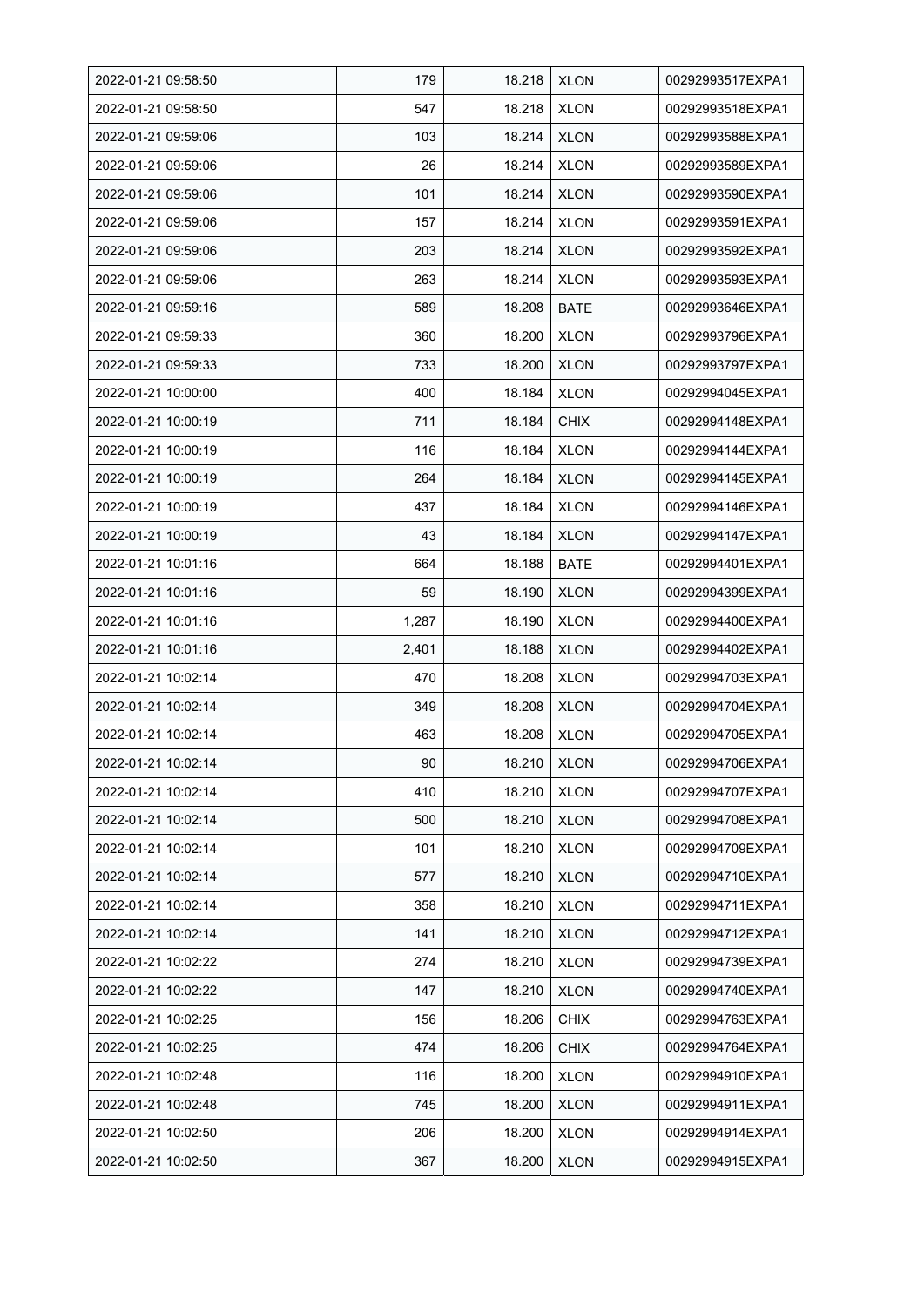| 2022-01-21 10:03:25 | 725   | 18.204 | <b>BATE</b> | 00292995125EXPA1 |
|---------------------|-------|--------|-------------|------------------|
| 2022-01-21 10:03:25 | 292   | 18.206 | <b>XLON</b> | 00292995122EXPA1 |
| 2022-01-21 10:03:25 | 1,320 | 18.206 | <b>XLON</b> | 00292995124EXPA1 |
| 2022-01-21 10:03:25 | 361   | 18.204 | <b>XLON</b> | 00292995126EXPA1 |
| 2022-01-21 10:03:25 | 28    | 18.204 | <b>XLON</b> | 00292995127EXPA1 |
| 2022-01-21 10:03:25 | 962   | 18.204 | <b>XLON</b> | 00292995128EXPA1 |
| 2022-01-21 10:03:25 | 84    | 18.204 | <b>XLON</b> | 00292995129EXPA1 |
| 2022-01-21 10:03:25 | 1     | 18.204 | <b>XLON</b> | 00292995130EXPA1 |
| 2022-01-21 10:04:13 | 650   | 18.204 | <b>XLON</b> | 00292995387EXPA1 |
| 2022-01-21 10:04:13 | 506   | 18.204 | <b>XLON</b> | 00292995388EXPA1 |
| 2022-01-21 10:04:13 | 379   | 18.204 | <b>XLON</b> | 00292995389EXPA1 |
| 2022-01-21 10:04:13 | 290   | 18.204 | <b>XLON</b> | 00292995390EXPA1 |
| 2022-01-21 10:04:26 | 699   | 18.198 | <b>CHIX</b> | 00292995442EXPA1 |
| 2022-01-21 10:04:26 | 1,416 | 18.202 | <b>XLON</b> | 00292995441EXPA1 |
| 2022-01-21 10:04:27 | 170   | 18.194 | <b>BATE</b> | 00292995449EXPA1 |
| 2022-01-21 10:04:49 | 447   | 18.190 | <b>XLON</b> | 00292995529EXPA1 |
| 2022-01-21 10:04:49 | 735   | 18.188 | <b>XLON</b> | 00292995531EXPA1 |
| 2022-01-21 10:04:53 | 353   | 18.182 | <b>BATE</b> | 00292995567EXPA1 |
| 2022-01-21 10:04:53 | 396   | 18.182 | <b>CHIX</b> | 00292995566EXPA1 |
| 2022-01-21 10:05:34 | 650   | 18.186 | <b>XLON</b> | 00292995856EXPA1 |
| 2022-01-21 10:05:34 | 500   | 18.186 | <b>XLON</b> | 00292995857EXPA1 |
| 2022-01-21 10:05:34 | 500   | 18.186 | <b>XLON</b> | 00292995858EXPA1 |
| 2022-01-21 10:05:34 | 500   | 18.184 | <b>XLON</b> | 00292995859EXPA1 |
| 2022-01-21 10:05:34 | 24    | 18.184 | <b>XLON</b> | 00292995860EXPA1 |
| 2022-01-21 10:06:16 | 721   | 18.186 | <b>XLON</b> | 00292996111EXPA1 |
| 2022-01-21 10:06:16 | 603   | 18.186 | <b>XLON</b> | 00292996112EXPA1 |
| 2022-01-21 10:06:24 | 1,785 | 18.190 | <b>XLON</b> | 00292996148EXPA1 |
| 2022-01-21 10:07:03 | 218   | 18.190 | <b>CHIX</b> | 00292996366EXPA1 |
| 2022-01-21 10:07:03 | 520   | 18.190 | <b>CHIX</b> | 00292996371EXPA1 |
| 2022-01-21 10:07:03 | 126   | 18.190 | <b>XLON</b> | 00292996368EXPA1 |
| 2022-01-21 10:07:03 | 267   | 18.190 | <b>XLON</b> | 00292996372EXPA1 |
| 2022-01-21 10:07:03 | 829   | 18.190 | <b>XLON</b> | 00292996373EXPA1 |
| 2022-01-21 10:07:30 | 362   | 18.190 | <b>XLON</b> | 00292996479EXPA1 |
| 2022-01-21 10:07:30 | 650   | 18.190 | <b>XLON</b> | 00292996480EXPA1 |
| 2022-01-21 10:07:30 | 224   | 18.190 | <b>XLON</b> | 00292996481EXPA1 |
| 2022-01-21 10:07:40 | 712   | 18.186 | <b>BATE</b> | 00292996541EXPA1 |
| 2022-01-21 10:07:40 | 131   | 18.190 | <b>XLON</b> | 00292996538EXPA1 |
| 2022-01-21 10:07:40 | 736   | 18.190 | <b>XLON</b> | 00292996539EXPA1 |
| 2022-01-21 10:07:40 | 656   | 18.190 | <b>XLON</b> | 00292996540EXPA1 |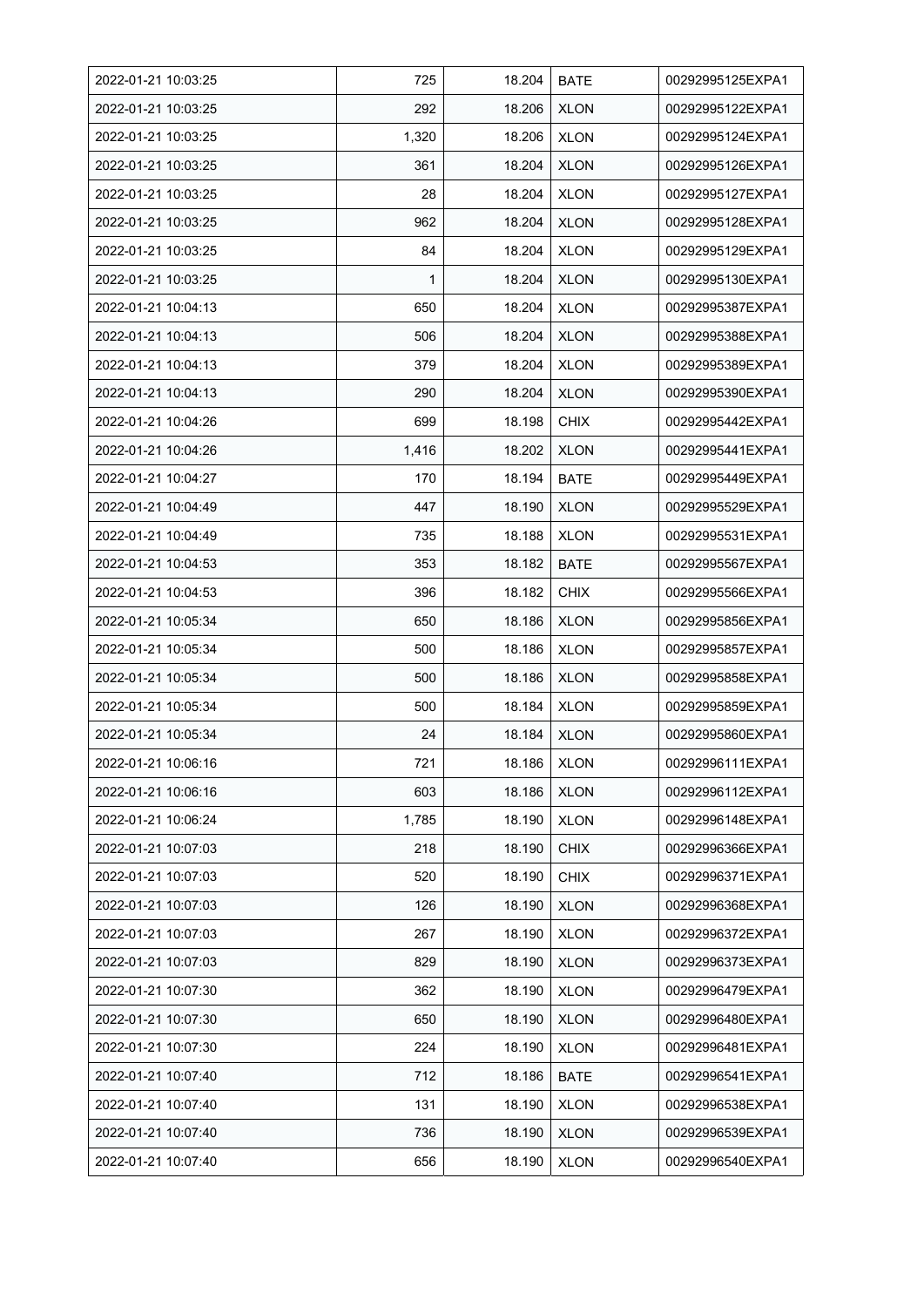| 2022-01-21 10:08:02 | 475   | 18.188 | <b>XLON</b> | 00292996638EXPA1 |
|---------------------|-------|--------|-------------|------------------|
| 2022-01-21 10:08:02 | 497   | 18.188 | <b>XLON</b> | 00292996639EXPA1 |
| 2022-01-21 10:08:07 | 229   | 18.182 | <b>BATE</b> | 00292996687EXPA1 |
| 2022-01-21 10:08:07 | 309   | 18.182 | <b>CHIX</b> | 00292996686EXPA1 |
| 2022-01-21 10:08:07 | 571   | 18.184 | <b>XLON</b> | 00292996677EXPA1 |
| 2022-01-21 10:08:54 | 500   | 18.188 | <b>XLON</b> | 00292996833EXPA1 |
| 2022-01-21 10:08:54 | 262   | 18.188 | <b>XLON</b> | 00292996834EXPA1 |
| 2022-01-21 10:08:54 | 415   | 18.188 | <b>XLON</b> | 00292996835EXPA1 |
| 2022-01-21 10:08:54 | 104   | 18.188 | <b>XLON</b> | 00292996836EXPA1 |
| 2022-01-21 10:09:02 | 149   | 18.186 | <b>XLON</b> | 00292996864EXPA1 |
| 2022-01-21 10:09:08 | 149   | 18.186 | <b>XLON</b> | 00292996879EXPA1 |
| 2022-01-21 10:09:13 | 200   | 18.186 | <b>XLON</b> | 00292996895EXPA1 |
| 2022-01-21 10:09:13 | 433   | 18.186 | <b>XLON</b> | 00292996896EXPA1 |
| 2022-01-21 10:09:13 | 11    | 18.186 | <b>XLON</b> | 00292996897EXPA1 |
| 2022-01-21 10:09:13 | 113   | 18.186 | <b>XLON</b> | 00292996898EXPA1 |
| 2022-01-21 10:09:25 | 147   | 18.184 | <b>CHIX</b> | 00292996931EXPA1 |
| 2022-01-21 10:09:25 | 391   | 18.184 | <b>CHIX</b> | 00292996932EXPA1 |
| 2022-01-21 10:09:36 | 146   | 18.186 | <b>XLON</b> | 00292996985EXPA1 |
| 2022-01-21 10:09:47 | 145   | 18.186 | <b>XLON</b> | 00292997022EXPA1 |
| 2022-01-21 10:09:47 | 490   | 18.186 | <b>XLON</b> | 00292997023EXPA1 |
| 2022-01-21 10:09:47 | 905   | 18.186 | <b>XLON</b> | 00292997024EXPA1 |
| 2022-01-21 10:09:53 | 145   | 18.182 | <b>BATE</b> | 00292997040EXPA1 |
| 2022-01-21 10:09:53 | 510   | 18.182 | <b>BATE</b> | 00292997042EXPA1 |
| 2022-01-21 10:09:53 | 641   | 18.182 | <b>XLON</b> | 00292997041EXPA1 |
| 2022-01-21 10:10:15 | 74    | 18.176 | <b>XLON</b> | 00292997126EXPA1 |
| 2022-01-21 10:10:20 | 143   | 18.176 | <b>XLON</b> | 00292997150EXPA1 |
| 2022-01-21 10:10:26 | 142   | 18.176 | <b>XLON</b> | 00292997189EXPA1 |
| 2022-01-21 10:10:28 | 163   | 18.174 | BATE        | 00292997195EXPA1 |
| 2022-01-21 10:10:28 | 311   | 18.176 | <b>XLON</b> | 00292997193EXPA1 |
| 2022-01-21 10:10:28 | 422   | 18.176 | <b>XLON</b> | 00292997194EXPA1 |
| 2022-01-21 10:10:53 | 20    | 18.166 | <b>XLON</b> | 00292997264EXPA1 |
| 2022-01-21 10:10:53 | 204   | 18.166 | <b>XLON</b> | 00292997265EXPA1 |
| 2022-01-21 10:10:54 | 140   | 18.166 | <b>XLON</b> | 00292997274EXPA1 |
| 2022-01-21 10:10:59 | 139   | 18.166 | <b>XLON</b> | 00292997311EXPA1 |
| 2022-01-21 10:10:59 | 187   | 18.166 | <b>XLON</b> | 00292997312EXPA1 |
| 2022-01-21 10:11:15 | 207   | 18.168 | <b>XLON</b> | 00292997395EXPA1 |
| 2022-01-21 10:11:15 | 533   | 18.168 | <b>XLON</b> | 00292997396EXPA1 |
| 2022-01-21 10:11:15 | 419   | 18.168 | <b>XLON</b> | 00292997397EXPA1 |
| 2022-01-21 10:11:15 | 1,029 | 18.168 | <b>XLON</b> | 00292997398EXPA1 |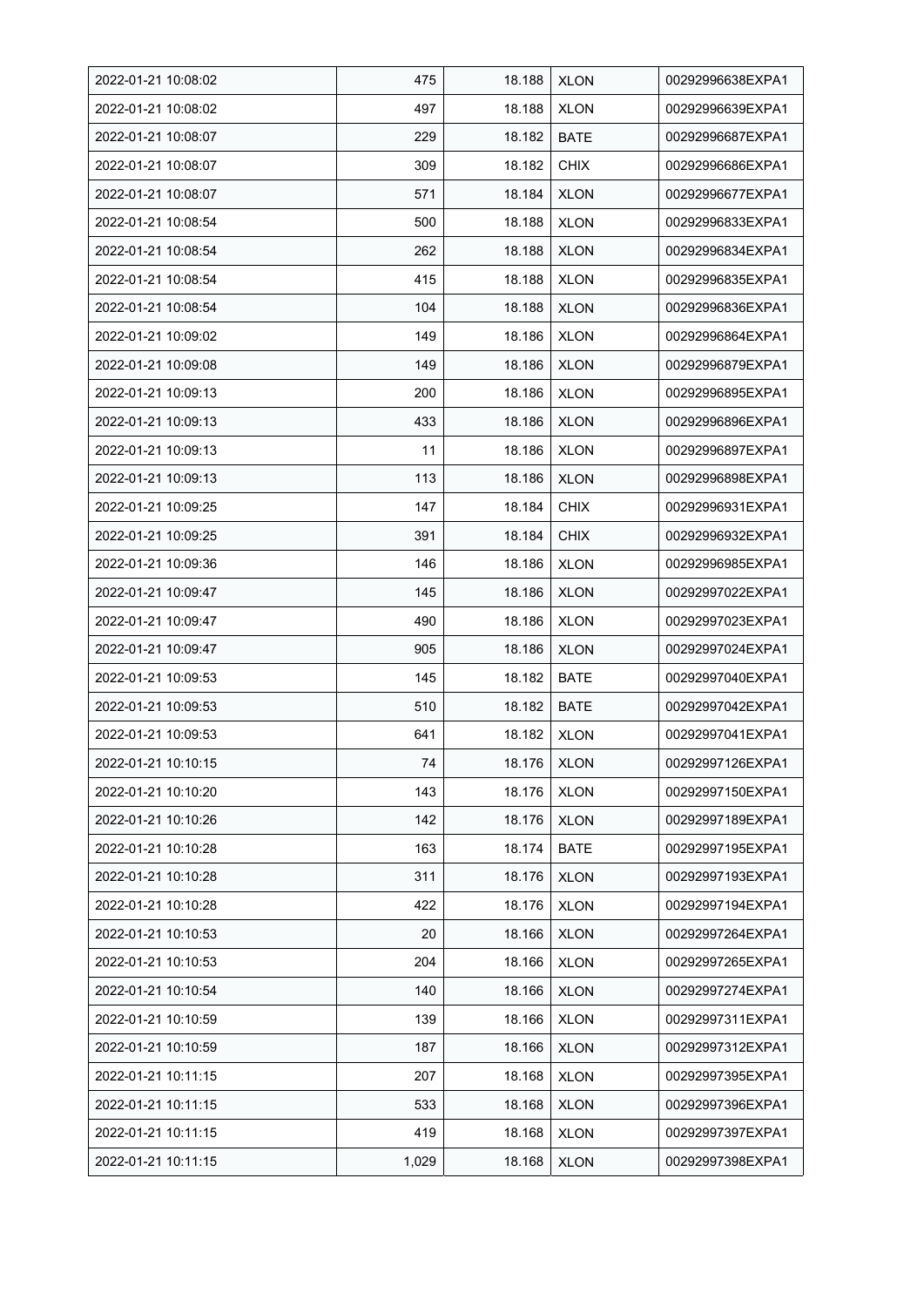| 2022-01-21 10:11:22 | 98    | 18.168 | <b>CHIX</b> | 00292997438EXPA1 |
|---------------------|-------|--------|-------------|------------------|
| 2022-01-21 10:11:28 | 137   | 18.168 | <b>CHIX</b> | 00292997455EXPA1 |
| 2022-01-21 10:11:56 | 11    | 18.184 | <b>XLON</b> | 00292997558EXPA1 |
| 2022-01-21 10:11:56 | 170   | 18.184 | <b>XLON</b> | 00292997559EXPA1 |
| 2022-01-21 10:11:56 | 1,434 | 18.184 | <b>XLON</b> | 00292997560EXPA1 |
| 2022-01-21 10:11:56 | 1,258 | 18.184 | <b>XLON</b> | 00292997561EXPA1 |
| 2022-01-21 10:12:23 | 340   | 18.182 | <b>XLON</b> | 00292997702EXPA1 |
| 2022-01-21 10:12:23 | 248   | 18.182 | <b>XLON</b> | 00292997703EXPA1 |
| 2022-01-21 10:12:23 | 117   | 18.182 | <b>XLON</b> | 00292997704EXPA1 |
| 2022-01-21 10:12:39 | 571   | 18.172 | <b>BATE</b> | 00292997778EXPA1 |
| 2022-01-21 10:12:46 | 128   | 18.168 | <b>CHIX</b> | 00292997798EXPA1 |
| 2022-01-21 10:12:46 | 349   | 18.168 | <b>CHIX</b> | 00292997799EXPA1 |
| 2022-01-21 10:12:52 | 127   | 18.168 | <b>XLON</b> | 00292997820EXPA1 |
| 2022-01-21 10:12:58 | 127   | 18.168 | <b>XLON</b> | 00292997846EXPA1 |
| 2022-01-21 10:12:59 | 525   | 18.166 | <b>XLON</b> | 00292997873EXPA1 |
| 2022-01-21 10:12:59 | 234   | 18.166 | <b>XLON</b> | 00292997874EXPA1 |
| 2022-01-21 10:12:59 | 314   | 18.166 | <b>XLON</b> | 00292997875EXPA1 |
| 2022-01-21 10:12:59 | 525   | 18.166 | <b>XLON</b> | 00292997876EXPA1 |
| 2022-01-21 10:13:20 | 125   | 18.156 | <b>XLON</b> | 00292997994EXPA1 |
| 2022-01-21 10:13:36 | 124   | 18.162 | <b>XLON</b> | 00292998032EXPA1 |
| 2022-01-21 10:13:41 | 123   | 18.162 | <b>XLON</b> | 00292998043EXPA1 |
| 2022-01-21 10:13:46 | 123   | 18.162 | <b>XLON</b> | 00292998062EXPA1 |
| 2022-01-21 10:13:52 | 123   | 18.162 | <b>XLON</b> | 00292998083EXPA1 |
| 2022-01-21 10:13:58 | 122   | 18.162 | <b>XLON</b> | 00292998131EXPA1 |
| 2022-01-21 10:14:03 | 122   | 18.162 | <b>XLON</b> | 00292998141EXPA1 |
| 2022-01-21 10:14:11 | 9     | 18.166 | <b>XLON</b> | 00292998194EXPA1 |
| 2022-01-21 10:14:12 | 589   | 18.166 | <b>XLON</b> | 00292998208EXPA1 |
| 2022-01-21 10:14:12 | 214   | 18.166 | <b>XLON</b> | 00292998209EXPA1 |
| 2022-01-21 10:14:12 | 1,035 | 18.166 | <b>XLON</b> | 00292998211EXPA1 |
| 2022-01-21 10:14:12 | 813   | 18.166 | <b>XLON</b> | 00292998214EXPA1 |
| 2022-01-21 10:14:52 | 114   | 18.164 | <b>XLON</b> | 00292998390EXPA1 |
| 2022-01-21 10:14:58 | 630   | 18.164 | BATE        | 00292998412EXPA1 |
| 2022-01-21 10:14:58 | 110   | 18.164 | <b>XLON</b> | 00292998417EXPA1 |
| 2022-01-21 10:15:08 | 113   | 18.164 | <b>XLON</b> | 00292998442EXPA1 |
| 2022-01-21 10:15:08 | 40    | 18.164 | <b>XLON</b> | 00292998443EXPA1 |
| 2022-01-21 10:15:14 | 112   | 18.164 | <b>XLON</b> | 00292998486EXPA1 |
| 2022-01-21 10:15:19 | 112   | 18.164 | <b>XLON</b> | 00292998504EXPA1 |
| 2022-01-21 10:15:20 | 528   | 18.164 | <b>XLON</b> | 00292998505EXPA1 |
| 2022-01-21 10:15:20 | 1,268 | 18.164 | <b>XLON</b> | 00292998506EXPA1 |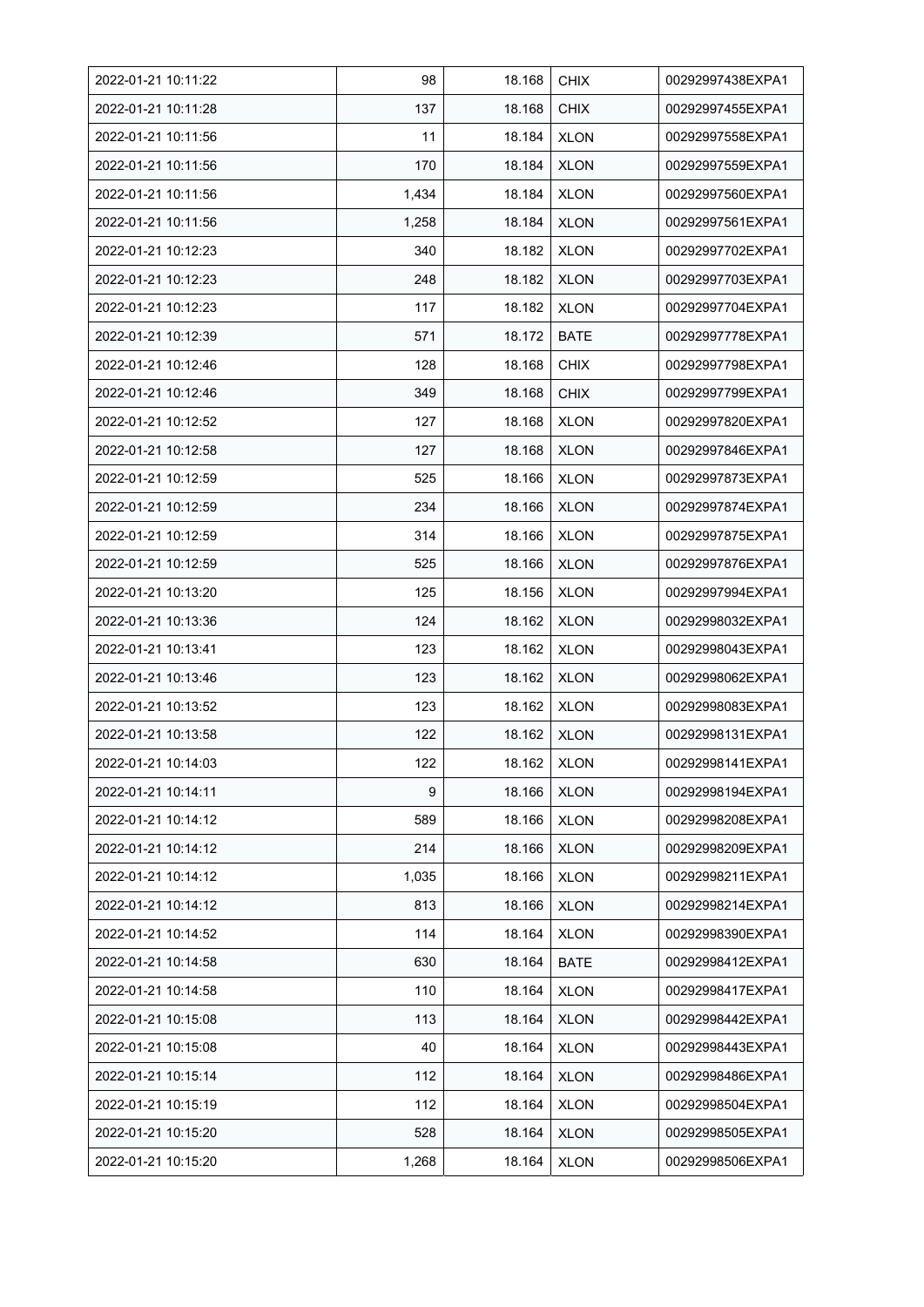| 2022-01-21 10:15:23 | 231   | 18.162 | <b>XLON</b> | 00292998516EXPA1 |
|---------------------|-------|--------|-------------|------------------|
| 2022-01-21 10:15:24 | 503   | 18.160 | <b>CHIX</b> | 00292998517EXPA1 |
| 2022-01-21 10:15:24 | 259   | 18.160 | <b>CHIX</b> | 00292998518EXPA1 |
| 2022-01-21 10:15:45 | 699   | 18.162 | <b>XLON</b> | 00292998595EXPA1 |
| 2022-01-21 10:15:45 | 699   | 18.162 | <b>XLON</b> | 00292998597EXPA1 |
| 2022-01-21 10:15:45 | 37    | 18.162 | <b>XLON</b> | 00292998598EXPA1 |
| 2022-01-21 10:16:08 | 100   | 18.170 | <b>XLON</b> | 00292998736EXPA1 |
| 2022-01-21 10:16:19 | 97    | 18.170 | <b>XLON</b> | 00292998772EXPA1 |
| 2022-01-21 10:16:57 | 177   | 18.174 | <b>XLON</b> | 00292998843EXPA1 |
| 2022-01-21 10:16:57 | 1,970 | 18.174 | <b>XLON</b> | 00292998844EXPA1 |
| 2022-01-21 10:16:57 | 535   | 18.172 | <b>XLON</b> | 00292998845EXPA1 |
| 2022-01-21 10:16:58 | 9     | 18.168 | <b>CHIX</b> | 00292998848EXPA1 |
| 2022-01-21 10:17:09 | 92    | 18.170 | <b>BATE</b> | 00292998919EXPA1 |
| 2022-01-21 10:17:25 | 89    | 18.174 | <b>XLON</b> | 00292999019EXPA1 |
| 2022-01-21 10:17:25 | 441   | 18.174 | <b>XLON</b> | 00292999020EXPA1 |
| 2022-01-21 10:17:31 | 87    | 18.174 | <b>CHIX</b> | 00292999057EXPA1 |
| 2022-01-21 10:17:37 | 87    | 18.174 | <b>CHIX</b> | 00292999099EXPA1 |
| 2022-01-21 10:17:39 | 371   | 18.170 | <b>BATE</b> | 00292999119EXPA1 |
| 2022-01-21 10:17:39 | 275   | 18.170 | <b>BATE</b> | 00292999120EXPA1 |
| 2022-01-21 10:17:39 | 1,040 | 18.174 | <b>CHIX</b> | 00292999116EXPA1 |
| 2022-01-21 10:17:39 | 150   | 18.174 | <b>XLON</b> | 00292999114EXPA1 |
| 2022-01-21 10:17:39 | 104   | 18.174 | <b>XLON</b> | 00292999115EXPA1 |
| 2022-01-21 10:17:39 | 1,716 | 18.174 | <b>XLON</b> | 00292999118EXPA1 |
| 2022-01-21 10:18:23 | 263   | 18.176 | <b>XLON</b> | 00292999308EXPA1 |
| 2022-01-21 10:18:28 | 23    | 18.176 | <b>XLON</b> | 00292999338EXPA1 |
| 2022-01-21 10:18:33 | 294   | 18.172 | <b>BATE</b> | 00292999349EXPA1 |
| 2022-01-21 10:18:33 | 151   | 18.176 | <b>XLON</b> | 00292999347EXPA1 |
| 2022-01-21 10:18:33 | 1,560 | 18.176 | <b>XLON</b> | 00292999348EXPA1 |
| 2022-01-21 10:18:33 | 500   | 18.174 | <b>XLON</b> | 00292999350EXPA1 |
| 2022-01-21 10:18:33 | 310   | 18.174 | <b>XLON</b> | 00292999351EXPA1 |
| 2022-01-21 10:18:52 | 149   | 18.168 | <b>BATE</b> | 00292999412EXPA1 |
| 2022-01-21 10:19:10 | 63    | 18.170 | <b>XLON</b> | 00292999502EXPA1 |
| 2022-01-21 10:19:19 | 309   | 18.170 | <b>XLON</b> | 00292999529EXPA1 |
| 2022-01-21 10:19:19 | 182   | 18.170 | <b>XLON</b> | 00292999530EXPA1 |
| 2022-01-21 10:19:19 | 295   | 18.170 | <b>XLON</b> | 00292999531EXPA1 |
| 2022-01-21 10:19:20 | 740   | 18.170 | <b>XLON</b> | 00292999542EXPA1 |
| 2022-01-21 10:19:20 | 29    | 18.170 | <b>XLON</b> | 00292999544EXPA1 |
| 2022-01-21 10:19:20 | 500   | 18.166 | <b>XLON</b> | 00292999550EXPA1 |
| 2022-01-21 10:19:20 | 81    | 18.168 | <b>XLON</b> | 00292999551EXPA1 |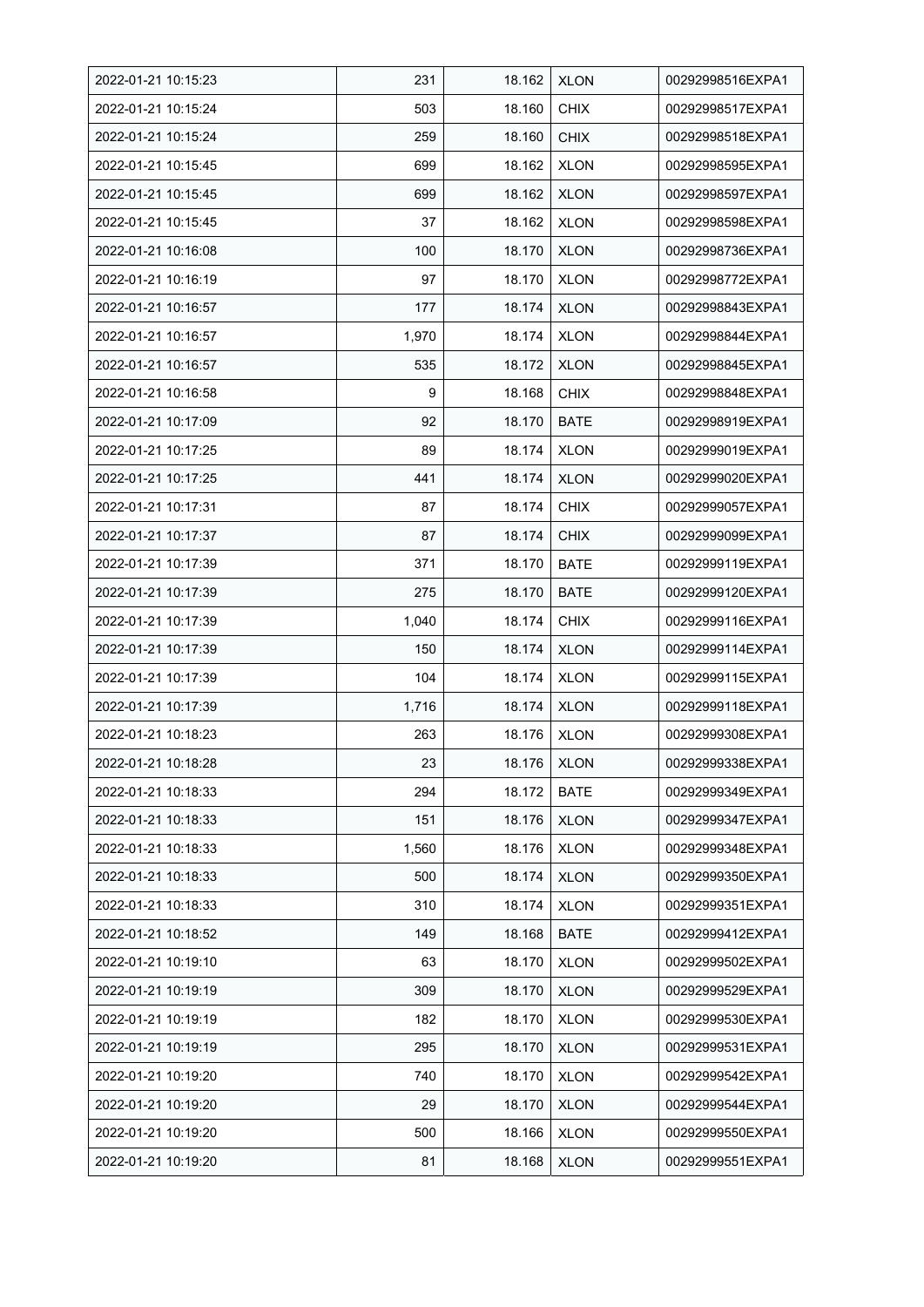| 2022-01-21 10:19:20 | 427   | 18.168 | <b>XLON</b> | 00292999552EXPA1 |
|---------------------|-------|--------|-------------|------------------|
| 2022-01-21 10:19:35 | 190   | 18.178 | <b>XLON</b> | 00292999634EXPA1 |
| 2022-01-21 10:19:53 | 49    | 18.170 | <b>XLON</b> | 00292999717EXPA1 |
| 2022-01-21 10:19:53 | 250   | 18.170 | <b>XLON</b> | 00292999718EXPA1 |
| 2022-01-21 10:19:58 | 47    | 18.170 | <b>XLON</b> | 00292999778EXPA1 |
| 2022-01-21 10:19:58 | 231   | 18.170 | <b>XLON</b> | 00292999779EXPA1 |
| 2022-01-21 10:20:34 | 170   | 18.186 | <b>CHIX</b> | 00292999927EXPA1 |
| 2022-01-21 10:20:40 | 228   | 18.192 | <b>XLON</b> | 00292999962EXPA1 |
| 2022-01-21 10:20:40 | 174   | 18.192 | <b>XLON</b> | 00292999963EXPA1 |
| 2022-01-21 10:20:40 | 110   | 18.192 | <b>XLON</b> | 00292999964EXPA1 |
| 2022-01-21 10:20:40 | 217   | 18.192 | <b>XLON</b> | 00292999965EXPA1 |
| 2022-01-21 10:20:40 | 126   | 18.192 | <b>XLON</b> | 00292999966EXPA1 |
| 2022-01-21 10:20:40 | 217   | 18.192 | <b>XLON</b> | 00292999967EXPA1 |
| 2022-01-21 10:20:40 | 122   | 18.192 | <b>XLON</b> | 00292999980EXPA1 |
| 2022-01-21 10:20.51 | 29    | 18.194 | <b>XLON</b> | 00293000035EXPA1 |
| 2022-01-21 10:20:51 | 248   | 18.194 | <b>XLON</b> | 00293000036EXPA1 |
| 2022-01-21 10:20.51 | 146   | 18.194 | <b>XLON</b> | 00293000037EXPA1 |
| 2022-01-21 10:20:53 | 800   | 18.196 | <b>XLON</b> | 00293000048EXPA1 |
| 2022-01-21 10:20:53 | 160   | 18.196 | <b>XLON</b> | 00293000049EXPA1 |
| 2022-01-21 10:20:53 | 127   | 18.196 | <b>XLON</b> | 00293000050EXPA1 |
| 2022-01-21 10:20:53 | 404   | 18.196 | <b>XLON</b> | 00293000051EXPA1 |
| 2022-01-21 10:20:53 | 682   | 18.196 | <b>XLON</b> | 00293000052EXPA1 |
| 2022-01-21 10:21:32 | 384   | 18.204 | <b>XLON</b> | 00293000167EXPA1 |
| 2022-01-21 10:21:32 | 332   | 18.204 | <b>XLON</b> | 00293000168EXPA1 |
| 2022-01-21 10:21:32 | 74    | 18.204 | <b>XLON</b> | 00293000169EXPA1 |
| 2022-01-21 10:21:40 | 790   | 18.200 | BATE        | 00293000211EXPA1 |
| 2022-01-21 10:21:57 | 48    | 18.200 | <b>CHIX</b> | 00293000299EXPA1 |
| 2022-01-21 10:21:57 | 393   | 18.202 | <b>XLON</b> | 00293000297EXPA1 |
| 2022-01-21 10:21:57 | 1,899 | 18.202 | <b>XLON</b> | 00293000298EXPA1 |
| 2022-01-21 10:22:02 | 18    | 18.204 | <b>CHIX</b> | 00293000333EXPA1 |
| 2022-01-21 10:22:02 | 206   | 18.204 | <b>CHIX</b> | 00293000334EXPA1 |
| 2022-01-21 10:22:29 | 7     | 18.222 | <b>CHIX</b> | 00293000469EXPA1 |
| 2022-01-21 10:22:29 | 66    | 18.222 | <b>CHIX</b> | 00293000470EXPA1 |
| 2022-01-21 10:22:31 | 834   | 18.222 | <b>CHIX</b> | 00293000484EXPA1 |
| 2022-01-21 10:22:52 | 616   | 18.220 | <b>XLON</b> | 00293000576EXPA1 |
| 2022-01-21 10:22:52 | 935   | 18.220 | <b>XLON</b> | 00293000577EXPA1 |
| 2022-01-21 10:22:53 | 379   | 18.216 | <b>XLON</b> | 00293000578EXPA1 |
| 2022-01-21 10:23:28 | 500   | 18.226 | <b>XLON</b> | 00293000746EXPA1 |
| 2022-01-21 10:23:28 | 291   | 18.226 | <b>XLON</b> | 00293000747EXPA1 |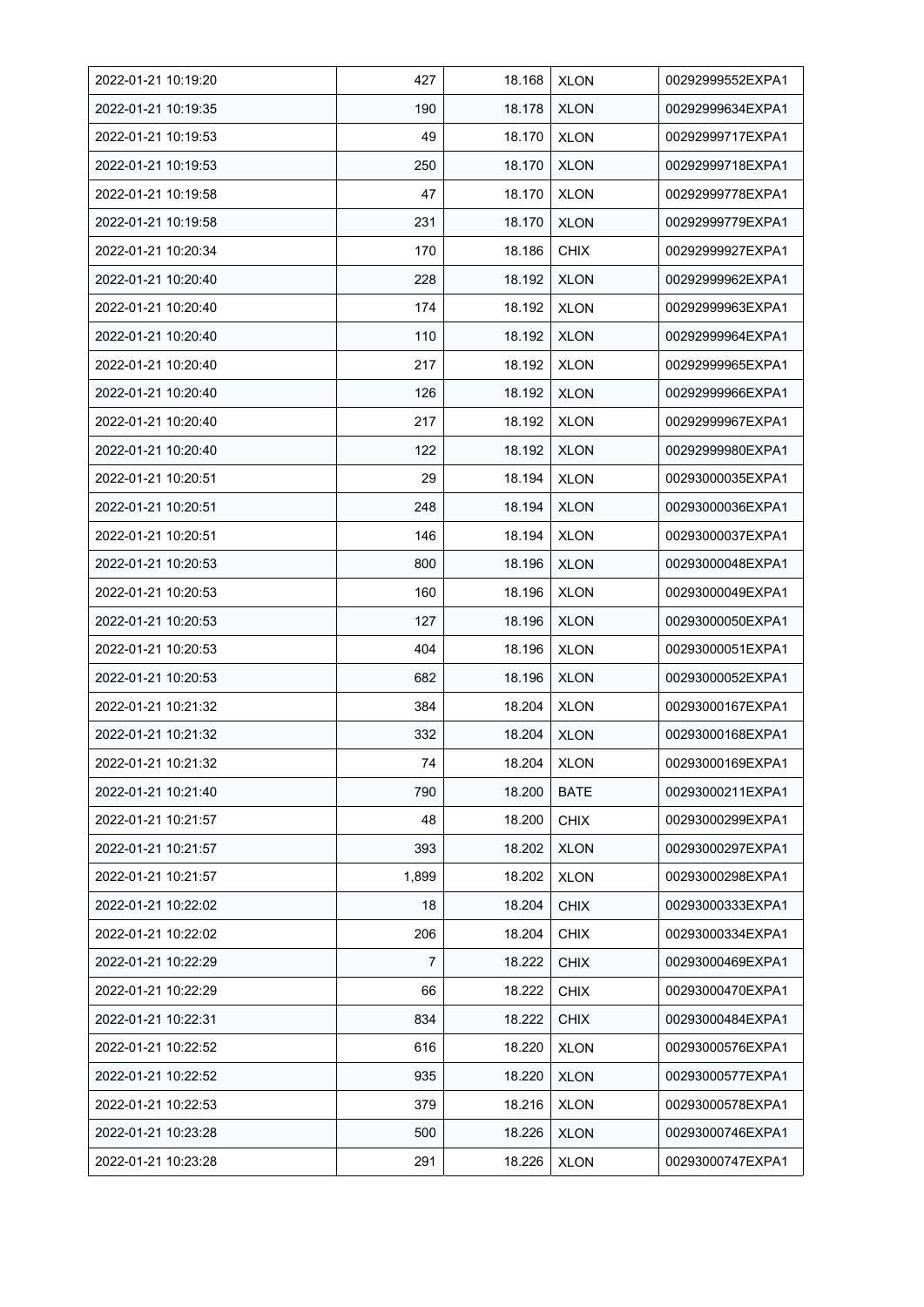| 2022-01-21 10:23:28 | 479   | 18.226 | <b>XLON</b> | 00293000748EXPA1 |
|---------------------|-------|--------|-------------|------------------|
| 2022-01-21 10:23:28 | 21    | 18.226 | <b>XLON</b> | 00293000749EXPA1 |
| 2022-01-21 10:23:28 | 145   | 18.226 | <b>XLON</b> | 00293000750EXPA1 |
| 2022-01-21 10:23:28 | 500   | 18.226 | <b>XLON</b> | 00293000751EXPA1 |
| 2022-01-21 10:23:28 | 133   | 18.226 | <b>XLON</b> | 00293000755EXPA1 |
| 2022-01-21 10:23:28 | 129   | 18.226 | <b>XLON</b> | 00293000756EXPA1 |
| 2022-01-21 10:23:28 | 238   | 18.226 | <b>XLON</b> | 00293000757EXPA1 |
| 2022-01-21 10:23:28 | 393   | 18.226 | <b>XLON</b> | 00293000758EXPA1 |
| 2022-01-21 10:24:51 | 145   | 18.240 | <b>XLON</b> | 00293001023EXPA1 |
| 2022-01-21 10:24:54 | 2,226 | 18.240 | <b>XLON</b> | 00293001033EXPA1 |
| 2022-01-21 10:25:01 | 585   | 18.240 | <b>XLON</b> | 00293001060EXPA1 |
| 2022-01-21 10:25:01 | 8     | 18.240 | <b>XLON</b> | 00293001061EXPA1 |
| 2022-01-21 10:25:07 | 890   | 18.232 | <b>BATE</b> | 00293001074EXPA1 |
| 2022-01-21 10:25:07 | 901   | 18.240 | <b>XLON</b> | 00293001073EXPA1 |
| 2022-01-21 10:25:53 | 28    | 18.246 | <b>XLON</b> | 00293001169EXPA1 |
| 2022-01-21 10:25:54 | 100   | 18.246 | <b>XLON</b> | 00293001170EXPA1 |
| 2022-01-21 10:25:55 | 175   | 18.246 | <b>XLON</b> | 00293001174EXPA1 |
| 2022-01-21 10:25:55 | 164   | 18.246 | <b>XLON</b> | 00293001175EXPA1 |
| 2022-01-21 10:25:55 | 800   | 18.246 | <b>XLON</b> | 00293001176EXPA1 |
| 2022-01-21 10:25:55 | 593   | 18.246 | <b>XLON</b> | 00293001177EXPA1 |
| 2022-01-21 10:26:37 | 300   | 18.256 | <b>CHIX</b> | 00293001328EXPA1 |
| 2022-01-21 10:26:37 | 300   | 18.256 | <b>CHIX</b> | 00293001329EXPA1 |
| 2022-01-21 10:26:37 | 6     | 18.256 | <b>CHIX</b> | 00293001331EXPA1 |
| 2022-01-21 10:26:37 | 400   | 18.256 | <b>CHIX</b> | 00293001332EXPA1 |
| 2022-01-21 10:26:37 | 170   | 18.254 | <b>XLON</b> | 00293001327EXPA1 |
| 2022-01-21 10:26:37 | 500   | 18.256 | <b>XLON</b> | 00293001330EXPA1 |
| 2022-01-21 10:26:37 | 498   | 18.256 | <b>XLON</b> | 00293001333EXPA1 |
| 2022-01-21 10:26:43 | 650   | 18.256 | <b>BATE</b> | 00293001340EXPA1 |
| 2022-01-21 10:26:43 | 150   | 18.256 | <b>CHIX</b> | 00293001339EXPA1 |
| 2022-01-21 10:26:43 | 233   | 18.256 | <b>CHIX</b> | 00293001342EXPA1 |
| 2022-01-21 10:26:43 | 14    | 18.256 | <b>CHIX</b> | 00293001343EXPA1 |
| 2022-01-21 10:26:43 | 318   | 18.256 | <b>XLON</b> | 00293001341EXPA1 |
| 2022-01-21 10:26:58 | 500   | 18.264 | <b>XLON</b> | 00293001418EXPA1 |
| 2022-01-21 10:26:58 | 500   | 18.264 | <b>XLON</b> | 00293001419EXPA1 |
| 2022-01-21 10:26:58 | 137   | 18.264 | <b>XLON</b> | 00293001420EXPA1 |
| 2022-01-21 10:26:58 | 154   | 18.264 | <b>XLON</b> | 00293001421EXPA1 |
| 2022-01-21 10:26:58 | 197   | 18.264 | <b>XLON</b> | 00293001422EXPA1 |
| 2022-01-21 10:26:58 | 127   | 18.264 | <b>XLON</b> | 00293001423EXPA1 |
| 2022-01-21 10:26:58 | 128   | 18.264 | <b>XLON</b> | 00293001424EXPA1 |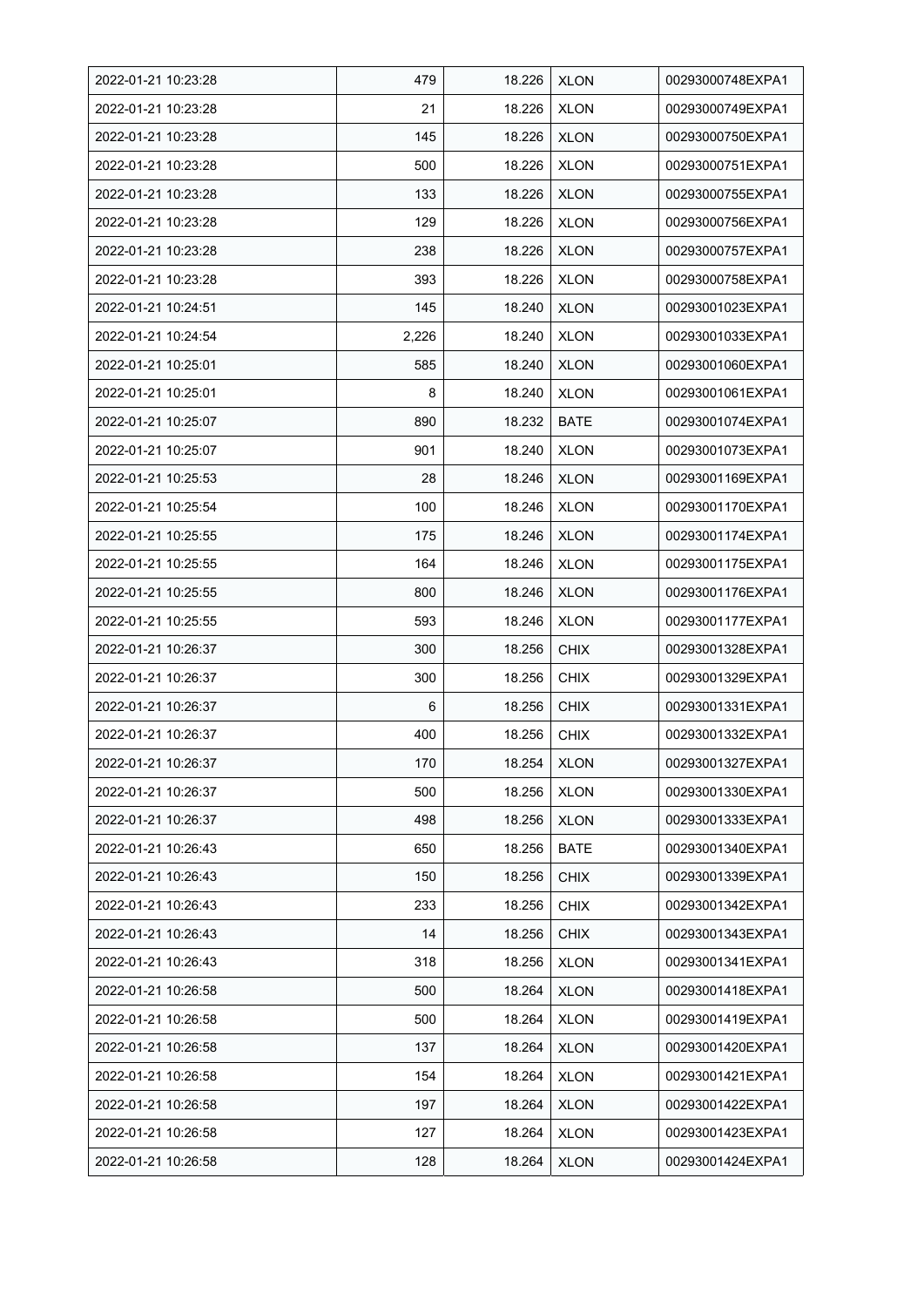| 2022-01-21 10:26:58 | 69    | 18.264 | <b>XLON</b> | 00293001425EXPA1 |
|---------------------|-------|--------|-------------|------------------|
| 2022-01-21 10:27:37 | 400   | 18.254 | <b>XLON</b> | 00293001528EXPA1 |
| 2022-01-21 10:27:37 | 200   | 18.254 | <b>XLON</b> | 00293001529EXPA1 |
| 2022-01-21 10:27:37 | 129   | 18.254 | <b>XLON</b> | 00293001530EXPA1 |
| 2022-01-21 10:27:37 | 4     | 18.254 | <b>XLON</b> | 00293001531EXPA1 |
| 2022-01-21 10:27:38 | 347   | 18.252 | <b>XLON</b> | 00293001535EXPA1 |
| 2022-01-21 10:28:14 | 644   | 18.246 | <b>XLON</b> | 00293001673EXPA1 |
| 2022-01-21 10:28:14 | 441   | 18.246 | <b>XLON</b> | 00293001674EXPA1 |
| 2022-01-21 10:28:14 | 229   | 18.246 | <b>XLON</b> | 00293001675EXPA1 |
| 2022-01-21 10:28:38 | 401   | 18.244 | <b>XLON</b> | 00293001756EXPA1 |
| 2022-01-21 10:28:40 | 100   | 18.244 | <b>CHIX</b> | 00293001760EXPA1 |
| 2022-01-21 10:28:41 | 44    | 18.238 | <b>BATE</b> | 00293001767EXPA1 |
| 2022-01-21 10:28:41 | 366   | 18.238 | <b>BATE</b> | 00293001768EXPA1 |
| 2022-01-21 10:28:41 | 667   | 18.244 | <b>CHIX</b> | 00293001761EXPA1 |
| 2022-01-21 10:28:41 | 32    | 18.244 | <b>XLON</b> | 00293001762EXPA1 |
| 2022-01-21 10:28:41 | 1,483 | 18.244 | <b>XLON</b> | 00293001765EXPA1 |
| 2022-01-21 10:28:41 | 118   | 18.240 | <b>XLON</b> | 00293001766EXPA1 |
| 2022-01-21 10:29:54 | 8     | 18.258 | XLON        | 00293002062EXPA1 |
| 2022-01-21 10:29:59 | 400   | 18.260 | <b>XLON</b> | 00293002173EXPA1 |
| 2022-01-21 10:30:03 | 8     | 18.260 | <b>XLON</b> | 00293002198EXPA1 |
| 2022-01-21 10:30:03 | 1,706 | 18.260 | <b>XLON</b> | 00293002199EXPA1 |
| 2022-01-21 10:30:03 | 1,421 | 18.260 | <b>XLON</b> | 00293002200EXPA1 |
| 2022-01-21 10:30:04 | 48    | 18.260 | <b>XLON</b> | 00293002215EXPA1 |
| 2022-01-21 10:30:04 | 252   | 18.260 | <b>XLON</b> | 00293002216EXPA1 |
| 2022-01-21 10:30:06 | 129   | 18.260 | <b>XLON</b> | 00293002226EXPA1 |
| 2022-01-21 10:30:06 | 342   | 18.260 | <b>XLON</b> | 00293002227EXPA1 |
| 2022-01-21 10:30:57 | 500   | 18.276 | <b>XLON</b> | 00293002423EXPA1 |
| 2022-01-21 10:30:58 | 118   | 18.276 | <b>XLON</b> | 00293002424EXPA1 |
| 2022-01-21 10:30:58 | 443   | 18.276 | <b>XLON</b> | 00293002425EXPA1 |
| 2022-01-21 10:30:58 | 233   | 18.276 | <b>XLON</b> | 00293002426EXPA1 |
| 2022-01-21 10:31:03 | 315   | 18.276 | <b>XLON</b> | 00293002456EXPA1 |
| 2022-01-21 10:31:14 | 100   | 18.272 | <b>BATE</b> | 00293002539EXPA1 |
| 2022-01-21 10:31:16 | 607   | 18.272 | <b>BATE</b> | 00293002544EXPA1 |
| 2022-01-21 10:31:16 | 782   | 18.272 | <b>CHIX</b> | 00293002545EXPA1 |
| 2022-01-21 10:31:16 | 679   | 18.272 | <b>XLON</b> | 00293002546EXPA1 |
| 2022-01-21 10:31:34 | 499   | 18.266 | <b>XLON</b> | 00293002626EXPA1 |
| 2022-01-21 10:31:34 | 199   | 18.266 | <b>XLON</b> | 00293002627EXPA1 |
| 2022-01-21 10:31:57 | 784   | 18.264 | <b>XLON</b> | 00293002691EXPA1 |
| 2022-01-21 10:32:14 | 650   | 18.266 | <b>XLON</b> | 00293002765EXPA1 |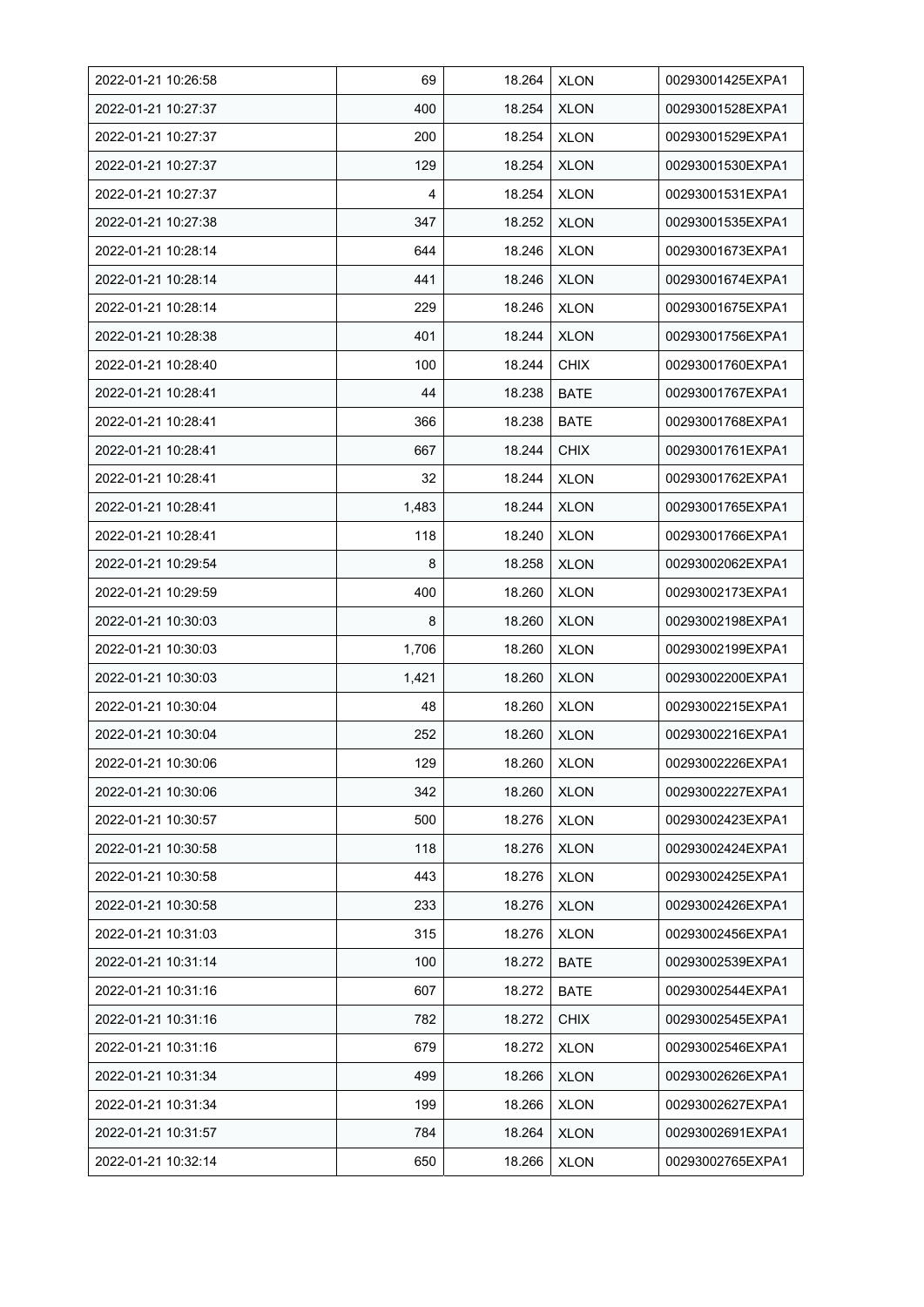| 2022-01-21 10:32:14 | 499   | 18.266 | <b>XLON</b> | 00293002766EXPA1 |
|---------------------|-------|--------|-------------|------------------|
| 2022-01-21 10:32:14 | 251   | 18.266 | <b>XLON</b> | 00293002767EXPA1 |
| 2022-01-21 10:32:14 | 96    | 18.266 | <b>XLON</b> | 00293002768EXPA1 |
| 2022-01-21 10:32:35 | 499   | 18.264 | <b>XLON</b> | 00293002846EXPA1 |
| 2022-01-21 10:32:35 | 1     | 18.264 | <b>XLON</b> | 00293002847EXPA1 |
| 2022-01-21 10:32:35 | 500   | 18.264 | <b>XLON</b> | 00293002848EXPA1 |
| 2022-01-21 10:32:35 | 94    | 18.264 | <b>XLON</b> | 00293002849EXPA1 |
| 2022-01-21 10:32:35 | 499   | 18.264 | <b>XLON</b> | 00293002850EXPA1 |
| 2022-01-21 10:32:35 | 191   | 18.264 | <b>XLON</b> | 00293002851EXPA1 |
| 2022-01-21 10:33:21 | 276   | 18.262 | BATE        | 00293002960EXPA1 |
| 2022-01-21 10:33:27 | 472   | 18.262 | <b>BATE</b> | 00293002984EXPA1 |
| 2022-01-21 10:33:27 | 27    | 18.262 | <b>CHIX</b> | 00293002985EXPA1 |
| 2022-01-21 10:33:27 | 595   | 18.262 | <b>CHIX</b> | 00293002987EXPA1 |
| 2022-01-21 10:33:27 | 377   | 18.262 | <b>XLON</b> | 00293002986EXPA1 |
| 2022-01-21 10:33:27 | 697   | 18.262 | <b>XLON</b> | 00293002988EXPA1 |
| 2022-01-21 10:34:13 | 2,033 | 18.256 | <b>XLON</b> | 00293003161EXPA1 |
| 2022-01-21 10:34:13 | 1,514 | 18.256 | <b>XLON</b> | 00293003162EXPA1 |
| 2022-01-21 10:35:04 | 499   | 18.266 | <b>XLON</b> | 00293003398EXPA1 |
| 2022-01-21 10:35:05 | 498   | 18.266 | <b>XLON</b> | 00293003402EXPA1 |
| 2022-01-21 10:35:05 | 543   | 18.266 | <b>XLON</b> | 00293003403EXPA1 |
| 2022-01-21 10:35:41 | 801   | 18.272 | <b>XLON</b> | 00293003621EXPA1 |
| 2022-01-21 10:35:41 | 672   | 18.272 | <b>XLON</b> | 00293003622EXPA1 |
| 2022-01-21 10:35:53 | 189   | 18.274 | <b>XLON</b> | 00293003653EXPA1 |
| 2022-01-21 10:35:53 | 124   | 18.274 | <b>XLON</b> | 00293003654EXPA1 |
| 2022-01-21 10:35:53 | 600   | 18.274 | <b>XLON</b> | 00293003655EXPA1 |
| 2022-01-21 10:35:53 | 127   | 18.274 | <b>XLON</b> | 00293003656EXPA1 |
| 2022-01-21 10:35:53 | 206   | 18.274 | <b>XLON</b> | 00293003657EXPA1 |
| 2022-01-21 10:35:53 | 192   | 18.274 | <b>XLON</b> | 00293003658EXPA1 |
| 2022-01-21 10:36:38 | 500   | 18.276 | <b>XLON</b> | 00293003922EXPA1 |
| 2022-01-21 10:36:38 | 499   | 18.276 | <b>XLON</b> | 00293003923EXPA1 |
| 2022-01-21 10:36:38 | 595   | 18.276 | <b>XLON</b> | 00293003924EXPA1 |
| 2022-01-21 10:36:38 | 190   | 18.276 | <b>XLON</b> | 00293003925EXPA1 |
| 2022-01-21 10:36:43 | 729   | 18.272 | <b>BATE</b> | 00293003941EXPA1 |
| 2022-01-21 10:36:43 | 619   | 18.274 | <b>CHIX</b> | 00293003940EXPA1 |
| 2022-01-21 10:36:43 | 377   | 18.272 | <b>XLON</b> | 00293003942EXPA1 |
| 2022-01-21 10:37:11 | 537   | 18.264 | <b>CHIX</b> | 00293004012EXPA1 |
| 2022-01-21 10:37:11 | 202   | 18.266 | <b>XLON</b> | 00293004009EXPA1 |
| 2022-01-21 10:37:11 | 541   | 18.266 | <b>XLON</b> | 00293004010EXPA1 |
| 2022-01-21 10:37:11 | 614   | 18.266 | <b>XLON</b> | 00293004011EXPA1 |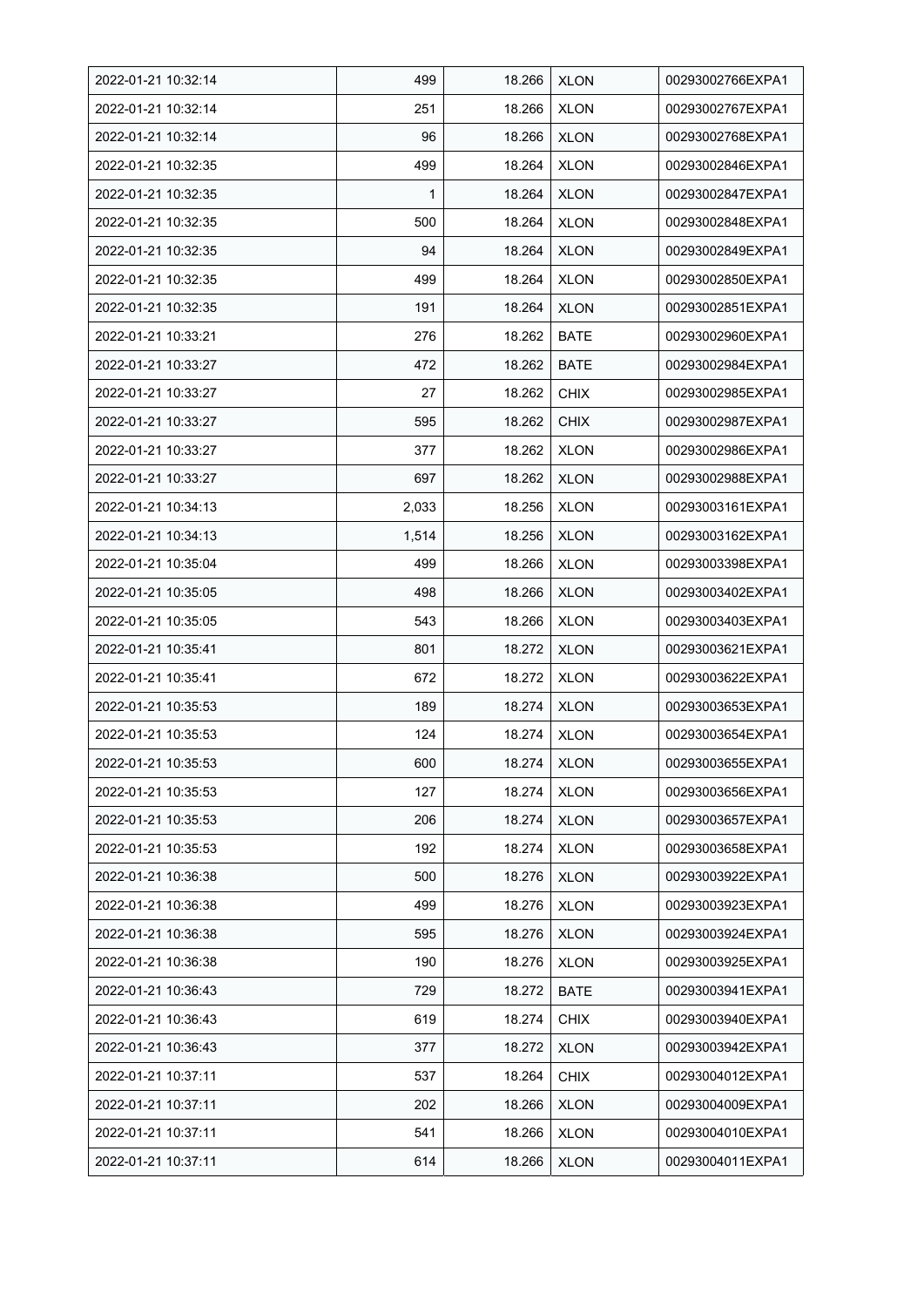| 2022-01-21 10:37:31 | 196   | 18.256 | <b>XLON</b> | 00293004079EXPA1 |
|---------------------|-------|--------|-------------|------------------|
| 2022-01-21 10:37:31 | 448   | 18.256 | <b>XLON</b> | 00293004081EXPA1 |
| 2022-01-21 10:38:59 | 1,215 | 18.266 | <b>XLON</b> | 00293004388EXPA1 |
| 2022-01-21 10:38:59 | 20    | 18.266 | <b>XLON</b> | 00293004389EXPA1 |
| 2022-01-21 10:39:03 | 811   | 18.266 | <b>XLON</b> | 00293004394EXPA1 |
| 2022-01-21 10:39:03 | 1,620 | 18.266 | <b>XLON</b> | 00293004395EXPA1 |
| 2022-01-21 10:39:03 | 638   | 18.266 | <b>XLON</b> | 00293004396EXPA1 |
| 2022-01-21 10:39:03 | 212   | 18.266 | <b>XLON</b> | 00293004397EXPA1 |
| 2022-01-21 10:39:31 | 79    | 18.260 | <b>BATE</b> | 00293004479EXPA1 |
| 2022-01-21 10:39:31 | 23    | 18.260 | <b>CHIX</b> | 00293004481EXPA1 |
| 2022-01-21 10:39:31 | 36    | 18.260 | <b>CHIX</b> | 00293004482EXPA1 |
| 2022-01-21 10:39:31 | 757   | 18.260 | <b>XLON</b> | 00293004478EXPA1 |
| 2022-01-21 10:39:31 | 67    | 18.260 | <b>XLON</b> | 00293004480EXPA1 |
| 2022-01-21 10:40:25 | 19    | 18.264 | BATE        | 00293004708EXPA1 |
| 2022-01-21 10:40:25 | 154   | 18.264 | <b>BATE</b> | 00293004710EXPA1 |
| 2022-01-21 10:40:25 | 600   | 18.264 | <b>BATE</b> | 00293004711EXPA1 |
| 2022-01-21 10:40:25 | 479   | 18.264 | <b>BATE</b> | 00293004714EXPA1 |
| 2022-01-21 10:40:25 | 186   | 18.264 | <b>XLON</b> | 00293004709EXPA1 |
| 2022-01-21 10:40:25 | 607   | 18.264 | <b>XLON</b> | 00293004712EXPA1 |
| 2022-01-21 10:40:25 | 596   | 18.264 | <b>XLON</b> | 00293004713EXPA1 |
| 2022-01-21 10:40:25 | 1,510 | 18.264 | <b>XLON</b> | 00293004715EXPA1 |
| 2022-01-21 10:40:25 | 458   | 18.264 | <b>XLON</b> | 00293004716EXPA1 |
| 2022-01-21 10:40:54 | 379   | 18.260 | <b>XLON</b> | 00293004848EXPA1 |
| 2022-01-21 10:40:54 | 773   | 18.260 | <b>XLON</b> | 00293004849EXPA1 |
| 2022-01-21 10:40:57 | 267   | 18.266 | <b>CHIX</b> | 00293004898EXPA1 |
| 2022-01-21 10:40:57 | 800   | 18.266 | <b>CHIX</b> | 00293004899EXPA1 |
| 2022-01-21 10:40:57 | 19    | 18.266 | <b>CHIX</b> | 00293004900EXPA1 |
| 2022-01-21 10:40:57 | 40    | 18.266 | <b>CHIX</b> | 00293004901EXPA1 |
| 2022-01-21 10:40:57 | 83    | 18.266 | <b>CHIX</b> | 00293004902EXPA1 |
| 2022-01-21 10:40:57 | 19    | 18.266 | <b>CHIX</b> | 00293004903EXPA1 |
| 2022-01-21 10:41:44 | 1,622 | 18.262 | <b>XLON</b> | 00293005247EXPA1 |
| 2022-01-21 10:41:55 | 141   | 18.258 | <b>XLON</b> | 00293005290EXPA1 |
| 2022-01-21 10:41:55 | 488   | 18.258 | <b>XLON</b> | 00293005291EXPA1 |
| 2022-01-21 10:42:26 | 500   | 18.256 | <b>XLON</b> | 00293005401EXPA1 |
| 2022-01-21 10:42:26 | 415   | 18.258 | <b>XLON</b> | 00293005402EXPA1 |
| 2022-01-21 10:42:26 | 298   | 18.258 | <b>XLON</b> | 00293005403EXPA1 |
| 2022-01-21 10:42:36 | 234   | 18.260 | <b>XLON</b> | 00293005463EXPA1 |
| 2022-01-21 10:42:36 | 21    | 18.260 | <b>XLON</b> | 00293005464EXPA1 |
| 2022-01-21 10:42:36 | 14    | 18.260 | <b>XLON</b> | 00293005465EXPA1 |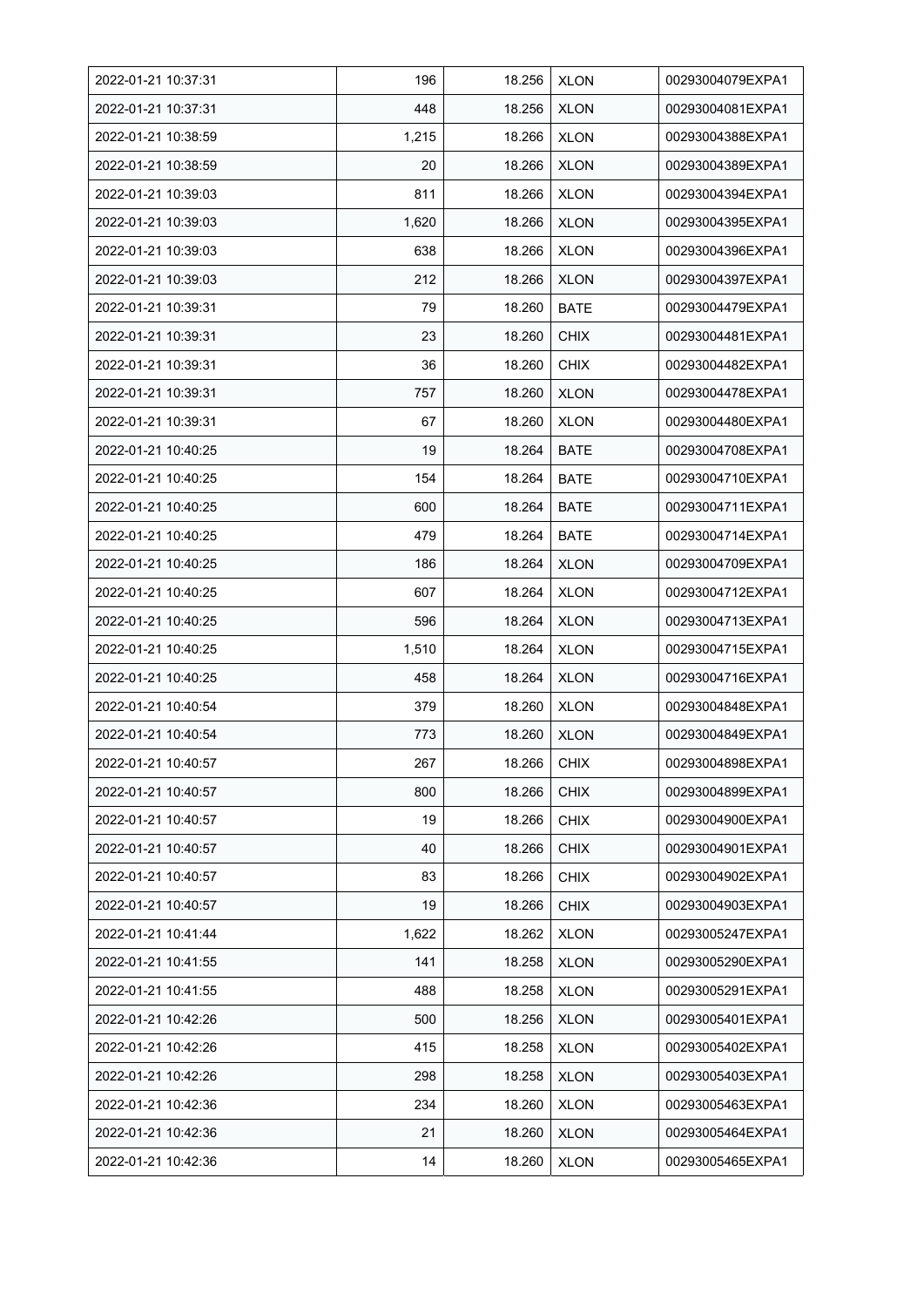| 2022-01-21 10:42:51 | 1,825        | 18.266 | <b>XLON</b> | 00293005535EXPA1 |
|---------------------|--------------|--------|-------------|------------------|
| 2022-01-21 10:44:03 | 126          | 18.278 | <b>XLON</b> | 00293005945EXPA1 |
| 2022-01-21 10:44:03 | 389          | 18.278 | <b>XLON</b> | 00293005946EXPA1 |
| 2022-01-21 10:44:03 | 245          | 18.278 | <b>XLON</b> | 00293005947EXPA1 |
| 2022-01-21 10:44:35 | 711          | 18.288 | <b>XLON</b> | 00293006129EXPA1 |
| 2022-01-21 10:44:35 | 549          | 18.288 | <b>XLON</b> | 00293006130EXPA1 |
| 2022-01-21 10:44:35 | 1,709        | 18.288 | <b>XLON</b> | 00293006131EXPA1 |
| 2022-01-21 10:44:35 | 1,379        | 18.288 | <b>XLON</b> | 00293006132EXPA1 |
| 2022-01-21 10:44:56 | $\mathbf{1}$ | 18.284 | <b>BATE</b> | 00293006183EXPA1 |
| 2022-01-21 10:44:57 | 6            | 18.284 | <b>CHIX</b> | 00293006197EXPA1 |
| 2022-01-21 10:44:57 | 269          | 18.286 | <b>CHIX</b> | 00293006198EXPA1 |
| 2022-01-21 10:44:58 | 698          | 18.284 | <b>BATE</b> | 00293006204EXPA1 |
| 2022-01-21 10:44:58 | 76           | 18.284 | <b>BATE</b> | 00293006207EXPA1 |
| 2022-01-21 10:44:58 | 38           | 18.284 | <b>BATE</b> | 00293006208EXPA1 |
| 2022-01-21 10:44:58 | 176          | 18.284 | <b>CHIX</b> | 00293006205EXPA1 |
| 2022-01-21 10:44:58 | 70           | 18.284 | <b>CHIX</b> | 00293006206EXPA1 |
| 2022-01-21 10:45:45 | 2,000        | 18.296 | <b>XLON</b> | 00293006475EXPA1 |
| 2022-01-21 10:45:45 | 243          | 18.296 | <b>XLON</b> | 00293006476EXPA1 |
| 2022-01-21 10:46:04 | 651          | 18.288 | BATE        | 00293006561EXPA1 |
| 2022-01-21 10:46:04 | 199          | 18.290 | <b>XLON</b> | 00293006560EXPA1 |
| 2022-01-21 10:46:04 | 500          | 18.290 | <b>XLON</b> | 00293006562EXPA1 |
| 2022-01-21 10:46:04 | 332          | 18.290 | <b>XLON</b> | 00293006563EXPA1 |
| 2022-01-21 10:46:04 | 207          | 18.290 | <b>XLON</b> | 00293006564EXPA1 |
| 2022-01-21 10:46:04 | 51           | 18.290 | <b>XLON</b> | 00293006565EXPA1 |
| 2022-01-21 10:46:04 | 193          | 18.290 | <b>XLON</b> | 00293006566EXPA1 |
| 2022-01-21 10:46:28 | 1,080        | 18.290 | <b>CHIX</b> | 00293006713EXPA1 |
| 2022-01-21 10:46:56 | 100          | 18.290 | <b>CHIX</b> | 00293006813EXPA1 |
| 2022-01-21 10:46:56 | 983          | 18.290 | <b>XLON</b> | 00293006814EXPA1 |
| 2022-01-21 10:46:56 | 814          | 18.290 | <b>XLON</b> | 00293006815EXPA1 |
| 2022-01-21 10:46:56 | 71           | 18.290 | <b>XLON</b> | 00293006816EXPA1 |
| 2022-01-21 10:47:32 | 499          | 18.288 | <b>XLON</b> | 00293006993EXPA1 |
| 2022-01-21 10:47:32 | 1            | 18.288 | <b>XLON</b> | 00293006994EXPA1 |
| 2022-01-21 10:47:32 | 499          | 18.288 | <b>XLON</b> | 00293006995EXPA1 |
| 2022-01-21 10:47:32 | 361          | 18.288 | <b>XLON</b> | 00293006996EXPA1 |
| 2022-01-21 10:47:32 | 39           | 18.288 | <b>XLON</b> | 00293006997EXPA1 |
| 2022-01-21 10:48:26 | 368          | 18.300 | <b>XLON</b> | 00293007317EXPA1 |
| 2022-01-21 10:48:26 | 1,971        | 18.300 | <b>XLON</b> | 00293007319EXPA1 |
| 2022-01-21 10:48:48 | 54           | 18.296 | <b>XLON</b> | 00293007410EXPA1 |
| 2022-01-21 10:48:51 | 80           | 18.296 | <b>XLON</b> | 00293007439EXPA1 |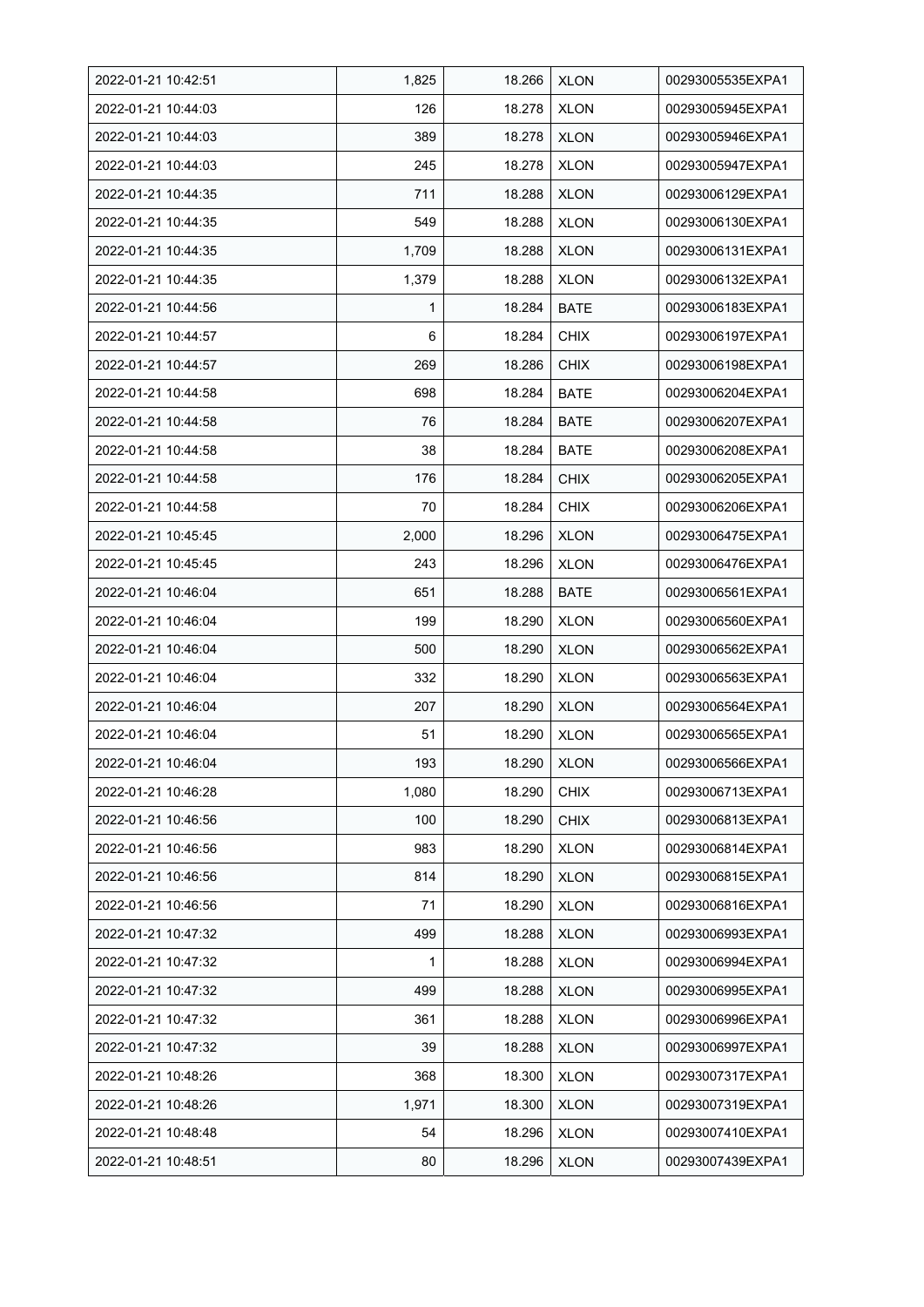| 2022-01-21 10:49:02 | 440   | 18.300 | <b>XLON</b> | 00293007536EXPA1 |
|---------------------|-------|--------|-------------|------------------|
| 2022-01-21 10:49:02 | 683   | 18.300 | <b>XLON</b> | 00293007537EXPA1 |
| 2022-01-21 10:49:04 | 440   | 18.300 | <b>XLON</b> | 00293007602EXPA1 |
| 2022-01-21 10:49:04 | 911   | 18.300 | <b>XLON</b> | 00293007604EXPA1 |
| 2022-01-21 10:49:14 | 100   | 18.294 | BATE        | 00293007662EXPA1 |
| 2022-01-21 10:49:14 | 539   | 18.294 | <b>BATE</b> | 00293007663EXPA1 |
| 2022-01-21 10:49:14 | 44    | 18.294 | <b>BATE</b> | 00293007665EXPA1 |
| 2022-01-21 10:49:14 | 620   | 18.294 | <b>CHIX</b> | 00293007664EXPA1 |
| 2022-01-21 10:49:58 | 156   | 18.296 | <b>XLON</b> | 00293007973EXPA1 |
| 2022-01-21 10:49:58 | 422   | 18.296 | <b>XLON</b> | 00293007974EXPA1 |
| 2022-01-21 10:49:58 | 190   | 18.296 | <b>XLON</b> | 00293007975EXPA1 |
| 2022-01-21 10:50:10 | 499   | 18.298 | <b>XLON</b> | 00293008040EXPA1 |
| 2022-01-21 10:50:10 | 450   | 18.298 | <b>XLON</b> | 00293008043EXPA1 |
| 2022-01-21 10:50:13 | 799   | 18.296 | <b>XLON</b> | 00293008050EXPA1 |
| 2022-01-21 10:50:13 | 50    | 18.296 | <b>XLON</b> | 00293008051EXPA1 |
| 2022-01-21 10:50:52 | 440   | 18.300 | <b>XLON</b> | 00293008212EXPA1 |
| 2022-01-21 10:50:52 | 865   | 18.300 | <b>XLON</b> | 00293008213EXPA1 |
| 2022-01-21 10:51:04 | 171   | 18.300 | <b>XLON</b> | 00293008274EXPA1 |
| 2022-01-21 10:51:04 | 440   | 18.300 | <b>XLON</b> | 00293008275EXPA1 |
| 2022-01-21 10:51:04 | 663   | 18.300 | <b>XLON</b> | 00293008276EXPA1 |
| 2022-01-21 10:51:48 | 1,938 | 18.320 | <b>XLON</b> | 00293008605EXPA1 |
| 2022-01-21 10:52:44 | 719   | 18.322 | <b>XLON</b> | 00293008748EXPA1 |
| 2022-01-21 10:52:44 | 784   | 18.322 | <b>XLON</b> | 00293008749EXPA1 |
| 2022-01-21 10:52:44 | 46    | 18.322 | <b>XLON</b> | 00293008750EXPA1 |
| 2022-01-21 10:52:50 | 1,280 | 18.322 | <b>BATE</b> | 00293008779EXPA1 |
| 2022-01-21 10:52:50 | 184   | 18.322 | <b>XLON</b> | 00293008772EXPA1 |
| 2022-01-21 10:52:50 | 115   | 18.322 | <b>XLON</b> | 00293008773EXPA1 |
| 2022-01-21 10:52:50 | 159   | 18.322 | <b>XLON</b> | 00293008774EXPA1 |
| 2022-01-21 10:52:50 | 154   | 18.322 | <b>XLON</b> | 00293008775EXPA1 |
| 2022-01-21 10:52:50 | 767   | 18.322 | <b>XLON</b> | 00293008776EXPA1 |
| 2022-01-21 10:52:50 | 95    | 18.322 | <b>XLON</b> | 00293008777EXPA1 |
| 2022-01-21 10:52:50 | 270   | 18.322 | <b>XLON</b> | 00293008778EXPA1 |
| 2022-01-21 10:52:53 | 1,009 | 18.320 | <b>CHIX</b> | 00293008784EXPA1 |
| 2022-01-21 10:52:53 | 219   | 18.320 | <b>CHIX</b> | 00293008785EXPA1 |
| 2022-01-21 10:53:23 | 362   | 18.320 | <b>XLON</b> | 00293008926EXPA1 |
| 2022-01-21 10:53:23 | 169   | 18.320 | <b>XLON</b> | 00293008927EXPA1 |
| 2022-01-21 10:53:51 | 678   | 18.320 | <b>XLON</b> | 00293009046EXPA1 |
| 2022-01-21 10:53:51 | 319   | 18.320 | <b>XLON</b> | 00293009047EXPA1 |
| 2022-01-21 10:54:19 | 1     | 18.322 | <b>XLON</b> | 00293009164EXPA1 |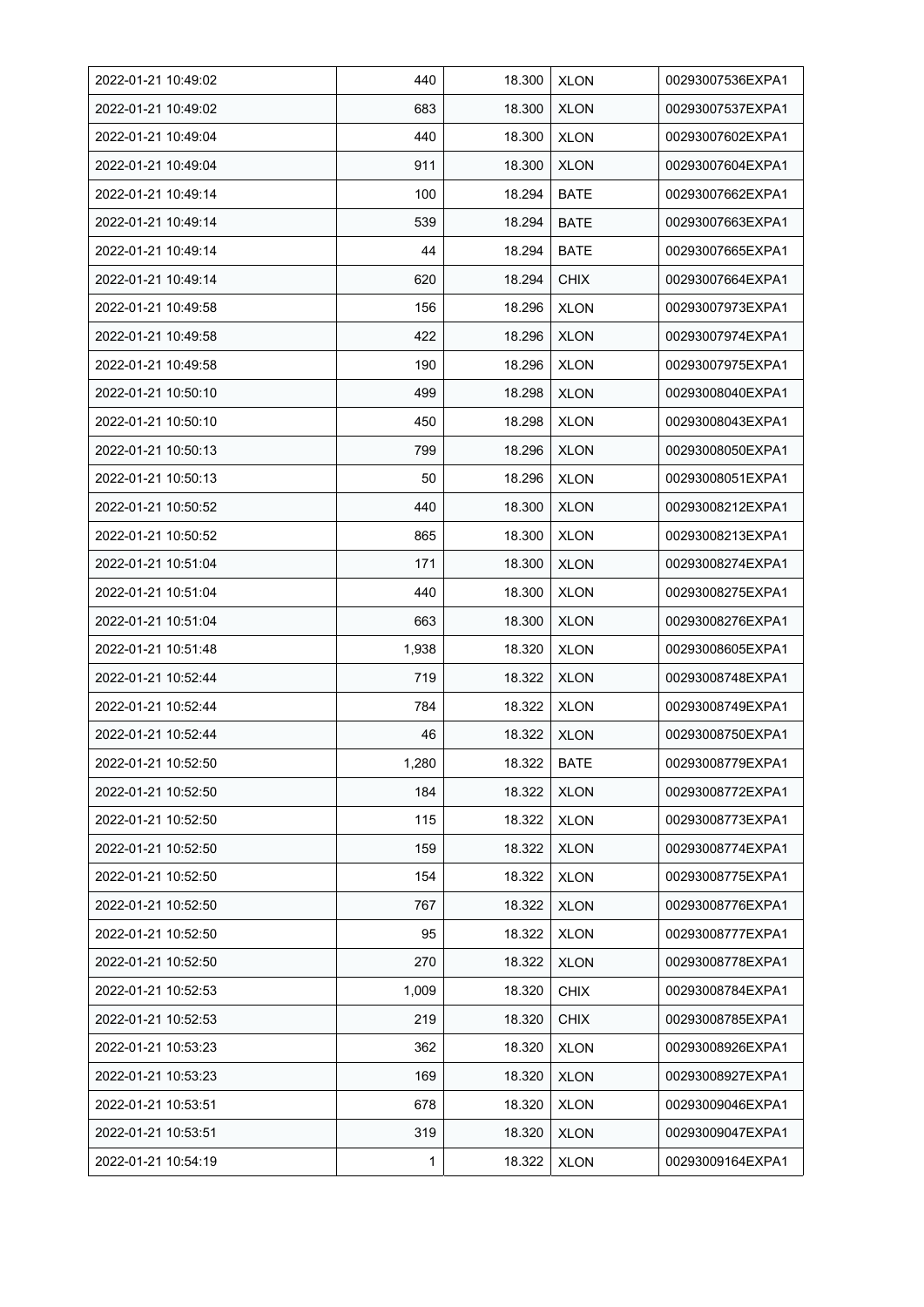| 2022-01-21 10:54:36 | 23    | 18.322 | <b>CHIX</b> | 00293009231EXPA1 |
|---------------------|-------|--------|-------------|------------------|
| 2022-01-21 10:54:36 | 269   | 18.322 | <b>CHIX</b> | 00293009232EXPA1 |
| 2022-01-21 10:54:36 | 190   | 18.322 | <b>XLON</b> | 00293009233EXPA1 |
| 2022-01-21 10:54:38 | 74    | 18.322 | <b>CHIX</b> | 00293009250EXPA1 |
| 2022-01-21 10:54:38 | 113   | 18.322 | <b>CHIX</b> | 00293009253EXPA1 |
| 2022-01-21 10:54:38 | 142   | 18.322 | <b>CHIX</b> | 00293009256EXPA1 |
| 2022-01-21 10:54:38 | 505   | 18.322 | <b>XLON</b> | 00293009248EXPA1 |
| 2022-01-21 10:54:38 | 1,387 | 18.322 | <b>XLON</b> | 00293009249EXPA1 |
| 2022-01-21 10:54:38 | 81    | 18.322 | <b>XLON</b> | 00293009251EXPA1 |
| 2022-01-21 10:54:38 | 300   | 18.318 | <b>XLON</b> | 00293009252EXPA1 |
| 2022-01-21 10:54:38 | 155   | 18.322 | <b>XLON</b> | 00293009254EXPA1 |
| 2022-01-21 10:54:38 | 74    | 18.318 | <b>XLON</b> | 00293009255EXPA1 |
| 2022-01-21 10:55:25 | 499   | 18.328 | <b>XLON</b> | 00293009394EXPA1 |
| 2022-01-21 10:55:25 | 406   | 18.328 | <b>XLON</b> | 00293009395EXPA1 |
| 2022-01-21 10:55:25 | 164   | 18.328 | <b>XLON</b> | 00293009396EXPA1 |
| 2022-01-21 10:55:25 | 1     | 18.328 | <b>XLON</b> | 00293009397EXPA1 |
| 2022-01-21 10:55:25 | 135   | 18.328 | <b>XLON</b> | 00293009398EXPA1 |
| 2022-01-21 10:55:25 | 131   | 18.328 | <b>XLON</b> | 00293009399EXPA1 |
| 2022-01-21 10:55:25 | 135   | 18.328 | <b>XLON</b> | 00293009400EXPA1 |
| 2022-01-21 10:55:37 | 550   | 18.328 | <b>XLON</b> | 00293009423EXPA1 |
| 2022-01-21 10:55:37 | 500   | 18.328 | <b>XLON</b> | 00293009424EXPA1 |
| 2022-01-21 10:55:37 | 550   | 18.328 | <b>XLON</b> | 00293009425EXPA1 |
| 2022-01-21 10:55:37 | 91    | 18.328 | <b>XLON</b> | 00293009426EXPA1 |
| 2022-01-21 10:56:10 | 690   | 18.324 | <b>BATE</b> | 00293009576EXPA1 |
| 2022-01-21 10:56:10 | 334   | 18.324 | <b>XLON</b> | 00293009573EXPA1 |
| 2022-01-21 10:56:10 | 824   | 18.324 | <b>XLON</b> | 00293009575EXPA1 |
| 2022-01-21 10:56:11 | 473   | 18.320 | <b>CHIX</b> | 00293009587EXPA1 |
| 2022-01-21 10:56:56 | 100   | 18.314 | <b>XLON</b> | 00293009801EXPA1 |
| 2022-01-21 10:56:56 | 267   | 18.314 | <b>XLON</b> | 00293009802EXPA1 |
| 2022-01-21 10:56:56 | 721   | 18.314 | <b>XLON</b> | 00293009803EXPA1 |
| 2022-01-21 10:57:22 | 659   | 18.314 | <b>XLON</b> | 00293009927EXPA1 |
| 2022-01-21 10:57:22 | 40    | 18.314 | <b>XLON</b> | 00293009928EXPA1 |
| 2022-01-21 10:57:25 | 550   | 18.310 | <b>XLON</b> | 00293009938EXPA1 |
| 2022-01-21 10:57:25 | 100   | 18.310 | <b>XLON</b> | 00293009939EXPA1 |
| 2022-01-21 10:57:25 | 63    | 18.310 | <b>XLON</b> | 00293009940EXPA1 |
| 2022-01-21 10:57:55 | 500   | 18.308 | <b>XLON</b> | 00293010044EXPA1 |
| 2022-01-21 10:57:55 | 500   | 18.308 | <b>XLON</b> | 00293010045EXPA1 |
| 2022-01-21 10:58:00 | 246   | 18.308 | <b>XLON</b> | 00293010062EXPA1 |
| 2022-01-21 10:58:00 | 126   | 18.308 | <b>XLON</b> | 00293010064EXPA1 |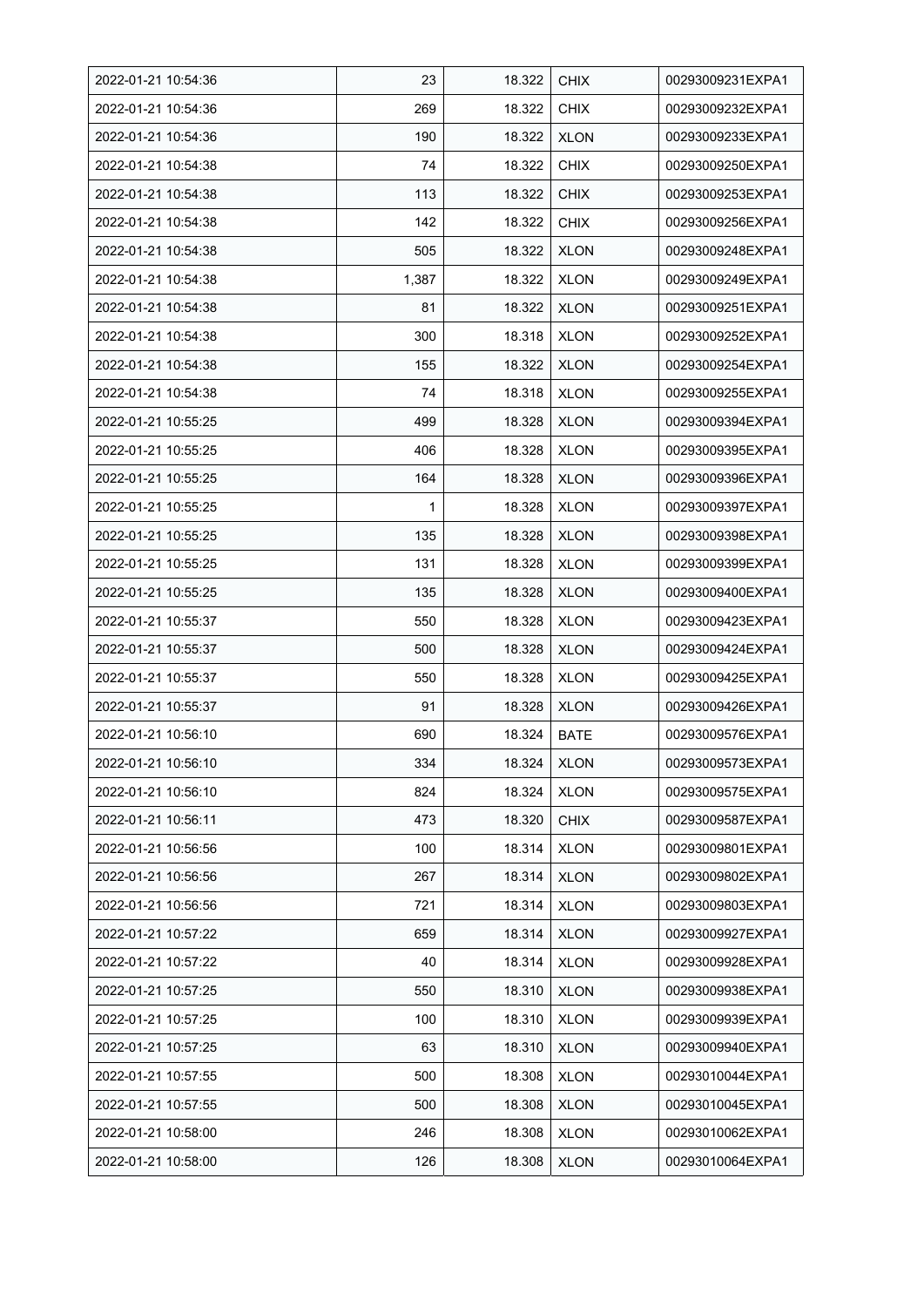| 2022-01-21 10:58:00 | 175   | 18.308 | <b>XLON</b> | 00293010065EXPA1 |
|---------------------|-------|--------|-------------|------------------|
| 2022-01-21 10:58:18 | 200   | 18.302 | <b>XLON</b> | 00293010108EXPA1 |
| 2022-01-21 10:58:18 | 141   | 18.302 | <b>XLON</b> | 00293010109EXPA1 |
| 2022-01-21 10:58:50 | 705   | 18.300 | <b>BATE</b> | 00293010192EXPA1 |
| 2022-01-21 10:58:50 | 692   | 18.300 | <b>CHIX</b> | 00293010189EXPA1 |
| 2022-01-21 10:58:50 | 1,591 | 18.302 | <b>XLON</b> | 00293010187EXPA1 |
| 2022-01-21 10:58:50 | 210   | 18.300 | <b>XLON</b> | 00293010190EXPA1 |
| 2022-01-21 10:58:50 | 200   | 18.300 | <b>XLON</b> | 00293010191EXPA1 |
| 2022-01-21 10:58:50 | 356   | 18.300 | <b>XLON</b> | 00293010193EXPA1 |
| 2022-01-21 10:58:50 | 58    | 18.300 | <b>XLON</b> | 00293010194EXPA1 |
| 2022-01-21 10:59:22 | 126   | 18.296 | <b>XLON</b> | 00293010338EXPA1 |
| 2022-01-21 10:59:22 | 160   | 18.296 | <b>XLON</b> | 00293010339EXPA1 |
| 2022-01-21 10:59:22 | 139   | 18.296 | <b>XLON</b> | 00293010340EXPA1 |
| 2022-01-21 10:59:22 | 49    | 18.296 | <b>XLON</b> | 00293010341EXPA1 |
| 2022-01-21 10:59:22 | 372   | 18.296 | <b>XLON</b> | 00293010342EXPA1 |
| 2022-01-21 10:59:33 | 600   | 18.292 | <b>XLON</b> | 00293010366EXPA1 |
| 2022-01-21 10:59:33 | 115   | 18.292 | <b>XLON</b> | 00293010367EXPA1 |
| 2022-01-21 10:59:39 | 149   | 18.288 | <b>CHIX</b> | 00293010406EXPA1 |
| 2022-01-21 10:59:39 | 739   | 18.288 | <b>XLON</b> | 00293010407EXPA1 |
| 2022-01-21 10:59:48 | 504   | 18.282 | <b>BATE</b> | 00293010420EXPA1 |
| 2022-01-21 11:00:03 | 200   | 18.278 | <b>XLON</b> | 00293010473EXPA1 |
| 2022-01-21 11:00:03 | 243   | 18.278 | <b>XLON</b> | 00293010474EXPA1 |
| 2022-01-21 11:00:39 | 8     | 18.280 | <b>XLON</b> | 00293010601EXPA1 |
| 2022-01-21 11:00:43 | 1,760 | 18.286 | <b>XLON</b> | 00293010655EXPA1 |
| 2022-01-21 11:00:57 | 117   | 18.276 | <b>XLON</b> | 00293010690EXPA1 |
| 2022-01-21 11:00:57 | 148   | 18.276 | <b>XLON</b> | 00293010691EXPA1 |
| 2022-01-21 11:00:57 | 157   | 18.276 | <b>XLON</b> | 00293010692EXPA1 |
| 2022-01-21 11:00:57 | 264   | 18.276 | <b>XLON</b> | 00293010693EXPA1 |
| 2022-01-21 11:02:00 | 146   | 18.274 | <b>XLON</b> | 00293011059EXPA1 |
| 2022-01-21 11:02:00 | 239   | 18.274 | <b>XLON</b> | 00293011060EXPA1 |
| 2022-01-21 11:02:00 | 164   | 18.274 | <b>XLON</b> | 00293011061EXPA1 |
| 2022-01-21 11:02:00 | 795   | 18.274 | <b>XLON</b> | 00293011062EXPA1 |
| 2022-01-21 11:02:04 | 546   | 18.274 | <b>XLON</b> | 00293011078EXPA1 |
| 2022-01-21 11:02:04 | 1,106 | 18.274 | <b>XLON</b> | 00293011079EXPA1 |
| 2022-01-21 11:02:04 | 546   | 18.274 | <b>XLON</b> | 00293011080EXPA1 |
| 2022-01-21 11:02:13 | 727   | 18.270 | <b>CHIX</b> | 00293011097EXPA1 |
| 2022-01-21 11:02:34 | 50    | 18.266 | <b>XLON</b> | 00293011166EXPA1 |
| 2022-01-21 11:02:38 | 313   | 18.264 | <b>BATE</b> | 00293011189EXPA1 |
| 2022-01-21 11:02:38 | 354   | 18.264 | <b>BATE</b> | 00293011193EXPA1 |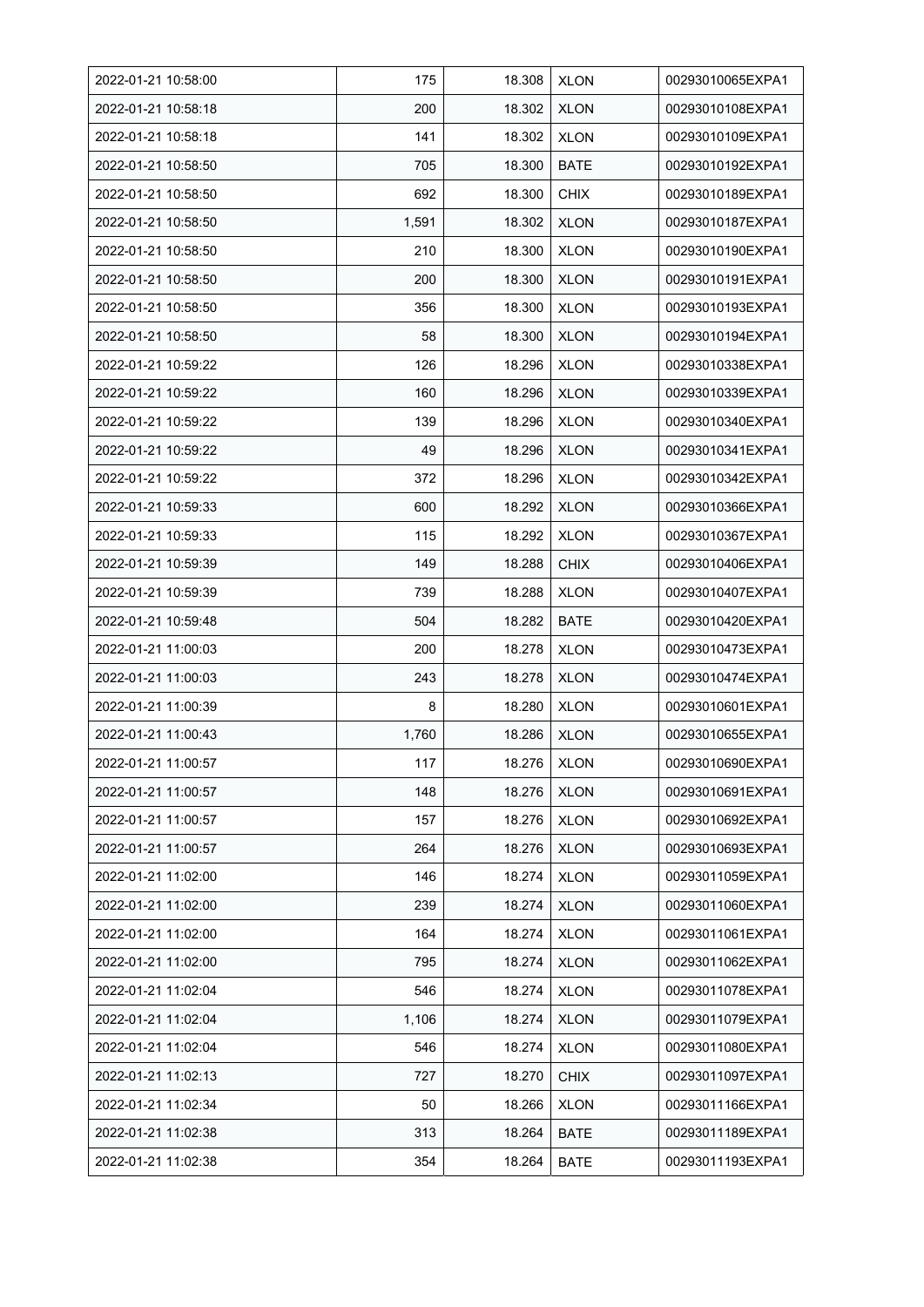| 2022-01-21 11:02:38 | 240   | 18.266 | <b>XLON</b> | 00293011185EXPA1 |
|---------------------|-------|--------|-------------|------------------|
| 2022-01-21 11:02:38 | 43    | 18.266 | <b>XLON</b> | 00293011186EXPA1 |
| 2022-01-21 11:02:38 | 307   | 18.266 | <b>XLON</b> | 00293011190EXPA1 |
| 2022-01-21 11:02:38 | 200   | 18.264 | <b>XLON</b> | 00293011192EXPA1 |
| 2022-01-21 11:02:38 | 230   | 18.264 | <b>XLON</b> | 00293011194EXPA1 |
| 2022-01-21 11:03:09 | 1,591 | 18.264 | <b>XLON</b> | 00293011343EXPA1 |
| 2022-01-21 11:03:16 | 513   | 18.258 | <b>CHIX</b> | 00293011375EXPA1 |
| 2022-01-21 11:03:16 | 139   | 18.258 | <b>XLON</b> | 00293011374EXPA1 |
| 2022-01-21 11:03:16 | 200   | 18.258 | <b>XLON</b> | 00293011376EXPA1 |
| 2022-01-21 11:03:16 | 397   | 18.258 | <b>XLON</b> | 00293011377EXPA1 |
| 2022-01-21 11:04:04 | 782   | 18.248 | <b>XLON</b> | 00293011597EXPA1 |
| 2022-01-21 11:04:04 | 373   | 18.248 | <b>XLON</b> | 00293011598EXPA1 |
| 2022-01-21 11:04:36 | 698   | 18.238 | <b>XLON</b> | 00293011721EXPA1 |
| 2022-01-21 11:04:36 | 1,692 | 18.238 | <b>XLON</b> | 00293011722EXPA1 |
| 2022-01-21 11:05:05 | 200   | 18.224 | <b>XLON</b> | 00293011855EXPA1 |
| 2022-01-21 11:05:05 | 520   | 18.224 | <b>XLON</b> | 00293011856EXPA1 |
| 2022-01-21 11:05:06 | 788   | 18.222 | <b>XLON</b> | 00293011867EXPA1 |
| 2022-01-21 11:05:13 | 708   | 18.220 | <b>BATE</b> | 00293011966EXPA1 |
| 2022-01-21 11:05:45 | 432   | 18.226 | <b>XLON</b> | 00293012134EXPA1 |
| 2022-01-21 11:05:45 | 221   | 18.226 | <b>XLON</b> | 00293012139EXPA1 |
| 2022-01-21 11:05:45 | 161   | 18.226 | <b>XLON</b> | 00293012141EXPA1 |
| 2022-01-21 11:06:36 | 148   | 18.236 | <b>XLON</b> | 00293012364EXPA1 |
| 2022-01-21 11:06:36 | 487   | 18.236 | <b>XLON</b> | 00293012365EXPA1 |
| 2022-01-21 11:06:36 | 261   | 18.236 | <b>XLON</b> | 00293012366EXPA1 |
| 2022-01-21 11:06:36 | 1,326 | 18.236 | <b>XLON</b> | 00293012367EXPA1 |
| 2022-01-21 11:07:02 | 590   | 18.232 | <b>XLON</b> | 00293012539EXPA1 |
| 2022-01-21 11:07:02 | 500   | 18.234 | <b>XLON</b> | 00293012542EXPA1 |
| 2022-01-21 11:07:02 | 536   | 18.236 | <b>XLON</b> | 00293012543EXPA1 |
| 2022-01-21 11:07:02 | 436   | 18.236 | <b>XLON</b> | 00293012544EXPA1 |
| 2022-01-21 11:07:18 | 171   | 18.234 | <b>CHIX</b> | 00293012606EXPA1 |
| 2022-01-21 11:07:18 | 23    | 18.234 | <b>CHIX</b> | 00293012607EXPA1 |
| 2022-01-21 11:07:47 | 95    | 18.238 | <b>XLON</b> | 00293012713EXPA1 |
| 2022-01-21 11:07:47 | 3     | 18.238 | <b>XLON</b> | 00293012714EXPA1 |
| 2022-01-21 11:07:47 | 1     | 18.238 | <b>XLON</b> | 00293012715EXPA1 |
| 2022-01-21 11:08:01 | 156   | 18.242 | <b>CHIX</b> | 00293012773EXPA1 |
| 2022-01-21 11:08:01 | 75    | 18.242 | <b>CHIX</b> | 00293012774EXPA1 |
| 2022-01-21 11:08:01 | 308   | 18.242 | <b>CHIX</b> | 00293012776EXPA1 |
| 2022-01-21 11:08:01 | 688   | 18.242 | <b>CHIX</b> | 00293012778EXPA1 |
| 2022-01-21 11:08:01 | 142   | 18.242 | <b>XLON</b> | 00293012775EXPA1 |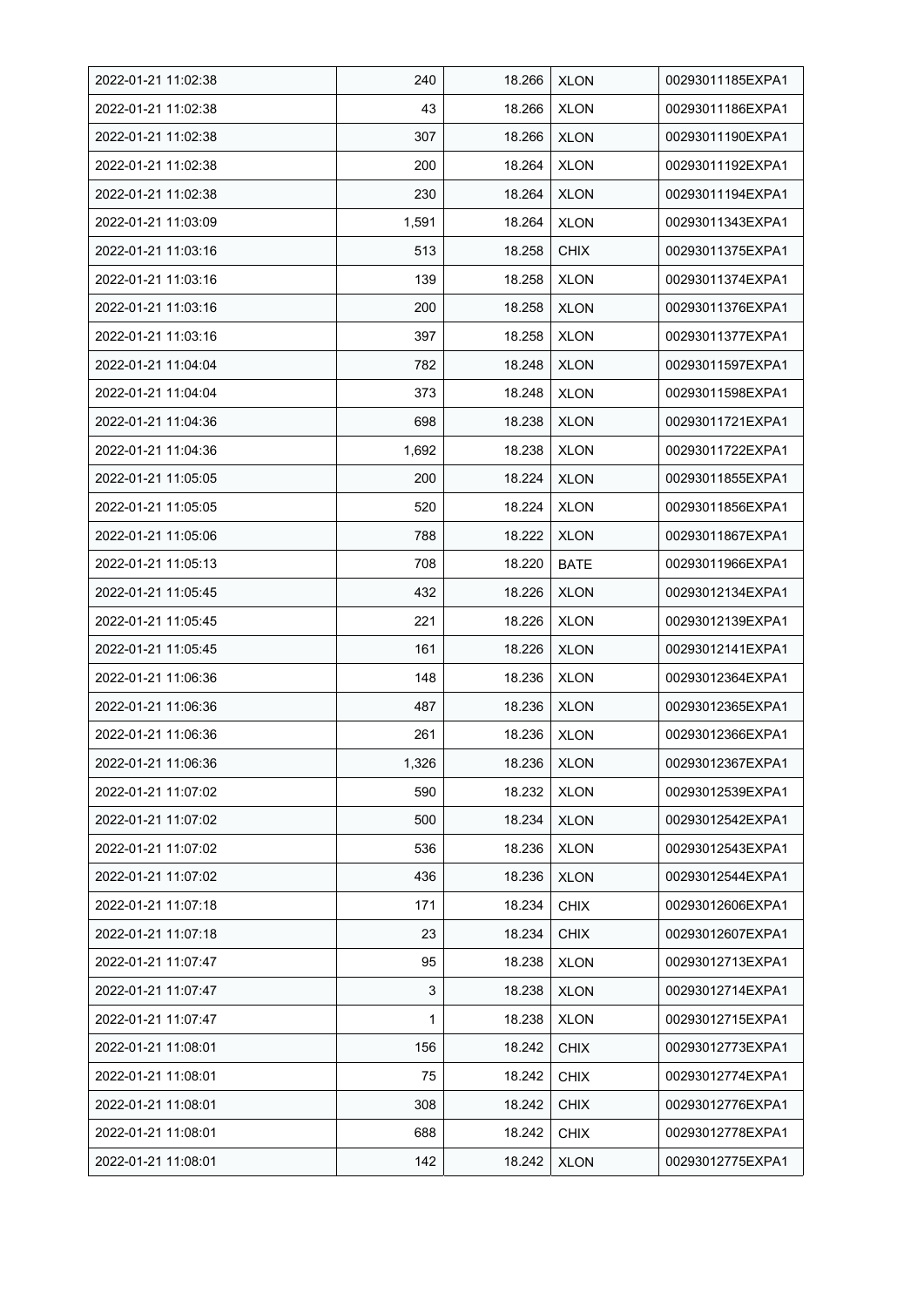| 2022-01-21 11:08:01 | 420   | 18.242 | <b>XLON</b> | 00293012777EXPA1 |
|---------------------|-------|--------|-------------|------------------|
| 2022-01-21 11:08:01 | 1,466 | 18.242 | <b>XLON</b> | 00293012779EXPA1 |
| 2022-01-21 11:08:33 | 87    | 18.244 | <b>XLON</b> | 00293012915EXPA1 |
| 2022-01-21 11:08:33 | 70    | 18.244 | <b>XLON</b> | 00293012916EXPA1 |
| 2022-01-21 11:08:33 | 70    | 18.244 | <b>XLON</b> | 00293012917EXPA1 |
| 2022-01-21 11:08:33 | 70    | 18.244 | <b>XLON</b> | 00293012918EXPA1 |
| 2022-01-21 11:08:33 | 70    | 18.244 | <b>XLON</b> | 00293012920EXPA1 |
| 2022-01-21 11:08:33 | 93    | 18.244 | <b>XLON</b> | 00293012921EXPA1 |
| 2022-01-21 11:08:33 | 10    | 18.244 | <b>XLON</b> | 00293012922EXPA1 |
| 2022-01-21 11:08:33 | 83    | 18.244 | <b>XLON</b> | 00293012923EXPA1 |
| 2022-01-21 11:08:33 | 93    | 18.244 | <b>XLON</b> | 00293012924EXPA1 |
| 2022-01-21 11:08:33 | 93    | 18.244 | <b>XLON</b> | 00293012925EXPA1 |
| 2022-01-21 11:08:33 | 93    | 18.244 | <b>XLON</b> | 00293012926EXPA1 |
| 2022-01-21 11:08:33 | 126   | 18.244 | <b>XLON</b> | 00293012927EXPA1 |
| 2022-01-21 11:08:33 | 94    | 18.244 | <b>XLON</b> | 00293012928EXPA1 |
| 2022-01-21 11:08:33 | 25    | 18.244 | <b>XLON</b> | 00293012929EXPA1 |
| 2022-01-21 11:09:07 | 144   | 18.250 | <b>XLON</b> | 00293013150EXPA1 |
| 2022-01-21 11:09:07 | 296   | 18.250 | <b>XLON</b> | 00293013151EXPA1 |
| 2022-01-21 11:09:07 | 61    | 18.250 | <b>XLON</b> | 00293013152EXPA1 |
| 2022-01-21 11:09:07 | 144   | 18.250 | <b>XLON</b> | 00293013153EXPA1 |
| 2022-01-21 11:09:07 | 500   | 18.250 | <b>XLON</b> | 00293013154EXPA1 |
| 2022-01-21 11:09:07 | 500   | 18.250 | <b>XLON</b> | 00293013155EXPA1 |
| 2022-01-21 11:09:07 | 33    | 18.250 | <b>XLON</b> | 00293013156EXPA1 |
| 2022-01-21 11:09:07 | 33    | 18.250 | <b>XLON</b> | 00293013157EXPA1 |
| 2022-01-21 11:09:07 | 33    | 18.250 | <b>XLON</b> | 00293013158EXPA1 |
| 2022-01-21 11:09:07 | 33    | 18.250 | <b>XLON</b> | 00293013159EXPA1 |
| 2022-01-21 11:09:07 | 33    | 18.250 | <b>XLON</b> | 00293013160EXPA1 |
| 2022-01-21 11:09:07 | 33    | 18.250 | <b>XLON</b> | 00293013161EXPA1 |
| 2022-01-21 11:09:07 | 33    | 18.250 | <b>XLON</b> | 00293013162EXPA1 |
| 2022-01-21 11:09:07 | 12    | 18.250 | <b>XLON</b> | 00293013163EXPA1 |
| 2022-01-21 11:09:15 | 223   | 18.248 | <b>XLON</b> | 00293013191EXPA1 |
| 2022-01-21 11:09:15 | 271   | 18.248 | <b>XLON</b> | 00293013192EXPA1 |
| 2022-01-21 11:09:15 | 123   | 18.248 | <b>XLON</b> | 00293013193EXPA1 |
| 2022-01-21 11:09:15 | 109   | 18.248 | <b>XLON</b> | 00293013195EXPA1 |
| 2022-01-21 11:09:20 | 49    | 18.250 | <b>BATE</b> | 00293013214EXPA1 |
| 2022-01-21 11:09:20 | 729   | 18.250 | <b>BATE</b> | 00293013215EXPA1 |
| 2022-01-21 11:09:20 | 514   | 18.250 | BATE        | 00293013216EXPA1 |
| 2022-01-21 11:09:44 | 394   | 18.246 | <b>XLON</b> | 00293013311EXPA1 |
| 2022-01-21 11:09:44 | 699   | 18.246 | <b>XLON</b> | 00293013312EXPA1 |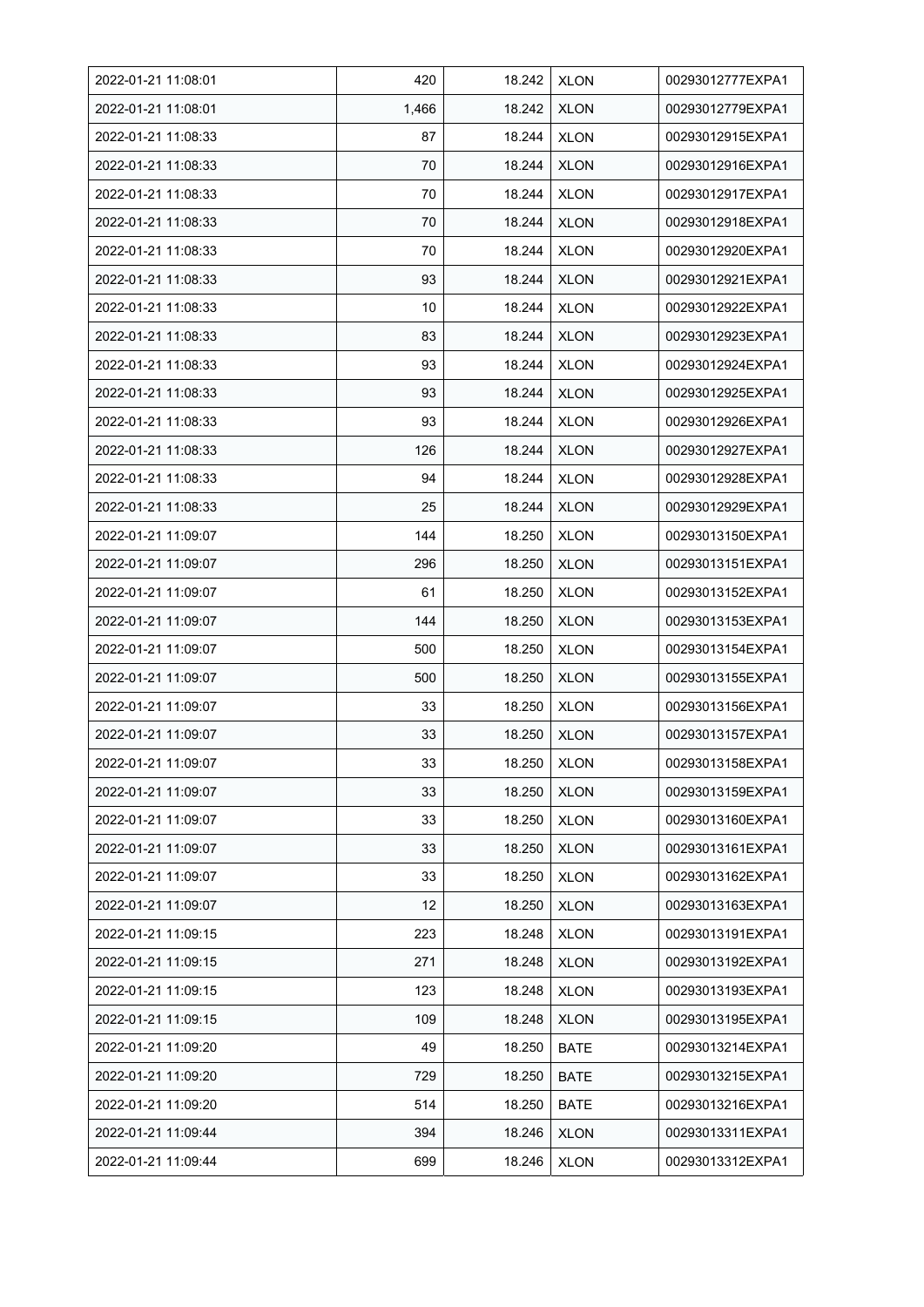| 2022-01-21 11:15:24 | 5,981           | 18.250 | <b>XLON</b> | 00293014716EXPA1 |
|---------------------|-----------------|--------|-------------|------------------|
| 2022-01-21 11:15:24 | 10              | 18.252 | <b>XLON</b> | 00293014717EXPA1 |
| 2022-01-21 11:15:24 | 48              | 18.252 | <b>XLON</b> | 00293014718EXPA1 |
| 2022-01-21 11:15:28 | 7               | 18.254 | <b>BATE</b> | 00293014761EXPA1 |
| 2022-01-21 11:15:28 | 32              | 18.254 | <b>BATE</b> | 00293014762EXPA1 |
| 2022-01-21 11:15:28 | 499             | 18.254 | <b>BATE</b> | 00293014769EXPA1 |
| 2022-01-21 11:15:28 | 499             | 18.254 | <b>BATE</b> | 00293014770EXPA1 |
| 2022-01-21 11:15:28 | 500             | 18.254 | <b>BATE</b> | 00293014771EXPA1 |
| 2022-01-21 11:15:28 | 600             | 18.254 | <b>CHIX</b> | 00293014758EXPA1 |
| 2022-01-21 11:15:28 | 41              | 18.254 | <b>CHIX</b> | 00293014760EXPA1 |
| 2022-01-21 11:15:29 | 1,294           | 18.254 | <b>CHIX</b> | 00293014786EXPA1 |
| 2022-01-21 11:15:30 | 196             | 18.260 | <b>XLON</b> | 00293014801EXPA1 |
| 2022-01-21 11:15:30 | 10 <sup>°</sup> | 18.260 | <b>XLON</b> | 00293014802EXPA1 |
| 2022-01-21 11:15:30 | 1,898           | 18.260 | <b>XLON</b> | 00293014803EXPA1 |
| 2022-01-21 11:15:32 | 156             | 18.260 | <b>XLON</b> | 00293014835EXPA1 |
| 2022-01-21 11:15:32 | 292             | 18.260 | <b>XLON</b> | 00293014836EXPA1 |
| 2022-01-21 11:15:32 | 5,337           | 18.260 | <b>XLON</b> | 00293014837EXPA1 |
| 2022-01-21 11:15:32 | 1,329           | 18.260 | <b>XLON</b> | 00293014838EXPA1 |
| 2022-01-21 11:16:23 | 128             | 18.252 | <b>XLON</b> | 00293015055EXPA1 |
| 2022-01-21 11:16:23 | 132             | 18.252 | <b>XLON</b> | 00293015056EXPA1 |
| 2022-01-21 11:16:23 | 194             | 18.252 | <b>XLON</b> | 00293015057EXPA1 |
| 2022-01-21 11:16:23 | 170             | 18.252 | <b>XLON</b> | 00293015058EXPA1 |
| 2022-01-21 11:16:23 | 138             | 18.252 | <b>XLON</b> | 00293015059EXPA1 |
| 2022-01-21 11:16:23 | 274             | 18.252 | <b>XLON</b> | 00293015060EXPA1 |
| 2022-01-21 11:16:29 | 435             | 18.246 | CHIX        | 00293015126EXPA1 |
| 2022-01-21 11:16:29 | 274             | 18.248 | <b>XLON</b> | 00293015127EXPA1 |
| 2022-01-21 11:16:29 | 329             | 18.248 | <b>XLON</b> | 00293015128EXPA1 |
| 2022-01-21 11:16:36 | 443             | 18.246 | <b>XLON</b> | 00293015161EXPA1 |
| 2022-01-21 11:17:41 | 1,010           | 18.254 | <b>XLON</b> | 00293015414EXPA1 |
| 2022-01-21 11:17:41 | 1,291           | 18.254 | <b>XLON</b> | 00293015415EXPA1 |
| 2022-01-21 11:17:41 | 199             | 18.254 | <b>XLON</b> | 00293015416EXPA1 |
| 2022-01-21 11:17:41 | 165             | 18.254 | <b>XLON</b> | 00293015417EXPA1 |
| 2022-01-21 11:17:41 | 271             | 18.254 | <b>XLON</b> | 00293015418EXPA1 |
| 2022-01-21 11:18:18 | 6               | 18.258 | <b>XLON</b> | 00293015576EXPA1 |
| 2022-01-21 11:18:21 | 124             | 18.258 | <b>XLON</b> | 00293015593EXPA1 |
| 2022-01-21 11:18:21 | 138             | 18.258 | <b>XLON</b> | 00293015594EXPA1 |
| 2022-01-21 11:18:21 | 185             | 18.258 | <b>XLON</b> | 00293015595EXPA1 |
| 2022-01-21 11:18:21 | 302             | 18.258 | <b>XLON</b> | 00293015596EXPA1 |
| 2022-01-21 11:18:23 | 117             | 18.258 | <b>XLON</b> | 00293015603EXPA1 |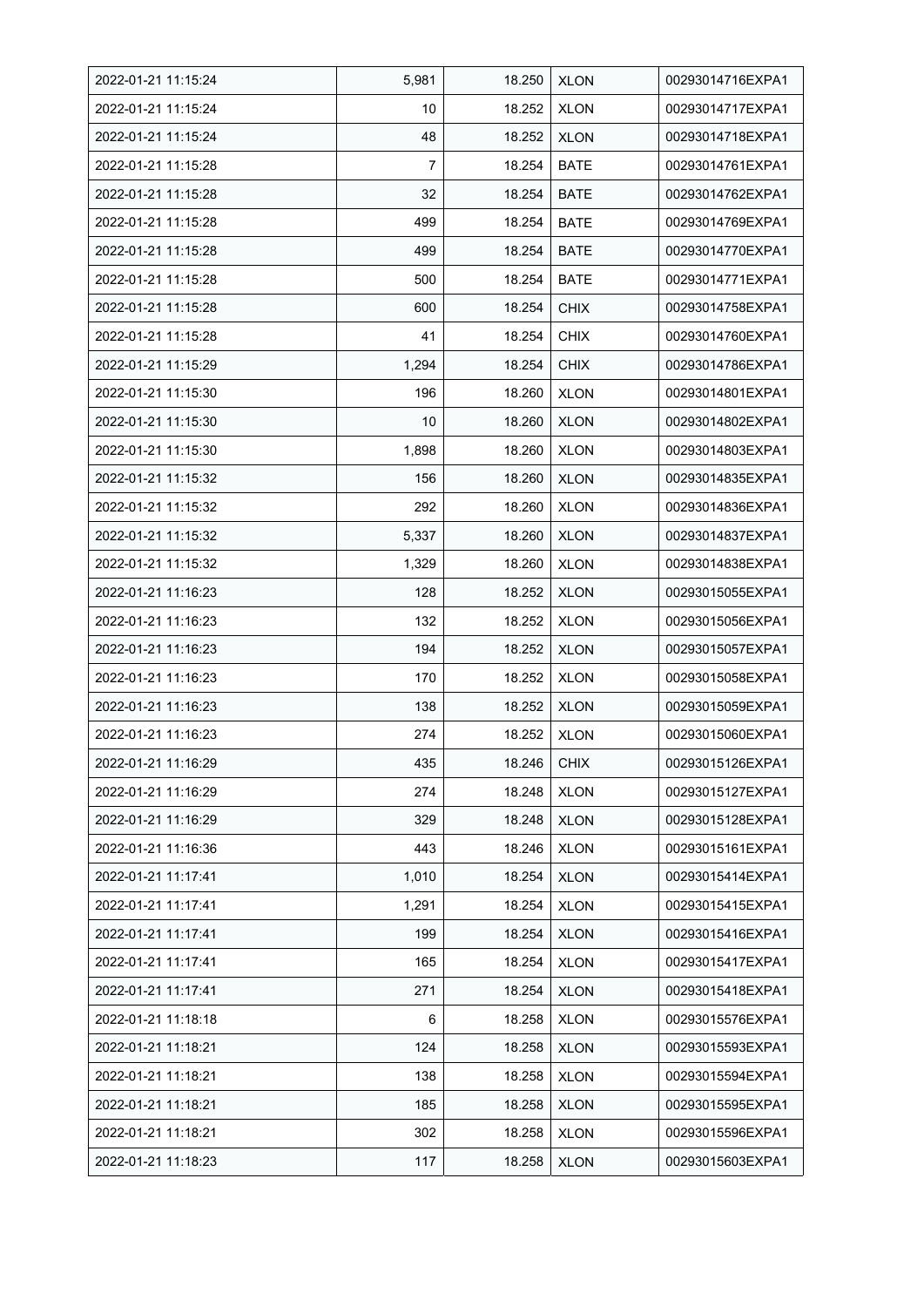| 2022-01-21 11:18:46 | 913   | 18.272 | <b>XLON</b> | 00293015676EXPA1 |
|---------------------|-------|--------|-------------|------------------|
| 2022-01-21 11:18:46 | 853   | 18.272 | <b>XLON</b> | 00293015678EXPA1 |
| 2022-01-21 11:19:11 | 117   | 18.258 | <b>XLON</b> | 00293015734EXPA1 |
| 2022-01-21 11:19:11 | 128   | 18.258 | <b>XLON</b> | 00293015735EXPA1 |
| 2022-01-21 11:19:11 | 174   | 18.258 | <b>XLON</b> | 00293015736EXPA1 |
| 2022-01-21 11:19:11 | 5     | 18.258 | <b>XLON</b> | 00293015737EXPA1 |
| 2022-01-21 11:19:11 | 132   | 18.258 | <b>XLON</b> | 00293015738EXPA1 |
| 2022-01-21 11:19:11 | 660   | 18.258 | <b>XLON</b> | 00293015739EXPA1 |
| 2022-01-21 11:19:14 | 560   | 18.250 | <b>CHIX</b> | 00293015809EXPA1 |
| 2022-01-21 11:19:17 | 367   | 18.246 | <b>BATE</b> | 00293015817EXPA1 |
| 2022-01-21 11:19:17 | 49    | 18.246 | <b>BATE</b> | 00293015818EXPA1 |
| 2022-01-21 11:19:45 | 368   | 18.260 | <b>XLON</b> | 00293015927EXPA1 |
| 2022-01-21 11:19:45 | 31    | 18.260 | <b>XLON</b> | 00293015928EXPA1 |
| 2022-01-21 11:19:49 | 401   | 18.260 | <b>XLON</b> | 00293015942EXPA1 |
| 2022-01-21 11:20:26 | 1,748 | 18.270 | <b>XLON</b> | 00293016083EXPA1 |
| 2022-01-21 11:20:26 | 500   | 18.270 | <b>XLON</b> | 00293016084EXPA1 |
| 2022-01-21 11:20:26 | 829   | 18.270 | <b>XLON</b> | 00293016085EXPA1 |
| 2022-01-21 11:21:20 | 500   | 18.288 | <b>XLON</b> | 00293016288EXPA1 |
| 2022-01-21 11:21:20 | 296   | 18.288 | <b>XLON</b> | 00293016289EXPA1 |
| 2022-01-21 11:21:33 | 53    | 18.294 | <b>CHIX</b> | 00293016334EXPA1 |
| 2022-01-21 11:21:38 | 333   | 18.294 | <b>CHIX</b> | 00293016350EXPA1 |
| 2022-01-21 11:21:38 | 51    | 18.294 | <b>CHIX</b> | 00293016352EXPA1 |
| 2022-01-21 11:21:38 | 602   | 18.294 | <b>CHIX</b> | 00293016353EXPA1 |
| 2022-01-21 11:21:38 | 92    | 18.294 | <b>XLON</b> | 00293016351EXPA1 |
| 2022-01-21 11:21:38 | 142   | 18.294 | <b>XLON</b> | 00293016354EXPA1 |
| 2022-01-21 11:21:38 | 691   | 18.294 | <b>XLON</b> | 00293016355EXPA1 |
| 2022-01-21 11:21:57 | 922   | 18.294 | <b>XLON</b> | 00293016391EXPA1 |
| 2022-01-21 11:21:57 | 428   | 18.294 | <b>XLON</b> | 00293016392EXPA1 |
| 2022-01-21 11:21:57 | 819   | 18.294 | <b>XLON</b> | 00293016393EXPA1 |
| 2022-01-21 11:21:59 | 21    | 18.292 | BATE        | 00293016394EXPA1 |
| 2022-01-21 11:21:59 | 1,210 | 18.292 | <b>BATE</b> | 00293016395EXPA1 |
| 2022-01-21 11:22:46 | 701   | 18.280 | <b>XLON</b> | 00293016572EXPA1 |
| 2022-01-21 11:23:15 | 476   | 18.280 | <b>XLON</b> | 00293016667EXPA1 |
| 2022-01-21 11:23:15 | 500   | 18.280 | <b>XLON</b> | 00293016668EXPA1 |
| 2022-01-21 11:23:15 | 550   | 18.280 | <b>XLON</b> | 00293016669EXPA1 |
| 2022-01-21 11:23:32 | 823   | 18.276 | <b>XLON</b> | 00293016723EXPA1 |
| 2022-01-21 11:23:32 | 882   | 18.276 | <b>XLON</b> | 00293016724EXPA1 |
| 2022-01-21 11:23:36 | 435   | 18.272 | <b>CHIX</b> | 00293016732EXPA1 |
| 2022-01-21 11:24:11 | 185   | 18.276 | <b>XLON</b> | 00293016846EXPA1 |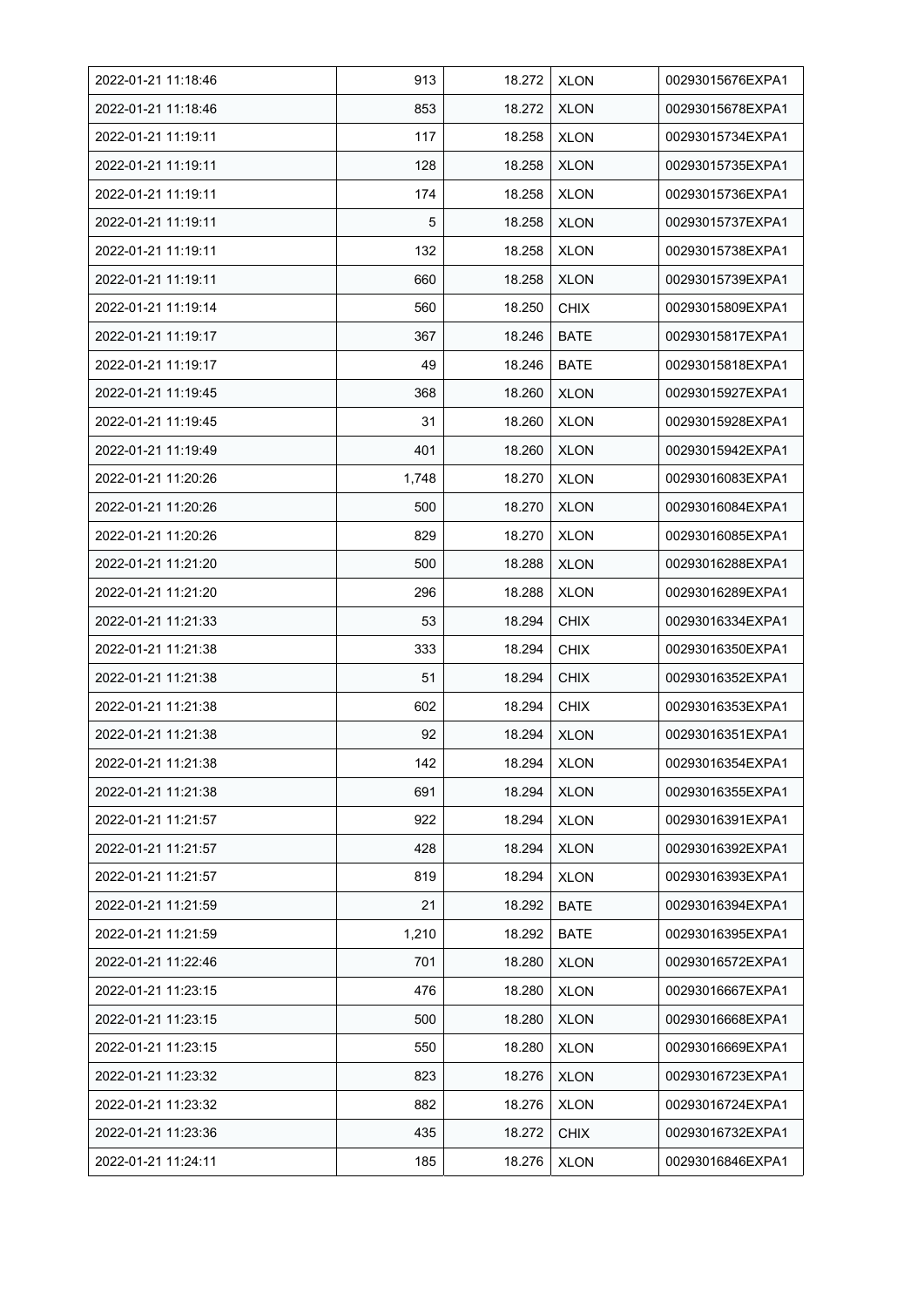| 2022-01-21 11:24:11 | 458   | 18.276 | <b>XLON</b> | 00293016847EXPA1 |
|---------------------|-------|--------|-------------|------------------|
| 2022-01-21 11:24:11 | 232   | 18.276 | <b>XLON</b> | 00293016848EXPA1 |
| 2022-01-21 11:24:11 | 61    | 18.276 | <b>XLON</b> | 00293016850EXPA1 |
| 2022-01-21 11:24:11 | 413   | 18.276 | <b>XLON</b> | 00293016852EXPA1 |
| 2022-01-21 11:24:16 | 509   | 18.270 | <b>BATE</b> | 00293016881EXPA1 |
| 2022-01-21 11:24:42 | 550   | 18.268 | <b>XLON</b> | 00293017059EXPA1 |
| 2022-01-21 11:24:42 | 270   | 18.268 | <b>XLON</b> | 00293017062EXPA1 |
| 2022-01-21 11:24:42 | 457   | 18.268 | <b>XLON</b> | 00293017063EXPA1 |
| 2022-01-21 11:25:28 | 1,719 | 18.270 | <b>XLON</b> | 00293017238EXPA1 |
| 2022-01-21 11:25:40 | 557   | 18.268 | <b>BATE</b> | 00293017258EXPA1 |
| 2022-01-21 11:25:40 | 552   | 18.262 | <b>CHIX</b> | 00293017261EXPA1 |
| 2022-01-21 11:25:40 | 444   | 18.266 | <b>XLON</b> | 00293017259EXPA1 |
| 2022-01-21 11:25:40 | 42    | 18.266 | <b>XLON</b> | 00293017260EXPA1 |
| 2022-01-21 11:26:26 | 404   | 18.248 | <b>XLON</b> | 00293017457EXPA1 |
| 2022-01-21 11:26:26 | 102   | 18.248 | <b>XLON</b> | 00293017458EXPA1 |
| 2022-01-21 11:26:26 | 178   | 18.248 | <b>XLON</b> | 00293017459EXPA1 |
| 2022-01-21 11:26:26 | 207   | 18.248 | <b>XLON</b> | 00293017460EXPA1 |
| 2022-01-21 11:26:26 | 776   | 18.248 | XLON        | 00293017461EXPA1 |
| 2022-01-21 11:26:26 | 61    | 18.248 | <b>XLON</b> | 00293017462EXPA1 |
| 2022-01-21 11:27:27 | 579   | 18.248 | <b>CHIX</b> | 00293017618EXPA1 |
| 2022-01-21 11:27:27 | 500   | 18.250 | <b>XLON</b> | 00293017619EXPA1 |
| 2022-01-21 11:27:27 | 500   | 18.252 | <b>XLON</b> | 00293017620EXPA1 |
| 2022-01-21 11:27:27 | 650   | 18.252 | <b>XLON</b> | 00293017621EXPA1 |
| 2022-01-21 11:27:27 | 411   | 18.250 | <b>XLON</b> | 00293017622EXPA1 |
| 2022-01-21 11:27:27 | 400   | 18.252 | <b>XLON</b> | 00293017623EXPA1 |
| 2022-01-21 11:27:27 | 121   | 18.252 | <b>XLON</b> | 00293017624EXPA1 |
| 2022-01-21 11:27:52 | 205   | 18.244 | <b>XLON</b> | 00293017705EXPA1 |
| 2022-01-21 11:27:52 | 480   | 18.244 | <b>XLON</b> | 00293017706EXPA1 |
| 2022-01-21 11:27:52 | 654   | 18.244 | <b>XLON</b> | 00293017707EXPA1 |
| 2022-01-21 11:28:28 | 1     | 18.240 | <b>XLON</b> | 00293017840EXPA1 |
| 2022-01-21 11:28:28 | 508   | 18.240 | <b>XLON</b> | 00293017841EXPA1 |
| 2022-01-21 11:28:28 | 292   | 18.240 | <b>XLON</b> | 00293017842EXPA1 |
| 2022-01-21 11:28:43 | 121   | 18.238 | <b>XLON</b> | 00293017917EXPA1 |
| 2022-01-21 11:28:57 | 499   | 18.240 | <b>XLON</b> | 00293017956EXPA1 |
| 2022-01-21 11:28:57 | 367   | 18.240 | <b>XLON</b> | 00293017957EXPA1 |
| 2022-01-21 11:29:00 | 202   | 18.238 | <b>BATE</b> | 00293017995EXPA1 |
| 2022-01-21 11:29:00 | 418   | 18.238 | <b>BATE</b> | 00293017996EXPA1 |
| 2022-01-21 11:29:00 | 215   | 18.238 | <b>XLON</b> | 00293017993EXPA1 |
| 2022-01-21 11:29:00 | 479   | 18.238 | <b>XLON</b> | 00293017997EXPA1 |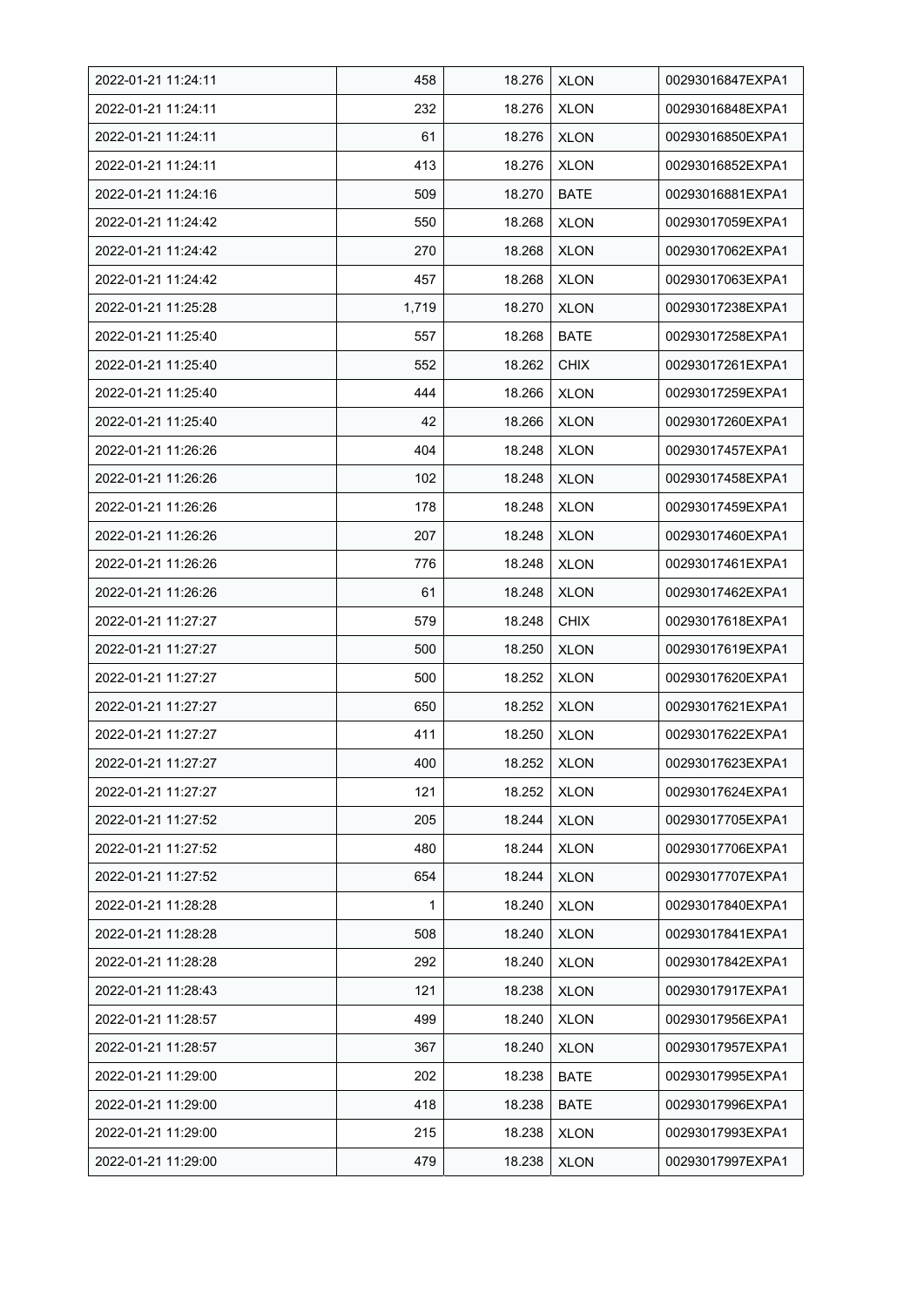| 2022-01-21 11:29:11 | 115            | 18.232 | <b>CHIX</b> | 00293018065EXPA1 |
|---------------------|----------------|--------|-------------|------------------|
| 2022-01-21 11:29:11 | 317            | 18.232 | <b>CHIX</b> | 00293018067EXPA1 |
| 2022-01-21 11:30:28 | 442            | 18.236 | <b>CHIX</b> | 00293018368EXPA1 |
| 2022-01-21 11:30:35 | $\overline{2}$ | 18.240 | <b>XLON</b> | 00293018397EXPA1 |
| 2022-01-21 11:30:35 | 1              | 18.240 | <b>XLON</b> | 00293018399EXPA1 |
| 2022-01-21 11:30:47 | 526            | 18.238 | <b>BATE</b> | 00293018434EXPA1 |
| 2022-01-21 11:30:47 | 28             | 18.238 | <b>BATE</b> | 00293018437EXPA1 |
| 2022-01-21 11:30:47 | 511            | 18.240 | <b>XLON</b> | 00293018433EXPA1 |
| 2022-01-21 11:30:47 | 1,807          | 18.240 | <b>XLON</b> | 00293018435EXPA1 |
| 2022-01-21 11:30:47 | 2,930          | 18.240 | <b>XLON</b> | 00293018436EXPA1 |
| 2022-01-21 11:30:47 | 9              | 18.240 | <b>XLON</b> | 00293018438EXPA1 |
| 2022-01-21 11:30:47 | 43             | 18.240 | <b>XLON</b> | 00293018439EXPA1 |
| 2022-01-21 11:31:19 | 149            | 18.238 | <b>XLON</b> | 00293018625EXPA1 |
| 2022-01-21 11:31:19 | 339            | 18.238 | <b>XLON</b> | 00293018626EXPA1 |
| 2022-01-21 11:31:45 | 500            | 18.242 | <b>XLON</b> | 00293018758EXPA1 |
| 2022-01-21 11:31:50 | 1,069          | 18.244 | <b>XLON</b> | 00293018785EXPA1 |
| 2022-01-21 11:31:50 | 9              | 18.244 | <b>XLON</b> | 00293018786EXPA1 |
| 2022-01-21 11:31:51 | 3              | 18.244 | <b>XLON</b> | 00293018790EXPA1 |
| 2022-01-21 11:31:51 | 223            | 18.244 | <b>XLON</b> | 00293018791EXPA1 |
| 2022-01-21 11:31:57 | 205            | 18.242 | <b>CHIX</b> | 00293018804EXPA1 |
| 2022-01-21 11:32:05 | 472            | 18.242 | <b>XLON</b> | 00293018824EXPA1 |
| 2022-01-21 11:32:19 | 200            | 18.240 | <b>XLON</b> | 00293018850EXPA1 |
| 2022-01-21 11:32:19 | 638            | 18.240 | <b>XLON</b> | 00293018851EXPA1 |
| 2022-01-21 11:32:22 | 380            | 18.238 | <b>BATE</b> | 00293018861EXPA1 |
| 2022-01-21 11:32:22 | 288            | 18.238 | <b>CHIX</b> | 00293018860EXPA1 |
| 2022-01-21 11:33:06 | 944            | 18.242 | <b>XLON</b> | 00293019050EXPA1 |
| 2022-01-21 11:33:06 | 1,837          | 18.242 | <b>XLON</b> | 00293019051EXPA1 |
| 2022-01-21 11:33:40 | 107            | 18.236 | <b>CHIX</b> | 00293019223EXPA1 |
| 2022-01-21 11:33:40 | 84             | 18.236 | <b>CHIX</b> | 00293019224EXPA1 |
| 2022-01-21 11:33:43 | 9              | 18.236 | <b>BATE</b> | 00293019237EXPA1 |
| 2022-01-21 11:33:43 | 118            | 18.236 | <b>CHIX</b> | 00293019236EXPA1 |
| 2022-01-21 11:33:43 | 100            | 18.236 | <b>CHIX</b> | 00293019238EXPA1 |
| 2022-01-21 11:33:48 | 124            | 18.236 | <b>BATE</b> | 00293019254EXPA1 |
| 2022-01-21 11:33:48 | 34             | 18.236 | <b>BATE</b> | 00293019255EXPA1 |
| 2022-01-21 11:33:48 | 18             | 18.236 | <b>BATE</b> | 00293019257EXPA1 |
| 2022-01-21 11:33:48 | 44             | 18.236 | <b>BATE</b> | 00293019261EXPA1 |
| 2022-01-21 11:33:48 | 22             | 18.236 | <b>BATE</b> | 00293019263EXPA1 |
| 2022-01-21 11:33:48 | 167            | 18.236 | <b>BATE</b> | 00293019264EXPA1 |
| 2022-01-21 11:33:48 | 125            | 18.236 | <b>XLON</b> | 00293019252EXPA1 |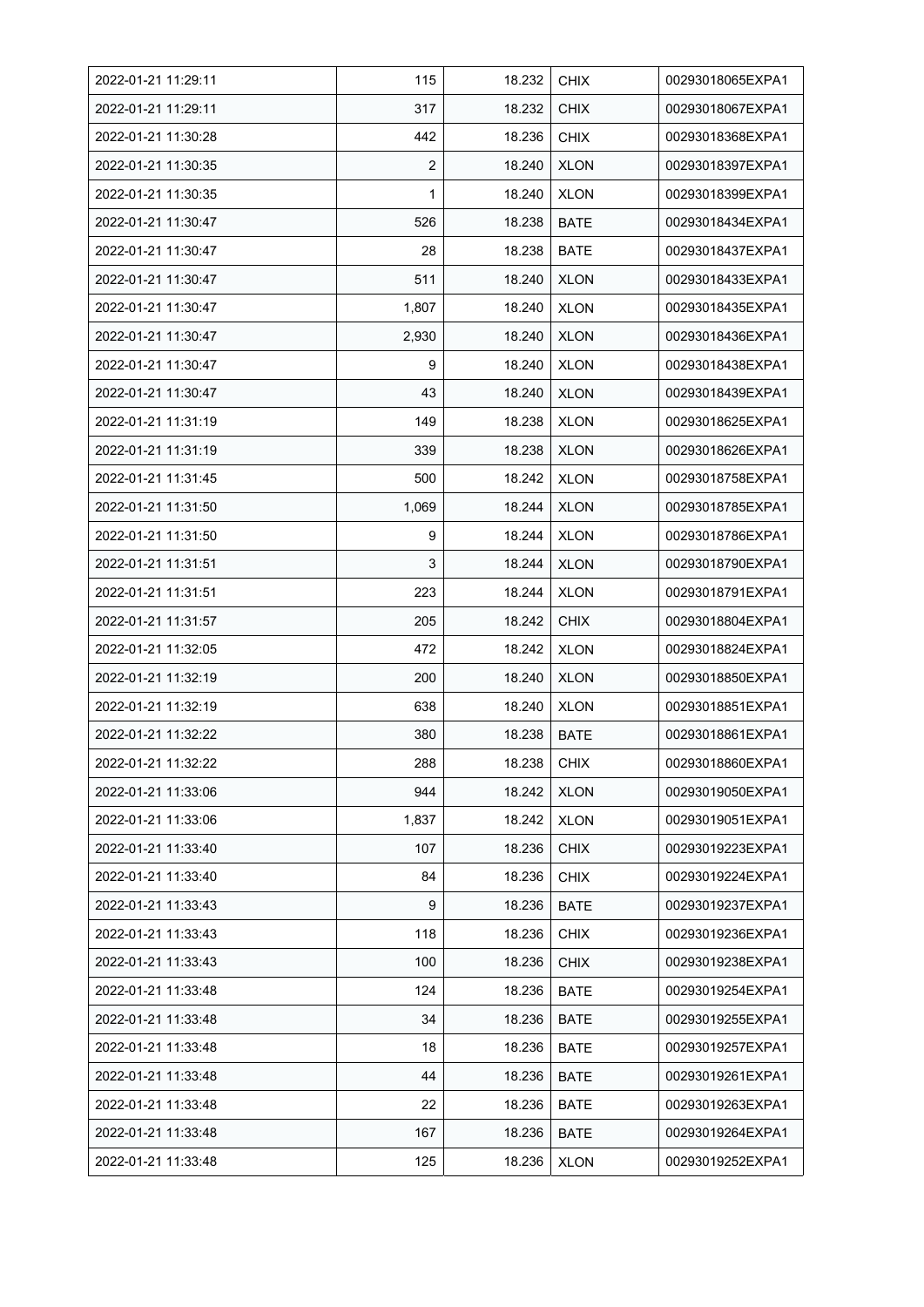| 2022-01-21 11:33:48 | 365   | 18.236 | <b>XLON</b> | 00293019256EXPA1 |
|---------------------|-------|--------|-------------|------------------|
| 2022-01-21 11:33:48 | 842   | 18.236 | <b>XLON</b> | 00293019259EXPA1 |
| 2022-01-21 11:34:30 | 500   | 18.226 | <b>XLON</b> | 00293019543EXPA1 |
| 2022-01-21 11:34:42 | 403   | 18.226 | <b>XLON</b> | 00293019573EXPA1 |
| 2022-01-21 11:34:42 | 915   | 18.226 | <b>XLON</b> | 00293019574EXPA1 |
| 2022-01-21 11:34:42 | 366   | 18.226 | <b>XLON</b> | 00293019576EXPA1 |
| 2022-01-21 11:34:42 | 140   | 18.226 | <b>XLON</b> | 00293019578EXPA1 |
| 2022-01-21 11:34:50 | 1     | 18.226 | <b>XLON</b> | 00293019602EXPA1 |
| 2022-01-21 11:34:50 | 404   | 18.228 | <b>XLON</b> | 00293019603EXPA1 |
| 2022-01-21 11:35:23 | 50    | 18.230 | <b>XLON</b> | 00293019744EXPA1 |
| 2022-01-21 11:35:23 | 500   | 18.230 | <b>XLON</b> | 00293019745EXPA1 |
| 2022-01-21 11:35:23 | 116   | 18.230 | <b>XLON</b> | 00293019748EXPA1 |
| 2022-01-21 11:35:23 | 131   | 18.230 | <b>XLON</b> | 00293019749EXPA1 |
| 2022-01-21 11:35:25 | 499   | 18.230 | <b>XLON</b> | 00293019750EXPA1 |
| 2022-01-21 11:35:25 | 64    | 18.230 | <b>XLON</b> | 00293019751EXPA1 |
| 2022-01-21 11:35:25 | 434   | 18.230 | <b>XLON</b> | 00293019752EXPA1 |
| 2022-01-21 11:36:07 | 4     | 18.240 | <b>XLON</b> | 00293019922EXPA1 |
| 2022-01-21 11:36:07 | 1     | 18.240 | <b>XLON</b> | 00293019923EXPA1 |
| 2022-01-21 11:36:08 | 1,628 | 18.240 | <b>XLON</b> | 00293019925EXPA1 |
| 2022-01-21 11:36:29 | 866   | 18.240 | <b>XLON</b> | 00293019979EXPA1 |
| 2022-01-21 11:36:29 | 84    | 18.240 | <b>XLON</b> | 00293019980EXPA1 |
| 2022-01-21 11:36:45 | 899   | 18.240 | <b>CHIX</b> | 00293020052EXPA1 |
| 2022-01-21 11:36:48 | 1     | 18.240 | <b>CHIX</b> | 00293020059EXPA1 |
| 2022-01-21 11:36:50 | 47    | 18.240 | <b>CHIX</b> | 00293020061EXPA1 |
| 2022-01-21 11:36:58 | 500   | 18.240 | <b>XLON</b> | 00293020089EXPA1 |
| 2022-01-21 11:36:58 | 1     | 18.240 | <b>XLON</b> | 00293020090EXPA1 |
| 2022-01-21 11:36:58 | 411   | 18.240 | <b>XLON</b> | 00293020091EXPA1 |
| 2022-01-21 11:36:58 | 478   | 18.240 | <b>XLON</b> | 00293020092EXPA1 |
| 2022-01-21 11:37:28 | 500   | 18.240 | <b>XLON</b> | 00293020233EXPA1 |
| 2022-01-21 11:37:29 | 97    | 18.240 | <b>XLON</b> | 00293020237EXPA1 |
| 2022-01-21 11:37:29 | 191   | 18.240 | <b>XLON</b> | 00293020238EXPA1 |
| 2022-01-21 11:37:29 | 148   | 18.240 | <b>XLON</b> | 00293020239EXPA1 |
| 2022-01-21 11:38:26 | 2,545 | 18.256 | <b>XLON</b> | 00293020440EXPA1 |
| 2022-01-21 11:38:26 | 500   | 18.256 | <b>XLON</b> | 00293020441EXPA1 |
| 2022-01-21 11:38:26 | 100   | 18.256 | <b>XLON</b> | 00293020442EXPA1 |
| 2022-01-21 11:38:26 | 376   | 18.256 | <b>XLON</b> | 00293020443EXPA1 |
| 2022-01-21 11:38:28 | 3     | 18.256 | BATE        | 00293020456EXPA1 |
| 2022-01-21 11:39:15 | 1,515 | 18.262 | <b>XLON</b> | 00293020614EXPA1 |
| 2022-01-21 11:39:40 | 163   | 18.264 | <b>XLON</b> | 00293020681EXPA1 |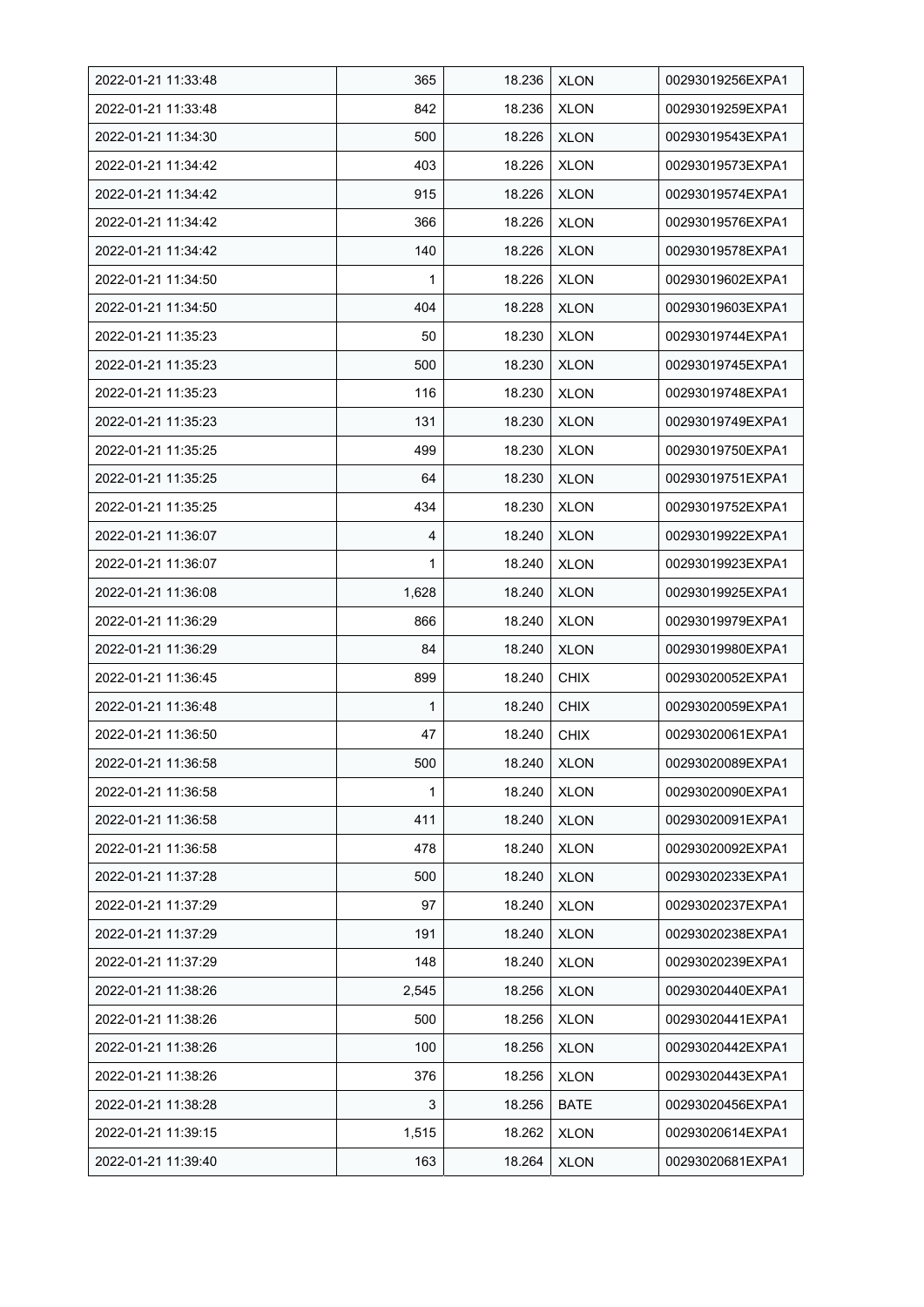| 2022-01-21 11:39:50 | 492   | 18.266 | <b>XLON</b> | 00293020719EXPA1 |
|---------------------|-------|--------|-------------|------------------|
| 2022-01-21 11:40:05 | 1,852 | 18.266 | <b>BATE</b> | 00293020790EXPA1 |
| 2022-01-21 11:40:05 | 774   | 18.264 | <b>CHIX</b> | 00293020791EXPA1 |
| 2022-01-21 11:40:05 | 124   | 18.264 | <b>CHIX</b> | 00293020792EXPA1 |
| 2022-01-21 11:40:05 | 722   | 18.266 | <b>XLON</b> | 00293020788EXPA1 |
| 2022-01-21 11:40:05 | 1,315 | 18.266 | <b>XLON</b> | 00293020789EXPA1 |
| 2022-01-21 11:40:36 | 157   | 18.260 | <b>XLON</b> | 00293020928EXPA1 |
| 2022-01-21 11:40:36 | 440   | 18.260 | <b>XLON</b> | 00293020929EXPA1 |
| 2022-01-21 11:40:36 | 302   | 18.260 | <b>XLON</b> | 00293020930EXPA1 |
| 2022-01-21 11:41:08 | 1,416 | 18.254 | <b>XLON</b> | 00293021090EXPA1 |
| 2022-01-21 11:41:28 | 500   | 18.252 | <b>XLON</b> | 00293021183EXPA1 |
| 2022-01-21 11:41:29 | 402   | 18.252 | <b>XLON</b> | 00293021197EXPA1 |
| 2022-01-21 11:41:30 | 400   | 18.246 | <b>CHIX</b> | 00293021208EXPA1 |
| 2022-01-21 11:42:00 | 500   | 18.244 | <b>XLON</b> | 00293021296EXPA1 |
| 2022-01-21 11:42:00 | 511   | 18.244 | <b>XLON</b> | 00293021297EXPA1 |
| 2022-01-21 11:42:00 | 280   | 18.244 | <b>XLON</b> | 00293021298EXPA1 |
| 2022-01-21 11:42:43 | 150   | 18.252 | <b>XLON</b> | 00293021522EXPA1 |
| 2022-01-21 11:42:43 | 408   | 18.252 | <b>XLON</b> | 00293021523EXPA1 |
| 2022-01-21 11:42:43 | 500   | 18.252 | <b>XLON</b> | 00293021524EXPA1 |
| 2022-01-21 11:42:50 | 500   | 18.250 | <b>XLON</b> | 00293021537EXPA1 |
| 2022-01-21 11:42:50 | 408   | 18.250 | <b>XLON</b> | 00293021538EXPA1 |
| 2022-01-21 11:42:50 | 21    | 18.250 | <b>XLON</b> | 00293021539EXPA1 |
| 2022-01-21 11:42:50 | 3     | 18.250 | <b>XLON</b> | 00293021540EXPA1 |
| 2022-01-21 11:42:52 | 284   | 18.250 | <b>XLON</b> | 00293021544EXPA1 |
| 2022-01-21 11:42:52 | 215   | 18.250 | <b>XLON</b> | 00293021547EXPA1 |
| 2022-01-21 11:42:52 | 156   | 18.250 | <b>XLON</b> | 00293021548EXPA1 |
| 2022-01-21 11:43.51 | 203   | 18.248 | <b>XLON</b> | 00293021758EXPA1 |
| 2022-01-21 11:43:51 | 1     | 18.248 | <b>XLON</b> | 00293021759EXPA1 |
| 2022-01-21 11:43:58 | 500   | 18.250 | <b>XLON</b> | 00293021783EXPA1 |
| 2022-01-21 11:43:58 | 600   | 18.250 | <b>XLON</b> | 00293021784EXPA1 |
| 2022-01-21 11:43:58 | 200   | 18.250 | <b>XLON</b> | 00293021786EXPA1 |
| 2022-01-21 11:43:58 | 330   | 18.250 | <b>XLON</b> | 00293021787EXPA1 |
| 2022-01-21 11:44:01 | 600   | 18.250 | <b>XLON</b> | 00293021813EXPA1 |
| 2022-01-21 11:44:01 | 322   | 18.250 | <b>XLON</b> | 00293021814EXPA1 |
| 2022-01-21 11:44:32 | 1,144 | 18.248 | <b>BATE</b> | 00293021960EXPA1 |
| 2022-01-21 11:44:34 | 124   | 18.246 | <b>XLON</b> | 00293021969EXPA1 |
| 2022-01-21 11:44:34 | 207   | 18.246 | <b>XLON</b> | 00293021970EXPA1 |
| 2022-01-21 11:44:45 | 200   | 18.242 | <b>XLON</b> | 00293022036EXPA1 |
| 2022-01-21 11:44:45 | 143   | 18.242 | <b>XLON</b> | 00293022037EXPA1 |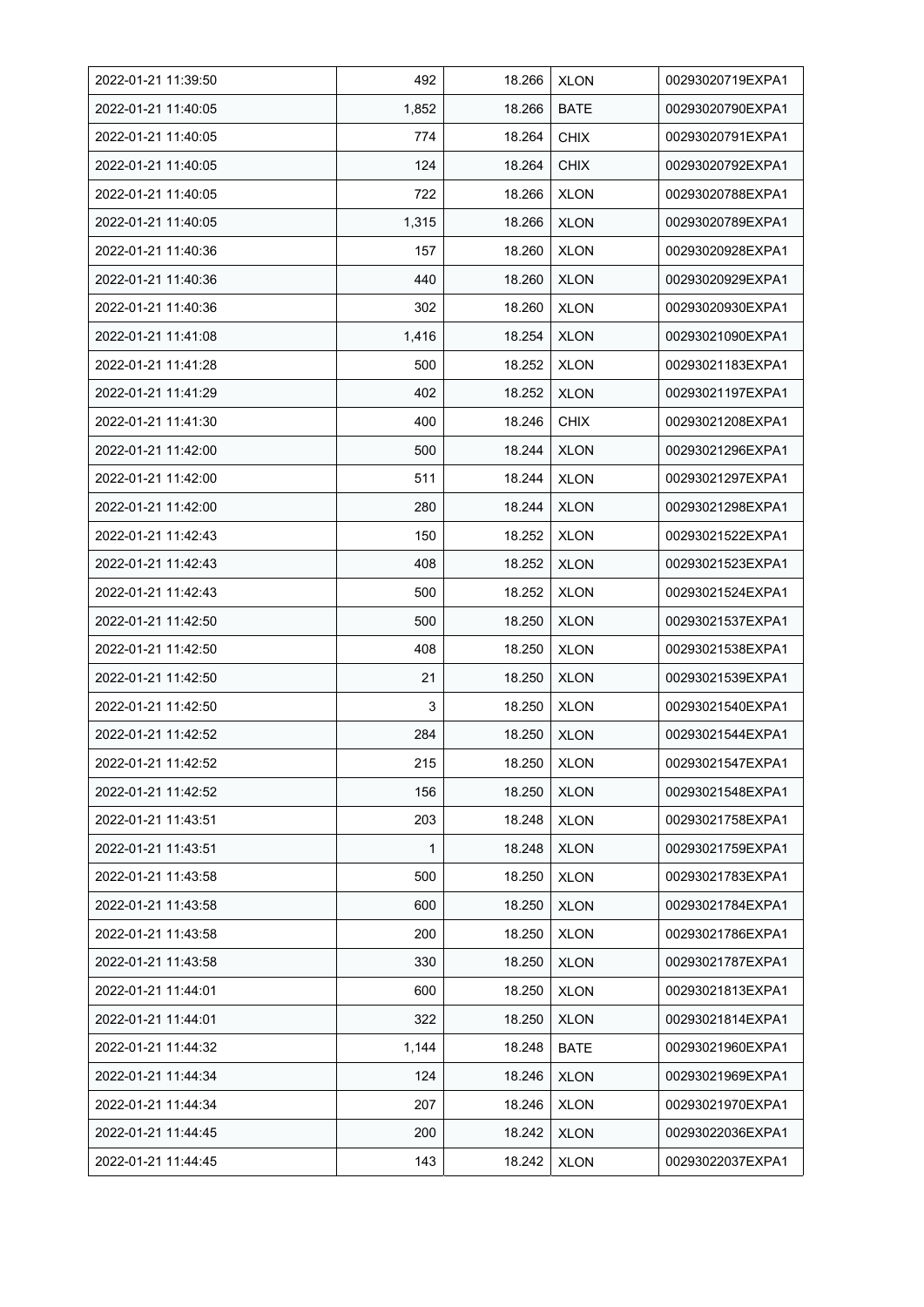| 2022-01-21 11:44:45 | 98    | 18.242 | <b>XLON</b> | 00293022038EXPA1 |
|---------------------|-------|--------|-------------|------------------|
| 2022-01-21 11:44:46 | 645   | 18.242 | <b>CHIX</b> | 00293022058EXPA1 |
| 2022-01-21 11:44:46 | 119   | 18.242 | <b>XLON</b> | 00293022059EXPA1 |
| 2022-01-21 11:44:46 | 143   | 18.242 | <b>XLON</b> | 00293022060EXPA1 |
| 2022-01-21 11:45:34 | 1,771 | 18.250 | <b>XLON</b> | 00293022216EXPA1 |
| 2022-01-21 11:45:34 | 1,070 | 18.250 | <b>XLON</b> | 00293022217EXPA1 |
| 2022-01-21 11:45:58 | 303   | 18.250 | <b>XLON</b> | 00293022302EXPA1 |
| 2022-01-21 11:46:37 | 1,542 | 18.256 | <b>XLON</b> | 00293022447EXPA1 |
| 2022-01-21 11:47:27 | 1,216 | 18.258 | <b>CHIX</b> | 00293022741EXPA1 |
| 2022-01-21 11:47:27 | 1,268 | 18.258 | <b>XLON</b> | 00293022742EXPA1 |
| 2022-01-21 11:47:35 | 1     | 18.260 | <b>XLON</b> | 00293022774EXPA1 |
| 2022-01-21 11:47:40 | 1,620 | 18.260 | <b>XLON</b> | 00293022800EXPA1 |
| 2022-01-21 11:47:59 | 754   | 18.256 | <b>BATE</b> | 00293022892EXPA1 |
| 2022-01-21 11:47:59 | 616   | 18.256 | <b>XLON</b> | 00293022891EXPA1 |
| 2022-01-21 11:48:31 | 762   | 18.254 | <b>XLON</b> | 00293023037EXPA1 |
| 2022-01-21 11:48:45 | 275   | 18.250 | <b>XLON</b> | 00293023097EXPA1 |
| 2022-01-21 11:49:06 | 500   | 18.254 | <b>XLON</b> | 00293023229EXPA1 |
| 2022-01-21 11:49:06 | 298   | 18.254 | <b>XLON</b> | 00293023230EXPA1 |
| 2022-01-21 11:49:06 | 500   | 18.254 | <b>XLON</b> | 00293023231EXPA1 |
| 2022-01-21 11:49:06 | 315   | 18.254 | <b>XLON</b> | 00293023232EXPA1 |
| 2022-01-21 11:49:42 | 1,203 | 18.256 | <b>XLON</b> | 00293023389EXPA1 |
| 2022-01-21 11:50:10 | 194   | 18.264 | <b>XLON</b> | 00293023675EXPA1 |
| 2022-01-21 11:50:10 | 722   | 18.264 | <b>XLON</b> | 00293023676EXPA1 |
| 2022-01-21 11:50:10 | 196   | 18.264 | <b>XLON</b> | 00293023677EXPA1 |
| 2022-01-21 11:50:10 | 503   | 18.264 | <b>XLON</b> | 00293023678EXPA1 |
| 2022-01-21 11:50:42 | 613   | 18.260 | <b>CHIX</b> | 00293023927EXPA1 |
| 2022-01-21 11:50:42 | 517   | 18.262 | <b>XLON</b> | 00293023928EXPA1 |
| 2022-01-21 11:51:10 | 500   | 18.266 | <b>XLON</b> | 00293024140EXPA1 |
| 2022-01-21 11:51:10 | 611   | 18.266 | <b>XLON</b> | 00293024141EXPA1 |
| 2022-01-21 11:51:29 | 1,613 | 18.268 | <b>XLON</b> | 00293024374EXPA1 |
| 2022-01-21 11:52:20 | 254   | 18.266 | <b>BATE</b> | 00293024857EXPA1 |
| 2022-01-21 11:52:20 | 761   | 18.266 | <b>XLON</b> | 00293024858EXPA1 |
| 2022-01-21 11:52:43 | 674   | 18.266 | <b>XLON</b> | 00293025003EXPA1 |
| 2022-01-21 11:52:48 | 521   | 18.268 | <b>BATE</b> | 00293025038EXPA1 |
| 2022-01-21 11:52:48 | 190   | 18.268 | <b>BATE</b> | 00293025039EXPA1 |
| 2022-01-21 11:52:49 | 645   | 18.270 | <b>XLON</b> | 00293025055EXPA1 |
| 2022-01-21 11:52:49 | 272   | 18.270 | <b>XLON</b> | 00293025056EXPA1 |
| 2022-01-21 11:52:49 | 1     | 18.270 | <b>XLON</b> | 00293025057EXPA1 |
| 2022-01-21 11:53:18 | 166   | 18.280 | <b>XLON</b> | 00293025273EXPA1 |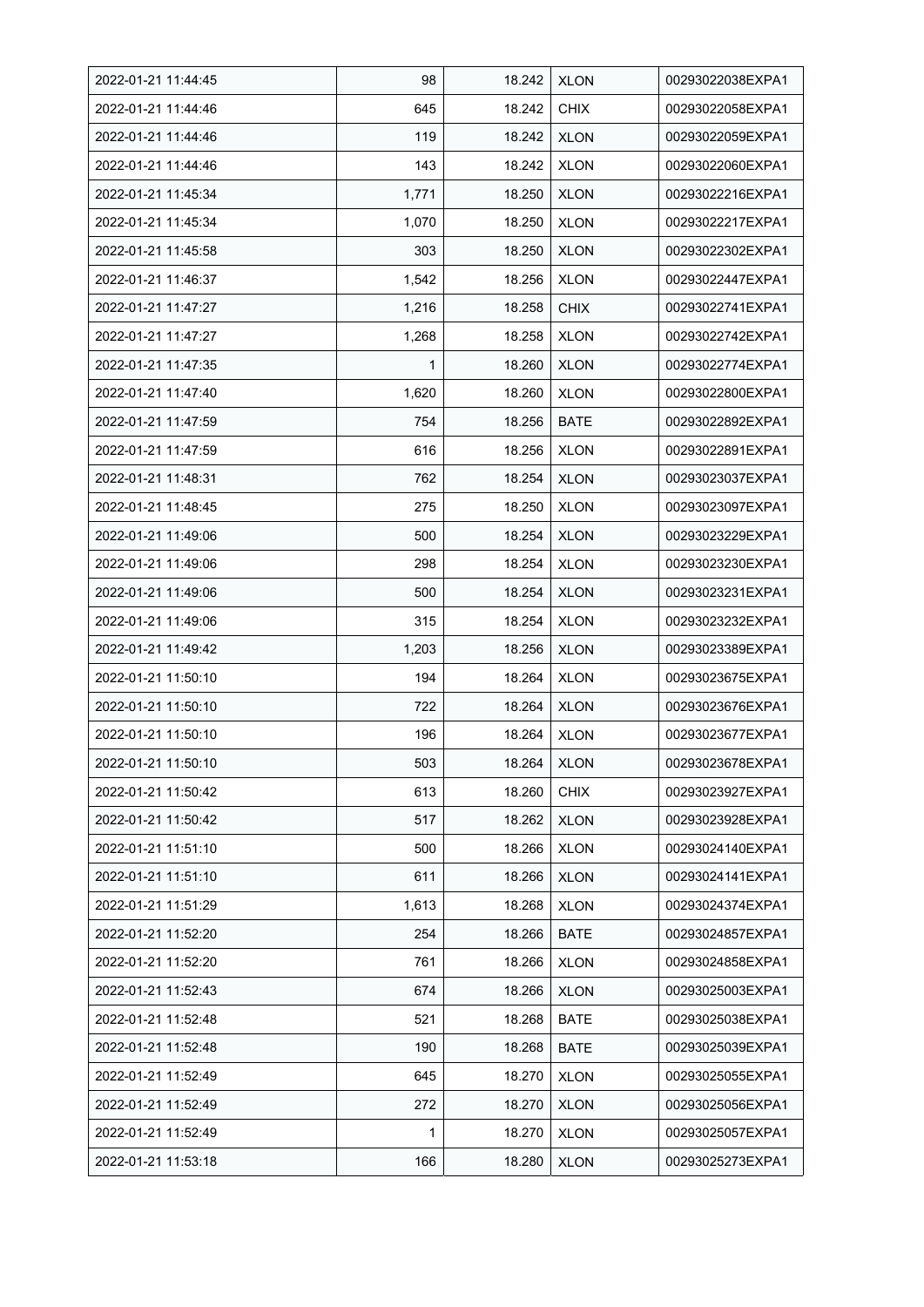| 2022-01-21 11:53:18 | 133   | 18.280 | <b>XLON</b> | 00293025274EXPA1 |
|---------------------|-------|--------|-------------|------------------|
| 2022-01-21 11:53:18 | 500   | 18.280 | <b>XLON</b> | 00293025275EXPA1 |
| 2022-01-21 11:53:18 | 828   | 18.280 | <b>XLON</b> | 00293025276EXPA1 |
| 2022-01-21 11:53:35 | 99    | 18.280 | <b>XLON</b> | 00293025421EXPA1 |
| 2022-01-21 11:53:35 | 500   | 18.280 | <b>XLON</b> | 00293025422EXPA1 |
| 2022-01-21 11:53:36 | 692   | 18.280 | <b>XLON</b> | 00293025435EXPA1 |
| 2022-01-21 11:53:47 | 638   | 18.274 | <b>CHIX</b> | 00293025504EXPA1 |
| 2022-01-21 11:54:14 | 85    | 18.272 | <b>XLON</b> | 00293025664EXPA1 |
| 2022-01-21 11:54:14 | 567   | 18.272 | <b>XLON</b> | 00293025667EXPA1 |
| 2022-01-21 11:54:14 | 242   | 18.272 | <b>XLON</b> | 00293025669EXPA1 |
| 2022-01-21 11:54:41 | 278   | 18.264 | <b>BATE</b> | 00293025827EXPA1 |
| 2022-01-21 11:54:41 | 675   | 18.264 | <b>CHIX</b> | 00293025819EXPA1 |
| 2022-01-21 11:54:41 | 589   | 18.264 | <b>XLON</b> | 00293025825EXPA1 |
| 2022-01-21 11:54:41 | 553   | 18.264 | <b>XLON</b> | 00293025826EXPA1 |
| 2022-01-21 11:55:21 | 2,000 | 18.270 | <b>XLON</b> | 00293026123EXPA1 |
| 2022-01-21 11:56:06 | 1,258 | 18.270 | <b>XLON</b> | 00293026408EXPA1 |
| 2022-01-21 11:56:21 | 265   | 18.272 | <b>XLON</b> | 00293026539EXPA1 |
| 2022-01-21 11:56:21 | 1,313 | 18.272 | <b>XLON</b> | 00293026540EXPA1 |
| 2022-01-21 11:57:13 | 3     | 18.274 | <b>XLON</b> | 00293026779EXPA1 |
| 2022-01-21 11:57:13 | 144   | 18.274 | <b>XLON</b> | 00293026781EXPA1 |
| 2022-01-21 11:57:13 | 1,426 | 18.274 | <b>XLON</b> | 00293026782EXPA1 |
| 2022-01-21 11:57:42 | 1     | 18.288 | <b>BATE</b> | 00293026950EXPA1 |
| 2022-01-21 11:57:57 | 1,252 | 18.288 | <b>BATE</b> | 00293027013EXPA1 |
| 2022-01-21 11:57:57 | 555   | 18.288 | <b>XLON</b> | 00293027012EXPA1 |
| 2022-01-21 11:57:57 | 1,454 | 18.288 | <b>XLON</b> | 00293027014EXPA1 |
| 2022-01-21 11:58:11 | 21    | 18.288 | BATE        | 00293027097EXPA1 |
| 2022-01-21 11:58:31 | 1     | 18.286 | <b>XLON</b> | 00293027221EXPA1 |
| 2022-01-21 11:58:37 | 247   | 18.288 | <b>CHIX</b> | 00293027249EXPA1 |
| 2022-01-21 11:58:37 | 891   | 18.288 | <b>CHIX</b> | 00293027250EXPA1 |
| 2022-01-21 11:58:37 | 281   | 18.286 | <b>XLON</b> | 00293027251EXPA1 |
| 2022-01-21 11:58:39 | 1,290 | 18.286 | <b>XLON</b> | 00293027252EXPA1 |
| 2022-01-21 11:59:13 | 918   | 18.284 | <b>XLON</b> | 00293027515EXPA1 |
| 2022-01-21 11:59:13 | 306   | 18.284 | <b>XLON</b> | 00293027516EXPA1 |
| 2022-01-21 11:59:34 | 1,534 | 18.284 | <b>XLON</b> | 00293027662EXPA1 |
| 2022-01-21 12:00:02 | 267   | 18.280 | BATE        | 00293027793EXPA1 |
| 2022-01-21 12:00:02 | 247   | 18.280 | <b>BATE</b> | 00293027795EXPA1 |
| 2022-01-21 12:00:02 | 156   | 18.280 | <b>CHIX</b> | 00293027797EXPA1 |
| 2022-01-21 12:00:02 | 138   | 18.282 | <b>XLON</b> | 00293027794EXPA1 |
| 2022-01-21 12:00:02 | 551   | 18.282 | <b>XLON</b> | 00293027796EXPA1 |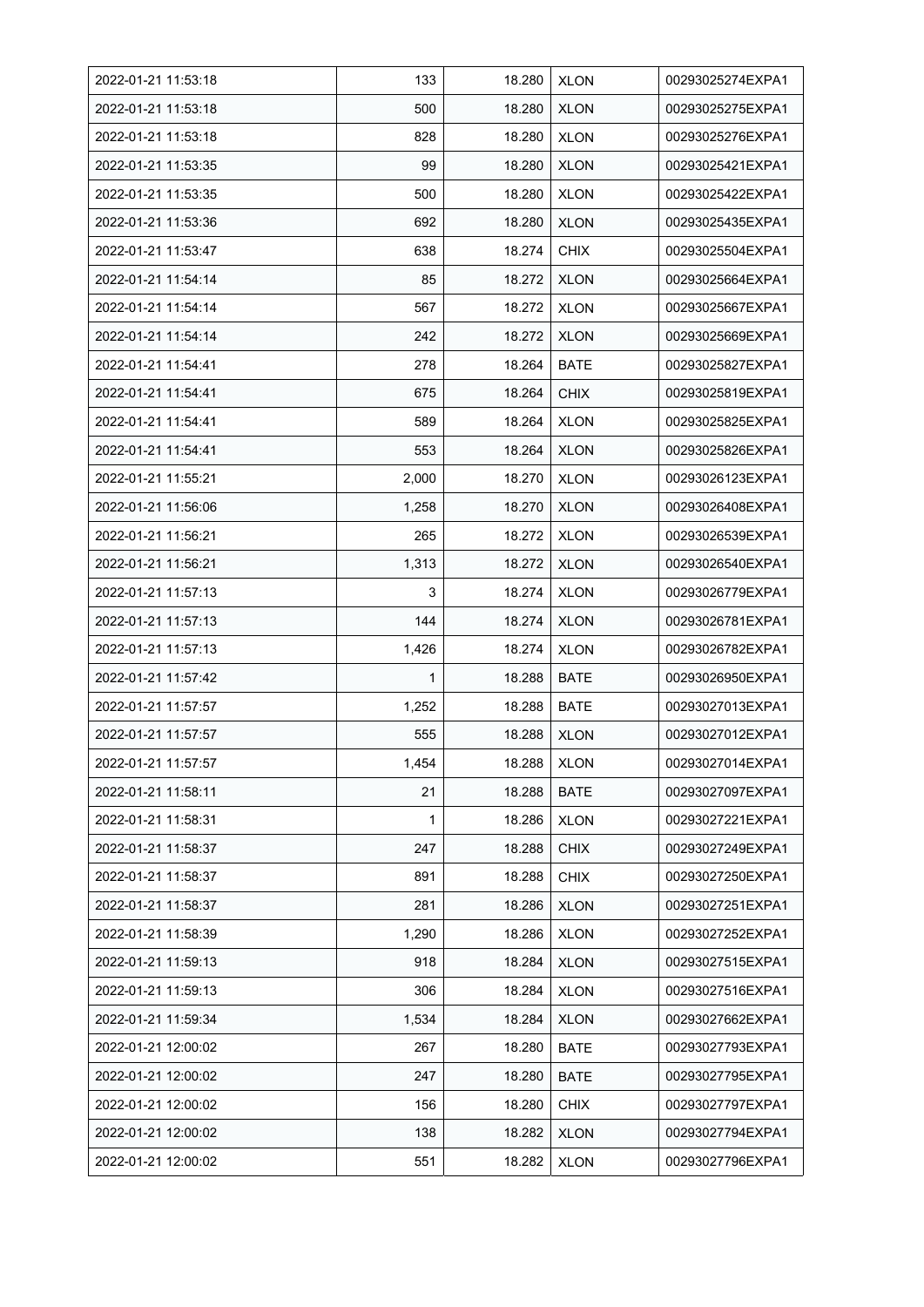| 2022-01-21 12:00:33 | 500   | 18.284 | <b>XLON</b> | 00293028005EXPA1 |
|---------------------|-------|--------|-------------|------------------|
| 2022-01-21 12:00:33 | 500   | 18.284 | <b>XLON</b> | 00293028006EXPA1 |
| 2022-01-21 12:00:33 | 181   | 18.284 | <b>XLON</b> | 00293028007EXPA1 |
| 2022-01-21 12:00:48 | 480   | 18.286 | <b>XLON</b> | 00293028067EXPA1 |
| 2022-01-21 12:00:48 | 420   | 18.286 | <b>XLON</b> | 00293028068EXPA1 |
| 2022-01-21 12:00:48 | 207   | 18.286 | <b>XLON</b> | 00293028069EXPA1 |
| 2022-01-21 12:00:48 | 207   | 18.286 | <b>XLON</b> | 00293028070EXPA1 |
| 2022-01-21 12:00:48 | 147   | 18.286 | <b>XLON</b> | 00293028071EXPA1 |
| 2022-01-21 12:00:48 | 161   | 18.286 | <b>XLON</b> | 00293028072EXPA1 |
| 2022-01-21 12:00:48 | 76    | 18.286 | <b>XLON</b> | 00293028073EXPA1 |
| 2022-01-21 12:01:05 | 457   | 18.282 | <b>CHIX</b> | 00293028155EXPA1 |
| 2022-01-21 12:01:17 | 298   | 18.280 | <b>XLON</b> | 00293028222EXPA1 |
| 2022-01-21 12:01:51 | 500   | 18.278 | <b>XLON</b> | 00293028508EXPA1 |
| 2022-01-21 12:01:51 | 468   | 18.278 | <b>XLON</b> | 00293028509EXPA1 |
| 2022-01-21 12:01:52 | 135   | 18.278 | <b>XLON</b> | 00293028512EXPA1 |
| 2022-01-21 12:01:52 | 225   | 18.278 | <b>XLON</b> | 00293028514EXPA1 |
| 2022-01-21 12:01:52 | 170   | 18.278 | <b>XLON</b> | 00293028515EXPA1 |
| 2022-01-21 12:01:52 | 258   | 18.278 | <b>XLON</b> | 00293028517EXPA1 |
| 2022-01-21 12:01:58 | 408   | 18.272 | BATE        | 00293028572EXPA1 |
| 2022-01-21 12:01:58 | 141   | 18.272 | <b>CHIX</b> | 00293028570EXPA1 |
| 2022-01-21 12:01:58 | 537   | 18.274 | <b>XLON</b> | 00293028568EXPA1 |
| 2022-01-21 12:02:43 | 122   | 18.274 | <b>XLON</b> | 00293028711EXPA1 |
| 2022-01-21 12:02:43 | 226   | 18.274 | <b>XLON</b> | 00293028713EXPA1 |
| 2022-01-21 12:02:43 | 189   | 18.274 | <b>XLON</b> | 00293028714EXPA1 |
| 2022-01-21 12:02:43 | 33    | 18.274 | <b>XLON</b> | 00293028715EXPA1 |
| 2022-01-21 12:02:54 | 500   | 18.274 | <b>XLON</b> | 00293028759EXPA1 |
| 2022-01-21 12:02:54 | 558   | 18.274 | <b>XLON</b> | 00293028760EXPA1 |
| 2022-01-21 12:02:54 | 500   | 18.274 | <b>XLON</b> | 00293028761EXPA1 |
| 2022-01-21 12:02:54 | 144   | 18.274 | <b>XLON</b> | 00293028762EXPA1 |
| 2022-01-21 12:03:37 | 428   | 18.280 | <b>XLON</b> | 00293028885EXPA1 |
| 2022-01-21 12:03:37 | 308   | 18.280 | <b>XLON</b> | 00293028886EXPA1 |
| 2022-01-21 12:03:40 | 469   | 18.280 | <b>XLON</b> | 00293028889EXPA1 |
| 2022-01-21 12:03:56 | 1,544 | 18.280 | <b>XLON</b> | 00293028979EXPA1 |
| 2022-01-21 12:04:41 | 792   | 18.288 | <b>CHIX</b> | 00293029113EXPA1 |
| 2022-01-21 12:05:20 | 2     | 18.300 | <b>XLON</b> | 00293029237EXPA1 |
| 2022-01-21 12:05:28 | 141   | 18.300 | <b>XLON</b> | 00293029282EXPA1 |
| 2022-01-21 12:05:28 | 134   | 18.300 | <b>XLON</b> | 00293029284EXPA1 |
| 2022-01-21 12:05:28 | 1,123 | 18.300 | <b>XLON</b> | 00293029287EXPA1 |
| 2022-01-21 12:05:28 | 1,877 | 18.300 | <b>XLON</b> | 00293029288EXPA1 |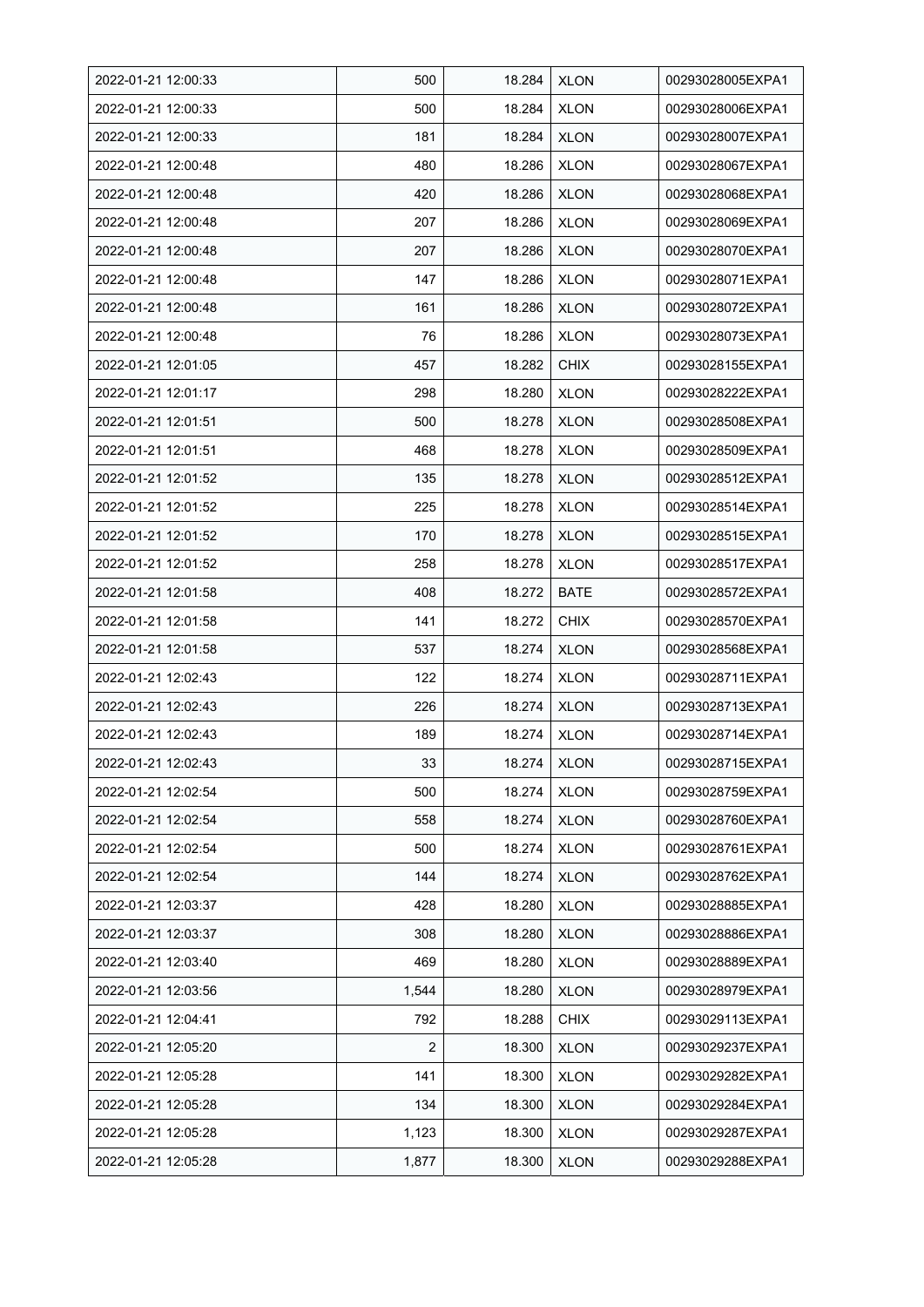| 2022-01-21 12:05:28 | 473   | 18.300 | <b>XLON</b> | 00293029289EXPA1 |
|---------------------|-------|--------|-------------|------------------|
| 2022-01-21 12:05:31 | 595   | 18.298 | <b>BATE</b> | 00293029297EXPA1 |
| 2022-01-21 12:06:24 | 496   | 18.304 | <b>XLON</b> | 00293029517EXPA1 |
| 2022-01-21 12:06:24 | 719   | 18.304 | <b>XLON</b> | 00293029521EXPA1 |
| 2022-01-21 12:06:24 | 1,085 | 18.304 | <b>XLON</b> | 00293029522EXPA1 |
| 2022-01-21 12:06:26 | 500   | 18.298 | <b>BATE</b> | 00293029545EXPA1 |
| 2022-01-21 12:06:26 | 121   | 18.298 | <b>BATE</b> | 00293029547EXPA1 |
| 2022-01-21 12:06:26 | 586   | 18.298 | <b>CHIX</b> | 00293029539EXPA1 |
| 2022-01-21 12:06:26 | 82    | 18.298 | <b>CHIX</b> | 00293029543EXPA1 |
| 2022-01-21 12:07:36 | 236   | 18.300 | <b>XLON</b> | 00293029841EXPA1 |
| 2022-01-21 12:07:36 | 1,416 | 18.300 | <b>XLON</b> | 00293029842EXPA1 |
| 2022-01-21 12:07:43 | 836   | 18.298 | <b>XLON</b> | 00293029866EXPA1 |
| 2022-01-21 12:07:56 | 492   | 18.298 | <b>XLON</b> | 00293029902EXPA1 |
| 2022-01-21 12:08:25 | 404   | 18.302 | <b>XLON</b> | 00293030057EXPA1 |
| 2022-01-21 12:08:25 | 404   | 18.302 | <b>XLON</b> | 00293030058EXPA1 |
| 2022-01-21 12:08:36 | 316   | 18.302 | <b>XLON</b> | 00293030115EXPA1 |
| 2022-01-21 12:08:36 | 399   | 18.302 | <b>XLON</b> | 00293030116EXPA1 |
| 2022-01-21 12:09:05 | 655   | 18.298 | BATE        | 00293030280EXPA1 |
| 2022-01-21 12:09:05 | 171   | 18.298 | <b>XLON</b> | 00293030281EXPA1 |
| 2022-01-21 12:09:16 | 17    | 18.296 | <b>CHIX</b> | 00293030318EXPA1 |
| 2022-01-21 12:09:16 | 121   | 18.296 | <b>CHIX</b> | 00293030319EXPA1 |
| 2022-01-21 12:09:22 | 500   | 18.298 | <b>XLON</b> | 00293030347EXPA1 |
| 2022-01-21 12:09:22 | 1     | 18.298 | <b>XLON</b> | 00293030348EXPA1 |
| 2022-01-21 12:09:23 | 37    | 18.296 | <b>CHIX</b> | 00293030352EXPA1 |
| 2022-01-21 12:09:23 | 30    | 18.296 | <b>CHIX</b> | 00293030355EXPA1 |
| 2022-01-21 12:09:23 | 17    | 18.296 | <b>CHIX</b> | 00293030357EXPA1 |
| 2022-01-21 12:09:23 | 271   | 18.296 | <b>CHIX</b> | 00293030358EXPA1 |
| 2022-01-21 12:09:23 | 842   | 18.298 | <b>XLON</b> | 00293030354EXPA1 |
| 2022-01-21 12:09:23 | 725   | 18.296 | <b>XLON</b> | 00293030356EXPA1 |
| 2022-01-21 12:10:05 | 201   | 18.294 | <b>XLON</b> | 00293030539EXPA1 |
| 2022-01-21 12:10:05 | 261   | 18.294 | <b>XLON</b> | 00293030540EXPA1 |
| 2022-01-21 12:10:05 | 1,037 | 18.294 | <b>XLON</b> | 00293030542EXPA1 |
| 2022-01-21 12:10:09 | 176   | 18.294 | <b>XLON</b> | 00293030550EXPA1 |
| 2022-01-21 12:10:09 | 96    | 18.294 | <b>XLON</b> | 00293030551EXPA1 |
| 2022-01-21 12:10:47 | 600   | 18.292 | <b>XLON</b> | 00293030674EXPA1 |
| 2022-01-21 12:10:47 | 400   | 18.292 | <b>XLON</b> | 00293030675EXPA1 |
| 2022-01-21 12:10:47 | 223   | 18.292 | <b>XLON</b> | 00293030676EXPA1 |
| 2022-01-21 12:10:58 | 278   | 18.288 | <b>CHIX</b> | 00293030717EXPA1 |
| 2022-01-21 12:10:58 | 120   | 18.288 | <b>CHIX</b> | 00293030718EXPA1 |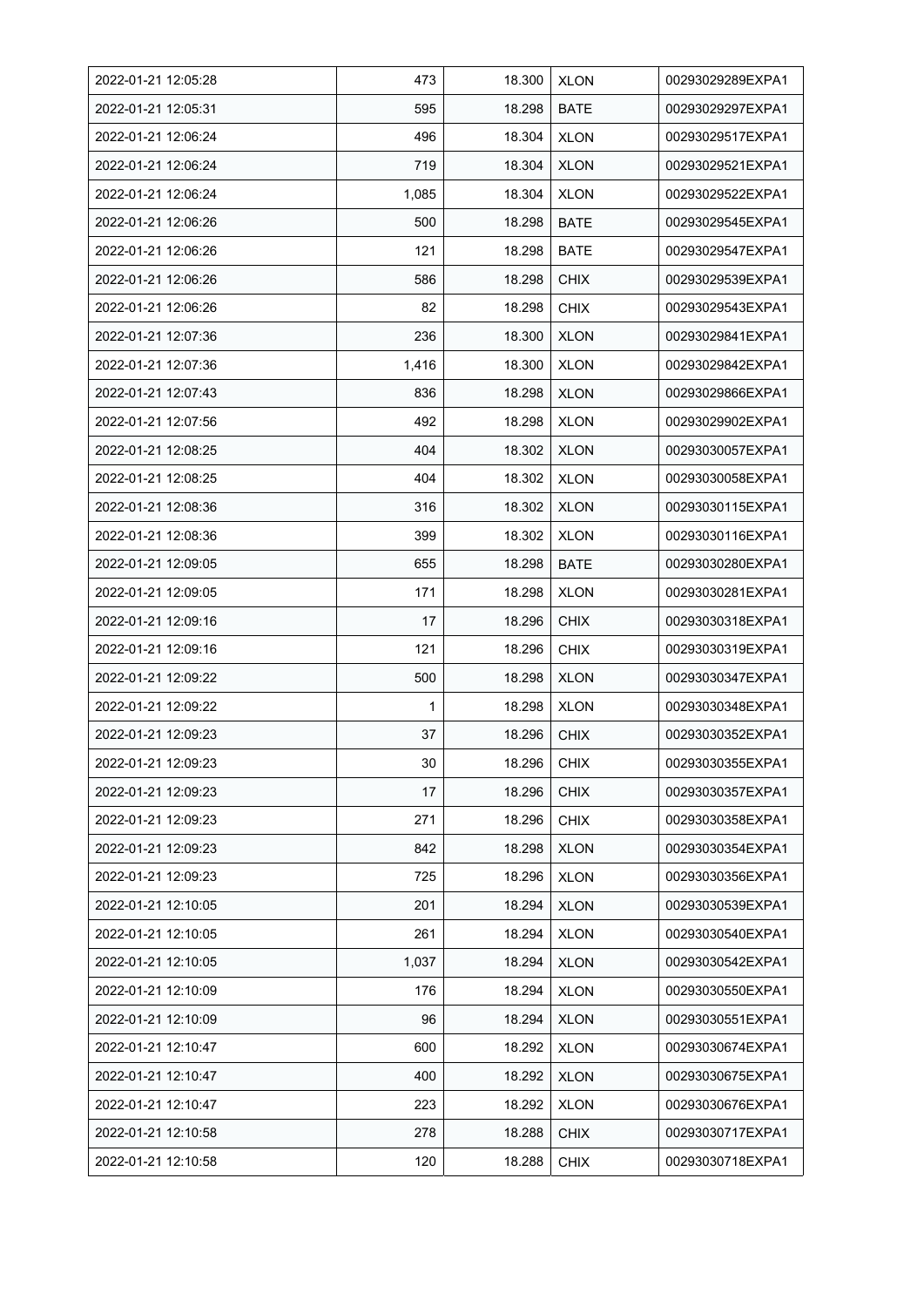| 2022-01-21 12:10:58 | 296   | 18.288 | <b>XLON</b> | 00293030719EXPA1 |
|---------------------|-------|--------|-------------|------------------|
| 2022-01-21 12:10:58 | 261   | 18.288 | <b>XLON</b> | 00293030720EXPA1 |
| 2022-01-21 12:10:58 | 67    | 18.288 | <b>XLON</b> | 00293030721EXPA1 |
| 2022-01-21 12:11:31 | 1,679 | 18.292 | <b>XLON</b> | 00293030889EXPA1 |
| 2022-01-21 12:12:25 | 600   | 18.292 | <b>XLON</b> | 00293031149EXPA1 |
| 2022-01-21 12:12:25 | 186   | 18.292 | <b>XLON</b> | 00293031150EXPA1 |
| 2022-01-21 12:12:27 | 610   | 18.290 | <b>CHIX</b> | 00293031154EXPA1 |
| 2022-01-21 12:12:27 | 160   | 18.292 | <b>XLON</b> | 00293031153EXPA1 |
| 2022-01-21 12:12:27 | 263   | 18.292 | <b>XLON</b> | 00293031155EXPA1 |
| 2022-01-21 12:12:30 | 387   | 18.290 | <b>XLON</b> | 00293031157EXPA1 |
| 2022-01-21 12:12:31 | 400   | 18.288 | <b>BATE</b> | 00293031158EXPA1 |
| 2022-01-21 12:12:31 | 127   | 18.288 | <b>BATE</b> | 00293031159EXPA1 |
| 2022-01-21 12:12:31 | 156   | 18.288 | <b>BATE</b> | 00293031160EXPA1 |
| 2022-01-21 12:12:47 | 1     | 18.290 | <b>XLON</b> | 00293031246EXPA1 |
| 2022-01-21 12:12:53 | 600   | 18.292 | <b>XLON</b> | 00293031265EXPA1 |
| 2022-01-21 12:12:53 | 600   | 18.292 | <b>XLON</b> | 00293031266EXPA1 |
| 2022-01-21 12:12:53 | 100   | 18.290 | <b>XLON</b> | 00293031267EXPA1 |
| 2022-01-21 12:12:53 | 318   | 18.292 | <b>XLON</b> | 00293031268EXPA1 |
| 2022-01-21 12:12:53 | 200   | 18.290 | <b>XLON</b> | 00293031269EXPA1 |
| 2022-01-21 12:12:53 | 225   | 18.292 | <b>XLON</b> | 00293031270EXPA1 |
| 2022-01-21 12:14:05 | 45    | 18.296 | <b>XLON</b> | 00293031463EXPA1 |
| 2022-01-21 12:14:06 | 43    | 18.292 | <b>BATE</b> | 00293031471EXPA1 |
| 2022-01-21 12:14:06 | 46    | 18.292 | <b>BATE</b> | 00293031473EXPA1 |
| 2022-01-21 12:14:06 | 100   | 18.292 | <b>BATE</b> | 00293031474EXPA1 |
| 2022-01-21 12:14:06 | 326   | 18.292 | <b>CHIX</b> | 00293031470EXPA1 |
| 2022-01-21 12:14:06 | 39    | 18.292 | <b>CHIX</b> | 00293031472EXPA1 |
| 2022-01-21 12:14:06 | 1,612 | 18.296 | <b>XLON</b> | 00293031467EXPA1 |
| 2022-01-21 12:14:08 | 415   | 18.290 | BATE        | 00293031484EXPA1 |
| 2022-01-21 12:14:08 | 27    | 18.288 | <b>CHIX</b> | 00293031490EXPA1 |
| 2022-01-21 12:14:08 | 90    | 18.288 | <b>CHIX</b> | 00293031491EXPA1 |
| 2022-01-21 12:14:08 | 37    | 18.288 | <b>CHIX</b> | 00293031492EXPA1 |
| 2022-01-21 12:14:08 | 147   | 18.290 | <b>XLON</b> | 00293031485EXPA1 |
| 2022-01-21 12:14:08 | 122   | 18.290 | <b>XLON</b> | 00293031487EXPA1 |
| 2022-01-21 12:14:38 | 500   | 18.288 | <b>XLON</b> | 00293031539EXPA1 |
| 2022-01-21 12:14:38 | 396   | 18.288 | <b>XLON</b> | 00293031540EXPA1 |
| 2022-01-21 12:14:38 | 480   | 18.288 | <b>XLON</b> | 00293031541EXPA1 |
| 2022-01-21 12:14:38 | 65    | 18.288 | <b>XLON</b> | 00293031542EXPA1 |
| 2022-01-21 12:14:53 | 500   | 18.288 | <b>XLON</b> | 00293031585EXPA1 |
| 2022-01-21 12:14:53 | 1     | 18.288 | <b>XLON</b> | 00293031586EXPA1 |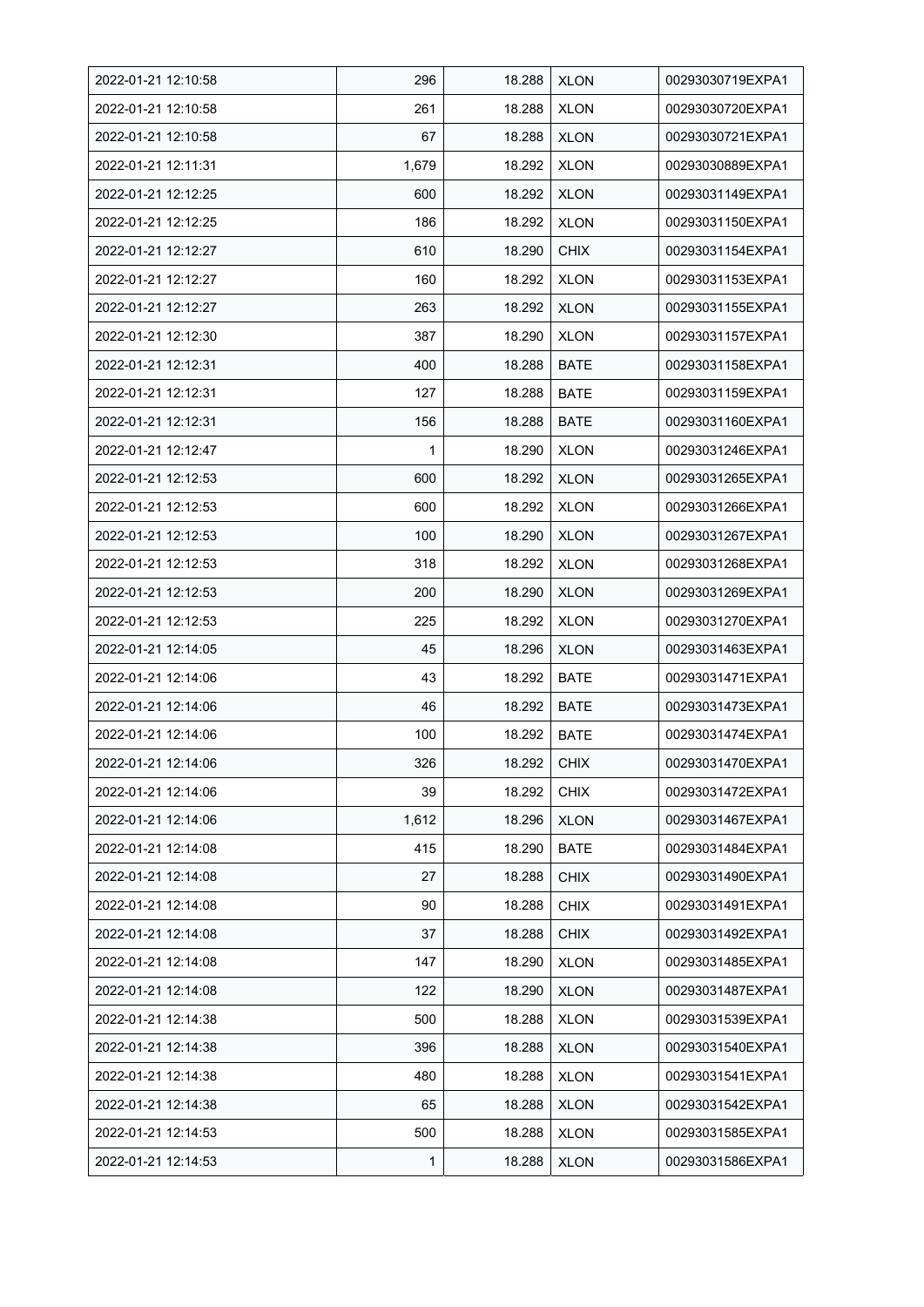| 2022-01-21 12:14:53 | 131            | 18.288 | <b>XLON</b> | 00293031589EXPA1 |
|---------------------|----------------|--------|-------------|------------------|
| 2022-01-21 12:14:54 | 119            | 18.288 | <b>XLON</b> | 00293031593EXPA1 |
| 2022-01-21 12:14:54 | 376            | 18.288 | <b>XLON</b> | 00293031594EXPA1 |
| 2022-01-21 12:14:54 | 268            | 18.288 | <b>XLON</b> | 00293031595EXPA1 |
| 2022-01-21 12:14:54 | 61             | 18.288 | <b>XLON</b> | 00293031596EXPA1 |
| 2022-01-21 12:15:15 | 315            | 18.268 | <b>XLON</b> | 00293031747EXPA1 |
| 2022-01-21 12:15:53 | 413            | 18.262 | <b>XLON</b> | 00293031949EXPA1 |
| 2022-01-21 12:15:53 | 84             | 18.262 | <b>XLON</b> | 00293031950EXPA1 |
| 2022-01-21 12:15:53 | $\overline{2}$ | 18.262 | <b>XLON</b> | 00293031951EXPA1 |
| 2022-01-21 12:15:56 | 100            | 18.264 | <b>XLON</b> | 00293031964EXPA1 |
| 2022-01-21 12:16:01 | 434            | 18.264 | <b>XLON</b> | 00293031979EXPA1 |
| 2022-01-21 12:16:01 | 575            | 18.264 | <b>XLON</b> | 00293031980EXPA1 |
| 2022-01-21 12:16:07 | 551            | 18.258 | <b>XLON</b> | 00293032003EXPA1 |
| 2022-01-21 12:17:20 | 1              | 18.264 | <b>BATE</b> | 00293032288EXPA1 |
| 2022-01-21 12:17:20 | 106            | 18.264 | <b>BATE</b> | 00293032290EXPA1 |
| 2022-01-21 12:17:20 | 1,352          | 18.264 | <b>XLON</b> | 00293032283EXPA1 |
| 2022-01-21 12:17:20 | 500            | 18.264 | <b>XLON</b> | 00293032284EXPA1 |
| 2022-01-21 12:17:20 | 392            | 18.264 | <b>XLON</b> | 00293032285EXPA1 |
| 2022-01-21 12:17:20 | 499            | 18.264 | <b>XLON</b> | 00293032286EXPA1 |
| 2022-01-21 12:17:20 | 673            | 18.264 | <b>XLON</b> | 00293032287EXPA1 |
| 2022-01-21 12:17:40 | 661            | 18.262 | <b>BATE</b> | 00293032395EXPA1 |
| 2022-01-21 12:17:47 | 400            | 18.256 | <b>XLON</b> | 00293032443EXPA1 |
| 2022-01-21 12:17:49 | 336            | 18.256 | <b>XLON</b> | 00293032458EXPA1 |
| 2022-01-21 12:17:51 | 353            | 18.254 | <b>CHIX</b> | 00293032479EXPA1 |
| 2022-01-21 12:17:51 | 245            | 18.254 | <b>CHIX</b> | 00293032481EXPA1 |
| 2022-01-21 12:19:01 | 221            | 18.254 | <b>CHIX</b> | 00293032889EXPA1 |
| 2022-01-21 12:19:01 | 366            | 18.254 | <b>CHIX</b> | 00293032890EXPA1 |
| 2022-01-21 12:19:01 | 111            | 18.254 | <b>XLON</b> | 00293032891EXPA1 |
| 2022-01-21 12:19:01 | 107            | 18.254 | <b>XLON</b> | 00293032892EXPA1 |
| 2022-01-21 12:20:00 | 1              | 18.264 | <b>XLON</b> | 00293033074EXPA1 |
| 2022-01-21 12:20:00 | 2              | 18.264 | <b>XLON</b> | 00293033075EXPA1 |
| 2022-01-21 12:20:00 | 157            | 18.264 | <b>XLON</b> | 00293033076EXPA1 |
| 2022-01-21 12:20:00 | 156            | 18.264 | <b>XLON</b> | 00293033077EXPA1 |
| 2022-01-21 12:20:05 | 880            | 18.266 | <b>XLON</b> | 00293033107EXPA1 |
| 2022-01-21 12:20:05 | 880            | 18.266 | <b>XLON</b> | 00293033108EXPA1 |
| 2022-01-21 12:20:05 | 101            | 18.266 | <b>XLON</b> | 00293033109EXPA1 |
| 2022-01-21 12:20:05 | 279            | 18.266 | <b>XLON</b> | 00293033110EXPA1 |
| 2022-01-21 12:20:05 | 880            | 18.266 | <b>XLON</b> | 00293033111EXPA1 |
| 2022-01-21 12:20:05 | 101            | 18.266 | <b>XLON</b> | 00293033112EXPA1 |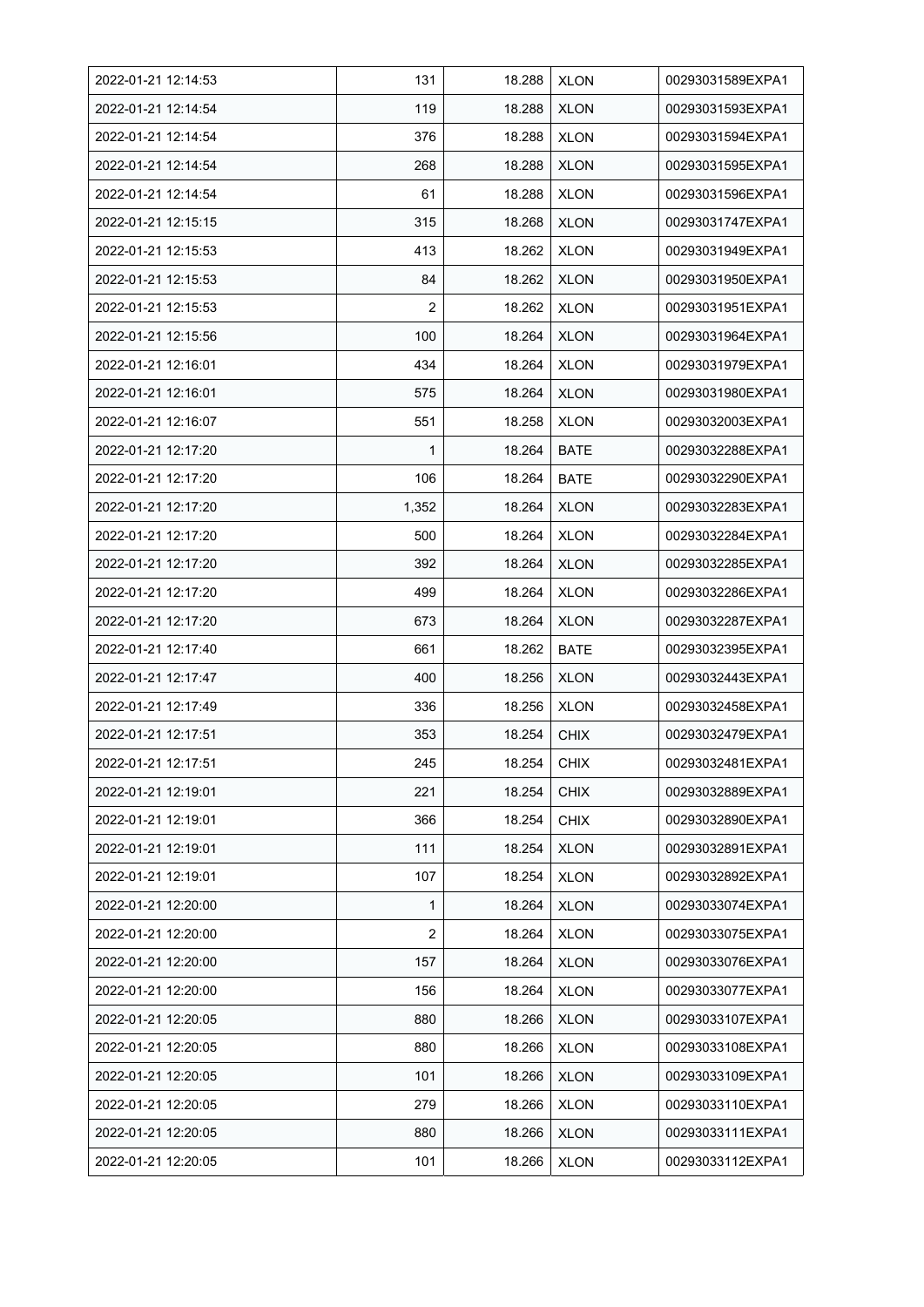| 2022-01-21 12:20:05 | 779          | 18.266 | <b>XLON</b> | 00293033113EXPA1 |
|---------------------|--------------|--------|-------------|------------------|
| 2022-01-21 12:20:05 | 871          | 18.266 | <b>XLON</b> | 00293033114EXPA1 |
| 2022-01-21 12:20:11 | 436          | 18.262 | <b>BATE</b> | 00293033121EXPA1 |
| 2022-01-21 12:20:55 | 161          | 18.266 | <b>XLON</b> | 00293033245EXPA1 |
| 2022-01-21 12:20:55 | 160          | 18.266 | <b>XLON</b> | 00293033246EXPA1 |
| 2022-01-21 12:20:55 | 191          | 18.266 | <b>XLON</b> | 00293033247EXPA1 |
| 2022-01-21 12:20:55 | 57           | 18.266 | <b>XLON</b> | 00293033248EXPA1 |
| 2022-01-21 12:21:01 | 499          | 18.268 | <b>XLON</b> | 00293033254EXPA1 |
| 2022-01-21 12:21:01 | $\mathbf{1}$ | 18.268 | <b>XLON</b> | 00293033255EXPA1 |
| 2022-01-21 12:21:01 | 499          | 18.268 | <b>XLON</b> | 00293033256EXPA1 |
| 2022-01-21 12:21:16 | 179          | 18.268 | <b>XLON</b> | 00293033300EXPA1 |
| 2022-01-21 12:22:15 | 204          | 18.272 | <b>XLON</b> | 00293033483EXPA1 |
| 2022-01-21 12:22:28 | 400          | 18.268 | <b>XLON</b> | 00293033517EXPA1 |
| 2022-01-21 12:22:28 | 200          | 18.268 | <b>XLON</b> | 00293033518EXPA1 |
| 2022-01-21 12:22:28 | 550          | 18.268 | <b>XLON</b> | 00293033519EXPA1 |
| 2022-01-21 12:22:28 | 294          | 18.268 | <b>XLON</b> | 00293033520EXPA1 |
| 2022-01-21 12:22:39 | 749          | 18.264 | <b>CHIX</b> | 00293033539EXPA1 |
| 2022-01-21 12:22:45 | 191          | 18.262 | BATE        | 00293033563EXPA1 |
| 2022-01-21 12:23:06 | 132          | 18.264 | <b>XLON</b> | 00293033621EXPA1 |
| 2022-01-21 12:23:06 | 500          | 18.264 | <b>XLON</b> | 00293033622EXPA1 |
| 2022-01-21 12:23:06 | 499          | 18.264 | <b>XLON</b> | 00293033623EXPA1 |
| 2022-01-21 12:23:06 | 500          | 18.264 | <b>XLON</b> | 00293033624EXPA1 |
| 2022-01-21 12:23:06 | 1            | 18.264 | <b>XLON</b> | 00293033625EXPA1 |
| 2022-01-21 12:23:06 | 190          | 18.264 | <b>XLON</b> | 00293033626EXPA1 |
| 2022-01-21 12:23:11 | 499          | 18.260 | <b>BATE</b> | 00293033672EXPA1 |
| 2022-01-21 12:23:11 | 109          | 18.260 | BATE        | 00293033673EXPA1 |
| 2022-01-21 12:23:11 | 202          | 18.258 | <b>CHIX</b> | 00293033671EXPA1 |
| 2022-01-21 12:23:12 | 261          | 18.254 | <b>CHIX</b> | 00293033681EXPA1 |
| 2022-01-21 12:24:01 | 126          | 18.258 | <b>XLON</b> | 00293033883EXPA1 |
| 2022-01-21 12:24:01 | 115          | 18.258 | <b>XLON</b> | 00293033884EXPA1 |
| 2022-01-21 12:24:01 | 116          | 18.258 | <b>XLON</b> | 00293033885EXPA1 |
| 2022-01-21 12:24:01 | 118          | 18.258 | <b>XLON</b> | 00293033889EXPA1 |
| 2022-01-21 12:24:01 | 1,173        | 18.258 | <b>XLON</b> | 00293033890EXPA1 |
| 2022-01-21 12:24:27 | 353          | 18.254 | <b>XLON</b> | 00293033966EXPA1 |
| 2022-01-21 12:24:27 | 183          | 18.254 | <b>XLON</b> | 00293033968EXPA1 |
| 2022-01-21 12:24:27 | 51           | 18.254 | <b>XLON</b> | 00293033970EXPA1 |
| 2022-01-21 12:24:28 | 87           | 18.254 | <b>XLON</b> | 00293033983EXPA1 |
| 2022-01-21 12:24:28 | 96           | 18.254 | <b>XLON</b> | 00293033985EXPA1 |
| 2022-01-21 12:24:55 | 1,769        | 18.252 | <b>XLON</b> | 00293034045EXPA1 |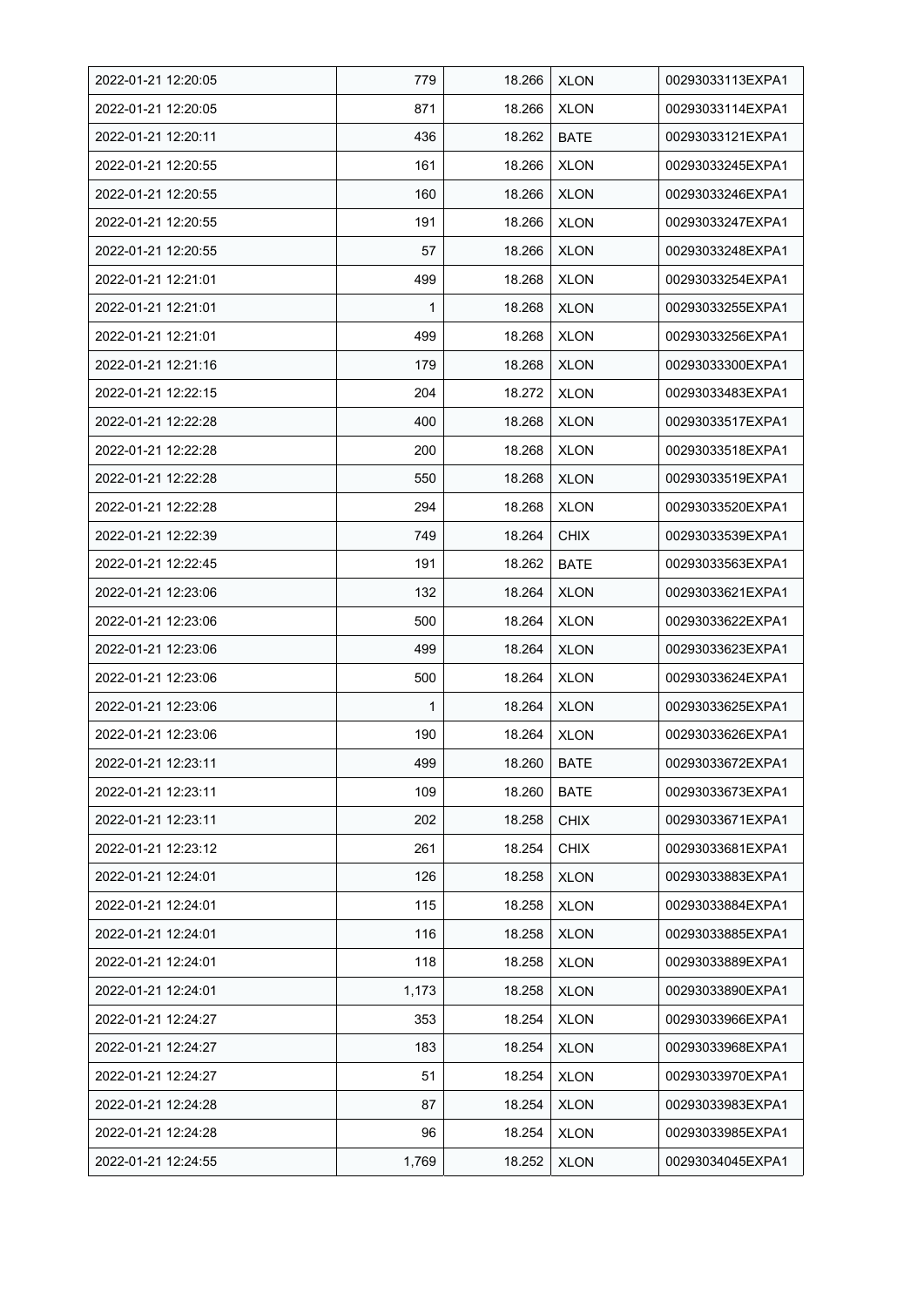| 2022-01-21 12:25:40 | 500            | 18.254 | <b>XLON</b> | 00293034251EXPA1 |
|---------------------|----------------|--------|-------------|------------------|
| 2022-01-21 12:25:55 | 500            | 18.254 | <b>XLON</b> | 00293034347EXPA1 |
| 2022-01-21 12:25:55 | 381            | 18.254 | <b>XLON</b> | 00293034348EXPA1 |
| 2022-01-21 12:25:55 | 500            | 18.254 | <b>XLON</b> | 00293034349EXPA1 |
| 2022-01-21 12:25:55 | $\overline{2}$ | 18.254 | <b>XLON</b> | 00293034351EXPA1 |
| 2022-01-21 12:26:01 | 176            | 18.254 | <b>XLON</b> | 00293034376EXPA1 |
| 2022-01-21 12:26:23 | 175            | 18.254 | <b>XLON</b> | 00293034447EXPA1 |
| 2022-01-21 12:26:59 | $\overline{2}$ | 18.254 | <b>XLON</b> | 00293034558EXPA1 |
| 2022-01-21 12:27:00 | 500            | 18.256 | <b>XLON</b> | 00293034559EXPA1 |
| 2022-01-21 12:27:00 | 120            | 18.256 | <b>XLON</b> | 00293034569EXPA1 |
| 2022-01-21 12:27:00 | 176            | 18.256 | <b>XLON</b> | 00293034570EXPA1 |
| 2022-01-21 12:27:00 | 898            | 18.256 | <b>XLON</b> | 00293034571EXPA1 |
| 2022-01-21 12:27:12 | 160            | 18.250 | <b>CHIX</b> | 00293034616EXPA1 |
| 2022-01-21 12:27:12 | 212            | 18.250 | <b>CHIX</b> | 00293034617EXPA1 |
| 2022-01-21 12:27:25 | 500            | 18.252 | <b>XLON</b> | 00293034659EXPA1 |
| 2022-01-21 12:27:25 | 250            | 18.252 | <b>XLON</b> | 00293034661EXPA1 |
| 2022-01-21 12:27:25 | 309            | 18.252 | <b>XLON</b> | 00293034662EXPA1 |
| 2022-01-21 12:27:25 | 408            | 18.252 | <b>XLON</b> | 00293034663EXPA1 |
| 2022-01-21 12:27:25 | 146            | 18.252 | <b>XLON</b> | 00293034664EXPA1 |
| 2022-01-21 12:27:38 | $\overline{2}$ | 18.252 | <b>BATE</b> | 00293034711EXPA1 |
| 2022-01-21 12:27:38 | 1              | 18.252 | <b>BATE</b> | 00293034712EXPA1 |
| 2022-01-21 12:28:41 | 135            | 18.260 | <b>BATE</b> | 00293034872EXPA1 |
| 2022-01-21 12:28:41 | 351            | 18.260 | <b>BATE</b> | 00293034874EXPA1 |
| 2022-01-21 12:28:41 | 800            | 18.260 | <b>BATE</b> | 00293034875EXPA1 |
| 2022-01-21 12:28:41 | 144            | 18.260 | <b>BATE</b> | 00293034876EXPA1 |
| 2022-01-21 12:28:41 | 2,475          | 18.260 | <b>XLON</b> | 00293034873EXPA1 |
| 2022-01-21 12:29:05 | 833            | 18.258 | <b>CHIX</b> | 00293034963EXPA1 |
| 2022-01-21 12:29:05 | 144            | 18.258 | <b>XLON</b> | 00293034949EXPA1 |
| 2022-01-21 12:29:05 | 15             | 18.258 | <b>XLON</b> | 00293034954EXPA1 |
| 2022-01-21 12:29:05 | 122            | 18.258 | <b>XLON</b> | 00293034955EXPA1 |
| 2022-01-21 12:29:05 | 435            | 18.258 | <b>XLON</b> | 00293034956EXPA1 |
| 2022-01-21 12:29:05 | 59             | 18.258 | <b>XLON</b> | 00293034958EXPA1 |
| 2022-01-21 12:29:05 | 33             | 18.258 | <b>XLON</b> | 00293034960EXPA1 |
| 2022-01-21 12:29:05 | 30             | 18.258 | <b>XLON</b> | 00293034961EXPA1 |
| 2022-01-21 12:30:20 | 155            | 18.260 | <b>CHIX</b> | 00293035208EXPA1 |
| 2022-01-21 12:30:26 | 405            | 18.260 | <b>CHIX</b> | 00293035232EXPA1 |
| 2022-01-21 12:30:26 | 32             | 18.260 | <b>CHIX</b> | 00293035233EXPA1 |
| 2022-01-21 12:30:26 | 650            | 18.260 | <b>XLON</b> | 00293035234EXPA1 |
| 2022-01-21 12:30:26 | 404            | 18.260 | <b>XLON</b> | 00293035235EXPA1 |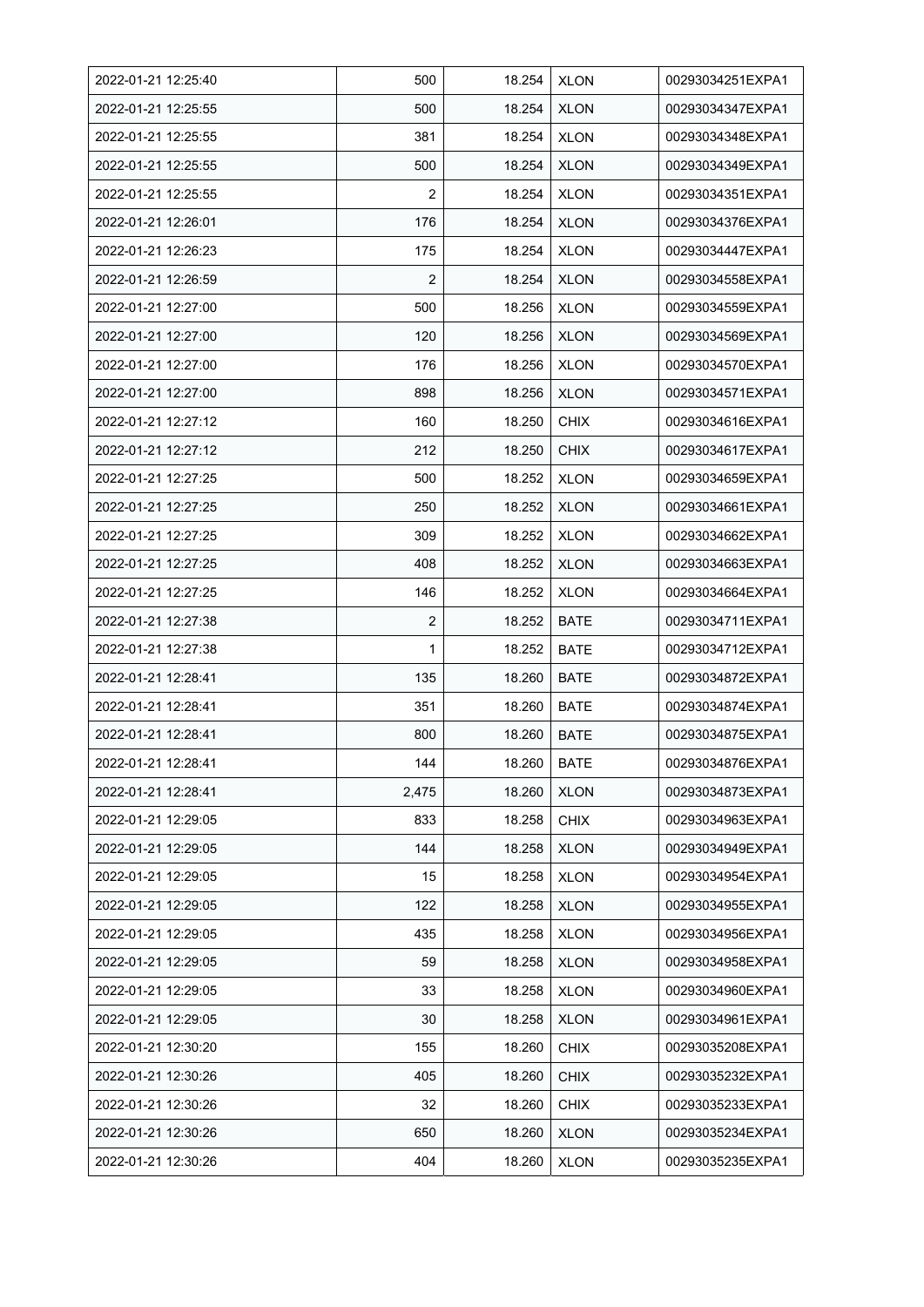| 2022-01-21 12:30:26 | 242   | 18.260 | <b>XLON</b> | 00293035236EXPA1 |
|---------------------|-------|--------|-------------|------------------|
| 2022-01-21 12:30:26 | 500   | 18.260 | <b>XLON</b> | 00293035237EXPA1 |
| 2022-01-21 12:30:26 | 70    | 18.260 | <b>XLON</b> | 00293035238EXPA1 |
| 2022-01-21 12:30:27 | 157   | 18.260 | <b>XLON</b> | 00293035245EXPA1 |
| 2022-01-21 12:30:27 | 160   | 18.260 | <b>XLON</b> | 00293035246EXPA1 |
| 2022-01-21 12:30:42 | 175   | 18.256 | <b>XLON</b> | 00293035335EXPA1 |
| 2022-01-21 12:30:42 | 400   | 18.256 | <b>XLON</b> | 00293035336EXPA1 |
| 2022-01-21 12:30:42 | 1,155 | 18.256 | <b>XLON</b> | 00293035337EXPA1 |
| 2022-01-21 12:30:43 | 203   | 18.254 | BATE        | 00293035356EXPA1 |
| 2022-01-21 12:30:43 | 39    | 18.254 | BATE        | 00293035357EXPA1 |
| 2022-01-21 12:30:43 | 141   | 18.254 | <b>BATE</b> | 00293035358EXPA1 |
| 2022-01-21 12:31:29 | 268   | 18.244 | <b>XLON</b> | 00293035615EXPA1 |
| 2022-01-21 12:31:29 | 189   | 18.244 | <b>XLON</b> | 00293035616EXPA1 |
| 2022-01-21 12:31:29 | 88    | 18.244 | <b>XLON</b> | 00293035617EXPA1 |
| 2022-01-21 12:31:29 | 89    | 18.244 | <b>XLON</b> | 00293035618EXPA1 |
| 2022-01-21 12:31:29 | 265   | 18.244 | <b>XLON</b> | 00293035619EXPA1 |
| 2022-01-21 12:31:29 | 800   | 18.244 | <b>XLON</b> | 00293035621EXPA1 |
| 2022-01-21 12:31:29 | 80    | 18.244 | <b>XLON</b> | 00293035622EXPA1 |
| 2022-01-21 12:32:40 | 155   | 18.248 | <b>CHIX</b> | 00293035936EXPA1 |
| 2022-01-21 12:32:40 | 371   | 18.248 | <b>CHIX</b> | 00293035939EXPA1 |
| 2022-01-21 12:32:40 | 2,247 | 18.250 | <b>XLON</b> | 00293035934EXPA1 |
| 2022-01-21 12:33:11 | 500   | 18.246 | <b>XLON</b> | 00293036361EXPA1 |
| 2022-01-21 12:33:11 | 237   | 18.246 | <b>XLON</b> | 00293036362EXPA1 |
| 2022-01-21 12:33:11 | 182   | 18.246 | <b>XLON</b> | 00293036363EXPA1 |
| 2022-01-21 12:33:11 | 400   | 18.246 | <b>XLON</b> | 00293036364EXPA1 |
| 2022-01-21 12:33:11 | 318   | 18.246 | <b>XLON</b> | 00293036365EXPA1 |
| 2022-01-21 12:33:11 | 113   | 18.246 | <b>XLON</b> | 00293036366EXPA1 |
| 2022-01-21 12:33:34 | 643   | 18.238 | BATE        | 00293036416EXPA1 |
| 2022-01-21 12:33:34 | 274   | 18.236 | <b>CHIX</b> | 00293036422EXPA1 |
| 2022-01-21 12:33:56 | 238   | 18.232 | <b>XLON</b> | 00293036515EXPA1 |
| 2022-01-21 12:33:56 | 1     | 18.232 | <b>XLON</b> | 00293036516EXPA1 |
| 2022-01-21 12:33:56 | 1     | 18.232 | <b>XLON</b> | 00293036517EXPA1 |
| 2022-01-21 12:33:56 | 3     | 18.232 | <b>XLON</b> | 00293036519EXPA1 |
| 2022-01-21 12:33:56 | 1,482 | 18.232 | <b>XLON</b> | 00293036520EXPA1 |
| 2022-01-21 12:34:38 | 50    | 18.232 | <b>XLON</b> | 00293036693EXPA1 |
| 2022-01-21 12:34:41 | 375   | 18.234 | <b>XLON</b> | 00293036706EXPA1 |
| 2022-01-21 12:34:41 | 500   | 18.234 | <b>XLON</b> | 00293036707EXPA1 |
| 2022-01-21 12:34:41 | 499   | 18.234 | <b>XLON</b> | 00293036709EXPA1 |
| 2022-01-21 12:34:42 | 57    | 18.234 | <b>XLON</b> | 00293036711EXPA1 |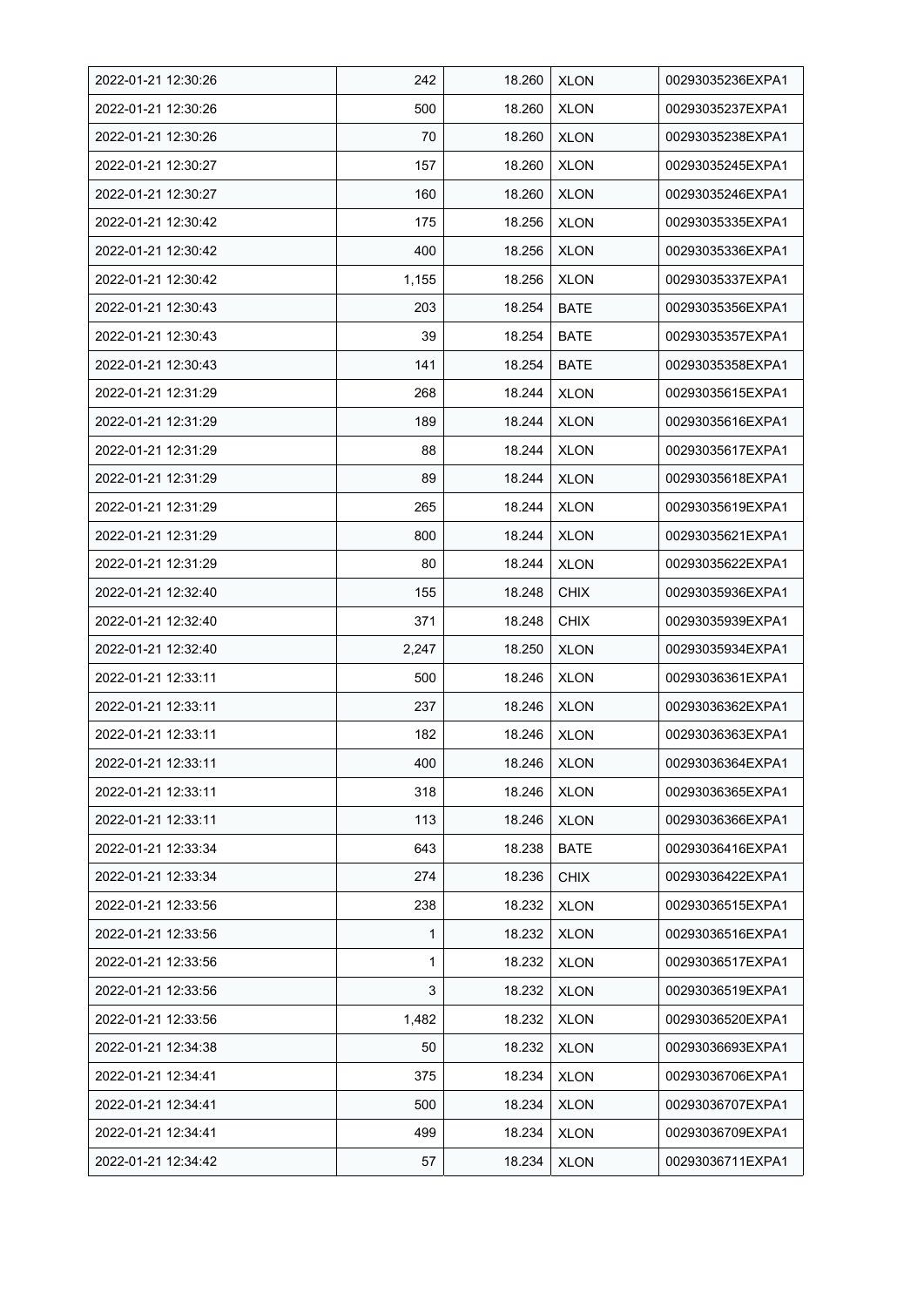| 2022-01-21 12:35:56 | 500          | 18.242 | <b>XLON</b> | 00293037007EXPA1 |
|---------------------|--------------|--------|-------------|------------------|
| 2022-01-21 12:35:56 | 499          | 18.242 | <b>XLON</b> | 00293037008EXPA1 |
| 2022-01-21 12:35:56 | 499          | 18.242 | <b>XLON</b> | 00293037009EXPA1 |
| 2022-01-21 12:35:56 | 1            | 18.242 | <b>XLON</b> | 00293037010EXPA1 |
| 2022-01-21 12:35:56 | 499          | 18.242 | <b>XLON</b> | 00293037011EXPA1 |
| 2022-01-21 12:35:56 | 325          | 18.242 | <b>XLON</b> | 00293037012EXPA1 |
| 2022-01-21 12:35:56 | $\mathbf{1}$ | 18.242 | <b>XLON</b> | 00293037013EXPA1 |
| 2022-01-21 12:35:56 | 26           | 18.242 | <b>XLON</b> | 00293037014EXPA1 |
| 2022-01-21 12:36:10 | 300          | 18.240 | <b>CHIX</b> | 00293037115EXPA1 |
| 2022-01-21 12:36:10 | 324          | 18.240 | <b>CHIX</b> | 00293037116EXPA1 |
| 2022-01-21 12:36:10 | 344          | 18.242 | <b>XLON</b> | 00293037114EXPA1 |
| 2022-01-21 12:36:16 | 15           | 18.238 | <b>BATE</b> | 00293037131EXPA1 |
| 2022-01-21 12:36:16 | 620          | 18.238 | <b>BATE</b> | 00293037132EXPA1 |
| 2022-01-21 12:36:35 | 500          | 18.238 | <b>XLON</b> | 00293037222EXPA1 |
| 2022-01-21 12:36:35 | 500          | 18.238 | <b>XLON</b> | 00293037223EXPA1 |
| 2022-01-21 12:36:35 | 247          | 18.238 | <b>XLON</b> | 00293037224EXPA1 |
| 2022-01-21 12:36:35 | 339          | 18.238 | <b>XLON</b> | 00293037225EXPA1 |
| 2022-01-21 12:36:35 | 30           | 18.238 | <b>XLON</b> | 00293037226EXPA1 |
| 2022-01-21 12:37:44 | 2,162        | 18.252 | <b>XLON</b> | 00293037571EXPA1 |
| 2022-01-21 12:38:20 | 456          | 18.242 | <b>CHIX</b> | 00293037724EXPA1 |
| 2022-01-21 12:38:20 | 272          | 18.242 | <b>XLON</b> | 00293037725EXPA1 |
| 2022-01-21 12:38:20 | 519          | 18.242 | <b>XLON</b> | 00293037727EXPA1 |
| 2022-01-21 12:38:51 | 127          | 18.246 | <b>XLON</b> | 00293037888EXPA1 |
| 2022-01-21 12:38:51 | 127          | 18.246 | <b>XLON</b> | 00293037889EXPA1 |
| 2022-01-21 12:38:51 | 143          | 18.246 | <b>XLON</b> | 00293037890EXPA1 |
| 2022-01-21 12:39:01 | 98           | 18.246 | <b>XLON</b> | 00293037914EXPA1 |
| 2022-01-21 12:39:01 | 1,306        | 18.246 | <b>XLON</b> | 00293037915EXPA1 |
| 2022-01-21 12:39:06 | 14           | 18.244 | BATE        | 00293037935EXPA1 |
| 2022-01-21 12:39:06 | 650          | 18.244 | <b>BATE</b> | 00293037937EXPA1 |
| 2022-01-21 12:39:06 | 126          | 18.242 | <b>CHIX</b> | 00293037936EXPA1 |
| 2022-01-21 12:39:34 | 120          | 18.246 | <b>XLON</b> | 00293038074EXPA1 |
| 2022-01-21 12:40:12 | 2,272        | 18.252 | <b>XLON</b> | 00293038238EXPA1 |
| 2022-01-21 12:40:20 | 353          | 18.252 | <b>XLON</b> | 00293038266EXPA1 |
| 2022-01-21 12:40:25 | 163          | 18.248 | <b>CHIX</b> | 00293038285EXPA1 |
| 2022-01-21 12:40:41 | 103          | 18.242 | BATE        | 00293038330EXPA1 |
| 2022-01-21 12:40:41 | 370          | 18.248 | <b>CHIX</b> | 00293038329EXPA1 |
| 2022-01-21 12:41:02 | 323          | 18.246 | <b>XLON</b> | 00293038430EXPA1 |
| 2022-01-21 12:41:02 | 895          | 18.246 | <b>XLON</b> | 00293038431EXPA1 |
| 2022-01-21 12:41:02 | 410          | 18.246 | <b>XLON</b> | 00293038432EXPA1 |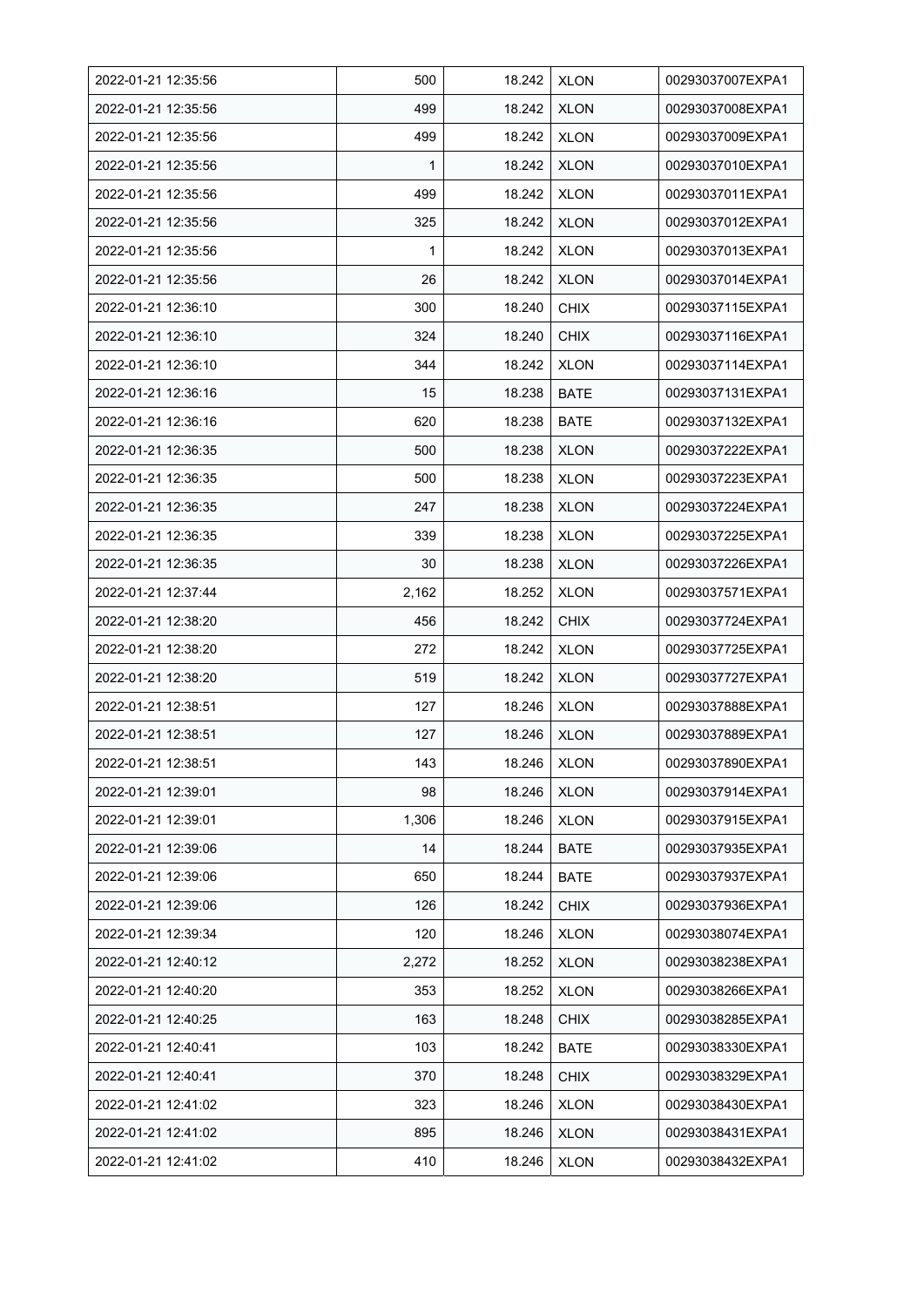| 2022-01-21 12:41:33 | 564   | 18.232 | <b>XLON</b> | 00293038555EXPA1 |
|---------------------|-------|--------|-------------|------------------|
| 2022-01-21 12:41:42 | 436   | 18.226 | <b>BATE</b> | 00293038574EXPA1 |
| 2022-01-21 12:41:42 | 236   | 18.226 | <b>CHIX</b> | 00293038575EXPA1 |
| 2022-01-21 12:41:53 | 490   | 18.222 | <b>XLON</b> | 00293038615EXPA1 |
| 2022-01-21 12:42:10 | 500   | 18.222 | <b>XLON</b> | 00293038671EXPA1 |
| 2022-01-21 12:42:10 | 24    | 18.222 | <b>XLON</b> | 00293038672EXPA1 |
| 2022-01-21 12:42:12 | 123   | 18.222 | <b>XLON</b> | 00293038675EXPA1 |
| 2022-01-21 12:42:12 | 126   | 18.222 | <b>XLON</b> | 00293038676EXPA1 |
| 2022-01-21 12:42:12 | 129   | 18.222 | <b>XLON</b> | 00293038679EXPA1 |
| 2022-01-21 12:42:12 | 165   | 18.222 | <b>XLON</b> | 00293038680EXPA1 |
| 2022-01-21 12:42:13 | 211   | 18.222 | <b>XLON</b> | 00293038682EXPA1 |
| 2022-01-21 12:42:13 | 258   | 18.222 | <b>XLON</b> | 00293038683EXPA1 |
| 2022-01-21 12:42:13 | 30    | 18.222 | <b>XLON</b> | 00293038684EXPA1 |
| 2022-01-21 12:42:13 | 181   | 18.222 | <b>XLON</b> | 00293038685EXPA1 |
| 2022-01-21 12:42:36 | 510   | 18.220 | <b>XLON</b> | 00293038766EXPA1 |
| 2022-01-21 12:42:38 | 100   | 18.218 | <b>XLON</b> | 00293038782EXPA1 |
| 2022-01-21 12:42:38 | 349   | 18.218 | <b>XLON</b> | 00293038783EXPA1 |
| 2022-01-21 12:43:48 | 1,680 | 18.220 | <b>XLON</b> | 00293039032EXPA1 |
| 2022-01-21 12:43:48 | 400   | 18.218 | <b>XLON</b> | 00293039033EXPA1 |
| 2022-01-21 12:43:48 | 492   | 18.220 | <b>XLON</b> | 00293039034EXPA1 |
| 2022-01-21 12:44:37 | 1,712 | 18.220 | <b>XLON</b> | 00293039253EXPA1 |
| 2022-01-21 12:45:20 | 679   | 18.216 | <b>BATE</b> | 00293039404EXPA1 |
| 2022-01-21 12:45:20 | 614   | 18.216 | <b>CHIX</b> | 00293039405EXPA1 |
| 2022-01-21 12:45:20 | 742   | 18.216 | <b>XLON</b> | 00293039403EXPA1 |
| 2022-01-21 12:45:41 | 164   | 18.216 | <b>XLON</b> | 00293039474EXPA1 |
| 2022-01-21 12:45:46 | 156   | 18.218 | <b>XLON</b> | 00293039492EXPA1 |
| 2022-01-21 12:45:46 | 113   | 18.218 | <b>XLON</b> | 00293039493EXPA1 |
| 2022-01-21 12:45:52 | 356   | 18.218 | <b>XLON</b> | 00293039497EXPA1 |
| 2022-01-21 12:45:52 | 353   | 18.218 | <b>XLON</b> | 00293039498EXPA1 |
| 2022-01-21 12:45:52 | 453   | 18.218 | <b>XLON</b> | 00293039499EXPA1 |
| 2022-01-21 12:46:06 | 363   | 18.212 | <b>CHIX</b> | 00293039556EXPA1 |
| 2022-01-21 12:46:27 | 500   | 18.212 | <b>XLON</b> | 00293039636EXPA1 |
| 2022-01-21 12:46:27 | 234   | 18.214 | <b>XLON</b> | 00293039637EXPA1 |
| 2022-01-21 12:46:27 | 287   | 18.214 | <b>XLON</b> | 00293039638EXPA1 |
| 2022-01-21 12:46:27 | 377   | 18.214 | <b>XLON</b> | 00293039639EXPA1 |
| 2022-01-21 12:47:09 | 33    | 18.208 | <b>XLON</b> | 00293039799EXPA1 |
| 2022-01-21 12:47:09 | 1,285 | 18.208 | <b>XLON</b> | 00293039801EXPA1 |
| 2022-01-21 12:47:45 | 230   | 18.210 | <b>XLON</b> | 00293040002EXPA1 |
| 2022-01-21 12:47:48 | 108   | 18.210 | <b>XLON</b> | 00293040005EXPA1 |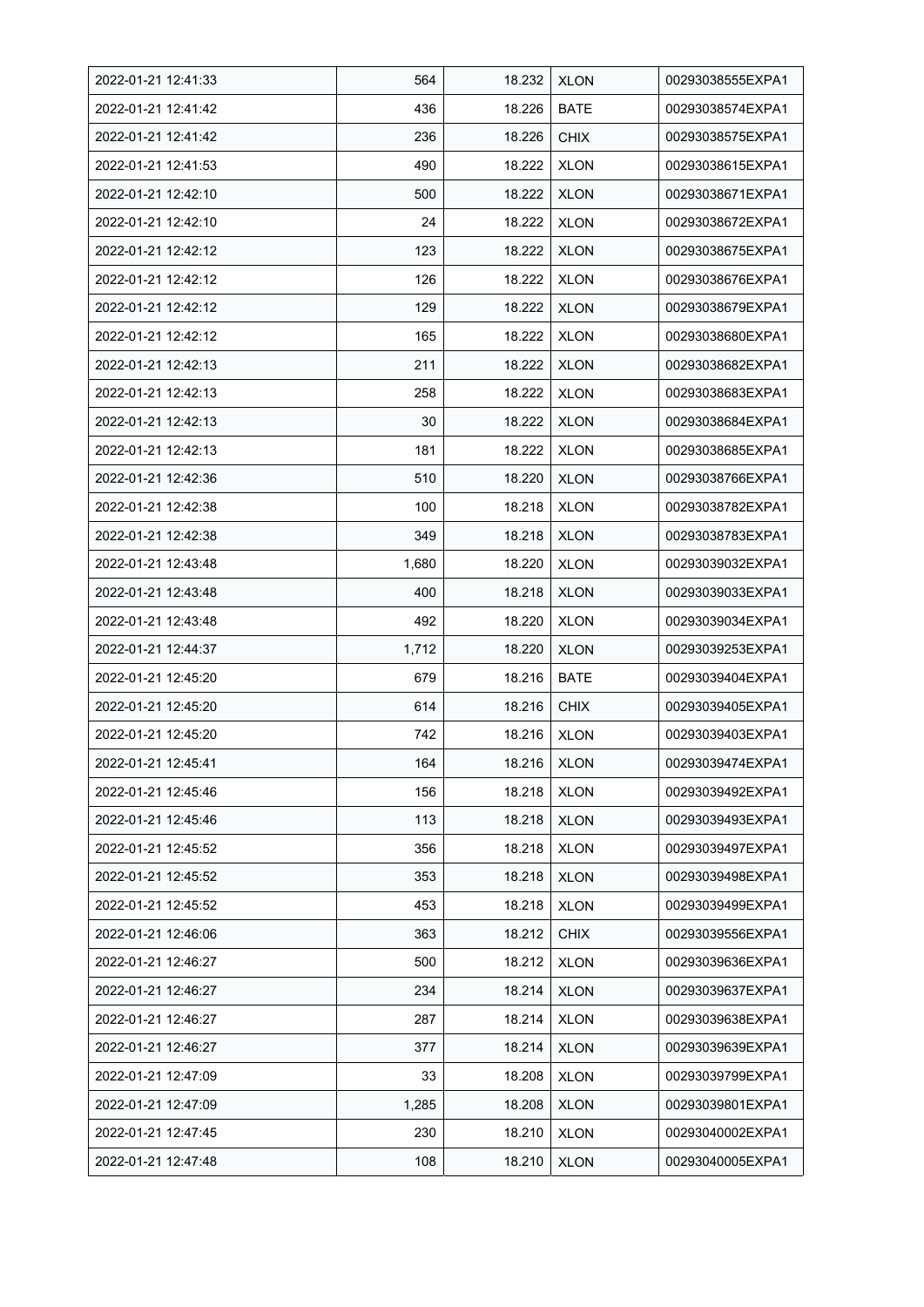| 2022-01-21 12:47:48 | 19           | 18.210 | <b>XLON</b> | 00293040006EXPA1 |
|---------------------|--------------|--------|-------------|------------------|
| 2022-01-21 12:47:51 | 1,015        | 18.210 | <b>XLON</b> | 00293040008EXPA1 |
| 2022-01-21 12:48:01 | 650          | 18.204 | <b>BATE</b> | 00293040078EXPA1 |
| 2022-01-21 12:48:01 | 599          | 18.204 | <b>CHIX</b> | 00293040079EXPA1 |
| 2022-01-21 12:48:22 | 225          | 18.198 | <b>XLON</b> | 00293040317EXPA1 |
| 2022-01-21 12:48:22 | 515          | 18.198 | <b>XLON</b> | 00293040318EXPA1 |
| 2022-01-21 12:48:45 | $\mathbf{1}$ | 18.194 | <b>XLON</b> | 00293040437EXPA1 |
| 2022-01-21 12:48:49 | 500          | 18.198 | <b>XLON</b> | 00293040458EXPA1 |
| 2022-01-21 12:48:49 | 110          | 18.198 | <b>XLON</b> | 00293040460EXPA1 |
| 2022-01-21 12:48:49 | 947          | 18.198 | <b>XLON</b> | 00293040461EXPA1 |
| 2022-01-21 12:49:24 | 74           | 18.192 | <b>XLON</b> | 00293040586EXPA1 |
| 2022-01-21 12:49:24 | 473          | 18.192 | <b>XLON</b> | 00293040587EXPA1 |
| 2022-01-21 12:49:50 | 139          | 18.198 | <b>XLON</b> | 00293040660EXPA1 |
| 2022-01-21 12:49:50 | 109          | 18.198 | <b>XLON</b> | 00293040661EXPA1 |
| 2022-01-21 12:49:50 | 1,358        | 18.198 | <b>XLON</b> | 00293040663EXPA1 |
| 2022-01-21 12:49:52 | 78           | 18.198 | <b>XLON</b> | 00293040679EXPA1 |
| 2022-01-21 12:49:52 | 83           | 18.198 | <b>XLON</b> | 00293040680EXPA1 |
| 2022-01-21 12:51:02 | 2,293        | 18.204 | <b>XLON</b> | 00293041069EXPA1 |
| 2022-01-21 12:51:54 | 500          | 18.212 | <b>XLON</b> | 00293041297EXPA1 |
| 2022-01-21 12:51:55 | 186          | 18.212 | <b>XLON</b> | 00293041311EXPA1 |
| 2022-01-21 12:51:55 | 128          | 18.212 | <b>XLON</b> | 00293041312EXPA1 |
| 2022-01-21 12:51:55 | 1,481        | 18.212 | <b>XLON</b> | 00293041313EXPA1 |
| 2022-01-21 12:52:02 | 499          | 18.208 | <b>CHIX</b> | 00293041324EXPA1 |
| 2022-01-21 12:52:05 | 200          | 18.208 | <b>CHIX</b> | 00293041336EXPA1 |
| 2022-01-21 12:52:06 | 17           | 18.208 | <b>CHIX</b> | 00293041342EXPA1 |
| 2022-01-21 12:52:11 | 83           | 18.206 | BATE        | 00293041365EXPA1 |
| 2022-01-21 12:52:11 | 823          | 18.206 | BATE        | 00293041375EXPA1 |
| 2022-01-21 12:52:19 | 499          | 18.200 | <b>XLON</b> | 00293041434EXPA1 |
| 2022-01-21 12:52:19 | 289          | 18.200 | <b>XLON</b> | 00293041450EXPA1 |
| 2022-01-21 12:52:57 | 1            | 18.200 | <b>XLON</b> | 00293041651EXPA1 |
| 2022-01-21 12:52:58 | 147          | 18.200 | <b>XLON</b> | 00293041655EXPA1 |
| 2022-01-21 12:52:58 | 133          | 18.200 | <b>XLON</b> | 00293041657EXPA1 |
| 2022-01-21 12:52:58 | 148          | 18.200 | <b>XLON</b> | 00293041659EXPA1 |
| 2022-01-21 12:52:58 | 192          | 18.200 | <b>XLON</b> | 00293041660EXPA1 |
| 2022-01-21 12:52:58 | 499          | 18.200 | <b>XLON</b> | 00293041661EXPA1 |
| 2022-01-21 12:52:58 | 1            | 18.200 | <b>XLON</b> | 00293041662EXPA1 |
| 2022-01-21 12:52:59 | 391          | 18.200 | <b>XLON</b> | 00293041664EXPA1 |
| 2022-01-21 12:53:08 | 320          | 18.196 | <b>CHIX</b> | 00293041684EXPA1 |
| 2022-01-21 12:53:11 | 237          | 18.192 | <b>CHIX</b> | 00293041708EXPA1 |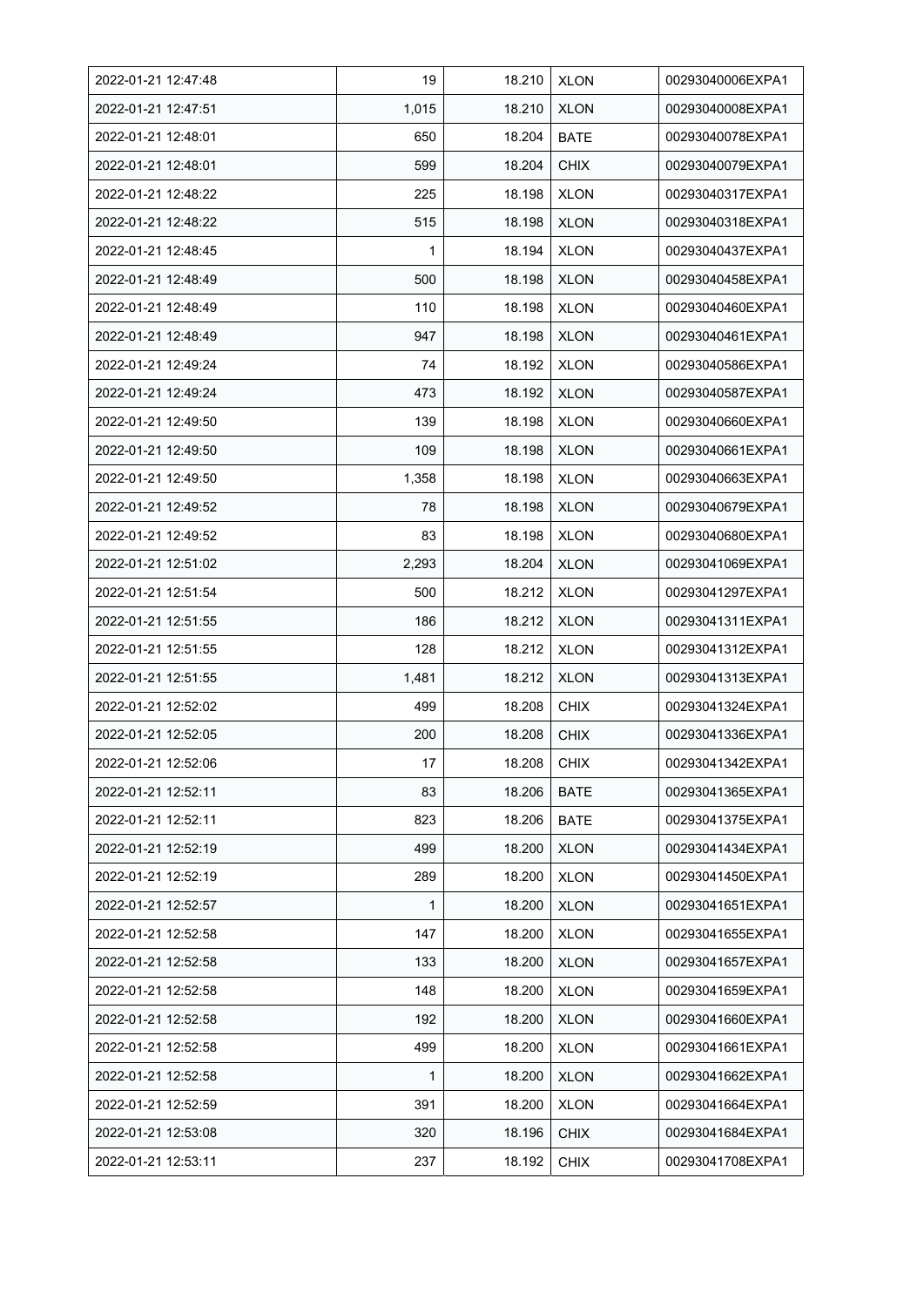| 2022-01-21 12:53:37 | 152   | 18.196 | <b>XLON</b> | 00293041766EXPA1 |
|---------------------|-------|--------|-------------|------------------|
| 2022-01-21 12:53:37 | 216   | 18.196 | <b>XLON</b> | 00293041767EXPA1 |
| 2022-01-21 12:53:37 | 366   | 18.196 | <b>XLON</b> | 00293041768EXPA1 |
| 2022-01-21 12:53:50 | 149   | 18.198 | <b>XLON</b> | 00293041812EXPA1 |
| 2022-01-21 12:53:54 | 141   | 18.198 | <b>XLON</b> | 00293041827EXPA1 |
| 2022-01-21 12:53:54 | 160   | 18.198 | <b>XLON</b> | 00293041828EXPA1 |
| 2022-01-21 12:53:54 | 53    | 18.198 | <b>XLON</b> | 00293041830EXPA1 |
| 2022-01-21 12:53:57 | 499   | 18.198 | <b>XLON</b> | 00293041840EXPA1 |
| 2022-01-21 12:53:57 | 543   | 18.198 | <b>XLON</b> | 00293041841EXPA1 |
| 2022-01-21 12:54:58 | 67    | 18.208 | <b>XLON</b> | 00293042152EXPA1 |
| 2022-01-21 12:55:00 | 623   | 18.208 | <b>XLON</b> | 00293042158EXPA1 |
| 2022-01-21 12:55:05 | 99    | 18.208 | <b>BATE</b> | 00293042175EXPA1 |
| 2022-01-21 12:55:05 | 22    | 18.208 | <b>BATE</b> | 00293042178EXPA1 |
| 2022-01-21 12:55:13 | 281   | 18.212 | <b>XLON</b> | 00293042206EXPA1 |
| 2022-01-21 12:55:13 | 219   | 18.212 | <b>XLON</b> | 00293042207EXPA1 |
| 2022-01-21 12:55:13 | 281   | 18.212 | <b>XLON</b> | 00293042208EXPA1 |
| 2022-01-21 12:55:16 | 499   | 18.212 | <b>XLON</b> | 00293042219EXPA1 |
| 2022-01-21 12:55:16 | 237   | 18.212 | <b>XLON</b> | 00293042220EXPA1 |
| 2022-01-21 12:55:16 | 263   | 18.212 | <b>XLON</b> | 00293042221EXPA1 |
| 2022-01-21 12:55:16 | 698   | 18.212 | <b>XLON</b> | 00293042222EXPA1 |
| 2022-01-21 12:55:57 | 1,704 | 18.222 | <b>XLON</b> | 00293042409EXPA1 |
| 2022-01-21 12:56:16 | 818   | 18.216 | <b>BATE</b> | 00293042507EXPA1 |
| 2022-01-21 12:56:28 | 657   | 18.212 | <b>CHIX</b> | 00293042541EXPA1 |
| 2022-01-21 12:56:28 | 400   | 18.212 | <b>XLON</b> | 00293042537EXPA1 |
| 2022-01-21 12:56:28 | 166   | 18.212 | <b>XLON</b> | 00293042538EXPA1 |
| 2022-01-21 12:56:28 | 83    | 18.212 | <b>XLON</b> | 00293042539EXPA1 |
| 2022-01-21 12:57:30 | 800   | 18.218 | <b>XLON</b> | 00293042723EXPA1 |
| 2022-01-21 12:57:30 | 2,134 | 18.218 | <b>XLON</b> | 00293042724EXPA1 |
| 2022-01-21 12:58:01 | 499   | 18.218 | <b>XLON</b> | 00293042809EXPA1 |
| 2022-01-21 12:58:01 | 500   | 18.218 | <b>XLON</b> | 00293042810EXPA1 |
| 2022-01-21 12:58:01 | 74    | 18.218 | <b>XLON</b> | 00293042811EXPA1 |
| 2022-01-21 12:58:01 | 258   | 18.218 | <b>XLON</b> | 00293042812EXPA1 |
| 2022-01-21 12:58:01 | 216   | 18.218 | <b>XLON</b> | 00293042813EXPA1 |
| 2022-01-21 12:58:38 | 823   | 18.218 | <b>XLON</b> | 00293042939EXPA1 |
| 2022-01-21 12:58:43 | 118   | 18.218 | <b>XLON</b> | 00293042958EXPA1 |
| 2022-01-21 12:58:43 | 136   | 18.218 | <b>XLON</b> | 00293042959EXPA1 |
| 2022-01-21 12:58:43 | 148   | 18.218 | <b>XLON</b> | 00293042960EXPA1 |
| 2022-01-21 12:59:02 | 378   | 18.220 | <b>XLON</b> | 00293043052EXPA1 |
| 2022-01-21 12:59:15 | 652   | 18.214 | <b>BATE</b> | 00293043125EXPA1 |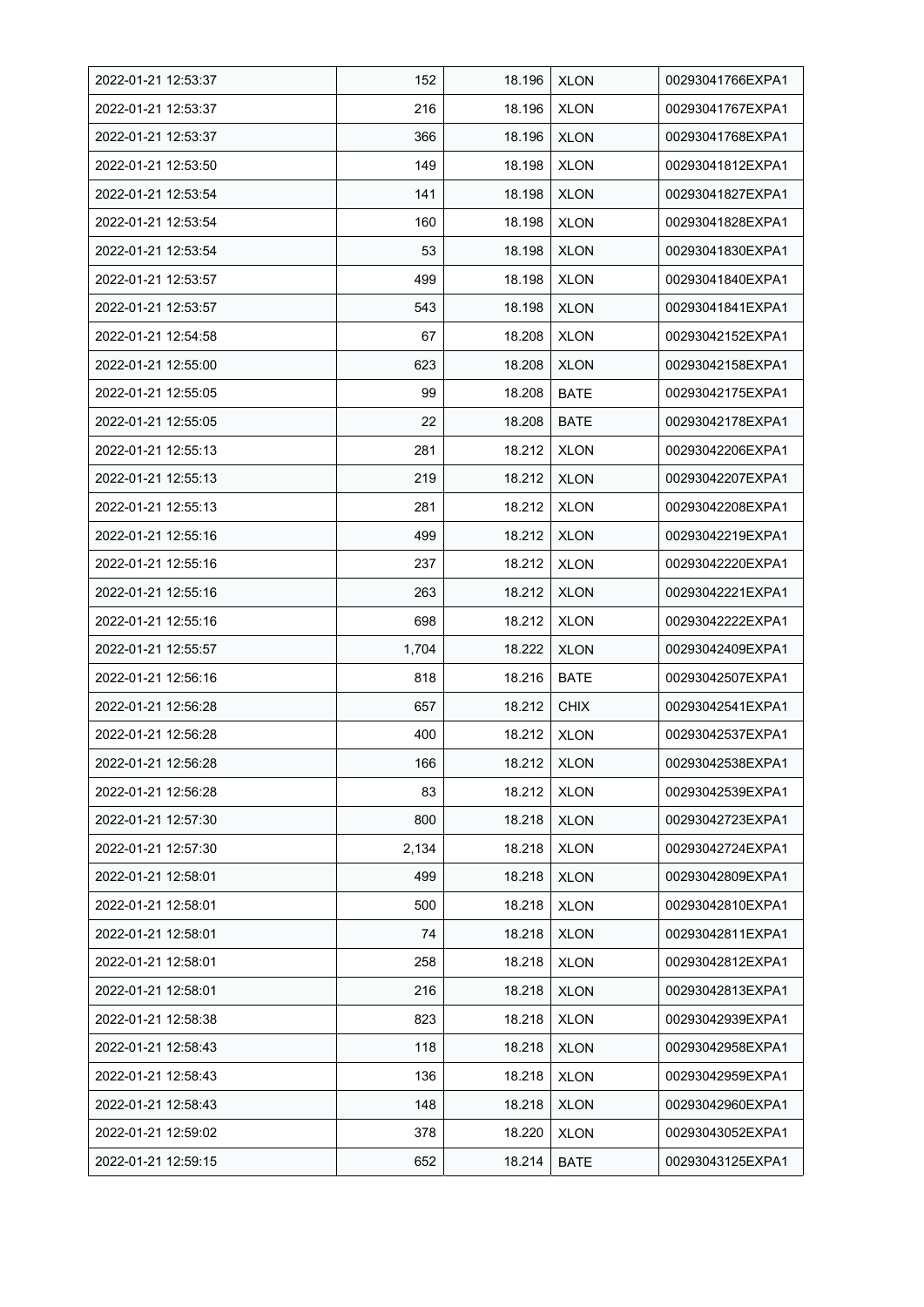| 2022-01-21 12:59:15 | 561   | 18.214 | <b>CHIX</b> | 00293043123EXPA1 |
|---------------------|-------|--------|-------------|------------------|
| 2022-01-21 12:59:16 | 76    | 18.214 | <b>XLON</b> | 00293043131EXPA1 |
| 2022-01-21 12:59:55 | 430   | 18.216 | <b>CHIX</b> | 00293043280EXPA1 |
| 2022-01-21 12:59:55 | 186   | 18.216 | <b>XLON</b> | 00293043278EXPA1 |
| 2022-01-21 12:59:55 | 185   | 18.216 | <b>XLON</b> | 00293043287EXPA1 |
| 2022-01-21 12:59:55 | 2,274 | 18.216 | <b>XLON</b> | 00293043301EXPA1 |
| 2022-01-21 13:00:31 | 500   | 18.220 | <b>XLON</b> | 00293043448EXPA1 |
| 2022-01-21 13:00:31 | 124   | 18.220 | <b>XLON</b> | 00293043449EXPA1 |
| 2022-01-21 13:00:31 | 245   | 18.220 | <b>XLON</b> | 00293043450EXPA1 |
| 2022-01-21 13:00:31 | 245   | 18.220 | <b>XLON</b> | 00293043451EXPA1 |
| 2022-01-21 13:00:31 | 135   | 18.220 | <b>XLON</b> | 00293043452EXPA1 |
| 2022-01-21 13:00:31 | 54    | 18.220 | <b>XLON</b> | 00293043453EXPA1 |
| 2022-01-21 13:00:31 | 153   | 18.220 | <b>XLON</b> | 00293043454EXPA1 |
| 2022-01-21 13:01:11 | 1,578 | 18.220 | <b>XLON</b> | 00293043543EXPA1 |
| 2022-01-21 13:01:31 | 142   | 18.216 | <b>XLON</b> | 00293043608EXPA1 |
| 2022-01-21 13:01:31 | 410   | 18.216 | <b>XLON</b> | 00293043609EXPA1 |
| 2022-01-21 13:01:59 | 379   | 18.212 | <b>BATE</b> | 00293043722EXPA1 |
| 2022-01-21 13:01:59 | 260   | 18.212 | <b>CHIX</b> | 00293043721EXPA1 |
| 2022-01-21 13:01:59 | 832   | 18.212 | <b>XLON</b> | 00293043724EXPA1 |
| 2022-01-21 13:02:53 | 134   | 18.206 | <b>XLON</b> | 00293044009EXPA1 |
| 2022-01-21 13:02:53 | 1,806 | 18.206 | <b>XLON</b> | 00293044012EXPA1 |
| 2022-01-21 13:03:24 | 318   | 18.200 | <b>BATE</b> | 00293044107EXPA1 |
| 2022-01-21 13:03:24 | 329   | 18.200 | <b>BATE</b> | 00293044109EXPA1 |
| 2022-01-21 13:03:24 | 445   | 18.200 | <b>CHIX</b> | 00293044106EXPA1 |
| 2022-01-21 13:03:24 | 693   | 18.200 | <b>XLON</b> | 00293044112EXPA1 |
| 2022-01-21 13:03:24 | 66    | 18.200 | <b>XLON</b> | 00293044113EXPA1 |
| 2022-01-21 13:03:41 | 769   | 18.194 | <b>XLON</b> | 00293044211EXPA1 |
| 2022-01-21 13:04:08 | 726   | 18.194 | <b>XLON</b> | 00293044326EXPA1 |
| 2022-01-21 13:04:39 | 50    | 18.200 | <b>XLON</b> | 00293044482EXPA1 |
| 2022-01-21 13:04:39 | 1     | 18.200 | <b>XLON</b> | 00293044483EXPA1 |
| 2022-01-21 13:04:39 | 157   | 18.200 | <b>XLON</b> | 00293044484EXPA1 |
| 2022-01-21 13:04:39 | 176   | 18.200 | <b>XLON</b> | 00293044485EXPA1 |
| 2022-01-21 13:04:39 | 184   | 18.200 | <b>XLON</b> | 00293044486EXPA1 |
| 2022-01-21 13:04:40 | 100   | 18.200 | <b>XLON</b> | 00293044487EXPA1 |
| 2022-01-21 13:04:41 | 210   | 18.200 | <b>XLON</b> | 00293044494EXPA1 |
| 2022-01-21 13:04:41 | 892   | 18.200 | <b>XLON</b> | 00293044495EXPA1 |
| 2022-01-21 13:05:10 | 30    | 18.194 | <b>CHIX</b> | 00293044612EXPA1 |
| 2022-01-21 13:05:10 | 593   | 18.194 | <b>CHIX</b> | 00293044613EXPA1 |
| 2022-01-21 13:05:31 | 1,710 | 18.196 | <b>XLON</b> | 00293044736EXPA1 |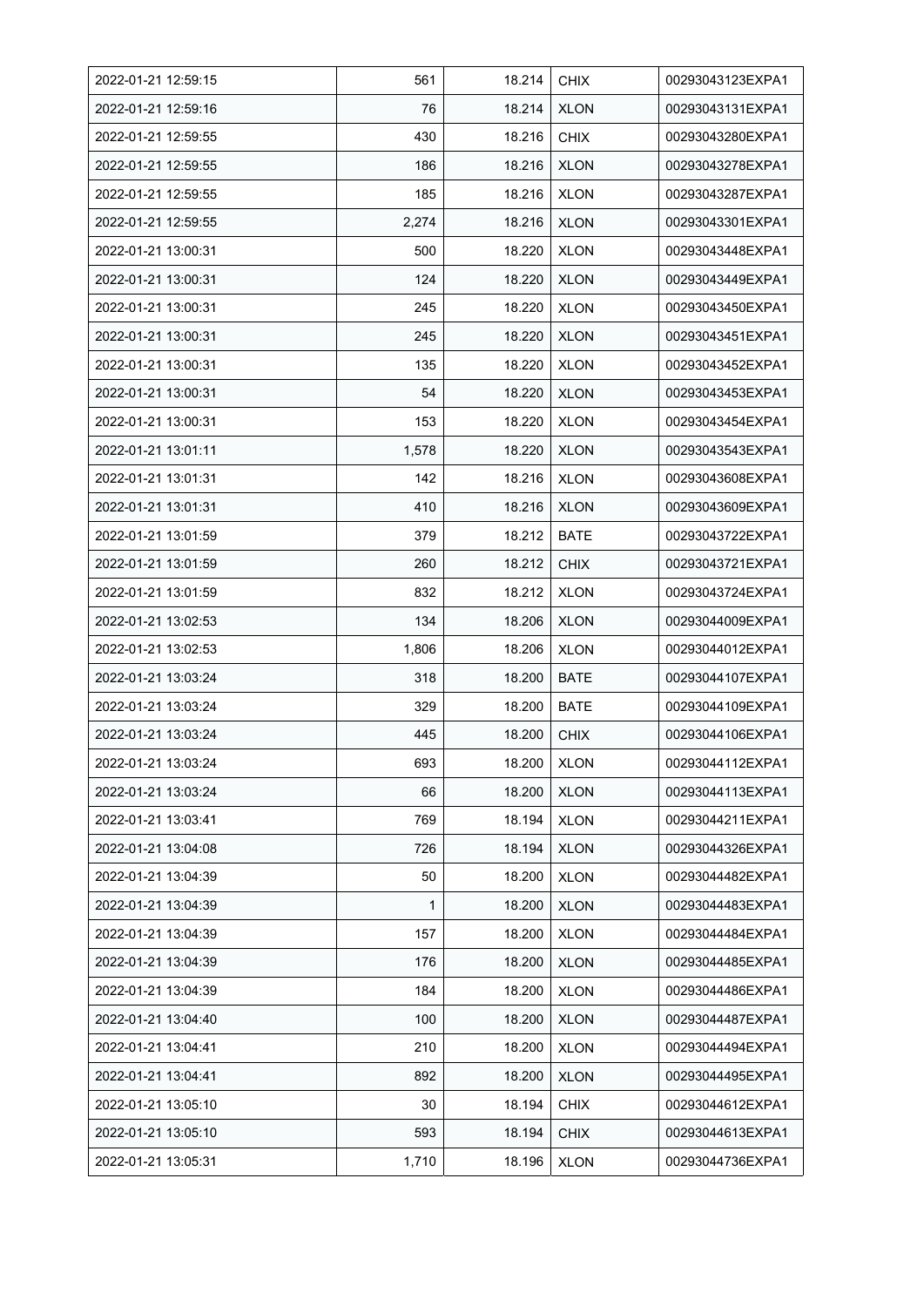| 2022-01-21 13:05:31 | 5     | 18.196 | <b>XLON</b> | 00293044737EXPA1 |
|---------------------|-------|--------|-------------|------------------|
| 2022-01-21 13:06:02 | 19    | 18.194 | <b>BATE</b> | 00293044905EXPA1 |
| 2022-01-21 13:06:02 | 13    | 18.194 | <b>BATE</b> | 00293044911EXPA1 |
| 2022-01-21 13:06:02 | 68    | 18.194 | <b>BATE</b> | 00293044915EXPA1 |
| 2022-01-21 13:06:02 | 11    | 18.194 | BATE        | 00293044916EXPA1 |
| 2022-01-21 13:06:02 | 25    | 18.194 | <b>BATE</b> | 00293044917EXPA1 |
| 2022-01-21 13:06:02 | 453   | 18.194 | <b>BATE</b> | 00293044919EXPA1 |
| 2022-01-21 13:06:02 | 13    | 18.192 | <b>CHIX</b> | 00293044923EXPA1 |
| 2022-01-21 13:06:02 | 42    | 18.192 | <b>CHIX</b> | 00293044925EXPA1 |
| 2022-01-21 13:06:02 | 162   | 18.192 | <b>CHIX</b> | 00293044926EXPA1 |
| 2022-01-21 13:06:02 | 982   | 18.194 | <b>XLON</b> | 00293044918EXPA1 |
| 2022-01-21 13:06:33 | 288   | 18.184 | <b>XLON</b> | 00293045151EXPA1 |
| 2022-01-21 13:06:33 | 154   | 18.184 | <b>XLON</b> | 00293045152EXPA1 |
| 2022-01-21 13:06:33 | 71    | 18.184 | <b>XLON</b> | 00293045153EXPA1 |
| 2022-01-21 13:06:33 | 351   | 18.184 | <b>XLON</b> | 00293045154EXPA1 |
| 2022-01-21 13:06:33 | 500   | 18.184 | <b>XLON</b> | 00293045155EXPA1 |
| 2022-01-21 13:06:33 | 264   | 18.184 | <b>XLON</b> | 00293045156EXPA1 |
| 2022-01-21 13:07:29 | 2,186 | 18.190 | <b>XLON</b> | 00293045435EXPA1 |
| 2022-01-21 13:07:48 | 357   | 18.178 | <b>BATE</b> | 00293045490EXPA1 |
| 2022-01-21 13:07:48 | 47    | 18.180 | <b>CHIX</b> | 00293045491EXPA1 |
| 2022-01-21 13:07:48 | 35    | 18.180 | <b>CHIX</b> | 00293045492EXPA1 |
| 2022-01-21 13:07:48 | 79    | 18.180 | <b>CHIX</b> | 00293045493EXPA1 |
| 2022-01-21 13:07:48 | 409   | 18.180 | <b>CHIX</b> | 00293045495EXPA1 |
| 2022-01-21 13:07:57 | 737   | 18.178 | <b>XLON</b> | 00293045540EXPA1 |
| 2022-01-21 13:08:24 | 500   | 18.180 | <b>XLON</b> | 00293045630EXPA1 |
| 2022-01-21 13:08:24 | 282   | 18.180 | <b>XLON</b> | 00293045631EXPA1 |
| 2022-01-21 13:08:24 | 861   | 18.180 | <b>XLON</b> | 00293045632EXPA1 |
| 2022-01-21 13:09:06 | 54    | 18.186 | <b>XLON</b> | 00293045741EXPA1 |
| 2022-01-21 13:09:07 | 195   | 18.186 | <b>XLON</b> | 00293045742EXPA1 |
| 2022-01-21 13:09:07 | 335   | 18.186 | <b>XLON</b> | 00293045743EXPA1 |
| 2022-01-21 13:09:07 | 22    | 18.186 | <b>XLON</b> | 00293045744EXPA1 |
| 2022-01-21 13:09:07 | 1,045 | 18.186 | <b>XLON</b> | 00293045745EXPA1 |
| 2022-01-21 13:10:00 | 861   | 18.194 | <b>XLON</b> | 00293045909EXPA1 |
| 2022-01-21 13:10:00 | 187   | 18.194 | <b>XLON</b> | 00293045910EXPA1 |
| 2022-01-21 13:10:00 | 302   | 18.194 | <b>XLON</b> | 00293045911EXPA1 |
| 2022-01-21 13:10:00 | 416   | 18.194 | <b>XLON</b> | 00293045912EXPA1 |
| 2022-01-21 13:10:00 | 307   | 18.194 | <b>XLON</b> | 00293045913EXPA1 |
| 2022-01-21 13:10:20 | 500   | 18.190 | <b>CHIX</b> | 00293045972EXPA1 |
| 2022-01-21 13:10:41 | 8     | 18.186 | <b>BATE</b> | 00293046060EXPA1 |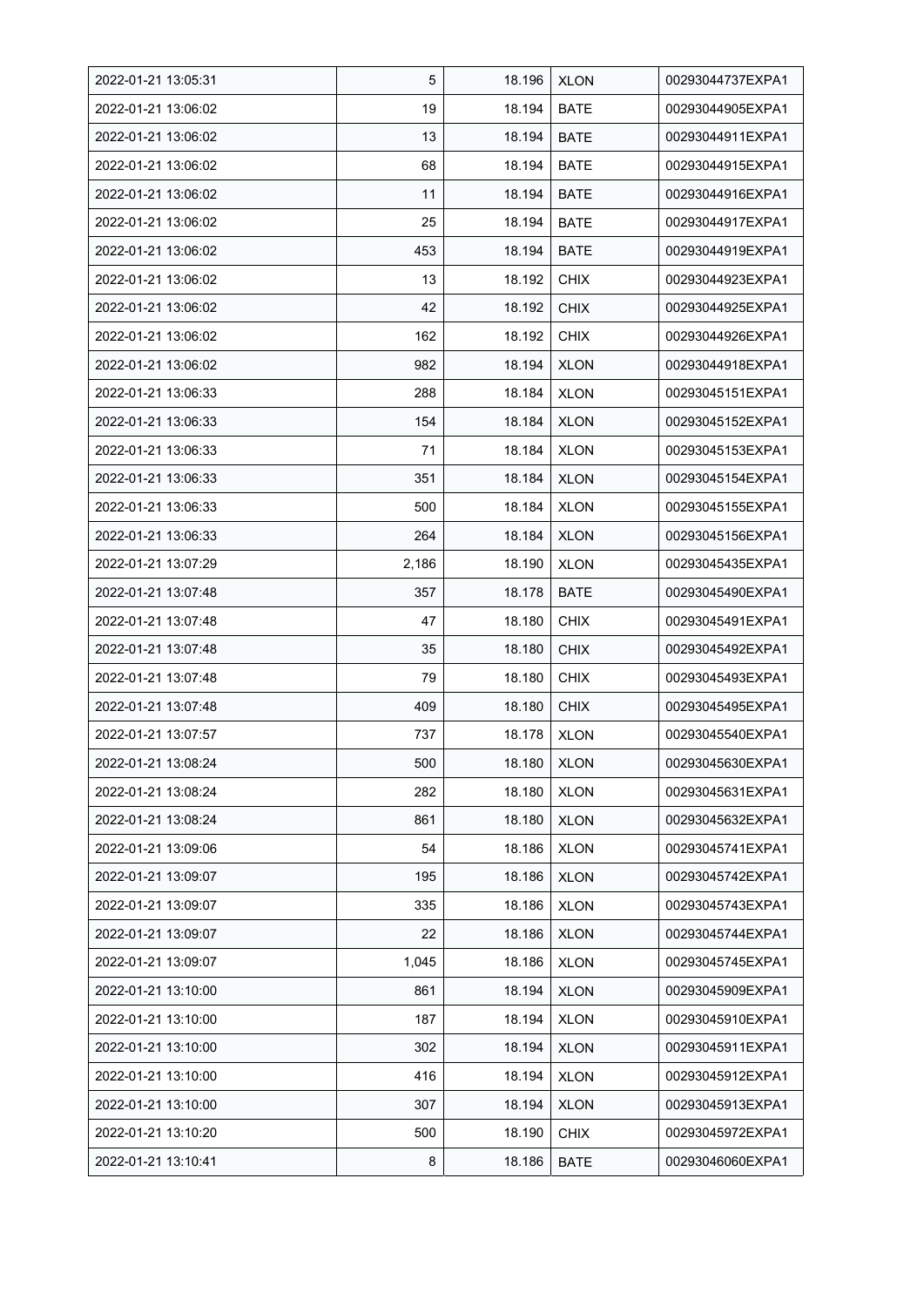| 2022-01-21 13:10:41 | 856   | 18.186 | <b>BATE</b> | 00293046061EXPA1 |
|---------------------|-------|--------|-------------|------------------|
| 2022-01-21 13:10:41 | 500   | 18.186 | <b>XLON</b> | 00293046057EXPA1 |
| 2022-01-21 13:10:41 | 200   | 18.186 | <b>XLON</b> | 00293046058EXPA1 |
| 2022-01-21 13:10:41 | 41    | 18.186 | <b>XLON</b> | 00293046059EXPA1 |
| 2022-01-21 13:11:19 | 115   | 18.182 | <b>XLON</b> | 00293046183EXPA1 |
| 2022-01-21 13:11:19 | 72    | 18.182 | <b>XLON</b> | 00293046184EXPA1 |
| 2022-01-21 13:11:19 | 552   | 18.182 | <b>XLON</b> | 00293046185EXPA1 |
| 2022-01-21 13:11:19 | 920   | 18.182 | <b>XLON</b> | 00293046186EXPA1 |
| 2022-01-21 13:11:19 | 271   | 18.182 | <b>XLON</b> | 00293046187EXPA1 |
| 2022-01-21 13:12:06 | 1,787 | 18.188 | <b>XLON</b> | 00293046359EXPA1 |
| 2022-01-21 13:13:09 | 200   | 18.196 | <b>XLON</b> | 00293046589EXPA1 |
| 2022-01-21 13:13:10 | 800   | 18.196 | <b>XLON</b> | 00293046592EXPA1 |
| 2022-01-21 13:13:10 | 144   | 18.196 | <b>XLON</b> | 00293046593EXPA1 |
| 2022-01-21 13:13:10 | 112   | 18.196 | <b>XLON</b> | 00293046594EXPA1 |
| 2022-01-21 13:13:10 | 868   | 18.196 | <b>XLON</b> | 00293046595EXPA1 |
| 2022-01-21 13:13:50 | 500   | 18.190 | <b>XLON</b> | 00293046706EXPA1 |
| 2022-01-21 13:13:50 | 22    | 18.190 | <b>XLON</b> | 00293046707EXPA1 |
| 2022-01-21 13:13:50 | 2     | 18.190 | <b>XLON</b> | 00293046708EXPA1 |
| 2022-01-21 13:13:50 | 452   | 18.190 | <b>XLON</b> | 00293046710EXPA1 |
| 2022-01-21 13:13:50 | 88    | 18.190 | <b>XLON</b> | 00293046711EXPA1 |
| 2022-01-21 13:13:50 | 44    | 18.190 | <b>XLON</b> | 00293046712EXPA1 |
| 2022-01-21 13:13:50 | 197   | 18.190 | <b>XLON</b> | 00293046713EXPA1 |
| 2022-01-21 13:13:50 | 259   | 18.190 | <b>XLON</b> | 00293046714EXPA1 |
| 2022-01-21 13:14:02 | 657   | 18.188 | <b>BATE</b> | 00293046738EXPA1 |
| 2022-01-21 13:14:02 | 400   | 18.188 | <b>CHIX</b> | 00293046743EXPA1 |
| 2022-01-21 13:14:02 | 410   | 18.188 | <b>CHIX</b> | 00293046744EXPA1 |
| 2022-01-21 13:14:41 | 125   | 18.198 | <b>XLON</b> | 00293046933EXPA1 |
| 2022-01-21 13:14:41 | 1,479 | 18.198 | <b>XLON</b> | 00293046934EXPA1 |
| 2022-01-21 13:15:35 | 2     | 18.192 | <b>XLON</b> | 00293047082EXPA1 |
| 2022-01-21 13:16:02 | 156   | 18.200 | <b>XLON</b> | 00293047175EXPA1 |
| 2022-01-21 13:16:02 | 195   | 18.200 | <b>XLON</b> | 00293047176EXPA1 |
| 2022-01-21 13:16:02 | 2,456 | 18.200 | <b>XLON</b> | 00293047177EXPA1 |
| 2022-01-21 13:16:40 | 24    | 18.194 | <b>BATE</b> | 00293047328EXPA1 |
| 2022-01-21 13:16:40 | 607   | 18.194 | <b>BATE</b> | 00293047329EXPA1 |
| 2022-01-21 13:17:17 | 500   | 18.196 | <b>XLON</b> | 00293047449EXPA1 |
| 2022-01-21 13:17:17 | 4     | 18.196 | <b>XLON</b> | 00293047450EXPA1 |
| 2022-01-21 13:17:17 | 1,667 | 18.196 | <b>XLON</b> | 00293047451EXPA1 |
| 2022-01-21 13:17:27 | 587   | 18.188 | <b>CHIX</b> | 00293047491EXPA1 |
| 2022-01-21 13:17:50 | 973   | 18.188 | <b>XLON</b> | 00293047573EXPA1 |
|                     |       |        |             |                  |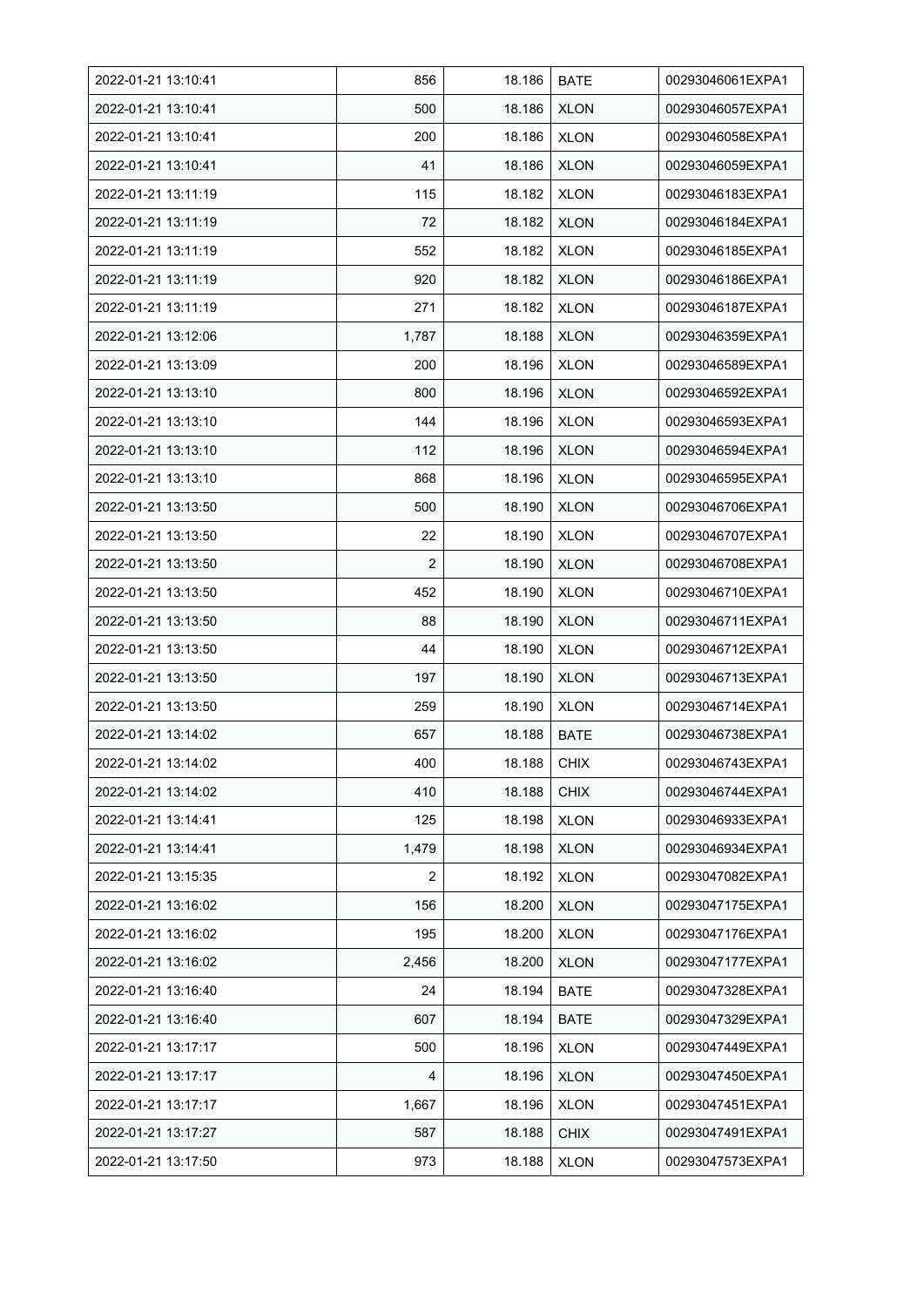| 2022-01-21 13:17:51 | 452            | 18.186 | <b>CHIX</b> | 00293047577EXPA1 |
|---------------------|----------------|--------|-------------|------------------|
| 2022-01-21 13:17:51 | 15             | 18.186 | <b>CHIX</b> | 00293047578EXPA1 |
| 2022-01-21 13:18:56 | 500            | 18.202 | <b>XLON</b> | 00293047832EXPA1 |
| 2022-01-21 13:18:56 | 641            | 18.204 | <b>XLON</b> | 00293047833EXPA1 |
| 2022-01-21 13:18:56 | 650            | 18.204 | <b>XLON</b> | 00293047837EXPA1 |
| 2022-01-21 13:18:56 | 415            | 18.204 | <b>XLON</b> | 00293047843EXPA1 |
| 2022-01-21 13:18:56 | 275            | 18.204 | <b>XLON</b> | 00293047844EXPA1 |
| 2022-01-21 13:18:56 | 108            | 18.204 | <b>XLON</b> | 00293047845EXPA1 |
| 2022-01-21 13:18:56 | 148            | 18.204 | <b>XLON</b> | 00293047846EXPA1 |
| 2022-01-21 13:19:48 | 603            | 18.202 | BATE        | 00293048000EXPA1 |
| 2022-01-21 13:19:48 | 800            | 18.202 | <b>XLON</b> | 00293048008EXPA1 |
| 2022-01-21 13:19:48 | 993            | 18.202 | <b>XLON</b> | 00293048010EXPA1 |
| 2022-01-21 13:20:38 | 170            | 18.202 | <b>XLON</b> | 00293048177EXPA1 |
| 2022-01-21 13:20:38 | 155            | 18.202 | <b>XLON</b> | 00293048178EXPA1 |
| 2022-01-21 13:20:38 | 171            | 18.202 | <b>XLON</b> | 00293048179EXPA1 |
| 2022-01-21 13:20:56 | 230            | 18.202 | <b>XLON</b> | 00293048217EXPA1 |
| 2022-01-21 13:20:56 | 1,532          | 18.202 | <b>XLON</b> | 00293048218EXPA1 |
| 2022-01-21 13:21:21 | 19             | 18.200 | <b>CHIX</b> | 00293048287EXPA1 |
| 2022-01-21 13:21:22 | 526            | 18.200 | <b>CHIX</b> | 00293048289EXPA1 |
| 2022-01-21 13:21:45 | 236            | 18.202 | <b>XLON</b> | 00293048364EXPA1 |
| 2022-01-21 13:21:45 | $\overline{2}$ | 18.202 | <b>XLON</b> | 00293048365EXPA1 |
| 2022-01-21 13:21:45 | 1              | 18.202 | <b>XLON</b> | 00293048366EXPA1 |
| 2022-01-21 13:21:48 | 167            | 18.202 | <b>XLON</b> | 00293048367EXPA1 |
| 2022-01-21 13:21:48 | 157            | 18.202 | <b>XLON</b> | 00293048368EXPA1 |
| 2022-01-21 13:21:53 | 210            | 18.202 | <b>XLON</b> | 00293048399EXPA1 |
| 2022-01-21 13:21:53 | 484            | 18.202 | <b>XLON</b> | 00293048400EXPA1 |
| 2022-01-21 13:21:53 | 242            | 18.202 | <b>XLON</b> | 00293048401EXPA1 |
| 2022-01-21 13:21:53 | 313            | 18.202 | <b>XLON</b> | 00293048402EXPA1 |
| 2022-01-21 13:22:38 | 500            | 18.202 | <b>XLON</b> | 00293048527EXPA1 |
| 2022-01-21 13:22:38 | 412            | 18.202 | <b>XLON</b> | 00293048528EXPA1 |
| 2022-01-21 13:22:38 | 273            | 18.202 | <b>XLON</b> | 00293048529EXPA1 |
| 2022-01-21 13:22:40 | 173            | 18.202 | <b>XLON</b> | 00293048530EXPA1 |
| 2022-01-21 13:22:40 | 203            | 18.202 | <b>XLON</b> | 00293048531EXPA1 |
| 2022-01-21 13:22:40 | 152            | 18.202 | <b>XLON</b> | 00293048532EXPA1 |
| 2022-01-21 13:22:59 | 21             | 18.202 | <b>XLON</b> | 00293048606EXPA1 |
| 2022-01-21 13:24:34 | 100            | 18.212 | <b>XLON</b> | 00293048955EXPA1 |
| 2022-01-21 13:24:34 | 498            | 18.212 | <b>XLON</b> | 00293048956EXPA1 |
| 2022-01-21 13:24:34 | 652            | 18.212 | <b>XLON</b> | 00293048957EXPA1 |
| 2022-01-21 13:24:34 | 1              | 18.212 | <b>XLON</b> | 00293048958EXPA1 |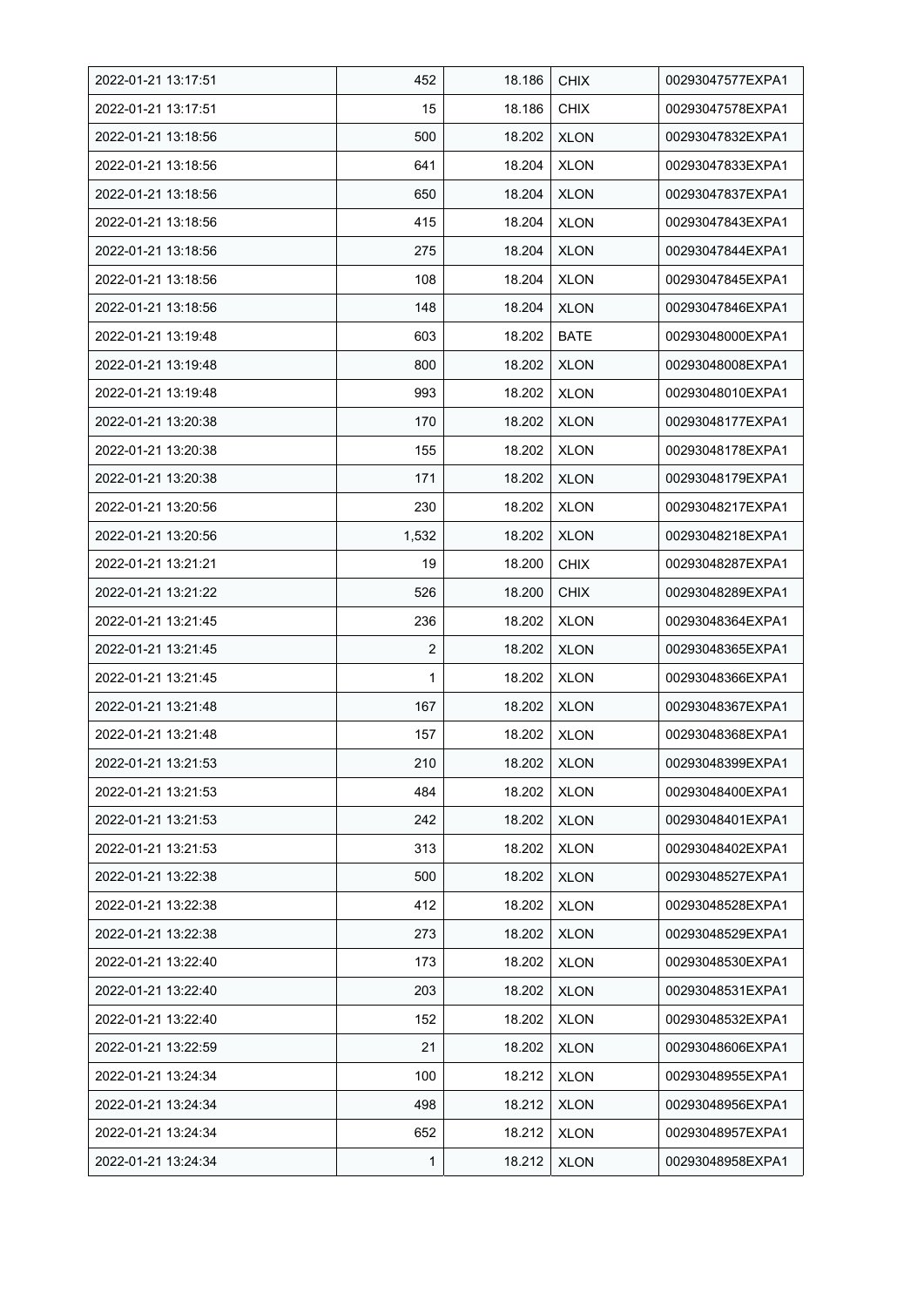| 2022-01-21 13:24:37 | 120            | 18.212 | <b>XLON</b> | 00293048969EXPA1 |
|---------------------|----------------|--------|-------------|------------------|
| 2022-01-21 13:24:56 | 994            | 18.212 | <b>BATE</b> | 00293049013EXPA1 |
| 2022-01-21 13:24:56 | 803            | 18.212 | <b>CHIX</b> | 00293049012EXPA1 |
| 2022-01-21 13:24:56 | 1,283          | 18.212 | <b>XLON</b> | 00293049014EXPA1 |
| 2022-01-21 13:24:56 | 1,020          | 18.212 | <b>XLON</b> | 00293049015EXPA1 |
| 2022-01-21 13:25:43 | 3              | 18.200 | <b>XLON</b> | 00293049147EXPA1 |
| 2022-01-21 13:25:57 | 500            | 18.208 | <b>XLON</b> | 00293049201EXPA1 |
| 2022-01-21 13:25:57 | 800            | 18.208 | <b>XLON</b> | 00293049202EXPA1 |
| 2022-01-21 13:25:57 | 1,195          | 18.208 | <b>XLON</b> | 00293049203EXPA1 |
| 2022-01-21 13:26:24 | 757            | 18.206 | <b>XLON</b> | 00293049291EXPA1 |
| 2022-01-21 13:26:28 | 307            | 18.200 | <b>BATE</b> | 00293049301EXPA1 |
| 2022-01-21 13:26:41 | 677            | 18.194 | <b>CHIX</b> | 00293049347EXPA1 |
| 2022-01-21 13:26:41 | 600            | 18.194 | <b>XLON</b> | 00293049346EXPA1 |
| 2022-01-21 13:26:41 | 200            | 18.194 | <b>XLON</b> | 00293049349EXPA1 |
| 2022-01-21 13:26:41 | 17             | 18.194 | <b>XLON</b> | 00293049353EXPA1 |
| 2022-01-21 13:27:15 | 879            | 18.192 | <b>XLON</b> | 00293049433EXPA1 |
| 2022-01-21 13:27:51 | 805            | 18.190 | <b>XLON</b> | 00293049517EXPA1 |
| 2022-01-21 13:27:55 | 167            | 18.190 | <b>XLON</b> | 00293049519EXPA1 |
| 2022-01-21 13:28:21 | 500            | 18.202 | <b>XLON</b> | 00293049622EXPA1 |
| 2022-01-21 13:28:21 | 500            | 18.202 | <b>XLON</b> | 00293049623EXPA1 |
| 2022-01-21 13:28:21 | 73             | 18.202 | <b>XLON</b> | 00293049624EXPA1 |
| 2022-01-21 13:28:51 | 500            | 18.206 | <b>XLON</b> | 00293049695EXPA1 |
| 2022-01-21 13:28:51 | $\overline{2}$ | 18.206 | <b>XLON</b> | 00293049696EXPA1 |
| 2022-01-21 13:28:51 | 1,195          | 18.206 | <b>XLON</b> | 00293049697EXPA1 |
| 2022-01-21 13:29:20 | 593            | 18.200 | <b>BATE</b> | 00293049786EXPA1 |
| 2022-01-21 13:29:20 | 564            | 18.200 | <b>CHIX</b> | 00293049787EXPA1 |
| 2022-01-21 13:29:44 | 445            | 18.200 | <b>XLON</b> | 00293049812EXPA1 |
| 2022-01-21 13:29:45 | 499            | 18.200 | <b>XLON</b> | 00293049814EXPA1 |
| 2022-01-21 13:29:46 | 49             | 18.200 | <b>XLON</b> | 00293049815EXPA1 |
| 2022-01-21 13:29:46 | 137            | 18.200 | <b>XLON</b> | 00293049816EXPA1 |
| 2022-01-21 13:29:46 | 240            | 18.200 | <b>XLON</b> | 00293049817EXPA1 |
| 2022-01-21 13:29:46 | 73             | 18.200 | <b>XLON</b> | 00293049818EXPA1 |
| 2022-01-21 13:29:48 | 70             | 18.200 | <b>XLON</b> | 00293049823EXPA1 |
| 2022-01-21 13:29:48 | 41             | 18.200 | <b>XLON</b> | 00293049824EXPA1 |
| 2022-01-21 13:30:34 | 140            | 18.202 | <b>XLON</b> | 00293049970EXPA1 |
| 2022-01-21 13:30:34 | 131            | 18.202 | <b>XLON</b> | 00293049972EXPA1 |
| 2022-01-21 13:30:34 | 817            | 18.202 | <b>XLON</b> | 00293049975EXPA1 |
| 2022-01-21 13:30:34 | 650            | 18.202 | <b>XLON</b> | 00293049976EXPA1 |
| 2022-01-21 13:31:42 | 3              | 18.204 | <b>XLON</b> | 00293050228EXPA1 |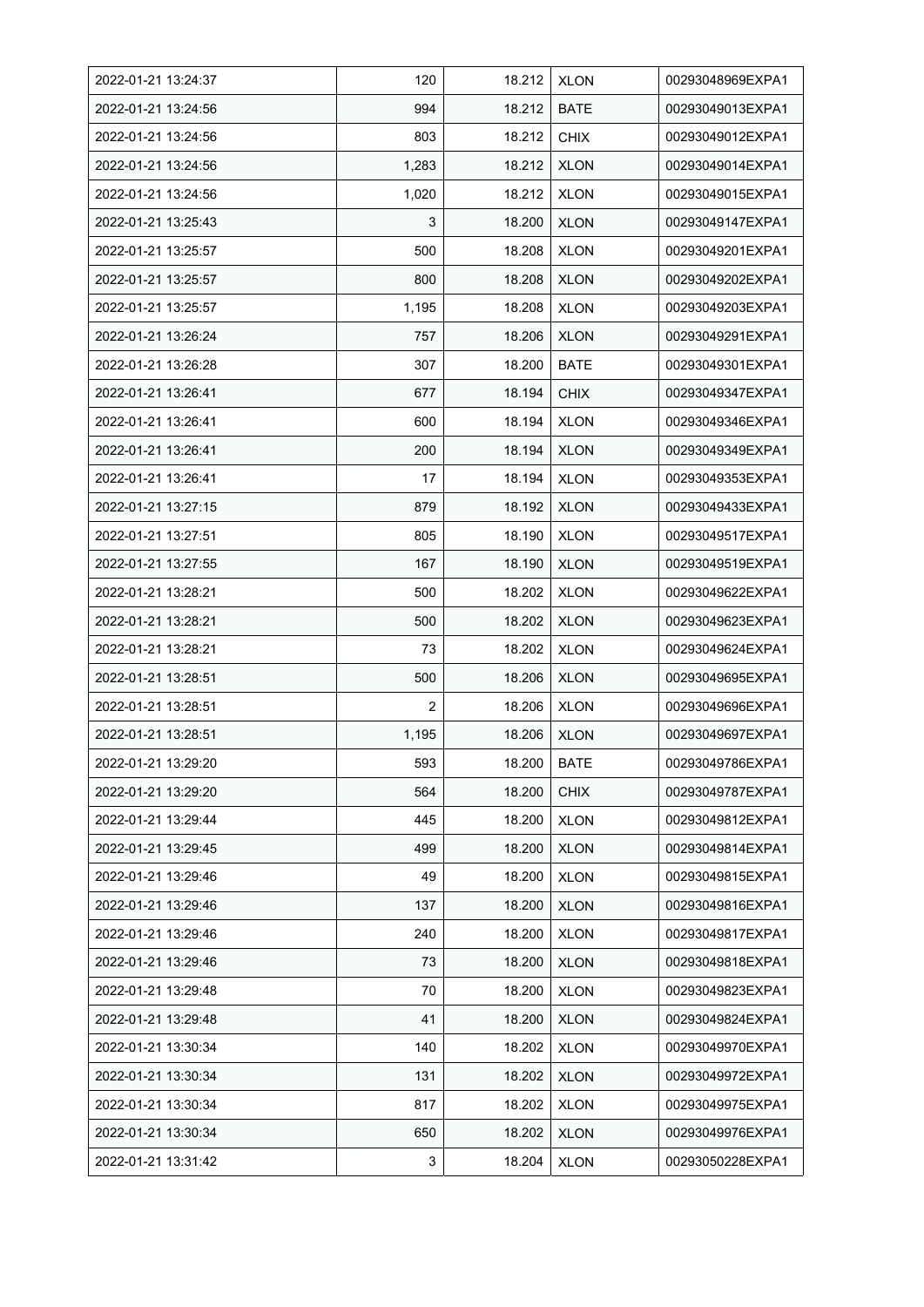| 2022-01-21 13:31:42 | 3     | 18.204 | <b>XLON</b> | 00293050229EXPA1 |
|---------------------|-------|--------|-------------|------------------|
| 2022-01-21 13:31:42 | 1     | 18.204 | <b>XLON</b> | 00293050230EXPA1 |
| 2022-01-21 13:31:44 | 15    | 18.204 | <b>XLON</b> | 00293050241EXPA1 |
| 2022-01-21 13:31:44 | 800   | 18.204 | <b>XLON</b> | 00293050242EXPA1 |
| 2022-01-21 13:31:44 | 306   | 18.204 | <b>XLON</b> | 00293050244EXPA1 |
| 2022-01-21 13:31:46 | 340   | 18.204 | <b>XLON</b> | 00293050256EXPA1 |
| 2022-01-21 13:31:46 | 280   | 18.204 | <b>XLON</b> | 00293050257EXPA1 |
| 2022-01-21 13:31:46 | 695   | 18.204 | <b>XLON</b> | 00293050258EXPA1 |
| 2022-01-21 13:31:46 | 120   | 18.204 | <b>XLON</b> | 00293050259EXPA1 |
| 2022-01-21 13:31:46 | 195   | 18.204 | <b>XLON</b> | 00293050260EXPA1 |
| 2022-01-21 13:32:14 | 613   | 18.198 | <b>BATE</b> | 00293050367EXPA1 |
| 2022-01-21 13:32:14 | 640   | 18.198 | <b>CHIX</b> | 00293050365EXPA1 |
| 2022-01-21 13:32:14 | 736   | 18.198 | <b>XLON</b> | 00293050363EXPA1 |
| 2022-01-21 13:32:52 | 230   | 18.200 | <b>XLON</b> | 00293050498EXPA1 |
| 2022-01-21 13:32:52 | 147   | 18.200 | <b>XLON</b> | 00293050499EXPA1 |
| 2022-01-21 13:32:52 | 84    | 18.200 | <b>XLON</b> | 00293050500EXPA1 |
| 2022-01-21 13:32:52 | 70    | 18.200 | <b>XLON</b> | 00293050501EXPA1 |
| 2022-01-21 13:32:52 | 70    | 18.200 | <b>XLON</b> | 00293050502EXPA1 |
| 2022-01-21 13:32:52 | 70    | 18.200 | <b>XLON</b> | 00293050503EXPA1 |
| 2022-01-21 13:32:52 | 70    | 18.200 | <b>XLON</b> | 00293050504EXPA1 |
| 2022-01-21 13:32:52 | 126   | 18.200 | <b>XLON</b> | 00293050505EXPA1 |
| 2022-01-21 13:33:39 | 668   | 18.202 | <b>XLON</b> | 00293050667EXPA1 |
| 2022-01-21 13:33:39 | 1,399 | 18.202 | <b>XLON</b> | 00293050670EXPA1 |
| 2022-01-21 13:34:13 | 233   | 18.202 | <b>XLON</b> | 00293050848EXPA1 |
| 2022-01-21 13:34:13 | 1,544 | 18.202 | <b>XLON</b> | 00293050849EXPA1 |
| 2022-01-21 13:35:01 | 1     | 18.204 | <b>XLON</b> | 00293050997EXPA1 |
| 2022-01-21 13:35:01 | 1,560 | 18.204 | <b>XLON</b> | 00293050998EXPA1 |
| 2022-01-21 13:35:01 | 126   | 18.204 | <b>XLON</b> | 00293050999EXPA1 |
| 2022-01-21 13:36:03 | 621   | 18.198 | <b>BATE</b> | 00293051166EXPA1 |
| 2022-01-21 13:36:03 | 213   | 18.200 | <b>XLON</b> | 00293051163EXPA1 |
| 2022-01-21 13:36:03 | 1,764 | 18.200 | <b>XLON</b> | 00293051165EXPA1 |
| 2022-01-21 13:36:45 | 800   | 18.200 | CHIX        | 00293051328EXPA1 |
| 2022-01-21 13:36:45 | 402   | 18.200 | <b>CHIX</b> | 00293051329EXPA1 |
| 2022-01-21 13:36:49 | 500   | 18.200 | <b>XLON</b> | 00293051341EXPA1 |
| 2022-01-21 13:36:49 | 500   | 18.200 | <b>XLON</b> | 00293051342EXPA1 |
| 2022-01-21 13:36:49 | 491   | 18.200 | <b>XLON</b> | 00293051343EXPA1 |
| 2022-01-21 13:36:49 | 32    | 18.200 | <b>XLON</b> | 00293051344EXPA1 |
| 2022-01-21 13:36:49 | 225   | 18.200 | <b>XLON</b> | 00293051345EXPA1 |
| 2022-01-21 13:37:32 | 426   | 18.196 | <b>BATE</b> | 00293051500EXPA1 |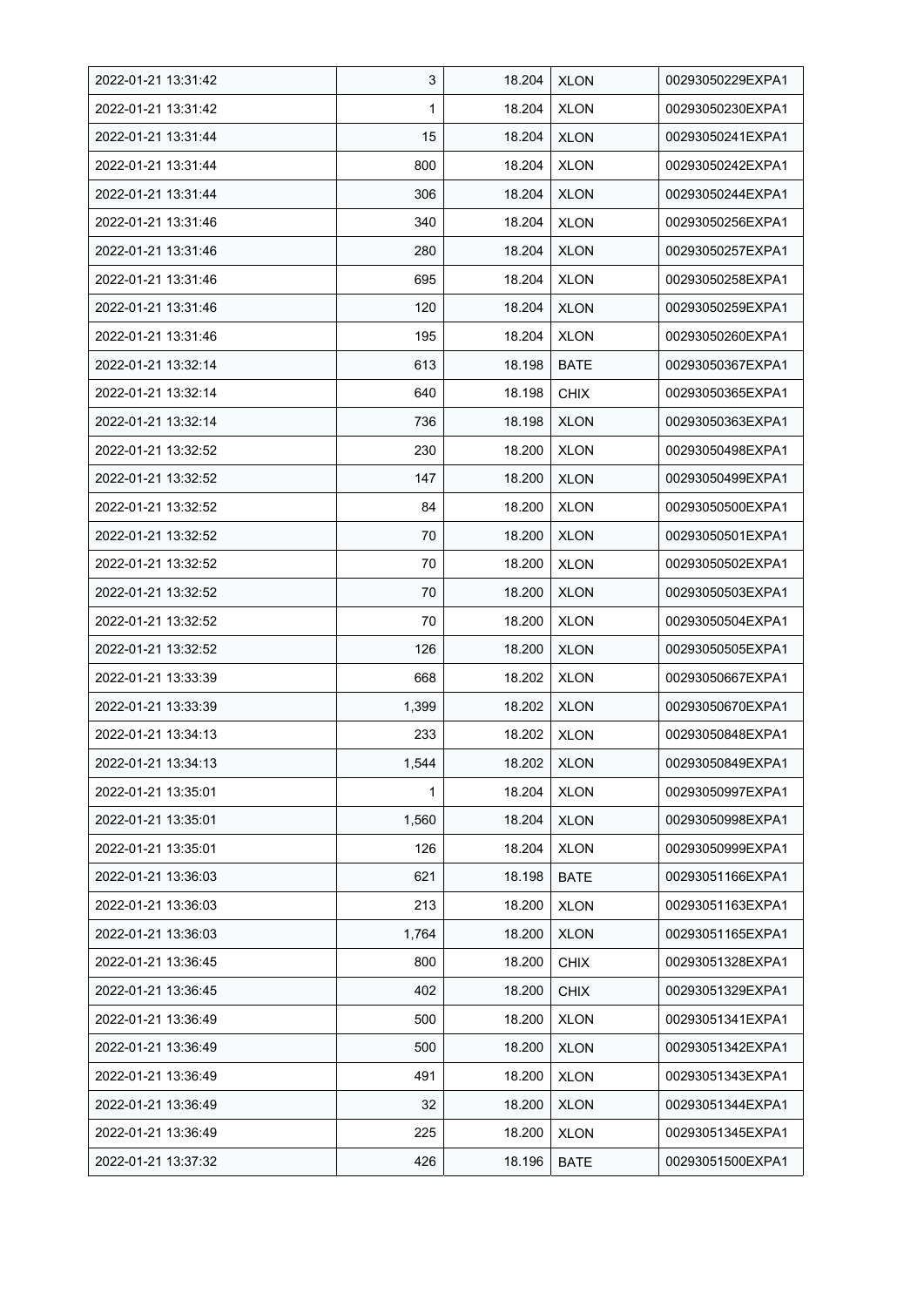| 2022-01-21 13:37:32 | 638   | 18.200 | <b>XLON</b> | 00293051499EXPA1 |
|---------------------|-------|--------|-------------|------------------|
| 2022-01-21 13:38:01 | 1,611 | 18.200 | <b>XLON</b> | 00293051619EXPA1 |
| 2022-01-21 13:38:26 | 307   | 18.194 | <b>BATE</b> | 00293051686EXPA1 |
| 2022-01-21 13:38:26 | 225   | 18.194 | <b>CHIX</b> | 00293051685EXPA1 |
| 2022-01-21 13:38:37 | 782   | 18.192 | <b>XLON</b> | 00293051715EXPA1 |
| 2022-01-21 13:39:16 | 500   | 18.200 | <b>XLON</b> | 00293051825EXPA1 |
| 2022-01-21 13:39:16 | 432   | 18.200 | <b>XLON</b> | 00293051826EXPA1 |
| 2022-01-21 13:39:16 | 90    | 18.200 | <b>XLON</b> | 00293051827EXPA1 |
| 2022-01-21 13:39:16 | 176   | 18.200 | <b>XLON</b> | 00293051828EXPA1 |
| 2022-01-21 13:39:16 | 36    | 18.200 | <b>XLON</b> | 00293051829EXPA1 |
| 2022-01-21 13:39:16 | 409   | 18.200 | <b>XLON</b> | 00293051830EXPA1 |
| 2022-01-21 13:39:45 | 708   | 18.196 | <b>XLON</b> | 00293051923EXPA1 |
| 2022-01-21 13:40:22 | 50    | 18.192 | <b>BATE</b> | 00293052039EXPA1 |
| 2022-01-21 13:40:23 | 500   | 18.196 | <b>XLON</b> | 00293052041EXPA1 |
| 2022-01-21 13:40:23 | 326   | 18.196 | <b>XLON</b> | 00293052042EXPA1 |
| 2022-01-21 13:40:23 | 30    | 18.196 | <b>XLON</b> | 00293052043EXPA1 |
| 2022-01-21 13:40:23 | 70    | 18.196 | <b>XLON</b> | 00293052045EXPA1 |
| 2022-01-21 13:40:23 | 500   | 18.196 | <b>XLON</b> | 00293052046EXPA1 |
| 2022-01-21 13:40:23 | 170   | 18.196 | <b>XLON</b> | 00293052048EXPA1 |
| 2022-01-21 13:40:50 | 455   | 18.190 | <b>BATE</b> | 00293052091EXPA1 |
| 2022-01-21 13:40:50 | 535   | 18.190 | <b>CHIX</b> | 00293052092EXPA1 |
| 2022-01-21 13:40:50 | 493   | 18.190 | <b>XLON</b> | 00293052093EXPA1 |
| 2022-01-21 13:41:31 | 1,640 | 18.186 | <b>XLON</b> | 00293052186EXPA1 |
| 2022-01-21 13:41:47 | 161   | 18.174 | <b>CHIX</b> | 00293052222EXPA1 |
| 2022-01-21 13:42:16 | 495   | 18.180 | <b>XLON</b> | 00293052314EXPA1 |
| 2022-01-21 13:42:16 | 1,157 | 18.180 | <b>XLON</b> | 00293052315EXPA1 |
| 2022-01-21 13:43:15 | 161   | 18.178 | <b>XLON</b> | 00293052532EXPA1 |
| 2022-01-21 13:43:15 | 160   | 18.178 | <b>XLON</b> | 00293052533EXPA1 |
| 2022-01-21 13:43:17 | 477   | 18.178 | <b>XLON</b> | 00293052539EXPA1 |
| 2022-01-21 13:43:23 | 242   | 18.178 | <b>CHIX</b> | 00293052557EXPA1 |
| 2022-01-21 13:43:23 | 302   | 18.178 | <b>CHIX</b> | 00293052559EXPA1 |
| 2022-01-21 13:43:23 | 1,179 | 18.178 | <b>XLON</b> | 00293052558EXPA1 |
| 2022-01-21 13:44:08 | 500   | 18.178 | <b>XLON</b> | 00293052669EXPA1 |
| 2022-01-21 13:44:08 | 91    | 18.178 | <b>XLON</b> | 00293052670EXPA1 |
| 2022-01-21 13:44:25 | 648   | 18.178 | <b>XLON</b> | 00293052738EXPA1 |
| 2022-01-21 13:44:25 | 341   | 18.178 | <b>XLON</b> | 00293052739EXPA1 |
| 2022-01-21 13:44:25 | 93    | 18.178 | <b>XLON</b> | 00293052740EXPA1 |
| 2022-01-21 13:44:25 | 306   | 18.178 | <b>XLON</b> | 00293052741EXPA1 |
| 2022-01-21 13:44:25 | 211   | 18.178 | <b>XLON</b> | 00293052742EXPA1 |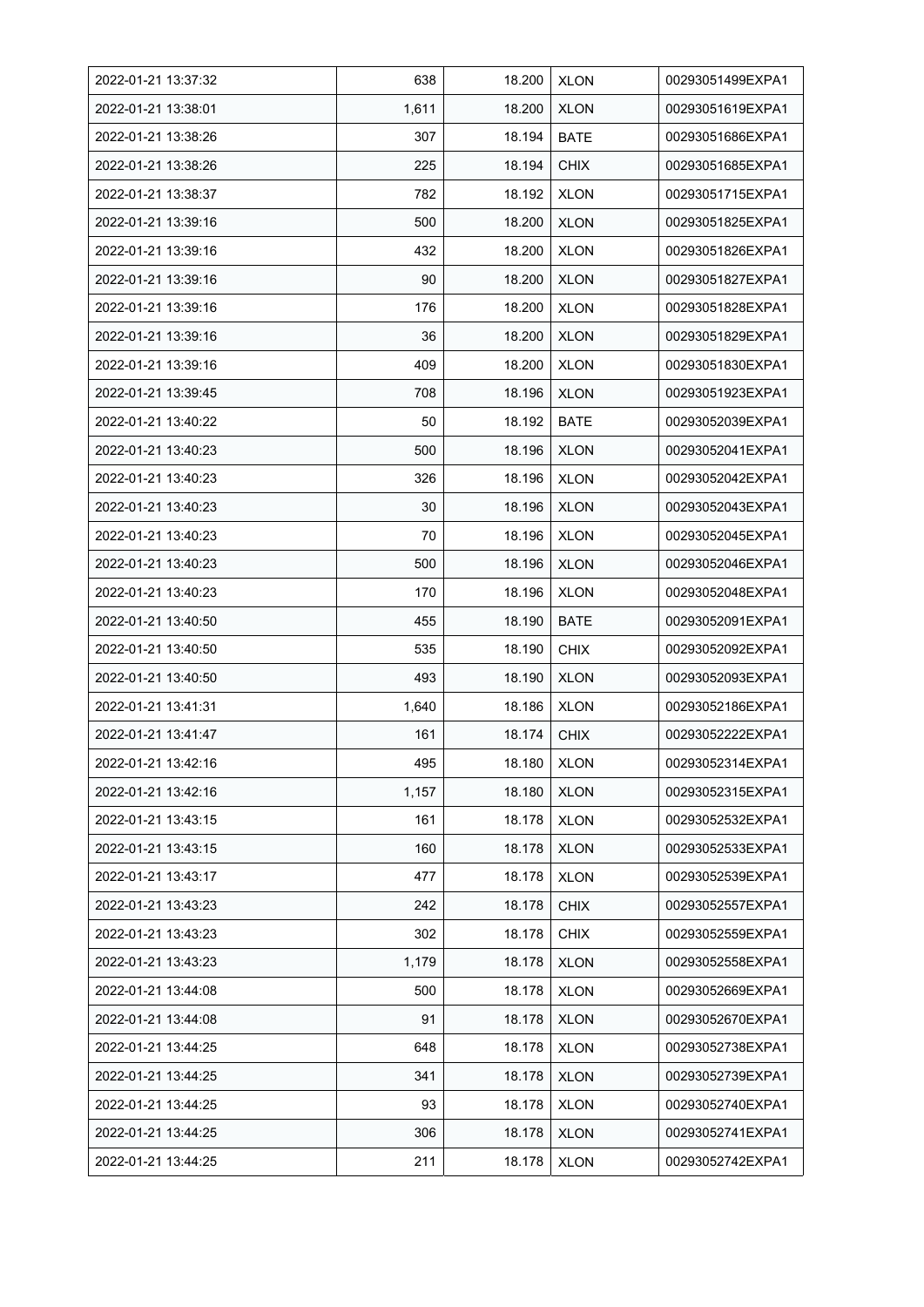| 2022-01-21 13:44:33 | 488            | 18.174 | <b>BATE</b> | 00293052797EXPA1 |
|---------------------|----------------|--------|-------------|------------------|
| 2022-01-21 13:45:06 | 154            | 18.162 | <b>XLON</b> | 00293052981EXPA1 |
| 2022-01-21 13:45:06 | 139            | 18.162 | <b>XLON</b> | 00293052982EXPA1 |
| 2022-01-21 13:45:06 | 137            | 18.162 | <b>XLON</b> | 00293052983EXPA1 |
| 2022-01-21 13:45:28 | $\overline{2}$ | 18.166 | <b>XLON</b> | 00293053101EXPA1 |
| 2022-01-21 13:45:28 | 800            | 18.166 | <b>XLON</b> | 00293053102EXPA1 |
| 2022-01-21 13:45:28 | 969            | 18.166 | <b>XLON</b> | 00293053103EXPA1 |
| 2022-01-21 13:46:03 | 48             | 18.160 | <b>XLON</b> | 00293053214EXPA1 |
| 2022-01-21 13:46:13 | 205            | 18.160 | <b>XLON</b> | 00293053250EXPA1 |
| 2022-01-21 13:46:22 | 213            | 18.160 | <b>BATE</b> | 00293053282EXPA1 |
| 2022-01-21 13:46:29 | 202            | 18.160 | <b>BATE</b> | 00293053291EXPA1 |
| 2022-01-21 13:46:29 | 63             | 18.160 | <b>BATE</b> | 00293053292EXPA1 |
| 2022-01-21 13:46:29 | 32             | 18.160 | <b>BATE</b> | 00293053293EXPA1 |
| 2022-01-21 13:46:29 | 45             | 18.160 | <b>BATE</b> | 00293053294EXPA1 |
| 2022-01-21 13:46:29 | 583            | 18.160 | <b>CHIX</b> | 00293053289EXPA1 |
| 2022-01-21 13:46:29 | 423            | 18.160 | <b>XLON</b> | 00293053290EXPA1 |
| 2022-01-21 13:46:41 | 575            | 18.162 | <b>XLON</b> | 00293053346EXPA1 |
| 2022-01-21 13:46:41 | 311            | 18.162 | <b>XLON</b> | 00293053347EXPA1 |
| 2022-01-21 13:46:41 | 71             | 18.162 | <b>XLON</b> | 00293053348EXPA1 |
| 2022-01-21 13:46:41 | 500            | 18.162 | <b>XLON</b> | 00293053349EXPA1 |
| 2022-01-21 13:46:41 | 43             | 18.162 | <b>XLON</b> | 00293053350EXPA1 |
| 2022-01-21 13:46:41 | 123            | 18.162 | <b>XLON</b> | 00293053351EXPA1 |
| 2022-01-21 13:46:41 | 97             | 18.162 | <b>XLON</b> | 00293053352EXPA1 |
| 2022-01-21 13:46:48 | 188            | 18.154 | <b>BATE</b> | 00293053394EXPA1 |
| 2022-01-21 13:46:48 | 226            | 18.158 | <b>XLON</b> | 00293053390EXPA1 |
| 2022-01-21 13:47:16 | 697            | 18.142 | <b>XLON</b> | 00293053499EXPA1 |
| 2022-01-21 13:47:47 | 1,600          | 18.142 | <b>XLON</b> | 00293053587EXPA1 |
| 2022-01-21 13:48:25 | 713            | 18.136 | <b>XLON</b> | 00293053656EXPA1 |
| 2022-01-21 13:48:41 | 581            | 18.134 | <b>CHIX</b> | 00293053702EXPA1 |
| 2022-01-21 13:48:42 | 1,122          | 18.132 | <b>XLON</b> | 00293053703EXPA1 |
| 2022-01-21 13:49:05 | 567            | 18.126 | <b>BATE</b> | 00293053839EXPA1 |
| 2022-01-21 13:49:05 | 541            | 18.126 | <b>XLON</b> | 00293053840EXPA1 |
| 2022-01-21 13:49:42 | 1,584          | 18.126 | <b>XLON</b> | 00293053972EXPA1 |
| 2022-01-21 13:50:28 | 1,616          | 18.126 | <b>XLON</b> | 00293054184EXPA1 |
| 2022-01-21 13:51:07 | 500            | 18.126 | <b>XLON</b> | 00293054368EXPA1 |
| 2022-01-21 13:51:07 | 500            | 18.126 | <b>XLON</b> | 00293054369EXPA1 |
| 2022-01-21 13:51:07 | 361            | 18.126 | <b>XLON</b> | 00293054370EXPA1 |
| 2022-01-21 13:51:34 | 530            | 18.130 | <b>BATE</b> | 00293054510EXPA1 |
| 2022-01-21 13:51:34 | 721            | 18.126 | <b>XLON</b> | 00293054513EXPA1 |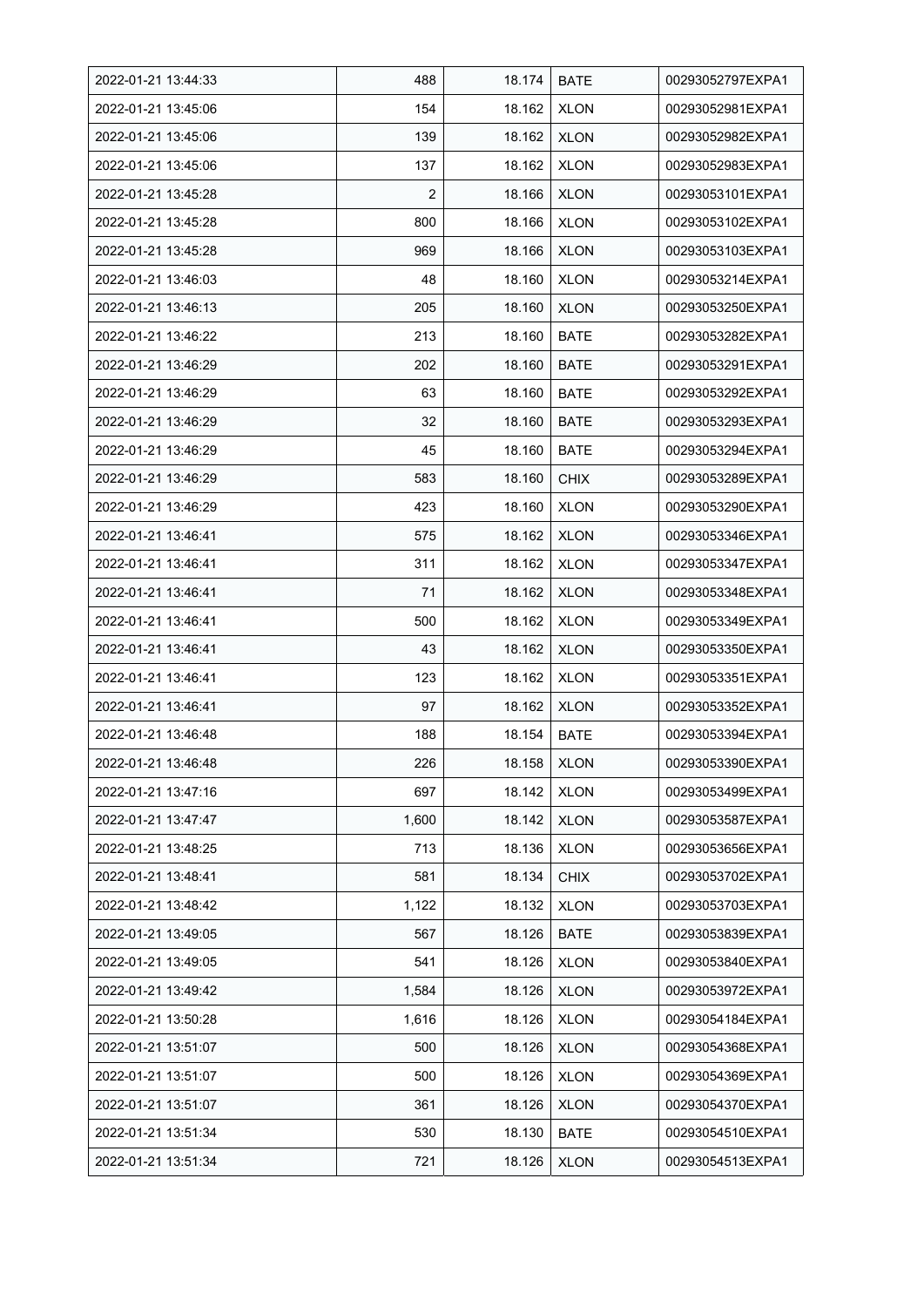| 2022-01-21 13:51:51 | 797            | 18.126 | <b>XLON</b> | 00293054581EXPA1 |
|---------------------|----------------|--------|-------------|------------------|
| 2022-01-21 13:52:00 | 629            | 18.122 | <b>CHIX</b> | 00293054636EXPA1 |
| 2022-01-21 13:52:26 | 532            | 18.114 | <b>XLON</b> | 00293054721EXPA1 |
| 2022-01-21 13:52:26 | 1,071          | 18.114 | <b>XLON</b> | 00293054722EXPA1 |
| 2022-01-21 13:53:08 | 388            | 18.106 | <b>CHIX</b> | 00293054879EXPA1 |
| 2022-01-21 13:53:08 | 396            | 18.108 | <b>XLON</b> | 00293054877EXPA1 |
| 2022-01-21 13:53:08 | 347            | 18.108 | <b>XLON</b> | 00293054878EXPA1 |
| 2022-01-21 13:53:33 | 500            | 18.110 | <b>XLON</b> | 00293054961EXPA1 |
| 2022-01-21 13:53:33 | 418            | 18.110 | <b>XLON</b> | 00293054962EXPA1 |
| 2022-01-21 13:53:33 | 500            | 18.110 | <b>XLON</b> | 00293054963EXPA1 |
| 2022-01-21 13:53:33 | 73             | 18.110 | <b>XLON</b> | 00293054964EXPA1 |
| 2022-01-21 13:53:33 | 191            | 18.110 | <b>XLON</b> | 00293054965EXPA1 |
| 2022-01-21 13:54:20 | 800            | 18.114 | <b>XLON</b> | 00293055136EXPA1 |
| 2022-01-21 13:54:20 | 818            | 18.114 | <b>XLON</b> | 00293055137EXPA1 |
| 2022-01-21 13:54:57 | 1,625          | 18.112 | <b>XLON</b> | 00293055256EXPA1 |
| 2022-01-21 13:55:04 | 28             | 18.108 | <b>CHIX</b> | 00293055272EXPA1 |
| 2022-01-21 13:55:32 | 355            | 18.108 | <b>XLON</b> | 00293055358EXPA1 |
| 2022-01-21 13:55:34 | 609            | 18.108 | BATE        | 00293055359EXPA1 |
| 2022-01-21 13:55:34 | 450            | 18.108 | <b>CHIX</b> | 00293055360EXPA1 |
| 2022-01-21 13:55:58 | 3              | 18.106 | <b>XLON</b> | 00293055514EXPA1 |
| 2022-01-21 13:55:58 | 1              | 18.106 | <b>XLON</b> | 00293055515EXPA1 |
| 2022-01-21 13:55:58 | $\overline{2}$ | 18.106 | <b>XLON</b> | 00293055516EXPA1 |
| 2022-01-21 13:56:11 | 414            | 18.106 | <b>BATE</b> | 00293055578EXPA1 |
| 2022-01-21 13:56:12 | 116            | 18.106 | <b>XLON</b> | 00293055582EXPA1 |
| 2022-01-21 13:56:12 | 136            | 18.106 | <b>XLON</b> | 00293055583EXPA1 |
| 2022-01-21 13:56:22 | 64             | 18.106 | <b>XLON</b> | 00293055632EXPA1 |
| 2022-01-21 13:56:22 | 1,287          | 18.106 | <b>XLON</b> | 00293055633EXPA1 |
| 2022-01-21 13:56:22 | 435            | 18.106 | <b>XLON</b> | 00293055634EXPA1 |
| 2022-01-21 13:56:28 | 13             | 18.104 | <b>CHIX</b> | 00293055675EXPA1 |
| 2022-01-21 13:56:28 | 312            | 18.104 | <b>CHIX</b> | 00293055676EXPA1 |
| 2022-01-21 13:56:28 | 40             | 18.104 | <b>CHIX</b> | 00293055677EXPA1 |
| 2022-01-21 13:56:28 | 30             | 18.104 | <b>CHIX</b> | 00293055678EXPA1 |
| 2022-01-21 13:56:56 | 500            | 18.106 | <b>XLON</b> | 00293055835EXPA1 |
| 2022-01-21 13:56:56 | 3              | 18.106 | <b>XLON</b> | 00293055836EXPA1 |
| 2022-01-21 13:57:04 | 1,075          | 18.106 | <b>XLON</b> | 00293055861EXPA1 |
| 2022-01-21 13:57:42 | 1,754          | 18.110 | <b>XLON</b> | 00293056017EXPA1 |
| 2022-01-21 13:58:27 | 692            | 18.110 | <b>XLON</b> | 00293056136EXPA1 |
| 2022-01-21 13:58:47 | 1,625          | 18.110 | <b>XLON</b> | 00293056263EXPA1 |
| 2022-01-21 13:59:30 | 753            | 18.118 | <b>XLON</b> | 00293056441EXPA1 |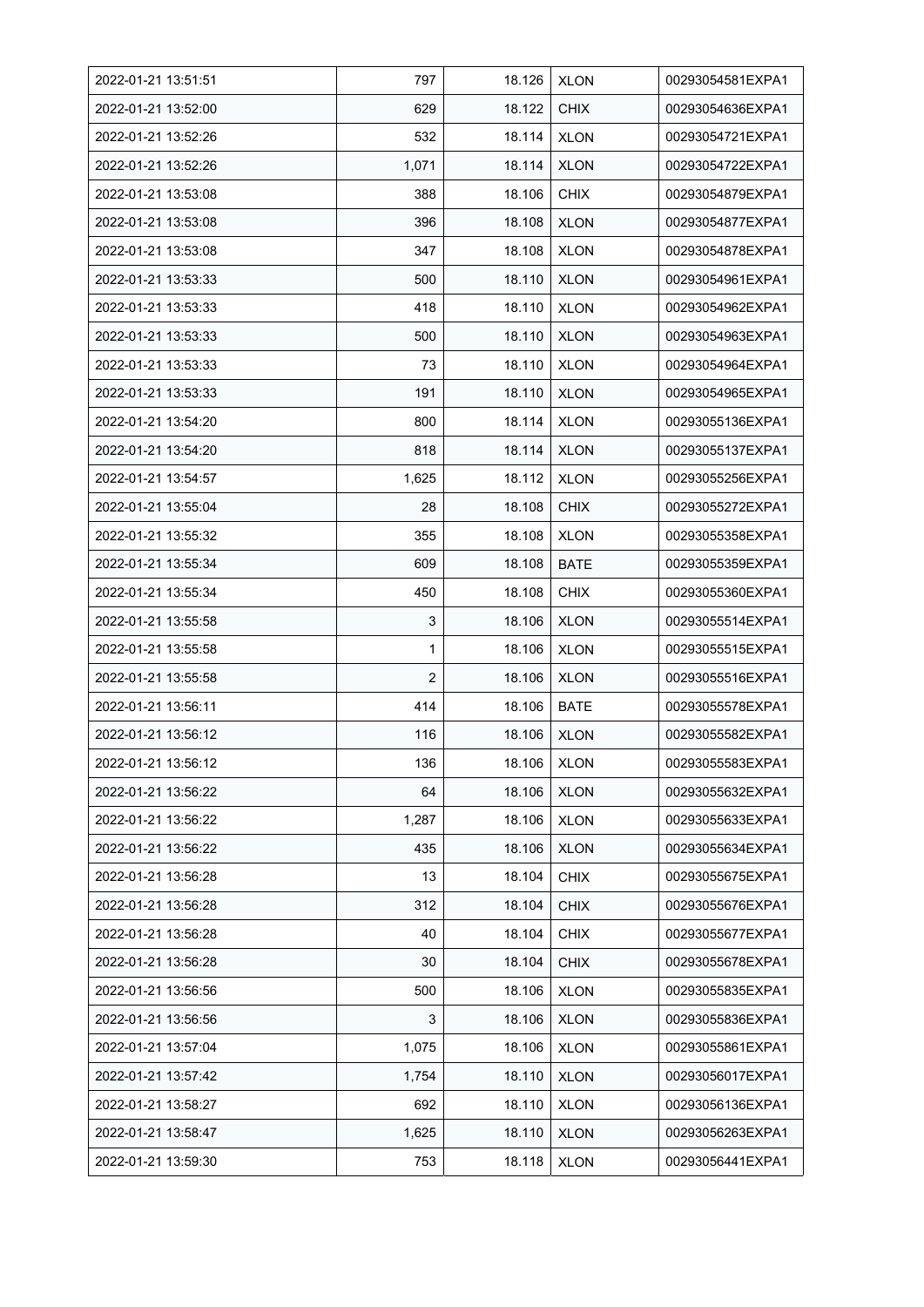| 2022-01-21 13:59:58 | 280            | 18.108 | <b>CHIX</b> | 00293056546EXPA1 |
|---------------------|----------------|--------|-------------|------------------|
| 2022-01-21 13:59:58 | 573            | 18.110 | <b>XLON</b> | 00293056545EXPA1 |
| 2022-01-21 13:59:58 | 115            | 18.110 | <b>XLON</b> | 00293056547EXPA1 |
| 2022-01-21 14:00:25 | 1,474          | 18.112 | <b>XLON</b> | 00293056626EXPA1 |
| 2022-01-21 14:00:50 | 3              | 18.110 | <b>XLON</b> | 00293056731EXPA1 |
| 2022-01-21 14:00:50 | 4              | 18.110 | <b>XLON</b> | 00293056732EXPA1 |
| 2022-01-21 14:00:57 | 1,773          | 18.110 | <b>XLON</b> | 00293056789EXPA1 |
| 2022-01-21 14:01:41 | 100            | 18.114 | <b>BATE</b> | 00293056941EXPA1 |
| 2022-01-21 14:01:41 | 9              | 18.114 | <b>BATE</b> | 00293056942EXPA1 |
| 2022-01-21 14:01:41 | 155            | 18.114 | <b>BATE</b> | 00293056943EXPA1 |
| 2022-01-21 14:01:42 | 4              | 18.114 | <b>BATE</b> | 00293056944EXPA1 |
| 2022-01-21 14:01:42 | 1              | 18.114 | <b>BATE</b> | 00293056945EXPA1 |
| 2022-01-21 14:01:57 | 2,124          | 18.116 | <b>XLON</b> | 00293057062EXPA1 |
| 2022-01-21 14:02:07 | 1,001          | 18.114 | <b>BATE</b> | 00293057084EXPA1 |
| 2022-01-21 14:02:10 | $\overline{2}$ | 18.116 | <b>CHIX</b> | 00293057088EXPA1 |
| 2022-01-21 14:02:10 | 417            | 18.118 | <b>CHIX</b> | 00293057089EXPA1 |
| 2022-01-21 14:02:10 | 781            | 18.118 | <b>CHIX</b> | 00293057090EXPA1 |
| 2022-01-21 14:02:15 | 725            | 18.112 | <b>XLON</b> | 00293057110EXPA1 |
| 2022-01-21 14:02:41 | 732            | 18.114 | <b>XLON</b> | 00293057203EXPA1 |
| 2022-01-21 14:02:52 | 241            | 18.108 | <b>BATE</b> | 00293057319EXPA1 |
| 2022-01-21 14:03:06 | 984            | 18.110 | <b>XLON</b> | 00293057385EXPA1 |
| 2022-01-21 14:03:56 | 611            | 18.118 | <b>XLON</b> | 00293057598EXPA1 |
| 2022-01-21 14:03:56 | 143            | 18.118 | <b>XLON</b> | 00293057599EXPA1 |
| 2022-01-21 14:03:57 | 194            | 18.118 | <b>XLON</b> | 00293057606EXPA1 |
| 2022-01-21 14:04:01 | 224            | 18.118 | <b>XLON</b> | 00293057626EXPA1 |
| 2022-01-21 14:04:01 | 258            | 18.118 | <b>XLON</b> | 00293057632EXPA1 |
| 2022-01-21 14:04:01 | 261            | 18.118 | <b>XLON</b> | 00293057638EXPA1 |
| 2022-01-21 14:04:38 | 143            | 18.122 | <b>XLON</b> | 00293057760EXPA1 |
| 2022-01-21 14:04:38 | 65             | 18.122 | <b>XLON</b> | 00293057761EXPA1 |
| 2022-01-21 14:04:39 | 1,862          | 18.122 | <b>XLON</b> | 00293057776EXPA1 |
| 2022-01-21 14:05:58 | 222            | 18.142 | <b>XLON</b> | 00293058098EXPA1 |
| 2022-01-21 14:05:58 | 361            | 18.142 | <b>XLON</b> | 00293058099EXPA1 |
| 2022-01-21 14:05:58 | 257            | 18.142 | <b>XLON</b> | 00293058100EXPA1 |
| 2022-01-21 14:05:58 | 1,422          | 18.142 | <b>XLON</b> | 00293058101EXPA1 |
| 2022-01-21 14:05:58 | 342            | 18.142 | <b>XLON</b> | 00293058102EXPA1 |
| 2022-01-21 14:05:58 | 110            | 18.142 | <b>XLON</b> | 00293058103EXPA1 |
| 2022-01-21 14:05:58 | 9              | 18.142 | <b>XLON</b> | 00293058104EXPA1 |
| 2022-01-21 14:05:58 | 91             | 18.142 | <b>XLON</b> | 00293058105EXPA1 |
| 2022-01-21 14:05:59 | 36             | 18.138 | <b>BATE</b> | 00293058113EXPA1 |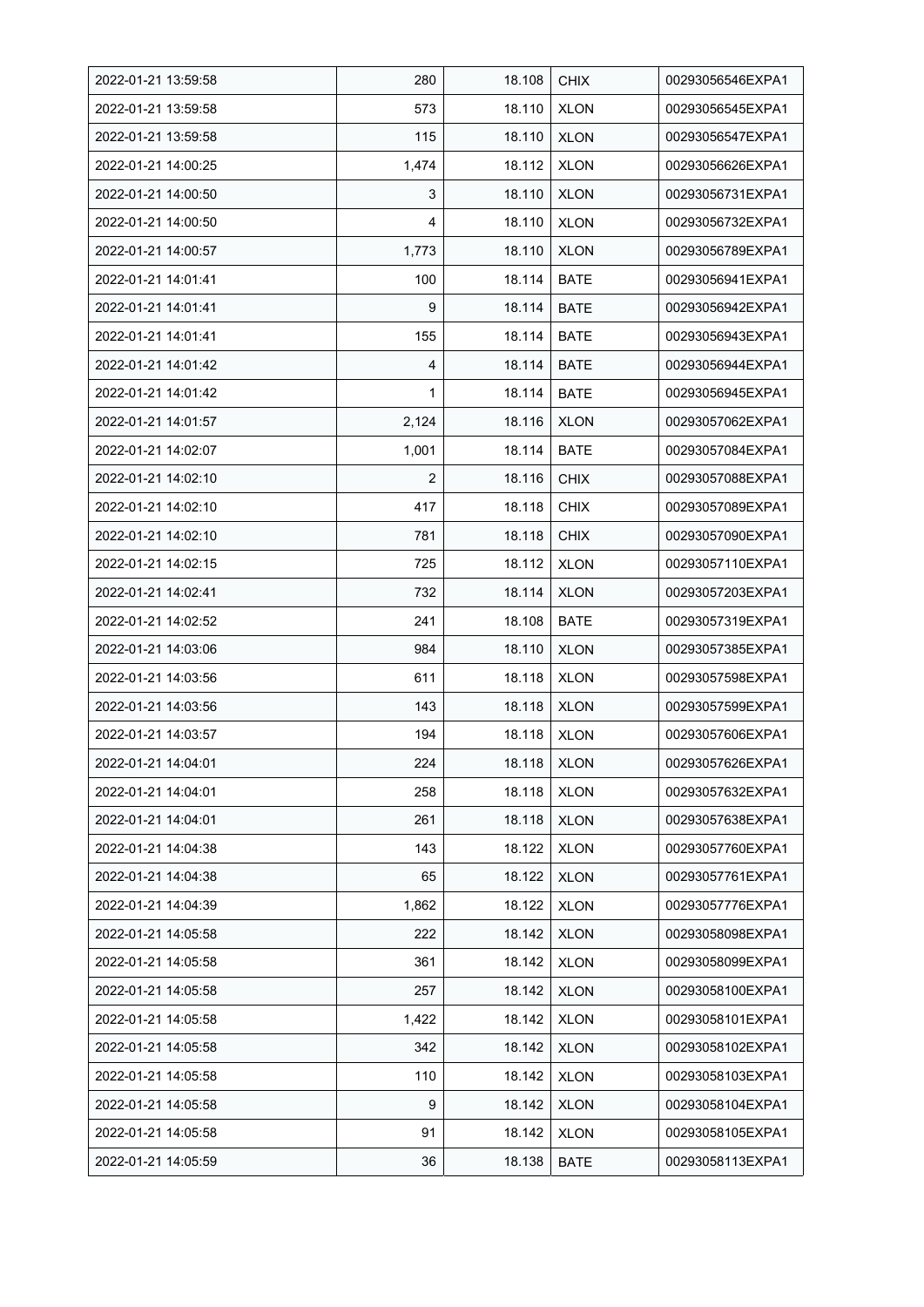| 2022-01-21 14:05:59 | 8              | 18.138 | <b>BATE</b> | 00293058114EXPA1 |
|---------------------|----------------|--------|-------------|------------------|
| 2022-01-21 14:05:59 | 194            | 18.138 | <b>BATE</b> | 00293058115EXPA1 |
| 2022-01-21 14:05:59 | 470            | 18.138 | <b>BATE</b> | 00293058116EXPA1 |
| 2022-01-21 14:06:00 | 747            | 18.136 | <b>CHIX</b> | 00293058117EXPA1 |
| 2022-01-21 14:06:39 | 193            | 18.138 | <b>XLON</b> | 00293058288EXPA1 |
| 2022-01-21 14:06:39 | 1,384          | 18.138 | <b>XLON</b> | 00293058289EXPA1 |
| 2022-01-21 14:07:09 | 641            | 18.134 | <b>XLON</b> | 00293058384EXPA1 |
| 2022-01-21 14:07:09 | 167            | 18.134 | <b>XLON</b> | 00293058386EXPA1 |
| 2022-01-21 14:08:14 | $\overline{2}$ | 18.146 | <b>XLON</b> | 00293058583EXPA1 |
| 2022-01-21 14:08:14 | 1              | 18.146 | <b>XLON</b> | 00293058584EXPA1 |
| 2022-01-21 14:08:14 | 3              | 18.146 | <b>XLON</b> | 00293058585EXPA1 |
| 2022-01-21 14:08:14 | 3              | 18.146 | <b>XLON</b> | 00293058586EXPA1 |
| 2022-01-21 14:08:26 | 500            | 18.156 | <b>XLON</b> | 00293058669EXPA1 |
| 2022-01-21 14:08:26 | 500            | 18.156 | <b>XLON</b> | 00293058670EXPA1 |
| 2022-01-21 14:08:34 | 2,236          | 18.156 | <b>XLON</b> | 00293058682EXPA1 |
| 2022-01-21 14:09:27 | 456            | 18.158 | <b>XLON</b> | 00293058858EXPA1 |
| 2022-01-21 14:09:27 | 1,426          | 18.158 | <b>XLON</b> | 00293058859EXPA1 |
| 2022-01-21 14:09:34 | 20             | 18.152 | <b>CHIX</b> | 00293058889EXPA1 |
| 2022-01-21 14:09:34 | 188            | 18.152 | <b>CHIX</b> | 00293058890EXPA1 |
| 2022-01-21 14:09:34 | 501            | 18.152 | <b>CHIX</b> | 00293058891EXPA1 |
| 2022-01-21 14:09:44 | 516            | 18.146 | <b>BATE</b> | 00293058921EXPA1 |
| 2022-01-21 14:10:27 | 3              | 18.152 | <b>XLON</b> | 00293059219EXPA1 |
| 2022-01-21 14:10:36 | 165            | 18.152 | <b>XLON</b> | 00293059247EXPA1 |
| 2022-01-21 14:10:36 | 2,326          | 18.152 | <b>XLON</b> | 00293059248EXPA1 |
| 2022-01-21 14:10:50 | 36             | 18.148 | <b>CHIX</b> | 00293059289EXPA1 |
| 2022-01-21 14:10:50 | 64             | 18.148 | <b>CHIX</b> | 00293059290EXPA1 |
| 2022-01-21 14:11:01 | 597            | 18.148 | <b>BATE</b> | 00293059323EXPA1 |
| 2022-01-21 14:11:01 | 458            | 18.148 | <b>CHIX</b> | 00293059322EXPA1 |
| 2022-01-21 14:11:01 | 599            | 18.148 | <b>XLON</b> | 00293059324EXPA1 |
| 2022-01-21 14:11:25 | 1,700          | 18.140 | <b>XLON</b> | 00293059395EXPA1 |
| 2022-01-21 14:12:09 | 1,418          | 18.134 | <b>XLON</b> | 00293059883EXPA1 |
| 2022-01-21 14:13:30 | 2,419          | 18.140 | <b>XLON</b> | 00293060280EXPA1 |
| 2022-01-21 14:13:44 | 217            | 18.134 | <b>CHIX</b> | 00293060401EXPA1 |
| 2022-01-21 14:13:49 | 54             | 18.134 | <b>XLON</b> | 00293060409EXPA1 |
| 2022-01-21 14:13:57 | 1,568          | 18.134 | <b>XLON</b> | 00293060451EXPA1 |
| 2022-01-21 14:13:57 | 179            | 18.134 | <b>XLON</b> | 00293060452EXPA1 |
| 2022-01-21 14:14:24 | 619            | 18.132 | <b>XLON</b> | 00293060515EXPA1 |
| 2022-01-21 14:14:39 | 171            | 18.130 | <b>BATE</b> | 00293060582EXPA1 |
| 2022-01-21 14:14:39 | 375            | 18.130 | <b>BATE</b> | 00293060584EXPA1 |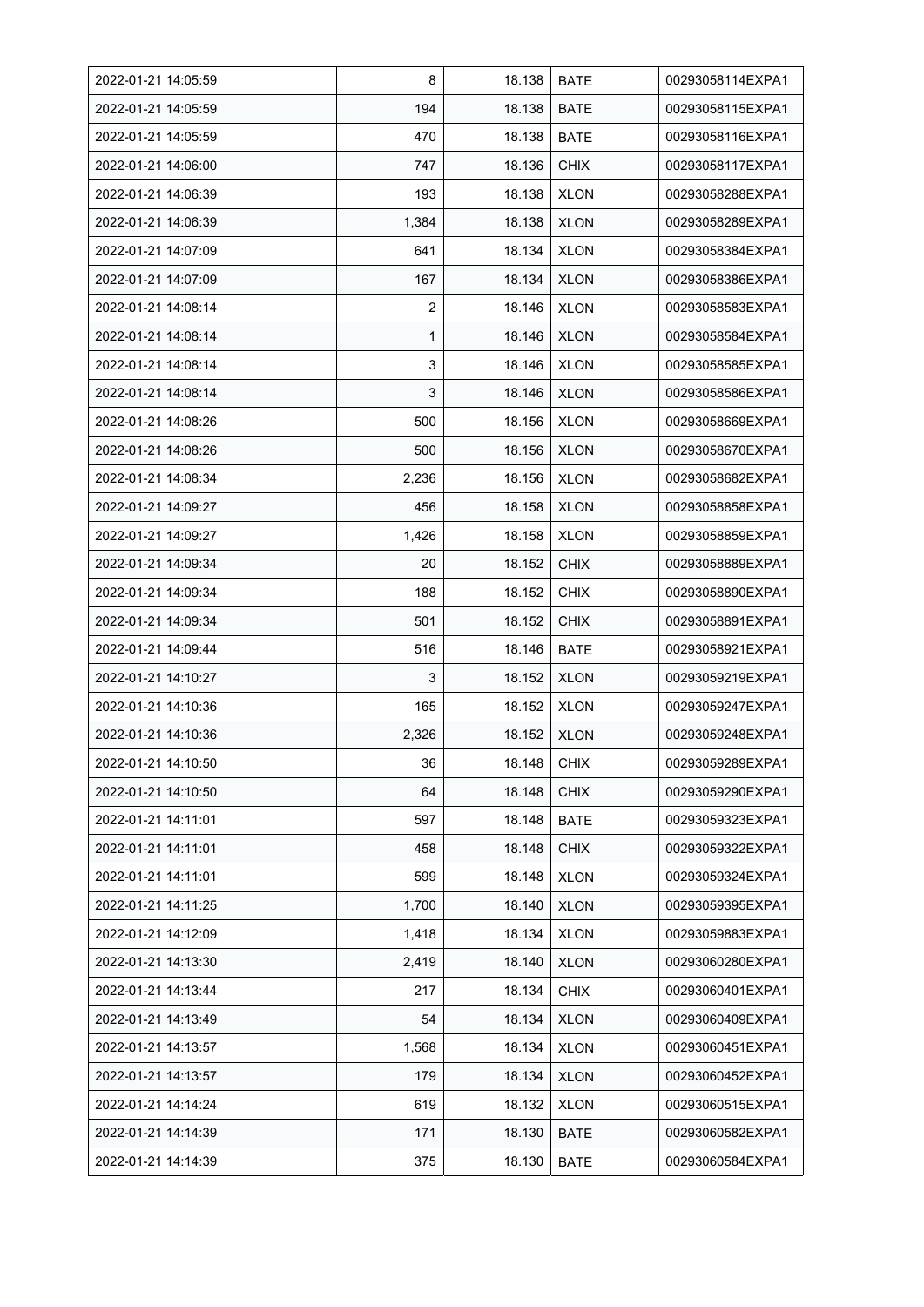| 2022-01-21 14:14:39 | 526   | 18.130 | <b>CHIX</b> | 00293060583EXPA1 |
|---------------------|-------|--------|-------------|------------------|
| 2022-01-21 14:14:55 | 500   | 18.132 | <b>XLON</b> | 00293060634EXPA1 |
| 2022-01-21 14:14:55 | 1     | 18.132 | <b>XLON</b> | 00293060635EXPA1 |
| 2022-01-21 14:15:13 | 500   | 18.130 | <b>XLON</b> | 00293060730EXPA1 |
| 2022-01-21 14:15:24 | 414   | 18.126 | <b>CHIX</b> | 00293060795EXPA1 |
| 2022-01-21 14:15:24 | 500   | 18.128 | <b>XLON</b> | 00293060796EXPA1 |
| 2022-01-21 14:15:24 | 1     | 18.128 | <b>XLON</b> | 00293060797EXPA1 |
| 2022-01-21 14:15:54 | 1,721 | 18.128 | <b>XLON</b> | 00293060921EXPA1 |
| 2022-01-21 14:15:54 | 42    | 18.128 | <b>XLON</b> | 00293060922EXPA1 |
| 2022-01-21 14:15:55 | 471   | 18.120 | <b>BATE</b> | 00293060923EXPA1 |
| 2022-01-21 14:16:33 | 883   | 18.124 | <b>XLON</b> | 00293061110EXPA1 |
| 2022-01-21 14:16:33 | 19    | 18.124 | <b>XLON</b> | 00293061111EXPA1 |
| 2022-01-21 14:16:43 | 153   | 18.124 | <b>XLON</b> | 00293061133EXPA1 |
| 2022-01-21 14:16:43 | 691   | 18.124 | <b>XLON</b> | 00293061140EXPA1 |
| 2022-01-21 14:17:16 | 352   | 18.112 | <b>BATE</b> | 00293061394EXPA1 |
| 2022-01-21 14:17:16 | 269   | 18.112 | <b>CHIX</b> | 00293061392EXPA1 |
| 2022-01-21 14:17:16 | 712   | 18.114 | <b>XLON</b> | 00293061393EXPA1 |
| 2022-01-21 14:17:43 | 71    | 18.116 | <b>XLON</b> | 00293061457EXPA1 |
| 2022-01-21 14:17:46 | 1,550 | 18.116 | <b>XLON</b> | 00293061462EXPA1 |
| 2022-01-21 14:17:46 | 225   | 18.116 | <b>XLON</b> | 00293061463EXPA1 |
| 2022-01-21 14:19:00 | 189   | 18.122 | <b>XLON</b> | 00293061696EXPA1 |
| 2022-01-21 14:19:00 | 1,264 | 18.122 | <b>XLON</b> | 00293061697EXPA1 |
| 2022-01-21 14:19:00 | 82    | 18.122 | <b>XLON</b> | 00293061698EXPA1 |
| 2022-01-21 14:19:23 | 1     | 18.126 | <b>XLON</b> | 00293061827EXPA1 |
| 2022-01-21 14:19:41 | 113   | 18.128 | <b>XLON</b> | 00293061859EXPA1 |
| 2022-01-21 14:19:41 | 1     | 18.128 | <b>XLON</b> | 00293061860EXPA1 |
| 2022-01-21 14:19:41 | 1     | 18.128 | <b>XLON</b> | 00293061861EXPA1 |
| 2022-01-21 14:19:46 | 1,974 | 18.130 | <b>XLON</b> | 00293061885EXPA1 |
| 2022-01-21 14:19:49 | 768   | 18.126 | <b>CHIX</b> | 00293061897EXPA1 |
| 2022-01-21 14:19:50 | 561   | 18.124 | <b>BATE</b> | 00293061898EXPA1 |
| 2022-01-21 14:20:17 | 1,764 | 18.132 | <b>XLON</b> | 00293062060EXPA1 |
| 2022-01-21 14:20:48 | 207   | 18.130 | BATE        | 00293062232EXPA1 |
| 2022-01-21 14:20:48 | 732   | 18.132 | <b>XLON</b> | 00293062230EXPA1 |
| 2022-01-21 14:21:10 | 718   | 18.132 | <b>XLON</b> | 00293062300EXPA1 |
| 2022-01-21 14:21:33 | 570   | 18.128 | <b>CHIX</b> | 00293062364EXPA1 |
| 2022-01-21 14:21:33 | 5     | 18.130 | <b>XLON</b> | 00293062363EXPA1 |
| 2022-01-21 14:21:33 | 781   | 18.130 | <b>XLON</b> | 00293062365EXPA1 |
| 2022-01-21 14:21:33 | 241   | 18.130 | <b>XLON</b> | 00293062366EXPA1 |
| 2022-01-21 14:21:33 | 311   | 18.130 | <b>XLON</b> | 00293062367EXPA1 |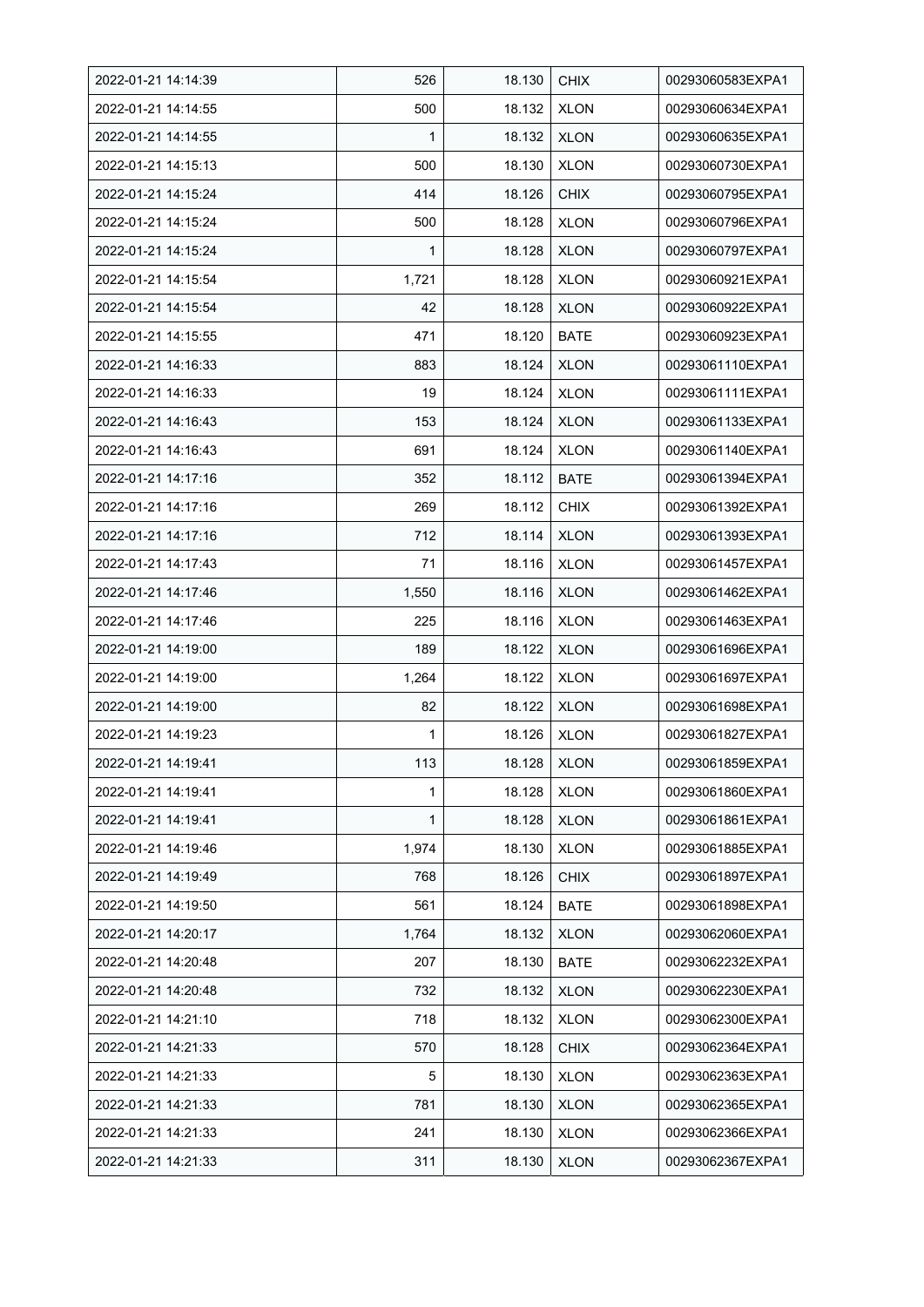| 2022-01-21 14:21:59 | 570            | 18.130 | <b>XLON</b> | 00293062491EXPA1 |
|---------------------|----------------|--------|-------------|------------------|
| 2022-01-21 14:22:10 | 384            | 18.124 | <b>BATE</b> | 00293062534EXPA1 |
| 2022-01-21 14:22:20 | 216            | 18.126 | <b>XLON</b> | 00293062587EXPA1 |
| 2022-01-21 14:22:20 | 157            | 18.126 | <b>XLON</b> | 00293062588EXPA1 |
| 2022-01-21 14:22:20 | 1,335          | 18.126 | <b>XLON</b> | 00293062591EXPA1 |
| 2022-01-21 14:23:05 | 277            | 18.124 | <b>XLON</b> | 00293062762EXPA1 |
| 2022-01-21 14:23:26 | 500            | 18.132 | <b>XLON</b> | 00293062836EXPA1 |
| 2022-01-21 14:23:26 | 425            | 18.132 | <b>XLON</b> | 00293062840EXPA1 |
| 2022-01-21 14:23:26 | 500            | 18.132 | <b>XLON</b> | 00293062841EXPA1 |
| 2022-01-21 14:23:26 | 43             | 18.132 | <b>XLON</b> | 00293062842EXPA1 |
| 2022-01-21 14:23:26 | 331            | 18.132 | <b>XLON</b> | 00293062843EXPA1 |
| 2022-01-21 14:23:57 | $\overline{2}$ | 18.132 | <b>XLON</b> | 00293062901EXPA1 |
| 2022-01-21 14:23:57 | 147            | 18.132 | <b>XLON</b> | 00293062902EXPA1 |
| 2022-01-21 14:23:57 | 172            | 18.132 | <b>XLON</b> | 00293062903EXPA1 |
| 2022-01-21 14:23:57 | 159            | 18.132 | <b>XLON</b> | 00293062904EXPA1 |
| 2022-01-21 14:24:05 | 248            | 18.138 | <b>XLON</b> | 00293062961EXPA1 |
| 2022-01-21 14:24:05 | 151            | 18.138 | <b>XLON</b> | 00293062962EXPA1 |
| 2022-01-21 14:24:05 | 76             | 18.138 | <b>XLON</b> | 00293062963EXPA1 |
| 2022-01-21 14:24:05 | 82             | 18.138 | <b>XLON</b> | 00293062964EXPA1 |
| 2022-01-21 14:24:05 | 500            | 18.138 | <b>XLON</b> | 00293062965EXPA1 |
| 2022-01-21 14:24:05 | 500            | 18.138 | <b>XLON</b> | 00293062966EXPA1 |
| 2022-01-21 14:24:05 | 26             | 18.138 | <b>XLON</b> | 00293062967EXPA1 |
| 2022-01-21 14:24:25 | 567            | 18.134 | <b>XLON</b> | 00293062996EXPA1 |
| 2022-01-21 14:24:59 | 747            | 18.136 | <b>CHIX</b> | 00293063214EXPA1 |
| 2022-01-21 14:24:59 | 734            | 18.136 | <b>XLON</b> | 00293063215EXPA1 |
| 2022-01-21 14:25:18 | 469            | 18.132 | BATE        | 00293063414EXPA1 |
| 2022-01-21 14:25:18 | 718            | 18.132 | <b>XLON</b> | 00293063413EXPA1 |
| 2022-01-21 14:25:48 | 1,832          | 18.134 | <b>XLON</b> | 00293063686EXPA1 |
| 2022-01-21 14:26:28 | 500            | 18.138 | <b>XLON</b> | 00293063900EXPA1 |
| 2022-01-21 14:26:28 | 500            | 18.138 | <b>XLON</b> | 00293063901EXPA1 |
| 2022-01-21 14:26:28 | 500            | 18.138 | <b>XLON</b> | 00293063902EXPA1 |
| 2022-01-21 14:26:28 | 59             | 18.138 | <b>XLON</b> | 00293063903EXPA1 |
| 2022-01-21 14:26:28 | 22             | 18.138 | <b>XLON</b> | 00293063904EXPA1 |
| 2022-01-21 14:26:28 | 124            | 18.138 | <b>XLON</b> | 00293063905EXPA1 |
| 2022-01-21 14:26:31 | 491            | 18.134 | BATE        | 00293063928EXPA1 |
| 2022-01-21 14:26:41 | 643            | 18.130 | <b>CHIX</b> | 00293063970EXPA1 |
| 2022-01-21 14:27:09 | 137            | 18.134 | <b>XLON</b> | 00293064051EXPA1 |
| 2022-01-21 14:27:09 | 237            | 18.134 | <b>XLON</b> | 00293064052EXPA1 |
| 2022-01-21 14:27:09 | 500            | 18.134 | <b>XLON</b> | 00293064053EXPA1 |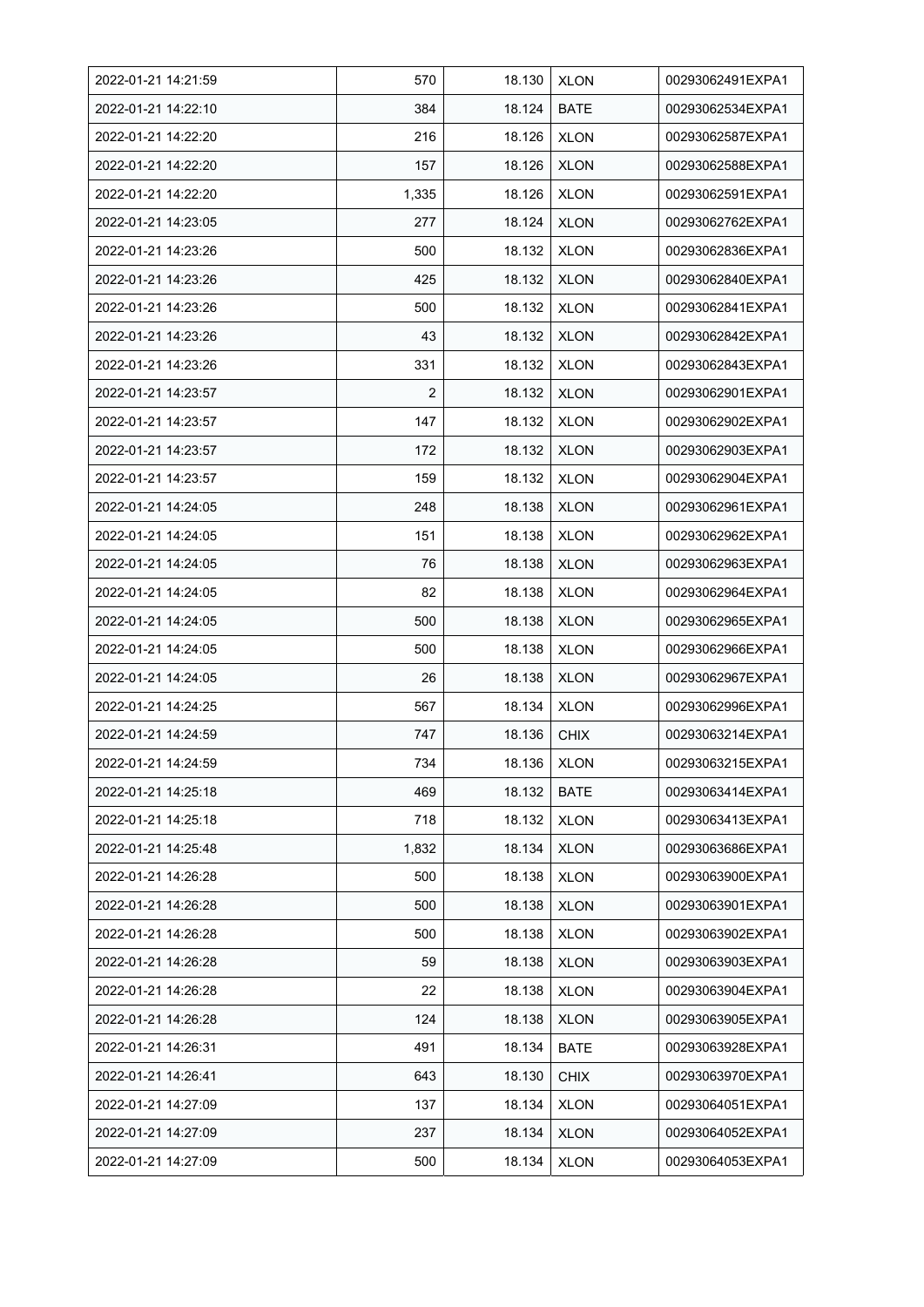| 2022-01-21 14:27:32 | 160   | 18.138 | <b>XLON</b> | 00293064096EXPA1 |
|---------------------|-------|--------|-------------|------------------|
| 2022-01-21 14:27:36 | 209   | 18.138 | <b>XLON</b> | 00293064118EXPA1 |
| 2022-01-21 14:27:36 | 216   | 18.138 | <b>XLON</b> | 00293064119EXPA1 |
| 2022-01-21 14:27:36 | 191   | 18.138 | <b>XLON</b> | 00293064120EXPA1 |
| 2022-01-21 14:27:36 | 146   | 18.138 | <b>XLON</b> | 00293064121EXPA1 |
| 2022-01-21 14:27:40 | 1     | 18.138 | <b>XLON</b> | 00293064136EXPA1 |
| 2022-01-21 14:27:42 | 876   | 18.138 | <b>XLON</b> | 00293064147EXPA1 |
| 2022-01-21 14:28:15 | 500   | 18.138 | <b>XLON</b> | 00293064240EXPA1 |
| 2022-01-21 14:28:15 | 403   | 18.138 | <b>XLON</b> | 00293064241EXPA1 |
| 2022-01-21 14:28:38 | 274   | 18.136 | <b>XLON</b> | 00293064298EXPA1 |
| 2022-01-21 14:28:51 | 532   | 18.134 | <b>BATE</b> | 00293064337EXPA1 |
| 2022-01-21 14:28:51 | 122   | 18.136 | <b>CHIX</b> | 00293064330EXPA1 |
| 2022-01-21 14:28:51 | 23    | 18.136 | <b>CHIX</b> | 00293064333EXPA1 |
| 2022-01-21 14:28:51 | 72    | 18.136 | <b>CHIX</b> | 00293064335EXPA1 |
| 2022-01-21 14:28:51 | 291   | 18.136 | <b>CHIX</b> | 00293064336EXPA1 |
| 2022-01-21 14:28:51 | 1,246 | 18.136 | <b>XLON</b> | 00293064334EXPA1 |
| 2022-01-21 14:28:51 | 365   | 18.136 | <b>XLON</b> | 00293064338EXPA1 |
| 2022-01-21 14:29:22 | 218   | 18.134 | <b>BATE</b> | 00293064433EXPA1 |
| 2022-01-21 14:29:22 | 159   | 18.134 | <b>CHIX</b> | 00293064435EXPA1 |
| 2022-01-21 14:29:22 | 544   | 18.134 | <b>XLON</b> | 00293064434EXPA1 |
| 2022-01-21 14:29:37 | 500   | 18.126 | <b>XLON</b> | 00293064480EXPA1 |
| 2022-01-21 14:29:37 | 456   | 18.126 | <b>XLON</b> | 00293064481EXPA1 |
| 2022-01-21 14:29:37 | 59    | 18.126 | <b>XLON</b> | 00293064482EXPA1 |
| 2022-01-21 14:29:37 | 72    | 18.126 | <b>XLON</b> | 00293064483EXPA1 |
| 2022-01-21 14:29:37 | 162   | 18.126 | <b>XLON</b> | 00293064484EXPA1 |
| 2022-01-21 14:30:20 | 800   | 18.132 | <b>XLON</b> | 00293064590EXPA1 |
| 2022-01-21 14:30:20 | 802   | 18.132 | <b>XLON</b> | 00293064591EXPA1 |
| 2022-01-21 14:30:20 | 146   | 18.132 | <b>XLON</b> | 00293064592EXPA1 |
| 2022-01-21 14:30:40 | 246   | 18.118 | BATE        | 00293064691EXPA1 |
| 2022-01-21 14:30:40 | 287   | 18.118 | <b>CHIX</b> | 00293064688EXPA1 |
| 2022-01-21 14:30:43 | 3     | 18.118 | <b>XLON</b> | 00293064726EXPA1 |
| 2022-01-21 14:30:43 | 568   | 18.120 | <b>XLON</b> | 00293064727EXPA1 |
| 2022-01-21 14:30:43 | 500   | 18.120 | <b>XLON</b> | 00293064728EXPA1 |
| 2022-01-21 14:30:43 | 297   | 18.120 | <b>XLON</b> | 00293064729EXPA1 |
| 2022-01-21 14:31:34 | 1     | 18.122 | <b>XLON</b> | 00293064953EXPA1 |
| 2022-01-21 14:31:34 | 1     | 18.122 | <b>XLON</b> | 00293064954EXPA1 |
| 2022-01-21 14:31:37 | 151   | 18.124 | <b>XLON</b> | 00293064976EXPA1 |
| 2022-01-21 14:31:44 | 463   | 18.122 | <b>BATE</b> | 00293065003EXPA1 |
| 2022-01-21 14:31:44 | 1,186 | 18.124 | <b>XLON</b> | 00293065001EXPA1 |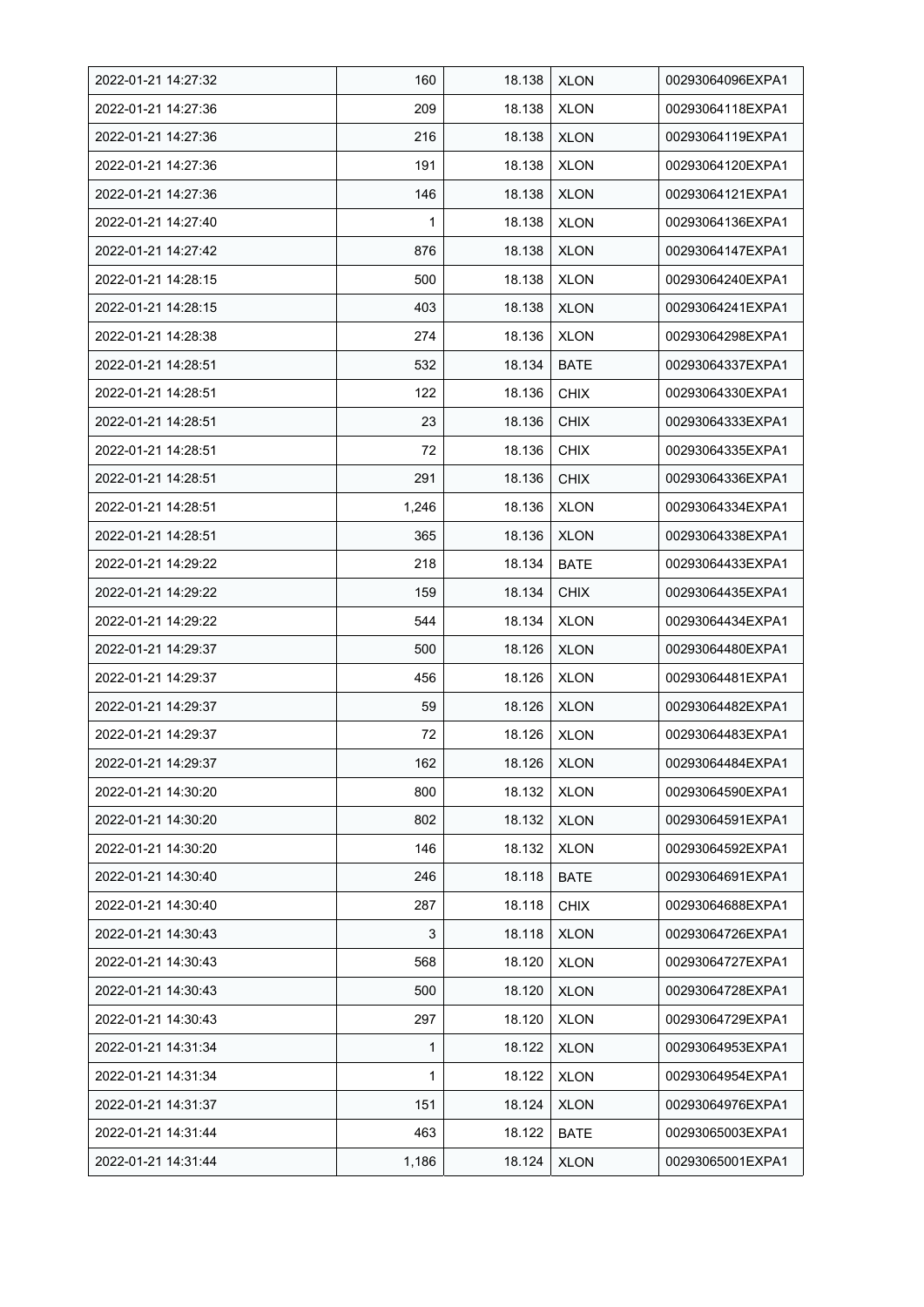| 2022-01-21 14:31:44 | 866 | 18.124 | <b>XLON</b> | 00293065002EXPA1 |
|---------------------|-----|--------|-------------|------------------|
| 2022-01-21 14:31:47 | 462 | 18.120 | <b>CHIX</b> | 00293065012EXPA1 |
| 2022-01-21 14:31:58 | 3   | 18.120 | <b>XLON</b> | 00293065070EXPA1 |
| 2022-01-21 14:31:58 | 111 | 18.120 | <b>XLON</b> | 00293065071EXPA1 |
| 2022-01-21 14:31:58 | 451 | 18.120 | <b>XLON</b> | 00293065072EXPA1 |
| 2022-01-21 14:31:58 | 225 | 18.120 | <b>XLON</b> | 00293065073EXPA1 |
| 2022-01-21 14:31:58 | 500 | 18.120 | <b>XLON</b> | 00293065074EXPA1 |
| 2022-01-21 14:31:58 | 112 | 18.120 | <b>XLON</b> | 00293065075EXPA1 |
| 2022-01-21 14:31:58 | 71  | 18.120 | <b>XLON</b> | 00293065076EXPA1 |
| 2022-01-21 14:32:25 | 156 | 18.112 | <b>CHIX</b> | 00293065211EXPA1 |
| 2022-01-21 14:32:25 | 60  | 18.110 | <b>XLON</b> | 00293065212EXPA1 |
| 2022-01-21 14:32:25 | 451 | 18.110 | <b>XLON</b> | 00293065213EXPA1 |
| 2022-01-21 14:32:25 | 73  | 18.110 | <b>XLON</b> | 00293065215EXPA1 |
| 2022-01-21 14:32:25 | 117 | 18.110 | <b>XLON</b> | 00293065217EXPA1 |
| 2022-01-21 14:32:25 | 3   | 18.110 | <b>XLON</b> | 00293065219EXPA1 |
| 2022-01-21 14:32:28 | 26  | 18.110 | <b>XLON</b> | 00293065228EXPA1 |
| 2022-01-21 14:32:28 | 916 | 18.110 | <b>XLON</b> | 00293065230EXPA1 |
| 2022-01-21 14:33:10 | 500 | 18.110 | <b>XLON</b> | 00293065377EXPA1 |
| 2022-01-21 14:33:17 | 500 | 18.112 | <b>XLON</b> | 00293065400EXPA1 |
| 2022-01-21 14:33:17 | 785 | 18.112 | <b>XLON</b> | 00293065401EXPA1 |
| 2022-01-21 14:34:20 | 622 | 18.114 | <b>BATE</b> | 00293065835EXPA1 |
| 2022-01-21 14:34:20 | 33  | 18.114 | <b>CHIX</b> | 00293065837EXPA1 |
| 2022-01-21 14:34:20 | 521 | 18.114 | <b>CHIX</b> | 00293065838EXPA1 |
| 2022-01-21 14:34:20 | 289 | 18.112 | <b>XLON</b> | 00293065841EXPA1 |
| 2022-01-21 14:34:25 | 480 | 18.110 | <b>XLON</b> | 00293065875EXPA1 |
| 2022-01-21 14:34:25 | 200 | 18.110 | <b>XLON</b> | 00293065876EXPA1 |
| 2022-01-21 14:34:25 | 300 | 18.110 | <b>XLON</b> | 00293065877EXPA1 |
| 2022-01-21 14:34:25 | 230 | 18.110 | <b>XLON</b> | 00293065878EXPA1 |
| 2022-01-21 14:34:25 | 500 | 18.110 | <b>XLON</b> | 00293065879EXPA1 |
| 2022-01-21 14:34:25 | 177 | 18.110 | <b>XLON</b> | 00293065880EXPA1 |
| 2022-01-21 14:34:28 | 465 | 18.108 | <b>XLON</b> | 00293065910EXPA1 |
| 2022-01-21 14:34:28 | 500 | 18.108 | <b>XLON</b> | 00293065911EXPA1 |
| 2022-01-21 14:34:28 | 156 | 18.108 | <b>XLON</b> | 00293065912EXPA1 |
| 2022-01-21 14:34:54 | 432 | 18.096 | <b>XLON</b> | 00293066094EXPA1 |
| 2022-01-21 14:34:54 | 263 | 18.096 | <b>XLON</b> | 00293066096EXPA1 |
| 2022-01-21 14:34:54 | 211 | 18.096 | <b>XLON</b> | 00293066098EXPA1 |
| 2022-01-21 14:34:54 | 718 | 18.096 | <b>XLON</b> | 00293066106EXPA1 |
| 2022-01-21 14:34:54 | 341 | 18.096 | <b>XLON</b> | 00293066108EXPA1 |
| 2022-01-21 14:35:50 | 68  | 18.118 | <b>XLON</b> | 00293066350EXPA1 |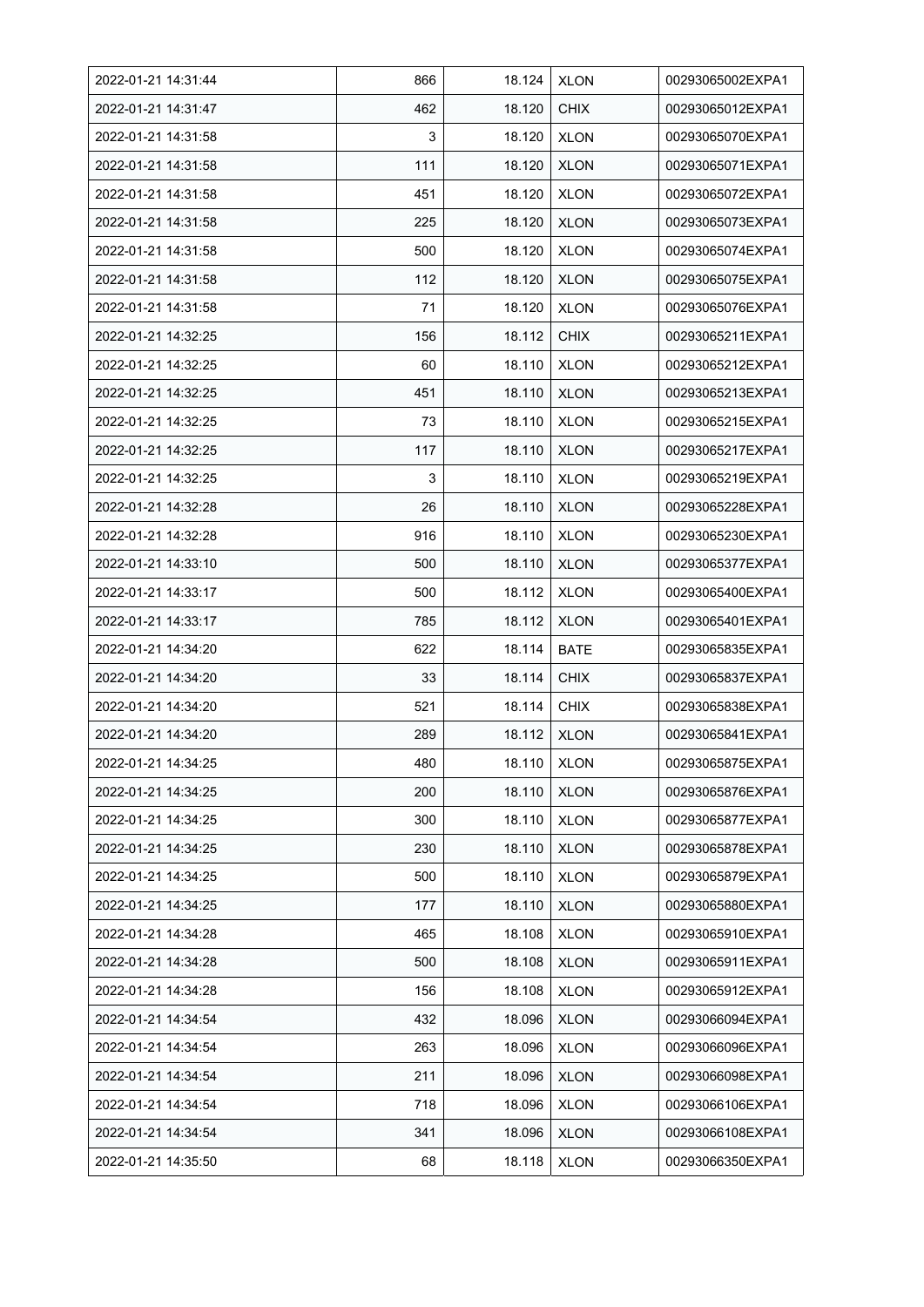| 2022-01-21 14:35:50 | 786          | 18.118 | <b>XLON</b> | 00293066351EXPA1 |
|---------------------|--------------|--------|-------------|------------------|
| 2022-01-21 14:35:50 | 1,419        | 18.118 | <b>XLON</b> | 00293066352EXPA1 |
| 2022-01-21 14:36:23 | 319          | 18.122 | <b>XLON</b> | 00293066572EXPA1 |
| 2022-01-21 14:36:23 | 1,629        | 18.122 | <b>XLON</b> | 00293066573EXPA1 |
| 2022-01-21 14:36:52 | 550          | 18.122 | <b>XLON</b> | 00293066676EXPA1 |
| 2022-01-21 14:36:52 | 503          | 18.122 | <b>XLON</b> | 00293066677EXPA1 |
| 2022-01-21 14:36:52 | 368          | 18.122 | <b>XLON</b> | 00293066678EXPA1 |
| 2022-01-21 14:37:49 | 493          | 18.122 | <b>CHIX</b> | 00293066928EXPA1 |
| 2022-01-21 14:37:49 | $\mathbf{1}$ | 18.122 | <b>CHIX</b> | 00293066929EXPA1 |
| 2022-01-21 14:37:58 | 286          | 18.122 | <b>CHIX</b> | 00293066980EXPA1 |
| 2022-01-21 14:37:58 | 138          | 18.122 | <b>CHIX</b> | 00293066982EXPA1 |
| 2022-01-21 14:37:58 | 45           | 18.122 | <b>CHIX</b> | 00293066984EXPA1 |
| 2022-01-21 14:37:58 | 305          | 18.122 | <b>CHIX</b> | 00293066986EXPA1 |
| 2022-01-21 14:37:58 | 47           | 18.122 | XLON        | 00293066981EXPA1 |
| 2022-01-21 14:37:58 | 2,904        | 18.122 | <b>XLON</b> | 00293066985EXPA1 |
| 2022-01-21 14:37:58 | 156          | 18.122 | <b>XLON</b> | 00293066987EXPA1 |
| 2022-01-21 14:38:06 | 210          | 18.114 | <b>BATE</b> | 00293067066EXPA1 |
| 2022-01-21 14:38:27 | 100          | 18.118 | <b>XLON</b> | 00293067138EXPA1 |
| 2022-01-21 14:38:27 | 94           | 18.118 | <b>XLON</b> | 00293067139EXPA1 |
| 2022-01-21 14:38:27 | 45           | 18.118 | <b>XLON</b> | 00293067140EXPA1 |
| 2022-01-21 14:38:35 | 500          | 18.116 | <b>XLON</b> | 00293067167EXPA1 |
| 2022-01-21 14:38:35 | 1,098        | 18.116 | <b>XLON</b> | 00293067168EXPA1 |
| 2022-01-21 14:38:48 | 3            | 18.118 | <b>BATE</b> | 00293067193EXPA1 |
| 2022-01-21 14:38:48 | 52           | 18.118 | <b>BATE</b> | 00293067194EXPA1 |
| 2022-01-21 14:38:48 | 100          | 18.118 | <b>BATE</b> | 00293067195EXPA1 |
| 2022-01-21 14:38:48 | 21           | 18.118 | <b>BATE</b> | 00293067196EXPA1 |
| 2022-01-21 14:38:48 | 21           | 18.118 | <b>BATE</b> | 00293067197EXPA1 |
| 2022-01-21 14:38:48 | 100          | 18.118 | <b>BATE</b> | 00293067198EXPA1 |
| 2022-01-21 14:38:48 | 52           | 18.118 | <b>BATE</b> | 00293067199EXPA1 |
| 2022-01-21 14:38:48 | 100          | 18.118 | <b>BATE</b> | 00293067200EXPA1 |
| 2022-01-21 14:38:48 | 51           | 18.118 | <b>BATE</b> | 00293067201EXPA1 |
| 2022-01-21 14:38:48 | 100          | 18.118 | <b>BATE</b> | 00293067202EXPA1 |
| 2022-01-21 14:38:48 | 52           | 18.118 | <b>BATE</b> | 00293067203EXPA1 |
| 2022-01-21 14:38:48 | 501          | 18.118 | <b>BATE</b> | 00293067204EXPA1 |
| 2022-01-21 14:38:48 | 1            | 18.118 | BATE        | 00293067205EXPA1 |
| 2022-01-21 14:39:00 | 3            | 18.118 | BATE        | 00293067250EXPA1 |
| 2022-01-21 14:39:01 | 18           | 18.118 | BATE        | 00293067256EXPA1 |
| 2022-01-21 14:39:01 | 22           | 18.118 | <b>BATE</b> | 00293067257EXPA1 |
| 2022-01-21 14:39:01 | 18           | 18.118 | <b>BATE</b> | 00293067258EXPA1 |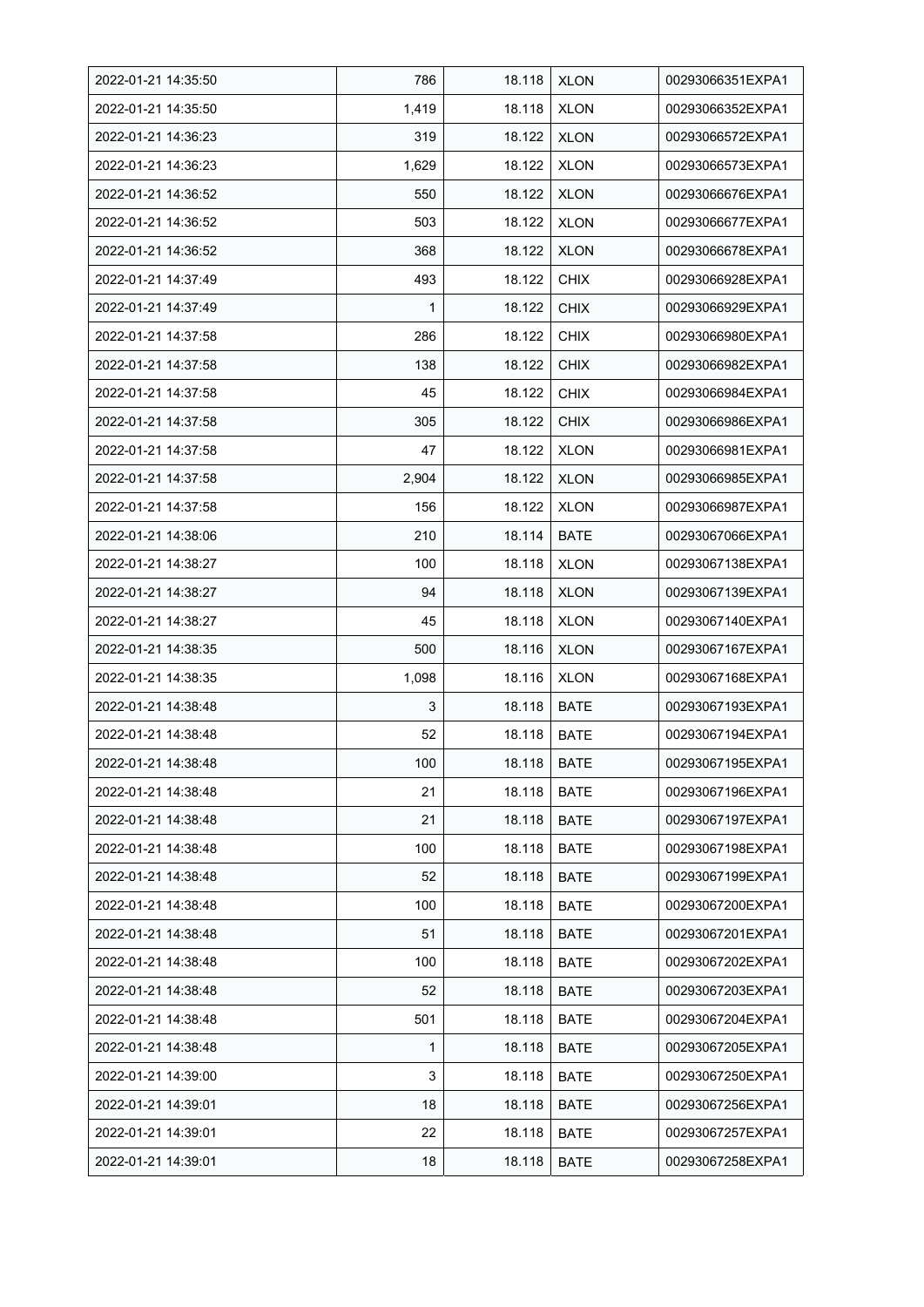| 2022-01-21 14:39:01 | 11    | 18.118 | <b>BATE</b> | 00293067259EXPA1 |
|---------------------|-------|--------|-------------|------------------|
| 2022-01-21 14:39:01 | 18    | 18.118 | <b>BATE</b> | 00293067260EXPA1 |
| 2022-01-21 14:39:06 | 205   | 18.118 | <b>XLON</b> | 00293067322EXPA1 |
| 2022-01-21 14:40:01 | 649   | 18.130 | <b>CHIX</b> | 00293067627EXPA1 |
| 2022-01-21 14:40:01 | 3,068 | 18.130 | <b>XLON</b> | 00293067626EXPA1 |
| 2022-01-21 14:40:27 | 205   | 18.130 | <b>XLON</b> | 00293067748EXPA1 |
| 2022-01-21 14:40:27 | 1,441 | 18.130 | <b>XLON</b> | 00293067750EXPA1 |
| 2022-01-21 14:40:27 | 154   | 18.130 | <b>XLON</b> | 00293067752EXPA1 |
| 2022-01-21 14:40:27 | 122   | 18.130 | <b>XLON</b> | 00293067753EXPA1 |
| 2022-01-21 14:41:02 | 500   | 18.130 | <b>XLON</b> | 00293067945EXPA1 |
| 2022-01-21 14:41:02 | 116   | 18.130 | <b>XLON</b> | 00293067946EXPA1 |
| 2022-01-21 14:41:02 | 121   | 18.130 | <b>XLON</b> | 00293067947EXPA1 |
| 2022-01-21 14:41:02 | 203   | 18.130 | <b>XLON</b> | 00293067948EXPA1 |
| 2022-01-21 14:41:11 | 149   | 18.124 | <b>XLON</b> | 00293067976EXPA1 |
| 2022-01-21 14:41:11 | 196   | 18.124 | <b>XLON</b> | 00293067977EXPA1 |
| 2022-01-21 14:41:11 | 222   | 18.124 | <b>XLON</b> | 00293067978EXPA1 |
| 2022-01-21 14:41:42 | 1,883 | 18.124 | <b>XLON</b> | 00293068067EXPA1 |
| 2022-01-21 14:41:57 | 662   | 18.118 | <b>BATE</b> | 00293068112EXPA1 |
| 2022-01-21 14:41:57 | 552   | 18.118 | <b>CHIX</b> | 00293068111EXPA1 |
| 2022-01-21 14:42:25 | 217   | 18.114 | <b>XLON</b> | 00293068292EXPA1 |
| 2022-01-21 14:42:25 | 342   | 18.114 | <b>XLON</b> | 00293068294EXPA1 |
| 2022-01-21 14:42:25 | 127   | 18.114 | <b>XLON</b> | 00293068295EXPA1 |
| 2022-01-21 14:42:26 | 954   | 18.114 | <b>XLON</b> | 00293068296EXPA1 |
| 2022-01-21 14:43:07 | 371   | 18.114 | <b>XLON</b> | 00293068700EXPA1 |
| 2022-01-21 14:43:07 | 1,084 | 18.114 | <b>XLON</b> | 00293068701EXPA1 |
| 2022-01-21 14:43:07 | 316   | 18.114 | <b>XLON</b> | 00293068702EXPA1 |
| 2022-01-21 14:43:56 | 500   | 18.130 | <b>XLON</b> | 00293068931EXPA1 |
| 2022-01-21 14:43:56 | 1     | 18.130 | <b>XLON</b> | 00293068932EXPA1 |
| 2022-01-21 14:43:56 | 1,422 | 18.130 | <b>XLON</b> | 00293068938EXPA1 |
| 2022-01-21 14:44:02 | 604   | 18.120 | <b>BATE</b> | 00293068955EXPA1 |
| 2022-01-21 14:44:12 | 507   | 18.118 | <b>CHIX</b> | 00293068988EXPA1 |
| 2022-01-21 14:44:24 | 218   | 18.114 | <b>XLON</b> | 00293069058EXPA1 |
| 2022-01-21 14:44:28 | 1,664 | 18.114 | <b>XLON</b> | 00293069070EXPA1 |
| 2022-01-21 14:45:06 | 234   | 18.110 | <b>XLON</b> | 00293069258EXPA1 |
| 2022-01-21 14:45:06 | 91    | 18.110 | <b>XLON</b> | 00293069259EXPA1 |
| 2022-01-21 14:45:06 | 64    | 18.110 | <b>XLON</b> | 00293069260EXPA1 |
| 2022-01-21 14:45:19 | 1,733 | 18.110 | <b>XLON</b> | 00293069310EXPA1 |
| 2022-01-21 14:45:42 | 100   | 18.112 | <b>XLON</b> | 00293069387EXPA1 |
| 2022-01-21 14:45:42 | 600   | 18.112 | <b>XLON</b> | 00293069388EXPA1 |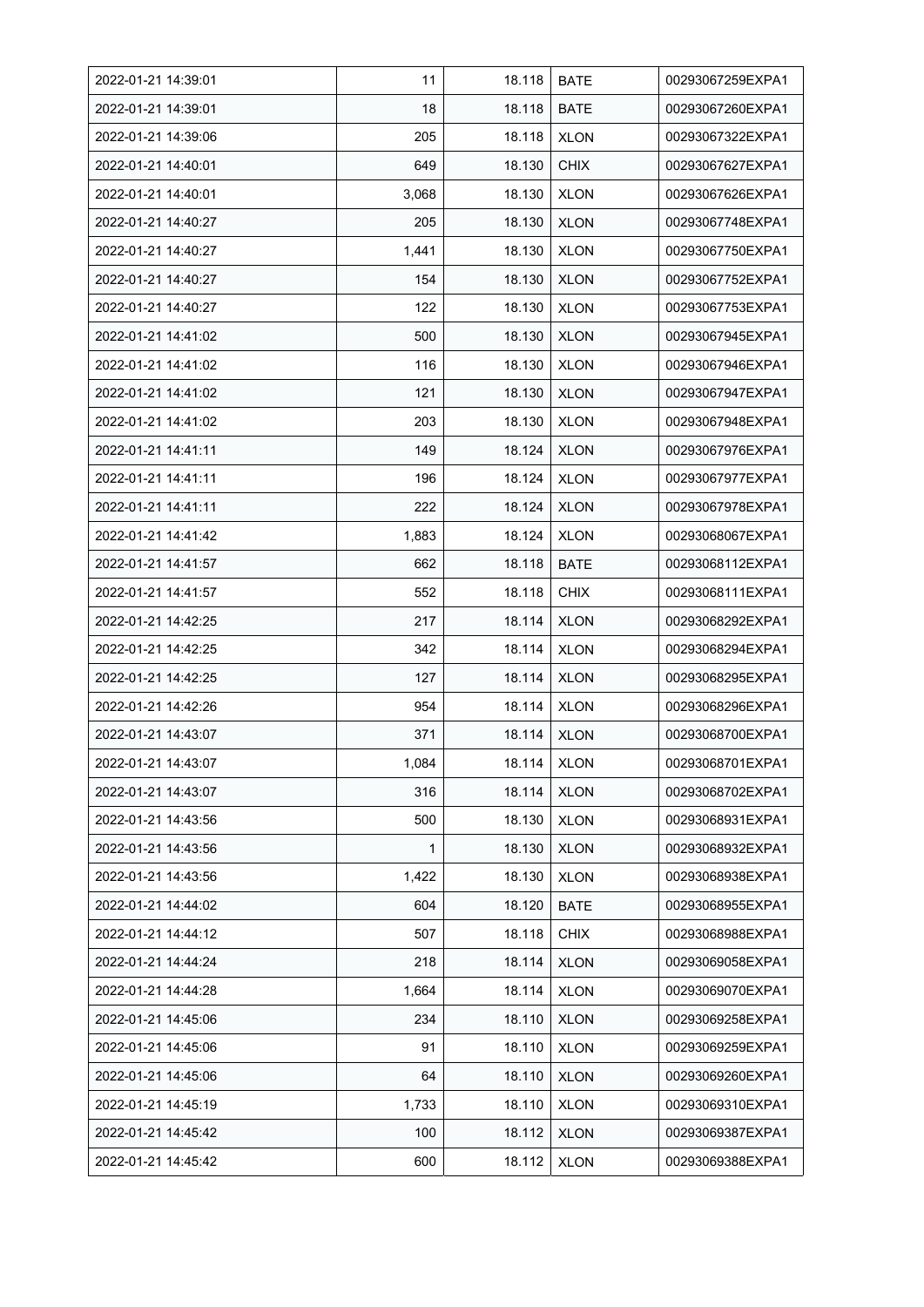| 2022-01-21 14:45:42 | 212   | 18.112 | <b>XLON</b> | 00293069389EXPA1 |
|---------------------|-------|--------|-------------|------------------|
| 2022-01-21 14:46:04 | 449   | 18.108 | <b>BATE</b> | 00293069510EXPA1 |
| 2022-01-21 14:46:04 | 98    | 18.108 | <b>BATE</b> | 00293069512EXPA1 |
| 2022-01-21 14:46:04 | 635   | 18.108 | <b>CHIX</b> | 00293069509EXPA1 |
| 2022-01-21 14:46:04 | 468   | 18.108 | <b>XLON</b> | 00293069511EXPA1 |
| 2022-01-21 14:46:04 | 224   | 18.108 | <b>XLON</b> | 00293069513EXPA1 |
| 2022-01-21 14:47:06 | 2     | 18.108 | <b>XLON</b> | 00293069716EXPA1 |
| 2022-01-21 14:47:06 | 1     | 18.108 | <b>XLON</b> | 00293069717EXPA1 |
| 2022-01-21 14:47:06 | 835   | 18.108 | <b>XLON</b> | 00293069718EXPA1 |
| 2022-01-21 14:47:06 | 43    | 18.108 | <b>XLON</b> | 00293069721EXPA1 |
| 2022-01-21 14:47:06 | 318   | 18.108 | <b>XLON</b> | 00293069722EXPA1 |
| 2022-01-21 14:47:06 | 159   | 18.108 | <b>XLON</b> | 00293069723EXPA1 |
| 2022-01-21 14:47:06 | 411   | 18.108 | <b>XLON</b> | 00293069724EXPA1 |
| 2022-01-21 14:47:10 | 427   | 18.106 | <b>BATE</b> | 00293069733EXPA1 |
| 2022-01-21 14:47:10 | 463   | 18.106 | <b>CHIX</b> | 00293069734EXPA1 |
| 2022-01-21 14:47:11 | 500   | 18.104 | <b>XLON</b> | 00293069746EXPA1 |
| 2022-01-21 14:47:20 | 500   | 18.104 | <b>XLON</b> | 00293069891EXPA1 |
| 2022-01-21 14:47:24 | 478   | 18.104 | <b>XLON</b> | 00293069897EXPA1 |
| 2022-01-21 14:47:35 | 173   | 18.104 | <b>XLON</b> | 00293069963EXPA1 |
| 2022-01-21 14:47:36 | 934   | 18.104 | <b>XLON</b> | 00293069964EXPA1 |
| 2022-01-21 14:47:44 | 692   | 18.104 | <b>XLON</b> | 00293070009EXPA1 |
| 2022-01-21 14:47:44 | 24    | 18.104 | <b>XLON</b> | 00293070010EXPA1 |
| 2022-01-21 14:48:59 | 636   | 18.098 | <b>XLON</b> | 00293070343EXPA1 |
| 2022-01-21 14:48:59 | 96    | 18.098 | <b>XLON</b> | 00293070344EXPA1 |
| 2022-01-21 14:48:59 | 344   | 18.098 | <b>XLON</b> | 00293070345EXPA1 |
| 2022-01-21 14:48:59 | 91    | 18.098 | <b>XLON</b> | 00293070346EXPA1 |
| 2022-01-21 14:48:59 | 67    | 18.098 | <b>XLON</b> | 00293070347EXPA1 |
| 2022-01-21 14:48:59 | 23    | 18.098 | <b>XLON</b> | 00293070348EXPA1 |
| 2022-01-21 14:49:06 | 589   | 18.098 | <b>BATE</b> | 00293070361EXPA1 |
| 2022-01-21 14:49:06 | 2,272 | 18.098 | <b>XLON</b> | 00293070362EXPA1 |
| 2022-01-21 14:49:11 | 489   | 18.094 | <b>CHIX</b> | 00293070386EXPA1 |
| 2022-01-21 14:49:31 | 1     | 18.092 | <b>XLON</b> | 00293070503EXPA1 |
| 2022-01-21 14:50:17 | 550   | 18.106 | <b>XLON</b> | 00293070756EXPA1 |
| 2022-01-21 14:50:17 | 610   | 18.106 | <b>XLON</b> | 00293070757EXPA1 |
| 2022-01-21 14:50:21 | 222   | 18.106 | <b>XLON</b> | 00293070769EXPA1 |
| 2022-01-21 14:50:21 | 170   | 18.106 | <b>XLON</b> | 00293070771EXPA1 |
| 2022-01-21 14:50:21 | 230   | 18.106 | <b>XLON</b> | 00293070773EXPA1 |
| 2022-01-21 14:50:21 | 184   | 18.106 | <b>XLON</b> | 00293070775EXPA1 |
| 2022-01-21 14:50:21 | 85    | 18.106 | <b>XLON</b> | 00293070776EXPA1 |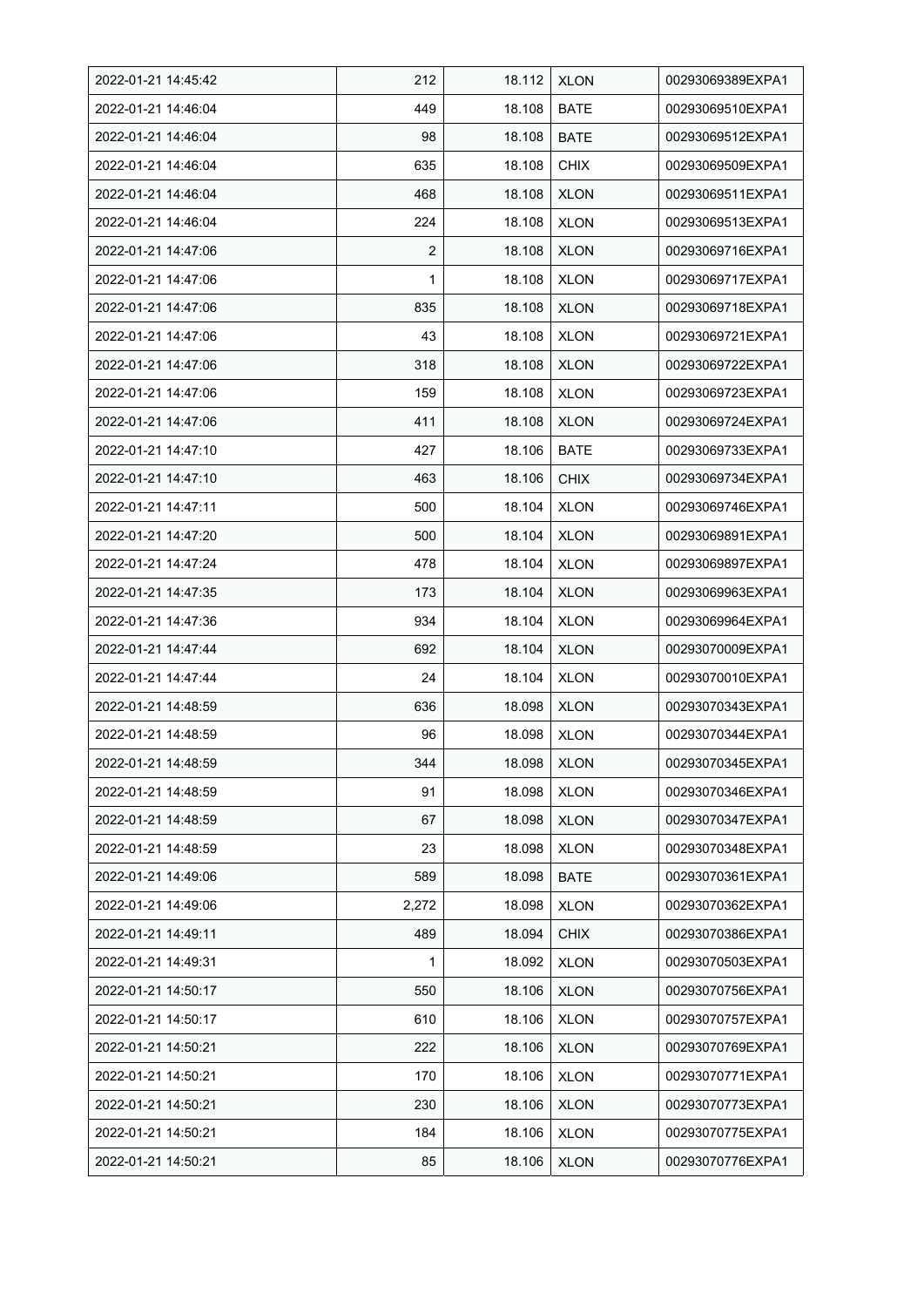| 2022-01-21 14:50:21 | 1,812 | 18.106 | <b>XLON</b> | 00293070777EXPA1 |
|---------------------|-------|--------|-------------|------------------|
| 2022-01-21 14:50:44 | 24    | 18.102 | <b>XLON</b> | 00293070893EXPA1 |
| 2022-01-21 14:50:44 | 699   | 18.102 | <b>XLON</b> | 00293070894EXPA1 |
| 2022-01-21 14:51:11 | 3     | 18.100 | <b>XLON</b> | 00293071044EXPA1 |
| 2022-01-21 14:51:11 | 1     | 18.100 | <b>XLON</b> | 00293071045EXPA1 |
| 2022-01-21 14:51:31 | 1,030 | 18.104 | <b>XLON</b> | 00293071172EXPA1 |
| 2022-01-21 14:51:31 | 972   | 18.104 | <b>XLON</b> | 00293071175EXPA1 |
| 2022-01-21 14:51:31 | 429   | 18.102 | <b>XLON</b> | 00293071178EXPA1 |
| 2022-01-21 14:52:08 | 164   | 18.106 | <b>XLON</b> | 00293071359EXPA1 |
| 2022-01-21 14:52:08 | 156   | 18.106 | <b>XLON</b> | 00293071360EXPA1 |
| 2022-01-21 14:52:08 | 205   | 18.106 | <b>XLON</b> | 00293071365EXPA1 |
| 2022-01-21 14:52:08 | 103   | 18.106 | <b>XLON</b> | 00293071367EXPA1 |
| 2022-01-21 14:52:08 | 1,123 | 18.106 | <b>XLON</b> | 00293071368EXPA1 |
| 2022-01-21 14:52:29 | 205   | 18.098 | <b>XLON</b> | 00293071504EXPA1 |
| 2022-01-21 14:52:29 | 161   | 18.098 | <b>XLON</b> | 00293071505EXPA1 |
| 2022-01-21 14:52:30 | 3     | 18.100 | <b>CHIX</b> | 00293071506EXPA1 |
| 2022-01-21 14:52:32 | 47    | 18.100 | <b>CHIX</b> | 00293071510EXPA1 |
| 2022-01-21 14:52:32 | 23    | 18.100 | <b>CHIX</b> | 00293071511EXPA1 |
| 2022-01-21 14:52:32 | 24    | 18.100 | <b>CHIX</b> | 00293071512EXPA1 |
| 2022-01-21 14:52:32 | 29    | 18.100 | <b>CHIX</b> | 00293071513EXPA1 |
| 2022-01-21 14:52:32 | 163   | 18.100 | <b>CHIX</b> | 00293071514EXPA1 |
| 2022-01-21 14:52:32 | 24    | 18.100 | <b>CHIX</b> | 00293071515EXPA1 |
| 2022-01-21 14:52:32 | 500   | 18.100 | <b>CHIX</b> | 00293071516EXPA1 |
| 2022-01-21 14:52:32 | 416   | 18.100 | <b>CHIX</b> | 00293071517EXPA1 |
| 2022-01-21 14:52:34 | 580   | 18.098 | <b>BATE</b> | 00293071521EXPA1 |
| 2022-01-21 14:52:34 | 375   | 18.098 | <b>XLON</b> | 00293071520EXPA1 |
| 2022-01-21 14:54:10 | 411   | 18.108 | <b>XLON</b> | 00293071912EXPA1 |
| 2022-01-21 14:54:36 | 3,837 | 18.108 | <b>XLON</b> | 00293072066EXPA1 |
| 2022-01-21 14:54:44 | 600   | 18.104 | <b>XLON</b> | 00293072099EXPA1 |
| 2022-01-21 14:54:44 | 500   | 18.104 | <b>XLON</b> | 00293072100EXPA1 |
| 2022-01-21 14:54:44 | 600   | 18.104 | <b>XLON</b> | 00293072101EXPA1 |
| 2022-01-21 14:55:26 | 254   | 18.110 | <b>XLON</b> | 00293072286EXPA1 |
| 2022-01-21 14:55:26 | 147   | 18.110 | <b>XLON</b> | 00293072289EXPA1 |
| 2022-01-21 14:55:26 | 724   | 18.110 | <b>XLON</b> | 00293072291EXPA1 |
| 2022-01-21 14:55:26 | 363   | 18.110 | <b>XLON</b> | 00293072293EXPA1 |
| 2022-01-21 14:55:26 | 159   | 18.110 | <b>XLON</b> | 00293072296EXPA1 |
| 2022-01-21 14:55:42 | 528   | 18.106 | BATE        | 00293072391EXPA1 |
| 2022-01-21 14:55:42 | 728   | 18.106 | <b>BATE</b> | 00293072393EXPA1 |
| 2022-01-21 14:56:01 | 140   | 18.106 | <b>XLON</b> | 00293072456EXPA1 |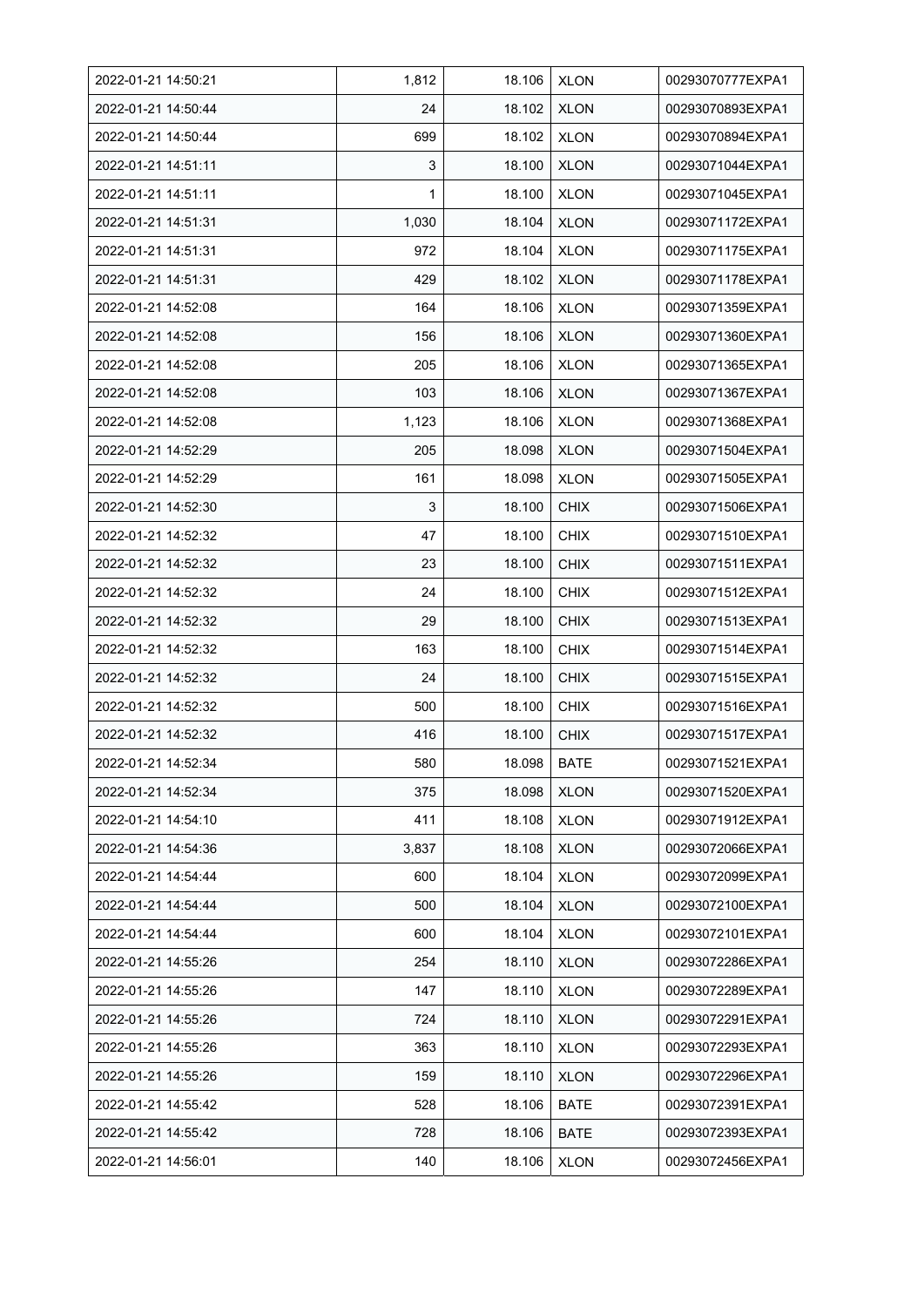| 2022-01-21 14:56:01 | 1,640 | 18.106 | <b>XLON</b> | 00293072457EXPA1 |
|---------------------|-------|--------|-------------|------------------|
| 2022-01-21 14:56:34 | 1,217 | 18.110 | <b>CHIX</b> | 00293072582EXPA1 |
| 2022-01-21 14:56:34 | 500   | 18.110 | <b>XLON</b> | 00293072580EXPA1 |
| 2022-01-21 14:56:34 | 206   | 18.110 | <b>XLON</b> | 00293072581EXPA1 |
| 2022-01-21 14:56:34 | 146   | 18.110 | <b>XLON</b> | 00293072583EXPA1 |
| 2022-01-21 14:56:34 | 725   | 18.110 | <b>XLON</b> | 00293072584EXPA1 |
| 2022-01-21 14:56:38 | 265   | 18.102 | <b>BATE</b> | 00293072620EXPA1 |
| 2022-01-21 14:57:14 | 397   | 18.108 | <b>XLON</b> | 00293072788EXPA1 |
| 2022-01-21 14:57:14 | 223   | 18.108 | <b>XLON</b> | 00293072789EXPA1 |
| 2022-01-21 14:57:14 | 873   | 18.108 | <b>XLON</b> | 00293072790EXPA1 |
| 2022-01-21 14:57:57 | 29    | 18.108 | <b>XLON</b> | 00293072956EXPA1 |
| 2022-01-21 14:58:10 | 923   | 18.108 | <b>XLON</b> | 00293073028EXPA1 |
| 2022-01-21 14:58:10 | 285   | 18.108 | <b>XLON</b> | 00293073029EXPA1 |
| 2022-01-21 14:58:10 | 488   | 18.108 | <b>XLON</b> | 00293073030EXPA1 |
| 2022-01-21 14:58:10 | 541   | 18.108 | <b>XLON</b> | 00293073031EXPA1 |
| 2022-01-21 14:58:10 | 209   | 18.108 | <b>XLON</b> | 00293073032EXPA1 |
| 2022-01-21 14:58:11 | 88    | 18.104 | <b>BATE</b> | 00293073084EXPA1 |
| 2022-01-21 14:58:11 | 484   | 18.104 | <b>CHIX</b> | 00293073085EXPA1 |
| 2022-01-21 14:58:12 | 344   | 18.102 | <b>BATE</b> | 00293073096EXPA1 |
| 2022-01-21 14:58:42 | 500   | 18.108 | <b>XLON</b> | 00293073295EXPA1 |
| 2022-01-21 14:58:42 | 159   | 18.108 | <b>XLON</b> | 00293073296EXPA1 |
| 2022-01-21 14:58:42 | 167   | 18.108 | <b>XLON</b> | 00293073297EXPA1 |
| 2022-01-21 14:58:52 | 1,765 | 18.112 | <b>XLON</b> | 00293073334EXPA1 |
| 2022-01-21 14:59:01 | 129   | 18.106 | <b>BATE</b> | 00293073360EXPA1 |
| 2022-01-21 14:59:01 | 144   | 18.106 | CHIX        | 00293073358EXPA1 |
| 2022-01-21 14:59:34 | 143   | 18.098 | <b>BATE</b> | 00293073707EXPA1 |
| 2022-01-21 14:59:34 | 1     | 18.098 | <b>BATE</b> | 00293073708EXPA1 |
| 2022-01-21 14:59:34 | 216   | 18.100 | <b>XLON</b> | 00293073702EXPA1 |
| 2022-01-21 14:59:34 | 1,520 | 18.100 | <b>XLON</b> | 00293073705EXPA1 |
| 2022-01-21 15:00:08 | 738   | 18.094 | <b>XLON</b> | 00293073953EXPA1 |
| 2022-01-21 15:00:41 | 176   | 18.102 | <b>XLON</b> | 00293074107EXPA1 |
| 2022-01-21 15:00:41 | 138   | 18.102 | <b>XLON</b> | 00293074108EXPA1 |
| 2022-01-21 15:00:41 | 2,361 | 18.102 | <b>XLON</b> | 00293074109EXPA1 |
| 2022-01-21 15:00:53 | 9     | 18.098 | <b>BATE</b> | 00293074148EXPA1 |
| 2022-01-21 15:00:53 | 15    | 18.098 | <b>CHIX</b> | 00293074147EXPA1 |
| 2022-01-21 15:01:10 | 326   | 18.102 | <b>XLON</b> | 00293074263EXPA1 |
| 2022-01-21 15:01:10 | 229   | 18.102 | <b>XLON</b> | 00293074264EXPA1 |
| 2022-01-21 15:01:10 | 91    | 18.102 | <b>XLON</b> | 00293074265EXPA1 |
| 2022-01-21 15:01:10 | 74    | 18.102 | <b>XLON</b> | 00293074266EXPA1 |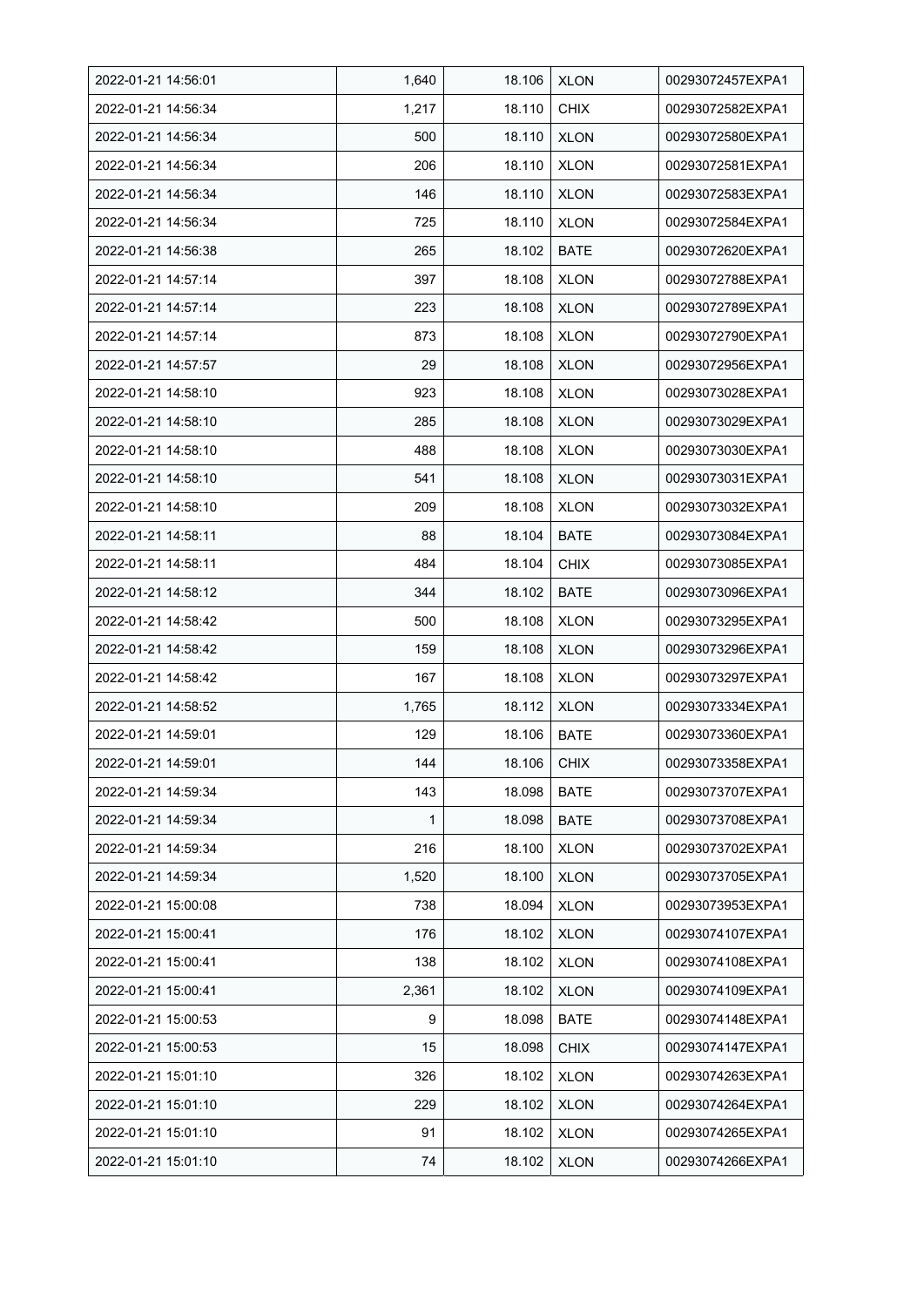| 2022-01-21 15:01:10 | 500   | 18.102 | <b>XLON</b> | 00293074267EXPA1 |
|---------------------|-------|--------|-------------|------------------|
| 2022-01-21 15:01:10 | 473   | 18.102 | <b>XLON</b> | 00293074268EXPA1 |
| 2022-01-21 15:01:10 | 21    | 18.102 | <b>XLON</b> | 00293074269EXPA1 |
| 2022-01-21 15:01:43 | 165   | 18.100 | <b>XLON</b> | 00293074443EXPA1 |
| 2022-01-21 15:01:43 | 76    | 18.100 | <b>XLON</b> | 00293074444EXPA1 |
| 2022-01-21 15:01:47 | 463   | 18.098 | <b>BATE</b> | 00293074471EXPA1 |
| 2022-01-21 15:01:47 | 630   | 18.098 | <b>CHIX</b> | 00293074472EXPA1 |
| 2022-01-21 15:01:47 | 1,308 | 18.100 | <b>XLON</b> | 00293074470EXPA1 |
| 2022-01-21 15:02:10 | 152   | 18.102 | <b>XLON</b> | 00293074602EXPA1 |
| 2022-01-21 15:02:10 | 3     | 18.102 | <b>XLON</b> | 00293074603EXPA1 |
| 2022-01-21 15:02:10 | 1     | 18.102 | <b>XLON</b> | 00293074604EXPA1 |
| 2022-01-21 15:02:28 | 89    | 18.104 | <b>XLON</b> | 00293074677EXPA1 |
| 2022-01-21 15:02:28 | 800   | 18.104 | <b>XLON</b> | 00293074678EXPA1 |
| 2022-01-21 15:02:28 | 1,101 | 18.104 | <b>XLON</b> | 00293074679EXPA1 |
| 2022-01-21 15:02:28 | 256   | 18.104 | <b>XLON</b> | 00293074680EXPA1 |
| 2022-01-21 15:02:28 | 340   | 18.104 | <b>XLON</b> | 00293074682EXPA1 |
| 2022-01-21 15:02:28 | 7     | 18.104 | <b>XLON</b> | 00293074685EXPA1 |
| 2022-01-21 15:02:53 | 146   | 18.102 | <b>XLON</b> | 00293074810EXPA1 |
| 2022-01-21 15:02:53 | 306   | 18.102 | <b>XLON</b> | 00293074811EXPA1 |
| 2022-01-21 15:02:53 | 264   | 18.102 | <b>XLON</b> | 00293074812EXPA1 |
| 2022-01-21 15:02:53 | 135   | 18.102 | <b>XLON</b> | 00293074813EXPA1 |
| 2022-01-21 15:03:00 | 129   | 18.100 | <b>BATE</b> | 00293074866EXPA1 |
| 2022-01-21 15:03:00 | 58    | 18.100 | <b>BATE</b> | 00293074868EXPA1 |
| 2022-01-21 15:03:00 | 55    | 18.100 | <b>BATE</b> | 00293074870EXPA1 |
| 2022-01-21 15:03:00 | 74    | 18.100 | <b>BATE</b> | 00293074873EXPA1 |
| 2022-01-21 15:03:00 | 289   | 18.100 | <b>CHIX</b> | 00293074867EXPA1 |
| 2022-01-21 15:03:00 | 189   | 18.100 | <b>CHIX</b> | 00293074869EXPA1 |
| 2022-01-21 15:03:00 | 92    | 18.100 | <b>CHIX</b> | 00293074871EXPA1 |
| 2022-01-21 15:03:11 | 500   | 18.100 | <b>XLON</b> | 00293074914EXPA1 |
| 2022-01-21 15:03:11 | 263   | 18.100 | <b>XLON</b> | 00293074916EXPA1 |
| 2022-01-21 15:03:33 | 1,693 | 18.100 | <b>XLON</b> | 00293074984EXPA1 |
| 2022-01-21 15:04:25 | 2     | 18.102 | <b>XLON</b> | 00293075257EXPA1 |
| 2022-01-21 15:04:25 | 24    | 18.102 | <b>XLON</b> | 00293075258EXPA1 |
| 2022-01-21 15:04:30 | 20    | 18.102 | <b>XLON</b> | 00293075280EXPA1 |
| 2022-01-21 15:04:31 | 554   | 18.098 | <b>BATE</b> | 00293075306EXPA1 |
| 2022-01-21 15:04:31 | 392   | 18.098 | <b>CHIX</b> | 00293075308EXPA1 |
| 2022-01-21 15:04:33 | 500   | 18.094 | <b>XLON</b> | 00293075366EXPA1 |
| 2022-01-21 15:04:33 | 550   | 18.094 | <b>XLON</b> | 00293075367EXPA1 |
| 2022-01-21 15:04:56 | 467   | 18.094 | <b>BATE</b> | 00293075476EXPA1 |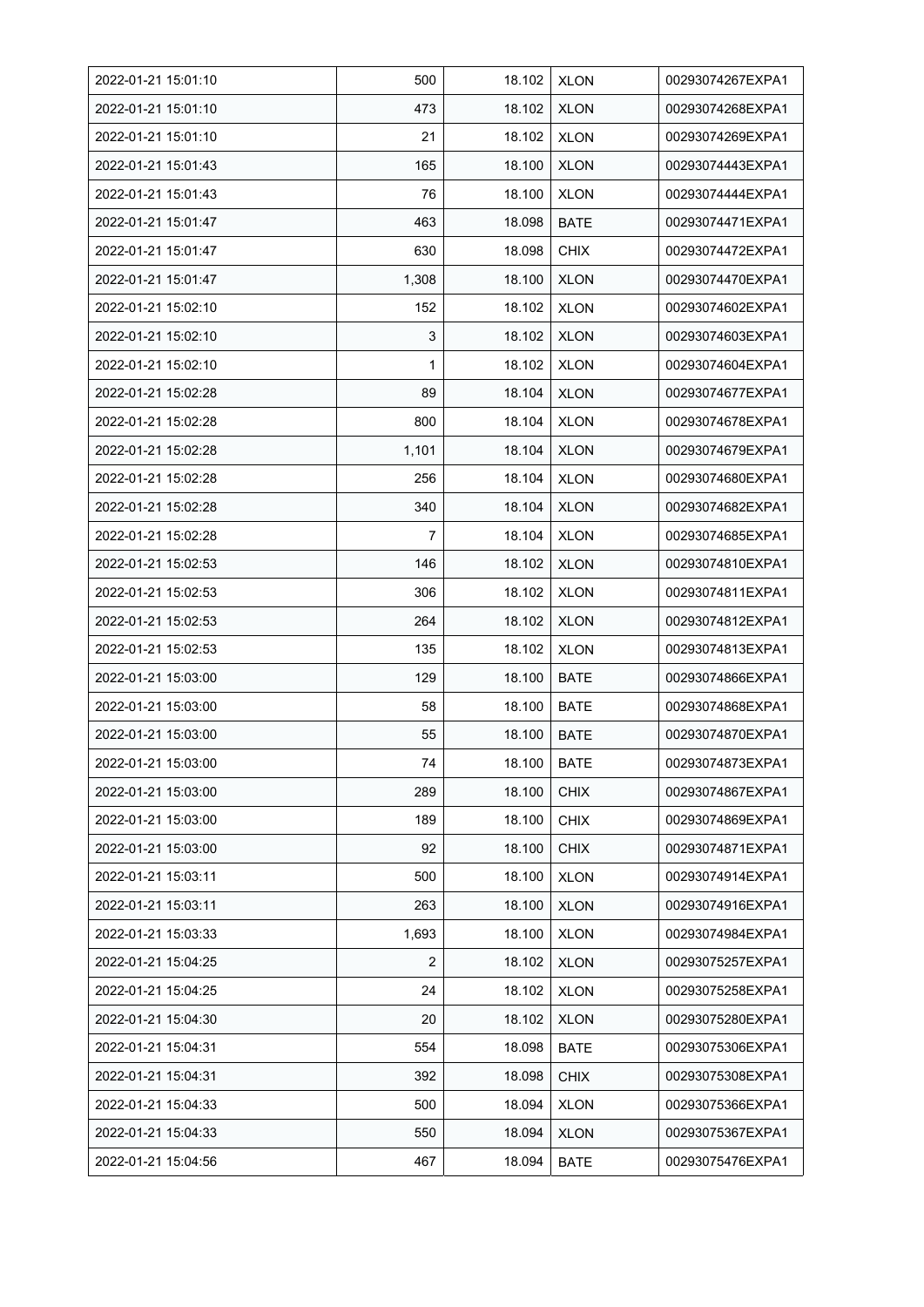| 2022-01-21 15:06:00 | 500 | 18.096 | <b>XLON</b> | 00293076048EXPA1 |
|---------------------|-----|--------|-------------|------------------|
| 2022-01-21 15:06:00 | 251 | 18.096 | <b>XLON</b> | 00293076049EXPA1 |
| 2022-01-21 15:06:00 | 500 | 18.096 | <b>XLON</b> | 00293076050EXPA1 |
| 2022-01-21 15:06:19 | 202 | 18.092 | <b>BATE</b> | 00293076196EXPA1 |
| 2022-01-21 15:06:19 | 579 | 18.092 | <b>CHIX</b> | 00293076195EXPA1 |
| 2022-01-21 15:06:19 | 634 | 18.092 | <b>XLON</b> | 00293076194EXPA1 |
| 2022-01-21 15:06:30 | 227 | 18.096 | <b>XLON</b> | 00293076282EXPA1 |
| 2022-01-21 15:06:30 | 500 | 18.096 | <b>XLON</b> | 00293076283EXPA1 |
| 2022-01-21 15:06:41 | 261 | 18.094 | <b>BATE</b> | 00293076318EXPA1 |
| 2022-01-21 15:06:47 | 464 | 18.092 | <b>CHIX</b> | 00293076358EXPA1 |
| 2022-01-21 15:06:47 | 23  | 18.092 | <b>XLON</b> | 00293076357EXPA1 |
| 2022-01-21 15:06:47 | 820 | 18.092 | <b>XLON</b> | 00293076360EXPA1 |
| 2022-01-21 15:06:52 | 614 | 18.092 | <b>XLON</b> | 00293076517EXPA1 |
| 2022-01-21 15:06:52 | 500 | 18.092 | <b>XLON</b> | 00293076518EXPA1 |
| 2022-01-21 15:06:52 | 338 | 18.092 | <b>XLON</b> | 00293076519EXPA1 |
| 2022-01-21 15:07:23 | 500 | 18.094 | <b>XLON</b> | 00293076692EXPA1 |
| 2022-01-21 15:07:23 | 399 | 18.094 | <b>XLON</b> | 00293076693EXPA1 |
| 2022-01-21 15:07:23 | 55  | 18.094 | <b>XLON</b> | 00293076694EXPA1 |
| 2022-01-21 15:07:23 | 21  | 18.094 | <b>XLON</b> | 00293076695EXPA1 |
| 2022-01-21 15:07:23 | 500 | 18.094 | <b>XLON</b> | 00293076697EXPA1 |
| 2022-01-21 15:07:23 | 18  | 18.094 | <b>XLON</b> | 00293076698EXPA1 |
| 2022-01-21 15:07:26 | 482 | 18.094 | <b>XLON</b> | 00293076715EXPA1 |
| 2022-01-21 15:07:38 | 170 | 18.088 | <b>BATE</b> | 00293076794EXPA1 |
| 2022-01-21 15:07:38 | 199 | 18.088 | <b>CHIX</b> | 00293076793EXPA1 |
| 2022-01-21 15:07:38 | 634 | 18.090 | <b>XLON</b> | 00293076792EXPA1 |
| 2022-01-21 15:07:44 | 500 | 18.084 | <b>XLON</b> | 00293076816EXPA1 |
| 2022-01-21 15:07:44 | 68  | 18.084 | <b>XLON</b> | 00293076817EXPA1 |
| 2022-01-21 15:07:47 | 3   | 18.084 | <b>XLON</b> | 00293076827EXPA1 |
| 2022-01-21 15:07:56 | 500 | 18.084 | <b>XLON</b> | 00293076872EXPA1 |
| 2022-01-21 15:07:59 | 240 | 18.086 | <b>XLON</b> | 00293076888EXPA1 |
| 2022-01-21 15:08:45 | 444 | 18.084 | <b>CHIX</b> | 00293077120EXPA1 |
| 2022-01-21 15:08:45 | 831 | 18.084 | <b>XLON</b> | 00293077121EXPA1 |
| 2022-01-21 15:09:08 | 37  | 18.080 | <b>BATE</b> | 00293077217EXPA1 |
| 2022-01-21 15:09:08 | 101 | 18.080 | <b>BATE</b> | 00293077219EXPA1 |
| 2022-01-21 15:09:08 | 104 | 18.080 | BATE        | 00293077221EXPA1 |
| 2022-01-21 15:09:08 | 326 | 18.080 | <b>BATE</b> | 00293077222EXPA1 |
| 2022-01-21 15:09:08 | 429 | 18.080 | <b>XLON</b> | 00293077218EXPA1 |
| 2022-01-21 15:09:08 | 250 | 18.080 | <b>XLON</b> | 00293077220EXPA1 |
| 2022-01-21 15:09:14 | 161 | 18.076 | <b>CHIX</b> | 00293077244EXPA1 |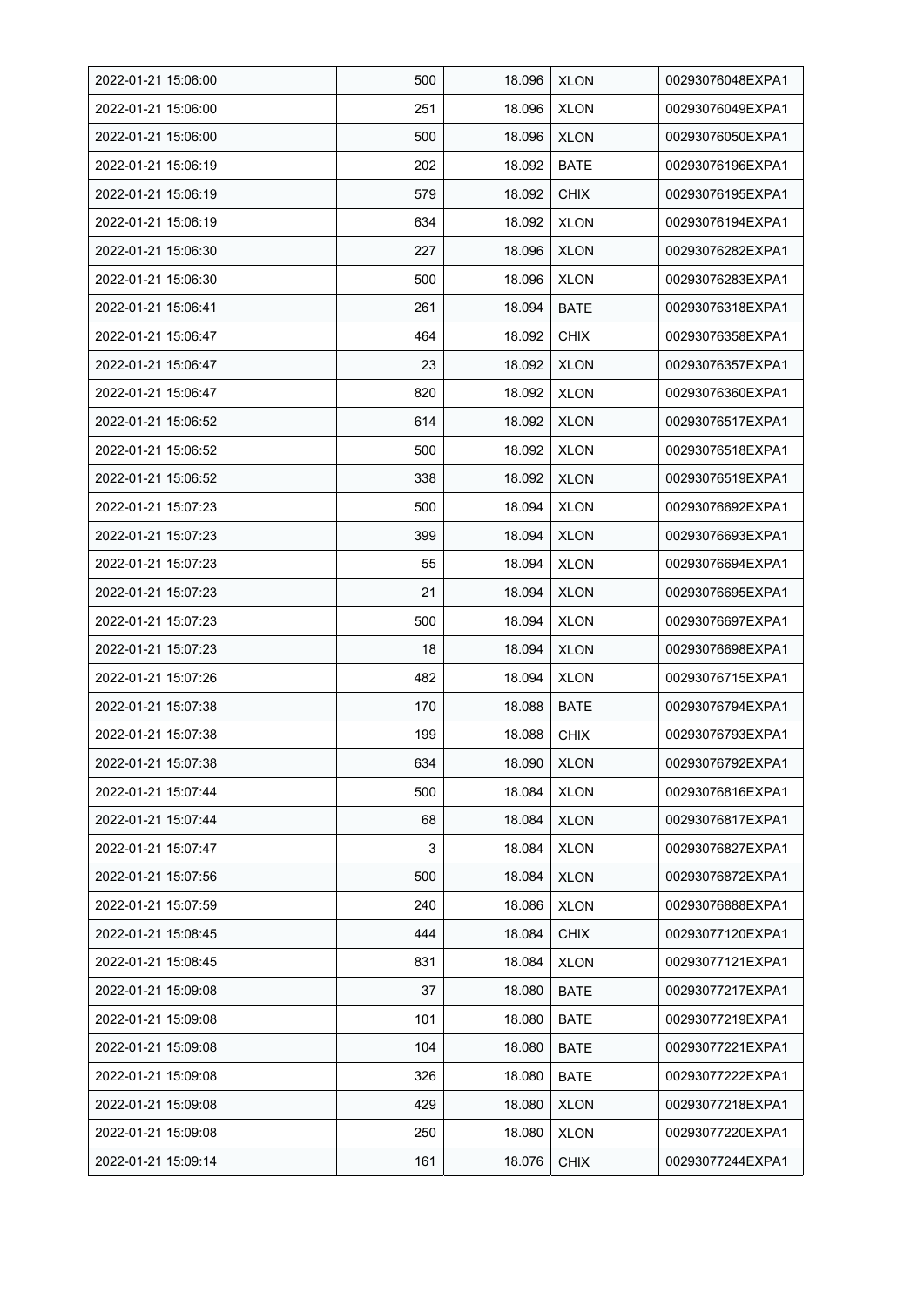| 2022-01-21 15:09:16 | 478 | 18.074 | <b>XLON</b> | 00293077250EXPA1 |
|---------------------|-----|--------|-------------|------------------|
| 2022-01-21 15:09:16 | 500 | 18.074 | <b>XLON</b> | 00293077251EXPA1 |
| 2022-01-21 15:09:16 | 249 | 18.074 | <b>XLON</b> | 00293077252EXPA1 |
| 2022-01-21 15:09:25 | 370 | 18.074 | <b>XLON</b> | 00293077349EXPA1 |
| 2022-01-21 15:09:45 | 670 | 18.076 | <b>XLON</b> | 00293077450EXPA1 |
| 2022-01-21 15:10:02 | 500 | 18.072 | <b>XLON</b> | 00293077567EXPA1 |
| 2022-01-21 15:10:02 | 460 | 18.072 | <b>XLON</b> | 00293077568EXPA1 |
| 2022-01-21 15:10:02 | 276 | 18.072 | <b>XLON</b> | 00293077569EXPA1 |
| 2022-01-21 15:10:02 | 550 | 18.072 | <b>XLON</b> | 00293077570EXPA1 |
| 2022-01-21 15:10:05 | 3   | 18.072 | <b>XLON</b> | 00293077581EXPA1 |
| 2022-01-21 15:10:05 | 500 | 18.072 | <b>XLON</b> | 00293077582EXPA1 |
| 2022-01-21 15:10:05 | 251 | 18.072 | <b>XLON</b> | 00293077583EXPA1 |
| 2022-01-21 15:10:24 | 510 | 18.068 | <b>CHIX</b> | 00293077687EXPA1 |
| 2022-01-21 15:10:24 | 707 | 18.068 | <b>XLON</b> | 00293077688EXPA1 |
| 2022-01-21 15:10:29 | 500 | 18.068 | <b>XLON</b> | 00293077701EXPA1 |
| 2022-01-21 15:10:29 | 115 | 18.068 | <b>XLON</b> | 00293077702EXPA1 |
| 2022-01-21 15:10:29 | 68  | 18.068 | <b>XLON</b> | 00293077703EXPA1 |
| 2022-01-21 15:10:29 | 13  | 18.068 | <b>XLON</b> | 00293077704EXPA1 |
| 2022-01-21 15:10:40 | 27  | 18.066 | <b>XLON</b> | 00293077812EXPA1 |
| 2022-01-21 15:10:41 | 500 | 18.068 | <b>XLON</b> | 00293077823EXPA1 |
| 2022-01-21 15:10:42 | 232 | 18.066 | <b>XLON</b> | 00293077825EXPA1 |
| 2022-01-21 15:10:42 | 478 | 18.066 | <b>XLON</b> | 00293077826EXPA1 |
| 2022-01-21 15:11:04 | 69  | 18.064 | <b>XLON</b> | 00293077974EXPA1 |
| 2022-01-21 15:11:04 | 126 | 18.064 | <b>XLON</b> | 00293077976EXPA1 |
| 2022-01-21 15:11:05 | 100 | 18.064 | <b>XLON</b> | 00293077993EXPA1 |
| 2022-01-21 15:11:05 | 300 | 18.064 | <b>XLON</b> | 00293077994EXPA1 |
| 2022-01-21 15:11:06 | 109 | 18.064 | <b>XLON</b> | 00293078004EXPA1 |
| 2022-01-21 15:11:27 | 597 | 18.060 | <b>BATE</b> | 00293078173EXPA1 |
| 2022-01-21 15:11:38 | 894 | 18.060 | <b>XLON</b> | 00293078244EXPA1 |
| 2022-01-21 15:11:52 | 57  | 18.060 | <b>XLON</b> | 00293078352EXPA1 |
| 2022-01-21 15:12:04 | 500 | 18.060 | <b>XLON</b> | 00293078484EXPA1 |
| 2022-01-21 15:12:22 | 500 | 18.062 | <b>XLON</b> | 00293078619EXPA1 |
| 2022-01-21 15:12:22 | 500 | 18.062 | <b>XLON</b> | 00293078620EXPA1 |
| 2022-01-21 15:12:25 | 500 | 18.062 | <b>XLON</b> | 00293078632EXPA1 |
| 2022-01-21 15:12:25 | 102 | 18.062 | <b>XLON</b> | 00293078633EXPA1 |
| 2022-01-21 15:13:13 | 64  | 18.070 | <b>XLON</b> | 00293078868EXPA1 |
| 2022-01-21 15:14:01 | 500 | 18.062 | <b>XLON</b> | 00293079195EXPA1 |
| 2022-01-21 15:14:02 | 468 | 18.056 | <b>XLON</b> | 00293079218EXPA1 |
| 2022-01-21 15:14:04 | 482 | 18.056 | <b>BATE</b> | 00293079249EXPA1 |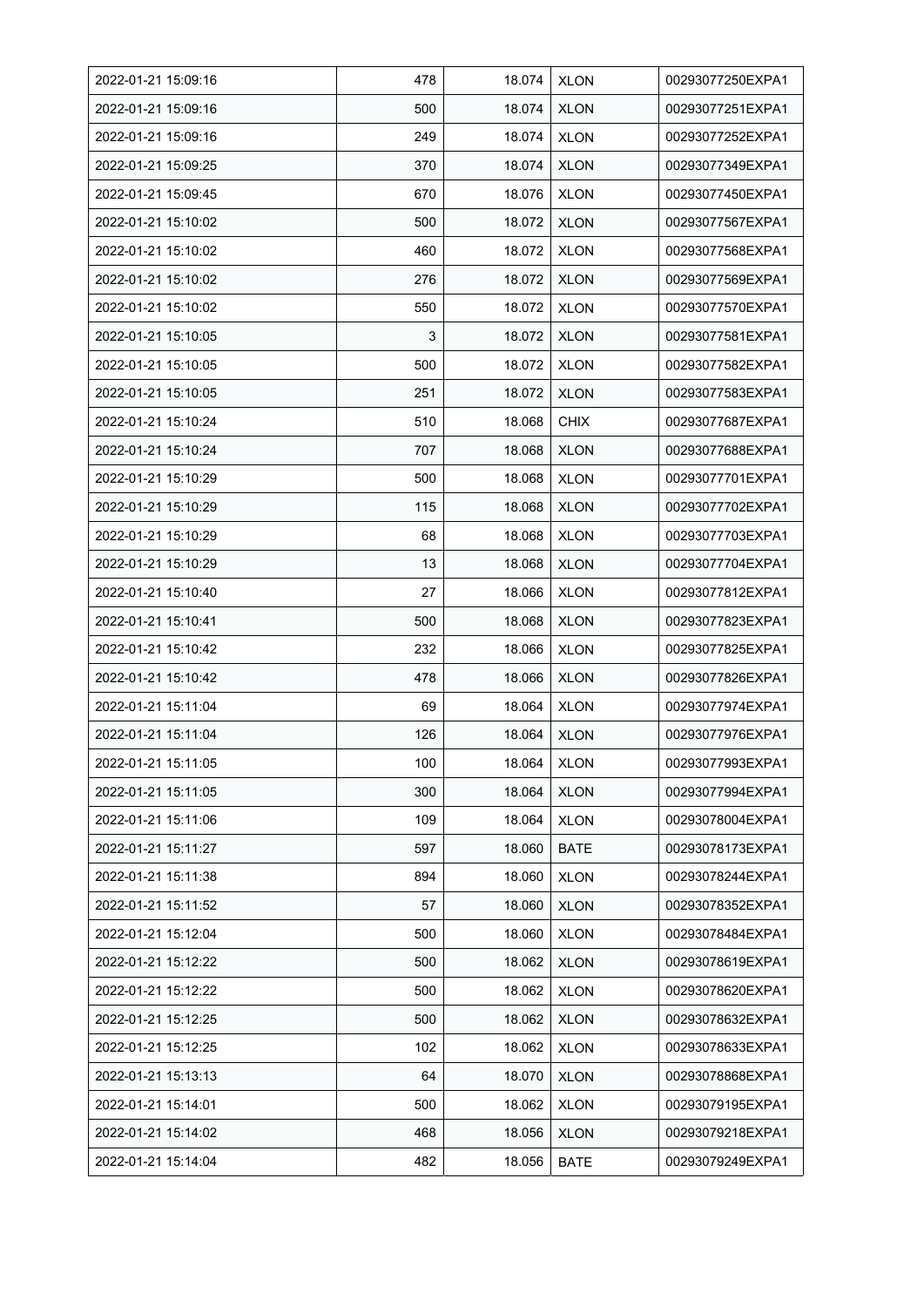| 2022-01-21 15:14:04 | 467   | 18.056 | <b>CHIX</b> | 00293079246EXPA1 |
|---------------------|-------|--------|-------------|------------------|
| 2022-01-21 15:14:04 | 318   | 18.056 | <b>XLON</b> | 00293079251EXPA1 |
| 2022-01-21 15:14:04 | 37    | 18.056 | <b>XLON</b> | 00293079253EXPA1 |
| 2022-01-21 15:14:21 | 199   | 18.054 | <b>XLON</b> | 00293079347EXPA1 |
| 2022-01-21 15:14:21 | 654   | 18.054 | <b>XLON</b> | 00293079348EXPA1 |
| 2022-01-21 15:14:21 | 500   | 18.054 | <b>XLON</b> | 00293079349EXPA1 |
| 2022-01-21 15:14:21 | 603   | 18.054 | <b>XLON</b> | 00293079350EXPA1 |
| 2022-01-21 15:14:21 | 371   | 18.054 | <b>XLON</b> | 00293079351EXPA1 |
| 2022-01-21 15:14:25 | 438   | 18.048 | <b>BATE</b> | 00293079387EXPA1 |
| 2022-01-21 15:14:25 | 693   | 18.050 | <b>CHIX</b> | 00293079388EXPA1 |
| 2022-01-21 15:14:25 | 760   | 18.050 | <b>XLON</b> | 00293079386EXPA1 |
| 2022-01-21 15:14:31 | 358   | 18.050 | <b>XLON</b> | 00293079429EXPA1 |
| 2022-01-21 15:14:31 | 500   | 18.050 | <b>XLON</b> | 00293079430EXPA1 |
| 2022-01-21 15:14:31 | 83    | 18.050 | <b>XLON</b> | 00293079431EXPA1 |
| 2022-01-21 15:15:04 | 913   | 18.046 | <b>XLON</b> | 00293079574EXPA1 |
| 2022-01-21 15:15:18 | 4     | 18.048 | <b>XLON</b> | 00293079632EXPA1 |
| 2022-01-21 15:15:30 | 489   | 18.050 | <b>CHIX</b> | 00293079705EXPA1 |
| 2022-01-21 15:15:36 | 1,014 | 18.050 | <b>XLON</b> | 00293079737EXPA1 |
| 2022-01-21 15:16:02 | 81    | 18.050 | <b>XLON</b> | 00293079862EXPA1 |
| 2022-01-21 15:16:02 | 500   | 18.050 | <b>XLON</b> | 00293079863EXPA1 |
| 2022-01-21 15:16:05 | 100   | 18.048 | <b>XLON</b> | 00293079875EXPA1 |
| 2022-01-21 15:16:05 | 100   | 18.048 | <b>XLON</b> | 00293079876EXPA1 |
| 2022-01-21 15:16:05 | 72    | 18.048 | <b>XLON</b> | 00293079877EXPA1 |
| 2022-01-21 15:16:20 | 3     | 18.048 | <b>XLON</b> | 00293079930EXPA1 |
| 2022-01-21 15:16:40 | 417   | 18.046 | <b>BATE</b> | 00293080000EXPA1 |
| 2022-01-21 15:16:40 | 321   | 18.046 | <b>CHIX</b> | 00293080002EXPA1 |
| 2022-01-21 15:16:40 | 729   | 18.046 | <b>XLON</b> | 00293079998EXPA1 |
| 2022-01-21 15:16:40 | 12    | 18.046 | <b>XLON</b> | 00293080008EXPA1 |
| 2022-01-21 15:17:25 | 956   | 18.052 | <b>XLON</b> | 00293080281EXPA1 |
| 2022-01-21 15:17:30 | 500   | 18.052 | <b>XLON</b> | 00293080305EXPA1 |
| 2022-01-21 15:17:30 | 166   | 18.052 | <b>XLON</b> | 00293080306EXPA1 |
| 2022-01-21 15:17:33 | 644   | 18.052 | <b>XLON</b> | 00293080322EXPA1 |
| 2022-01-21 15:17:33 | 166   | 18.052 | <b>XLON</b> | 00293080323EXPA1 |
| 2022-01-21 15:17:33 | 482   | 18.052 | <b>XLON</b> | 00293080324EXPA1 |
| 2022-01-21 15:17:51 | 591   | 18.046 | <b>BATE</b> | 00293080425EXPA1 |
| 2022-01-21 15:17:51 | 141   | 18.046 | <b>CHIX</b> | 00293080424EXPA1 |
| 2022-01-21 15:17:51 | 757   | 18.046 | <b>XLON</b> | 00293080423EXPA1 |
| 2022-01-21 15:17:56 | 1     | 18.046 | <b>XLON</b> | 00293080476EXPA1 |
| 2022-01-21 15:19:00 | 472   | 18.052 | <b>BATE</b> | 00293080773EXPA1 |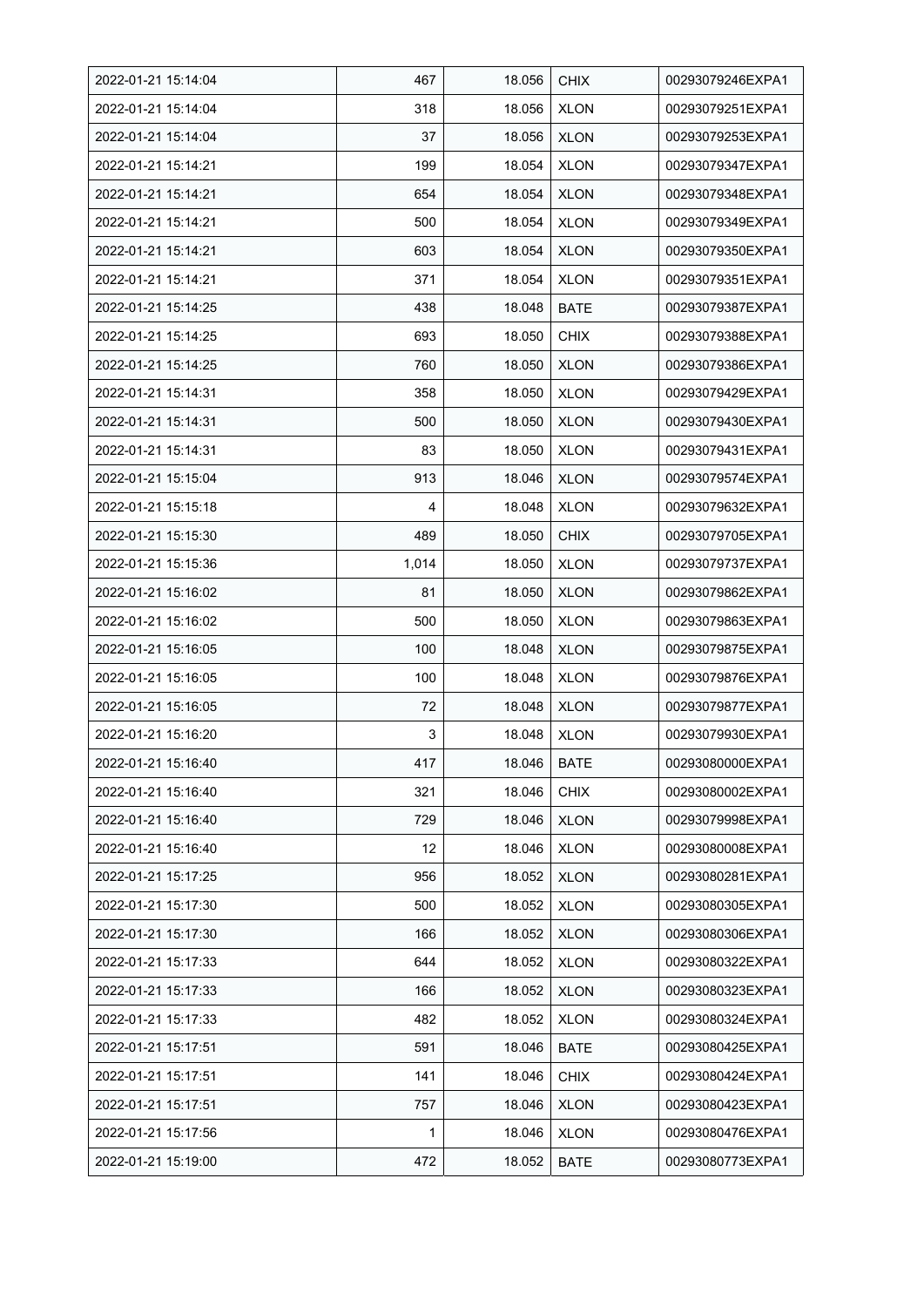| 2022-01-21 15:19:02 | 338 | 18.048 | <b>CHIX</b> | 00293080795EXPA1 |
|---------------------|-----|--------|-------------|------------------|
| 2022-01-21 15:19:02 | 796 | 18.048 | <b>XLON</b> | 00293080794EXPA1 |
| 2022-01-21 15:19:19 | 962 | 18.042 | <b>XLON</b> | 00293080872EXPA1 |
| 2022-01-21 15:19:27 | 500 | 18.044 | <b>XLON</b> | 00293080939EXPA1 |
| 2022-01-21 15:19:46 | 119 | 18.056 | <b>XLON</b> | 00293081071EXPA1 |
| 2022-01-21 15:19:46 | 715 | 18.056 | <b>XLON</b> | 00293081072EXPA1 |
| 2022-01-21 15:20:20 | 675 | 18.054 | <b>CHIX</b> | 00293081235EXPA1 |
| 2022-01-21 15:20:20 | 346 | 18.054 | <b>XLON</b> | 00293081234EXPA1 |
| 2022-01-21 15:20:20 | 527 | 18.054 | <b>XLON</b> | 00293081236EXPA1 |
| 2022-01-21 15:20:25 | 90  | 18.054 | <b>XLON</b> | 00293081281EXPA1 |
| 2022-01-21 15:20:25 | 120 | 18.054 | <b>XLON</b> | 00293081282EXPA1 |
| 2022-01-21 15:20:25 | 265 | 18.054 | <b>XLON</b> | 00293081283EXPA1 |
| 2022-01-21 15:20:28 | 500 | 18.052 | <b>XLON</b> | 00293081299EXPA1 |
| 2022-01-21 15:20:28 | 6   | 18.052 | <b>XLON</b> | 00293081300EXPA1 |
| 2022-01-21 15:20:31 | 500 | 18.052 | <b>XLON</b> | 00293081302EXPA1 |
| 2022-01-21 15:20:31 | 5   | 18.052 | <b>XLON</b> | 00293081303EXPA1 |
| 2022-01-21 15:20:34 | 471 | 18.048 | <b>BATE</b> | 00293081323EXPA1 |
| 2022-01-21 15:20:34 | 161 | 18.048 | <b>CHIX</b> | 00293081324EXPA1 |
| 2022-01-21 15:20:34 | 1   | 18.052 | <b>XLON</b> | 00293081314EXPA1 |
| 2022-01-21 15:20:40 | 104 | 18.046 | <b>XLON</b> | 00293081388EXPA1 |
| 2022-01-21 15:20:40 | 500 | 18.046 | <b>XLON</b> | 00293081389EXPA1 |
| 2022-01-21 15:20:40 | 151 | 18.046 | <b>XLON</b> | 00293081391EXPA1 |
| 2022-01-21 15:20:40 | 500 | 18.046 | <b>XLON</b> | 00293081393EXPA1 |
| 2022-01-21 15:20:40 | 393 | 18.046 | <b>XLON</b> | 00293081394EXPA1 |
| 2022-01-21 15:20:40 | 500 | 18.046 | <b>XLON</b> | 00293081395EXPA1 |
| 2022-01-21 15:20:40 | 151 | 18.046 | <b>XLON</b> | 00293081396EXPA1 |
| 2022-01-21 15:20:40 | 122 | 18.046 | <b>XLON</b> | 00293081397EXPA1 |
| 2022-01-21 15:20:43 | 243 | 18.042 | <b>XLON</b> | 00293081416EXPA1 |
| 2022-01-21 15:20:43 | 590 | 18.044 | <b>XLON</b> | 00293081417EXPA1 |
| 2022-01-21 15:20:43 | 153 | 18.044 | <b>XLON</b> | 00293081418EXPA1 |
| 2022-01-21 15:20:43 | 460 | 18.044 | <b>XLON</b> | 00293081419EXPA1 |
| 2022-01-21 15:21:34 | 500 | 18.056 | <b>XLON</b> | 00293081707EXPA1 |
| 2022-01-21 15:21:34 | 2   | 18.056 | <b>XLON</b> | 00293081708EXPA1 |
| 2022-01-21 15:21:34 | 1   | 18.056 | <b>XLON</b> | 00293081709EXPA1 |
| 2022-01-21 15:21:34 | 1   | 18.056 | <b>XLON</b> | 00293081710EXPA1 |
| 2022-01-21 15:21:43 | 208 | 18.056 | <b>XLON</b> | 00293081751EXPA1 |
| 2022-01-21 15:21:43 | 99  | 18.056 | <b>XLON</b> | 00293081752EXPA1 |
| 2022-01-21 15:21:43 | 100 | 18.056 | <b>XLON</b> | 00293081753EXPA1 |
| 2022-01-21 15:21:43 | 2   | 18.056 | <b>XLON</b> | 00293081754EXPA1 |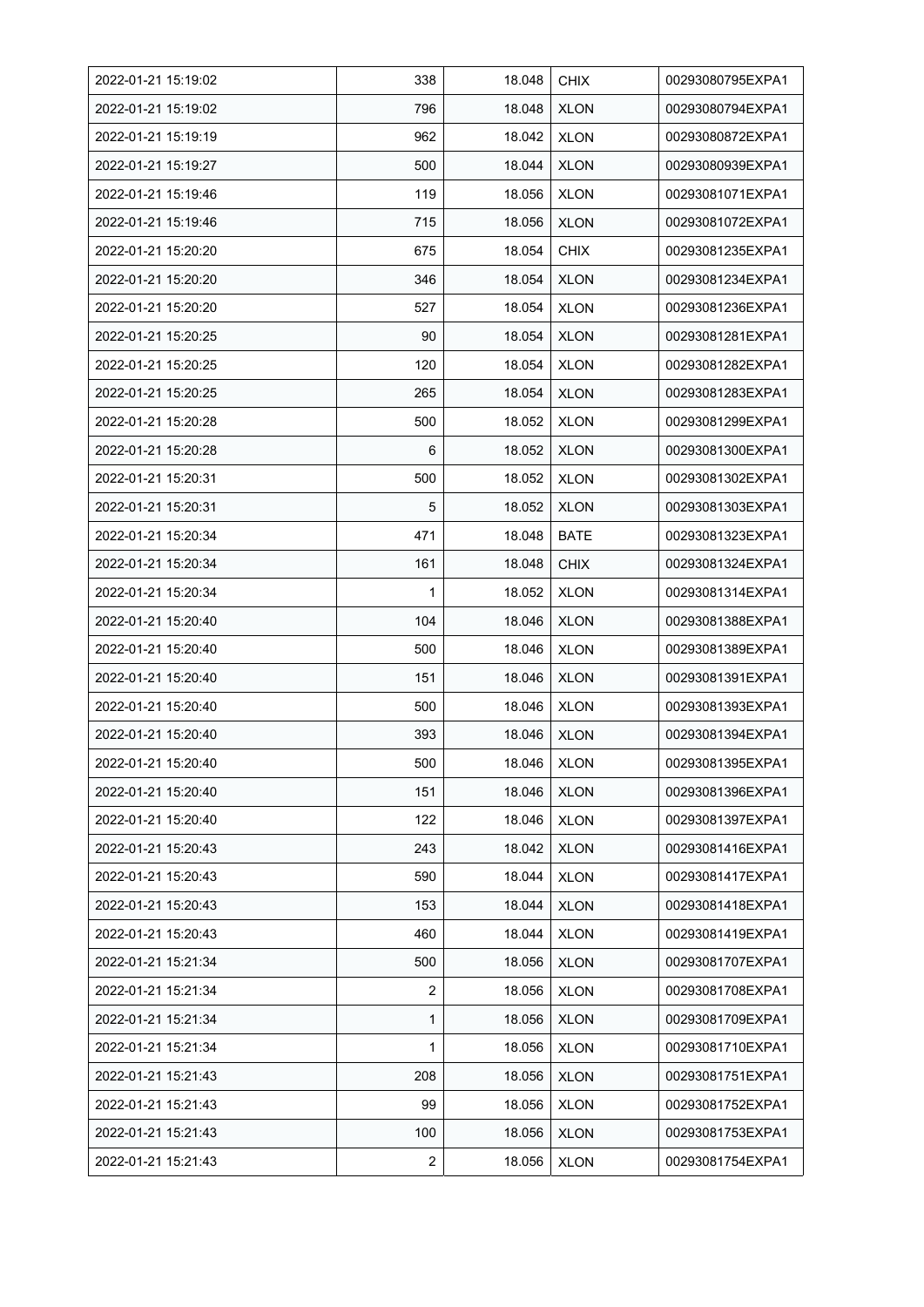| 2022-01-21 15:21:43 | 17    | 18.056 | <b>XLON</b> | 00293081755EXPA1 |
|---------------------|-------|--------|-------------|------------------|
| 2022-01-21 15:21:43 | 209   | 18.056 | <b>XLON</b> | 00293081756EXPA1 |
| 2022-01-21 15:21:43 | 1     | 18.056 | <b>XLON</b> | 00293081757EXPA1 |
| 2022-01-21 15:21:43 | 119   | 18.056 | <b>XLON</b> | 00293081758EXPA1 |
| 2022-01-21 15:21:43 | 98    | 18.056 | <b>XLON</b> | 00293081759EXPA1 |
| 2022-01-21 15:21:43 | 209   | 18.056 | <b>XLON</b> | 00293081760EXPA1 |
| 2022-01-21 15:22:04 | 276   | 18.052 | <b>BATE</b> | 00293081869EXPA1 |
| 2022-01-21 15:22:04 | 33    | 18.052 | <b>BATE</b> | 00293081873EXPA1 |
| 2022-01-21 15:22:04 | 349   | 18.052 | <b>CHIX</b> | 00293081871EXPA1 |
| 2022-01-21 15:22:04 | 234   | 18.056 | <b>XLON</b> | 00293081840EXPA1 |
| 2022-01-21 15:22:04 | 567   | 18.056 | <b>XLON</b> | 00293081841EXPA1 |
| 2022-01-21 15:22:04 | 443   | 18.056 | <b>XLON</b> | 00293081842EXPA1 |
| 2022-01-21 15:22:07 | 100   | 18.052 | <b>XLON</b> | 00293081907EXPA1 |
| 2022-01-21 15:22:07 | 100   | 18.052 | <b>XLON</b> | 00293081908EXPA1 |
| 2022-01-21 15:22:20 | 800   | 18.050 | <b>XLON</b> | 00293081970EXPA1 |
| 2022-01-21 15:22:20 | 32    | 18.050 | <b>XLON</b> | 00293081971EXPA1 |
| 2022-01-21 15:22:25 | 620   | 18.046 | <b>XLON</b> | 00293081990EXPA1 |
| 2022-01-21 15:22:25 | 206   | 18.046 | <b>XLON</b> | 00293081991EXPA1 |
| 2022-01-21 15:22:40 | 500   | 18.046 | XLON        | 00293082049EXPA1 |
| 2022-01-21 15:23:11 | 464   | 18.044 | <b>BATE</b> | 00293082174EXPA1 |
| 2022-01-21 15:23:11 | 556   | 18.044 | <b>CHIX</b> | 00293082175EXPA1 |
| 2022-01-21 15:23:19 | 2     | 18.042 | <b>XLON</b> | 00293082199EXPA1 |
| 2022-01-21 15:23:46 | 46    | 18.046 | <b>XLON</b> | 00293082303EXPA1 |
| 2022-01-21 15:24:11 | 173   | 18.040 | <b>BATE</b> | 00293082373EXPA1 |
| 2022-01-21 15:24:11 | 150   | 18.040 | <b>CHIX</b> | 00293082374EXPA1 |
| 2022-01-21 15:24:11 | 817   | 18.042 | <b>XLON</b> | 00293082372EXPA1 |
| 2022-01-21 15:24:16 | 2,361 | 18.040 | <b>XLON</b> | 00293082391EXPA1 |
| 2022-01-21 15:25:01 | 500   | 18.068 | <b>XLON</b> | 00293082648EXPA1 |
| 2022-01-21 15:25:01 | 608   | 18.068 | <b>XLON</b> | 00293082649EXPA1 |
| 2022-01-21 15:25:01 | 75    | 18.068 | <b>XLON</b> | 00293082650EXPA1 |
| 2022-01-21 15:25:01 | 81    | 18.068 | <b>XLON</b> | 00293082651EXPA1 |
| 2022-01-21 15:25:18 | 387   | 18.070 | <b>CHIX</b> | 00293082772EXPA1 |
| 2022-01-21 15:25:18 | 189   | 18.070 | <b>CHIX</b> | 00293082773EXPA1 |
| 2022-01-21 15:25:19 | 550   | 18.070 | <b>XLON</b> | 00293082779EXPA1 |
| 2022-01-21 15:25:19 | 500   | 18.070 | <b>XLON</b> | 00293082780EXPA1 |
| 2022-01-21 15:25:19 | 344   | 18.070 | <b>XLON</b> | 00293082781EXPA1 |
| 2022-01-21 15:25:37 | 635   | 18.074 | <b>XLON</b> | 00293082842EXPA1 |
| 2022-01-21 15:25:37 | 500   | 18.074 | XLON        | 00293082843EXPA1 |
| 2022-01-21 15:25:37 | 500   | 18.074 | <b>XLON</b> | 00293082844EXPA1 |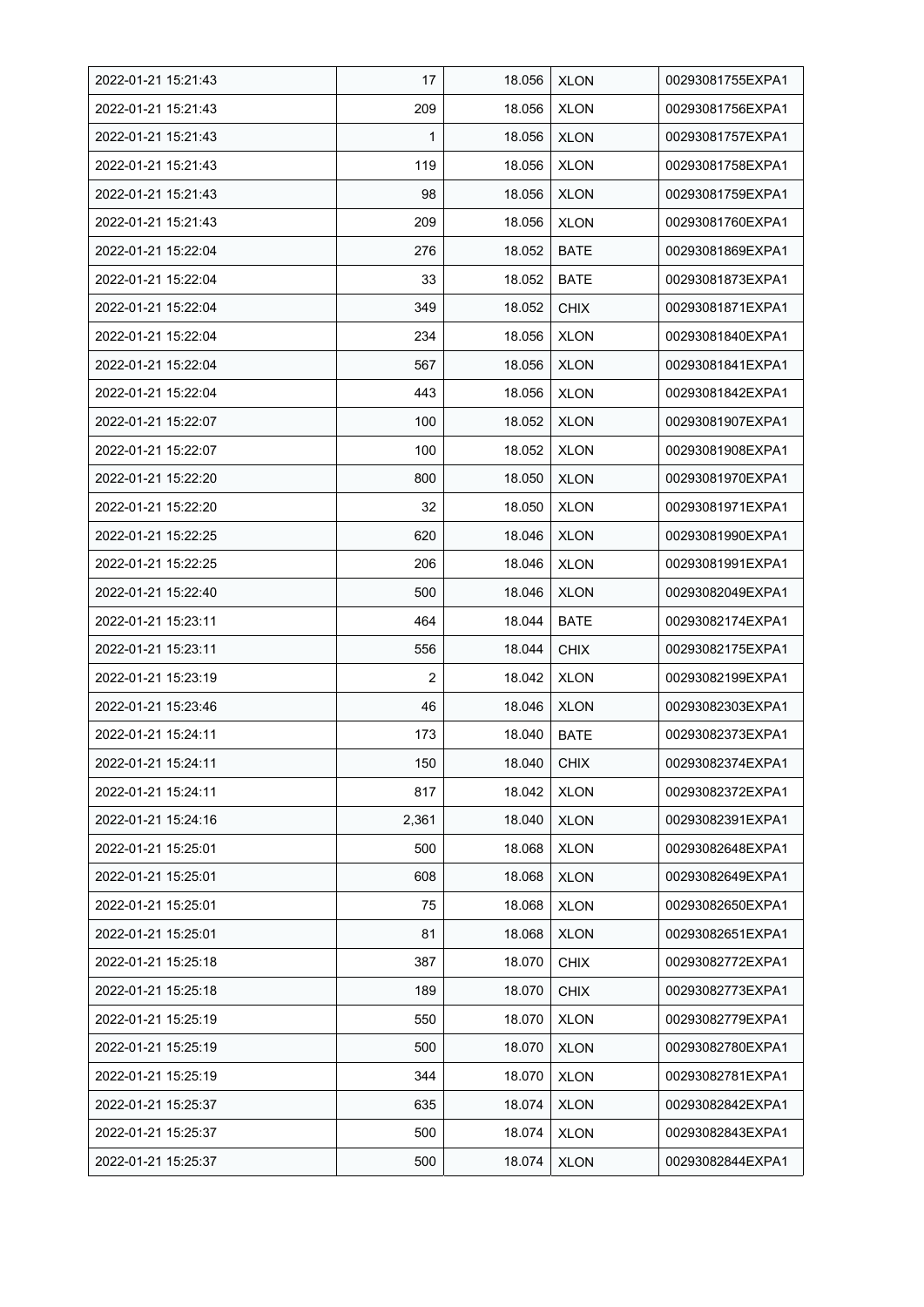| 2022-01-21 15:25:41 | 618 | 18.072 | <b>XLON</b> | 00293082861EXPA1 |
|---------------------|-----|--------|-------------|------------------|
| 2022-01-21 15:25:41 | 57  | 18.072 | <b>XLON</b> | 00293082862EXPA1 |
| 2022-01-21 15:25:41 | 256 | 18.072 | <b>XLON</b> | 00293082863EXPA1 |
| 2022-01-21 15:25:46 | 500 | 18.068 | <b>XLON</b> | 00293082899EXPA1 |
| 2022-01-21 15:25:46 | 622 | 18.068 | <b>XLON</b> | 00293082900EXPA1 |
| 2022-01-21 15:25:46 | 500 | 18.068 | <b>XLON</b> | 00293082901EXPA1 |
| 2022-01-21 15:25:58 | 187 | 18.070 | <b>XLON</b> | 00293082959EXPA1 |
| 2022-01-21 15:25:58 | 499 | 18.070 | <b>XLON</b> | 00293082960EXPA1 |
| 2022-01-21 15:25:58 | 499 | 18.070 | <b>XLON</b> | 00293082961EXPA1 |
| 2022-01-21 15:25:58 | 499 | 18.070 | <b>XLON</b> | 00293082962EXPA1 |
| 2022-01-21 15:25:58 | 30  | 18.070 | <b>XLON</b> | 00293082963EXPA1 |
| 2022-01-21 15:25:58 | 1   | 18.070 | <b>XLON</b> | 00293082964EXPA1 |
| 2022-01-21 15:26:06 | 50  | 18.068 | <b>CHIX</b> | 00293083018EXPA1 |
| 2022-01-21 15:26:06 | 120 | 18.068 | <b>XLON</b> | 00293083017EXPA1 |
| 2022-01-21 15:26:06 | 380 | 18.068 | <b>XLON</b> | 00293083019EXPA1 |
| 2022-01-21 15:26:16 | 183 | 18.070 | <b>XLON</b> | 00293083049EXPA1 |
| 2022-01-21 15:26:16 | 110 | 18.070 | <b>XLON</b> | 00293083050EXPA1 |
| 2022-01-21 15:26:16 | 50  | 18.070 | <b>XLON</b> | 00293083051EXPA1 |
| 2022-01-21 15:26:24 | 134 | 18.068 | <b>XLON</b> | 00293083073EXPA1 |
| 2022-01-21 15:26:24 | 147 | 18.068 | <b>XLON</b> | 00293083074EXPA1 |
| 2022-01-21 15:26:24 | 10  | 18.068 | <b>XLON</b> | 00293083075EXPA1 |
| 2022-01-21 15:26:30 | 440 | 18.062 | <b>BATE</b> | 00293083117EXPA1 |
| 2022-01-21 15:27:02 | 75  | 18.072 | <b>XLON</b> | 00293083265EXPA1 |
| 2022-01-21 15:27:08 | 500 | 18.068 | <b>XLON</b> | 00293083296EXPA1 |
| 2022-01-21 15:27:08 | 4   | 18.068 | <b>XLON</b> | 00293083297EXPA1 |
| 2022-01-21 15:27:11 | 566 | 18.068 | <b>XLON</b> | 00293083310EXPA1 |
| 2022-01-21 15:27:11 | 500 | 18.068 | <b>XLON</b> | 00293083311EXPA1 |
| 2022-01-21 15:27:11 | 451 | 18.068 | <b>XLON</b> | 00293083312EXPA1 |
| 2022-01-21 15:27:20 | 290 | 18.062 | <b>BATE</b> | 00293083349EXPA1 |
| 2022-01-21 15:27:20 | 67  | 18.062 | <b>BATE</b> | 00293083350EXPA1 |
| 2022-01-21 15:27:20 | 516 | 18.064 | <b>CHIX</b> | 00293083347EXPA1 |
| 2022-01-21 15:27:20 | 888 | 18.064 | <b>XLON</b> | 00293083348EXPA1 |
| 2022-01-21 15:27:25 | 451 | 18.058 | <b>XLON</b> | 00293083377EXPA1 |
| 2022-01-21 15:27:25 | 600 | 18.058 | <b>XLON</b> | 00293083378EXPA1 |
| 2022-01-21 15:27:25 | 500 | 18.058 | <b>XLON</b> | 00293083379EXPA1 |
| 2022-01-21 15:27:25 | 500 | 18.058 | <b>XLON</b> | 00293083380EXPA1 |
| 2022-01-21 15:27:28 | 1   | 18.054 | <b>XLON</b> | 00293083398EXPA1 |
| 2022-01-21 15:27:34 | 451 | 18.050 | <b>XLON</b> | 00293083425EXPA1 |
| 2022-01-21 15:27:40 | 12  | 18.052 | <b>XLON</b> | 00293083452EXPA1 |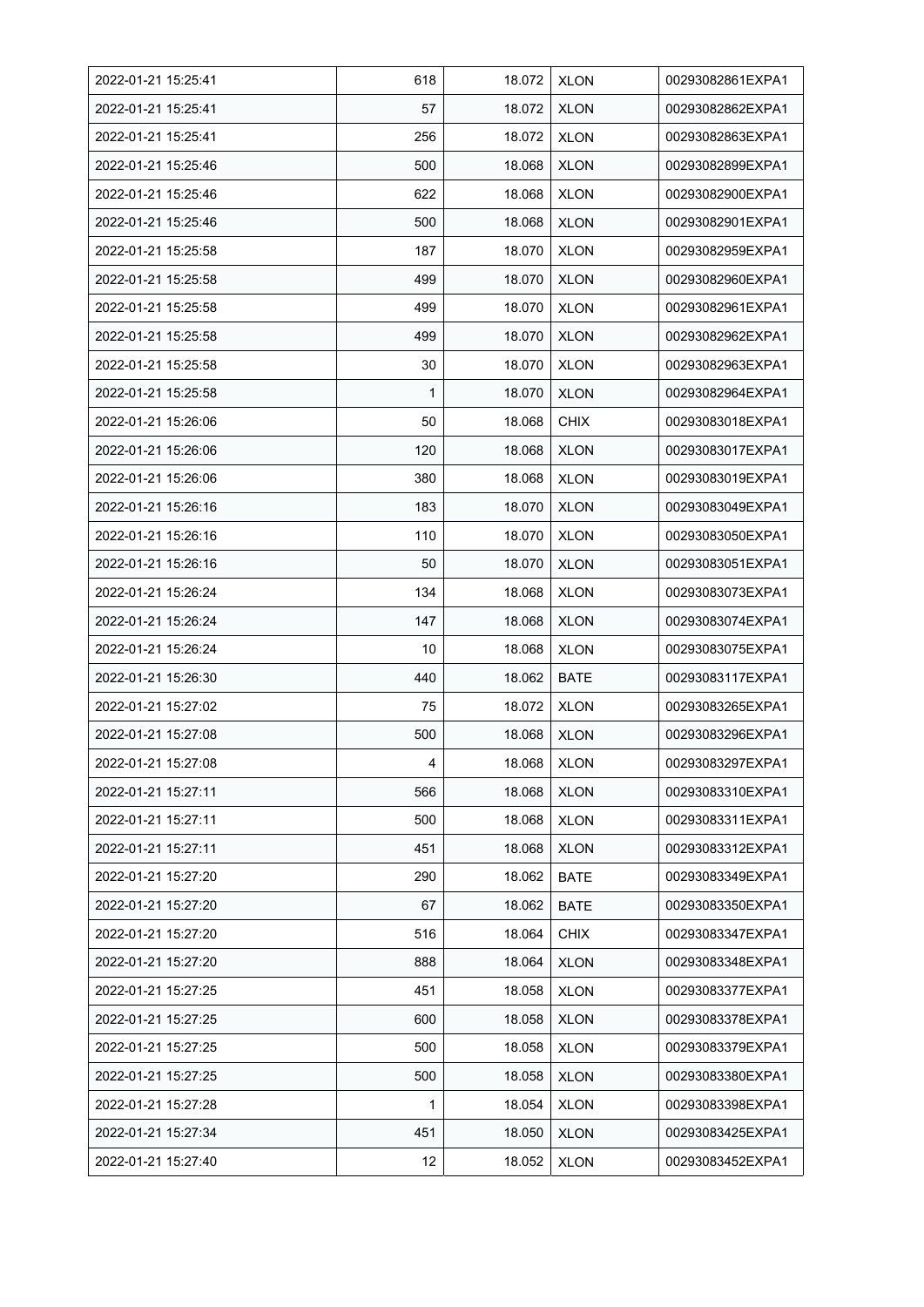| 2022-01-21 15:28:16 | 499 | 18.072 | <b>XLON</b> | 00293083660EXPA1 |
|---------------------|-----|--------|-------------|------------------|
| 2022-01-21 15:29:01 | 642 | 18.072 | <b>XLON</b> | 00293083823EXPA1 |
| 2022-01-21 15:29:06 | 300 | 18.068 | <b>XLON</b> | 00293083864EXPA1 |
| 2022-01-21 15:29:06 | 139 | 18.068 | <b>XLON</b> | 00293083865EXPA1 |
| 2022-01-21 15:29:15 | 500 | 18.062 | <b>XLON</b> | 00293083910EXPA1 |
| 2022-01-21 15:29:15 | 3   | 18.062 | <b>XLON</b> | 00293083911EXPA1 |
| 2022-01-21 15:29:54 | 800 | 18.062 | BATE        | 00293084103EXPA1 |
| 2022-01-21 15:29:54 | 203 | 18.062 | <b>BATE</b> | 00293084104EXPA1 |
| 2022-01-21 15:29:54 | 284 | 18.062 | <b>BATE</b> | 00293084105EXPA1 |
| 2022-01-21 15:29:54 | 14  | 18.062 | <b>CHIX</b> | 00293084106EXPA1 |
| 2022-01-21 15:29:54 | 400 | 18.062 | <b>CHIX</b> | 00293084107EXPA1 |
| 2022-01-21 15:29:54 | 157 | 18.062 | <b>CHIX</b> | 00293084108EXPA1 |
| 2022-01-21 15:29:54 | 170 | 18.062 | <b>CHIX</b> | 00293084109EXPA1 |
| 2022-01-21 15:29:54 | 223 | 18.060 | <b>XLON</b> | 00293084110EXPA1 |
| 2022-01-21 15:29:54 | 216 | 18.060 | <b>XLON</b> | 00293084111EXPA1 |
| 2022-01-21 15:29:54 | 237 | 18.060 | <b>XLON</b> | 00293084112EXPA1 |
| 2022-01-21 15:30:05 | 1   | 18.022 | <b>XLON</b> | 00293084668EXPA1 |
| 2022-01-21 15:30:08 | 256 | 18.028 | <b>XLON</b> | 00293084763EXPA1 |
| 2022-01-21 15:30:08 | 274 | 18.030 | <b>XLON</b> | 00293084764EXPA1 |
| 2022-01-21 15:30:08 | 581 | 18.030 | <b>XLON</b> | 00293084765EXPA1 |
| 2022-01-21 15:30:14 | 18  | 18.032 | <b>CHIX</b> | 00293084826EXPA1 |
| 2022-01-21 15:30:14 | 53  | 18.032 | <b>CHIX</b> | 00293084827EXPA1 |
| 2022-01-21 15:30:14 | 249 | 18.032 | <b>CHIX</b> | 00293084828EXPA1 |
| 2022-01-21 15:30:14 | 320 | 18.032 | <b>CHIX</b> | 00293084829EXPA1 |
| 2022-01-21 15:30:18 | 736 | 18.028 | <b>XLON</b> | 00293084905EXPA1 |
| 2022-01-21 15:30:23 | 500 | 18.038 | <b>XLON</b> | 00293084962EXPA1 |
| 2022-01-21 15:30:26 | 500 | 18.026 | <b>XLON</b> | 00293084974EXPA1 |
| 2022-01-21 15:30:30 | 211 | 18.022 | BATE        | 00293084998EXPA1 |
| 2022-01-21 15:30:36 | 261 | 18.022 | <b>XLON</b> | 00293085026EXPA1 |
| 2022-01-21 15:30:36 | 69  | 18.022 | <b>XLON</b> | 00293085027EXPA1 |
| 2022-01-21 15:30:40 | 761 | 18.018 | <b>XLON</b> | 00293085050EXPA1 |
| 2022-01-21 15:30:48 | 500 | 18.016 | <b>XLON</b> | 00293085174EXPA1 |
| 2022-01-21 15:30:48 | 582 | 18.016 | <b>XLON</b> | 00293085176EXPA1 |
| 2022-01-21 15:30:48 | 490 | 18.016 | <b>XLON</b> | 00293085178EXPA1 |
| 2022-01-21 15:30:51 | 582 | 18.024 | <b>XLON</b> | 00293085219EXPA1 |
| 2022-01-21 15:30:54 | 467 | 18.040 | <b>XLON</b> | 00293085258EXPA1 |
| 2022-01-21 15:30:57 | 722 | 18.036 | <b>XLON</b> | 00293085276EXPA1 |
| 2022-01-21 15:31:02 | 500 | 18.034 | <b>XLON</b> | 00293085326EXPA1 |
| 2022-01-21 15:31:02 | 85  | 18.034 | <b>XLON</b> | 00293085327EXPA1 |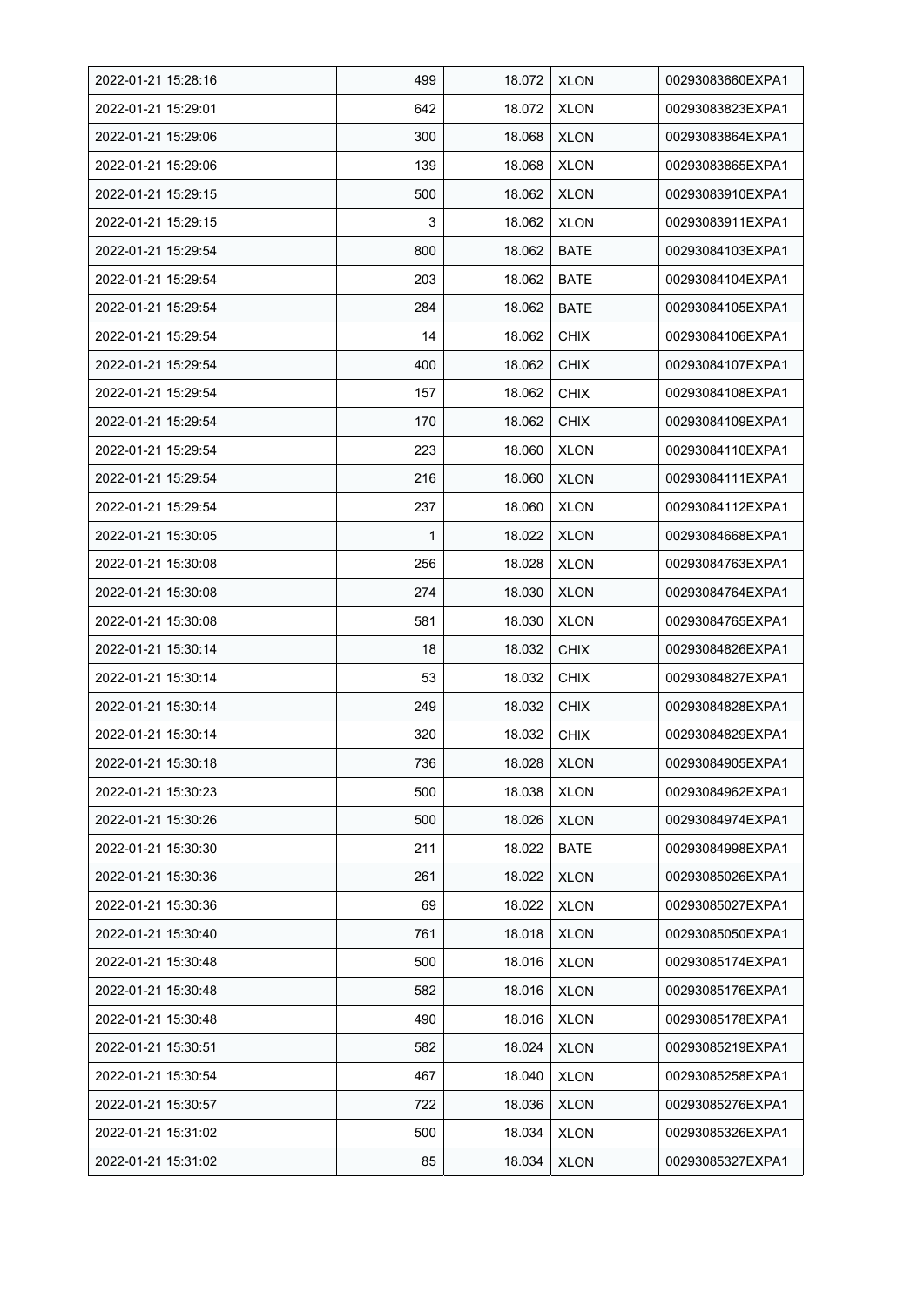| 2022-01-21 15:31:02 | 500 | 18.034 | <b>XLON</b> | 00293085328EXPA1 |
|---------------------|-----|--------|-------------|------------------|
| 2022-01-21 15:31:02 | 500 | 18.034 | <b>XLON</b> | 00293085329EXPA1 |
| 2022-01-21 15:31:05 | 500 | 18.036 | <b>XLON</b> | 00293085378EXPA1 |
| 2022-01-21 15:31:05 | 650 | 18.036 | <b>XLON</b> | 00293085379EXPA1 |
| 2022-01-21 15:31:11 | 500 | 18.032 | <b>XLON</b> | 00293085444EXPA1 |
| 2022-01-21 15:31:11 | 269 | 18.032 | <b>XLON</b> | 00293085445EXPA1 |
| 2022-01-21 15:31:11 | 64  | 18.032 | <b>XLON</b> | 00293085446EXPA1 |
| 2022-01-21 15:31:11 | 126 | 18.032 | <b>XLON</b> | 00293085447EXPA1 |
| 2022-01-21 15:31:11 | 85  | 18.032 | <b>XLON</b> | 00293085448EXPA1 |
| 2022-01-21 15:31:11 | 582 | 18.032 | <b>XLON</b> | 00293085449EXPA1 |
| 2022-01-21 15:31:11 | 171 | 18.032 | <b>XLON</b> | 00293085450EXPA1 |
| 2022-01-21 15:31:11 | 277 | 18.032 | <b>XLON</b> | 00293085451EXPA1 |
| 2022-01-21 15:31:16 | 11  | 18.034 | <b>BATE</b> | 00293085481EXPA1 |
| 2022-01-21 15:31:16 | 206 | 18.034 | <b>BATE</b> | 00293085482EXPA1 |
| 2022-01-21 15:31:16 | 141 | 18.034 | <b>BATE</b> | 00293085483EXPA1 |
| 2022-01-21 15:31:16 | 29  | 18.034 | <b>BATE</b> | 00293085484EXPA1 |
| 2022-01-21 15:31:16 | 19  | 18.034 | <b>BATE</b> | 00293085485EXPA1 |
| 2022-01-21 15:31:16 | 53  | 18.034 | <b>BATE</b> | 00293085486EXPA1 |
| 2022-01-21 15:31:16 | 238 | 18.034 | <b>BATE</b> | 00293085487EXPA1 |
| 2022-01-21 15:31:21 | 575 | 18.036 | <b>CHIX</b> | 00293085535EXPA1 |
| 2022-01-21 15:31:21 | 221 | 18.036 | <b>CHIX</b> | 00293085538EXPA1 |
| 2022-01-21 15:31:23 | 500 | 18.032 | <b>XLON</b> | 00293085566EXPA1 |
| 2022-01-21 15:31:23 | 252 | 18.032 | <b>XLON</b> | 00293085567EXPA1 |
| 2022-01-21 15:31:23 | 81  | 18.032 | <b>XLON</b> | 00293085568EXPA1 |
| 2022-01-21 15:31:23 | 177 | 18.032 | <b>XLON</b> | 00293085569EXPA1 |
| 2022-01-21 15:31:23 | 582 | 18.032 | <b>XLON</b> | 00293085570EXPA1 |
| 2022-01-21 15:31:23 | 500 | 18.030 | <b>XLON</b> | 00293085571EXPA1 |
| 2022-01-21 15:31:23 | 90  | 18.032 | <b>XLON</b> | 00293085572EXPA1 |
| 2022-01-21 15:31:24 | 720 | 18.026 | <b>XLON</b> | 00293085580EXPA1 |
| 2022-01-21 15:31:29 | 248 | 18.020 | <b>XLON</b> | 00293085659EXPA1 |
| 2022-01-21 15:31:35 | 500 | 18.026 | <b>XLON</b> | 00293085727EXPA1 |
| 2022-01-21 15:31:35 | 143 | 18.026 | <b>XLON</b> | 00293085728EXPA1 |
| 2022-01-21 15:31:47 | 73  | 18.020 | <b>CHIX</b> | 00293085838EXPA1 |
| 2022-01-21 15:31:47 | 156 | 18.020 | <b>CHIX</b> | 00293085841EXPA1 |
| 2022-01-21 15:31:47 | 68  | 18.020 | <b>CHIX</b> | 00293085842EXPA1 |
| 2022-01-21 15:31:47 | 26  | 18.024 | <b>XLON</b> | 00293085832EXPA1 |
| 2022-01-21 15:31:47 | 686 | 18.024 | <b>XLON</b> | 00293085834EXPA1 |
| 2022-01-21 15:31:52 | 70  | 18.022 | <b>XLON</b> | 00293085910EXPA1 |
| 2022-01-21 15:31:52 | 500 | 18.022 | <b>XLON</b> | 00293085911EXPA1 |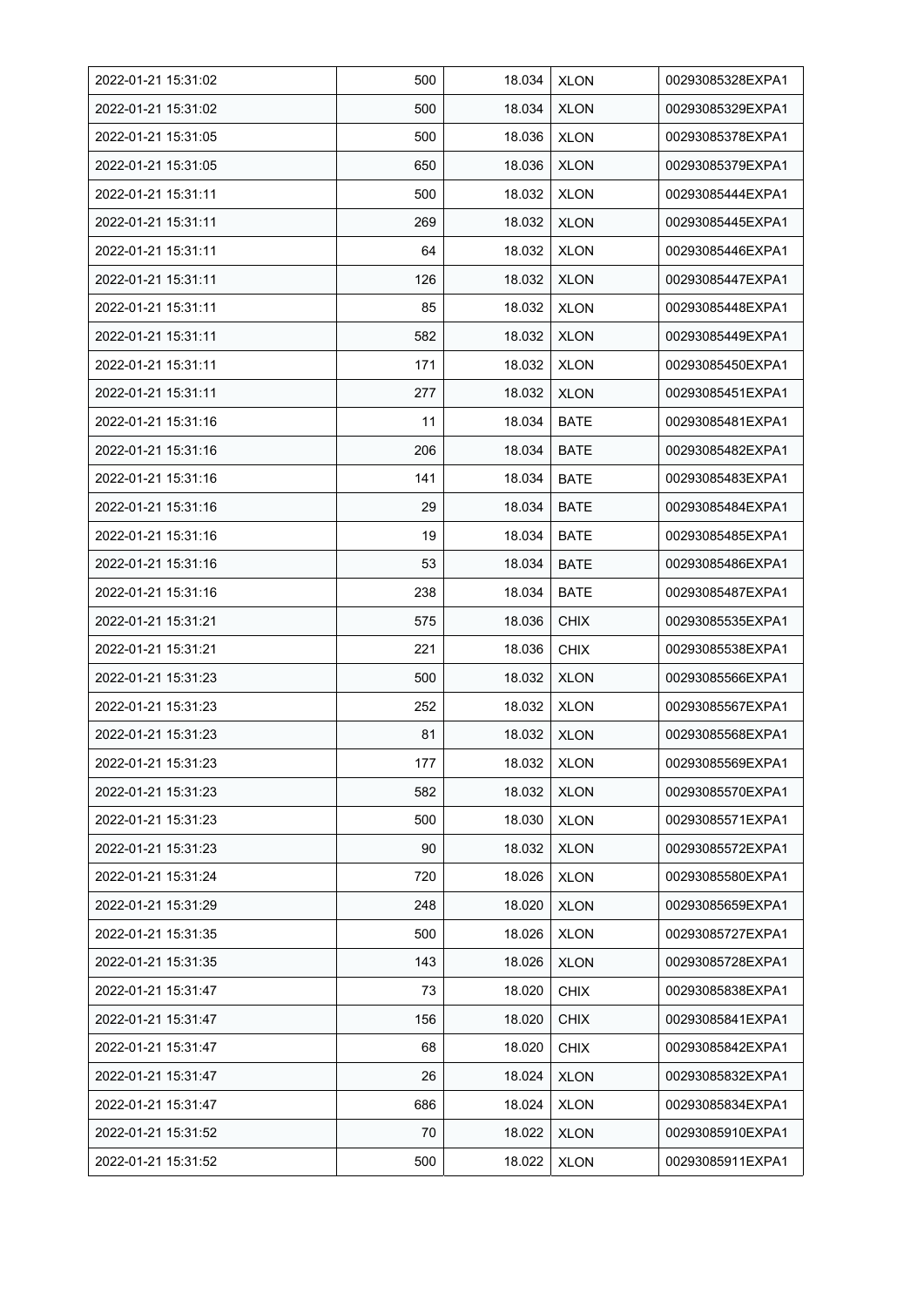| 2022-01-21 15:31:52 | 185 | 18.022 | <b>XLON</b> | 00293085912EXPA1 |
|---------------------|-----|--------|-------------|------------------|
| 2022-01-21 15:31:55 | 500 | 18.014 | <b>XLON</b> | 00293085978EXPA1 |
| 2022-01-21 15:32:04 | 500 | 18.012 | <b>XLON</b> | 00293086079EXPA1 |
| 2022-01-21 15:32:04 | 560 | 18.012 | <b>XLON</b> | 00293086080EXPA1 |
| 2022-01-21 15:32:05 | 26  | 18.004 | <b>CHIX</b> | 00293086129EXPA1 |
| 2022-01-21 15:32:09 | 253 | 18.000 | <b>BATE</b> | 00293086216EXPA1 |
| 2022-01-21 15:32:09 | 104 | 18.000 | <b>BATE</b> | 00293086217EXPA1 |
| 2022-01-21 15:32:16 | 500 | 18.006 | <b>XLON</b> | 00293086269EXPA1 |
| 2022-01-21 15:32:16 | 500 | 18.004 | <b>XLON</b> | 00293086270EXPA1 |
| 2022-01-21 15:32:16 | 54  | 18.004 | <b>XLON</b> | 00293086271EXPA1 |
| 2022-01-21 15:32:16 | 16  | 18.004 | <b>XLON</b> | 00293086272EXPA1 |
| 2022-01-21 15:32:16 | 500 | 18.004 | <b>XLON</b> | 00293086273EXPA1 |
| 2022-01-21 15:32:16 | 46  | 18.004 | <b>XLON</b> | 00293086274EXPA1 |
| 2022-01-21 15:32:16 | 116 | 18.004 | <b>XLON</b> | 00293086275EXPA1 |
| 2022-01-21 15:32:18 | 76  | 18.000 | <b>XLON</b> | 00293086284EXPA1 |
| 2022-01-21 15:32:18 | 26  | 18.000 | <b>XLON</b> | 00293086285EXPA1 |
| 2022-01-21 15:32:18 | 424 | 18.000 | <b>XLON</b> | 00293086286EXPA1 |
| 2022-01-21 15:32:18 | 57  | 18.000 | <b>XLON</b> | 00293086287EXPA1 |
| 2022-01-21 15:32:18 | 192 | 18.000 | <b>XLON</b> | 00293086288EXPA1 |
| 2022-01-21 15:32:22 | 170 | 17.988 | <b>CHIX</b> | 00293086344EXPA1 |
| 2022-01-21 15:32:22 | 218 | 17.988 | <b>CHIX</b> | 00293086345EXPA1 |
| 2022-01-21 15:32:36 | 805 | 17.996 | <b>XLON</b> | 00293086435EXPA1 |
| 2022-01-21 15:32:53 | 500 | 18.018 | <b>XLON</b> | 00293086620EXPA1 |
| 2022-01-21 15:32:59 | 500 | 18.032 | <b>XLON</b> | 00293086678EXPA1 |
| 2022-01-21 15:32:59 | 500 | 18.032 | <b>XLON</b> | 00293086679EXPA1 |
| 2022-01-21 15:32:59 | 459 | 18.032 | <b>XLON</b> | 00293086680EXPA1 |
| 2022-01-21 15:33:08 | 500 | 18.042 | <b>XLON</b> | 00293086791EXPA1 |
| 2022-01-21 15:33:08 | 409 | 18.042 | <b>XLON</b> | 00293086792EXPA1 |
| 2022-01-21 15:33:08 | 60  | 18.042 | <b>XLON</b> | 00293086793EXPA1 |
| 2022-01-21 15:33:08 | 60  | 18.042 | <b>XLON</b> | 00293086794EXPA1 |
| 2022-01-21 15:33:08 | 500 | 18.042 | <b>XLON</b> | 00293086795EXPA1 |
| 2022-01-21 15:33:08 | 424 | 18.042 | <b>XLON</b> | 00293086796EXPA1 |
| 2022-01-21 15:33:08 | 125 | 18.042 | <b>XLON</b> | 00293086797EXPA1 |
| 2022-01-21 15:33:11 | 75  | 18.038 | <b>XLON</b> | 00293086840EXPA1 |
| 2022-01-21 15:33:11 | 684 | 18.038 | <b>XLON</b> | 00293086841EXPA1 |
| 2022-01-21 15:33:12 | 620 | 18.032 | <b>BATE</b> | 00293086846EXPA1 |
| 2022-01-21 15:33:18 | 650 | 18.026 | <b>CHIX</b> | 00293086904EXPA1 |
| 2022-01-21 15:33:34 | 399 | 18.024 | <b>BATE</b> | 00293087005EXPA1 |
| 2022-01-21 15:33:34 | 409 | 18.026 | <b>XLON</b> | 00293087006EXPA1 |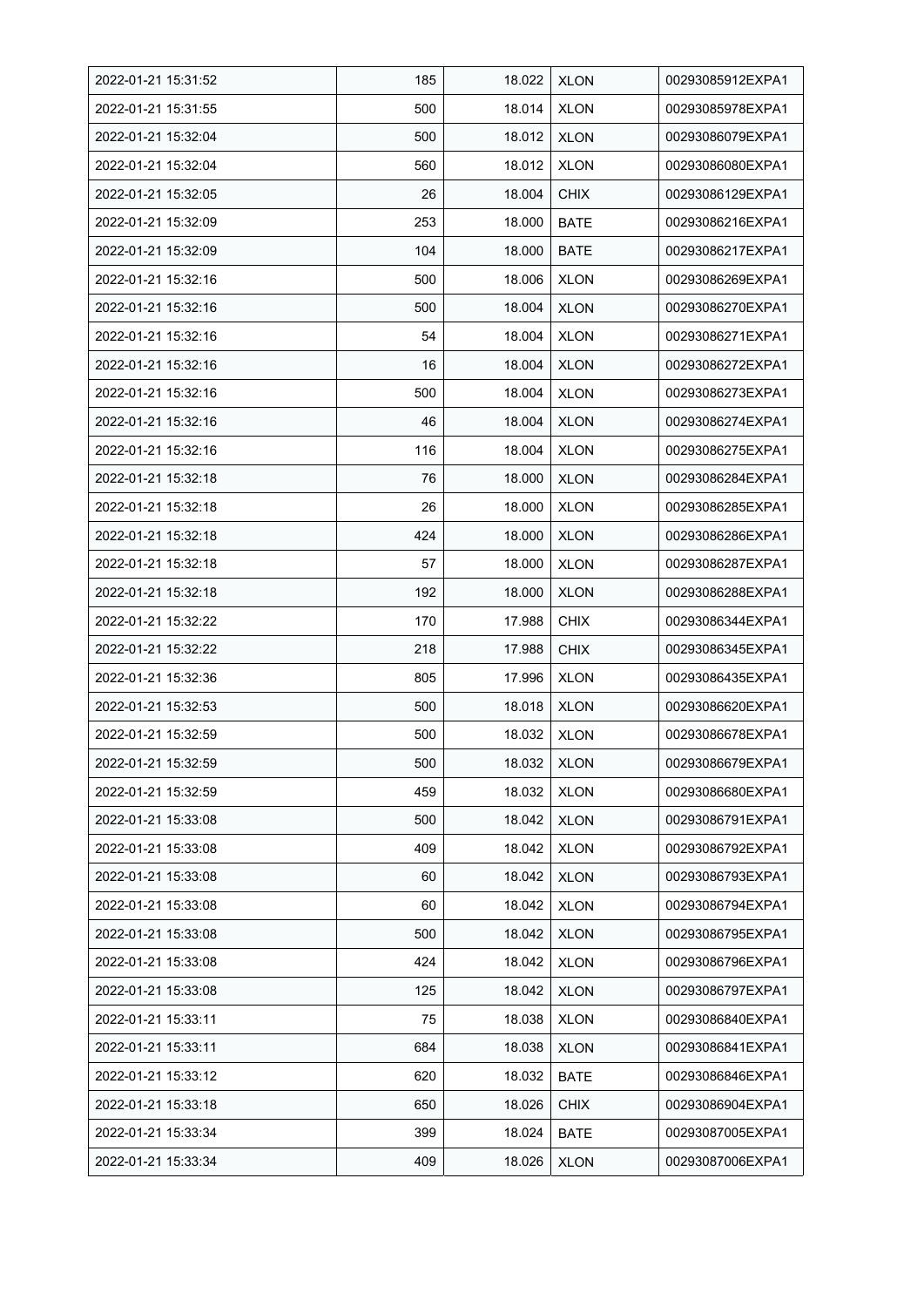| 2022-01-21 15:33:34 | 500 | 18.026 | <b>XLON</b> | 00293087007EXPA1 |
|---------------------|-----|--------|-------------|------------------|
| 2022-01-21 15:33:34 | 549 | 18.026 | <b>XLON</b> | 00293087008EXPA1 |
| 2022-01-21 15:33:34 | 469 | 18.028 | <b>XLON</b> | 00293087009EXPA1 |
| 2022-01-21 15:33:55 | 500 | 18.034 | <b>XLON</b> | 00293087228EXPA1 |
| 2022-01-21 15:33:55 | 58  | 18.034 | <b>XLON</b> | 00293087229EXPA1 |
| 2022-01-21 15:33:55 | 194 | 18.034 | <b>XLON</b> | 00293087230EXPA1 |
| 2022-01-21 15:34:01 | 500 | 18.044 | <b>XLON</b> | 00293087307EXPA1 |
| 2022-01-21 15:34:01 | 500 | 18.044 | <b>XLON</b> | 00293087308EXPA1 |
| 2022-01-21 15:34:01 | 500 | 18.044 | <b>XLON</b> | 00293087309EXPA1 |
| 2022-01-21 15:34:09 | 475 | 18.034 | <b>XLON</b> | 00293087417EXPA1 |
| 2022-01-21 15:34:09 | 277 | 18.034 | <b>XLON</b> | 00293087418EXPA1 |
| 2022-01-21 15:34:17 | 28  | 18.034 | <b>BATE</b> | 00293087444EXPA1 |
| 2022-01-21 15:34:17 | 15  | 18.034 | <b>BATE</b> | 00293087445EXPA1 |
| 2022-01-21 15:34:17 | 8   | 18.034 | <b>BATE</b> | 00293087446EXPA1 |
| 2022-01-21 15:34:33 | 615 | 18.050 | <b>XLON</b> | 00293087614EXPA1 |
| 2022-01-21 15:34:44 | 26  | 18.056 | <b>CHIX</b> | 00293087711EXPA1 |
| 2022-01-21 15:34:44 | 26  | 18.056 | <b>CHIX</b> | 00293087712EXPA1 |
| 2022-01-21 15:34:44 | 87  | 18.056 | <b>CHIX</b> | 00293087713EXPA1 |
| 2022-01-21 15:34:44 | 129 | 18.056 | <b>CHIX</b> | 00293087714EXPA1 |
| 2022-01-21 15:34:44 | 45  | 18.056 | <b>CHIX</b> | 00293087715EXPA1 |
| 2022-01-21 15:34:44 | 39  | 18.056 | <b>CHIX</b> | 00293087716EXPA1 |
| 2022-01-21 15:34:44 | 96  | 18.056 | <b>CHIX</b> | 00293087717EXPA1 |
| 2022-01-21 15:34:44 | 78  | 18.056 | <b>CHIX</b> | 00293087718EXPA1 |
| 2022-01-21 15:34:44 | 90  | 18.056 | <b>CHIX</b> | 00293087719EXPA1 |
| 2022-01-21 15:34:44 | 621 | 18.056 | <b>CHIX</b> | 00293087720EXPA1 |
| 2022-01-21 15:34:44 | 500 | 18.056 | <b>XLON</b> | 00293087721EXPA1 |
| 2022-01-21 15:34:56 | 765 | 18.064 | <b>XLON</b> | 00293087804EXPA1 |
| 2022-01-21 15:35:08 | 470 | 18.076 | <b>XLON</b> | 00293087936EXPA1 |
| 2022-01-21 15:35:08 | 500 | 18.076 | <b>XLON</b> | 00293087937EXPA1 |
| 2022-01-21 15:35:09 | 813 | 18.074 | <b>BATE</b> | 00293087987EXPA1 |
| 2022-01-21 15:35:10 | 645 | 18.072 | <b>XLON</b> | 00293088002EXPA1 |
| 2022-01-21 15:35:10 | 47  | 18.072 | <b>XLON</b> | 00293088003EXPA1 |
| 2022-01-21 15:35:27 | 3   | 18.070 | <b>XLON</b> | 00293088148EXPA1 |
| 2022-01-21 15:35:27 | 193 | 18.068 | <b>XLON</b> | 00293088149EXPA1 |
| 2022-01-21 15:35:27 | 83  | 18.068 | <b>XLON</b> | 00293088150EXPA1 |
| 2022-01-21 15:35:27 | 20  | 18.068 | <b>XLON</b> | 00293088151EXPA1 |
| 2022-01-21 15:35:27 | 20  | 18.068 | <b>XLON</b> | 00293088152EXPA1 |
| 2022-01-21 15:35:28 | 498 | 18.068 | <b>XLON</b> | 00293088165EXPA1 |
| 2022-01-21 15:35:45 | 500 | 18.066 | <b>XLON</b> | 00293088360EXPA1 |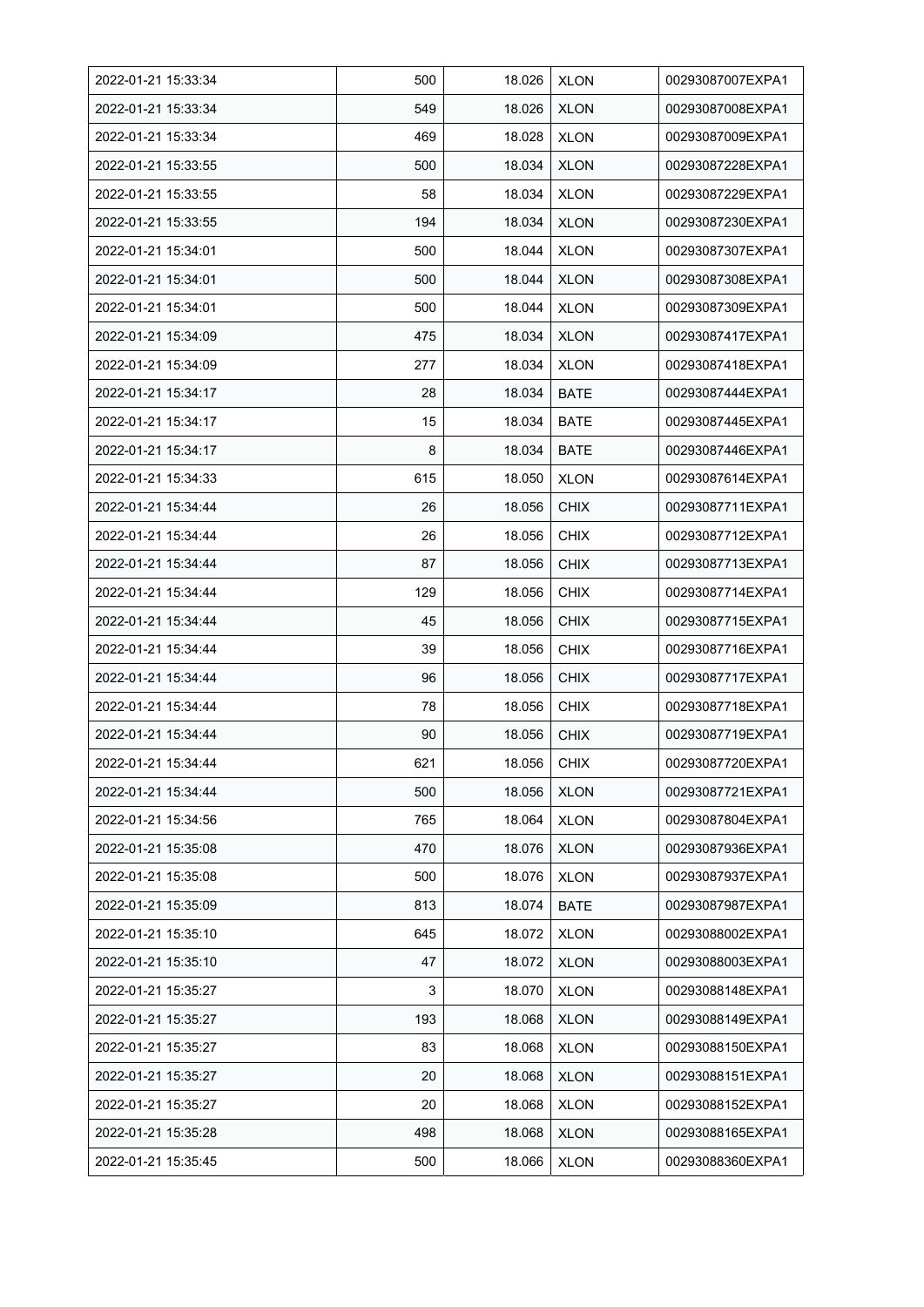| 2022-01-21 15:35:48 | 700   | 18.064 | <b>CHIX</b> | 00293088383EXPA1 |
|---------------------|-------|--------|-------------|------------------|
| 2022-01-21 15:35:51 | 500   | 18.062 | <b>XLON</b> | 00293088420EXPA1 |
| 2022-01-21 15:35:52 | 298   | 18.058 | <b>BATE</b> | 00293088426EXPA1 |
| 2022-01-21 15:35:53 | 378   | 18.058 | <b>BATE</b> | 00293088443EXPA1 |
| 2022-01-21 15:35:53 | 422   | 18.058 | <b>XLON</b> | 00293088444EXPA1 |
| 2022-01-21 15:35:53 | 393   | 18.058 | <b>XLON</b> | 00293088446EXPA1 |
| 2022-01-21 15:35:58 | 500   | 18.064 | <b>XLON</b> | 00293088482EXPA1 |
| 2022-01-21 15:35:58 | 76    | 18.064 | <b>XLON</b> | 00293088483EXPA1 |
| 2022-01-21 15:35:58 | 66    | 18.064 | <b>XLON</b> | 00293088484EXPA1 |
| 2022-01-21 15:35:58 | 66    | 18.064 | <b>XLON</b> | 00293088485EXPA1 |
| 2022-01-21 15:35:58 | 41    | 18.064 | <b>XLON</b> | 00293088486EXPA1 |
| 2022-01-21 15:36:01 | 500   | 18.064 | <b>XLON</b> | 00293088504EXPA1 |
| 2022-01-21 15:36:04 | 500   | 18.056 | <b>XLON</b> | 00293088575EXPA1 |
| 2022-01-21 15:36:04 | 500   | 18.054 | <b>XLON</b> | 00293088576EXPA1 |
| 2022-01-21 15:36:04 | 600   | 18.054 | <b>XLON</b> | 00293088577EXPA1 |
| 2022-01-21 15:36:04 | 140   | 18.054 | <b>XLON</b> | 00293088578EXPA1 |
| 2022-01-21 15:36:07 | 500   | 18.058 | <b>XLON</b> | 00293088638EXPA1 |
| 2022-01-21 15:36:07 | 90    | 18.058 | <b>XLON</b> | 00293088639EXPA1 |
| 2022-01-21 15:36:07 | 500   | 18.056 | <b>XLON</b> | 00293088642EXPA1 |
| 2022-01-21 15:36:07 | 500   | 18.056 | <b>XLON</b> | 00293088643EXPA1 |
| 2022-01-21 15:36:07 | 219   | 18.056 | <b>XLON</b> | 00293088644EXPA1 |
| 2022-01-21 15:36:10 | 232   | 18.056 | <b>XLON</b> | 00293088683EXPA1 |
| 2022-01-21 15:36:10 | 500   | 18.056 | <b>XLON</b> | 00293088684EXPA1 |
| 2022-01-21 15:36:10 | 600   | 18.056 | <b>XLON</b> | 00293088685EXPA1 |
| 2022-01-21 15:36:10 | 600   | 18.056 | <b>XLON</b> | 00293088686EXPA1 |
| 2022-01-21 15:36:13 | 408   | 18.050 | <b>XLON</b> | 00293088707EXPA1 |
| 2022-01-21 15:36:18 | 387   | 18.036 | <b>BATE</b> | 00293088759EXPA1 |
| 2022-01-21 15:36:29 | 200   | 18.030 | <b>CHIX</b> | 00293088873EXPA1 |
| 2022-01-21 15:36:29 | 674   | 18.034 | <b>XLON</b> | 00293088871EXPA1 |
| 2022-01-21 15:36:29 | 104   | 18.034 | <b>XLON</b> | 00293088872EXPA1 |
| 2022-01-21 15:36:46 | 8     | 18.048 | <b>XLON</b> | 00293088999EXPA1 |
| 2022-01-21 15:36:46 | 743   | 18.046 | <b>XLON</b> | 00293089000EXPA1 |
| 2022-01-21 15:36:51 | 500   | 18.044 | <b>XLON</b> | 00293089038EXPA1 |
| 2022-01-21 15:36:51 | 218   | 18.044 | <b>XLON</b> | 00293089039EXPA1 |
| 2022-01-21 15:36:54 | 158   | 18.040 | <b>XLON</b> | 00293089059EXPA1 |
| 2022-01-21 15:36:54 | 1,435 | 18.040 | <b>XLON</b> | 00293089060EXPA1 |
| 2022-01-21 15:36:57 | 500   | 18.036 | <b>XLON</b> | 00293089082EXPA1 |
| 2022-01-21 15:36:57 | 86    | 18.036 | <b>XLON</b> | 00293089083EXPA1 |
| 2022-01-21 15:36:57 | 98    | 18.036 | <b>XLON</b> | 00293089084EXPA1 |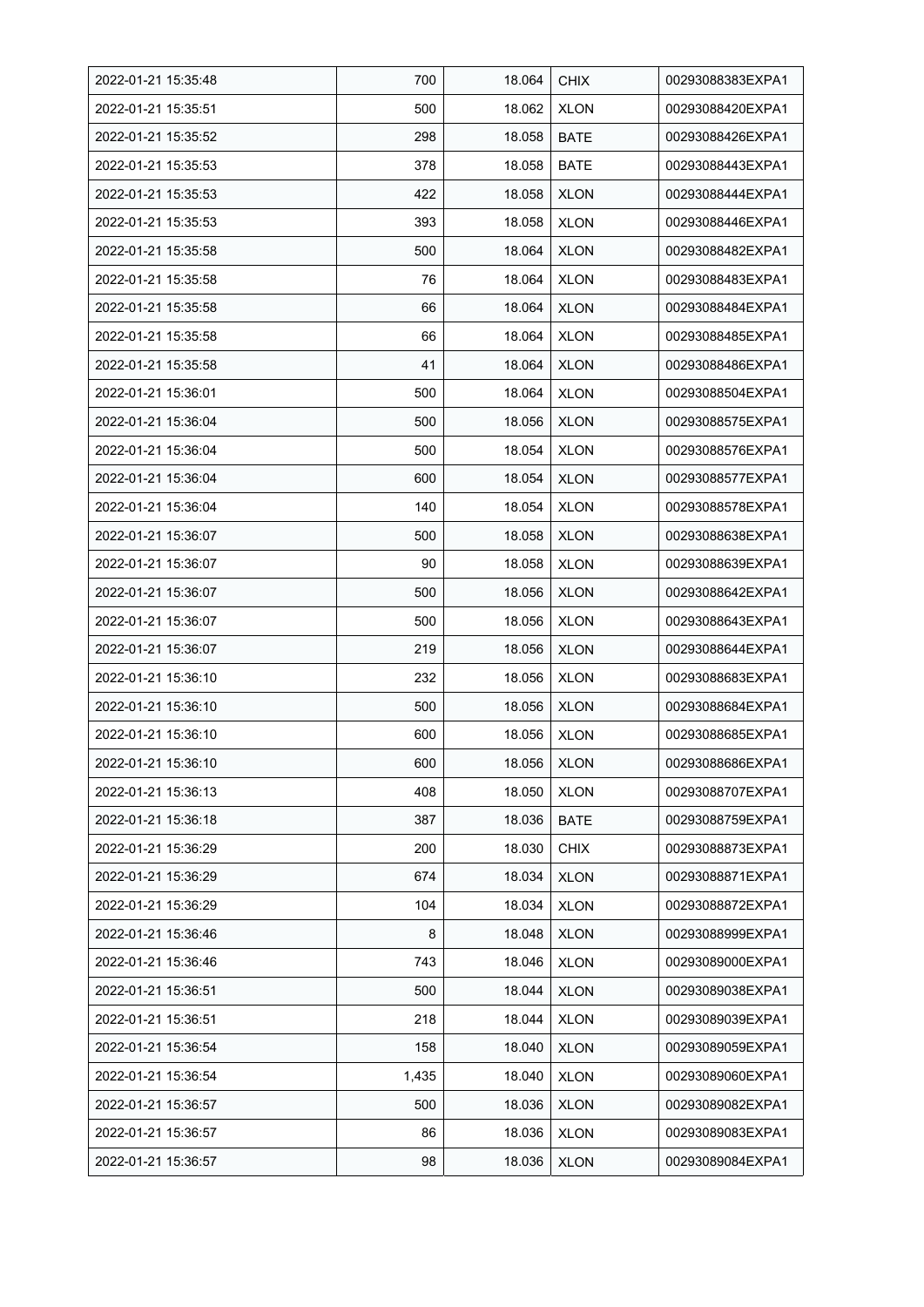| 2022-01-21 15:36:57 | 500   | 18.036 | <b>XLON</b> | 00293089085EXPA1 |
|---------------------|-------|--------|-------------|------------------|
| 2022-01-21 15:36:57 | 88    | 18.036 | <b>XLON</b> | 00293089086EXPA1 |
| 2022-01-21 15:37:00 | 600   | 18.036 | <b>XLON</b> | 00293089121EXPA1 |
| 2022-01-21 15:37:00 | 217   | 18.036 | <b>XLON</b> | 00293089122EXPA1 |
| 2022-01-21 15:37:01 | 475   | 18.030 | <b>CHIX</b> | 00293089152EXPA1 |
| 2022-01-21 15:37:02 | 104   | 18.028 | <b>BATE</b> | 00293089164EXPA1 |
| 2022-01-21 15:37:02 | 138   | 18.028 | <b>BATE</b> | 00293089165EXPA1 |
| 2022-01-21 15:37:02 | 48    | 18.028 | <b>BATE</b> | 00293089166EXPA1 |
| 2022-01-21 15:37:03 | 3     | 18.030 | <b>XLON</b> | 00293089193EXPA1 |
| 2022-01-21 15:37:08 | 309   | 18.036 | <b>XLON</b> | 00293089281EXPA1 |
| 2022-01-21 15:37:08 | 217   | 18.036 | <b>XLON</b> | 00293089283EXPA1 |
| 2022-01-21 15:37:08 | 288   | 18.036 | <b>XLON</b> | 00293089285EXPA1 |
| 2022-01-21 15:37:16 | 9     | 18.044 | <b>XLON</b> | 00293089385EXPA1 |
| 2022-01-21 15:37:22 | 253   | 18.036 | <b>XLON</b> | 00293089479EXPA1 |
| 2022-01-21 15:37:22 | 600   | 18.038 | <b>XLON</b> | 00293089480EXPA1 |
| 2022-01-21 15:37:22 | 197   | 18.038 | <b>XLON</b> | 00293089481EXPA1 |
| 2022-01-21 15:37:22 | 166   | 18.038 | <b>XLON</b> | 00293089482EXPA1 |
| 2022-01-21 15:37:25 | 290   | 18.026 | <b>CHIX</b> | 00293089510EXPA1 |
| 2022-01-21 15:37:25 | 212   | 18.024 | <b>XLON</b> | 00293089520EXPA1 |
| 2022-01-21 15:37:28 | 500   | 18.016 | <b>XLON</b> | 00293089587EXPA1 |
| 2022-01-21 15:37:28 | 571   | 18.016 | <b>XLON</b> | 00293089588EXPA1 |
| 2022-01-21 15:37:43 | 500   | 18.022 | <b>XLON</b> | 00293089687EXPA1 |
| 2022-01-21 15:37:43 | 500   | 18.022 | <b>XLON</b> | 00293089688EXPA1 |
| 2022-01-21 15:37:43 | 500   | 18.022 | <b>XLON</b> | 00293089689EXPA1 |
| 2022-01-21 15:37:43 | 329   | 18.022 | <b>XLON</b> | 00293089690EXPA1 |
| 2022-01-21 15:37:46 | 1,000 | 18.020 | <b>XLON</b> | 00293089720EXPA1 |
| 2022-01-21 15:37:46 | 500   | 18.020 | <b>XLON</b> | 00293089721EXPA1 |
| 2022-01-21 15:37:48 | 307   | 18.020 | <b>XLON</b> | 00293089736EXPA1 |
| 2022-01-21 15:37:48 | 420   | 18.020 | <b>XLON</b> | 00293089737EXPA1 |
| 2022-01-21 15:38:05 | 500   | 18.036 | <b>XLON</b> | 00293089839EXPA1 |
| 2022-01-21 15:38:05 | 221   | 18.036 | <b>XLON</b> | 00293089840EXPA1 |
| 2022-01-21 15:38:05 | 500   | 18.036 | <b>XLON</b> | 00293089841EXPA1 |
| 2022-01-21 15:38:05 | 500   | 18.036 | <b>XLON</b> | 00293089842EXPA1 |
| 2022-01-21 15:38:05 | 102   | 18.036 | <b>XLON</b> | 00293089843EXPA1 |
| 2022-01-21 15:38:13 | 576   | 18.020 | BATE        | 00293089897EXPA1 |
| 2022-01-21 15:38:21 | 1     | 18.026 | <b>XLON</b> | 00293089936EXPA1 |
| 2022-01-21 15:38:21 | 740   | 18.026 | <b>XLON</b> | 00293089939EXPA1 |
| 2022-01-21 15:38:21 | 2     | 18.026 | <b>XLON</b> | 00293089940EXPA1 |
| 2022-01-21 15:38:22 | 815   | 18.026 | <b>XLON</b> | 00293089942EXPA1 |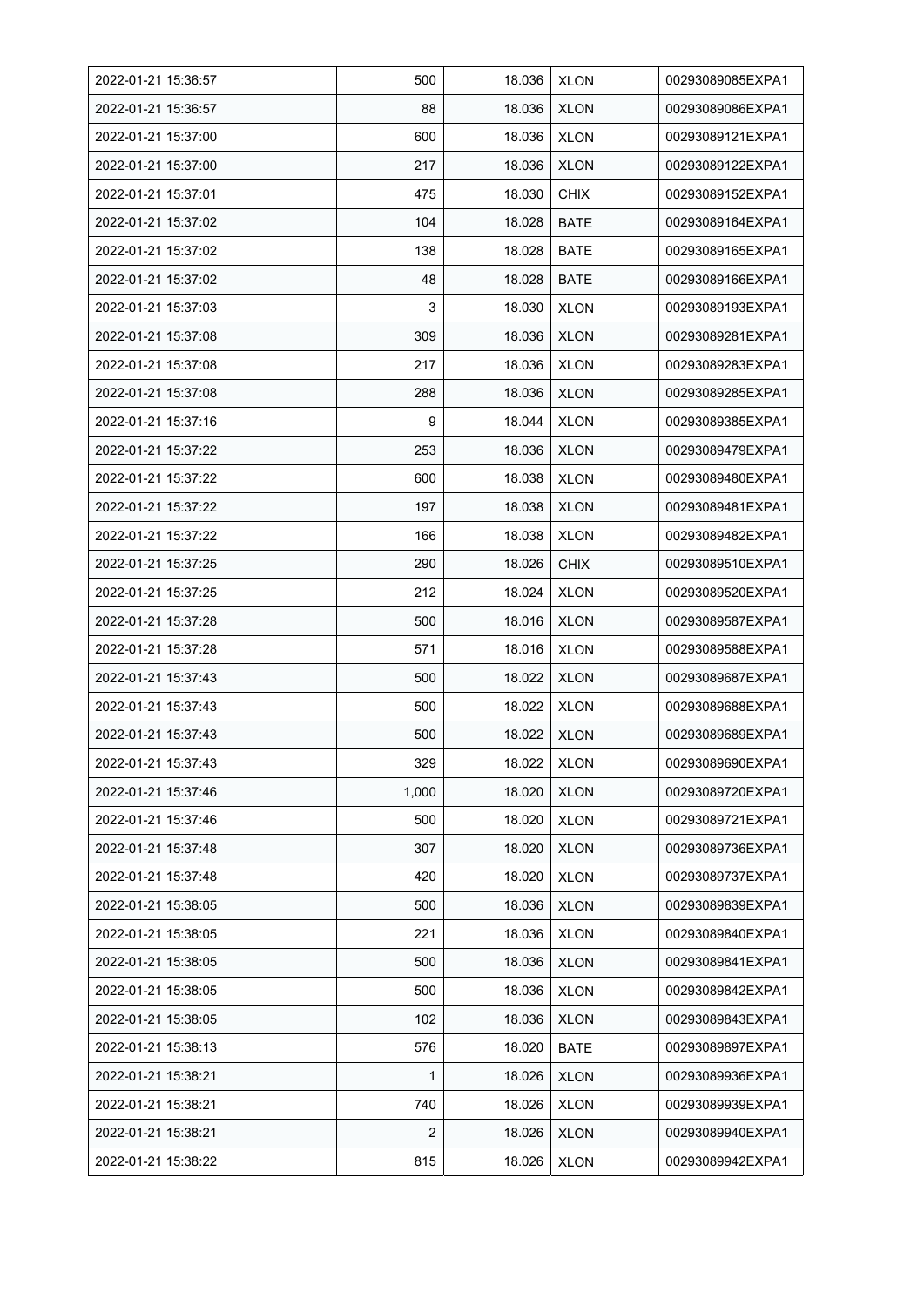| 2022-01-21 15:38:40 | 687 | 18.036 | <b>XLON</b> | 00293090126EXPA1 |
|---------------------|-----|--------|-------------|------------------|
| 2022-01-21 15:38:42 | 92  | 18.036 | <b>XLON</b> | 00293090133EXPA1 |
| 2022-01-21 15:38:48 | 200 | 18.036 | <b>BATE</b> | 00293090213EXPA1 |
| 2022-01-21 15:38:48 | 200 | 18.036 | <b>BATE</b> | 00293090214EXPA1 |
| 2022-01-21 15:38:48 | 200 | 18.036 | <b>BATE</b> | 00293090217EXPA1 |
| 2022-01-21 15:38:49 | 42  | 18.036 | <b>BATE</b> | 00293090218EXPA1 |
| 2022-01-21 15:39:05 | 135 | 18.046 | <b>XLON</b> | 00293090374EXPA1 |
| 2022-01-21 15:39:05 | 500 | 18.048 | <b>XLON</b> | 00293090376EXPA1 |
| 2022-01-21 15:39:05 | 95  | 18.048 | <b>XLON</b> | 00293090377EXPA1 |
| 2022-01-21 15:39:06 | 770 | 18.042 | <b>XLON</b> | 00293090382EXPA1 |
| 2022-01-21 15:39:07 | 245 | 18.034 | <b>CHIX</b> | 00293090394EXPA1 |
| 2022-01-21 15:39:07 | 314 | 18.034 | <b>CHIX</b> | 00293090395EXPA1 |
| 2022-01-21 15:39:07 | 17  | 18.030 | <b>CHIX</b> | 00293090396EXPA1 |
| 2022-01-21 15:39:07 | 16  | 18.030 | <b>CHIX</b> | 00293090397EXPA1 |
| 2022-01-21 15:39:07 | 28  | 18.030 | <b>CHIX</b> | 00293090398EXPA1 |
| 2022-01-21 15:39:07 | 68  | 18.030 | <b>CHIX</b> | 00293090399EXPA1 |
| 2022-01-21 15:39:07 | 322 | 18.030 | <b>CHIX</b> | 00293090400EXPA1 |
| 2022-01-21 15:39:29 | 500 | 18.056 | <b>XLON</b> | 00293090576EXPA1 |
| 2022-01-21 15:39:31 | 320 | 18.046 | <b>CHIX</b> | 00293090595EXPA1 |
| 2022-01-21 15:39:32 | 500 | 18.046 | <b>XLON</b> | 00293090609EXPA1 |
| 2022-01-21 15:39:32 | 309 | 18.044 | <b>XLON</b> | 00293090614EXPA1 |
| 2022-01-21 15:39:32 | 403 | 18.044 | <b>XLON</b> | 00293090617EXPA1 |
| 2022-01-21 15:39:40 | 500 | 18.042 | <b>XLON</b> | 00293090710EXPA1 |
| 2022-01-21 15:39:46 | 500 | 18.044 | <b>XLON</b> | 00293090762EXPA1 |
| 2022-01-21 15:39:46 | 480 | 18.044 | <b>XLON</b> | 00293090763EXPA1 |
| 2022-01-21 15:39:55 | 658 | 18.046 | <b>XLON</b> | 00293090836EXPA1 |
| 2022-01-21 15:39:59 | 573 | 18.040 | BATE        | 00293090865EXPA1 |
| 2022-01-21 15:39:59 | 342 | 18.038 | <b>CHIX</b> | 00293090867EXPA1 |
| 2022-01-21 15:40:03 | 500 | 18.044 | <b>XLON</b> | 00293090930EXPA1 |
| 2022-01-21 15:40:03 | 41  | 18.044 | <b>XLON</b> | 00293090931EXPA1 |
| 2022-01-21 15:40:06 | 500 | 18.044 | <b>XLON</b> | 00293090947EXPA1 |
| 2022-01-21 15:40:06 | 224 | 18.044 | <b>XLON</b> | 00293090948EXPA1 |
| 2022-01-21 15:40:06 | 41  | 18.044 | <b>XLON</b> | 00293090949EXPA1 |
| 2022-01-21 15:40:15 | 15  | 18.046 | <b>XLON</b> | 00293091029EXPA1 |
| 2022-01-21 15:40:18 | 88  | 18.044 | <b>XLON</b> | 00293091052EXPA1 |
| 2022-01-21 15:40:18 | 112 | 18.044 | <b>XLON</b> | 00293091054EXPA1 |
| 2022-01-21 15:40:18 | 500 | 18.044 | <b>XLON</b> | 00293091057EXPA1 |
| 2022-01-21 15:40:18 | 500 | 18.044 | <b>XLON</b> | 00293091058EXPA1 |
| 2022-01-21 15:40:27 | 352 | 18.048 | <b>XLON</b> | 00293091136EXPA1 |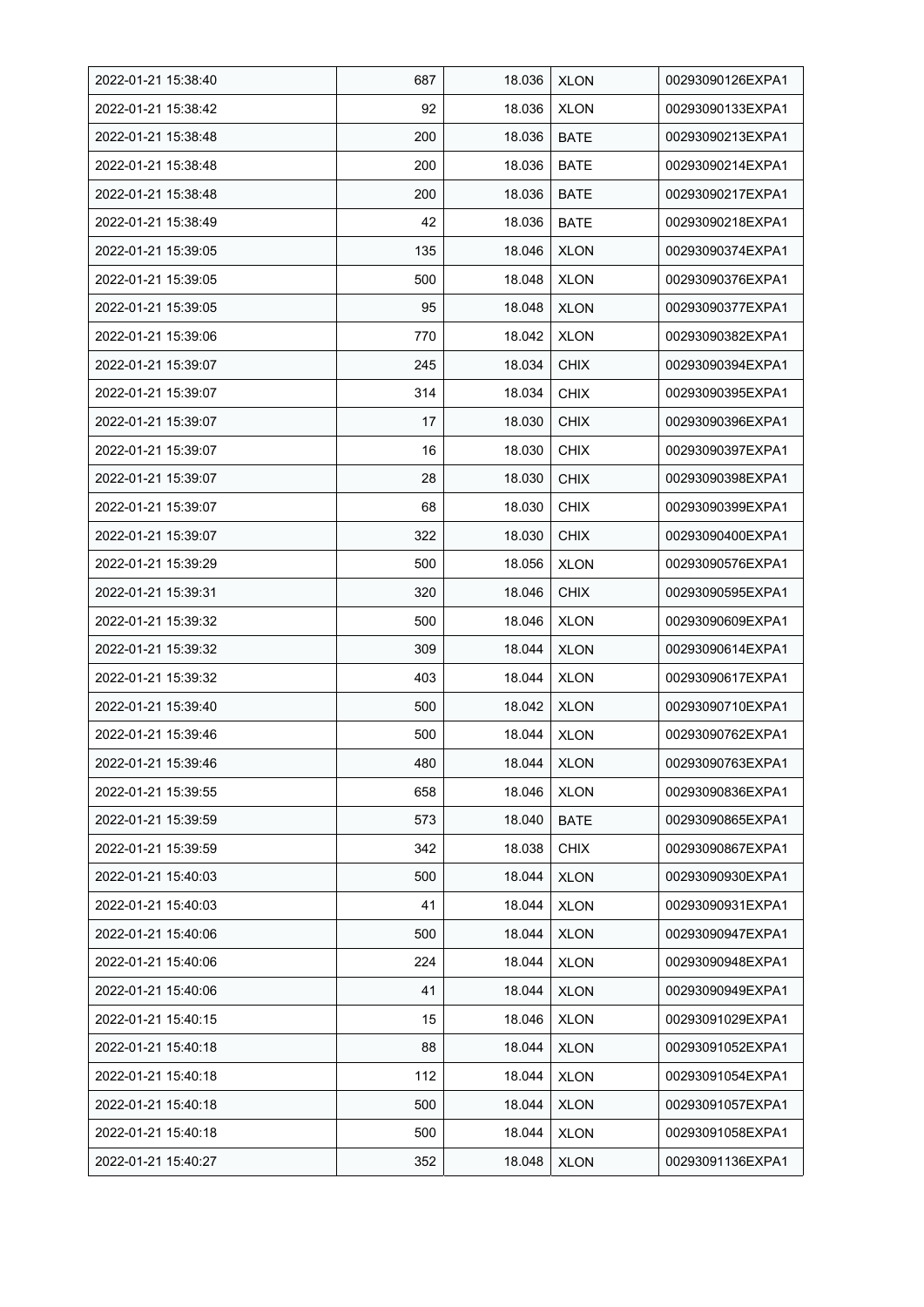| 2022-01-21 15:40:27 | 200   | 18.048 | <b>XLON</b> | 00293091138EXPA1 |
|---------------------|-------|--------|-------------|------------------|
| 2022-01-21 15:40:42 | 200   | 18.050 | <b>XLON</b> | 00293091335EXPA1 |
| 2022-01-21 15:40:42 | 500   | 18.050 | <b>XLON</b> | 00293091336EXPA1 |
| 2022-01-21 15:40:42 | 500   | 18.050 | <b>XLON</b> | 00293091337EXPA1 |
| 2022-01-21 15:40:42 | 312   | 18.050 | <b>XLON</b> | 00293091338EXPA1 |
| 2022-01-21 15:40:45 | 500   | 18.048 | <b>XLON</b> | 00293091365EXPA1 |
| 2022-01-21 15:40:45 | 544   | 18.048 | <b>XLON</b> | 00293091366EXPA1 |
| 2022-01-21 15:40:45 | 356   | 18.046 | <b>XLON</b> | 00293091367EXPA1 |
| 2022-01-21 15:40:55 | 130   | 18.044 | <b>BATE</b> | 00293091425EXPA1 |
| 2022-01-21 15:40:55 | 200   | 18.044 | <b>BATE</b> | 00293091430EXPA1 |
| 2022-01-21 15:40:55 | 235   | 18.044 | <b>BATE</b> | 00293091432EXPA1 |
| 2022-01-21 15:40:55 | 576   | 18.044 | <b>CHIX</b> | 00293091433EXPA1 |
| 2022-01-21 15:40:55 | 66    | 18.044 | <b>XLON</b> | 00293091431EXPA1 |
| 2022-01-21 15:40:55 | 1,609 | 18.044 | <b>XLON</b> | 00293091434EXPA1 |
| 2022-01-21 15:41:18 | 1,991 | 18.028 | <b>XLON</b> | 00293091790EXPA1 |
| 2022-01-21 15:41:37 | 125   | 18.034 | <b>XLON</b> | 00293091939EXPA1 |
| 2022-01-21 15:41:37 | 539   | 18.034 | <b>XLON</b> | 00293091940EXPA1 |
| 2022-01-21 15:41:53 | 356   | 18.048 | BATE        | 00293092109EXPA1 |
| 2022-01-21 15:41:53 | 150   | 18.048 | <b>BATE</b> | 00293092111EXPA1 |
| 2022-01-21 15:41:53 | 478   | 18.048 | <b>CHIX</b> | 00293092110EXPA1 |
| 2022-01-21 15:41:53 | 113   | 18.048 | <b>CHIX</b> | 00293092113EXPA1 |
| 2022-01-21 15:41:53 | 676   | 18.048 | <b>XLON</b> | 00293092112EXPA1 |
| 2022-01-21 15:41:58 | 42    | 18.048 | <b>XLON</b> | 00293092139EXPA1 |
| 2022-01-21 15:41:58 | 582   | 18.048 | <b>XLON</b> | 00293092140EXPA1 |
| 2022-01-21 15:42:04 | 500   | 18.054 | <b>XLON</b> | 00293092214EXPA1 |
| 2022-01-21 15:42:04 | 233   | 18.054 | <b>XLON</b> | 00293092215EXPA1 |
| 2022-01-21 15:42:13 | 1,960 | 18.056 | <b>XLON</b> | 00293092263EXPA1 |
| 2022-01-21 15:42:29 | 650   | 18.070 | <b>XLON</b> | 00293092358EXPA1 |
| 2022-01-21 15:42:39 | 700   | 18.066 | <b>XLON</b> | 00293092413EXPA1 |
| 2022-01-21 15:43:00 | 314   | 18.068 | <b>XLON</b> | 00293092590EXPA1 |
| 2022-01-21 15:43:00 | 560   | 18.068 | <b>XLON</b> | 00293092593EXPA1 |
| 2022-01-21 15:43:05 | 488   | 18.062 | BATE        | 00293092656EXPA1 |
| 2022-01-21 15:43:05 | 312   | 18.062 | <b>CHIX</b> | 00293092657EXPA1 |
| 2022-01-21 15:43:05 | 269   | 18.062 | <b>CHIX</b> | 00293092658EXPA1 |
| 2022-01-21 15:43:23 | 500   | 18.052 | <b>XLON</b> | 00293092944EXPA1 |
| 2022-01-21 15:43:23 | 42    | 18.052 | <b>XLON</b> | 00293092945EXPA1 |
| 2022-01-21 15:43:23 | 560   | 18.052 | <b>XLON</b> | 00293092946EXPA1 |
| 2022-01-21 15:43:23 | 357   | 18.050 | <b>XLON</b> | 00293092947EXPA1 |
| 2022-01-21 15:43:26 | 500   | 18.050 | <b>XLON</b> | 00293092985EXPA1 |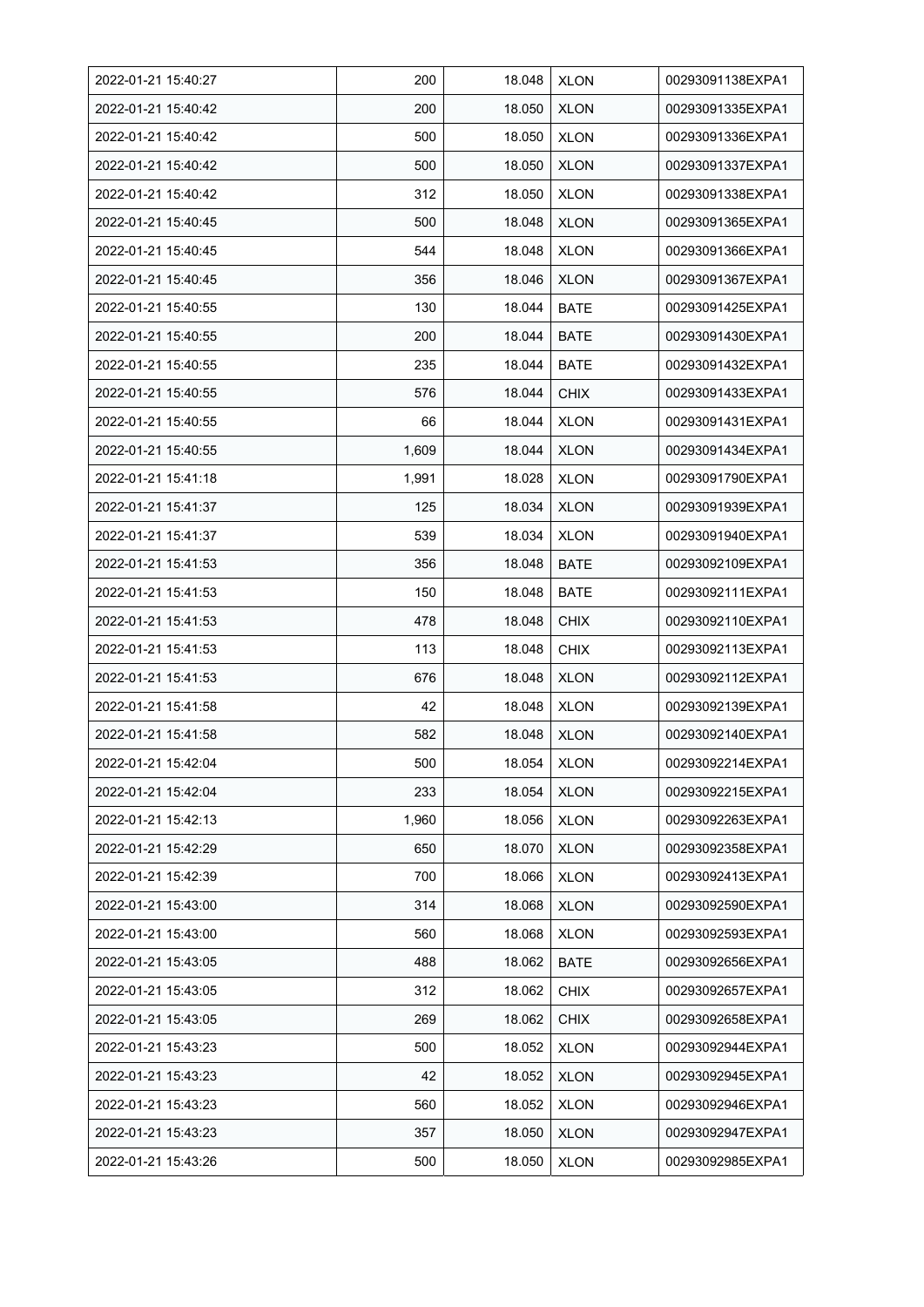| 2022-01-21 15:43:26 | 395   | 18.050 | <b>XLON</b> | 00293092986EXPA1 |
|---------------------|-------|--------|-------------|------------------|
| 2022-01-21 15:43:29 | 1,417 | 18.052 | <b>XLON</b> | 00293093009EXPA1 |
| 2022-01-21 15:43:29 | 641   | 18.052 | <b>XLON</b> | 00293093010EXPA1 |
| 2022-01-21 15:43:29 | 144   | 18.052 | <b>XLON</b> | 00293093011EXPA1 |
| 2022-01-21 15:43:48 | 1     | 18.050 | <b>XLON</b> | 00293093199EXPA1 |
| 2022-01-21 15:43:48 | 500   | 18.052 | <b>XLON</b> | 00293093200EXPA1 |
| 2022-01-21 15:43:49 | 1,000 | 18.050 | <b>XLON</b> | 00293093207EXPA1 |
| 2022-01-21 15:43:49 | 148   | 18.050 | <b>XLON</b> | 00293093208EXPA1 |
| 2022-01-21 15:43:54 | 200   | 18.040 | <b>BATE</b> | 00293093244EXPA1 |
| 2022-01-21 15:43:54 | 13    | 18.040 | <b>BATE</b> | 00293093245EXPA1 |
| 2022-01-21 15:43:54 | 30    | 18.040 | <b>BATE</b> | 00293093246EXPA1 |
| 2022-01-21 15:43:54 | 33    | 18.040 | <b>BATE</b> | 00293093247EXPA1 |
| 2022-01-21 15:43:54 | 47    | 18.040 | <b>BATE</b> | 00293093248EXPA1 |
| 2022-01-21 15:43:54 | 119   | 18.040 | <b>BATE</b> | 00293093249EXPA1 |
| 2022-01-21 15:43:54 | 42    | 18.040 | <b>BATE</b> | 00293093250EXPA1 |
| 2022-01-21 15:43:54 | 83    | 18.040 | <b>BATE</b> | 00293093251EXPA1 |
| 2022-01-21 15:43:55 | 555   | 18.038 | <b>CHIX</b> | 00293093252EXPA1 |
| 2022-01-21 15:44:05 | 500   | 18.036 | <b>XLON</b> | 00293093378EXPA1 |
| 2022-01-21 15:44:19 | 166   | 18.040 | <b>XLON</b> | 00293093504EXPA1 |
| 2022-01-21 15:44:19 | 70    | 18.040 | <b>XLON</b> | 00293093505EXPA1 |
| 2022-01-21 15:44:19 | 1,327 | 18.040 | <b>XLON</b> | 00293093506EXPA1 |
| 2022-01-21 15:44:19 | 220   | 18.040 | <b>XLON</b> | 00293093507EXPA1 |
| 2022-01-21 15:44:19 | 182   | 18.040 | <b>XLON</b> | 00293093508EXPA1 |
| 2022-01-21 15:44:38 | 500   | 18.040 | <b>XLON</b> | 00293093772EXPA1 |
| 2022-01-21 15:44:38 | 398   | 18.040 | <b>XLON</b> | 00293093773EXPA1 |
| 2022-01-21 15:44:38 | 711   | 18.040 | <b>XLON</b> | 00293093774EXPA1 |
| 2022-01-21 15:44:58 | 10    | 18.032 | <b>BATE</b> | 00293093964EXPA1 |
| 2022-01-21 15:44:58 | 14    | 18.032 | <b>BATE</b> | 00293093966EXPA1 |
| 2022-01-21 15:44:58 | 19    | 18.032 | <b>BATE</b> | 00293093968EXPA1 |
| 2022-01-21 15:44:58 | 112   | 18.032 | <b>BATE</b> | 00293093970EXPA1 |
| 2022-01-21 15:44:58 | 333   | 18.032 | <b>BATE</b> | 00293093972EXPA1 |
| 2022-01-21 15:44:58 | 177   | 18.032 | <b>CHIX</b> | 00293093963EXPA1 |
| 2022-01-21 15:44:58 | 53    | 18.032 | <b>CHIX</b> | 00293093965EXPA1 |
| 2022-01-21 15:44:58 | 27    | 18.032 | <b>CHIX</b> | 00293093967EXPA1 |
| 2022-01-21 15:44:58 | 35    | 18.032 | <b>CHIX</b> | 00293093969EXPA1 |
| 2022-01-21 15:44:58 | 133   | 18.032 | <b>CHIX</b> | 00293093971EXPA1 |
| 2022-01-21 15:44:58 | 177   | 18.032 | <b>CHIX</b> | 00293093973EXPA1 |
| 2022-01-21 15:45:04 | 111   | 18.024 | <b>XLON</b> | 00293094037EXPA1 |
| 2022-01-21 15:45:04 | 121   | 18.024 | <b>XLON</b> | 00293094038EXPA1 |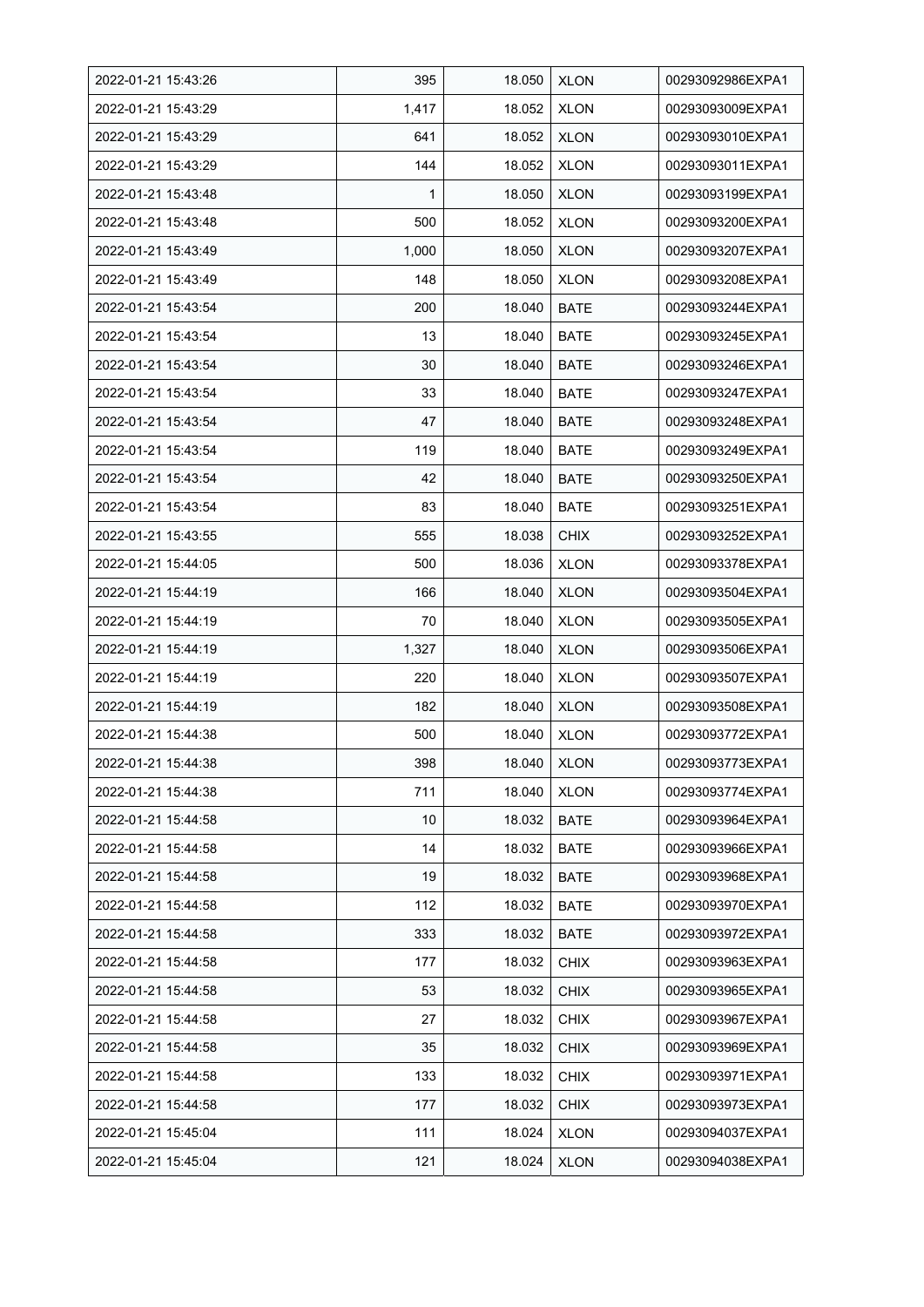| 2022-01-21 15:45:04 | 119 | 18.024 | <b>XLON</b> | 00293094039EXPA1 |
|---------------------|-----|--------|-------------|------------------|
| 2022-01-21 15:45:04 | 436 | 18.024 | <b>XLON</b> | 00293094040EXPA1 |
| 2022-01-21 15:45:04 | 770 | 18.024 | <b>XLON</b> | 00293094041EXPA1 |
| 2022-01-21 15:45:04 | 464 | 18.024 | <b>XLON</b> | 00293094042EXPA1 |
| 2022-01-21 15:45:26 | 244 | 18.008 | <b>XLON</b> | 00293094261EXPA1 |
| 2022-01-21 15:45:26 | 200 | 18.008 | <b>XLON</b> | 00293094263EXPA1 |
| 2022-01-21 15:45:27 | 200 | 18.008 | <b>XLON</b> | 00293094264EXPA1 |
| 2022-01-21 15:45:27 | 200 | 18.008 | <b>XLON</b> | 00293094265EXPA1 |
| 2022-01-21 15:45:27 | 200 | 18.008 | <b>XLON</b> | 00293094266EXPA1 |
| 2022-01-21 15:45:27 | 200 | 18.008 | <b>XLON</b> | 00293094267EXPA1 |
| 2022-01-21 15:45:28 | 619 | 18.008 | <b>XLON</b> | 00293094270EXPA1 |
| 2022-01-21 15:45:44 | 500 | 18.024 | <b>XLON</b> | 00293094480EXPA1 |
| 2022-01-21 15:45:44 | 500 | 18.024 | <b>XLON</b> | 00293094481EXPA1 |
| 2022-01-21 15:45:55 | 500 | 18.026 | <b>XLON</b> | 00293094584EXPA1 |
| 2022-01-21 15:45:55 | 113 | 18.026 | <b>XLON</b> | 00293094585EXPA1 |
| 2022-01-21 15:45:55 | 142 | 18.026 | <b>XLON</b> | 00293094586EXPA1 |
| 2022-01-21 15:45:55 | 173 | 18.026 | <b>XLON</b> | 00293094587EXPA1 |
| 2022-01-21 15:45:55 | 134 | 18.026 | <b>XLON</b> | 00293094588EXPA1 |
| 2022-01-21 15:45:55 | 633 | 18.026 | <b>XLON</b> | 00293094589EXPA1 |
| 2022-01-21 15:46:13 | 524 | 18.028 | <b>BATE</b> | 00293094732EXPA1 |
| 2022-01-21 15:46:26 | 500 | 18.032 | <b>XLON</b> | 00293094842EXPA1 |
| 2022-01-21 15:46:26 | 600 | 18.032 | <b>XLON</b> | 00293094843EXPA1 |
| 2022-01-21 15:46:26 | 303 | 18.032 | <b>XLON</b> | 00293094844EXPA1 |
| 2022-01-21 15:46:34 | 3   | 18.028 | <b>XLON</b> | 00293094889EXPA1 |
| 2022-01-21 15:46:34 | 200 | 18.028 | <b>XLON</b> | 00293094891EXPA1 |
| 2022-01-21 15:46:34 | 62  | 18.028 | <b>XLON</b> | 00293094892EXPA1 |
| 2022-01-21 15:46:34 | 138 | 18.028 | <b>XLON</b> | 00293094893EXPA1 |
| 2022-01-21 15:46:35 | 200 | 18.028 | <b>XLON</b> | 00293094895EXPA1 |
| 2022-01-21 15:46:35 | 200 | 18.028 | <b>XLON</b> | 00293094896EXPA1 |
| 2022-01-21 15:46:35 | 200 | 18.028 | <b>XLON</b> | 00293094897EXPA1 |
| 2022-01-21 15:46:35 | 537 | 18.028 | <b>XLON</b> | 00293094898EXPA1 |
| 2022-01-21 15:46:49 | 200 | 18.042 | <b>XLON</b> | 00293095166EXPA1 |
| 2022-01-21 15:46:49 | 200 | 18.042 | <b>XLON</b> | 00293095180EXPA1 |
| 2022-01-21 15:46:49 | 200 | 18.042 | <b>XLON</b> | 00293095181EXPA1 |
| 2022-01-21 15:46:49 | 158 | 18.042 | <b>XLON</b> | 00293095182EXPA1 |
| 2022-01-21 15:47:07 | 500 | 18.048 | <b>XLON</b> | 00293095310EXPA1 |
| 2022-01-21 15:47:07 | 534 | 18.048 | <b>XLON</b> | 00293095311EXPA1 |
| 2022-01-21 15:47:07 | 506 | 18.048 | <b>XLON</b> | 00293095312EXPA1 |
| 2022-01-21 15:47:09 | 92  | 18.036 | <b>BATE</b> | 00293095322EXPA1 |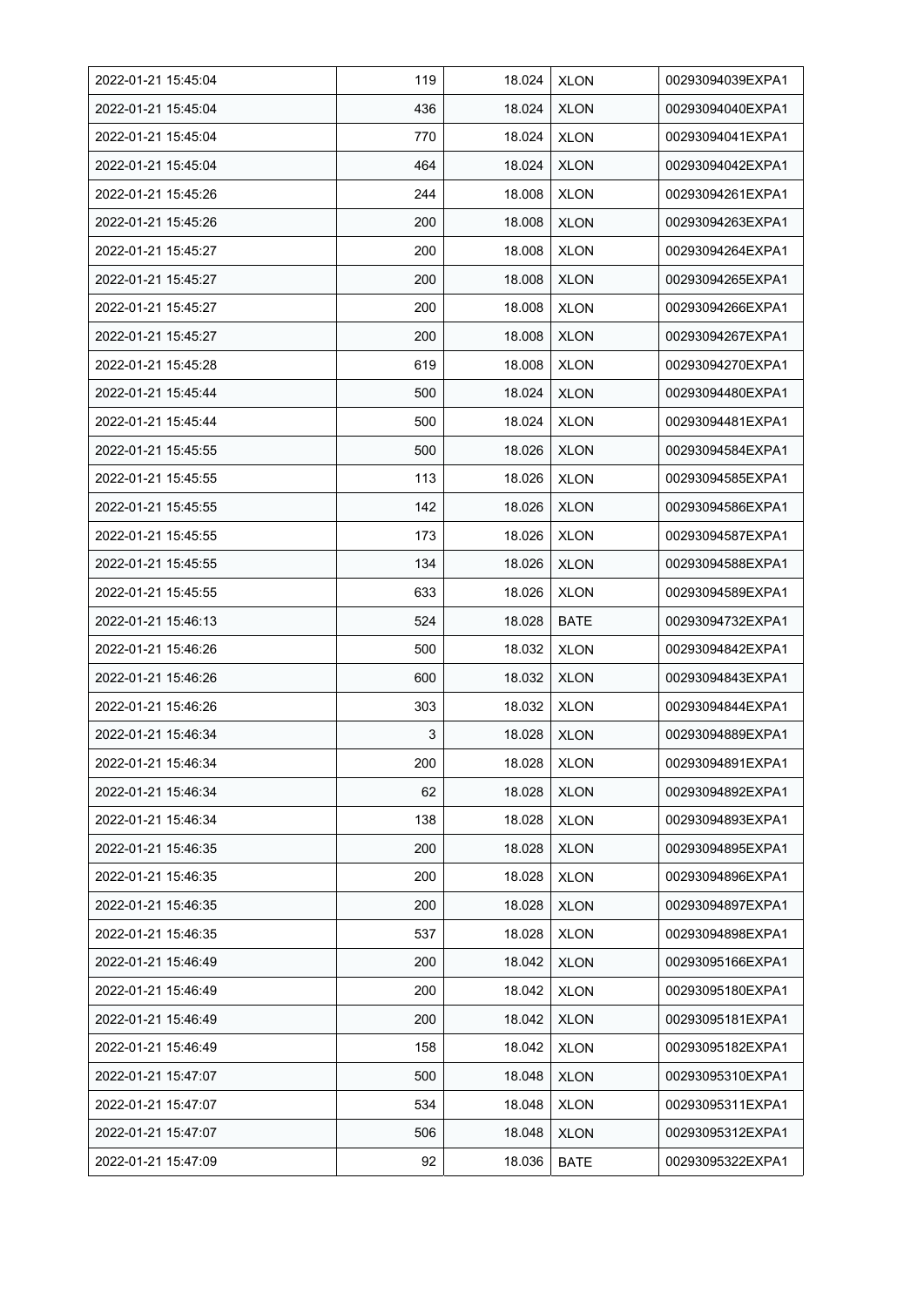| 2022-01-21 15:47:09 | 433   | 18.036 | <b>BATE</b> | 00293095323EXPA1 |
|---------------------|-------|--------|-------------|------------------|
| 2022-01-21 15:47:09 | 627   | 18.036 | <b>CHIX</b> | 00293095321EXPA1 |
| 2022-01-21 15:47:17 | 206   | 18.028 | <b>XLON</b> | 00293095385EXPA1 |
| 2022-01-21 15:47:17 | 378   | 18.028 | <b>XLON</b> | 00293095386EXPA1 |
| 2022-01-21 15:47:27 | 635   | 18.010 | <b>CHIX</b> | 00293095445EXPA1 |
| 2022-01-21 15:47:35 | 200   | 18.012 | <b>XLON</b> | 00293095497EXPA1 |
| 2022-01-21 15:47:35 | 251   | 18.012 | <b>XLON</b> | 00293095498EXPA1 |
| 2022-01-21 15:47:35 | 148   | 18.012 | <b>XLON</b> | 00293095499EXPA1 |
| 2022-01-21 15:47:38 | 1,597 | 18.014 | <b>XLON</b> | 00293095523EXPA1 |
| 2022-01-21 15:47:40 | 200   | 18.008 | BATE        | 00293095540EXPA1 |
| 2022-01-21 15:47:40 | 40    | 18.008 | <b>BATE</b> | 00293095542EXPA1 |
| 2022-01-21 15:47:51 | 200   | 18.016 | <b>XLON</b> | 00293095621EXPA1 |
| 2022-01-21 15:47:51 | 500   | 18.016 | <b>XLON</b> | 00293095623EXPA1 |
| 2022-01-21 15:47:51 | 600   | 18.016 | <b>XLON</b> | 00293095636EXPA1 |
| 2022-01-21 15:47:51 | 129   | 18.016 | <b>XLON</b> | 00293095637EXPA1 |
| 2022-01-21 15:48:00 | 405   | 18.018 | <b>CHIX</b> | 00293095733EXPA1 |
| 2022-01-21 15:48:13 | 146   | 18.026 | <b>XLON</b> | 00293095809EXPA1 |
| 2022-01-21 15:48:19 | 3     | 18.036 | <b>XLON</b> | 00293095858EXPA1 |
| 2022-01-21 15:48:19 | 492   | 18.038 | <b>XLON</b> | 00293095860EXPA1 |
| 2022-01-21 15:48:19 | 149   | 18.038 | <b>XLON</b> | 00293095861EXPA1 |
| 2022-01-21 15:48:19 | 244   | 18.038 | <b>XLON</b> | 00293095862EXPA1 |
| 2022-01-21 15:48:19 | 989   | 18.038 | <b>XLON</b> | 00293095864EXPA1 |
| 2022-01-21 15:48:43 | 503   | 18.038 | <b>BATE</b> | 00293096128EXPA1 |
| 2022-01-21 15:48:43 | 506   | 18.038 | <b>XLON</b> | 00293096129EXPA1 |
| 2022-01-21 15:48:46 | 742   | 18.036 | <b>XLON</b> | 00293096156EXPA1 |
| 2022-01-21 15:49:03 | 1     | 18.050 | <b>XLON</b> | 00293096286EXPA1 |
| 2022-01-21 15:49:07 | 200   | 18.048 | <b>CHIX</b> | 00293096311EXPA1 |
| 2022-01-21 15:49:07 | 200   | 18.048 | <b>CHIX</b> | 00293096315EXPA1 |
| 2022-01-21 15:49:08 | 143   | 18.048 | <b>CHIX</b> | 00293096321EXPA1 |
| 2022-01-21 15:49:12 | 732   | 18.050 | <b>XLON</b> | 00293096384EXPA1 |
| 2022-01-21 15:49:20 | 500   | 18.044 | <b>XLON</b> | 00293096580EXPA1 |
| 2022-01-21 15:49:20 | 46    | 18.044 | <b>XLON</b> | 00293096581EXPA1 |
| 2022-01-21 15:49:23 | 500   | 18.042 | <b>XLON</b> | 00293096633EXPA1 |
| 2022-01-21 15:49:23 | 1,200 | 18.042 | <b>XLON</b> | 00293096634EXPA1 |
| 2022-01-21 15:49:23 | 42    | 18.042 | <b>XLON</b> | 00293096635EXPA1 |
| 2022-01-21 15:49:23 | 162   | 18.042 | <b>XLON</b> | 00293096636EXPA1 |
| 2022-01-21 15:49:36 | 500   | 18.056 | <b>XLON</b> | 00293096774EXPA1 |
| 2022-01-21 15:49:47 | 554   | 18.056 | <b>BATE</b> | 00293096849EXPA1 |
| 2022-01-21 15:50:03 | 81    | 18.086 | <b>XLON</b> | 00293097089EXPA1 |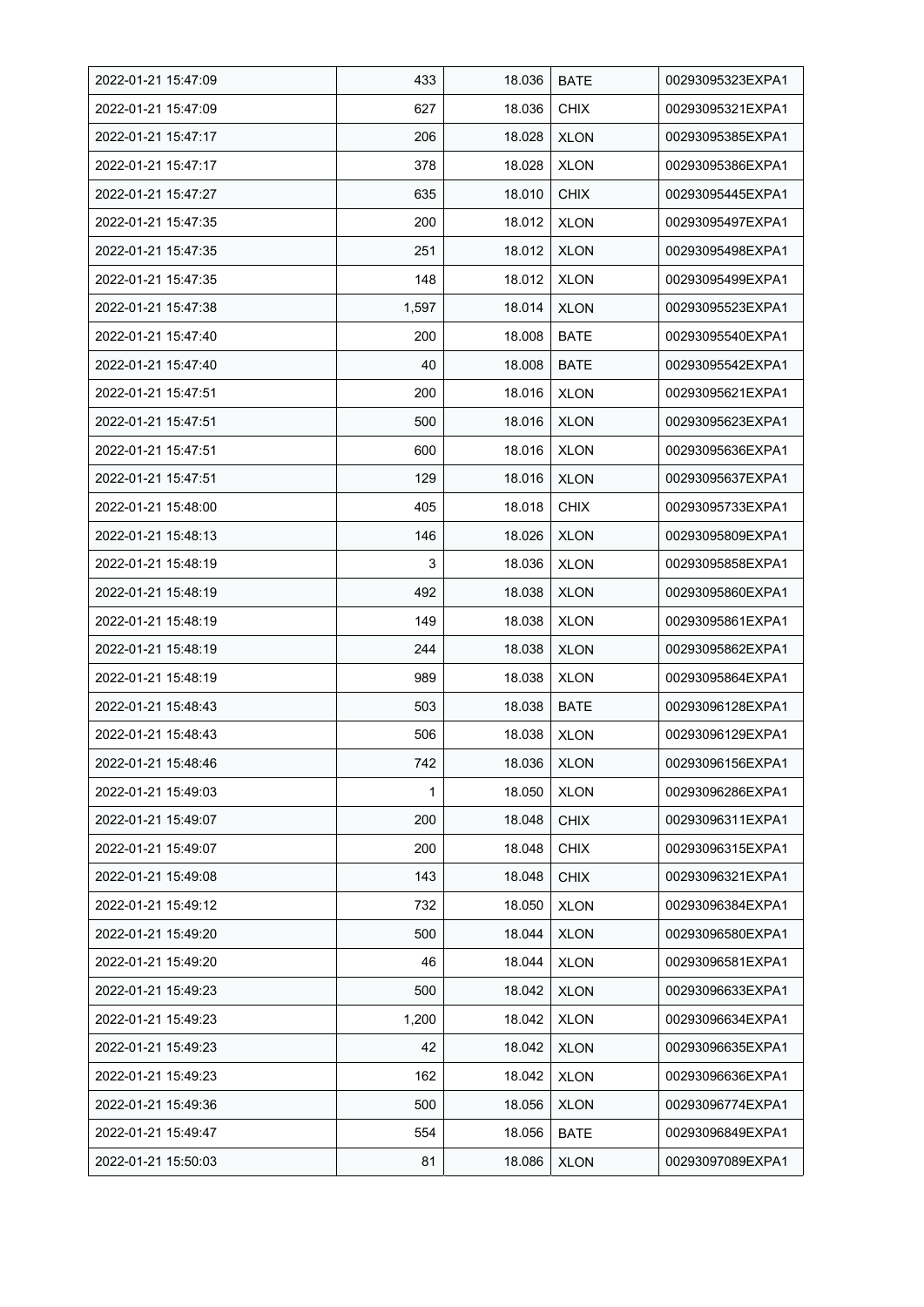| 2022-01-21 15:50:03 | 53             | 18.086 | <b>XLON</b> | 00293097090EXPA1 |
|---------------------|----------------|--------|-------------|------------------|
| 2022-01-21 15:50:03 | 81             | 18.086 | <b>XLON</b> | 00293097091EXPA1 |
| 2022-01-21 15:50:03 | 49             | 18.086 | <b>XLON</b> | 00293097092EXPA1 |
| 2022-01-21 15:50:03 | 53             | 18.086 | <b>XLON</b> | 00293097093EXPA1 |
| 2022-01-21 15:50:03 | 11             | 18.086 | <b>XLON</b> | 00293097094EXPA1 |
| 2022-01-21 15:50:03 | 11             | 18.086 | <b>XLON</b> | 00293097095EXPA1 |
| 2022-01-21 15:50:03 | 49             | 18.086 | <b>XLON</b> | 00293097096EXPA1 |
| 2022-01-21 15:50:05 | 200            | 18.082 | <b>CHIX</b> | 00293097106EXPA1 |
| 2022-01-21 15:50:05 | 714            | 18.082 | <b>XLON</b> | 00293097107EXPA1 |
| 2022-01-21 15:50:16 | 200            | 18.086 | <b>XLON</b> | 00293097184EXPA1 |
| 2022-01-21 15:50:27 | 376            | 18.076 | <b>CHIX</b> | 00293097276EXPA1 |
| 2022-01-21 15:50:27 | 153            | 18.080 | <b>XLON</b> | 00293097273EXPA1 |
| 2022-01-21 15:50:27 | 184            | 18.080 | <b>XLON</b> | 00293097274EXPA1 |
| 2022-01-21 15:50:27 | 342            | 18.080 | <b>XLON</b> | 00293097275EXPA1 |
| 2022-01-21 15:50:32 | 407            | 18.080 | <b>XLON</b> | 00293097299EXPA1 |
| 2022-01-21 15:50:32 | 500            | 18.080 | <b>XLON</b> | 00293097300EXPA1 |
| 2022-01-21 15:50:32 | 200            | 18.080 | <b>XLON</b> | 00293097301EXPA1 |
| 2022-01-21 15:50:41 | 500            | 18.066 | <b>XLON</b> | 00293097386EXPA1 |
| 2022-01-21 15:50:44 | 200            | 18.068 | <b>XLON</b> | 00293097417EXPA1 |
| 2022-01-21 15:50:44 | 500            | 18.068 | <b>XLON</b> | 00293097418EXPA1 |
| 2022-01-21 15:50:47 | 200            | 18.064 | <b>XLON</b> | 00293097444EXPA1 |
| 2022-01-21 15:50:47 | $\overline{2}$ | 18.064 | <b>XLON</b> | 00293097445EXPA1 |
| 2022-01-21 15:50:47 | 500            | 18.064 | <b>XLON</b> | 00293097446EXPA1 |
| 2022-01-21 15:50:47 | 580            | 18.064 | <b>XLON</b> | 00293097447EXPA1 |
| 2022-01-21 15:50:52 | 566            | 18.062 | <b>XLON</b> | 00293097479EXPA1 |
| 2022-01-21 15:51:00 | 500            | 18.052 | <b>XLON</b> | 00293097541EXPA1 |
| 2022-01-21 15:51:00 | 600            | 18.052 | <b>XLON</b> | 00293097543EXPA1 |
| 2022-01-21 15:51:00 | 365            | 18.052 | <b>XLON</b> | 00293097544EXPA1 |
| 2022-01-21 15:51:02 | 224            | 18.042 | <b>CHIX</b> | 00293097581EXPA1 |
| 2022-01-21 15:51:02 | 200            | 18.042 | <b>CHIX</b> | 00293097590EXPA1 |
| 2022-01-21 15:51:02 | 60             | 18.042 | <b>CHIX</b> | 00293097591EXPA1 |
| 2022-01-21 15:51:02 | 102            | 18.042 | <b>CHIX</b> | 00293097592EXPA1 |
| 2022-01-21 15:51:02 | 15             | 18.042 | <b>CHIX</b> | 00293097593EXPA1 |
| 2022-01-21 15:51:03 | 641            | 18.040 | <b>BATE</b> | 00293097610EXPA1 |
| 2022-01-21 15:51:03 | 500            | 18.042 | <b>XLON</b> | 00293097621EXPA1 |
| 2022-01-21 15:51:03 | 250            | 18.042 | <b>XLON</b> | 00293097622EXPA1 |
| 2022-01-21 15:51:03 | 148            | 18.042 | <b>XLON</b> | 00293097623EXPA1 |
| 2022-01-21 15:51:03 | 61             | 18.042 | <b>XLON</b> | 00293097624EXPA1 |
| 2022-01-21 15:51:03 | 18             | 18.042 | <b>XLON</b> | 00293097625EXPA1 |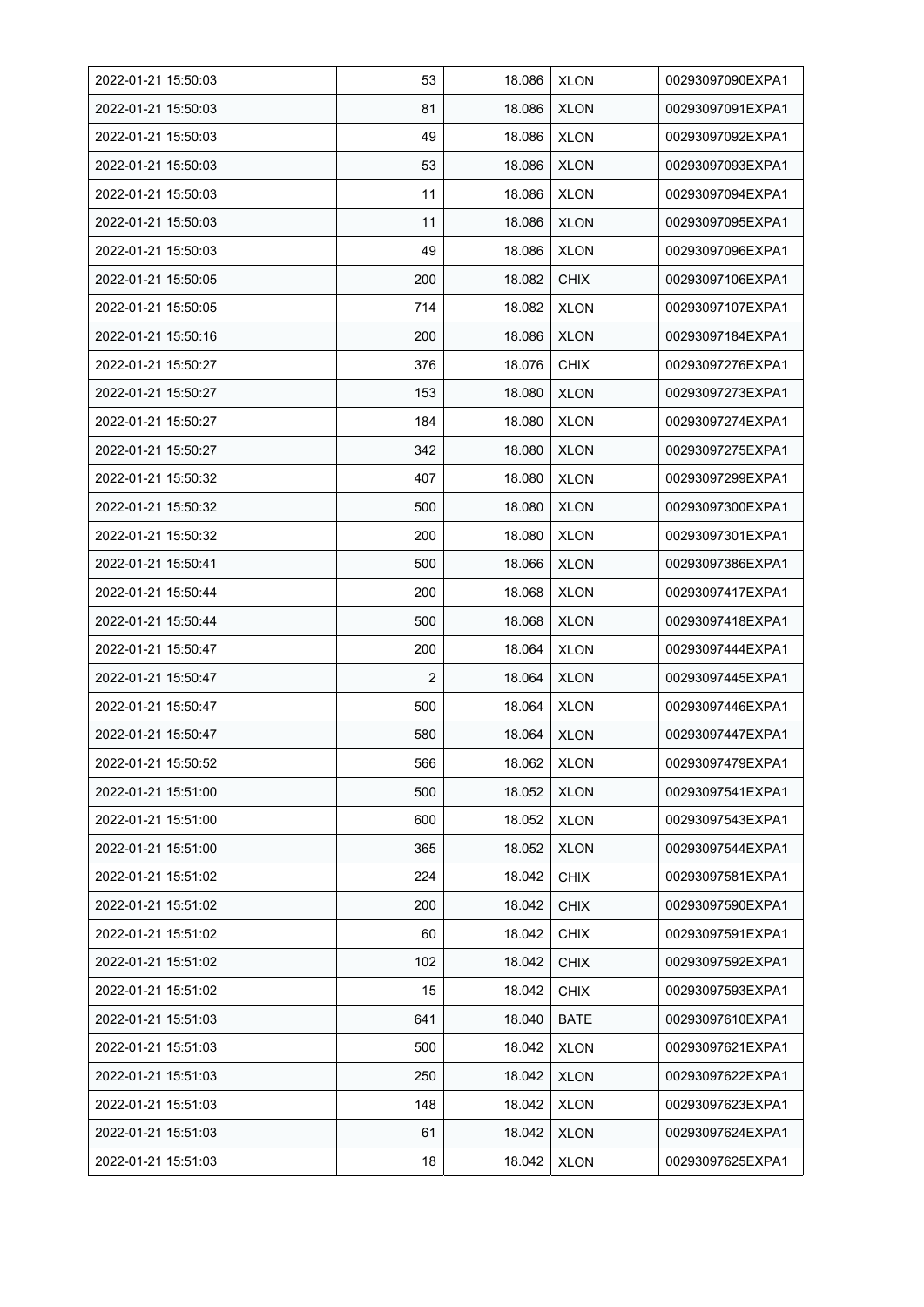| 2022-01-21 15:51:19 | 138   | 18.036 | <b>XLON</b> | 00293097785EXPA1 |
|---------------------|-------|--------|-------------|------------------|
| 2022-01-21 15:51:19 | 362   | 18.036 | <b>XLON</b> | 00293097786EXPA1 |
| 2022-01-21 15:51:19 | 126   | 18.036 | <b>XLON</b> | 00293097787EXPA1 |
| 2022-01-21 15:51:28 | 409   | 18.028 | <b>XLON</b> | 00293097835EXPA1 |
| 2022-01-21 15:51:49 | 500   | 18.036 | <b>XLON</b> | 00293098029EXPA1 |
| 2022-01-21 15:51:51 | 2     | 18.032 | <b>XLON</b> | 00293098039EXPA1 |
| 2022-01-21 15:51:51 | 198   | 18.032 | <b>XLON</b> | 00293098040EXPA1 |
| 2022-01-21 15:51:51 | 369   | 18.032 | <b>XLON</b> | 00293098042EXPA1 |
| 2022-01-21 15:51:56 | 500   | 18.030 | <b>XLON</b> | 00293098078EXPA1 |
| 2022-01-21 15:51:56 | 500   | 18.030 | <b>XLON</b> | 00293098079EXPA1 |
| 2022-01-21 15:52:00 | 39    | 18.026 | <b>CHIX</b> | 00293098126EXPA1 |
| 2022-01-21 15:52:00 | 358   | 18.026 | <b>CHIX</b> | 00293098128EXPA1 |
| 2022-01-21 15:52:00 | 143   | 18.026 | <b>CHIX</b> | 00293098129EXPA1 |
| 2022-01-21 15:52:05 | 604   | 18.022 | <b>BATE</b> | 00293098196EXPA1 |
| 2022-01-21 15:52:05 | 200   | 18.022 | <b>XLON</b> | 00293098207EXPA1 |
| 2022-01-21 15:52:05 | 500   | 18.024 | <b>XLON</b> | 00293098208EXPA1 |
| 2022-01-21 15:52:11 | 500   | 18.022 | <b>XLON</b> | 00293098252EXPA1 |
| 2022-01-21 15:52:21 | 94    | 18.032 | <b>XLON</b> | 00293098407EXPA1 |
| 2022-01-21 15:52:21 | 200   | 18.032 | <b>XLON</b> | 00293098408EXPA1 |
| 2022-01-21 15:52:21 | 200   | 18.032 | <b>XLON</b> | 00293098411EXPA1 |
| 2022-01-21 15.52.21 | 200   | 18.032 | <b>XLON</b> | 00293098414EXPA1 |
| 2022-01-21 15:52:22 | 200   | 18.032 | <b>XLON</b> | 00293098421EXPA1 |
| 2022-01-21 15:52:22 | 200   | 18.032 | <b>XLON</b> | 00293098428EXPA1 |
| 2022-01-21 15:52:22 | 200   | 18.032 | <b>XLON</b> | 00293098434EXPA1 |
| 2022-01-21 15:52:26 | 1,850 | 18.040 | <b>XLON</b> | 00293098495EXPA1 |
| 2022-01-21 15:52:51 | 200   | 18.030 | <b>XLON</b> | 00293098660EXPA1 |
| 2022-01-21 15:52:51 | 200   | 18.030 | <b>XLON</b> | 00293098664EXPA1 |
| 2022-01-21 15:52:51 | 200   | 18.030 | <b>XLON</b> | 00293098667EXPA1 |
| 2022-01-21 15:52:52 | 200   | 18.030 | <b>XLON</b> | 00293098670EXPA1 |
| 2022-01-21 15:52:52 | 200   | 18.030 | <b>XLON</b> | 00293098671EXPA1 |
| 2022-01-21 15:52:54 | 931   | 18.030 | <b>XLON</b> | 00293098681EXPA1 |
| 2022-01-21 15:53:05 | 564   | 18.032 | BATE        | 00293098815EXPA1 |
| 2022-01-21 15:53:05 | 587   | 18.028 | <b>CHIX</b> | 00293098821EXPA1 |
| 2022-01-21 15:53:10 | 762   | 18.032 | <b>XLON</b> | 00293098897EXPA1 |
| 2022-01-21 15:53:10 | 500   | 18.032 | <b>XLON</b> | 00293098899EXPA1 |
| 2022-01-21 15:53:10 | 84    | 18.032 | <b>XLON</b> | 00293098901EXPA1 |
| 2022-01-21 15:53:10 | 109   | 18.032 | <b>XLON</b> | 00293098902EXPA1 |
| 2022-01-21 15:53:15 | 456   | 18.028 | <b>XLON</b> | 00293098946EXPA1 |
| 2022-01-21 15:53:32 | 533   | 18.022 | <b>XLON</b> | 00293099230EXPA1 |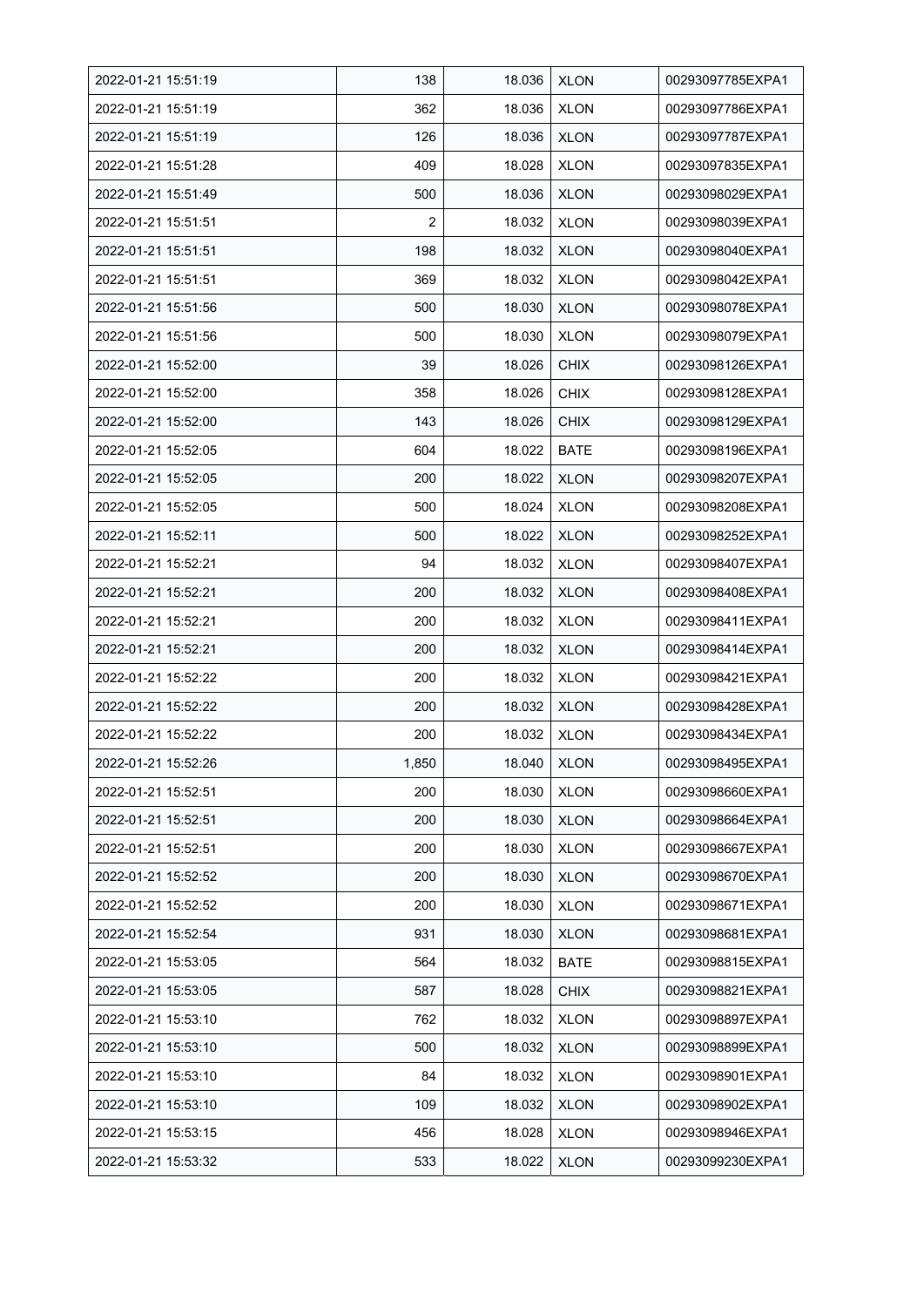| 2022-01-21 15:53:32 | 1,030 | 18.022 | <b>XLON</b> | 00293099231EXPA1 |
|---------------------|-------|--------|-------------|------------------|
| 2022-01-21 15:54:04 | 500   | 18.026 | <b>XLON</b> | 00293099577EXPA1 |
| 2022-01-21 15:54:04 | 97    | 18.026 | <b>XLON</b> | 00293099578EXPA1 |
| 2022-01-21 15:54:05 | 100   | 18.022 | <b>BATE</b> | 00293099589EXPA1 |
| 2022-01-21 15:54:05 | 399   | 18.022 | <b>BATE</b> | 00293099591EXPA1 |
| 2022-01-21 15:54:05 | 401   | 18.022 | <b>CHIX</b> | 00293099590EXPA1 |
| 2022-01-21 15:54:05 | 175   | 18.022 | <b>CHIX</b> | 00293099592EXPA1 |
| 2022-01-21 15:54:11 | 21    | 18.020 | <b>CHIX</b> | 00293099629EXPA1 |
| 2022-01-21 15:54:11 | 80    | 18.020 | <b>XLON</b> | 00293099630EXPA1 |
| 2022-01-21 15:54:11 | 146   | 18.020 | <b>XLON</b> | 00293099631EXPA1 |
| 2022-01-21 15:54:11 | 408   | 18.020 | <b>XLON</b> | 00293099632EXPA1 |
| 2022-01-21 15:54:31 | 725   | 18.010 | <b>XLON</b> | 00293099836EXPA1 |
| 2022-01-21 15:54:39 | 500   | 18.010 | <b>XLON</b> | 00293099950EXPA1 |
| 2022-01-21 15:54:39 | 191   | 18.010 | <b>XLON</b> | 00293099951EXPA1 |
| 2022-01-21 15:54:39 | 89    | 18.010 | <b>XLON</b> | 00293099952EXPA1 |
| 2022-01-21 15:54:39 | 560   | 18.010 | <b>XLON</b> | 00293099953EXPA1 |
| 2022-01-21 15:54:39 | 500   | 18.010 | <b>XLON</b> | 00293099954EXPA1 |
| 2022-01-21 15:54:39 | 34    | 18.010 | <b>XLON</b> | 00293099955EXPA1 |
| 2022-01-21 15:54:48 | 500   | 18.012 | <b>XLON</b> | 00293100010EXPA1 |
| 2022-01-21 15:54:48 | 200   | 18.012 | <b>XLON</b> | 00293100011EXPA1 |
| 2022-01-21 15:54:57 | 682   | 18.010 | <b>XLON</b> | 00293100081EXPA1 |
| 2022-01-21 15:55:05 | 2     | 18.006 | <b>XLON</b> | 00293100191EXPA1 |
| 2022-01-21 15:55:08 | 500   | 18.006 | <b>XLON</b> | 00293100198EXPA1 |
| 2022-01-21 15:55:13 | 199   | 18.002 | <b>XLON</b> | 00293100283EXPA1 |
| 2022-01-21 15:55:13 | 200   | 18.002 | <b>XLON</b> | 00293100291EXPA1 |
| 2022-01-21 15:55:13 | 146   | 18.002 | <b>XLON</b> | 00293100292EXPA1 |
| 2022-01-21 15:55:13 | 200   | 18.002 | <b>XLON</b> | 00293100294EXPA1 |
| 2022-01-21 15:55:13 | 23    | 18.002 | <b>XLON</b> | 00293100296EXPA1 |
| 2022-01-21 15:55:19 | 57    | 18.000 | <b>BATE</b> | 00293100375EXPA1 |
| 2022-01-21 15:55:19 | 450   | 18.000 | <b>BATE</b> | 00293100376EXPA1 |
| 2022-01-21 15:55:19 | 547   | 18.000 | <b>CHIX</b> | 00293100374EXPA1 |
| 2022-01-21 15:55:21 | 500   | 17.998 | <b>XLON</b> | 00293100392EXPA1 |
| 2022-01-21 15:55:21 | 267   | 17.998 | <b>XLON</b> | 00293100393EXPA1 |
| 2022-01-21 15:55:21 | 539   | 17.998 | <b>XLON</b> | 00293100394EXPA1 |
| 2022-01-21 15:55:21 | 227   | 17.998 | <b>XLON</b> | 00293100395EXPA1 |
| 2022-01-21 15:55:34 | 168   | 17.994 | <b>XLON</b> | 00293100507EXPA1 |
| 2022-01-21 15:55:34 | 32    | 17.994 | <b>XLON</b> | 00293100508EXPA1 |
| 2022-01-21 15:55:34 | 28    | 17.994 | <b>XLON</b> | 00293100512EXPA1 |
| 2022-01-21 15:55:36 | 959   | 17.994 | <b>XLON</b> | 00293100522EXPA1 |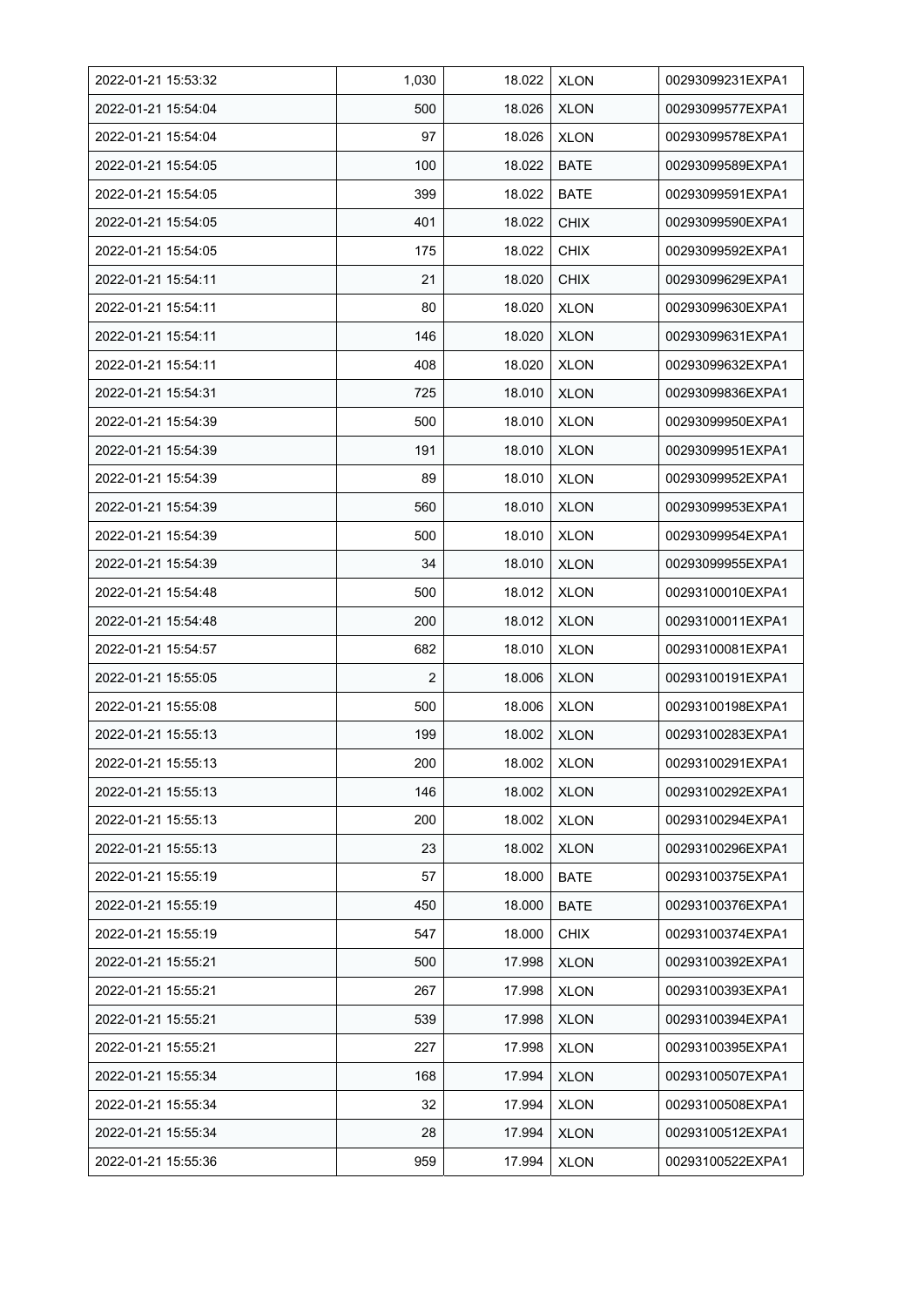| 2022-01-21 15:55:36 | 832 | 17.994 | <b>XLON</b> | 00293100523EXPA1 |
|---------------------|-----|--------|-------------|------------------|
| 2022-01-21 15:55:56 | 300 | 17.986 | <b>CHIX</b> | 00293100689EXPA1 |
| 2022-01-21 15:55:56 | 179 | 17.986 | <b>XLON</b> | 00293100690EXPA1 |
| 2022-01-21 15:55:56 | 397 | 17.986 | <b>XLON</b> | 00293100691EXPA1 |
| 2022-01-21 15:56:10 | 13  | 17.990 | <b>XLON</b> | 00293100863EXPA1 |
| 2022-01-21 15:56:10 | 163 | 17.990 | <b>XLON</b> | 00293100864EXPA1 |
| 2022-01-21 15:56:10 | 500 | 17.990 | <b>XLON</b> | 00293100865EXPA1 |
| 2022-01-21 15:56:10 | 500 | 17.990 | <b>XLON</b> | 00293100866EXPA1 |
| 2022-01-21 15:56:10 | 66  | 17.990 | <b>XLON</b> | 00293100867EXPA1 |
| 2022-01-21 15:56:10 | 219 | 17.990 | <b>XLON</b> | 00293100868EXPA1 |
| 2022-01-21 15:56:13 | 200 | 17.986 | <b>BATE</b> | 00293100897EXPA1 |
| 2022-01-21 15:56:21 | 67  | 17.988 | <b>XLON</b> | 00293100971EXPA1 |
| 2022-01-21 15:56:21 | 200 | 17.988 | <b>XLON</b> | 00293100973EXPA1 |
| 2022-01-21 15.56.31 | 200 | 17.986 | <b>BATE</b> | 00293101023EXPA1 |
| 2022-01-21 15:56:31 | 130 | 17.986 | <b>BATE</b> | 00293101025EXPA1 |
| 2022-01-21 15:56:31 | 69  | 17.986 | <b>XLON</b> | 00293101026EXPA1 |
| 2022-01-21 15:56:31 | 530 | 17.986 | <b>XLON</b> | 00293101027EXPA1 |
| 2022-01-21 15:56:37 | 265 | 17.982 | <b>CHIX</b> | 00293101070EXPA1 |
| 2022-01-21 15:56:49 | 302 | 17.980 | <b>XLON</b> | 00293101135EXPA1 |
| 2022-01-21 15:57:03 | 409 | 17.986 | <b>XLON</b> | 00293101234EXPA1 |
| 2022-01-21 15:57:03 | 200 | 17.988 | <b>XLON</b> | 00293101235EXPA1 |
| 2022-01-21 15:57:03 | 500 | 17.988 | <b>XLON</b> | 00293101236EXPA1 |
| 2022-01-21 15:57:03 | 33  | 17.988 | <b>XLON</b> | 00293101237EXPA1 |
| 2022-01-21 15:57:09 | 500 | 17.984 | <b>XLON</b> | 00293101293EXPA1 |
| 2022-01-21 15:57:10 | 147 | 17.980 | <b>BATE</b> | 00293101301EXPA1 |
| 2022-01-21 15:57:10 | 164 | 17.980 | <b>BATE</b> | 00293101303EXPA1 |
| 2022-01-21 15:57:10 | 475 | 17.980 | <b>CHIX</b> | 00293101300EXPA1 |
| 2022-01-21 15:57:10 | 49  | 17.980 | <b>CHIX</b> | 00293101304EXPA1 |
| 2022-01-21 15:57:10 | 45  | 17.980 | <b>XLON</b> | 00293101299EXPA1 |
| 2022-01-21 15:57:10 | 209 | 17.980 | <b>XLON</b> | 00293101302EXPA1 |
| 2022-01-21 15:57:18 | 409 | 17.984 | <b>XLON</b> | 00293101357EXPA1 |
| 2022-01-21 15:57:21 | 200 | 17.984 | <b>XLON</b> | 00293101379EXPA1 |
| 2022-01-21 15:57:21 | 500 | 17.984 | <b>XLON</b> | 00293101380EXPA1 |
| 2022-01-21 15:57:27 | 752 | 17.976 | <b>XLON</b> | 00293101406EXPA1 |
| 2022-01-21 15:57:41 | 500 | 17.994 | <b>XLON</b> | 00293101499EXPA1 |
| 2022-01-21 15:57:41 | 140 | 17.994 | <b>XLON</b> | 00293101500EXPA1 |
| 2022-01-21 15:57:41 | 89  | 17.994 | <b>XLON</b> | 00293101501EXPA1 |
| 2022-01-21 15:57:41 | 27  | 17.994 | <b>XLON</b> | 00293101502EXPA1 |
| 2022-01-21 15:57:41 | 51  | 17.994 | <b>XLON</b> | 00293101503EXPA1 |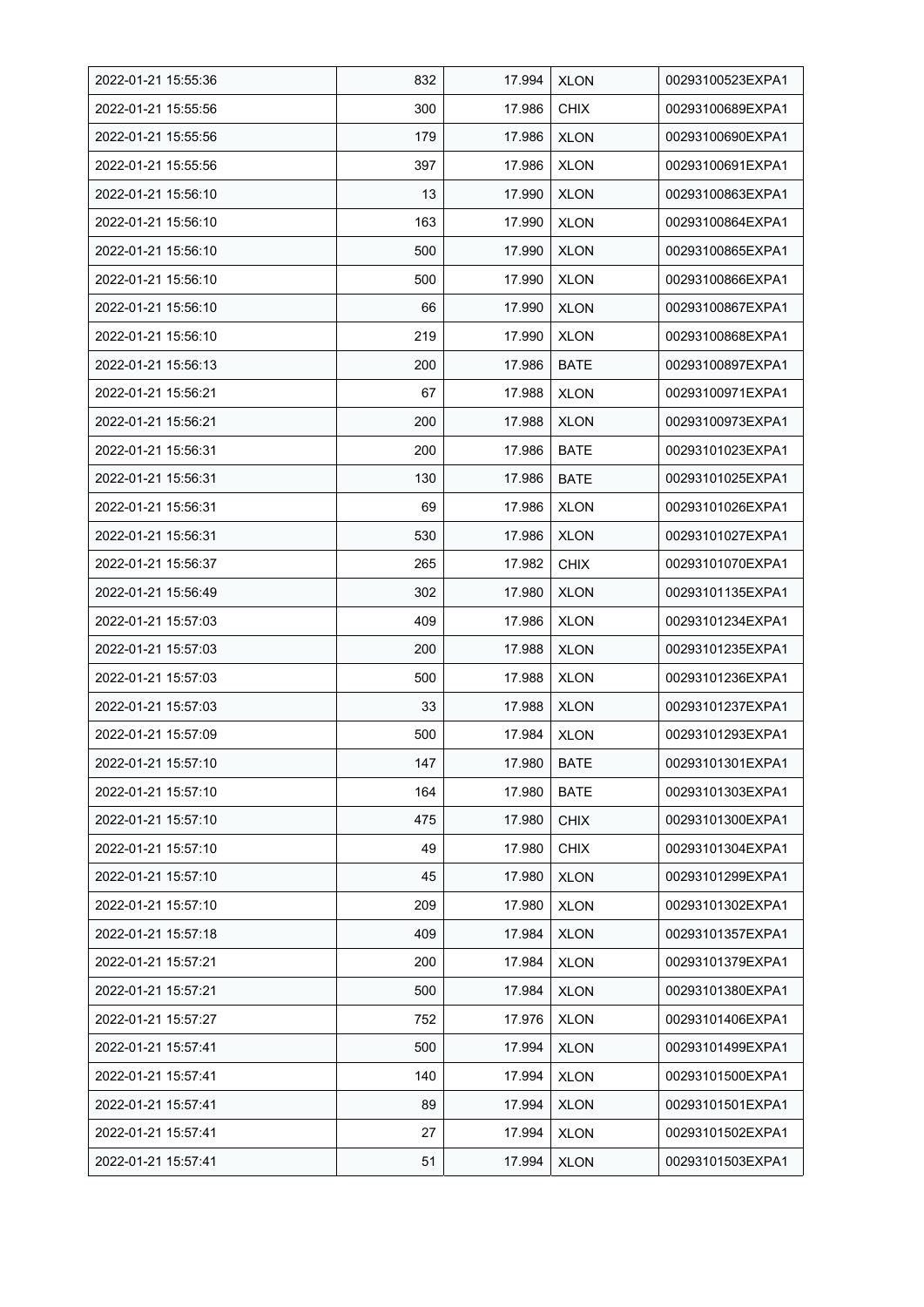| 2022-01-21 15:57:46 | 618   | 17.994 | <b>XLON</b> | 00293101534EXPA1 |
|---------------------|-------|--------|-------------|------------------|
| 2022-01-21 15:57:51 | 500   | 18.000 | <b>XLON</b> | 00293101579EXPA1 |
| 2022-01-21 15:57:54 | 388   | 17.996 | <b>XLON</b> | 00293101609EXPA1 |
| 2022-01-21 15:58:00 | 1,983 | 18.000 | <b>XLON</b> | 00293101707EXPA1 |
| 2022-01-21 15:58:13 | 500   | 18.002 | <b>XLON</b> | 00293101838EXPA1 |
| 2022-01-21 15:58:13 | 558   | 18.002 | <b>XLON</b> | 00293101839EXPA1 |
| 2022-01-21 15:58:13 | 401   | 17.996 | <b>XLON</b> | 00293101846EXPA1 |
| 2022-01-21 15:58:13 | 119   | 17.996 | <b>XLON</b> | 00293101847EXPA1 |
| 2022-01-21 15:58:13 | 78    | 17.996 | <b>XLON</b> | 00293101848EXPA1 |
| 2022-01-21 15:58:14 | 608   | 17.994 | <b>BATE</b> | 00293101853EXPA1 |
| 2022-01-21 15:58:14 | 536   | 17.994 | <b>CHIX</b> | 00293101852EXPA1 |
| 2022-01-21 15:58:35 | 441   | 17.992 | <b>XLON</b> | 00293102009EXPA1 |
| 2022-01-21 15:58:35 | 433   | 17.992 | <b>XLON</b> | 00293102010EXPA1 |
| 2022-01-21 15:58:35 | 813   | 17.992 | <b>XLON</b> | 00293102011EXPA1 |
| 2022-01-21 15:59:02 | 257   | 18.006 | <b>XLON</b> | 00293102210EXPA1 |
| 2022-01-21 15:59:02 | 587   | 18.006 | <b>XLON</b> | 00293102211EXPA1 |
| 2022-01-21 15:59:09 | 49    | 18.004 | <b>CHIX</b> | 00293102248EXPA1 |
| 2022-01-21 15:59:09 | 30    | 18.004 | <b>CHIX</b> | 00293102249EXPA1 |
| 2022-01-21 15:59:09 | 274   | 18.004 | <b>CHIX</b> | 00293102250EXPA1 |
| 2022-01-21 15:59:09 | 225   | 18.004 | <b>CHIX</b> | 00293102251EXPA1 |
| 2022-01-21 15:59:17 | 565   | 17.996 | <b>BATE</b> | 00293102319EXPA1 |
| 2022-01-21 15:59:22 | 500   | 17.994 | <b>XLON</b> | 00293102372EXPA1 |
| 2022-01-21 15:59:25 | 600   | 17.992 | <b>XLON</b> | 00293102398EXPA1 |
| 2022-01-21 15:59:25 | 600   | 17.992 | <b>XLON</b> | 00293102399EXPA1 |
| 2022-01-21 15:59:25 | 500   | 17.992 | <b>XLON</b> | 00293102400EXPA1 |
| 2022-01-21 15:59:25 | 163   | 17.992 | <b>XLON</b> | 00293102401EXPA1 |
| 2022-01-21 15:59:39 | 284   | 18.000 | <b>CHIX</b> | 00293102514EXPA1 |
| 2022-01-21 15:59:39 | 1,701 | 18.006 | <b>XLON</b> | 00293102512EXPA1 |
| 2022-01-21 15:59:39 | 167   | 18.006 | <b>XLON</b> | 00293102513EXPA1 |
| 2022-01-21 16:00:00 | 500   | 17.998 | <b>XLON</b> | 00293102745EXPA1 |
| 2022-01-21 16:00:00 | 1,162 | 17.998 | <b>XLON</b> | 00293102746EXPA1 |
| 2022-01-21 16:00:26 | 500   | 18.020 | <b>XLON</b> | 00293103039EXPA1 |
| 2022-01-21 16:00:26 | 408   | 18.020 | <b>XLON</b> | 00293103040EXPA1 |
| 2022-01-21 16:00:26 | 374   | 18.020 | <b>XLON</b> | 00293103041EXPA1 |
| 2022-01-21 16:00:26 | 226   | 18.020 | <b>XLON</b> | 00293103042EXPA1 |
| 2022-01-21 16:00:26 | 200   | 18.020 | <b>XLON</b> | 00293103043EXPA1 |
| 2022-01-21 16:00:26 | 829   | 18.020 | <b>XLON</b> | 00293103044EXPA1 |
| 2022-01-21 16:00:40 | 653   | 18.010 | <b>CHIX</b> | 00293103142EXPA1 |
| 2022-01-21 16:00:42 | 500   | 18.006 | <b>XLON</b> | 00293103175EXPA1 |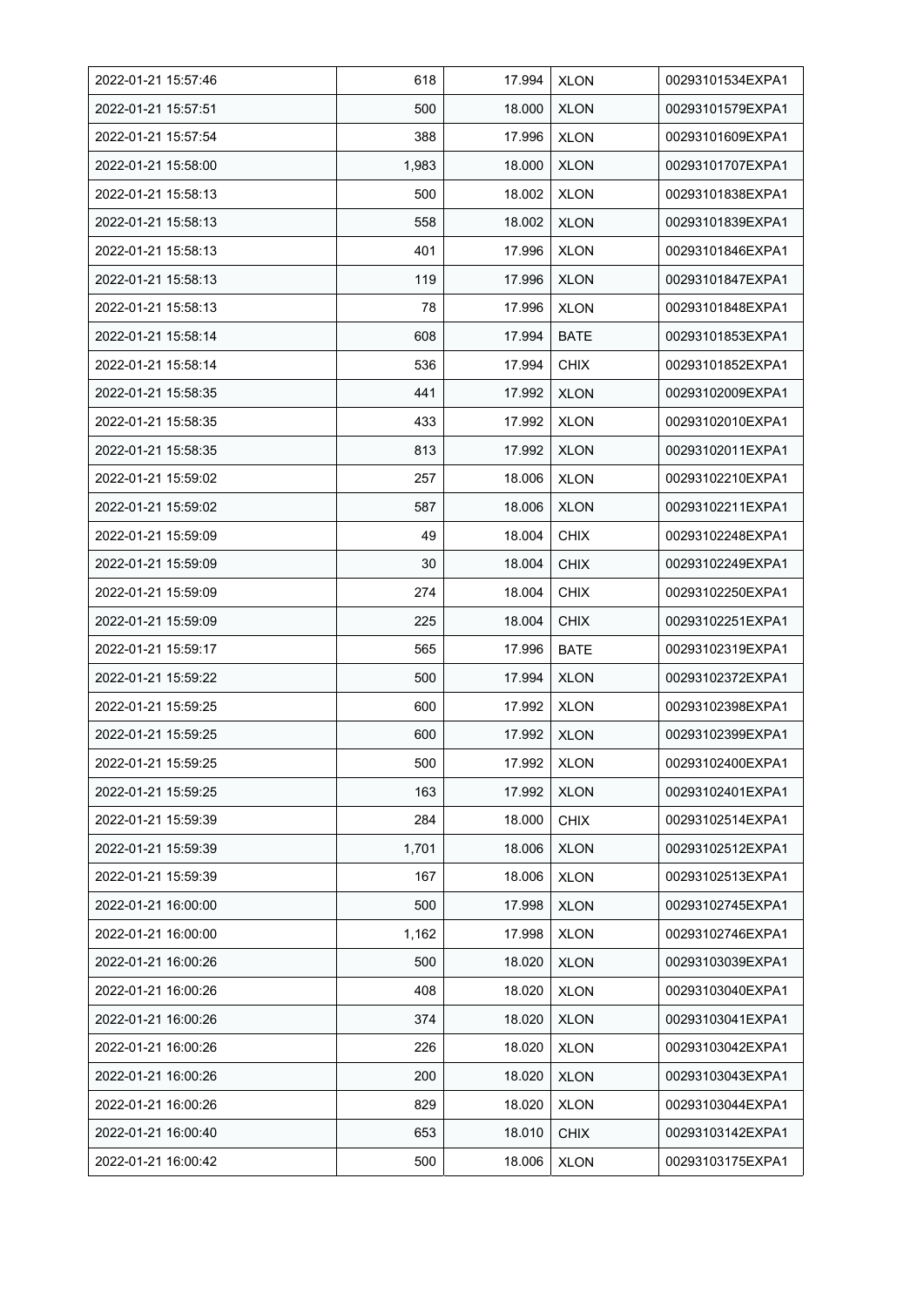| 2022-01-21 16:00:47 | 500   | 17.994 | <b>XLON</b> | 00293103283EXPA1 |
|---------------------|-------|--------|-------------|------------------|
| 2022-01-21 16:00:50 | 242   | 17.990 | <b>BATE</b> | 00293103315EXPA1 |
| 2022-01-21 16:00:50 | 530   | 17.990 | <b>BATE</b> | 00293103316EXPA1 |
| 2022-01-21 16:00:50 | 261   | 17.992 | <b>XLON</b> | 00293103312EXPA1 |
| 2022-01-21 16:00:50 | 500   | 17.992 | <b>XLON</b> | 00293103314EXPA1 |
| 2022-01-21 16:00:58 | 500   | 17.990 | <b>XLON</b> | 00293103416EXPA1 |
| 2022-01-21 16:01:12 | 555   | 17.980 | <b>XLON</b> | 00293103573EXPA1 |
| 2022-01-21 16:01:20 | 70    | 17.968 | <b>CHIX</b> | 00293103701EXPA1 |
| 2022-01-21 16:01:20 | 263   | 17.968 | <b>CHIX</b> | 00293103707EXPA1 |
| 2022-01-21 16:01:20 | 124   | 17.974 | <b>XLON</b> | 00293103702EXPA1 |
| 2022-01-21 16:01:20 | 587   | 17.974 | <b>XLON</b> | 00293103703EXPA1 |
| 2022-01-21 16:01:20 | 108   | 17.974 | <b>XLON</b> | 00293103704EXPA1 |
| 2022-01-21 16:01:24 | 349   | 17.962 | <b>BATE</b> | 00293103764EXPA1 |
| 2022-01-21 16:01:26 | 500   | 17.964 | <b>XLON</b> | 00293103798EXPA1 |
| 2022-01-21 16:01:26 | 587   | 17.964 | <b>XLON</b> | 00293103799EXPA1 |
| 2022-01-21 16:01:26 | 338   | 17.964 | <b>XLON</b> | 00293103801EXPA1 |
| 2022-01-21 16:01:46 | 500   | 17.976 | <b>XLON</b> | 00293103958EXPA1 |
| 2022-01-21 16:01:46 | 500   | 17.976 | <b>XLON</b> | 00293103959EXPA1 |
| 2022-01-21 16:01:46 | 399   | 17.976 | <b>XLON</b> | 00293103960EXPA1 |
| 2022-01-21 16:01:46 | 500   | 17.976 | <b>XLON</b> | 00293103961EXPA1 |
| 2022-01-21 16:01:46 | 500   | 17.976 | <b>XLON</b> | 00293103962EXPA1 |
| 2022-01-21 16:01:46 | 207   | 17.976 | <b>XLON</b> | 00293103963EXPA1 |
| 2022-01-21 16:01:46 | 57    | 17.976 | <b>XLON</b> | 00293103964EXPA1 |
| 2022-01-21 16:01:55 | 357   | 17.964 | <b>BATE</b> | 00293104097EXPA1 |
| 2022-01-21 16:01:55 | 354   | 17.966 | <b>CHIX</b> | 00293104083EXPA1 |
| 2022-01-21 16:01:59 | 155   | 17.964 | <b>XLON</b> | 00293104127EXPA1 |
| 2022-01-21 16:02:08 | 160   | 17.970 | <b>XLON</b> | 00293104251EXPA1 |
| 2022-01-21 16:02:08 | 2,054 | 17.970 | <b>XLON</b> | 00293104252EXPA1 |
| 2022-01-21 16:02:12 | 344   | 17.962 | <b>CHIX</b> | 00293104273EXPA1 |
| 2022-01-21 16:02:21 | 500   | 17.964 | <b>XLON</b> | 00293104339EXPA1 |
| 2022-01-21 16:02:21 | 322   | 17.964 | <b>XLON</b> | 00293104340EXPA1 |
| 2022-01-21 16:02:21 | 391   | 17.964 | <b>XLON</b> | 00293104341EXPA1 |
| 2022-01-21 16:02:21 | 170   | 17.964 | <b>XLON</b> | 00293104342EXPA1 |
| 2022-01-21 16:02:32 | 1,356 | 17.970 | <b>XLON</b> | 00293104453EXPA1 |
| 2022-01-21 16:02:50 | 1,548 | 17.968 | <b>XLON</b> | 00293104574EXPA1 |
| 2022-01-21 16:03:08 | 500   | 17.972 | <b>XLON</b> | 00293104678EXPA1 |
| 2022-01-21 16:03:11 | 200   | 17.970 | <b>XLON</b> | 00293104757EXPA1 |
| 2022-01-21 16:03:11 | 400   | 17.970 | <b>XLON</b> | 00293104758EXPA1 |
| 2022-01-21 16:03:11 | 500   | 17.970 | <b>XLON</b> | 00293104759EXPA1 |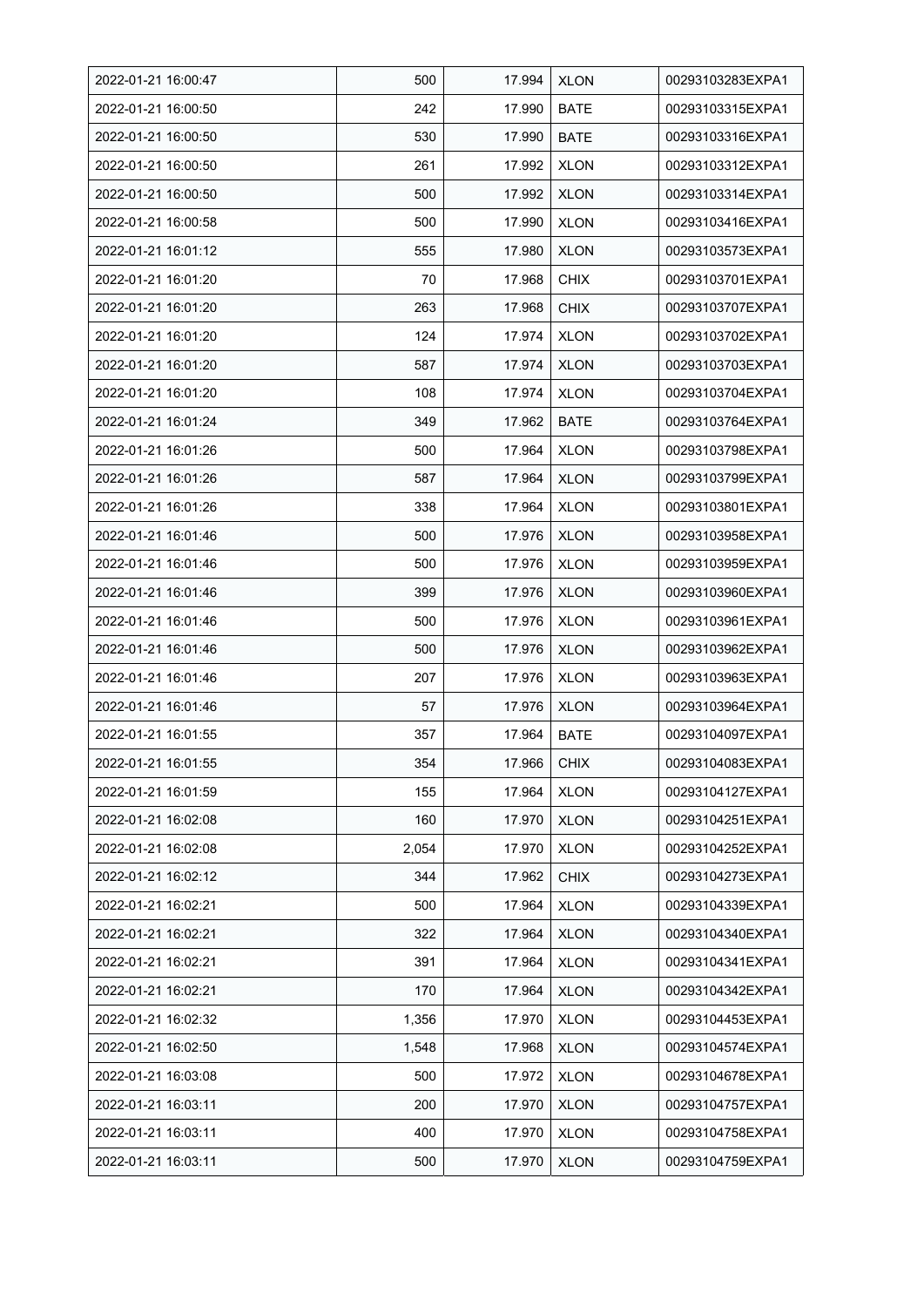| 2022-01-21 16:03:16 | 1,168 | 17.968 | <b>XLON</b> | 00293104837EXPA1 |
|---------------------|-------|--------|-------------|------------------|
| 2022-01-21 16:03:16 | 302   | 17.968 | <b>XLON</b> | 00293104838EXPA1 |
| 2022-01-21 16:03:32 | 224   | 17.972 | <b>XLON</b> | 00293104910EXPA1 |
| 2022-01-21 16:03:32 | 318   | 17.972 | <b>XLON</b> | 00293104911EXPA1 |
| 2022-01-21 16:03:40 | 402   | 17.970 | <b>XLON</b> | 00293104962EXPA1 |
| 2022-01-21 16:03:40 | 1,224 | 17.970 | <b>XLON</b> | 00293104963EXPA1 |
| 2022-01-21 16:03:42 | 216   | 17.968 | <b>BATE</b> | 00293104975EXPA1 |
| 2022-01-21 16:03:42 | 46    | 17.968 | <b>BATE</b> | 00293104976EXPA1 |
| 2022-01-21 16:03:42 | 3     | 17.968 | <b>BATE</b> | 00293104977EXPA1 |
| 2022-01-21 16:03:42 | 1     | 17.968 | <b>BATE</b> | 00293104978EXPA1 |
| 2022-01-21 16:03:42 | 200   | 17.968 | <b>BATE</b> | 00293104979EXPA1 |
| 2022-01-21 16:03:42 | 88    | 17.968 | <b>BATE</b> | 00293104980EXPA1 |
| 2022-01-21 16:03:42 | 154   | 17.968 | BATE        | 00293104981EXPA1 |
| 2022-01-21 16:03:42 | 112   | 17.968 | BATE        | 00293104982EXPA1 |
| 2022-01-21 16:03:44 | 334   | 17.968 | <b>BATE</b> | 00293104993EXPA1 |
| 2022-01-21 16:03:44 | 21    | 17.968 | <b>BATE</b> | 00293104994EXPA1 |
| 2022-01-21 16:04:09 | 427   | 17.976 | <b>CHIX</b> | 00293105223EXPA1 |
| 2022-01-21 16:04:09 | 172   | 17.976 | <b>CHIX</b> | 00293105225EXPA1 |
| 2022-01-21 16:04:09 | 865   | 17.976 | <b>XLON</b> | 00293105224EXPA1 |
| 2022-01-21 16:04:14 | 10    | 17.972 | <b>BATE</b> | 00293105309EXPA1 |
| 2022-01-21 16:04:14 | 34    | 17.972 | <b>BATE</b> | 00293105310EXPA1 |
| 2022-01-21 16:04:17 | 500   | 17.968 | <b>XLON</b> | 00293105317EXPA1 |
| 2022-01-21 16:04:17 | 600   | 17.968 | <b>XLON</b> | 00293105318EXPA1 |
| 2022-01-21 16:04:17 | 556   | 17.968 | <b>XLON</b> | 00293105319EXPA1 |
| 2022-01-21 16:04:35 | 607   | 17.962 | <b>CHIX</b> | 00293105434EXPA1 |
| 2022-01-21 16:04:37 | 147   | 17.962 | <b>CHIX</b> | 00293105449EXPA1 |
| 2022-01-21 16:04:37 | 584   | 17.962 | <b>XLON</b> | 00293105448EXPA1 |
| 2022-01-21 16:04:42 | 326   | 17.954 | <b>BATE</b> | 00293105535EXPA1 |
| 2022-01-21 16:04:45 | 410   | 17.954 | <b>XLON</b> | 00293105557EXPA1 |
| 2022-01-21 16:04:45 | 251   | 17.954 | <b>XLON</b> | 00293105558EXPA1 |
| 2022-01-21 16:05:11 | 705   | 17.980 | <b>XLON</b> | 00293105838EXPA1 |
| 2022-01-21 16:05:13 | 658   | 17.978 | <b>CHIX</b> | 00293105855EXPA1 |
| 2022-01-21 16:05:17 | 599   | 17.974 | <b>BATE</b> | 00293105893EXPA1 |
| 2022-01-21 16:05:19 | 410   | 17.974 | <b>XLON</b> | 00293105910EXPA1 |
| 2022-01-21 16:05:19 | 180   | 17.974 | <b>XLON</b> | 00293105911EXPA1 |
| 2022-01-21 16:05:19 | 500   | 17.974 | <b>XLON</b> | 00293105912EXPA1 |
| 2022-01-21 16:05:19 | 315   | 17.974 | <b>XLON</b> | 00293105913EXPA1 |
| 2022-01-21 16:05:25 | 260   | 17.972 | <b>XLON</b> | 00293105967EXPA1 |
| 2022-01-21 16:05:28 | 500   | 17.974 | <b>XLON</b> | 00293106003EXPA1 |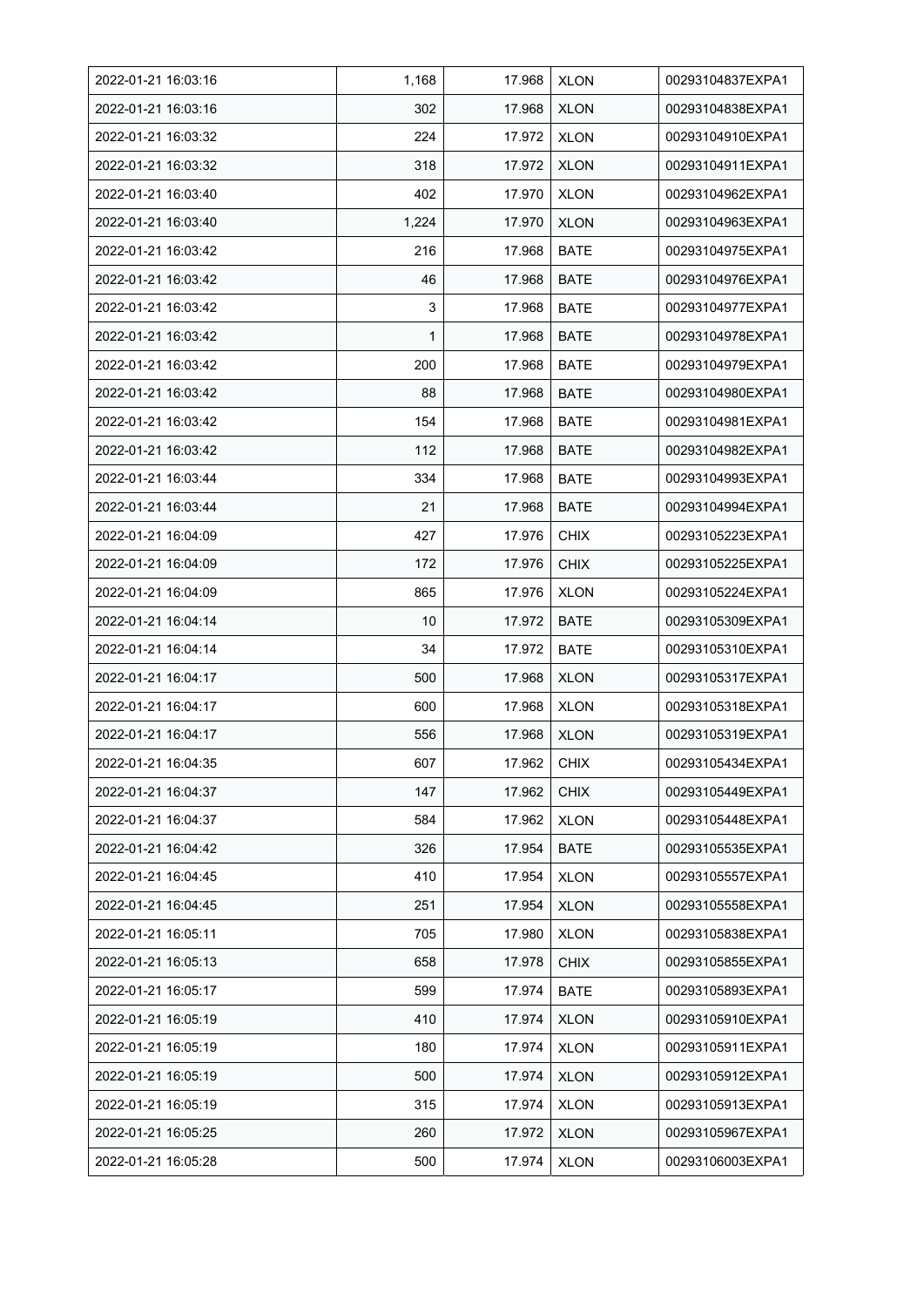| 2022-01-21 16:05:28 | 335   | 17.974 | <b>XLON</b> | 00293106004EXPA1 |
|---------------------|-------|--------|-------------|------------------|
| 2022-01-21 16:05:31 | 410   | 17.974 | <b>XLON</b> | 00293106047EXPA1 |
| 2022-01-21 16:05:31 | 224   | 17.974 | <b>XLON</b> | 00293106048EXPA1 |
| 2022-01-21 16:05:43 | 500   | 17.980 | <b>XLON</b> | 00293106164EXPA1 |
| 2022-01-21 16:05:58 | 127   | 17.982 | <b>XLON</b> | 00293106257EXPA1 |
| 2022-01-21 16:05:58 | 439   | 17.982 | <b>XLON</b> | 00293106258EXPA1 |
| 2022-01-21 16:05:58 | 127   | 17.982 | <b>XLON</b> | 00293106259EXPA1 |
| 2022-01-21 16:06:18 | 569   | 17.988 | <b>BATE</b> | 00293106531EXPA1 |
| 2022-01-21 16:06:18 | 500   | 17.988 | <b>XLON</b> | 00293106535EXPA1 |
| 2022-01-21 16:06:33 | 127   | 17.986 | <b>CHIX</b> | 00293106617EXPA1 |
| 2022-01-21 16:06:33 | 26    | 17.986 | <b>CHIX</b> | 00293106618EXPA1 |
| 2022-01-21 16:06:33 | 20    | 17.986 | <b>CHIX</b> | 00293106619EXPA1 |
| 2022-01-21 16:06:34 | 500   | 17.990 | <b>XLON</b> | 00293106627EXPA1 |
| 2022-01-21 16:06:34 | 5     | 17.990 | <b>XLON</b> | 00293106628EXPA1 |
| 2022-01-21 16:06:34 | 5     | 17.990 | <b>XLON</b> | 00293106629EXPA1 |
| 2022-01-21 16:06:36 | 15    | 17.986 | <b>CHIX</b> | 00293106639EXPA1 |
| 2022-01-21 16:06:36 | 292   | 17.986 | <b>CHIX</b> | 00293106642EXPA1 |
| 2022-01-21 16:06:36 | 134   | 17.986 | <b>CHIX</b> | 00293106644EXPA1 |
| 2022-01-21 16:06:36 | 585   | 17.986 | <b>XLON</b> | 00293106641EXPA1 |
| 2022-01-21 16:06:41 | 145   | 17.984 | <b>XLON</b> | 00293106679EXPA1 |
| 2022-01-21 16:06:44 | 500   | 17.984 | <b>XLON</b> | 00293106741EXPA1 |
| 2022-01-21 16:06:44 | 600   | 17.984 | <b>XLON</b> | 00293106742EXPA1 |
| 2022-01-21 16:06:44 | 325   | 17.984 | <b>XLON</b> | 00293106743EXPA1 |
| 2022-01-21 16:06:47 | 500   | 17.984 | <b>XLON</b> | 00293106787EXPA1 |
| 2022-01-21 16:06:47 | 600   | 17.984 | <b>XLON</b> | 00293106788EXPA1 |
| 2022-01-21 16:06:47 | 342   | 17.984 | <b>XLON</b> | 00293106789EXPA1 |
| 2022-01-21 16:06:53 | 145   | 17.982 | <b>XLON</b> | 00293106819EXPA1 |
| 2022-01-21 16:06:53 | 550   | 17.982 | <b>XLON</b> | 00293106821EXPA1 |
| 2022-01-21 16:06:53 | 263   | 17.982 | <b>XLON</b> | 00293106823EXPA1 |
| 2022-01-21 16:06:57 | 397   | 17.978 | <b>XLON</b> | 00293106855EXPA1 |
| 2022-01-21 16:06:57 | 404   | 17.978 | <b>XLON</b> | 00293106857EXPA1 |
| 2022-01-21 16:07:02 | 2     | 17.978 | <b>XLON</b> | 00293106909EXPA1 |
| 2022-01-21 16:07:02 | 500   | 17.978 | <b>XLON</b> | 00293106910EXPA1 |
| 2022-01-21 16:07:05 | 500   | 17.978 | <b>XLON</b> | 00293106976EXPA1 |
| 2022-01-21 16:07:05 | 600   | 17.978 | <b>XLON</b> | 00293106977EXPA1 |
| 2022-01-21 16:07:05 | 404   | 17.978 | <b>XLON</b> | 00293106978EXPA1 |
| 2022-01-21 16:07:13 | 107   | 17.976 | <b>XLON</b> | 00293107049EXPA1 |
| 2022-01-21 16:07:13 | 2,096 | 17.976 | XLON        | 00293107050EXPA1 |
| 2022-01-21 16:07:32 | 957   | 17.972 | <b>XLON</b> | 00293107232EXPA1 |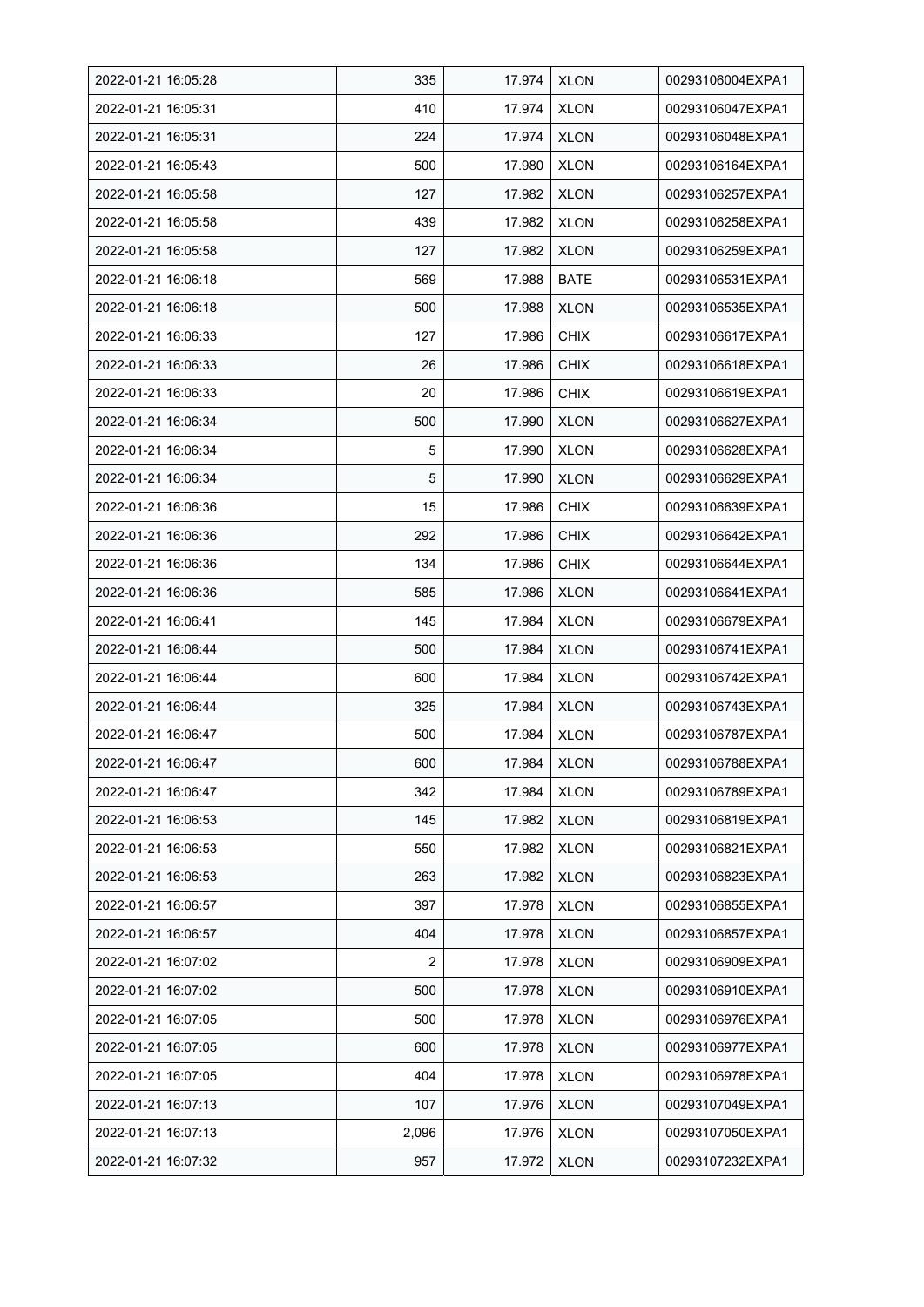| 2022-01-21 16:07:33 | 781 | 17.972 | <b>XLON</b> | 00293107233EXPA1 |
|---------------------|-----|--------|-------------|------------------|
| 2022-01-21 16:07:33 | 136 | 17.972 | <b>XLON</b> | 00293107234EXPA1 |
| 2022-01-21 16:07:51 | 479 | 17.966 | <b>BATE</b> | 00293107390EXPA1 |
| 2022-01-21 16:07:51 | 37  | 17.966 | <b>BATE</b> | 00293107392EXPA1 |
| 2022-01-21 16:07:51 | 545 | 17.966 | <b>CHIX</b> | 00293107385EXPA1 |
| 2022-01-21 16:07:51 | 1   | 17.968 | <b>XLON</b> | 00293107388EXPA1 |
| 2022-01-21 16.07.51 | 500 | 17.968 | <b>XLON</b> | 00293107389EXPA1 |
| 2022-01-21 16:08:02 | 500 | 17.968 | <b>XLON</b> | 00293107517EXPA1 |
| 2022-01-21 16:08:03 | 45  | 17.968 | <b>XLON</b> | 00293107522EXPA1 |
| 2022-01-21 16:08:03 | 1   | 17.968 | <b>XLON</b> | 00293107523EXPA1 |
| 2022-01-21 16:08:03 | 164 | 17.968 | <b>XLON</b> | 00293107525EXPA1 |
| 2022-01-21 16:08:03 | 176 | 17.968 | <b>XLON</b> | 00293107526EXPA1 |
| 2022-01-21 16:08:03 | 449 | 17.968 | <b>XLON</b> | 00293107527EXPA1 |
| 2022-01-21 16:08:03 | 967 | 17.968 | <b>XLON</b> | 00293107528EXPA1 |
| 2022-01-21 16:08:17 | 115 | 17.958 | <b>BATE</b> | 00293107689EXPA1 |
| 2022-01-21 16:08:17 | 12  | 17.958 | <b>BATE</b> | 00293107690EXPA1 |
| 2022-01-21 16:08:17 | 101 | 17.958 | <b>BATE</b> | 00293107691EXPA1 |
| 2022-01-21 16:08:17 | 12  | 17.958 | <b>BATE</b> | 00293107692EXPA1 |
| 2022-01-21 16:08:17 | 39  | 17.960 | <b>CHIX</b> | 00293107666EXPA1 |
| 2022-01-21 16:08:17 | 83  | 17.960 | <b>CHIX</b> | 00293107673EXPA1 |
| 2022-01-21 16:08:17 | 471 | 17.960 | <b>CHIX</b> | 00293107676EXPA1 |
| 2022-01-21 16:08:17 | 57  | 17.960 | <b>XLON</b> | 00293107670EXPA1 |
| 2022-01-21 16:08:17 | 574 | 17.960 | <b>XLON</b> | 00293107677EXPA1 |
| 2022-01-21 16:08:36 | 313 | 17.958 | <b>XLON</b> | 00293107826EXPA1 |
| 2022-01-21 16:08:36 | 936 | 17.958 | <b>XLON</b> | 00293107827EXPA1 |
| 2022-01-21 16:08:36 | 923 | 17.958 | <b>XLON</b> | 00293107828EXPA1 |
| 2022-01-21 16:08:52 | 126 | 17.958 | <b>BATE</b> | 00293107944EXPA1 |
| 2022-01-21 16:08:52 | 138 | 17.958 | BATE        | 00293107946EXPA1 |
| 2022-01-21 16:08:52 | 24  | 17.958 | <b>BATE</b> | 00293107948EXPA1 |
| 2022-01-21 16:08:52 | 18  | 17.958 | <b>BATE</b> | 00293107951EXPA1 |
| 2022-01-21 16:08:52 | 258 | 17.958 | <b>BATE</b> | 00293107957EXPA1 |
| 2022-01-21 16:08:53 | 44  | 17.956 | <b>CHIX</b> | 00293108051EXPA1 |
| 2022-01-21 16:08:53 | 21  | 17.956 | <b>CHIX</b> | 00293108052EXPA1 |
| 2022-01-21 16:08:53 | 63  | 17.956 | <b>CHIX</b> | 00293108053EXPA1 |
| 2022-01-21 16:08:53 | 53  | 17.956 | <b>CHIX</b> | 00293108054EXPA1 |
| 2022-01-21 16:08:53 | 119 | 17.956 | <b>CHIX</b> | 00293108055EXPA1 |
| 2022-01-21 16:08:57 | 500 | 17.952 | <b>XLON</b> | 00293108155EXPA1 |
| 2022-01-21 16:08:57 | 3   | 17.952 | <b>XLON</b> | 00293108156EXPA1 |
| 2022-01-21 16:08:57 | 800 | 17.952 | <b>XLON</b> | 00293108157EXPA1 |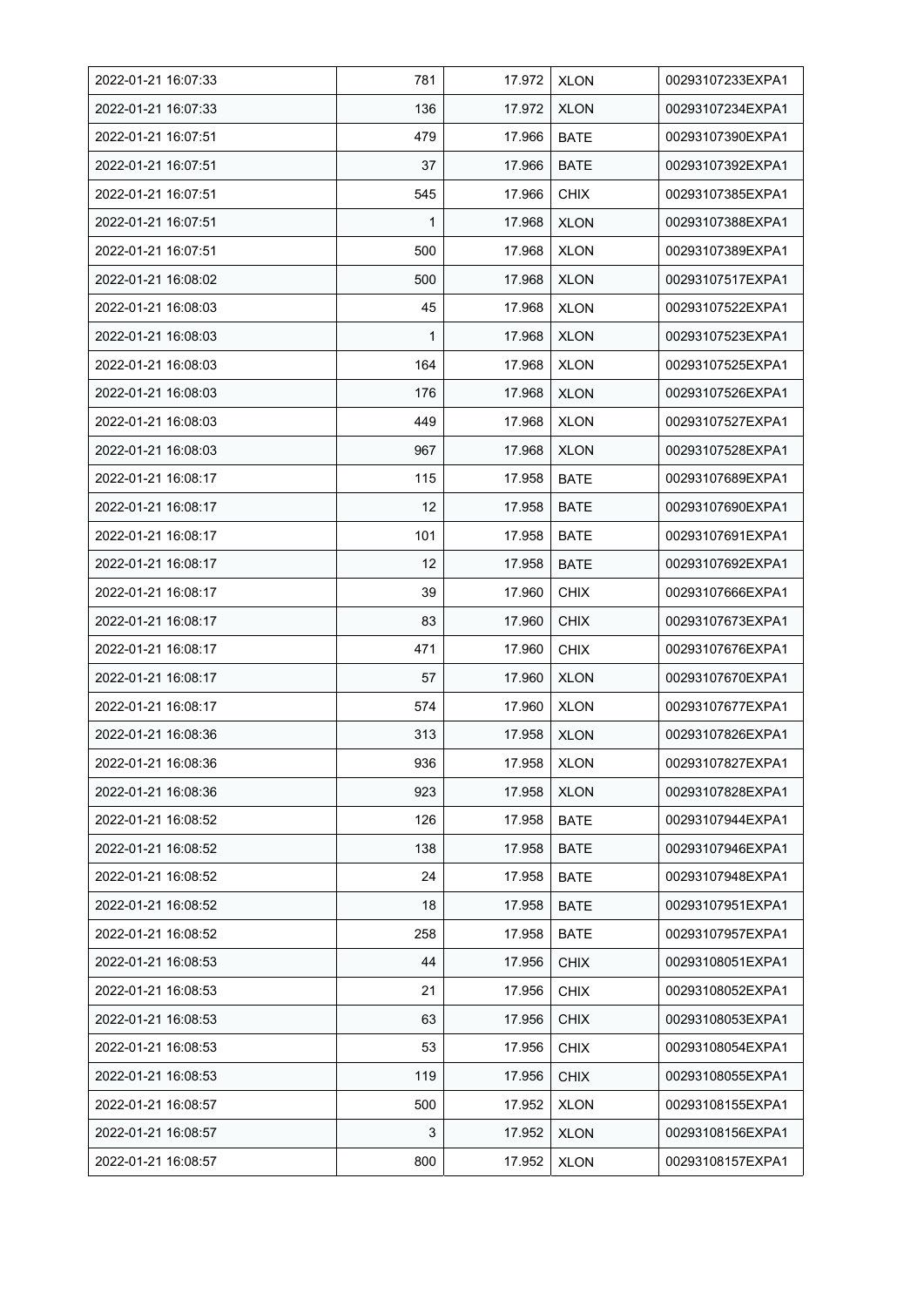| 2022-01-21 16:08:57 | 200   | 17.952 | <b>XLON</b> | 00293108167EXPA1 |
|---------------------|-------|--------|-------------|------------------|
| 2022-01-21 16:08:57 | 206   | 17.952 | <b>XLON</b> | 00293108169EXPA1 |
| 2022-01-21 16:08:57 | 33    | 17.952 | <b>XLON</b> | 00293108171EXPA1 |
| 2022-01-21 16:09:38 | 213   | 17.960 | <b>XLON</b> | 00293108578EXPA1 |
| 2022-01-21 16:09:38 | 397   | 17.960 | <b>XLON</b> | 00293108579EXPA1 |
| 2022-01-21 16:09:38 | 1,808 | 17.960 | <b>XLON</b> | 00293108580EXPA1 |
| 2022-01-21 16:09:50 | 583   | 17.956 | <b>CHIX</b> | 00293108698EXPA1 |
| 2022-01-21 16:09:50 | 148   | 17.960 | <b>XLON</b> | 00293108681EXPA1 |
| 2022-01-21 16:09:50 | 571   | 17.960 | <b>XLON</b> | 00293108682EXPA1 |
| 2022-01-21 16:09:50 | 500   | 17.960 | <b>XLON</b> | 00293108683EXPA1 |
| 2022-01-21 16:09:50 | 31    | 17.960 | <b>XLON</b> | 00293108684EXPA1 |
| 2022-01-21 16:09:50 | 137   | 17.960 | <b>XLON</b> | 00293108685EXPA1 |
| 2022-01-21 16:09:50 | 322   | 17.960 | <b>XLON</b> | 00293108686EXPA1 |
| 2022-01-21 16:09:57 | 596   | 17.956 | <b>XLON</b> | 00293108736EXPA1 |
| 2022-01-21 16:10:01 | 488   | 17.954 | <b>BATE</b> | 00293108787EXPA1 |
| 2022-01-21 16:10:15 | 411   | 17.946 | <b>XLON</b> | 00293108946EXPA1 |
| 2022-01-21 16:10:24 | 500   | 17.954 | <b>XLON</b> | 00293109035EXPA1 |
| 2022-01-21 16:10:24 | 500   | 17.954 | <b>XLON</b> | 00293109036EXPA1 |
| 2022-01-21 16:10:24 | 500   | 17.954 | <b>XLON</b> | 00293109037EXPA1 |
| 2022-01-21 16:10:24 | 503   | 17.954 | <b>XLON</b> | 00293109038EXPA1 |
| 2022-01-21 16:10:42 | 3     | 17.954 | <b>XLON</b> | 00293109230EXPA1 |
| 2022-01-21 16:10:42 | 500   | 17.954 | <b>XLON</b> | 00293109231EXPA1 |
| 2022-01-21 16:10:47 | 270   | 17.948 | <b>BATE</b> | 00293109305EXPA1 |
| 2022-01-21 16:10:47 | 141   | 17.952 | <b>XLON</b> | 00293109289EXPA1 |
| 2022-01-21 16:10:47 | 166   | 17.952 | <b>XLON</b> | 00293109290EXPA1 |
| 2022-01-21 16:10:47 | 286   | 17.952 | <b>XLON</b> | 00293109291EXPA1 |
| 2022-01-21 16:10:50 | 283   | 17.946 | <b>CHIX</b> | 00293109318EXPA1 |
| 2022-01-21 16:10:56 | 500   | 17.938 | <b>XLON</b> | 00293109374EXPA1 |
| 2022-01-21 16:10:56 | 107   | 17.938 | <b>XLON</b> | 00293109376EXPA1 |
| 2022-01-21 16:10:56 | 600   | 17.938 | <b>XLON</b> | 00293109377EXPA1 |
| 2022-01-21 16:11:05 | 1,534 | 17.934 | <b>XLON</b> | 00293109530EXPA1 |
| 2022-01-21 16:11:26 | 145   | 17.930 | <b>XLON</b> | 00293109809EXPA1 |
| 2022-01-21 16:11:26 | 289   | 17.930 | <b>XLON</b> | 00293109810EXPA1 |
| 2022-01-21 16:11:35 | 21    | 17.928 | <b>XLON</b> | 00293109901EXPA1 |
| 2022-01-21 16:11:38 | 2,483 | 17.936 | <b>XLON</b> | 00293109918EXPA1 |
| 2022-01-21 16:12:02 | 500   | 17.930 | <b>XLON</b> | 00293110086EXPA1 |
| 2022-01-21 16:12:02 | 587   | 17.932 | <b>XLON</b> | 00293110087EXPA1 |
| 2022-01-21 16:12:02 | 108   | 17.932 | <b>XLON</b> | 00293110088EXPA1 |
| 2022-01-21 16:12:02 | 668   | 17.930 | <b>XLON</b> | 00293110089EXPA1 |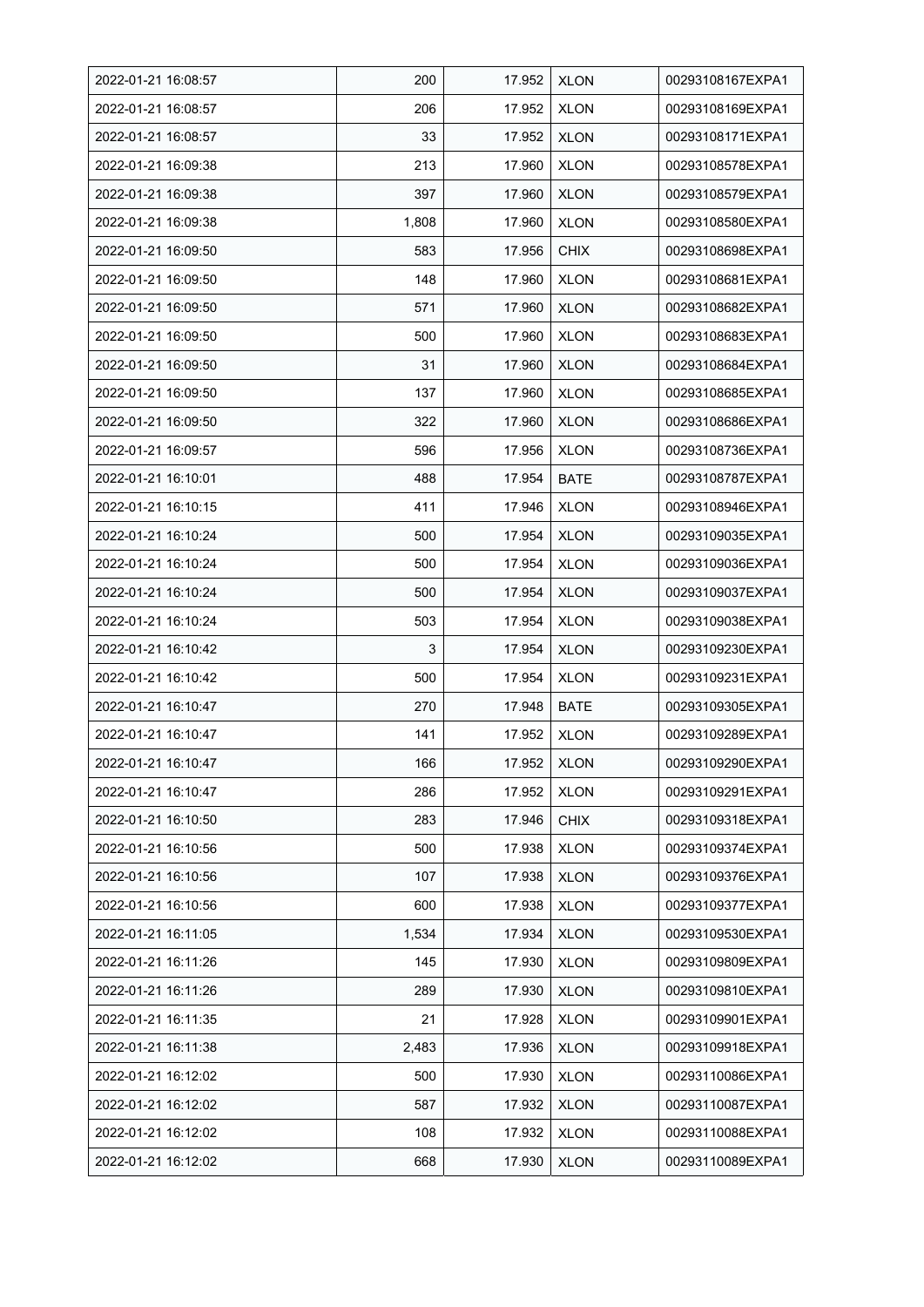| 2022-01-21 16:12:05 | 537   | 17.924 | <b>BATE</b> | 00293110132EXPA1 |
|---------------------|-------|--------|-------------|------------------|
| 2022-01-21 16:12:05 | 49    | 17.924 | <b>CHIX</b> | 00293110130EXPA1 |
| 2022-01-21 16:12:05 | 587   | 17.924 | <b>CHIX</b> | 00293110131EXPA1 |
| 2022-01-21 16:12:24 | 500   | 17.924 | <b>XLON</b> | 00293110462EXPA1 |
| 2022-01-21 16:12:24 | 102   | 17.924 | <b>XLON</b> | 00293110478EXPA1 |
| 2022-01-21 16:12:27 | 257   | 17.926 | <b>XLON</b> | 00293110538EXPA1 |
| 2022-01-21 16:12:27 | 1,577 | 17.926 | <b>XLON</b> | 00293110539EXPA1 |
| 2022-01-21 16:12:44 | 557   | 17.924 | <b>BATE</b> | 00293110720EXPA1 |
| 2022-01-21 16:12:44 | 43    | 17.924 | <b>CHIX</b> | 00293110721EXPA1 |
| 2022-01-21 16:12:44 | 200   | 17.924 | <b>CHIX</b> | 00293110722EXPA1 |
| 2022-01-21 16:12:51 | 500   | 17.928 | <b>XLON</b> | 00293110772EXPA1 |
| 2022-01-21 16:12:51 | 600   | 17.928 | <b>XLON</b> | 00293110773EXPA1 |
| 2022-01-21 16:12:51 | 157   | 17.928 | <b>XLON</b> | 00293110774EXPA1 |
| 2022-01-21 16:12:51 | 145   | 17.928 | <b>XLON</b> | 00293110775EXPA1 |
| 2022-01-21 16:12:51 | 459   | 17.928 | <b>XLON</b> | 00293110776EXPA1 |
| 2022-01-21 16:13:15 | 256   | 17.930 | <b>XLON</b> | 00293110973EXPA1 |
| 2022-01-21 16:13:15 | 1,215 | 17.930 | <b>XLON</b> | 00293110976EXPA1 |
| 2022-01-21 16:13:15 | 462   | 17.930 | <b>XLON</b> | 00293110980EXPA1 |
| 2022-01-21 16:13:33 | 1     | 17.928 | <b>XLON</b> | 00293111192EXPA1 |
| 2022-01-21 16:13:35 | 359   | 17.928 | <b>XLON</b> | 00293111207EXPA1 |
| 2022-01-21 16:13:35 | 286   | 17.928 | <b>XLON</b> | 00293111208EXPA1 |
| 2022-01-21 16:13:36 | 934   | 17.928 | <b>XLON</b> | 00293111209EXPA1 |
| 2022-01-21 16:13:38 | 554   | 17.924 | <b>BATE</b> | 00293111266EXPA1 |
| 2022-01-21 16:13:54 | 800   | 17.930 | <b>CHIX</b> | 00293111364EXPA1 |
| 2022-01-21 16:13:54 | 418   | 17.930 | <b>CHIX</b> | 00293111365EXPA1 |
| 2022-01-21 16:13:55 | 1,258 | 17.932 | <b>XLON</b> | 00293111372EXPA1 |
| 2022-01-21 16:13:55 | 500   | 17.932 | <b>XLON</b> | 00293111374EXPA1 |
| 2022-01-21 16:13:55 | 316   | 17.932 | <b>XLON</b> | 00293111375EXPA1 |
| 2022-01-21 16:13:55 | 80    | 17.932 | <b>XLON</b> | 00293111376EXPA1 |
| 2022-01-21 16:14:01 | 277   | 17.932 | <b>BATE</b> | 00293111428EXPA1 |
| 2022-01-21 16:14:19 | 1,804 | 17.924 | <b>XLON</b> | 00293111613EXPA1 |
| 2022-01-21 16:14:33 | 13    | 17.924 | <b>CHIX</b> | 00293111732EXPA1 |
| 2022-01-21 16:14:33 | 273   | 17.924 | <b>CHIX</b> | 00293111733EXPA1 |
| 2022-01-21 16:14:33 | 1,610 | 17.924 | <b>XLON</b> | 00293111744EXPA1 |
| 2022-01-21 16:14:34 | 22    | 17.922 | BATE        | 00293111749EXPA1 |
| 2022-01-21 16:14:55 | 480   | 17.932 | <b>BATE</b> | 00293112025EXPA1 |
| 2022-01-21 16:14:55 | 817   | 17.932 | <b>XLON</b> | 00293112023EXPA1 |
| 2022-01-21 16:15:18 | 194   | 17.932 | <b>XLON</b> | 00293112203EXPA1 |
| 2022-01-21 16:15:18 | 95    | 17.932 | <b>XLON</b> | 00293112204EXPA1 |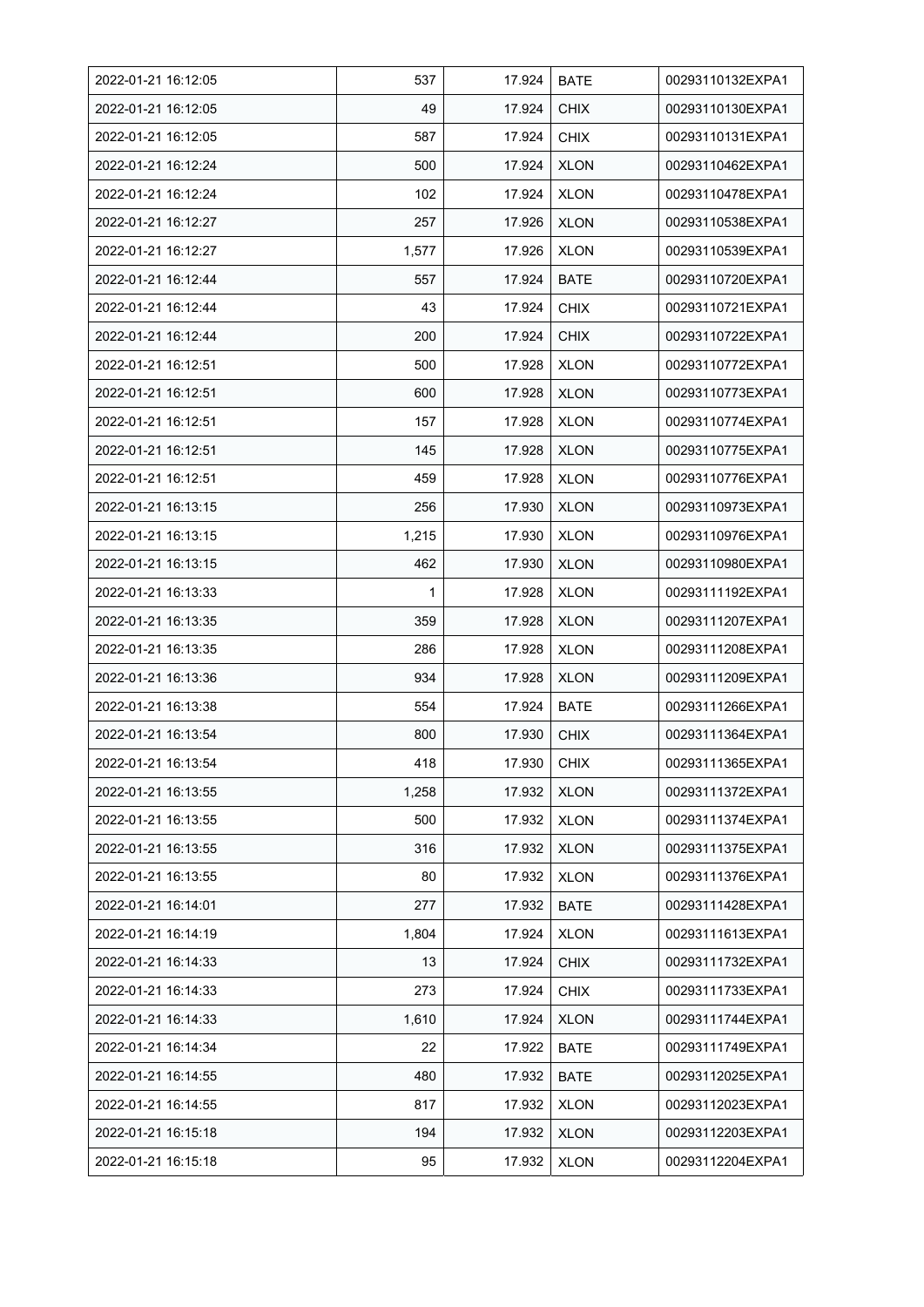| 2022-01-21 16:15:18 | 56    | 17.932 | <b>XLON</b> | 00293112205EXPA1 |
|---------------------|-------|--------|-------------|------------------|
| 2022-01-21 16:15:18 | 500   | 17.932 | <b>XLON</b> | 00293112206EXPA1 |
| 2022-01-21 16:15:31 | 245   | 17.928 | <b>BATE</b> | 00293112324EXPA1 |
| 2022-01-21 16:15:31 | 636   | 17.930 | <b>XLON</b> | 00293112318EXPA1 |
| 2022-01-21 16:15:36 | 620   | 17.916 | <b>CHIX</b> | 00293112357EXPA1 |
| 2022-01-21 16:15:39 | 500   | 17.916 | <b>XLON</b> | 00293112369EXPA1 |
| 2022-01-21 16:15:39 | 582   | 17.916 | <b>XLON</b> | 00293112370EXPA1 |
| 2022-01-21 16:15:39 | 141   | 17.916 | <b>XLON</b> | 00293112371EXPA1 |
| 2022-01-21 16:15:39 | 600   | 17.916 | <b>XLON</b> | 00293112373EXPA1 |
| 2022-01-21 16:15:39 | 483   | 17.916 | <b>XLON</b> | 00293112374EXPA1 |
| 2022-01-21 16:15:54 | 297   | 17.912 | <b>CHIX</b> | 00293112502EXPA1 |
| 2022-01-21 16:15:54 | 2,057 | 17.916 | <b>XLON</b> | 00293112498EXPA1 |
| 2022-01-21 16:16:08 | 280   | 17.906 | <b>BATE</b> | 00293112820EXPA1 |
| 2022-01-21 16:16:12 | 376   | 17.900 | <b>XLON</b> | 00293112879EXPA1 |
| 2022-01-21 16:16:12 | 180   | 17.900 | <b>XLON</b> | 00293112880EXPA1 |
| 2022-01-21 16:16:12 | 246   | 17.900 | <b>XLON</b> | 00293112881EXPA1 |
| 2022-01-21 16:16:21 | 500   | 17.896 | <b>XLON</b> | 00293113011EXPA1 |
| 2022-01-21 16:16:21 | 600   | 17.896 | <b>XLON</b> | 00293113012EXPA1 |
| 2022-01-21 16:16:21 | 482   | 17.896 | <b>XLON</b> | 00293113013EXPA1 |
| 2022-01-21 16:16:31 | 286   | 17.890 | <b>BATE</b> | 00293113111EXPA1 |
| 2022-01-21 16:16:42 | 1,901 | 17.896 | <b>XLON</b> | 00293113204EXPA1 |
| 2022-01-21 16:16:57 | 24    | 17.900 | <b>CHIX</b> | 00293113364EXPA1 |
| 2022-01-21 16:16:57 | 62    | 17.900 | <b>CHIX</b> | 00293113365EXPA1 |
| 2022-01-21 16:16:57 | 170   | 17.900 | <b>CHIX</b> | 00293113366EXPA1 |
| 2022-01-21 16:16:57 | 331   | 17.900 | <b>CHIX</b> | 00293113367EXPA1 |
| 2022-01-21 16:17:02 | 500   | 17.902 | <b>XLON</b> | 00293113403EXPA1 |
| 2022-01-21 16:17:02 | 1,200 | 17.902 | <b>XLON</b> | 00293113404EXPA1 |
| 2022-01-21 16:17:02 | 153   | 17.902 | <b>XLON</b> | 00293113405EXPA1 |
| 2022-01-21 16:17:16 | 257   | 17.896 | <b>BATE</b> | 00293113574EXPA1 |
| 2022-01-21 16:17:32 | 200   | 17.916 | <b>XLON</b> | 00293113791EXPA1 |
| 2022-01-21 16:17:32 | 164   | 17.916 | <b>XLON</b> | 00293113792EXPA1 |
| 2022-01-21 16:17:33 | 269   | 17.920 | <b>XLON</b> | 00293113796EXPA1 |
| 2022-01-21 16:17:33 | 1,764 | 17.920 | <b>XLON</b> | 00293113797EXPA1 |
| 2022-01-21 16:17:54 | 593   | 17.922 | <b>XLON</b> | 00293113943EXPA1 |
| 2022-01-21 16:18:02 | 200   | 17.928 | <b>XLON</b> | 00293113996EXPA1 |
| 2022-01-21 16:18:02 | 200   | 17.928 | <b>XLON</b> | 00293113997EXPA1 |
| 2022-01-21 16:18:02 | 200   | 17.928 | <b>XLON</b> | 00293113998EXPA1 |
| 2022-01-21 16:18:02 | 6     | 17.928 | <b>XLON</b> | 00293113999EXPA1 |
| 2022-01-21 16:18:11 | 500   | 17.930 | <b>XLON</b> | 00293114099EXPA1 |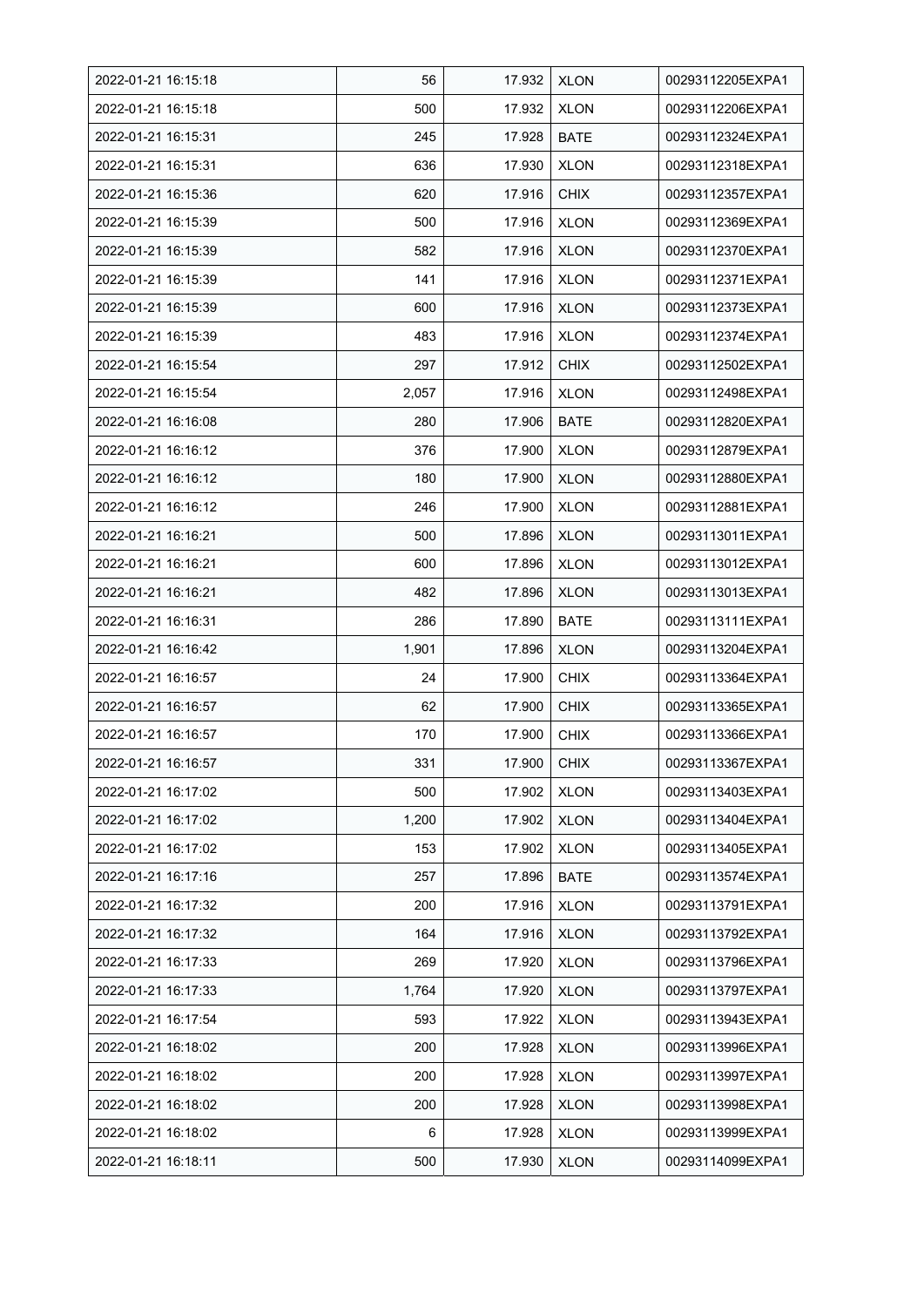| 2022-01-21 16:18:11 | 27    | 17.930 | <b>XLON</b> | 00293114103EXPA1 |
|---------------------|-------|--------|-------------|------------------|
| 2022-01-21 16:18:11 | 36    | 17.930 | <b>XLON</b> | 00293114104EXPA1 |
| 2022-01-21 16:18:11 | 36    | 17.930 | <b>XLON</b> | 00293114105EXPA1 |
| 2022-01-21 16:18:17 | 1     | 17.934 | <b>XLON</b> | 00293114145EXPA1 |
| 2022-01-21 16:18:17 | 3     | 17.934 | <b>XLON</b> | 00293114146EXPA1 |
| 2022-01-21 16:18:21 | 2,142 | 17.942 | <b>XLON</b> | 00293114174EXPA1 |
| 2022-01-21 16:18:32 | 622   | 17.948 | <b>CHIX</b> | 00293114283EXPA1 |
| 2022-01-21 16:18:35 | 600   | 17.942 | <b>BATE</b> | 00293114349EXPA1 |
| 2022-01-21 16:18:42 | 771   | 17.932 | <b>XLON</b> | 00293114500EXPA1 |
| 2022-01-21 16:18:47 | 3     | 17.932 | <b>XLON</b> | 00293114565EXPA1 |
| 2022-01-21 16:18:47 | 500   | 17.932 | <b>XLON</b> | 00293114566EXPA1 |
| 2022-01-21 16:18:47 | 247   | 17.932 | <b>XLON</b> | 00293114567EXPA1 |
| 2022-01-21 16:19:06 | 512   | 17.928 | <b>BATE</b> | 00293114753EXPA1 |
| 2022-01-21 16:19:06 | 535   | 17.928 | <b>CHIX</b> | 00293114755EXPA1 |
| 2022-01-21 16:19:06 | 670   | 17.928 | <b>XLON</b> | 00293114754EXPA1 |
| 2022-01-21 16:19:41 | 162   | 17.940 | <b>XLON</b> | 00293115068EXPA1 |
| 2022-01-21 16:20:00 | 35    | 17.938 | <b>CHIX</b> | 00293115220EXPA1 |
| 2022-01-21 16:20:00 | 132   | 17.938 | <b>CHIX</b> | 00293115223EXPA1 |
| 2022-01-21 16:20:00 | 431   | 17.938 | <b>CHIX</b> | 00293115224EXPA1 |
| 2022-01-21 16:20:00 | 289   | 17.938 | <b>XLON</b> | 00293115221EXPA1 |
| 2022-01-21 16:20:00 | 319   | 17.938 | <b>XLON</b> | 00293115225EXPA1 |
| 2022-01-21 16:20:06 | 539   | 17.936 | <b>BATE</b> | 00293115277EXPA1 |
| 2022-01-21 16:20:11 | 534   | 17.934 | <b>XLON</b> | 00293115326EXPA1 |
| 2022-01-21 16:20:11 | 551   | 17.934 | <b>XLON</b> | 00293115327EXPA1 |
| 2022-01-21 16:20:11 | 108   | 17.934 | <b>XLON</b> | 00293115328EXPA1 |
| 2022-01-21 16:20:11 | 141   | 17.934 | <b>XLON</b> | 00293115329EXPA1 |
| 2022-01-21 16:20:20 | 500   | 17.936 | <b>XLON</b> | 00293115382EXPA1 |
| 2022-01-21 16:20:20 | 600   | 17.936 | <b>XLON</b> | 00293115383EXPA1 |
| 2022-01-21 16:20:20 | 500   | 17.936 | <b>XLON</b> | 00293115384EXPA1 |
| 2022-01-21 16:20:20 | 326   | 17.936 | <b>XLON</b> | 00293115385EXPA1 |
| 2022-01-21 16:20:22 | 569   | 17.934 | <b>XLON</b> | 00293115398EXPA1 |
| 2022-01-21 16:20:22 | 92    | 17.934 | <b>XLON</b> | 00293115400EXPA1 |
| 2022-01-21 16:20:27 | 500   | 17.936 | <b>XLON</b> | 00293115454EXPA1 |
| 2022-01-21 16:20:30 | 500   | 17.936 | <b>XLON</b> | 00293115485EXPA1 |
| 2022-01-21 16:20:48 | 512   | 17.930 | <b>XLON</b> | 00293115603EXPA1 |
| 2022-01-21 16:20:59 | 167   | 17.924 | BATE        | 00293115780EXPA1 |
| 2022-01-21 16:20:59 | 95    | 17.924 | <b>BATE</b> | 00293115785EXPA1 |
| 2022-01-21 16:20:59 | 581   | 17.926 | <b>CHIX</b> | 00293115782EXPA1 |
| 2022-01-21 16:20:59 | 24    | 17.926 | <b>XLON</b> | 00293115781EXPA1 |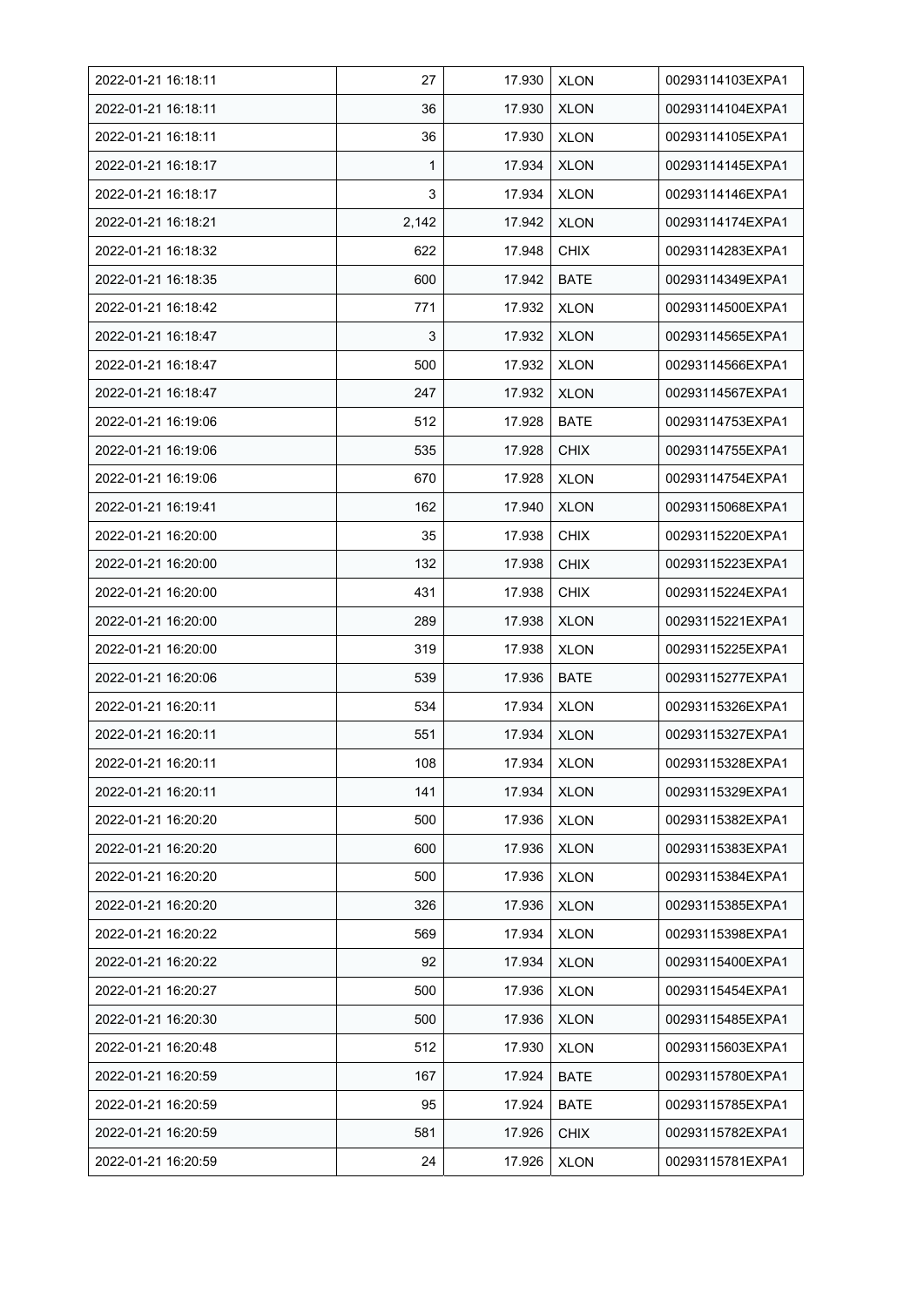| 2022-01-21 16:20:59 | 715   | 17.926 | <b>XLON</b> | 00293115783EXPA1 |
|---------------------|-------|--------|-------------|------------------|
| 2022-01-21 16:21:04 | 1,250 | 17.922 | <b>XLON</b> | 00293116009EXPA1 |
| 2022-01-21 16:21:04 | 253   | 17.922 | <b>XLON</b> | 00293116010EXPA1 |
| 2022-01-21 16:21:07 | 500   | 17.922 | <b>XLON</b> | 00293116074EXPA1 |
| 2022-01-21 16:21:07 | 105   | 17.922 | <b>XLON</b> | 00293116075EXPA1 |
| 2022-01-21 16:21:07 | 500   | 17.922 | <b>XLON</b> | 00293116076EXPA1 |
| 2022-01-21 16:21:22 | 412   | 17.914 | <b>XLON</b> | 00293116400EXPA1 |
| 2022-01-21 16:21:22 | 500   | 17.914 | <b>XLON</b> | 00293116401EXPA1 |
| 2022-01-21 16:21:24 | 319   | 17.912 | <b>XLON</b> | 00293116429EXPA1 |
| 2022-01-21 16:21:24 | 487   | 17.912 | <b>XLON</b> | 00293116432EXPA1 |
| 2022-01-21 16:21:34 | 21    | 17.908 | <b>BATE</b> | 00293116579EXPA1 |
| 2022-01-21 16:21:44 | 415   | 17.906 | <b>BATE</b> | 00293116694EXPA1 |
| 2022-01-21 16:21:44 | 81    | 17.906 | <b>BATE</b> | 00293116695EXPA1 |
| 2022-01-21 16:21:44 | 500   | 17.908 | <b>XLON</b> | 00293116697EXPA1 |
| 2022-01-21 16:21:49 | 758   | 17.904 | <b>XLON</b> | 00293116731EXPA1 |
| 2022-01-21 16:22:09 | 605   | 17.896 | <b>CHIX</b> | 00293116968EXPA1 |
| 2022-01-21 16:22:09 | 782   | 17.896 | <b>XLON</b> | 00293116967EXPA1 |
| 2022-01-21 16:22:35 | 300   | 17.888 | <b>BATE</b> | 00293117254EXPA1 |
| 2022-01-21 16:22:35 | 100   | 17.888 | <b>BATE</b> | 00293117257EXPA1 |
| 2022-01-21 16:22:35 | 600   | 17.888 | <b>XLON</b> | 00293117256EXPA1 |
| 2022-01-21 16:22:35 | 137   | 17.888 | <b>XLON</b> | 00293117258EXPA1 |
| 2022-01-21 16:22:39 | 274   | 17.882 | <b>CHIX</b> | 00293117287EXPA1 |
| 2022-01-21 16:22:40 | 42    | 17.886 | <b>XLON</b> | 00293117303EXPA1 |
| 2022-01-21 16:22:40 | 200   | 17.886 | <b>XLON</b> | 00293117304EXPA1 |
| 2022-01-21 16:23:01 | 326   | 17.892 | <b>XLON</b> | 00293117485EXPA1 |
| 2022-01-21 16:23:01 | 345   | 17.892 | <b>XLON</b> | 00293117486EXPA1 |
| 2022-01-21 16:23:01 | 29    | 17.892 | <b>XLON</b> | 00293117487EXPA1 |
| 2022-01-21 16:23:15 | 201   | 17.894 | <b>XLON</b> | 00293117648EXPA1 |
| 2022-01-21 16:23:15 | 145   | 17.894 | <b>XLON</b> | 00293117649EXPA1 |
| 2022-01-21 16:23:15 | 500   | 17.894 | <b>XLON</b> | 00293117650EXPA1 |
| 2022-01-21 16:23:15 | 283   | 17.894 | <b>XLON</b> | 00293117652EXPA1 |
| 2022-01-21 16:23:17 | 810   | 17.890 | <b>XLON</b> | 00293117666EXPA1 |
| 2022-01-21 16:23:25 | 215   | 17.896 | <b>XLON</b> | 00293117707EXPA1 |
| 2022-01-21 16:23:25 | 500   | 17.896 | <b>XLON</b> | 00293117708EXPA1 |
| 2022-01-21 16:23:37 | 643   | 17.894 | BATE        | 00293117786EXPA1 |
| 2022-01-21 16:23:37 | 589   | 17.894 | <b>CHIX</b> | 00293117787EXPA1 |
| 2022-01-21 16:23:46 | 500   | 17.892 | <b>XLON</b> | 00293117875EXPA1 |
| 2022-01-21 16:24:01 | 453   | 17.894 | <b>XLON</b> | 00293118018EXPA1 |
| 2022-01-21 16:24:19 | 200   | 17.900 | <b>XLON</b> | 00293118230EXPA1 |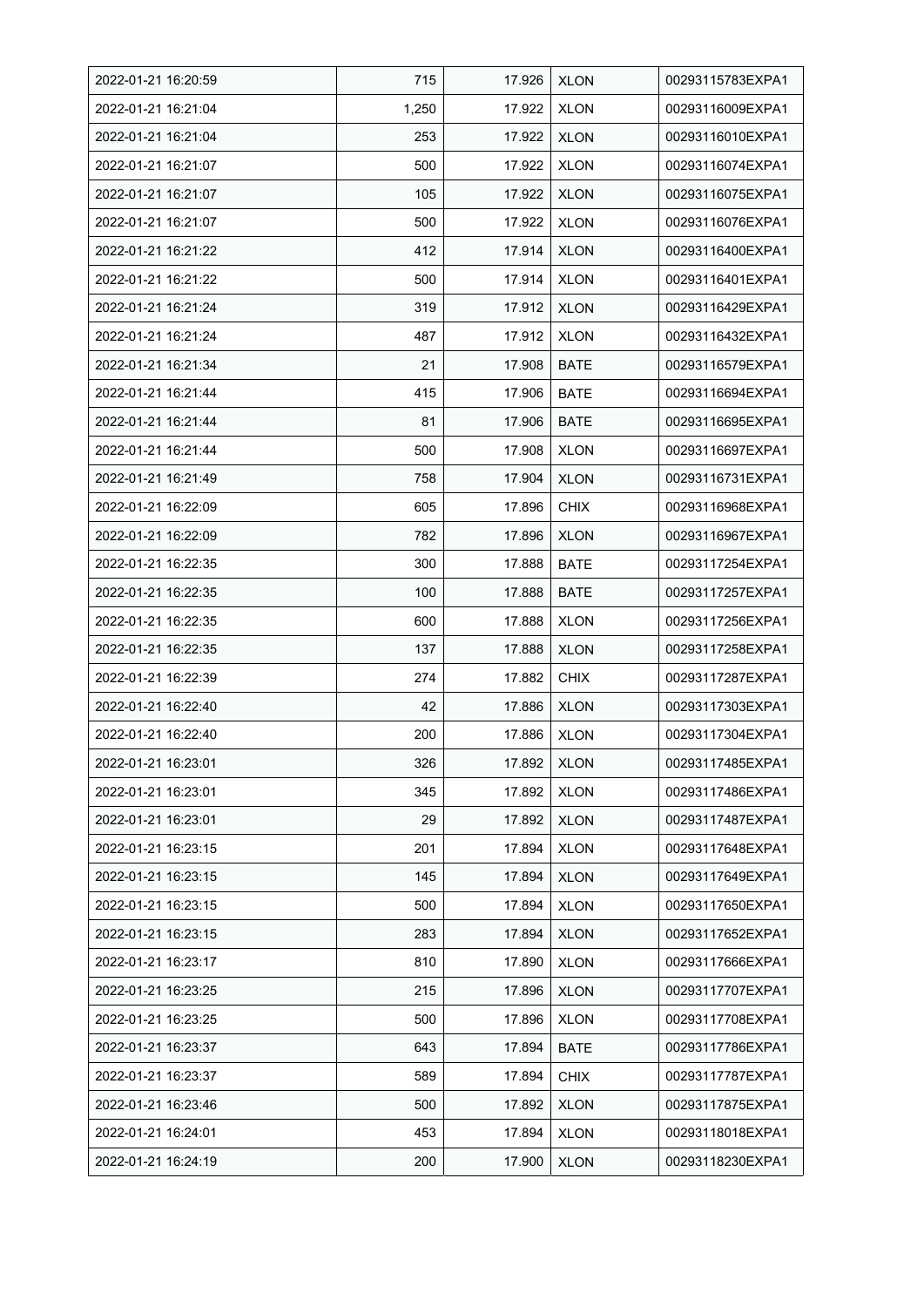| 2022-01-21 16:24:19 | 200            | 17.900 | <b>XLON</b> | 00293118231EXPA1 |
|---------------------|----------------|--------|-------------|------------------|
| 2022-01-21 16:24:22 | 500            | 17.900 | <b>XLON</b> | 00293118252EXPA1 |
| 2022-01-21 16:24:22 | 135            | 17.900 | <b>XLON</b> | 00293118253EXPA1 |
| 2022-01-21 16:24:28 | 114            | 17.898 | <b>XLON</b> | 00293118316EXPA1 |
| 2022-01-21 16:24:28 | 237            | 17.898 | <b>XLON</b> | 00293118317EXPA1 |
| 2022-01-21 16:24:28 | 500            | 17.898 | <b>XLON</b> | 00293118318EXPA1 |
| 2022-01-21 16:24:35 | 543            | 17.906 | <b>BATE</b> | 00293118413EXPA1 |
| 2022-01-21 16:25:07 | $\overline{2}$ | 17.922 | <b>XLON</b> | 00293118848EXPA1 |
| 2022-01-21 16:25:07 | 600            | 17.922 | <b>XLON</b> | 00293118851EXPA1 |
| 2022-01-21 16:25:07 | 235            | 17.922 | <b>XLON</b> | 00293118853EXPA1 |
| 2022-01-21 16:25:10 | 411            | 17.922 | <b>XLON</b> | 00293118883EXPA1 |
| 2022-01-21 16:25:10 | 200            | 17.922 | <b>XLON</b> | 00293118884EXPA1 |
| 2022-01-21 16:25:10 | 324            | 17.922 | <b>XLON</b> | 00293118885EXPA1 |
| 2022-01-21 16:25:10 | 243            | 17.922 | <b>XLON</b> | 00293118886EXPA1 |
| 2022-01-21 16:25:12 | 820            | 17.920 | <b>CHIX</b> | 00293118914EXPA1 |
| 2022-01-21 16:25:14 | 825            | 17.918 | <b>XLON</b> | 00293118921EXPA1 |
| 2022-01-21 16:25:29 | 329            | 17.920 | <b>XLON</b> | 00293119138EXPA1 |
| 2022-01-21 16:25:30 | 54             | 17.920 | <b>XLON</b> | 00293119139EXPA1 |
| 2022-01-21 16:25:30 | 349            | 17.920 | <b>XLON</b> | 00293119141EXPA1 |
| 2022-01-21 16:25:36 | 369            | 17.918 | <b>CHIX</b> | 00293119193EXPA1 |
| 2022-01-21 16:25:38 | 200            | 17.920 | <b>BATE</b> | 00293119209EXPA1 |
| 2022-01-21 16:25:40 | 360            | 17.920 | <b>BATE</b> | 00293119226EXPA1 |
| 2022-01-21 16:25:47 | 258            | 17.914 | <b>XLON</b> | 00293119265EXPA1 |
| 2022-01-21 16:25:47 | 239            | 17.914 | <b>XLON</b> | 00293119266EXPA1 |
| 2022-01-21 16:25:53 | 801            | 17.908 | <b>XLON</b> | 00293119354EXPA1 |
| 2022-01-21 16:25:58 | 132            | 17.906 | <b>XLON</b> | 00293119388EXPA1 |
| 2022-01-21 16:26:01 | 600            | 17.908 | <b>XLON</b> | 00293119410EXPA1 |
| 2022-01-21 16:26:01 | 249            | 17.908 | <b>XLON</b> | 00293119411EXPA1 |
| 2022-01-21 16:26:01 | 600            | 17.908 | <b>XLON</b> | 00293119412EXPA1 |
| 2022-01-21 16:26:01 | 245            | 17.908 | <b>XLON</b> | 00293119413EXPA1 |
| 2022-01-21 16:26:07 | 125            | 17.910 | <b>XLON</b> | 00293119444EXPA1 |
| 2022-01-21 16:26:07 | 600            | 17.910 | <b>XLON</b> | 00293119445EXPA1 |
| 2022-01-21 16:26:07 | 168            | 17.910 | <b>XLON</b> | 00293119446EXPA1 |
| 2022-01-21 16:26:07 | 434            | 17.910 | <b>XLON</b> | 00293119447EXPA1 |
| 2022-01-21 16:26:14 | 707            | 17.904 | <b>XLON</b> | 00293119570EXPA1 |
| 2022-01-21 16:26:19 | 200            | 17.904 | <b>XLON</b> | 00293119610EXPA1 |
| 2022-01-21 16:26:19 | 600            | 17.904 | <b>XLON</b> | 00293119611EXPA1 |
| 2022-01-21 16:26:19 | 225            | 17.904 | <b>XLON</b> | 00293119612EXPA1 |
| 2022-01-21 16:26:40 | 231            | 17.910 | <b>XLON</b> | 00293119791EXPA1 |
|                     |                |        |             |                  |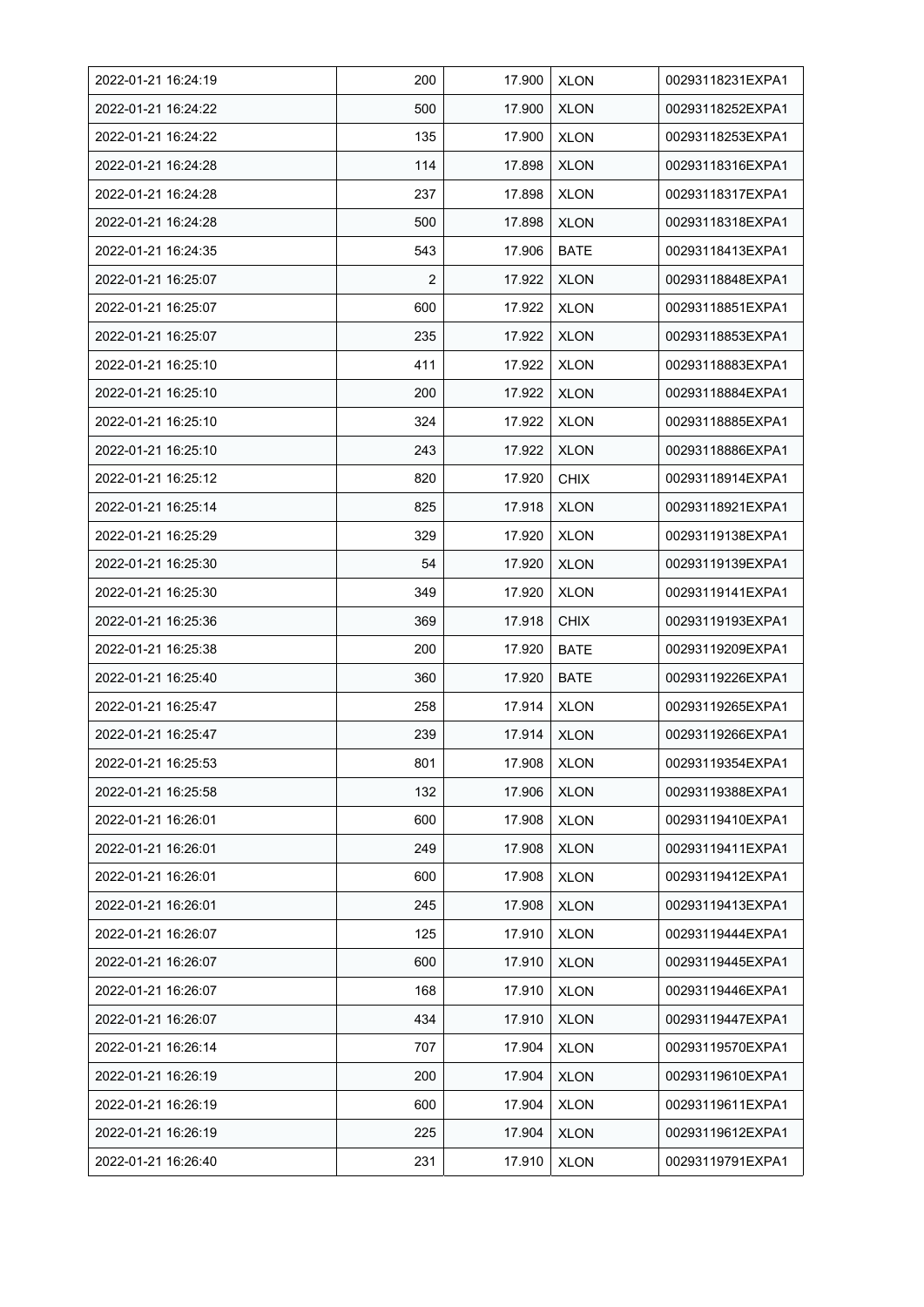| 2022-01-21 16:27:01 | 500 | 17.926 | <b>XLON</b> | 00293120007EXPA1 |
|---------------------|-----|--------|-------------|------------------|
| 2022-01-21 16:27:01 | 238 | 17.926 | <b>XLON</b> | 00293120008EXPA1 |
| 2022-01-21 16:27:01 | 97  | 17.926 | <b>XLON</b> | 00293120009EXPA1 |
| 2022-01-21 16:27:01 | 500 | 17.926 | <b>XLON</b> | 00293120010EXPA1 |
| 2022-01-21 16:27:25 | 617 | 17.944 | <b>BATE</b> | 00293120317EXPA1 |
| 2022-01-21 16:27:25 | 798 | 17.944 | <b>XLON</b> | 00293120316EXPA1 |
| 2022-01-21 16:27:30 | 708 | 17.938 | <b>CHIX</b> | 00293120424EXPA1 |
| 2022-01-21 16:27:30 | 500 | 17.940 | <b>XLON</b> | 00293120437EXPA1 |
| 2022-01-21 16:27:30 | 90  | 17.940 | <b>XLON</b> | 00293120438EXPA1 |
| 2022-01-21 16:27:30 | 500 | 17.936 | <b>XLON</b> | 00293120439EXPA1 |
| 2022-01-21 16:27:30 | 286 | 17.936 | <b>XLON</b> | 00293120440EXPA1 |
| 2022-01-21 16:27:33 | 161 | 17.936 | <b>XLON</b> | 00293120474EXPA1 |
| 2022-01-21 16:27:33 | 83  | 17.936 | <b>XLON</b> | 00293120477EXPA1 |
| 2022-01-21 16:27:33 | 61  | 17.936 | <b>XLON</b> | 00293120479EXPA1 |
| 2022-01-21 16:27:33 | 61  | 17.936 | <b>XLON</b> | 00293120480EXPA1 |
| 2022-01-21 16:27:33 | 63  | 17.936 | <b>XLON</b> | 00293120482EXPA1 |
| 2022-01-21 16:27:33 | 60  | 17.936 | <b>XLON</b> | 00293120483EXPA1 |
| 2022-01-21 16:27:36 | 500 | 17.934 | <b>XLON</b> | 00293120510EXPA1 |
| 2022-01-21 16:27:36 | 83  | 17.934 | <b>XLON</b> | 00293120511EXPA1 |
| 2022-01-21 16:27:47 | 472 | 17.926 | <b>CHIX</b> | 00293120621EXPA1 |
| 2022-01-21 16:27:47 | 765 | 17.926 | <b>XLON</b> | 00293120618EXPA1 |
| 2022-01-21 16:27:50 | 462 | 17.920 | <b>BATE</b> | 00293120661EXPA1 |
| 2022-01-21 16:27:55 | 3   | 17.920 | <b>XLON</b> | 00293120728EXPA1 |
| 2022-01-21 16:27:55 | 500 | 17.920 | <b>XLON</b> | 00293120729EXPA1 |
| 2022-01-21 16:27:55 | 539 | 17.922 | <b>XLON</b> | 00293120730EXPA1 |
| 2022-01-21 16:27:55 | 201 | 17.922 | <b>XLON</b> | 00293120731EXPA1 |
| 2022-01-21 16:27:55 | 84  | 17.922 | <b>XLON</b> | 00293120732EXPA1 |
| 2022-01-21 16:27:55 | 108 | 17.922 | <b>XLON</b> | 00293120733EXPA1 |
| 2022-01-21 16:27:58 | 244 | 17.916 | <b>XLON</b> | 00293120764EXPA1 |
| 2022-01-21 16:27:58 | 500 | 17.918 | <b>XLON</b> | 00293120765EXPA1 |
| 2022-01-21 16:27:58 | 494 | 17.918 | <b>XLON</b> | 00293120766EXPA1 |
| 2022-01-21 16:28:01 | 435 | 17.916 | <b>XLON</b> | 00293120790EXPA1 |
| 2022-01-21 16:28:01 | 113 | 17.916 | <b>XLON</b> | 00293120792EXPA1 |
| 2022-01-21 16:28:21 | 117 | 17.914 | <b>XLON</b> | 00293121147EXPA1 |
| 2022-01-21 16:28:23 | 162 | 17.914 | <b>XLON</b> | 00293121156EXPA1 |
| 2022-01-21 16:28:23 | 350 | 17.914 | <b>XLON</b> | 00293121157EXPA1 |
| 2022-01-21 16:28:49 | 500 | 17.936 | <b>XLON</b> | 00293121337EXPA1 |
| 2022-01-21 16:28:49 | 33  | 17.936 | <b>XLON</b> | 00293121338EXPA1 |
| 2022-01-21 16:28:52 | 500 | 17.936 | <b>XLON</b> | 00293121388EXPA1 |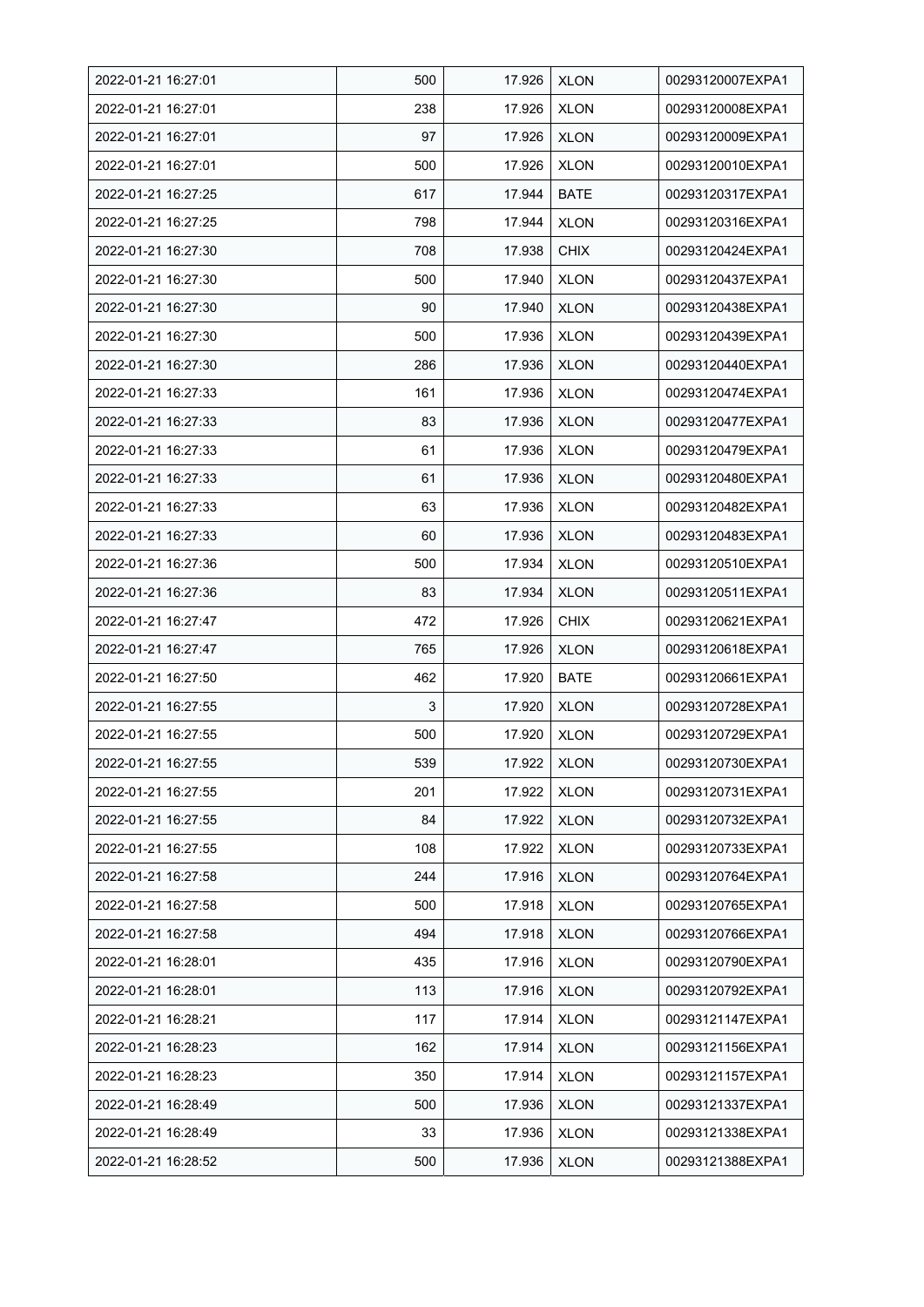| 2022-01-21 16:28:52 | 22                | 17.936 | <b>XLON</b> | 00293121389EXPA1 |
|---------------------|-------------------|--------|-------------|------------------|
| 2022-01-21 16:28:52 | 500               | 17.936 | <b>XLON</b> | 00293121390EXPA1 |
| 2022-01-21 16:28:52 | 22                | 17.936 | <b>XLON</b> | 00293121391EXPA1 |
| 2022-01-21 16:28:55 | 500               | 17.936 | <b>XLON</b> | 00293121461EXPA1 |
| 2022-01-21 16:28:55 | 124               | 17.936 | <b>XLON</b> | 00293121462EXPA1 |
| 2022-01-21 16:28:55 | 82                | 17.936 | <b>XLON</b> | 00293121463EXPA1 |
| 2022-01-21 16:28:58 | $12 \overline{ }$ | 17.934 | <b>XLON</b> | 00293121465EXPA1 |
| 2022-01-21 16:28:58 | 39                | 17.934 | <b>XLON</b> | 00293121466EXPA1 |
| 2022-01-21 16:29:01 | 500               | 17.934 | <b>XLON</b> | 00293121494EXPA1 |
| 2022-01-21 16:29:16 | 500               | 17.948 | <b>XLON</b> | 00293121618EXPA1 |
| 2022-01-21 16:29:16 | 490               | 17.944 | <b>XLON</b> | 00293121619EXPA1 |
| 2022-01-21 16:29:16 | 500               | 17.946 | <b>XLON</b> | 00293121620EXPA1 |
| 2022-01-21 16:29:16 | 281               | 17.946 | <b>XLON</b> | 00293121621EXPA1 |
| 2022-01-21 16:29:20 | 557               | 17.940 | <b>BATE</b> | 00293121658EXPA1 |
| 2022-01-21 16:29:20 | 210               | 17.940 | <b>BATE</b> | 00293121659EXPA1 |
| 2022-01-21 16:29:20 | 789               | 17.942 | <b>CHIX</b> | 00293121656EXPA1 |
| 2022-01-21 16:29:20 | 672               | 17.942 | <b>XLON</b> | 00293121655EXPA1 |
| 2022-01-21 16:29:20 | 12                | 17.942 | XLON        | 00293121657EXPA1 |
| 2022-01-21 16:29:25 | 500               | 17.940 | <b>XLON</b> | 00293121668EXPA1 |
| 2022-01-21 16:29:28 | 500               | 17.940 | <b>XLON</b> | 00293121673EXPA1 |
| 2022-01-21 16:29:37 | 168               | 17.938 | <b>XLON</b> | 00293121728EXPA1 |
| 2022-01-21 16:29:37 | 190               | 17.938 | <b>XLON</b> | 00293121730EXPA1 |
| 2022-01-21 16:29:37 | 200               | 17.938 | <b>XLON</b> | 00293121731EXPA1 |
| 2022-01-21 16:29:40 | 660               | 17.930 | <b>XLON</b> | 00293121761EXPA1 |
| 2022-01-21 16:29:44 | 394               | 17.928 | <b>CHIX</b> | 00293121833EXPA1 |
| 2022-01-21 16:29:48 | 232               | 17.926 | <b>XLON</b> | 00293121901EXPA1 |
| 2022-01-21 16:29:48 | 500               | 17.926 | <b>XLON</b> | 00293121902EXPA1 |
| 2022-01-21 16:29:54 | 500               | 17.926 | <b>XLON</b> | 00293122002EXPA1 |
| 2022-01-21 16:29:54 | 246               | 17.926 | <b>XLON</b> | 00293122003EXPA1 |
| 2022-01-21 16:29:57 | 235               | 17.920 | <b>XLON</b> | 00293122074EXPA1 |
| 2022-01-21 16:29:57 | 252               | 17.920 | <b>XLON</b> | 00293122075EXPA1 |
| 2022-01-21 16:29:57 | 146               | 17.920 | <b>XLON</b> | 00293122076EXPA1 |
| 2022-01-21 16:29:57 | 89                | 17.920 | <b>XLON</b> | 00293122077EXPA1 |
| 2022-01-21 16:30:02 | 500               | 17.922 | <b>XLON</b> | 00293122128EXPA1 |
| 2022-01-21 16:30:05 | 500               | 17.918 | <b>XLON</b> | 00293122205EXPA1 |
| 2022-01-21 16:30:05 | 199               | 17.918 | <b>XLON</b> | 00293122206EXPA1 |
| 2022-01-21 16:30:05 | 500               | 17.918 | <b>XLON</b> | 00293122207EXPA1 |
| 2022-01-21 16:30:08 | 2                 | 17.914 | <b>XLON</b> | 00293122237EXPA1 |
| 2022-01-21 16:30:15 | 580               | 17.910 | <b>BATE</b> | 00293122334EXPA1 |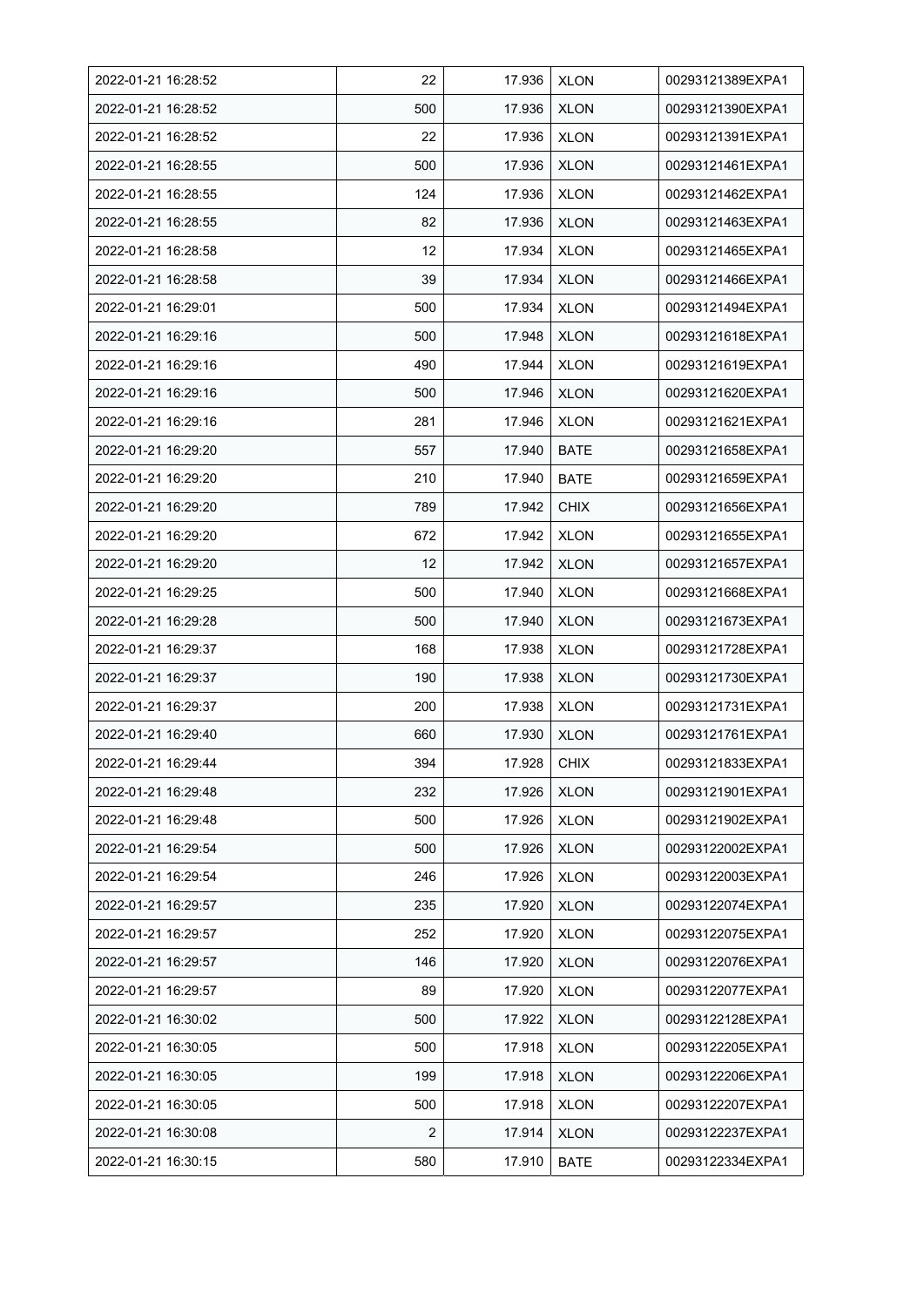| 2022-01-21 16:30:15 | 195 | 17.910 | <b>CHIX</b> | 00293122333EXPA1 |
|---------------------|-----|--------|-------------|------------------|
| 2022-01-21 16:30:15 | 121 | 17.910 | <b>CHIX</b> | 00293122335EXPA1 |
| 2022-01-21 16:30:17 | 108 | 17.910 | <b>XLON</b> | 00293122354EXPA1 |
| 2022-01-21 16:30:17 | 600 | 17.910 | <b>XLON</b> | 00293122355EXPA1 |
| 2022-01-21 16:30:35 | 4   | 17.934 | <b>XLON</b> | 00293122575EXPA1 |
| 2022-01-21 16:30:40 | 583 | 17.940 | <b>XLON</b> | 00293122634EXPA1 |
| 2022-01-21 16:30:45 | 500 | 17.940 | <b>XLON</b> | 00293122676EXPA1 |
| 2022-01-21 16:30:45 | 108 | 17.940 | <b>XLON</b> | 00293122677EXPA1 |
| 2022-01-21 16:30:45 | 235 | 17.940 | <b>XLON</b> | 00293122678EXPA1 |
| 2022-01-21 16:30:45 | 500 | 17.940 | <b>XLON</b> | 00293122679EXPA1 |
| 2022-01-21 16:30:45 | 500 | 17.940 | <b>XLON</b> | 00293122680EXPA1 |
| 2022-01-21 16:30:45 | 292 | 17.940 | <b>XLON</b> | 00293122681EXPA1 |
| 2022-01-21 16:30:48 | 208 | 17.940 | <b>XLON</b> | 00293122696EXPA1 |
| 2022-01-21 16:30:48 | 228 | 17.940 | <b>XLON</b> | 00293122697EXPA1 |
| 2022-01-21 16:30:48 | 103 | 17.940 | <b>XLON</b> | 00293122698EXPA1 |
| 2022-01-21 16:30:48 | 108 | 17.940 | <b>XLON</b> | 00293122699EXPA1 |
| 2022-01-21 16:30:48 | 534 | 17.940 | <b>XLON</b> | 00293122700EXPA1 |
| 2022-01-21 16:30:48 | 500 | 17.940 | XLON        | 00293122701EXPA1 |
| 2022-01-21 16:30:48 | 226 | 17.940 | <b>XLON</b> | 00293122702EXPA1 |
| 2022-01-21 16:31:03 | 200 | 17.946 | <b>XLON</b> | 00293122859EXPA1 |
| 2022-01-21 16:31:39 | 49  | 17.960 | <b>XLON</b> | 00293123148EXPA1 |
| 2022-01-21 16:31:39 | 246 | 17.960 | <b>XLON</b> | 00293123149EXPA1 |
| 2022-01-21 16:31:45 | 500 | 17.958 | <b>XLON</b> | 00293123204EXPA1 |
| 2022-01-21 16:31:45 | 145 | 17.958 | <b>XLON</b> | 00293123206EXPA1 |
| 2022-01-21 16:31:51 | 585 | 17.950 | <b>XLON</b> | 00293123260EXPA1 |
| 2022-01-21 16:32:14 | 500 | 17.958 | <b>XLON</b> | 00293123446EXPA1 |
| 2022-01-21 16:32:18 | 33  | 17.960 | <b>BATE</b> | 00293123470EXPA1 |
| 2022-01-21 16:32:19 | 800 | 17.960 | <b>BATE</b> | 00293123480EXPA1 |
| 2022-01-21 16:32:19 | 361 | 17.960 | <b>BATE</b> | 00293123481EXPA1 |
| 2022-01-21 16:32:20 | 500 | 17.960 | <b>XLON</b> | 00293123487EXPA1 |
| 2022-01-21 16:32:20 | 500 | 17.960 | <b>XLON</b> | 00293123488EXPA1 |
| 2022-01-21 16:32:23 | 550 | 17.960 | <b>XLON</b> | 00293123511EXPA1 |
| 2022-01-21 16:32:23 | 571 | 17.960 | <b>XLON</b> | 00293123512EXPA1 |
| 2022-01-21 16:32:23 | 472 | 17.960 | <b>XLON</b> | 00293123513EXPA1 |
| 2022-01-21 16:32:26 | 500 | 17.960 | <b>XLON</b> | 00293123519EXPA1 |
| 2022-01-21 16:32:26 | 685 | 17.960 | <b>XLON</b> | 00293123520EXPA1 |
| 2022-01-21 16:32:29 | 235 | 17.960 | <b>XLON</b> | 00293123531EXPA1 |
| 2022-01-21 16:32:29 | 500 | 17.960 | <b>XLON</b> | 00293123532EXPA1 |
| 2022-01-21 16:32:29 | 113 | 17.960 | <b>XLON</b> | 00293123533EXPA1 |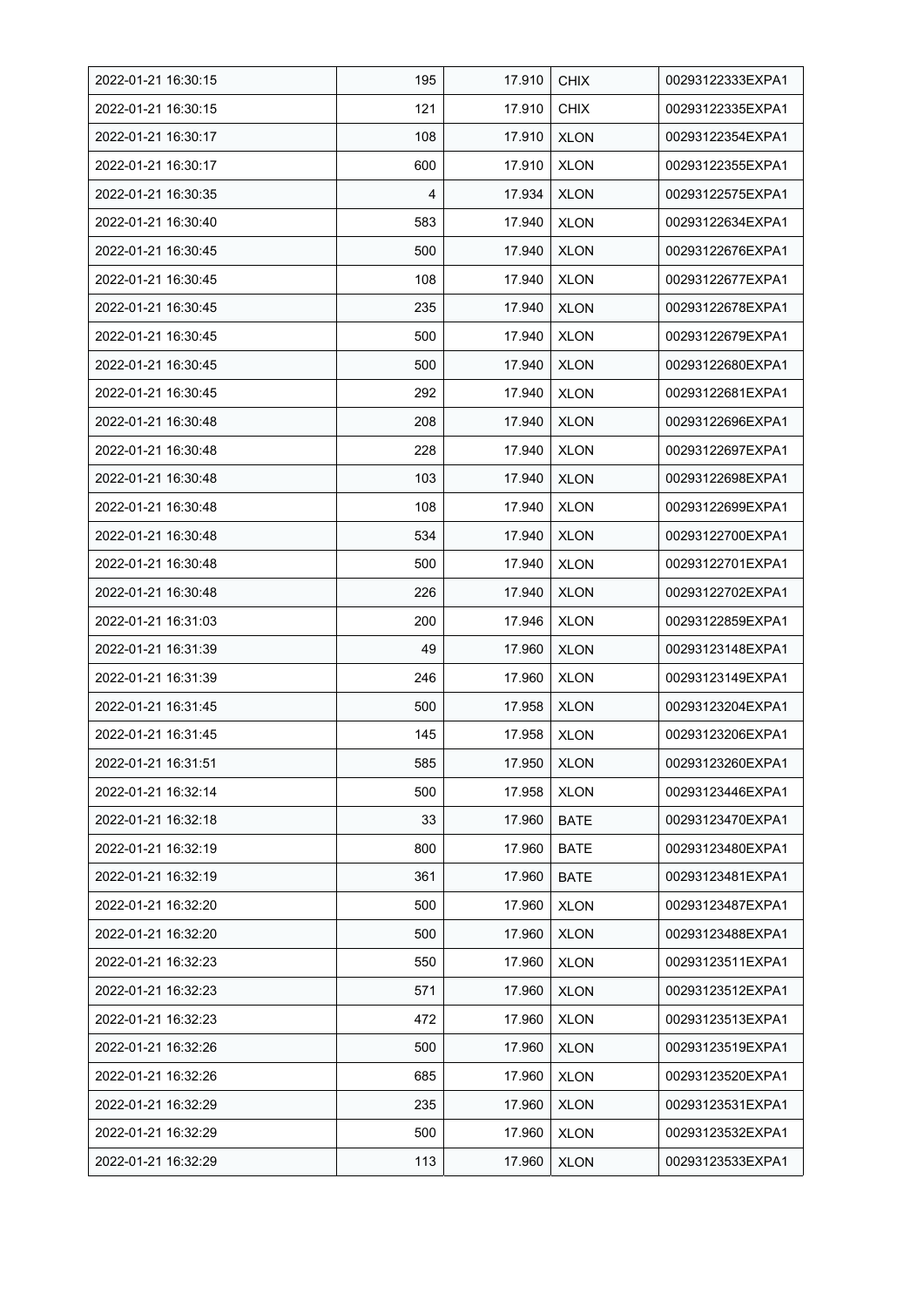| 2022-01-21 16:32:29 | 322   | 17.960 | <b>XLON</b> | 00293123534EXPA1 |
|---------------------|-------|--------|-------------|------------------|
| 2022-01-21 16:32:30 | 1,350 | 17.956 | <b>CHIX</b> | 00293123554EXPA1 |
| 2022-01-21 16:32:32 | 3     | 17.956 | <b>XLON</b> | 00293123574EXPA1 |
| 2022-01-21 16:32:32 | 104   | 17.956 | <b>XLON</b> | 00293123575EXPA1 |
| 2022-01-21 16:32:33 | 157   | 17.954 | <b>XLON</b> | 00293123584EXPA1 |
| 2022-01-21 16:32:33 | 511   | 17.954 | <b>XLON</b> | 00293123586EXPA1 |
| 2022-01-21 16:32:44 | 15    | 17.954 | <b>XLON</b> | 00293123690EXPA1 |
| 2022-01-21 16:33:00 | 729   | 17.954 | <b>XLON</b> | 00293123773EXPA1 |
| 2022-01-21 16:33:16 | 591   | 17.960 | <b>BATE</b> | 00293123885EXPA1 |
| 2022-01-21 16:33:16 | 609   | 17.960 | <b>CHIX</b> | 00293123887EXPA1 |
| 2022-01-21 16:33:16 | 641   | 17.960 | <b>XLON</b> | 00293123888EXPA1 |
| 2022-01-21 16:34:09 | 500   | 17.982 | <b>XLON</b> | 00293124377EXPA1 |
| 2022-01-21 16:34:09 | 41    | 17.982 | <b>XLON</b> | 00293124378EXPA1 |
| 2022-01-21 16:34:09 | 41    | 17.982 | <b>XLON</b> | 00293124379EXPA1 |
| 2022-01-21 16:34:09 | 232   | 17.982 | <b>XLON</b> | 00293124380EXPA1 |
| 2022-01-21 16:34:33 | 500   | 17.984 | <b>XLON</b> | 00293124578EXPA1 |
| 2022-01-21 16:34:33 | 808   | 17.984 | <b>XLON</b> | 00293124579EXPA1 |
| 2022-01-21 16:34:54 | 500   | 17.984 | <b>XLON</b> | 00293124778EXPA1 |
| 2022-01-21 16:34:54 | 237   | 17.984 | <b>XLON</b> | 00293124779EXPA1 |
| 2022-01-21 16:35:00 | 954   | 17.982 | XLON        | 00293124806EXPA1 |
| 2022-01-21 16:35:05 | 2     | 17.982 | <b>XLON</b> | 00293124868EXPA1 |
| 2022-01-21 16:35:08 | 500   | 17.982 | <b>XLON</b> | 00293124884EXPA1 |
| 2022-01-21 16:35:31 | 800   | 18.000 | <b>CHIX</b> | 00293125046EXPA1 |
| 2022-01-21 16:35:31 | 567   | 18.000 | <b>CHIX</b> | 00293125047EXPA1 |
| 2022-01-21 16:35:40 | 11    | 18.002 | <b>BATE</b> | 00293125117EXPA1 |
| 2022-01-21 16:35:43 | 60    | 18.002 | <b>BATE</b> | 00293125136EXPA1 |
| 2022-01-21 16:35:43 | 1,135 | 18.002 | <b>BATE</b> | 00293125137EXPA1 |
| 2022-01-21 16:35:43 | 13    | 18.002 | <b>BATE</b> | 00293125138EXPA1 |
| 2022-01-21 16:35:47 | 27    | 18.002 | <b>XLON</b> | 00293125150EXPA1 |
| 2022-01-21 16:35:47 | 92    | 18.002 | <b>XLON</b> | 00293125153EXPA1 |
| 2022-01-21 16:35:47 | 104   | 18.002 | <b>XLON</b> | 00293125154EXPA1 |
| 2022-01-21 16:35:47 | 500   | 18.002 | <b>XLON</b> | 00293125156EXPA1 |
| 2022-01-21 16:35:47 | 45    | 18.002 | <b>XLON</b> | 00293125157EXPA1 |
| 2022-01-21 16:35:47 | 103   | 18.002 | <b>XLON</b> | 00293125158EXPA1 |
| 2022-01-21 16:35:47 | 500   | 18.002 | <b>XLON</b> | 00293125159EXPA1 |
| 2022-01-21 16:35:47 | 44    | 18.002 | <b>XLON</b> | 00293125160EXPA1 |
| 2022-01-21 16:35:47 | 287   | 18.002 | <b>XLON</b> | 00293125161EXPA1 |
| 2022-01-21 16:35:55 | 294   | 18.002 | <b>CHIX</b> | 00293125247EXPA1 |
| 2022-01-21 16:35:56 | 550   | 18.002 | <b>XLON</b> | 00293125248EXPA1 |
|                     |       |        |             |                  |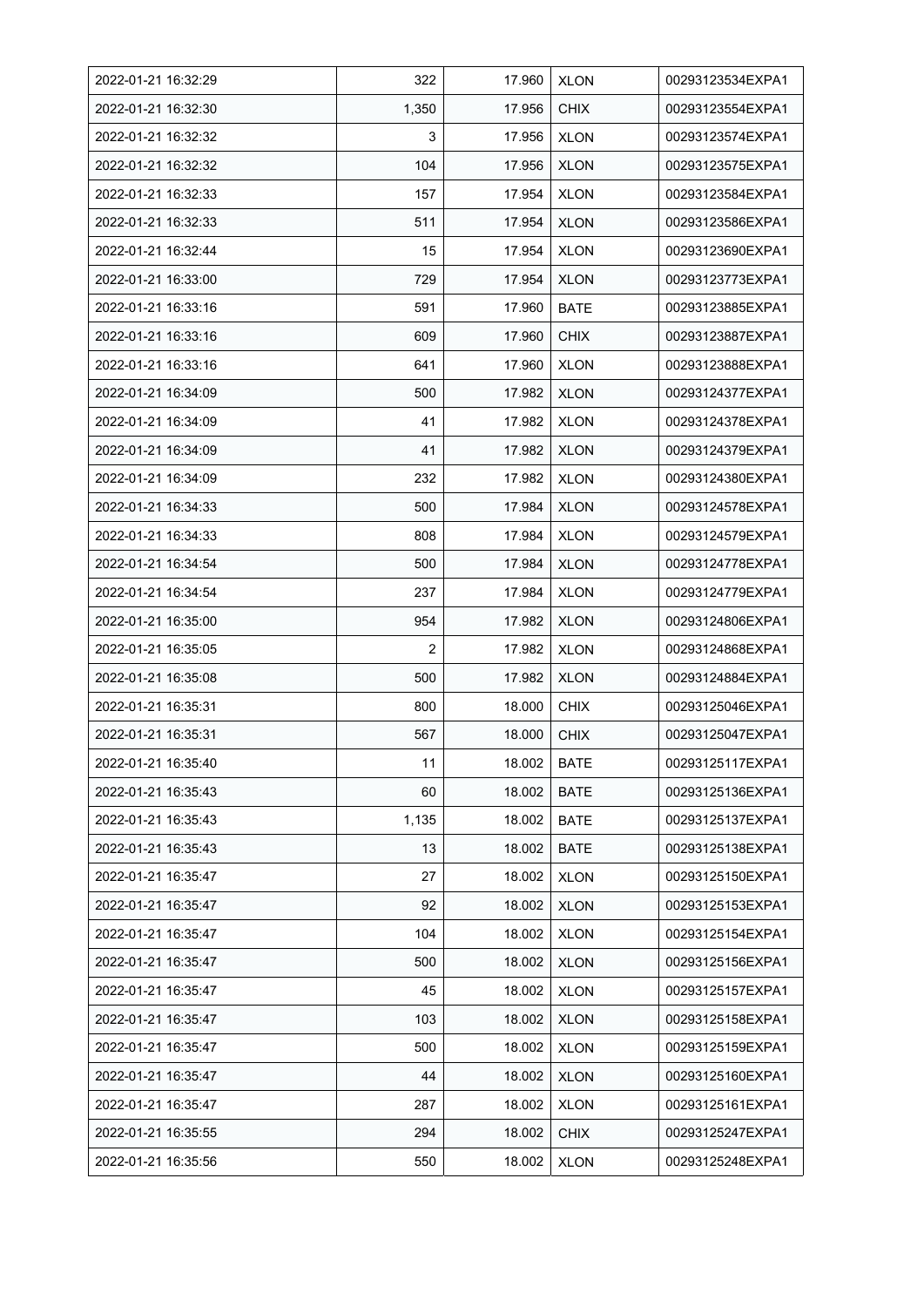| 2022-01-21 16:35:56 | 650 | 18.004 | <b>XLON</b> | 00293125249EXPA1 |
|---------------------|-----|--------|-------------|------------------|
| 2022-01-21 16:35:56 | 340 | 18.004 | <b>XLON</b> | 00293125250EXPA1 |
| 2022-01-21 16:35:59 | 1   | 18.002 | <b>XLON</b> | 00293125269EXPA1 |
| 2022-01-21 16:35:59 | 81  | 18.004 | <b>XLON</b> | 00293125275EXPA1 |
| 2022-01-21 16:35:59 | 117 | 18.004 | <b>XLON</b> | 00293125277EXPA1 |
| 2022-01-21 16:35:59 | 500 | 18.004 | <b>XLON</b> | 00293125280EXPA1 |
| 2022-01-21 16:35:59 | 16  | 18.004 | <b>XLON</b> | 00293125281EXPA1 |
| 2022-01-21 16:36:01 | 282 | 17.996 | <b>BATE</b> | 00293125303EXPA1 |
| 2022-01-21 16:36:02 | 500 | 17.998 | <b>XLON</b> | 00293125307EXPA1 |
| 2022-01-21 16:36:05 | 500 | 17.998 | <b>XLON</b> | 00293125318EXPA1 |
| 2022-01-21 16:36:05 | 12  | 17.998 | <b>XLON</b> | 00293125319EXPA1 |
| 2022-01-21 16:36:05 | 282 | 17.998 | <b>XLON</b> | 00293125320EXPA1 |
| 2022-01-21 16:36:05 | 200 | 17.998 | <b>XLON</b> | 00293125321EXPA1 |
| 2022-01-21 16:36:08 | 544 | 17.996 | <b>XLON</b> | 00293125352EXPA1 |
| 2022-01-21 16:36:08 | 500 | 17.996 | <b>XLON</b> | 00293125353EXPA1 |
| 2022-01-21 16:36:11 | 145 | 17.996 | <b>XLON</b> | 00293125405EXPA1 |
| 2022-01-21 16:36:11 | 544 | 17.996 | <b>XLON</b> | 00293125406EXPA1 |
| 2022-01-21 16:36:11 | 500 | 17.996 | XLON        | 00293125407EXPA1 |
| 2022-01-21 16:36:11 | 9   | 17.996 | <b>XLON</b> | 00293125408EXPA1 |
| 2022-01-21 16:36:11 | 210 | 17.996 | <b>XLON</b> | 00293125409EXPA1 |
| 2022-01-21 16:36:11 | 196 | 17.996 | <b>XLON</b> | 00293125410EXPA1 |
| 2022-01-21 16:36:29 | 351 | 18.004 | <b>XLON</b> | 00293125604EXPA1 |
| 2022-01-21 16:36:29 | 319 | 18.004 | <b>XLON</b> | 00293125606EXPA1 |
| 2022-01-21 16:36:29 | 9   | 18.004 | <b>XLON</b> | 00293125607EXPA1 |
| 2022-01-21 16:36:34 | 544 | 18.004 | <b>XLON</b> | 00293125628EXPA1 |
| 2022-01-21 16:36:34 | 145 | 18.004 | <b>XLON</b> | 00293125629EXPA1 |
| 2022-01-21 16:36:34 | 98  | 18.004 | <b>XLON</b> | 00293125630EXPA1 |
| 2022-01-21 16:36:34 | 155 | 18.004 | <b>XLON</b> | 00293125631EXPA1 |
| 2022-01-21 16:36:34 | 5   | 18.004 | <b>XLON</b> | 00293125632EXPA1 |
| 2022-01-21 16:36:34 | 268 | 18.004 | <b>XLON</b> | 00293125633EXPA1 |
| 2022-01-21 16:36:34 | 433 | 18.004 | <b>XLON</b> | 00293125634EXPA1 |
| 2022-01-21 16:36:37 | 178 | 18.004 | <b>XLON</b> | 00293125644EXPA1 |
| 2022-01-21 16:36:37 | 247 | 18.004 | <b>XLON</b> | 00293125645EXPA1 |
| 2022-01-21 16:36:37 | 4   | 18.004 | <b>XLON</b> | 00293125646EXPA1 |
| 2022-01-21 16:36:54 | 738 | 18.020 | <b>XLON</b> | 00293125812EXPA1 |
| 2022-01-21 16:36:56 | 558 | 18.016 | <b>BATE</b> | 00293125822EXPA1 |
| 2022-01-21 16:37:02 | 500 | 18.010 | <b>XLON</b> | 00293125904EXPA1 |
| 2022-01-21 16:37:02 | 100 | 18.010 | <b>XLON</b> | 00293125905EXPA1 |
| 2022-01-21 16:37:08 | 78  | 18.010 | <b>XLON</b> | 00293125979EXPA1 |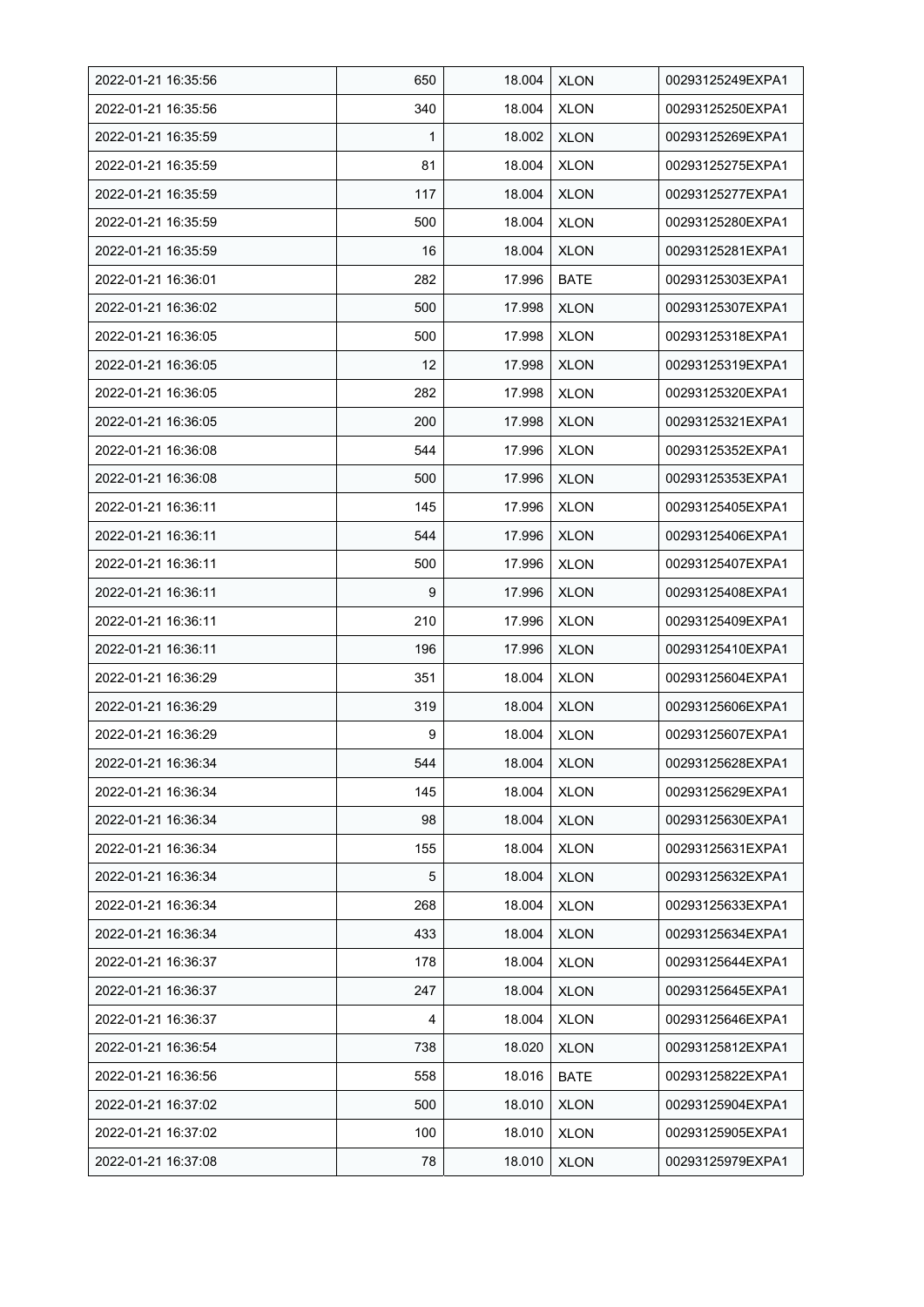| 2022-01-21 16:37:08 | 1   | 18.010 | <b>XLON</b> | 00293125980EXPA1 |
|---------------------|-----|--------|-------------|------------------|
| 2022-01-21 16:37:08 | 1   | 18.010 | <b>XLON</b> | 00293125981EXPA1 |
| 2022-01-21 16:37:08 | 78  | 18.010 | <b>XLON</b> | 00293125982EXPA1 |
| 2022-01-21 16:37:08 | 500 | 18.010 | <b>XLON</b> | 00293125983EXPA1 |
| 2022-01-21 16:37:08 | 229 | 18.010 | <b>XLON</b> | 00293125984EXPA1 |
| 2022-01-21 16:37:14 | 39  | 18.012 | <b>XLON</b> | 00293126050EXPA1 |
| 2022-01-21 16:37:14 | 7   | 18.012 | <b>XLON</b> | 00293126051EXPA1 |
| 2022-01-21 16:37:20 | 190 | 18.012 | <b>XLON</b> | 00293126137EXPA1 |
| 2022-01-21 16:37:41 | 8   | 18.012 | <b>XLON</b> | 00293126350EXPA1 |
| 2022-01-21 16:37:41 | 500 | 18.012 | <b>XLON</b> | 00293126351EXPA1 |
| 2022-01-21 16:37:43 | 320 | 18.006 | <b>BATE</b> | 00293126374EXPA1 |
| 2022-01-21 16:37:43 | 808 | 18.008 | <b>XLON</b> | 00293126370EXPA1 |
| 2022-01-21 16:37:44 | 479 | 18.008 | <b>CHIX</b> | 00293126391EXPA1 |
| 2022-01-21 16:37:44 | 700 | 18.008 | <b>CHIX</b> | 00293126392EXPA1 |
| 2022-01-21 16:37:44 | 100 | 18.008 | <b>CHIX</b> | 00293126393EXPA1 |
| 2022-01-21 16:38:07 | 563 | 18.006 | <b>XLON</b> | 00293126626EXPA1 |
| 2022-01-21 16:38:07 | 41  | 18.006 | <b>XLON</b> | 00293126627EXPA1 |
| 2022-01-21 16:38:12 | 145 | 18.010 | <b>XLON</b> | 00293126675EXPA1 |
| 2022-01-21 16:38:12 | 251 | 18.010 | <b>XLON</b> | 00293126676EXPA1 |
| 2022-01-21 16:38:30 | 130 | 18.016 | <b>XLON</b> | 00293126815EXPA1 |
| 2022-01-21 16:38:30 | 200 | 18.016 | <b>XLON</b> | 00293126816EXPA1 |
| 2022-01-21 16:38:30 | 200 | 18.016 | <b>XLON</b> | 00293126817EXPA1 |
| 2022-01-21 16:38:30 | 200 | 18.016 | <b>XLON</b> | 00293126818EXPA1 |
| 2022-01-21 16:38:30 | 500 | 18.016 | <b>XLON</b> | 00293126819EXPA1 |
| 2022-01-21 16:38:30 | 227 | 18.016 | <b>XLON</b> | 00293126820EXPA1 |
| 2022-01-21 16:38:30 | 108 | 18.016 | <b>XLON</b> | 00293126821EXPA1 |
| 2022-01-21 16:38:36 | 235 | 18.020 | <b>XLON</b> | 00293126849EXPA1 |
| 2022-01-21 16:38:36 | 500 | 18.020 | <b>XLON</b> | 00293126850EXPA1 |
| 2022-01-21 16:38:36 | 108 | 18.020 | <b>XLON</b> | 00293126851EXPA1 |
| 2022-01-21 16:38:39 | 500 | 18.020 | <b>XLON</b> | 00293126867EXPA1 |
| 2022-01-21 16:38:42 | 500 | 18.020 | <b>XLON</b> | 00293126905EXPA1 |
| 2022-01-21 16:38:47 | 564 | 18.006 | <b>BATE</b> | 00293126979EXPA1 |
| 2022-01-21 16:38:47 | 599 | 18.006 | <b>CHIX</b> | 00293126980EXPA1 |
| 2022-01-21 16:38:47 | 600 | 18.006 | <b>XLON</b> | 00293126978EXPA1 |
| 2022-01-21 16:38:47 | 350 | 18.006 | <b>XLON</b> | 00293126981EXPA1 |
| 2022-01-21 16:38:52 | 226 | 18.006 | <b>XLON</b> | 00293127057EXPA1 |
| 2022-01-21 16:39:19 | 640 | 18.022 | <b>XLON</b> | 00293127278EXPA1 |
| 2022-01-21 16:39:20 | 604 | 18.018 | <b>BATE</b> | 00293127322EXPA1 |
| 2022-01-21 16:39:24 | 500 | 18.024 | <b>XLON</b> | 00293127343EXPA1 |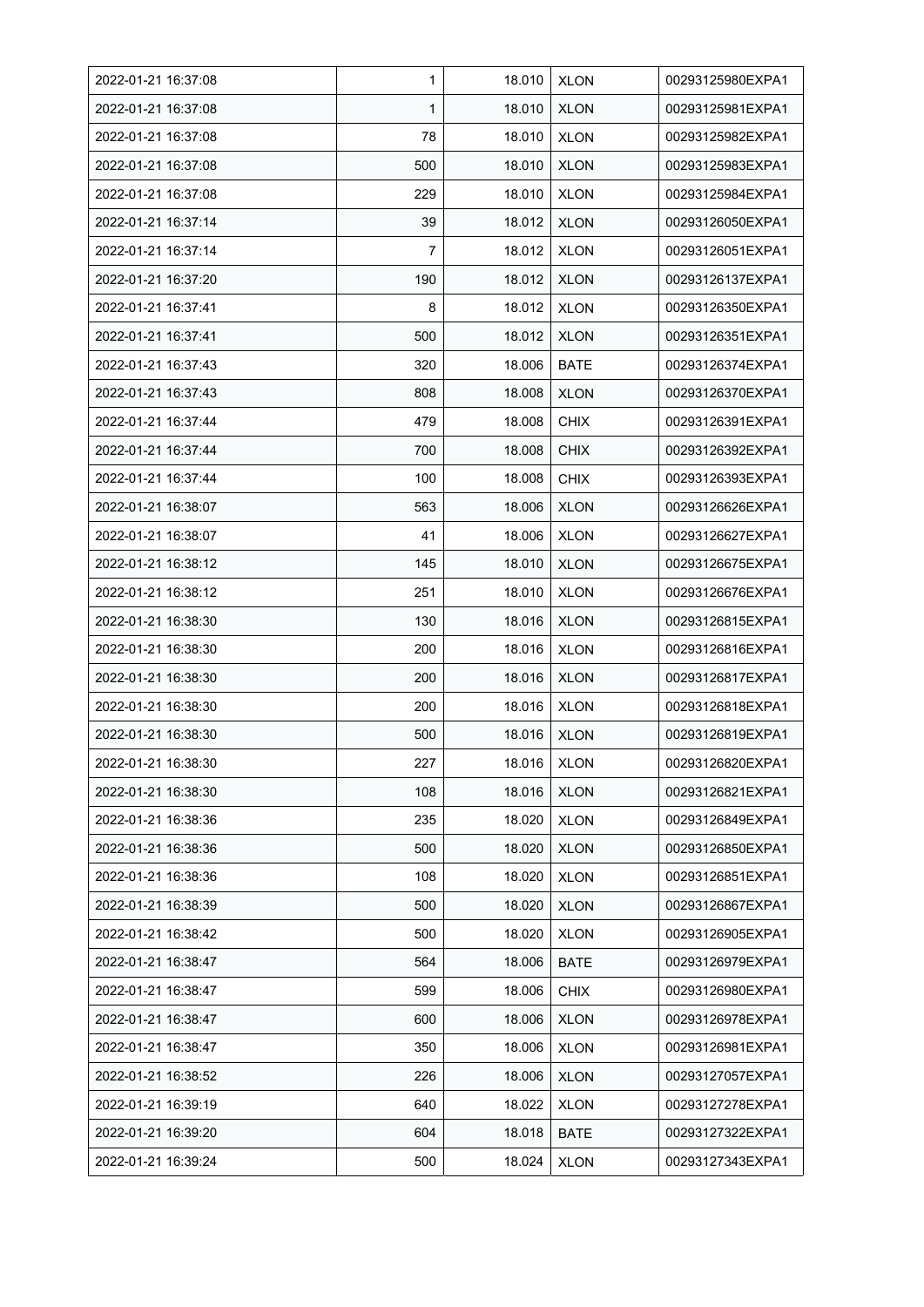| 2022-01-21 16:39:24 | 247   | 18.024 | <b>XLON</b> | 00293127344EXPA1 |
|---------------------|-------|--------|-------------|------------------|
| 2022-01-21 16:39:27 | 229   | 18.024 | <b>XLON</b> | 00293127370EXPA1 |
| 2022-01-21 16:39:27 | 500   | 18.024 | <b>XLON</b> | 00293127371EXPA1 |
| 2022-01-21 16:39:27 | 145   | 18.024 | <b>XLON</b> | 00293127372EXPA1 |
| 2022-01-21 16:39:27 | 461   | 18.024 | <b>XLON</b> | 00293127373EXPA1 |
| 2022-01-21 16:39:33 | 332   | 18.014 | <b>CHIX</b> | 00293127415EXPA1 |
| 2022-01-21 16:39:33 | 500   | 18.016 | <b>XLON</b> | 00293127422EXPA1 |
| 2022-01-21 16:39:33 | 108   | 18.016 | <b>XLON</b> | 00293127423EXPA1 |
| 2022-01-21 16:39:33 | 539   | 18.016 | <b>XLON</b> | 00293127424EXPA1 |
| 2022-01-21 16:39:44 | 600   | 18.014 | <b>XLON</b> | 00293127555EXPA1 |
| 2022-01-21 16:39:44 | 142   | 18.014 | <b>XLON</b> | 00293127557EXPA1 |
| 2022-01-21 16:39:52 | 500   | 18.014 | <b>XLON</b> | 00293127686EXPA1 |
| 2022-01-21 16:39:52 | 576   | 18.014 | <b>XLON</b> | 00293127687EXPA1 |
| 2022-01-21 16:39:52 | 236   | 18.014 | <b>XLON</b> | 00293127688EXPA1 |
| 2022-01-21 16:39:52 | 207   | 18.014 | <b>XLON</b> | 00293127690EXPA1 |
| 2022-01-21 16:39:52 | 249   | 18.014 | <b>XLON</b> | 00293127691EXPA1 |
| 2022-01-21 16:39:52 | 362   | 18.014 | <b>XLON</b> | 00293127692EXPA1 |
| 2022-01-21 16:39:58 | 242   | 18.012 | XLON        | 00293127742EXPA1 |
| 2022-01-21 16:40:04 | 145   | 18.010 | <b>XLON</b> | 00293127881EXPA1 |
| 2022-01-21 16:40:04 | 500   | 18.010 | <b>XLON</b> | 00293127882EXPA1 |
| 2022-01-21 16:40:04 | 293   | 18.010 | <b>XLON</b> | 00293127883EXPA1 |
| 2022-01-21 16:40:06 | 269   | 18.004 | <b>BATE</b> | 00293127906EXPA1 |
| 2022-01-21 16:40:06 | 304   | 18.004 | <b>CHIX</b> | 00293127897EXPA1 |
| 2022-01-21 16:40:06 | 761   | 18.006 | <b>XLON</b> | 00293127896EXPA1 |
| 2022-01-21 16:40:17 | 500   | 18.022 | <b>XLON</b> | 00293128087EXPA1 |
| 2022-01-21 16:40:17 | 117   | 18.022 | <b>XLON</b> | 00293128088EXPA1 |
| 2022-01-21 16:40:17 | 86    | 18.022 | <b>XLON</b> | 00293128089EXPA1 |
| 2022-01-21 16:40:17 | 145   | 18.022 | <b>XLON</b> | 00293128090EXPA1 |
| 2022-01-21 16:40:17 | 235   | 18.022 | <b>XLON</b> | 00293128091EXPA1 |
| 2022-01-21 16:40:17 | 117   | 18.022 | <b>XLON</b> | 00293128092EXPA1 |
| 2022-01-21 16:40:20 | 500   | 18.022 | <b>XLON</b> | 00293128114EXPA1 |
| 2022-01-21 16:40:20 | 108   | 18.022 | <b>XLON</b> | 00293128115EXPA1 |
| 2022-01-21 16:40:20 | 162   | 18.022 | <b>XLON</b> | 00293128116EXPA1 |
| 2022-01-21 16:40:20 | 105   | 18.022 | <b>XLON</b> | 00293128117EXPA1 |
| 2022-01-21 16:40:31 | 320   | 18.020 | <b>CHIX</b> | 00293128223EXPA1 |
| 2022-01-21 16:40:31 | 500   | 18.022 | <b>XLON</b> | 00293128221EXPA1 |
| 2022-01-21 16:40:31 | 225   | 18.022 | <b>XLON</b> | 00293128222EXPA1 |
| 2022-01-21 16:40:39 | 500   | 18.020 | <b>XLON</b> | 00293128273EXPA1 |
| 2022-01-21 16:40:39 | 1,510 | 18.020 | <b>XLON</b> | 00293128276EXPA1 |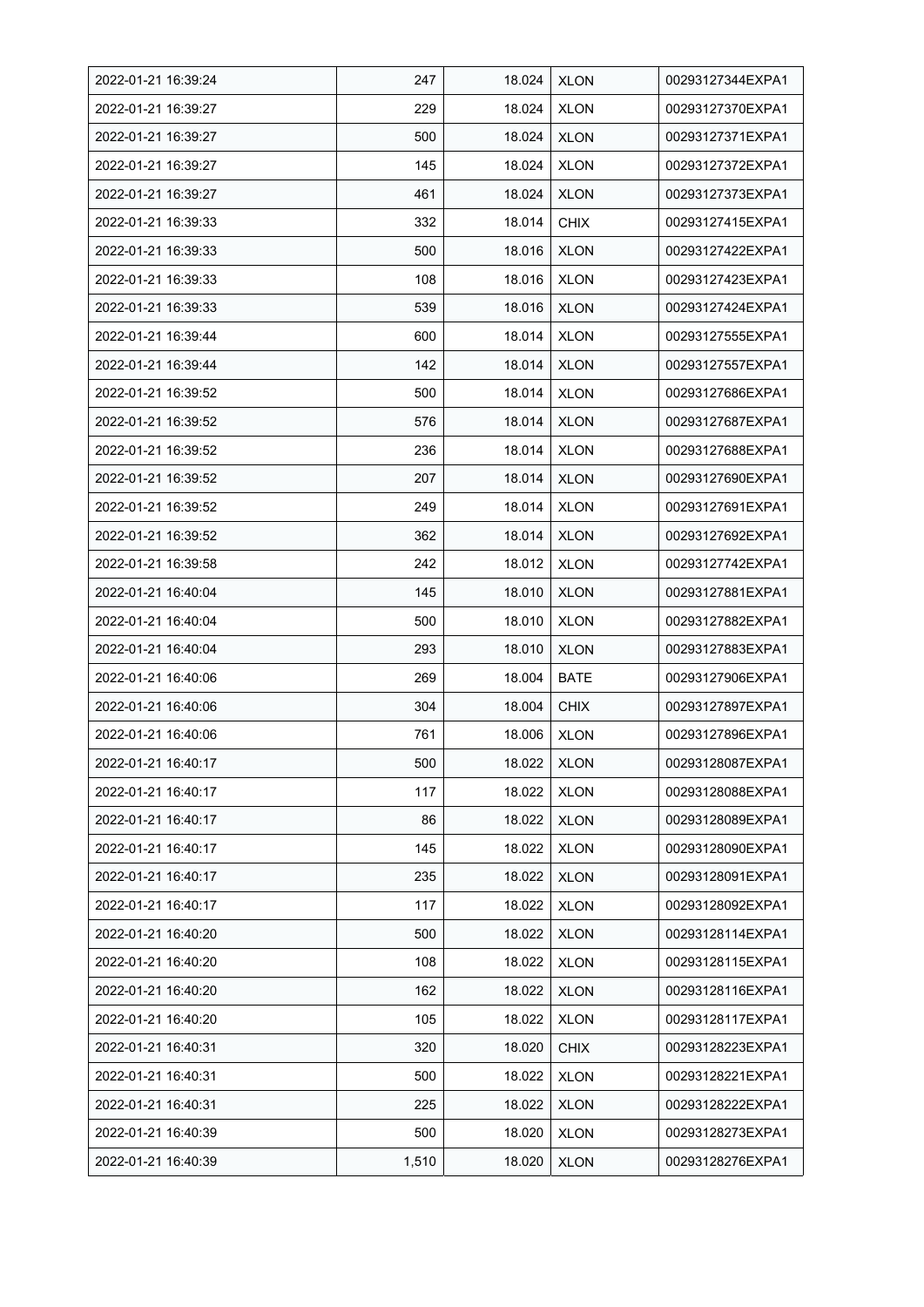| 2022-01-21 16:40:42 | 500 | 18.020 | <b>XLON</b> | 00293128292EXPA1 |
|---------------------|-----|--------|-------------|------------------|
| 2022-01-21 16:40:42 | 555 | 18.020 | <b>XLON</b> | 00293128293EXPA1 |
| 2022-01-21 16:40:42 | 108 | 18.020 | <b>XLON</b> | 00293128294EXPA1 |
| 2022-01-21 16:40:42 | 345 | 18.020 | <b>XLON</b> | 00293128295EXPA1 |
| 2022-01-21 16:40:52 | 588 | 18.020 | <b>BATE</b> | 00293128335EXPA1 |
| 2022-01-21 16:40:53 | 331 | 18.018 | <b>XLON</b> | 00293128342EXPA1 |
| 2022-01-21 16:40:53 | 447 | 18.018 | <b>XLON</b> | 00293128343EXPA1 |
| 2022-01-21 16:41:07 | 500 | 18.028 | <b>XLON</b> | 00293128440EXPA1 |
| 2022-01-21 16:41:07 | 500 | 18.028 | <b>XLON</b> | 00293128441EXPA1 |
| 2022-01-21 16:41:07 | 500 | 18.028 | <b>XLON</b> | 00293128442EXPA1 |
| 2022-01-21 16:41:07 | 240 | 18.028 | <b>XLON</b> | 00293128443EXPA1 |
| 2022-01-21 16:41:07 | 255 | 18.028 | <b>XLON</b> | 00293128444EXPA1 |
| 2022-01-21 16:41:07 | 72  | 18.028 | <b>XLON</b> | 00293128445EXPA1 |
| 2022-01-21 16:41:13 | 707 | 18.030 | <b>XLON</b> | 00293128526EXPA1 |
| 2022-01-21 16:41:18 | 500 | 18.016 | <b>XLON</b> | 00293128619EXPA1 |
| 2022-01-21 16:41:21 | 500 | 18.018 | <b>XLON</b> | 00293128639EXPA1 |
| 2022-01-21 16:41:27 | 321 | 18.014 | <b>CHIX</b> | 00293128675EXPA1 |
| 2022-01-21 16:41:27 | 500 | 18.018 | <b>XLON</b> | 00293128666EXPA1 |
| 2022-01-21 16:41:36 | 500 | 18.010 | <b>XLON</b> | 00293128794EXPA1 |
| 2022-01-21 16:41:37 | 198 | 18.006 | <b>BATE</b> | 00293128807EXPA1 |
| 2022-01-21 16:41:37 | 179 | 18.008 | <b>XLON</b> | 00293128806EXPA1 |
| 2022-01-21 16:41:37 | 538 | 18.008 | <b>XLON</b> | 00293128808EXPA1 |
| 2022-01-21 16:41:43 | 310 | 18.008 | <b>CHIX</b> | 00293128874EXPA1 |
| 2022-01-21 16:42:00 | 500 | 18.008 | <b>XLON</b> | 00293129030EXPA1 |
| 2022-01-21 16:42:00 | 168 | 18.008 | <b>XLON</b> | 00293129031EXPA1 |
| 2022-01-21 16:42:00 | 500 | 18.008 | <b>XLON</b> | 00293129032EXPA1 |
| 2022-01-21 16:42:00 | 300 | 18.008 | <b>XLON</b> | 00293129033EXPA1 |
| 2022-01-21 16:42:00 | 500 | 18.008 | <b>XLON</b> | 00293129034EXPA1 |
| 2022-01-21 16:42:00 | 122 | 18.008 | <b>XLON</b> | 00293129035EXPA1 |
| 2022-01-21 16:42:01 | 680 | 18.004 | <b>XLON</b> | 00293129043EXPA1 |
| 2022-01-21 16:42:15 | 187 | 18.018 | <b>XLON</b> | 00293129161EXPA1 |
| 2022-01-21 16:42:15 | 187 | 18.018 | <b>XLON</b> | 00293129162EXPA1 |
| 2022-01-21 16:42:15 | 13  | 18.018 | <b>XLON</b> | 00293129163EXPA1 |
| 2022-01-21 16:42:18 | 558 | 18.024 | <b>XLON</b> | 00293129189EXPA1 |
| 2022-01-21 16:42:18 | 145 | 18.024 | <b>XLON</b> | 00293129190EXPA1 |
| 2022-01-21 16:42:18 | 27  | 18.024 | <b>XLON</b> | 00293129191EXPA1 |
| 2022-01-21 16:42:24 | 500 | 18.022 | <b>XLON</b> | 00293129211EXPA1 |
| 2022-01-21 16:42:29 | 861 | 18.018 | <b>XLON</b> | 00293129263EXPA1 |
| 2022-01-21 16:42:31 | 312 | 18.012 | <b>CHIX</b> | 00293129297EXPA1 |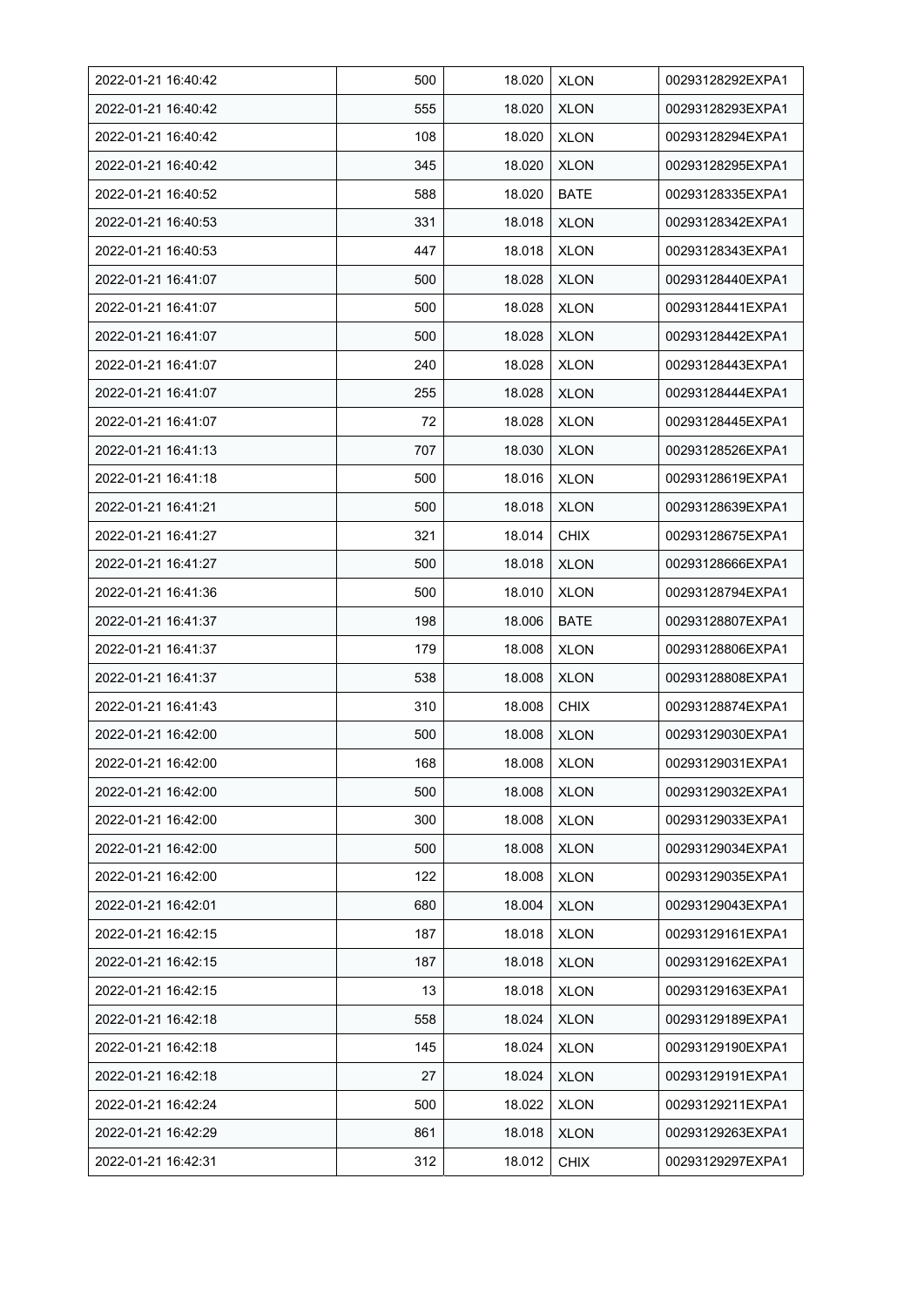| 2022-01-21 16:42:43 | 500   | 18.016 | <b>XLON</b> | 00293129544EXPA1 |
|---------------------|-------|--------|-------------|------------------|
| 2022-01-21 16:42:44 | 653   | 18.006 | <b>BATE</b> | 00293129559EXPA1 |
| 2022-01-21 16:42:52 | 500   | 18.014 | <b>XLON</b> | 00293129599EXPA1 |
| 2022-01-21 16:42:52 | 500   | 18.014 | <b>XLON</b> | 00293129600EXPA1 |
| 2022-01-21 16:42:53 | 684   | 18.010 | <b>CHIX</b> | 00293129603EXPA1 |
| 2022-01-21 16:42:55 | 500   | 18.014 | <b>XLON</b> | 00293129618EXPA1 |
| 2022-01-21 16:43:22 | 500   | 18.022 | <b>XLON</b> | 00293129804EXPA1 |
| 2022-01-21 16:43:22 | 571   | 18.022 | <b>XLON</b> | 00293129805EXPA1 |
| 2022-01-21 16:43:22 | 692   | 18.022 | <b>XLON</b> | 00293129806EXPA1 |
| 2022-01-21 16:43:23 | 595   | 18.016 | BATE        | 00293129820EXPA1 |
| 2022-01-21 16:43:31 | 500   | 18.018 | <b>XLON</b> | 00293129852EXPA1 |
| 2022-01-21 16:43:40 | 87    | 18.016 | <b>XLON</b> | 00293129911EXPA1 |
| 2022-01-21 16:43:43 | 200   | 18.014 | <b>XLON</b> | 00293129961EXPA1 |
| 2022-01-21 16:43:43 | 500   | 18.014 | <b>XLON</b> | 00293129962EXPA1 |
| 2022-01-21 16:43:43 | 500   | 18.014 | <b>XLON</b> | 00293129963EXPA1 |
| 2022-01-21 16:43:46 | 500   | 18.014 | <b>XLON</b> | 00293129972EXPA1 |
| 2022-01-21 16:43:46 | 88    | 18.014 | <b>XLON</b> | 00293129973EXPA1 |
| 2022-01-21 16:43:52 | 500   | 18.020 | <b>XLON</b> | 00293130018EXPA1 |
| 2022-01-21 16:43:52 | 650   | 18.020 | <b>XLON</b> | 00293130019EXPA1 |
| 2022-01-21 16:43:52 | 190   | 18.020 | <b>XLON</b> | 00293130020EXPA1 |
| 2022-01-21 16:43:52 | 85    | 18.020 | <b>XLON</b> | 00293130021EXPA1 |
| 2022-01-21 16:43:52 | 200   | 18.020 | <b>XLON</b> | 00293130022EXPA1 |
| 2022-01-21 16:43:52 | 200   | 18.020 | <b>XLON</b> | 00293130023EXPA1 |
| 2022-01-21 16:43:52 | 200   | 18.020 | <b>XLON</b> | 00293130024EXPA1 |
| 2022-01-21 16:44:09 | 267   | 18.014 | <b>BATE</b> | 00293130179EXPA1 |
| 2022-01-21 16:44:09 | 652   | 18.020 | <b>XLON</b> | 00293130152EXPA1 |
| 2022-01-21 16:44:35 | 145   | 18.032 | <b>XLON</b> | 00293130394EXPA1 |
| 2022-01-21 16:44:35 | 500   | 18.032 | <b>XLON</b> | 00293130395EXPA1 |
| 2022-01-21 16:44:35 | 500   | 18.032 | <b>XLON</b> | 00293130396EXPA1 |
| 2022-01-21 16:44:35 | 233   | 18.032 | <b>XLON</b> | 00293130397EXPA1 |
| 2022-01-21 16:44:35 | 180   | 18.032 | <b>XLON</b> | 00293130398EXPA1 |
| 2022-01-21 16:44:36 | 171   | 18.028 | <b>XLON</b> | 00293130403EXPA1 |
| 2022-01-21 16:44:36 | 216   | 18.028 | <b>XLON</b> | 00293130404EXPA1 |
| 2022-01-21 16:44:36 | 400   | 18.028 | <b>XLON</b> | 00293130405EXPA1 |
| 2022-01-21 16:44:41 | 84    | 18.026 | <b>XLON</b> | 00293130419EXPA1 |
| 2022-01-21 16:44:41 | 258   | 18.026 | <b>XLON</b> | 00293130420EXPA1 |
| 2022-01-21 16:44:41 | 1,723 | 18.026 | <b>XLON</b> | 00293130421EXPA1 |
| 2022-01-21 16:44:42 | 741   | 18.022 | <b>CHIX</b> | 00293130437EXPA1 |
| 2022-01-21 16:44:44 | 500   | 18.022 | <b>XLON</b> | 00293130446EXPA1 |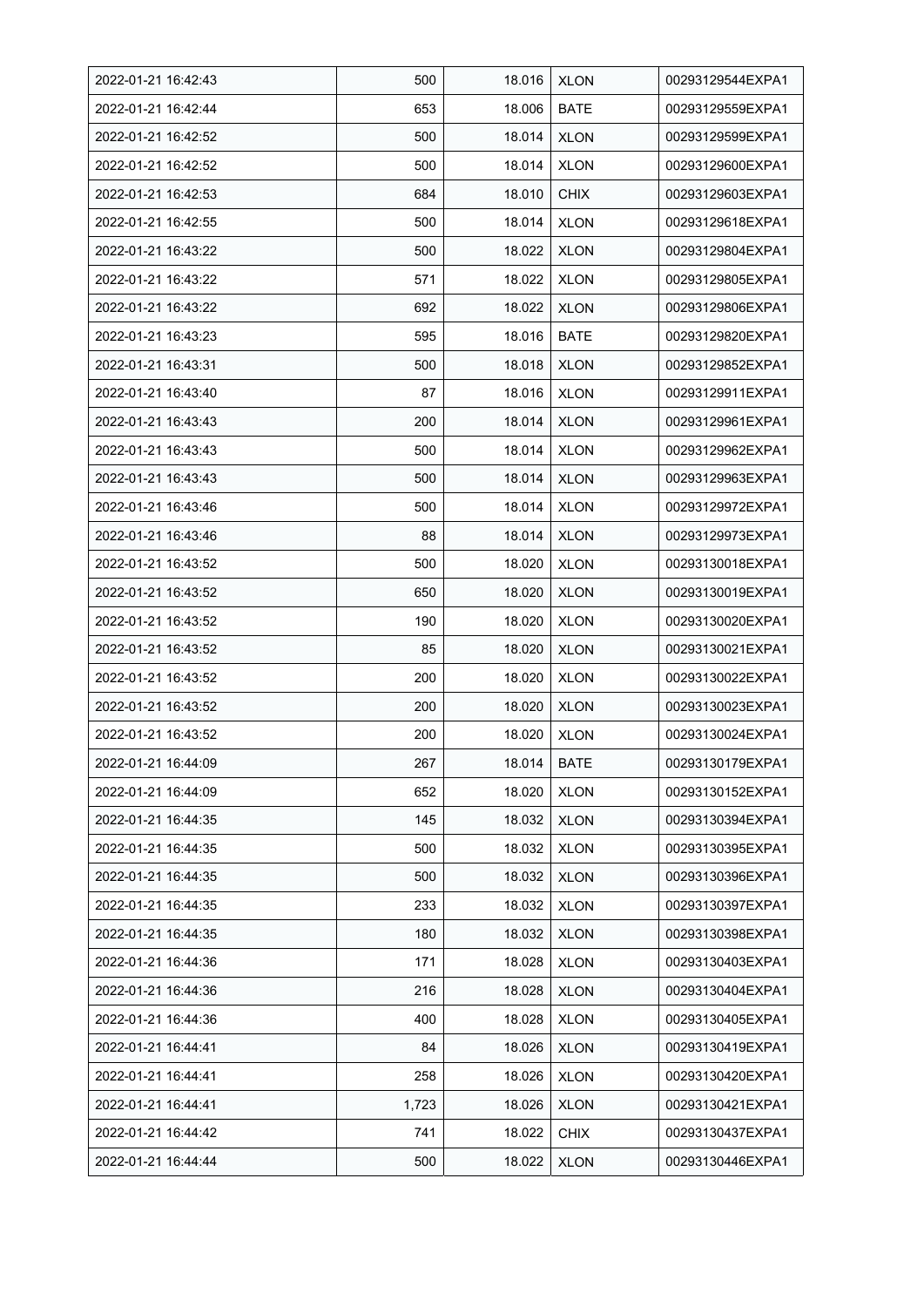| 2022-01-21 16:44:44 | 81    | 18.024 | <b>XLON</b> | 00293130447EXPA1 |
|---------------------|-------|--------|-------------|------------------|
| 2022-01-21 16:44:44 | 500   | 18.024 | <b>XLON</b> | 00293130448EXPA1 |
| 2022-01-21 16:44:44 | 587   | 18.024 | <b>XLON</b> | 00293130449EXPA1 |
| 2022-01-21 16:44:44 | 435   | 18.024 | <b>XLON</b> | 00293130450EXPA1 |
| 2022-01-21 16:44:50 | 500   | 18.022 | <b>XLON</b> | 00293130480EXPA1 |
| 2022-01-21 16:44:50 | 550   | 18.022 | <b>XLON</b> | 00293130481EXPA1 |
| 2022-01-21 16:44:56 | 300   | 18.026 | <b>XLON</b> | 00293130524EXPA1 |
| 2022-01-21 16:44:56 | 106   | 18.026 | <b>XLON</b> | 00293130525EXPA1 |
| 2022-01-21 16:44:56 | 876   | 18.026 | <b>XLON</b> | 00293130526EXPA1 |
| 2022-01-21 16:44:58 | 39    | 18.024 | <b>BATE</b> | 00293130530EXPA1 |
| 2022-01-21 16:44:58 | 533   | 18.024 | <b>BATE</b> | 00293130531EXPA1 |
| 2022-01-21 16:44:58 | 652   | 18.024 | <b>XLON</b> | 00293130529EXPA1 |
| 2022-01-21 16:45:06 | 41    | 18.016 | <b>CHIX</b> | 00293130571EXPA1 |
| 2022-01-21 16:45:06 | 435   | 18.016 | <b>CHIX</b> | 00293130572EXPA1 |
| 2022-01-21 16:45:06 | 500   | 18.018 | <b>XLON</b> | 00293130573EXPA1 |
| 2022-01-21 16:45:06 | 199   | 18.018 | <b>XLON</b> | 00293130574EXPA1 |
| 2022-01-21 16:45:06 | 108   | 18.018 | <b>XLON</b> | 00293130575EXPA1 |
| 2022-01-21 16:45:06 | 500   | 18.018 | XLON        | 00293130576EXPA1 |
| 2022-01-21 16:45:23 | 741   | 18.000 | <b>XLON</b> | 00293130712EXPA1 |
| 2022-01-21 16:45:34 | 145   | 18.002 | <b>XLON</b> | 00293130844EXPA1 |
| 2022-01-21 16:45:34 | 278   | 18.002 | <b>XLON</b> | 00293130845EXPA1 |
| 2022-01-21 16:45:37 | 500   | 18.002 | <b>XLON</b> | 00293130862EXPA1 |
| 2022-01-21 16:45:37 | 1,152 | 18.002 | <b>XLON</b> | 00293130863EXPA1 |
| 2022-01-21 16:45:40 | 145   | 18.002 | <b>XLON</b> | 00293130869EXPA1 |
| 2022-01-21 16:45:40 | 500   | 18.002 | <b>XLON</b> | 00293130870EXPA1 |
| 2022-01-21 16:45:40 | 271   | 18.002 | <b>XLON</b> | 00293130871EXPA1 |
| 2022-01-21 16:45:40 | 391   | 18.002 | <b>XLON</b> | 00293130872EXPA1 |
| 2022-01-21 16:45:43 | 13    | 18.002 | <b>XLON</b> | 00293130888EXPA1 |
| 2022-01-21 16:45:43 | 16    | 18.002 | <b>XLON</b> | 00293130889EXPA1 |
| 2022-01-21 16:45:54 | 1,214 | 17.998 | <b>XLON</b> | 00293130926EXPA1 |
| 2022-01-21 16:46:02 | 333   | 18.008 | <b>XLON</b> | 00293130991EXPA1 |
| 2022-01-21 16:46:02 | 80    | 18.008 | <b>XLON</b> | 00293130992EXPA1 |
| 2022-01-21 16:46:05 | 143   | 18.008 | <b>XLON</b> | 00293131007EXPA1 |
| 2022-01-21 16:46:05 | 145   | 18.008 | <b>XLON</b> | 00293131008EXPA1 |
| 2022-01-21 16:46:05 | 20    | 18.008 | <b>XLON</b> | 00293131009EXPA1 |
| 2022-01-21 16:46:11 | 500   | 18.000 | <b>XLON</b> | 00293131056EXPA1 |
| 2022-01-21 16:46:11 | 566   | 18.000 | <b>XLON</b> | 00293131057EXPA1 |
| 2022-01-21 16:46:11 | 500   | 18.000 | <b>XLON</b> | 00293131058EXPA1 |
| 2022-01-21 16:46:19 | 558   | 17.994 | <b>BATE</b> | 00293131163EXPA1 |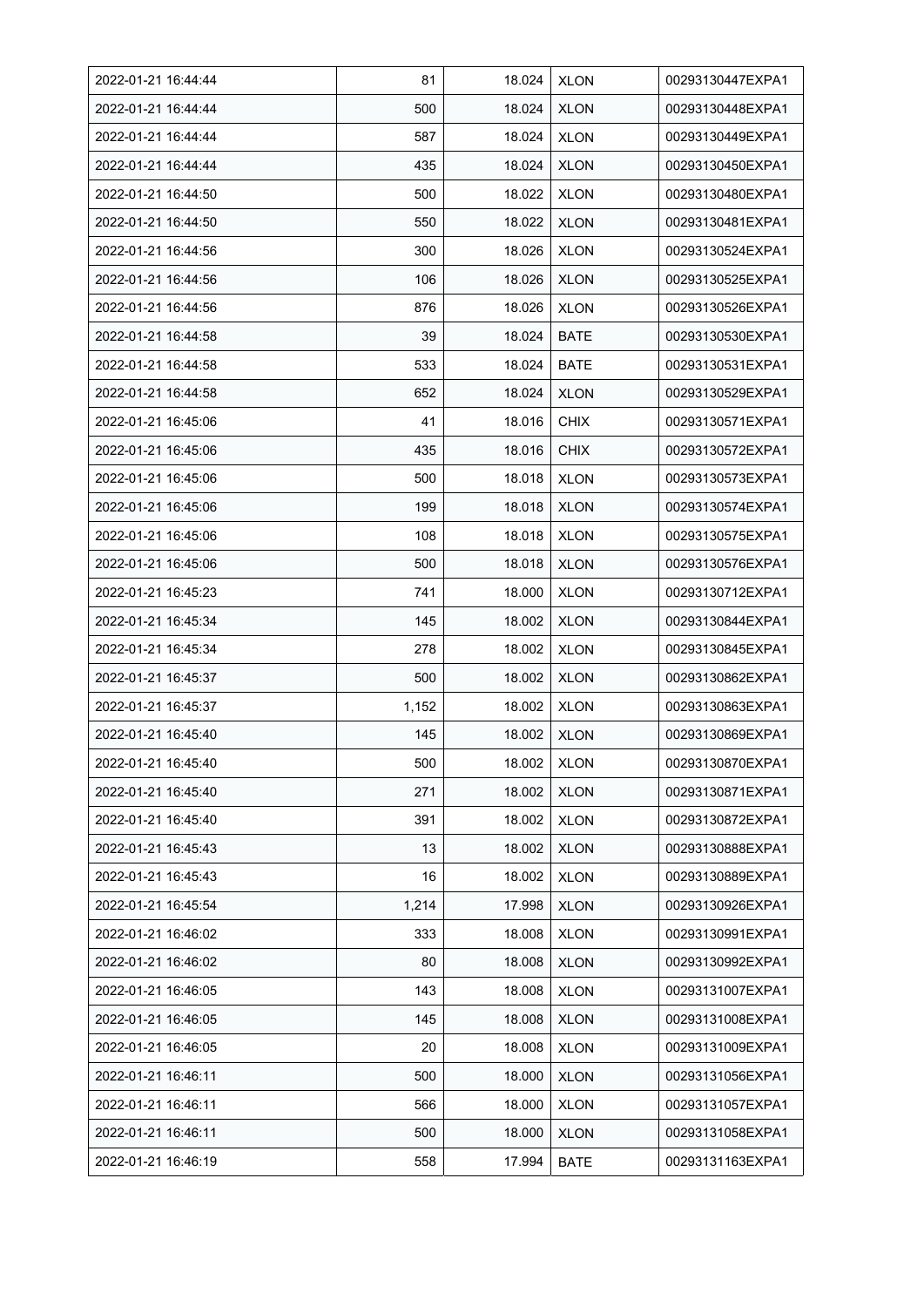| 2022-01-21 16:46:19 | 667            | 17.994 | <b>CHIX</b> | 00293131161EXPA1 |
|---------------------|----------------|--------|-------------|------------------|
| 2022-01-21 16:46:19 | 660            | 17.996 | <b>XLON</b> | 00293131160EXPA1 |
| 2022-01-21 16:46:24 | 264            | 18.000 | <b>XLON</b> | 00293131197EXPA1 |
| 2022-01-21 16:46:24 | 300            | 18.000 | <b>XLON</b> | 00293131199EXPA1 |
| 2022-01-21 16:46:24 | 42             | 18.000 | <b>XLON</b> | 00293131200EXPA1 |
| 2022-01-21 16:46:24 | 212            | 18.000 | <b>XLON</b> | 00293131201EXPA1 |
| 2022-01-21 16:46:24 | 1,077          | 18.000 | <b>XLON</b> | 00293131202EXPA1 |
| 2022-01-21 16:46:33 | 500            | 18.014 | <b>XLON</b> | 00293131277EXPA1 |
| 2022-01-21 16:46:33 | 566            | 18.014 | <b>XLON</b> | 00293131278EXPA1 |
| 2022-01-21 16:46:33 | 930            | 18.014 | <b>XLON</b> | 00293131279EXPA1 |
| 2022-01-21 16:46:33 | 286            | 18.012 | <b>XLON</b> | 00293131280EXPA1 |
| 2022-01-21 16:46:37 | 267            | 18.008 | <b>BATE</b> | 00293131307EXPA1 |
| 2022-01-21 16:46:37 | 817            | 18.008 | <b>XLON</b> | 00293131308EXPA1 |
| 2022-01-21 16:46:42 | 145            | 18.008 | <b>XLON</b> | 00293131334EXPA1 |
| 2022-01-21 16:46:42 | 77             | 18.008 | <b>XLON</b> | 00293131335EXPA1 |
| 2022-01-21 16:46:42 | 161            | 18.008 | <b>XLON</b> | 00293131336EXPA1 |
| 2022-01-21 16:46:42 | 200            | 18.008 | <b>XLON</b> | 00293131337EXPA1 |
| 2022-01-21 16:46:56 | 24             | 18.016 | <b>CHIX</b> | 00293131458EXPA1 |
| 2022-01-21 16:46:56 | 581            | 18.016 | <b>CHIX</b> | 00293131459EXPA1 |
| 2022-01-21 16:47:00 | 746            | 18.018 | <b>XLON</b> | 00293131487EXPA1 |
| 2022-01-21 16:47:14 | 500            | 18.032 | <b>XLON</b> | 00293131630EXPA1 |
| 2022-01-21 16:47:14 | 81             | 18.032 | <b>XLON</b> | 00293131631EXPA1 |
| 2022-01-21 16:47:17 | 500            | 18.032 | <b>XLON</b> | 00293131648EXPA1 |
| 2022-01-21 16:47:17 | 24             | 18.032 | <b>XLON</b> | 00293131649EXPA1 |
| 2022-01-21 16:47:17 | 24             | 18.032 | <b>XLON</b> | 00293131650EXPA1 |
| 2022-01-21 16:47:41 | 500            | 18.038 | <b>XLON</b> | 00293131773EXPA1 |
| 2022-01-21 16:47:44 | 1              | 18.038 | <b>XLON</b> | 00293131782EXPA1 |
| 2022-01-21 16:47:44 | 500            | 18.038 | <b>XLON</b> | 00293131783EXPA1 |
| 2022-01-21 16:47:44 | $\overline{2}$ | 18.038 | <b>XLON</b> | 00293131784EXPA1 |
| 2022-01-21 16:47:47 | 440            | 18.038 | <b>XLON</b> | 00293131810EXPA1 |
| 2022-01-21 16:47:47 | 499            | 18.038 | <b>XLON</b> | 00293131811EXPA1 |
| 2022-01-21 16:47:47 | 499            | 18.038 | <b>XLON</b> | 00293131812EXPA1 |
| 2022-01-21 16:47:53 | 396            | 18.032 | <b>BATE</b> | 00293131857EXPA1 |
| 2022-01-21 16:47:53 | 174            | 18.032 | <b>BATE</b> | 00293131859EXPA1 |
| 2022-01-21 16:47:53 | 355            | 18.030 | <b>CHIX</b> | 00293131866EXPA1 |
| 2022-01-21 16:47:53 | 571            | 18.032 | <b>XLON</b> | 00293131856EXPA1 |
| 2022-01-21 16:47:53 | 251            | 18.032 | <b>XLON</b> | 00293131858EXPA1 |
| 2022-01-21 16:47:58 | 200            | 18.026 | <b>XLON</b> | 00293131984EXPA1 |
| 2022-01-21 16:47:58 | 400            | 18.026 | <b>XLON</b> | 00293131985EXPA1 |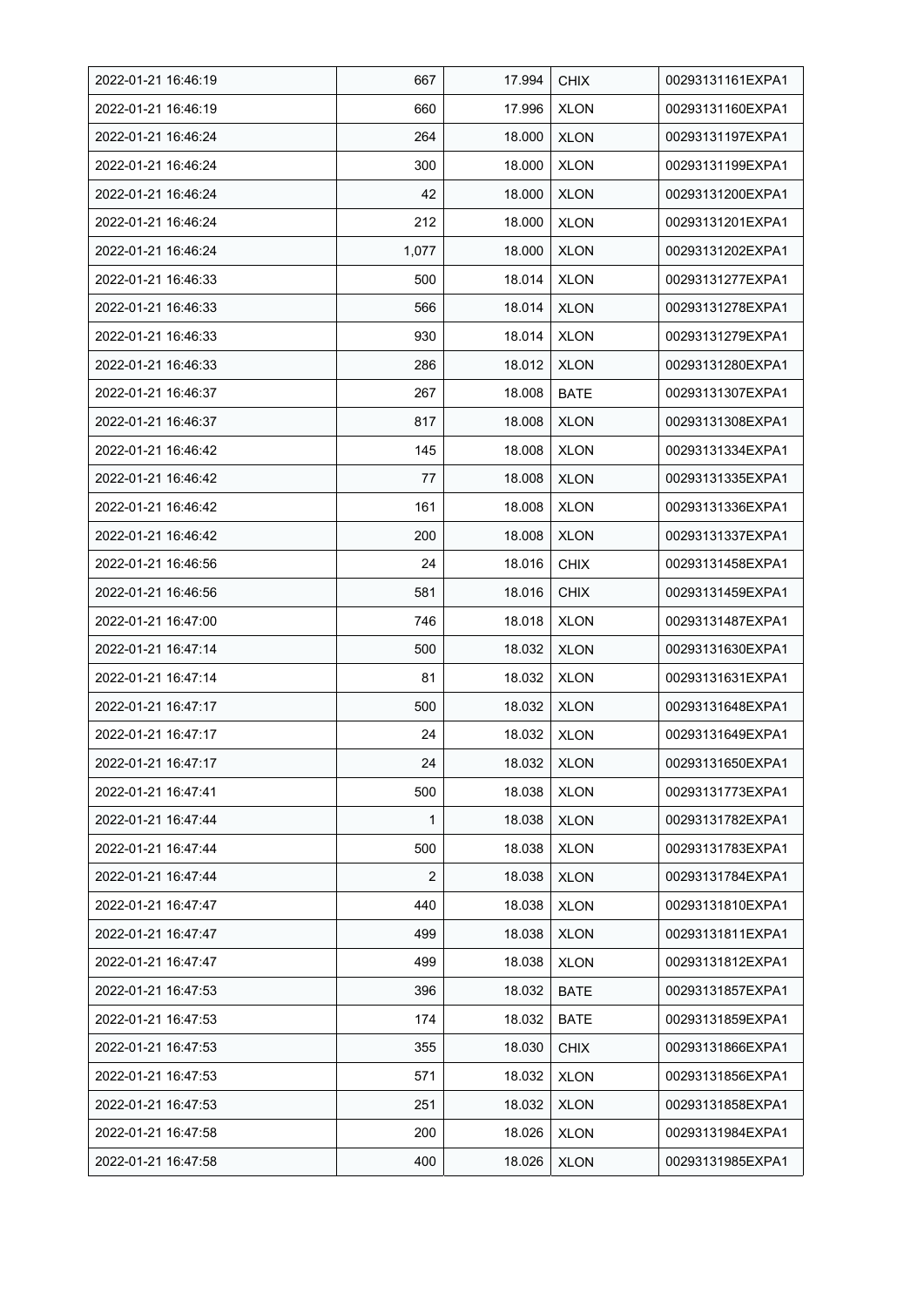| 2022-01-21 16:48:07 | 86             | 18.034 | <b>XLON</b> | 00293132035EXPA1 |
|---------------------|----------------|--------|-------------|------------------|
| 2022-01-21 16:48:07 | 114            | 18.034 | <b>XLON</b> | 00293132036EXPA1 |
| 2022-01-21 16:48:07 | 84             | 18.036 | <b>XLON</b> | 00293132037EXPA1 |
| 2022-01-21 16:48:07 | 500            | 18.036 | <b>XLON</b> | 00293132038EXPA1 |
| 2022-01-21 16:48:07 | 582            | 18.036 | <b>XLON</b> | 00293132039EXPA1 |
| 2022-01-21 16:48:07 | 396            | 18.036 | <b>XLON</b> | 00293132040EXPA1 |
| 2022-01-21 16:48:07 | 333            | 18.036 | <b>XLON</b> | 00293132041EXPA1 |
| 2022-01-21 16:48:19 | 500            | 18.044 | <b>XLON</b> | 00293132126EXPA1 |
| 2022-01-21 16:48:19 | 408            | 18.044 | <b>XLON</b> | 00293132127EXPA1 |
| 2022-01-21 16:48:22 | 500            | 18.044 | <b>XLON</b> | 00293132131EXPA1 |
| 2022-01-21 16:48:22 | 499            | 18.044 | <b>XLON</b> | 00293132132EXPA1 |
| 2022-01-21 16:48:22 | 1              | 18.044 | <b>XLON</b> | 00293132133EXPA1 |
| 2022-01-21 16:48:25 | 499            | 18.042 | <b>XLON</b> | 00293132144EXPA1 |
| 2022-01-21 16:48:25 | 500            | 18.042 | <b>XLON</b> | 00293132145EXPA1 |
| 2022-01-21 16:48:25 | 563            | 18.044 | <b>XLON</b> | 00293132146EXPA1 |
| 2022-01-21 16:48:42 | 1              | 18.042 | <b>XLON</b> | 00293132299EXPA1 |
| 2022-01-21 16:48:45 | 2              | 18.042 | XLON        | 00293132311EXPA1 |
| 2022-01-21 16:48:54 | 500            | 18.050 | <b>XLON</b> | 00293132412EXPA1 |
| 2022-01-21 16:48:56 | 135            | 18.050 | <b>XLON</b> | 00293132423EXPA1 |
| 2022-01-21 16:48:56 | 441            | 18.050 | <b>XLON</b> | 00293132424EXPA1 |
| 2022-01-21 16:48:56 | 247            | 18.050 | <b>XLON</b> | 00293132425EXPA1 |
| 2022-01-21 16:48:56 | 166            | 18.050 | <b>XLON</b> | 00293132426EXPA1 |
| 2022-01-21 16:48:56 | 1,075          | 18.050 | <b>XLON</b> | 00293132427EXPA1 |
| 2022-01-21 16:49:02 | 611            | 18.040 | <b>BATE</b> | 00293132449EXPA1 |
| 2022-01-21 16:49:02 | 272            | 18.040 | <b>CHIX</b> | 00293132451EXPA1 |
| 2022-01-21 16:49:04 | 500            | 18.040 | <b>XLON</b> | 00293132472EXPA1 |
| 2022-01-21 16:49:04 | 500            | 18.040 | <b>XLON</b> | 00293132474EXPA1 |
| 2022-01-21 16:49:04 | 247            | 18.040 | <b>XLON</b> | 00293132475EXPA1 |
| 2022-01-21 16:49:20 | $\overline{2}$ | 18.042 | <b>XLON</b> | 00293132592EXPA1 |
| 2022-01-21 16:49:20 | 1,975          | 18.042 | <b>XLON</b> | 00293132593EXPA1 |
| 2022-01-21 16:49:31 | 533            | 18.040 | <b>BATE</b> | 00293132671EXPA1 |
| 2022-01-21 16:49:43 | 39             | 18.044 | <b>XLON</b> | 00293132765EXPA1 |
| 2022-01-21 16:49:47 | 154            | 18.044 | <b>XLON</b> | 00293132784EXPA1 |
| 2022-01-21 16:49:47 | 162            | 18.044 | <b>XLON</b> | 00293132785EXPA1 |
| 2022-01-21 16:49:47 | 1,578          | 18.044 | <b>XLON</b> | 00293132786EXPA1 |
| 2022-01-21 16:49:59 | 274            | 18.046 | XLON        | 00293132854EXPA1 |
| 2022-01-21 16:49:59 | 500            | 18.046 | <b>XLON</b> | 00293132855EXPA1 |
| 2022-01-21 16:50:00 | 317            | 18.044 | <b>CHIX</b> | 00293132863EXPA1 |
| 2022-01-21 16:50:00 | 37             | 18.044 | <b>CHIX</b> | 00293132864EXPA1 |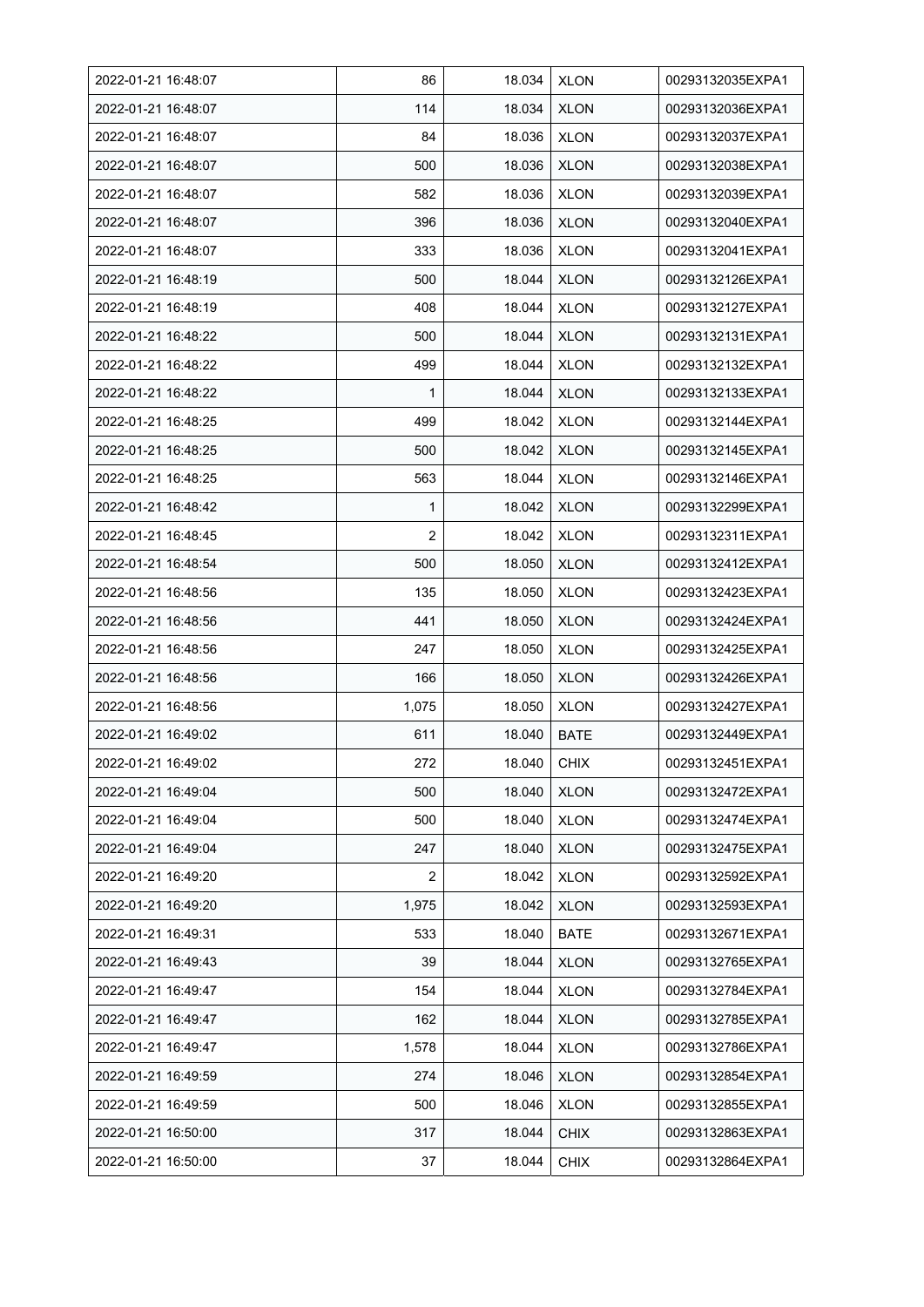| 2022-01-21 16:50:00 | 500          | 18.044 | <b>CHIX</b> | 00293132865EXPA1 |
|---------------------|--------------|--------|-------------|------------------|
| 2022-01-21 16:50:00 | 445          | 18.044 | <b>CHIX</b> | 00293132866EXPA1 |
| 2022-01-21 16:50:12 | 61           | 18.050 | <b>XLON</b> | 00293133041EXPA1 |
| 2022-01-21 16:50:12 | 1,748        | 18.050 | <b>XLON</b> | 00293133048EXPA1 |
| 2022-01-21 16:50:44 | 500          | 18.060 | <b>XLON</b> | 00293133394EXPA1 |
| 2022-01-21 16:50:44 | 499          | 18.060 | <b>XLON</b> | 00293133395EXPA1 |
| 2022-01-21 16:50:47 | 84           | 18.064 | <b>XLON</b> | 00293133413EXPA1 |
| 2022-01-21 16:50:47 | 440          | 18.064 | <b>XLON</b> | 00293133414EXPA1 |
| 2022-01-21 16:50:47 | 168          | 18.064 | <b>XLON</b> | 00293133415EXPA1 |
| 2022-01-21 16:50:47 | 368          | 18.064 | <b>XLON</b> | 00293133416EXPA1 |
| 2022-01-21 16:50:47 | 219          | 18.064 | <b>XLON</b> | 00293133417EXPA1 |
| 2022-01-21 16:50:47 | 462          | 18.064 | <b>XLON</b> | 00293133418EXPA1 |
| 2022-01-21 16:50:47 | 581          | 18.064 | <b>XLON</b> | 00293133419EXPA1 |
| 2022-01-21 16:51:00 | 191          | 18.066 | <b>CHIX</b> | 00293133542EXPA1 |
| 2022-01-21 16:51:00 | 447          | 18.066 | <b>CHIX</b> | 00293133543EXPA1 |
| 2022-01-21 16:51:11 | 600          | 18.058 | <b>XLON</b> | 00293133681EXPA1 |
| 2022-01-21 16:51:11 | 41           | 18.058 | <b>XLON</b> | 00293133682EXPA1 |
| 2022-01-21 16:51:17 | 606          | 18.050 | BATE        | 00293133755EXPA1 |
| 2022-01-21 16:51:28 | 26           | 18.050 | <b>XLON</b> | 00293133865EXPA1 |
| 2022-01-21 16:51:28 | 200          | 18.050 | <b>XLON</b> | 00293133866EXPA1 |
| 2022-01-21 16:51:28 | 30           | 18.050 | <b>XLON</b> | 00293133867EXPA1 |
| 2022-01-21 16:51:28 | 144          | 18.050 | <b>XLON</b> | 00293133868EXPA1 |
| 2022-01-21 16:51:28 | 144          | 18.050 | <b>XLON</b> | 00293133869EXPA1 |
| 2022-01-21 16:51:35 | 620          | 18.054 | <b>BATE</b> | 00293133966EXPA1 |
| 2022-01-21 16:51:35 | 400          | 18.052 | <b>XLON</b> | 00293133976EXPA1 |
| 2022-01-21 16:51:35 | 100          | 18.052 | <b>XLON</b> | 00293133977EXPA1 |
| 2022-01-21 16:51:40 | $\mathbf{1}$ | 18.058 | <b>XLON</b> | 00293134020EXPA1 |
| 2022-01-21 16:51:40 | 2,625        | 18.058 | <b>XLON</b> | 00293134021EXPA1 |
| 2022-01-21 16:52:01 | 440          | 18.066 | <b>XLON</b> | 00293134171EXPA1 |
| 2022-01-21 16:52:03 | 633          | 18.064 | <b>CHIX</b> | 00293134194EXPA1 |
| 2022-01-21 16:52:03 | 127          | 18.064 | <b>XLON</b> | 00293134195EXPA1 |
| 2022-01-21 16:52:03 | 648          | 18.064 | <b>XLON</b> | 00293134196EXPA1 |
| 2022-01-21 16:52:20 | 500          | 18.070 | <b>XLON</b> | 00293134301EXPA1 |
| 2022-01-21 16:52:23 | 264          | 18.064 | <b>BATE</b> | 00293134310EXPA1 |
| 2022-01-21 16:52:26 | 949          | 18.064 | <b>XLON</b> | 00293134331EXPA1 |
| 2022-01-21 16:52:34 | 312          | 18.062 | <b>CHIX</b> | 00293134447EXPA1 |
| 2022-01-21 16:52:34 | 500          | 18.064 | <b>XLON</b> | 00293134448EXPA1 |
| 2022-01-21 16:52:34 | 467          | 18.064 | <b>XLON</b> | 00293134449EXPA1 |
| 2022-01-21 16:52:34 | 1,369        | 18.064 | <b>XLON</b> | 00293134450EXPA1 |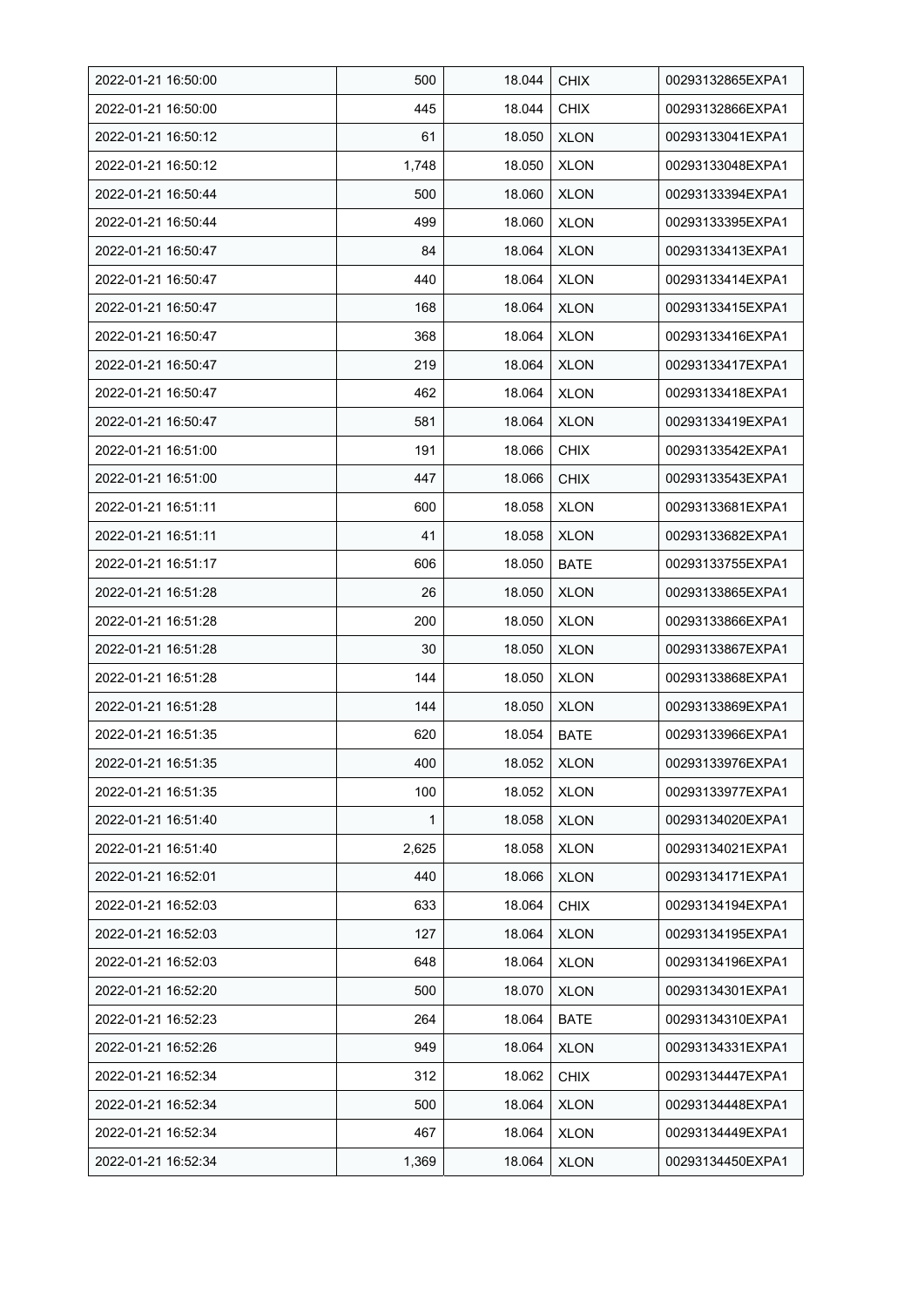| 2022-01-21 16:52:48 | 499   | 18.068 | <b>XLON</b> | 00293134577EXPA1 |
|---------------------|-------|--------|-------------|------------------|
| 2022-01-21 16:52:48 | 1,781 | 18.068 | <b>XLON</b> | 00293134578EXPA1 |
| 2022-01-21 16:52:56 | 336   | 18.066 | <b>BATE</b> | 00293134660EXPA1 |
| 2022-01-21 16:53:01 | 145   | 18.064 | <b>XLON</b> | 00293134687EXPA1 |
| 2022-01-21 16:53:01 | 500   | 18.064 | <b>XLON</b> | 00293134688EXPA1 |
| 2022-01-21 16:53:01 | 464   | 18.064 | <b>XLON</b> | 00293134689EXPA1 |
| 2022-01-21 16:53:10 | 163   | 18.058 | <b>CHIX</b> | 00293134871EXPA1 |
| 2022-01-21 16:53:10 | 172   | 18.058 | <b>CHIX</b> | 00293134872EXPA1 |
| 2022-01-21 16:53:26 | 2,594 | 18.072 | <b>XLON</b> | 00293135033EXPA1 |
| 2022-01-21 16:53:35 | 361   | 18.062 | <b>CHIX</b> | 00293135075EXPA1 |
| 2022-01-21 16:53:43 | 411   | 18.058 | <b>BATE</b> | 00293135180EXPA1 |
| 2022-01-21 16:53:43 | 499   | 18.062 | <b>XLON</b> | 00293135177EXPA1 |
| 2022-01-21 16:53:43 | 500   | 18.062 | <b>XLON</b> | 00293135178EXPA1 |
| 2022-01-21 16:53:43 | 525   | 18.062 | <b>XLON</b> | 00293135179EXPA1 |
| 2022-01-21 16:54:05 | 304   | 18.060 | <b>CHIX</b> | 00293135379EXPA1 |
| 2022-01-21 16:54:05 | 191   | 18.064 | <b>XLON</b> | 00293135375EXPA1 |
| 2022-01-21 16:54:05 | 1,799 | 18.064 | <b>XLON</b> | 00293135376EXPA1 |
| 2022-01-21 16:54:05 | 191   | 18.064 | <b>XLON</b> | 00293135377EXPA1 |
| 2022-01-21 16:54:23 | 200   | 18.058 | <b>XLON</b> | 00293135579EXPA1 |
| 2022-01-21 16:54:23 | 400   | 18.058 | <b>XLON</b> | 00293135580EXPA1 |
| 2022-01-21 16:54:23 | 76    | 18.058 | <b>XLON</b> | 00293135581EXPA1 |
| 2022-01-21 16:54:32 | 21    | 18.054 | <b>BATE</b> | 00293135636EXPA1 |
| 2022-01-21 16:54:32 | 52    | 18.054 | <b>BATE</b> | 00293135637EXPA1 |
| 2022-01-21 16:54:32 | 93    | 18.054 | <b>BATE</b> | 00293135638EXPA1 |
| 2022-01-21 16:54:32 | 244   | 18.054 | <b>BATE</b> | 00293135639EXPA1 |
| 2022-01-21 16:54:32 | 500   | 18.054 | <b>XLON</b> | 00293135640EXPA1 |
| 2022-01-21 16:54:38 | 345   | 18.050 | <b>CHIX</b> | 00293135691EXPA1 |
| 2022-01-21 16:54:38 | 19    | 18.050 | <b>CHIX</b> | 00293135694EXPA1 |
| 2022-01-21 16:54:38 | 178   | 18.054 | <b>XLON</b> | 00293135674EXPA1 |
| 2022-01-21 16:54:38 | 793   | 18.054 | <b>XLON</b> | 00293135675EXPA1 |
| 2022-01-21 16:54:38 | 1,037 | 18.054 | <b>XLON</b> | 00293135676EXPA1 |
| 2022-01-21 16:55:00 | 475   | 18.050 | <b>XLON</b> | 00293135851EXPA1 |
| 2022-01-21 16:55:00 | 164   | 18.050 | <b>XLON</b> | 00293135852EXPA1 |
| 2022-01-21 16:55:00 | 499   | 18.050 | <b>XLON</b> | 00293135853EXPA1 |
| 2022-01-21 16:55:00 | 773   | 18.050 | <b>XLON</b> | 00293135856EXPA1 |
| 2022-01-21 16:55:25 | 81    | 18.052 | <b>XLON</b> | 00293136090EXPA1 |
| 2022-01-21 16:55:25 | 500   | 18.052 | <b>XLON</b> | 00293136091EXPA1 |
| 2022-01-21 16:55:25 | 500   | 18.052 | <b>XLON</b> | 00293136092EXPA1 |
| 2022-01-21 16:55:25 | 184   | 18.052 | <b>XLON</b> | 00293136095EXPA1 |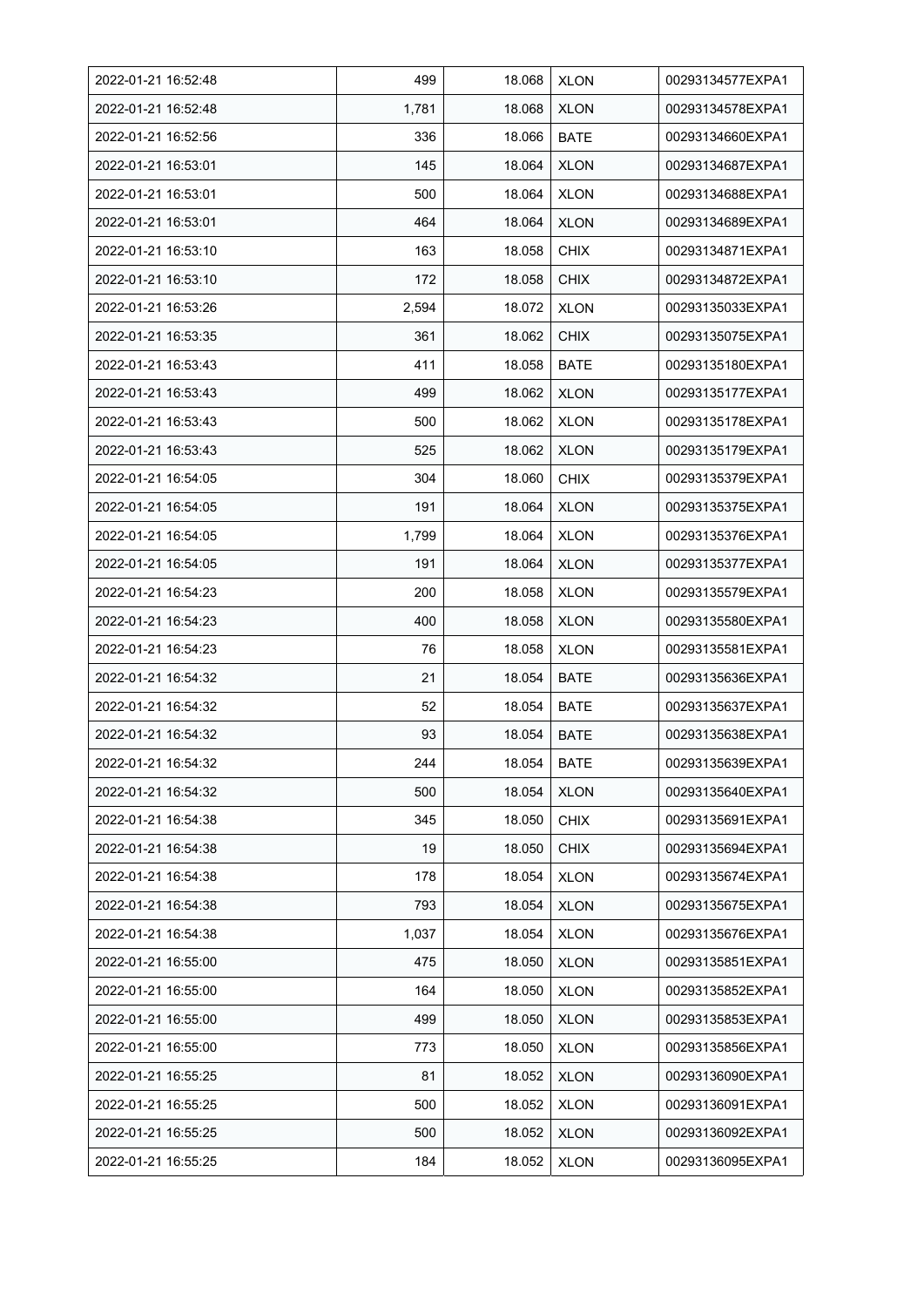| 2022-01-21 16:55:25 | 100   | 18.048 | <b>XLON</b> | 00293136103EXPA1 |
|---------------------|-------|--------|-------------|------------------|
| 2022-01-21 16:55:25 | 600   | 18.048 | <b>XLON</b> | 00293136105EXPA1 |
| 2022-01-21 16:55:25 | 51    | 18.048 | <b>XLON</b> | 00293136106EXPA1 |
| 2022-01-21 16:55:35 | 140   | 18.054 | <b>XLON</b> | 00293136183EXPA1 |
| 2022-01-21 16:55:35 | 500   | 18.054 | <b>XLON</b> | 00293136184EXPA1 |
| 2022-01-21 16:55:35 | 798   | 18.054 | <b>XLON</b> | 00293136185EXPA1 |
| 2022-01-21 16:56:04 | 460   | 18.056 | <b>XLON</b> | 00293136392EXPA1 |
| 2022-01-21 16:56:07 | 500   | 18.056 | <b>XLON</b> | 00293136419EXPA1 |
| 2022-01-21 16:56:07 | 500   | 18.056 | <b>XLON</b> | 00293136422EXPA1 |
| 2022-01-21 16:56:07 | 12    | 18.056 | <b>XLON</b> | 00293136423EXPA1 |
| 2022-01-21 16:56:07 | 1,465 | 18.056 | <b>XLON</b> | 00293136424EXPA1 |
| 2022-01-21 16:56:29 | 137   | 18.060 | <b>CHIX</b> | 00293136594EXPA1 |
| 2022-01-21 16:56:29 | 178   | 18.060 | <b>CHIX</b> | 00293136595EXPA1 |
| 2022-01-21 16:56:29 | 534   | 18.060 | <b>CHIX</b> | 00293136596EXPA1 |
| 2022-01-21 16:56:31 | 500   | 18.058 | <b>XLON</b> | 00293136606EXPA1 |
| 2022-01-21 16:56:34 | 500   | 18.062 | <b>XLON</b> | 00293136635EXPA1 |
| 2022-01-21 16:56:34 | 1,600 | 18.062 | <b>XLON</b> | 00293136639EXPA1 |
| 2022-01-21 16:56:53 | 413   | 18.056 | <b>XLON</b> | 00293136761EXPA1 |
| 2022-01-21 16:56:53 | 1,667 | 18.056 | <b>XLON</b> | 00293136764EXPA1 |
| 2022-01-21 16:56:58 | 466   | 18.054 | <b>CHIX</b> | 00293136829EXPA1 |
| 2022-01-21 16:57:03 | 145   | 18.056 | <b>XLON</b> | 00293136885EXPA1 |
| 2022-01-21 16:57:03 | 500   | 18.056 | <b>XLON</b> | 00293136886EXPA1 |
| 2022-01-21 16:57:03 | 1,013 | 18.056 | <b>XLON</b> | 00293136887EXPA1 |
| 2022-01-21 16:57:25 | 1     | 18.046 | <b>XLON</b> | 00293137201EXPA1 |
| 2022-01-21 16:57:25 | 566   | 18.048 | <b>XLON</b> | 00293137202EXPA1 |
| 2022-01-21 16:57:25 | 499   | 18.048 | <b>XLON</b> | 00293137203EXPA1 |
| 2022-01-21 16:57:37 | 330   | 18.048 | <b>XLON</b> | 00293137264EXPA1 |
| 2022-01-21 16:57:37 | 170   | 18.048 | <b>XLON</b> | 00293137265EXPA1 |
| 2022-01-21 16:57:37 | 330   | 18.048 | <b>XLON</b> | 00293137266EXPA1 |
| 2022-01-21 16:57:41 | 137   | 18.056 | <b>XLON</b> | 00293137346EXPA1 |
| 2022-01-21 16:57:41 | 165   | 18.056 | <b>XLON</b> | 00293137347EXPA1 |
| 2022-01-21 16:57:41 | 1,382 | 18.056 | <b>XLON</b> | 00293137348EXPA1 |
| 2022-01-21 16:57:58 | 315   | 18.042 | <b>CHIX</b> | 00293137450EXPA1 |
| 2022-01-21 16:57:58 | 200   | 18.046 | <b>XLON</b> | 00293137439EXPA1 |
| 2022-01-21 16:57:58 | 200   | 18.046 | <b>XLON</b> | 00293137440EXPA1 |
| 2022-01-21 16:57:58 | 500   | 18.046 | <b>XLON</b> | 00293137441EXPA1 |
| 2022-01-21 16:57:58 | 700   | 18.046 | <b>XLON</b> | 00293137442EXPA1 |
| 2022-01-21 16:58:17 | 499   | 18.038 | <b>XLON</b> | 00293137705EXPA1 |
| 2022-01-21 16:58:17 | 1     | 18.038 | <b>XLON</b> | 00293137706EXPA1 |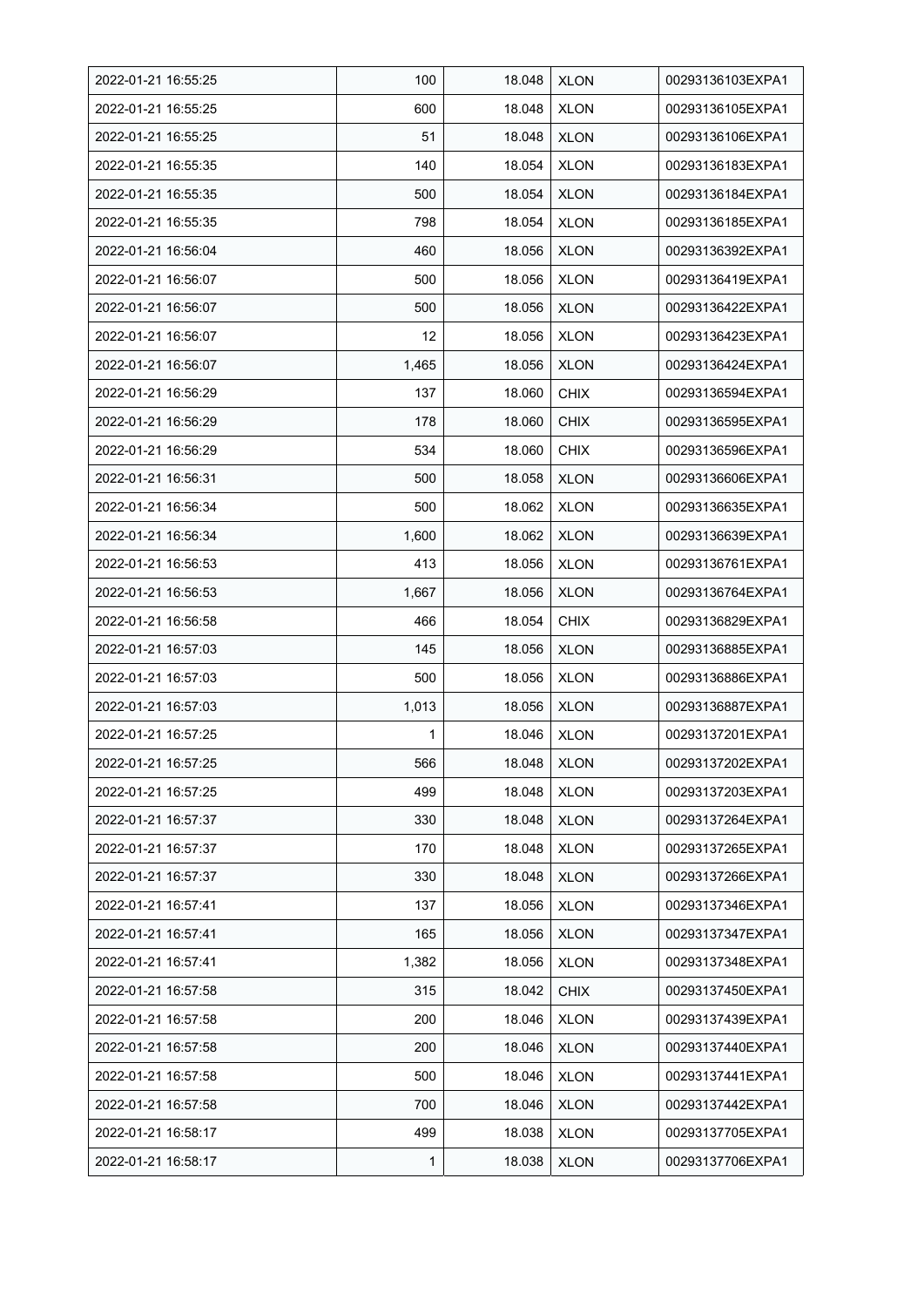| 2022-01-21 16:58:25 | 296            | 18.036 | <b>XLON</b> | 00293137748EXPA1 |
|---------------------|----------------|--------|-------------|------------------|
| 2022-01-21 16:58:25 | 183            | 18.036 | <b>XLON</b> | 00293137750EXPA1 |
| 2022-01-21 16:58:25 | 1,379          | 18.036 | <b>XLON</b> | 00293137754EXPA1 |
| 2022-01-21 16:58:27 | 400            | 18.034 | <b>CHIX</b> | 00293137791EXPA1 |
| 2022-01-21 16:58:27 | 293            | 18.034 | <b>CHIX</b> | 00293137794EXPA1 |
| 2022-01-21 16:58:37 | 500            | 18.034 | <b>XLON</b> | 00293137896EXPA1 |
| 2022-01-21 16:58:37 | 544            | 18.034 | <b>XLON</b> | 00293137897EXPA1 |
| 2022-01-21 16:58:37 | 157            | 18.034 | <b>XLON</b> | 00293137898EXPA1 |
| 2022-01-21 16:58:45 | 105            | 18.030 | <b>CHIX</b> | 00293138010EXPA1 |
| 2022-01-21 16:58:47 | 22             | 18.030 | <b>CHIX</b> | 00293138051EXPA1 |
| 2022-01-21 16:58:47 | 17             | 18.030 | <b>CHIX</b> | 00293138052EXPA1 |
| 2022-01-21 16:58:47 | 49             | 18.030 | <b>CHIX</b> | 00293138053EXPA1 |
| 2022-01-21 16:58:48 | 35             | 18.026 | <b>CHIX</b> | 00293138086EXPA1 |
| 2022-01-21 16:58:48 | 105            | 18.026 | <b>CHIX</b> | 00293138087EXPA1 |
| 2022-01-21 16:58:58 | $\overline{2}$ | 18.028 | <b>XLON</b> | 00293138190EXPA1 |
| 2022-01-21 16:59:10 | 266            | 18.028 | <b>CHIX</b> | 00293138392EXPA1 |
| 2022-01-21 16:59:10 | 660            | 18.028 | <b>XLON</b> | 00293138393EXPA1 |
| 2022-01-21 16:59:15 | 650            | 18.024 | <b>XLON</b> | 00293138433EXPA1 |
| 2022-01-21 16:59:15 | 500            | 18.024 | <b>XLON</b> | 00293138434EXPA1 |
| 2022-01-21 16.59.21 | 382            | 18.024 | <b>XLON</b> | 00293138490EXPA1 |
| 2022-01-21 16:59:21 | 617            | 18.024 | <b>XLON</b> | 00293138491EXPA1 |
| 2022-01-21 16:59:21 | 149            | 18.024 | <b>XLON</b> | 00293138492EXPA1 |
| 2022-01-21 16:59:21 | 499            | 18.024 | <b>XLON</b> | 00293138493EXPA1 |
| 2022-01-21 16.59.21 | 323            | 18.024 | <b>XLON</b> | 00293138494EXPA1 |
| 2022-01-21 16:59:36 | 499            | 18.032 | <b>XLON</b> | 00293138725EXPA1 |
| 2022-01-21 16:59:36 | 200            | 18.032 | <b>XLON</b> | 00293138726EXPA1 |
| 2022-01-21 16:59:36 | 200            | 18.032 | <b>XLON</b> | 00293138728EXPA1 |
| 2022-01-21 16:59:36 | 200            | 18.032 | <b>XLON</b> | 00293138730EXPA1 |
| 2022-01-21 16:59:36 | 200            | 18.032 | <b>XLON</b> | 00293138731EXPA1 |
| 2022-01-21 16:59:42 | 78             | 18.034 | <b>CHIX</b> | 00293138806EXPA1 |
| 2022-01-21 16:59:52 | 600            | 18.032 | <b>XLON</b> | 00293139019EXPA1 |
| 2022-01-21 16:59:52 | 400            | 18.032 | <b>XLON</b> | 00293139029EXPA1 |
| 2022-01-21 16:59:52 | 200            | 18.032 | <b>XLON</b> | 00293139032EXPA1 |
| 2022-01-21 16:59:52 | 170            | 18.032 | <b>XLON</b> | 00293139033EXPA1 |
| 2022-01-21 16:59:52 | 296            | 18.032 | <b>XLON</b> | 00293139035EXPA1 |
| 2022-01-21 16:59:52 | 810            | 18.032 | <b>XLON</b> | 00293139037EXPA1 |
| 2022-01-21 17:00:08 | 500            | 18.028 | <b>XLON</b> | 00293139499EXPA1 |
| 2022-01-21 17:00:08 | 500            | 18.028 | <b>XLON</b> | 00293139500EXPA1 |
| 2022-01-21 17:00:08 | 600            | 18.028 | <b>XLON</b> | 00293139501EXPA1 |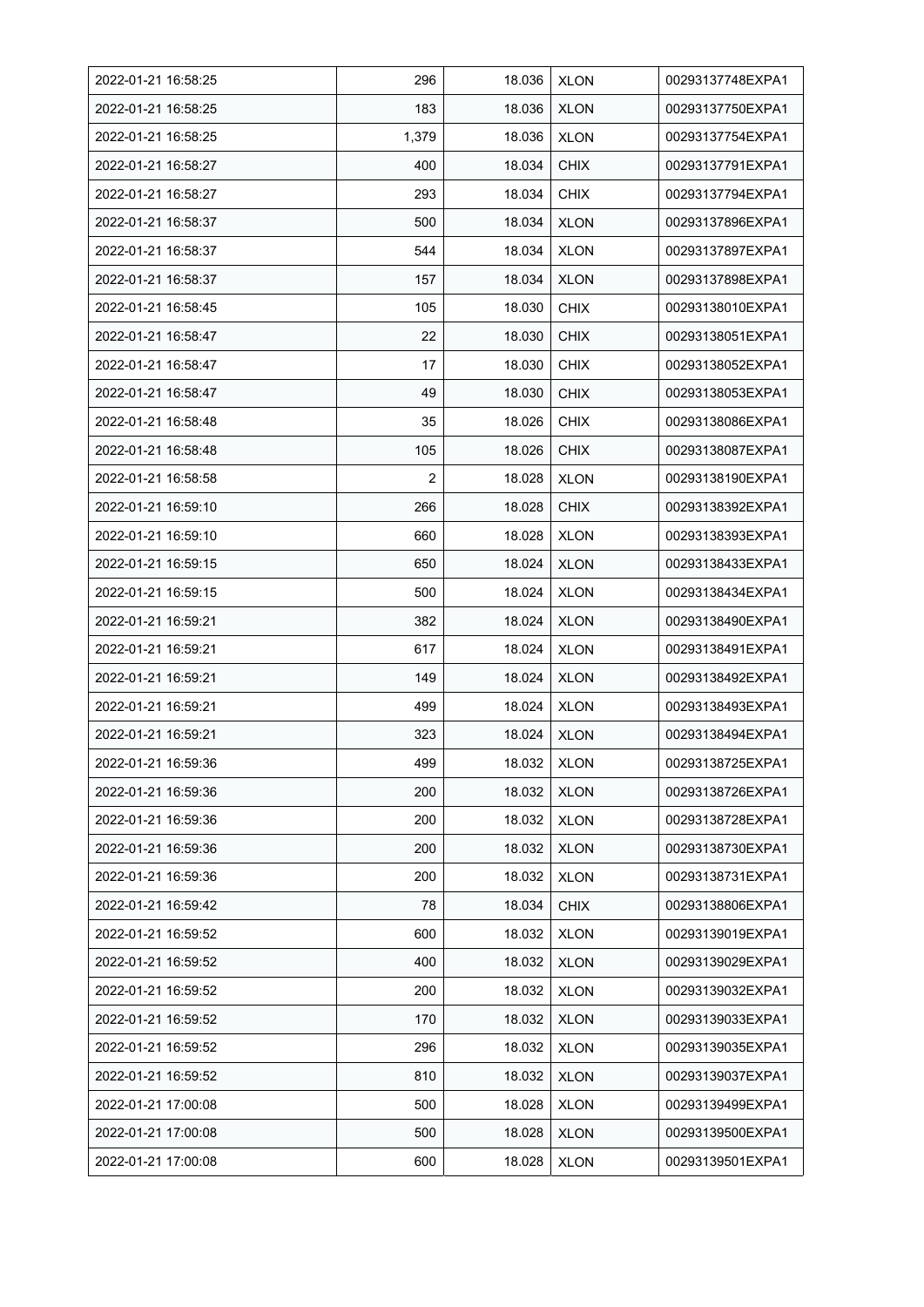| 2022-01-21 17:00:08 | 173   | 18.028 | <b>XLON</b> | 00293139503EXPA1 |
|---------------------|-------|--------|-------------|------------------|
| 2022-01-21 17:00:27 | 792   | 18.022 | <b>XLON</b> | 00293139683EXPA1 |
| 2022-01-21 17:00:27 | 621   | 18.022 | <b>XLON</b> | 00293139684EXPA1 |
| 2022-01-21 17:00:33 | 500   | 18.020 | <b>XLON</b> | 00293139786EXPA1 |
| 2022-01-21 17:00:33 | 492   | 18.020 | <b>XLON</b> | 00293139787EXPA1 |
| 2022-01-21 17:00:44 | 1     | 18.020 | <b>XLON</b> | 00293139864EXPA1 |
| 2022-01-21 17:00:44 | 3     | 18.020 | <b>XLON</b> | 00293139865EXPA1 |
| 2022-01-21 17:00:44 | 1,690 | 18.020 | <b>XLON</b> | 00293139866EXPA1 |
| 2022-01-21 17:01:12 | 48    | 18.012 | <b>XLON</b> | 00293140274EXPA1 |
| 2022-01-21 17:01:12 | 2,605 | 18.012 | <b>XLON</b> | 00293140275EXPA1 |
| 2022-01-21 17:01:31 | 173   | 18.024 | <b>XLON</b> | 00293140482EXPA1 |
| 2022-01-21 17:01:31 | 943   | 18.024 | <b>XLON</b> | 00293140483EXPA1 |
| 2022-01-21 17:01:31 | 863   | 18.024 | <b>XLON</b> | 00293140484EXPA1 |
| 2022-01-21 17:01:31 | 210   | 18.024 | <b>XLON</b> | 00293140485EXPA1 |
| 2022-01-21 17:01:31 | 166   | 18.024 | <b>XLON</b> | 00293140486EXPA1 |
| 2022-01-21 17:01:31 | 129   | 18.024 | <b>XLON</b> | 00293140489EXPA1 |
| 2022-01-21 17:01:56 | 391   | 18.020 | <b>XLON</b> | 00293140761EXPA1 |
| 2022-01-21 17:01:56 | 403   | 18.020 | <b>XLON</b> | 00293140766EXPA1 |
| 2022-01-21 17:02:01 | 133   | 18.018 | <b>XLON</b> | 00293140863EXPA1 |
| 2022-01-21 17:02:01 | 316   | 18.020 | <b>XLON</b> | 00293140864EXPA1 |
| 2022-01-21 17:02:01 | 26    | 18.020 | <b>XLON</b> | 00293140865EXPA1 |
| 2022-01-21 17:02:01 | 284   | 18.020 | <b>XLON</b> | 00293140866EXPA1 |
| 2022-01-21 17:02:01 | 174   | 18.020 | <b>XLON</b> | 00293140867EXPA1 |
| 2022-01-21 17:02:01 | 136   | 18.020 | <b>XLON</b> | 00293140868EXPA1 |
| 2022-01-21 17:02:01 | 499   | 18.020 | <b>XLON</b> | 00293140869EXPA1 |
| 2022-01-21 17:02:01 | 299   | 18.020 | <b>XLON</b> | 00293140870EXPA1 |
| 2022-01-21 17:02:09 | 200   | 18.016 | <b>XLON</b> | 00293140921EXPA1 |
| 2022-01-21 17:02:09 | 400   | 18.016 | <b>XLON</b> | 00293140922EXPA1 |
| 2022-01-21 17:02:09 | 400   | 18.016 | <b>XLON</b> | 00293140923EXPA1 |
| 2022-01-21 17:02:09 | 200   | 18.016 | <b>XLON</b> | 00293140924EXPA1 |
| 2022-01-21 17:02:17 | 846   | 18.008 | <b>XLON</b> | 00293140960EXPA1 |
| 2022-01-21 17:02:37 | 500   | 18.008 | <b>XLON</b> | 00293141143EXPA1 |
| 2022-01-21 17:02:37 | 500   | 18.008 | <b>XLON</b> | 00293141144EXPA1 |
| 2022-01-21 17:02:37 | 500   | 18.008 | <b>XLON</b> | 00293141145EXPA1 |
| 2022-01-21 17:02:37 | 500   | 18.008 | <b>XLON</b> | 00293141146EXPA1 |
| 2022-01-21 17:02:37 | 500   | 18.008 | <b>XLON</b> | 00293141147EXPA1 |
| 2022-01-21 17:02:37 | 2     | 18.008 | <b>XLON</b> | 00293141150EXPA1 |
| 2022-01-21 17:02:37 | 1     | 18.008 | <b>XLON</b> | 00293141151EXPA1 |
| 2022-01-21 17:02:37 | 54    | 18.008 | <b>XLON</b> | 00293141152EXPA1 |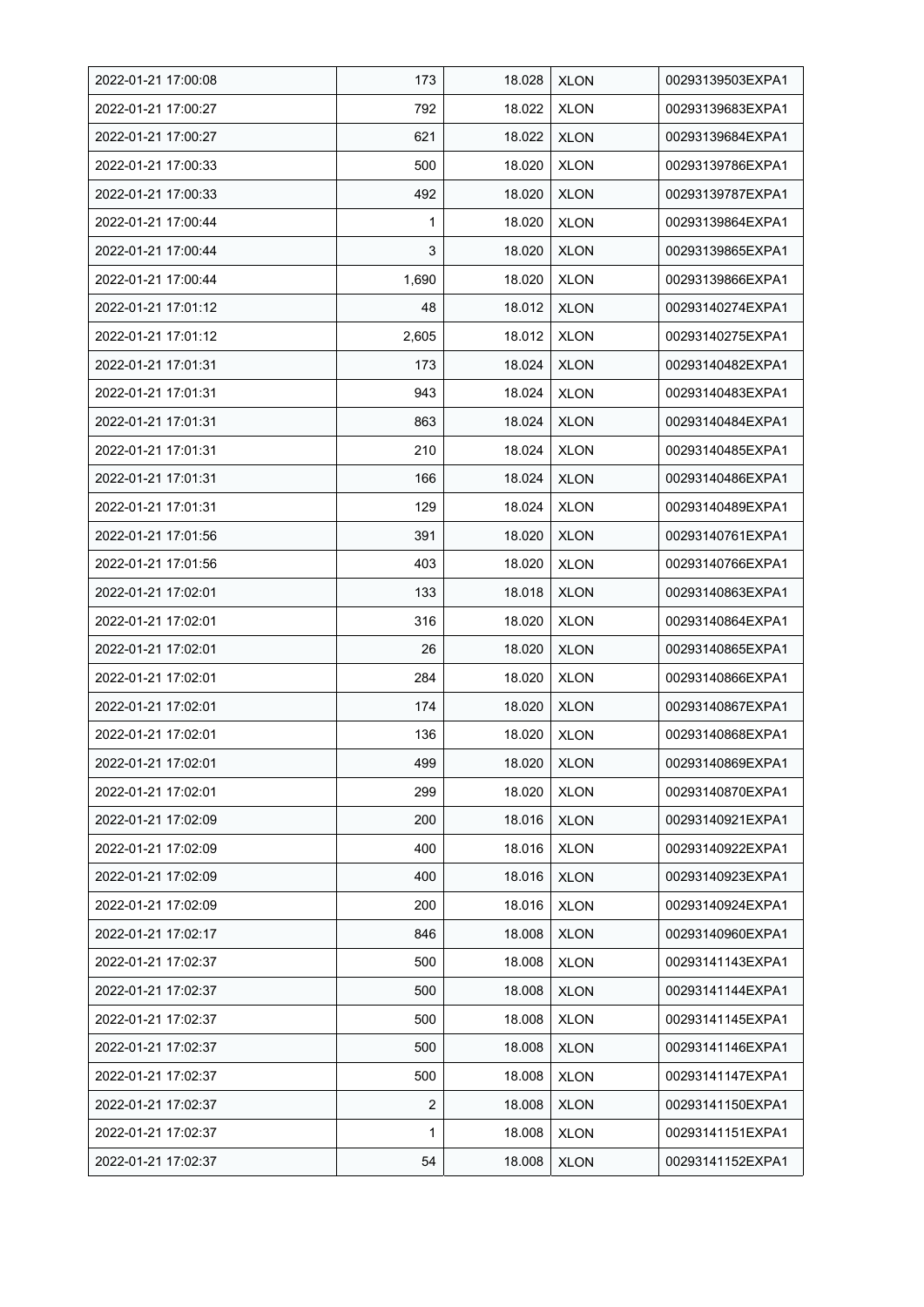| 2022-01-21 17:03:05 | 500   | 18.006 | <b>XLON</b> | 00293141484EXPA1 |
|---------------------|-------|--------|-------------|------------------|
| 2022-01-21 17:03:05 | 499   | 18.006 | <b>XLON</b> | 00293141485EXPA1 |
| 2022-01-21 17:03:05 | 215   | 18.006 | <b>XLON</b> | 00293141486EXPA1 |
| 2022-01-21 17:03:05 | 500   | 18.006 | <b>XLON</b> | 00293141487EXPA1 |
| 2022-01-21 17:03:05 | 500   | 18.006 | <b>XLON</b> | 00293141488EXPA1 |
| 2022-01-21 17:03:05 | 998   | 18.006 | <b>XLON</b> | 00293141489EXPA1 |
| 2022-01-21 17:04:05 | 737   | 18.016 | <b>XLON</b> | 00293142150EXPA1 |
| 2022-01-21 17:04:28 | 1     | 18.018 | <b>XLON</b> | 00293142383EXPA1 |
| 2022-01-21 17:04:31 | 500   | 18.018 | <b>XLON</b> | 00293142434EXPA1 |
| 2022-01-21 17:04:46 | 500   | 18.020 | <b>XLON</b> | 00293142611EXPA1 |
| 2022-01-21 17:04:58 | 600   | 18.016 | <b>XLON</b> | 00293142712EXPA1 |
| 2022-01-21 17:05:23 | 747   | 18.024 | <b>XLON</b> | 00293143009EXPA1 |
| 2022-01-21 17:06:10 | 607   | 18.030 | <b>XLON</b> | 00293143500EXPA1 |
| 2022-01-21 17:06:10 | 730   | 18.030 | <b>XLON</b> | 00293143503EXPA1 |
| 2022-01-21 17:06:13 | 220   | 18.030 | <b>XLON</b> | 00293143514EXPA1 |
| 2022-01-21 17:06:13 | 1,192 | 18.030 | <b>XLON</b> | 00293143515EXPA1 |
| 2022-01-21 17:06:37 | 90    | 18.044 | <b>XLON</b> | 00293143737EXPA1 |
| 2022-01-21 17:06:37 | 200   | 18.044 | <b>XLON</b> | 00293143738EXPA1 |
| 2022-01-21 17:06:37 | 200   | 18.044 | <b>XLON</b> | 00293143739EXPA1 |
| 2022-01-21 17:06:37 | 110   | 18.044 | <b>XLON</b> | 00293143740EXPA1 |
| 2022-01-21 17:07:00 | 611   | 18.050 | <b>XLON</b> | 00293143883EXPA1 |
| 2022-01-21 17:07:00 | 135   | 18.050 | <b>XLON</b> | 00293143888EXPA1 |
| 2022-01-21 17:07:20 | 901   | 18.058 | <b>XLON</b> | 00293144189EXPA1 |
| 2022-01-21 17:07:25 | 500   | 18.058 | <b>XLON</b> | 00293144257EXPA1 |
| 2022-01-21 17:07:25 | 145   | 18.058 | <b>XLON</b> | 00293144258EXPA1 |
| 2022-01-21 17:07:31 | 500   | 18.058 | <b>XLON</b> | 00293144294EXPA1 |
| 2022-01-21 17:07:31 | 500   | 18.058 | <b>XLON</b> | 00293144295EXPA1 |
| 2022-01-21 17:07:31 | 500   | 18.058 | <b>XLON</b> | 00293144296EXPA1 |
| 2022-01-21 17:07:43 | 121   | 18.060 | <b>XLON</b> | 00293144410EXPA1 |
| 2022-01-21 17:07:43 | 499   | 18.060 | <b>XLON</b> | 00293144411EXPA1 |
| 2022-01-21 17:07:43 | 606   | 18.060 | <b>XLON</b> | 00293144412EXPA1 |
| 2022-01-21 17:07:43 | 109   | 18.060 | <b>XLON</b> | 00293144413EXPA1 |
| 2022-01-21 17:07:46 | 600   | 18.056 | <b>XLON</b> | 00293144449EXPA1 |
| 2022-01-21 17:07:46 | 600   | 18.056 | <b>XLON</b> | 00293144450EXPA1 |
| 2022-01-21 17:07:46 | 285   | 18.056 | <b>XLON</b> | 00293144451EXPA1 |
| 2022-01-21 17:07:49 | 218   | 18.060 | <b>XLON</b> | 00293144574EXPA1 |
| 2022-01-21 17:08:01 | 600   | 18.054 | <b>XLON</b> | 00293144665EXPA1 |
| 2022-01-21 17:08:01 | 240   | 18.056 | <b>XLON</b> | 00293144685EXPA1 |
| 2022-01-21 17:08:01 | 550   | 18.056 | <b>XLON</b> | 00293144687EXPA1 |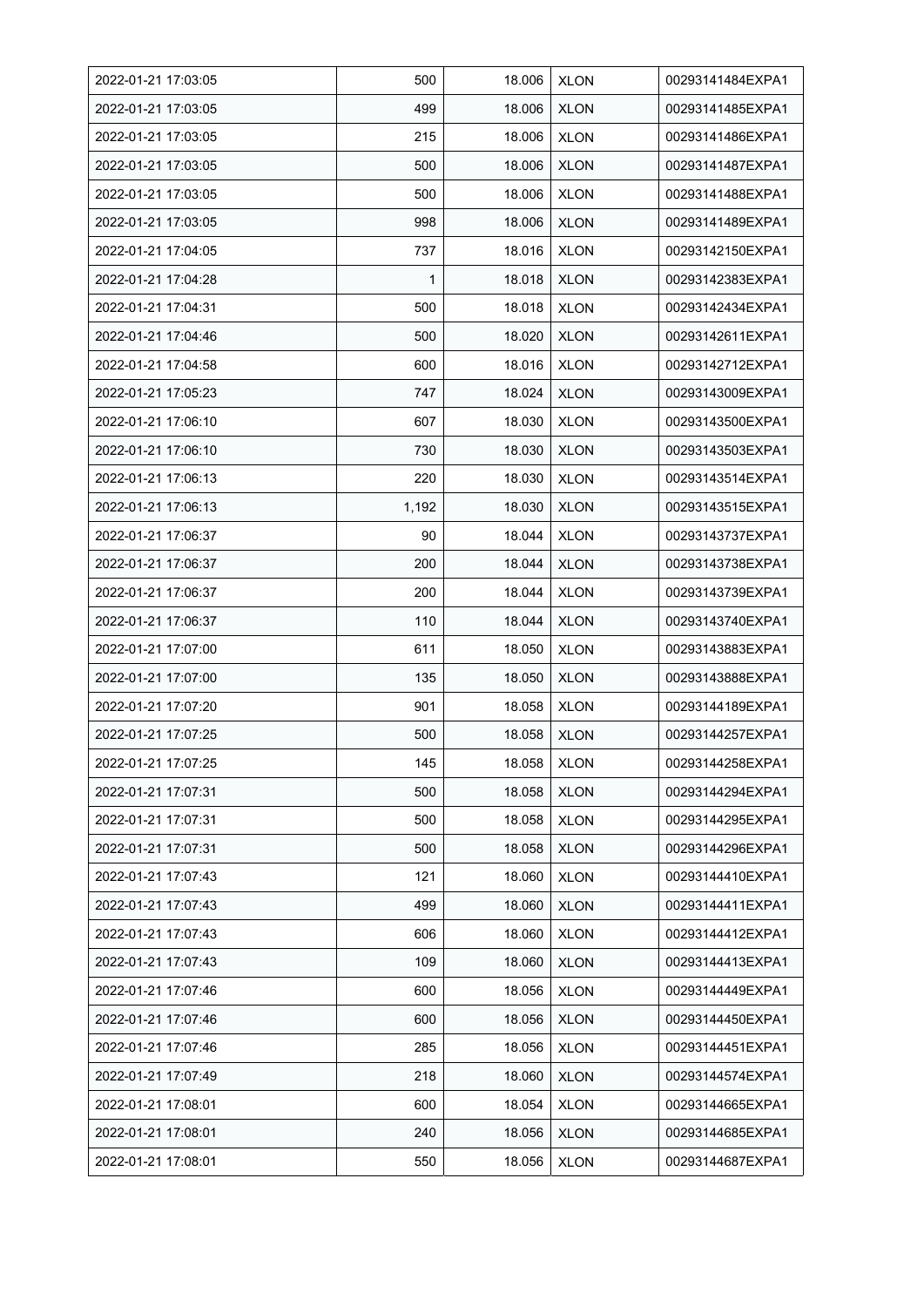| 2022-01-21 17:08:01 | 360 | 18.056 | <b>XLON</b> | 00293144688EXPA1 |
|---------------------|-----|--------|-------------|------------------|
| 2022-01-21 17:08:01 | 200 | 18.056 | <b>XLON</b> | 00293144689EXPA1 |
| 2022-01-21 17:08:02 | 319 | 18.054 | <b>XLON</b> | 00293144716EXPA1 |
| 2022-01-21 17:08:39 | 600 | 18.052 | <b>XLON</b> | 00293145062EXPA1 |
| 2022-01-21 17:08:39 | 216 | 18.052 | <b>XLON</b> | 00293145063EXPA1 |
| 2022-01-21 17:08:56 | 600 | 18.046 | <b>XLON</b> | 00293145168EXPA1 |
| 2022-01-21 17:08:56 | 500 | 18.046 | <b>XLON</b> | 00293145169EXPA1 |
| 2022-01-21 17:08:56 | 100 | 18.046 | <b>XLON</b> | 00293145170EXPA1 |
| 2022-01-21 17:09:13 | 960 | 18.050 | <b>XLON</b> | 00293145336EXPA1 |
| 2022-01-21 17:09:55 | 164 | 18.046 | <b>XLON</b> | 00293145695EXPA1 |
| 2022-01-21 17:09:58 | 743 | 18.046 | <b>XLON</b> | 00293145709EXPA1 |
| 2022-01-21 17:10:03 | 500 | 18.042 | <b>XLON</b> | 00293145778EXPA1 |
| 2022-01-21 17:10:14 | 678 | 18.038 | <b>XLON</b> | 00293145988EXPA1 |
| 2022-01-21 17:10:19 | 3   | 18.034 | <b>XLON</b> | 00293146032EXPA1 |
| 2022-01-21 17:10:34 | 500 | 18.038 | <b>XLON</b> | 00293146129EXPA1 |
| 2022-01-21 17:10:52 | 300 | 18.038 | <b>XLON</b> | 00293146523EXPA1 |
| 2022-01-21 17:10:52 | 300 | 18.038 | <b>XLON</b> | 00293146524EXPA1 |
| 2022-01-21 17:10:52 | 600 | 18.040 | <b>XLON</b> | 00293146525EXPA1 |
| 2022-01-21 17:10:58 | 500 | 18.038 | <b>XLON</b> | 00293146565EXPA1 |
| 2022-01-21 17:11:05 | 220 | 18.034 | <b>XLON</b> | 00293146646EXPA1 |
| 2022-01-21 17:11:05 | 621 | 18.034 | <b>XLON</b> | 00293146647EXPA1 |
| 2022-01-21 17:11:22 | 696 | 18.024 | <b>XLON</b> | 00293146799EXPA1 |
| 2022-01-21 17:11:22 | 500 | 18.024 | <b>XLON</b> | 00293146800EXPA1 |
| 2022-01-21 17:11:22 | 300 | 18.024 | <b>XLON</b> | 00293146801EXPA1 |
| 2022-01-21 17:11:22 | 300 | 18.024 | <b>XLON</b> | 00293146802EXPA1 |
| 2022-01-21 17:11:22 | 300 | 18.024 | <b>XLON</b> | 00293146803EXPA1 |
| 2022-01-21 17:11:22 | 330 | 18.024 | <b>XLON</b> | 00293146804EXPA1 |
| 2022-01-21 17:11:23 | 450 | 18.022 | <b>XLON</b> | 00293146811EXPA1 |
| 2022-01-21 17:11:23 | 160 | 18.022 | <b>XLON</b> | 00293146812EXPA1 |
| 2022-01-21 17:11:23 | 218 | 18.022 | <b>XLON</b> | 00293146813EXPA1 |
| 2022-01-21 17:11:31 | 500 | 18.022 | <b>XLON</b> | 00293146865EXPA1 |
| 2022-01-21 17:11:31 | 499 | 18.022 | <b>XLON</b> | 00293146866EXPA1 |
| 2022-01-21 17:11:31 | 102 | 18.022 | <b>XLON</b> | 00293146867EXPA1 |
| 2022-01-21 17:11:31 | 344 | 18.022 | <b>XLON</b> | 00293146868EXPA1 |
| 2022-01-21 17:11:34 | 500 | 18.022 | <b>XLON</b> | 00293146883EXPA1 |
| 2022-01-21 17:11:37 | 500 | 18.022 | XLON        | 00293146900EXPA1 |
| 2022-01-21 17:11:37 | 499 | 18.022 | <b>XLON</b> | 00293146901EXPA1 |
| 2022-01-21 17:11:43 | 187 | 18.018 | <b>XLON</b> | 00293146969EXPA1 |
| 2022-01-21 17:11:43 | 500 | 18.018 | <b>XLON</b> | 00293146970EXPA1 |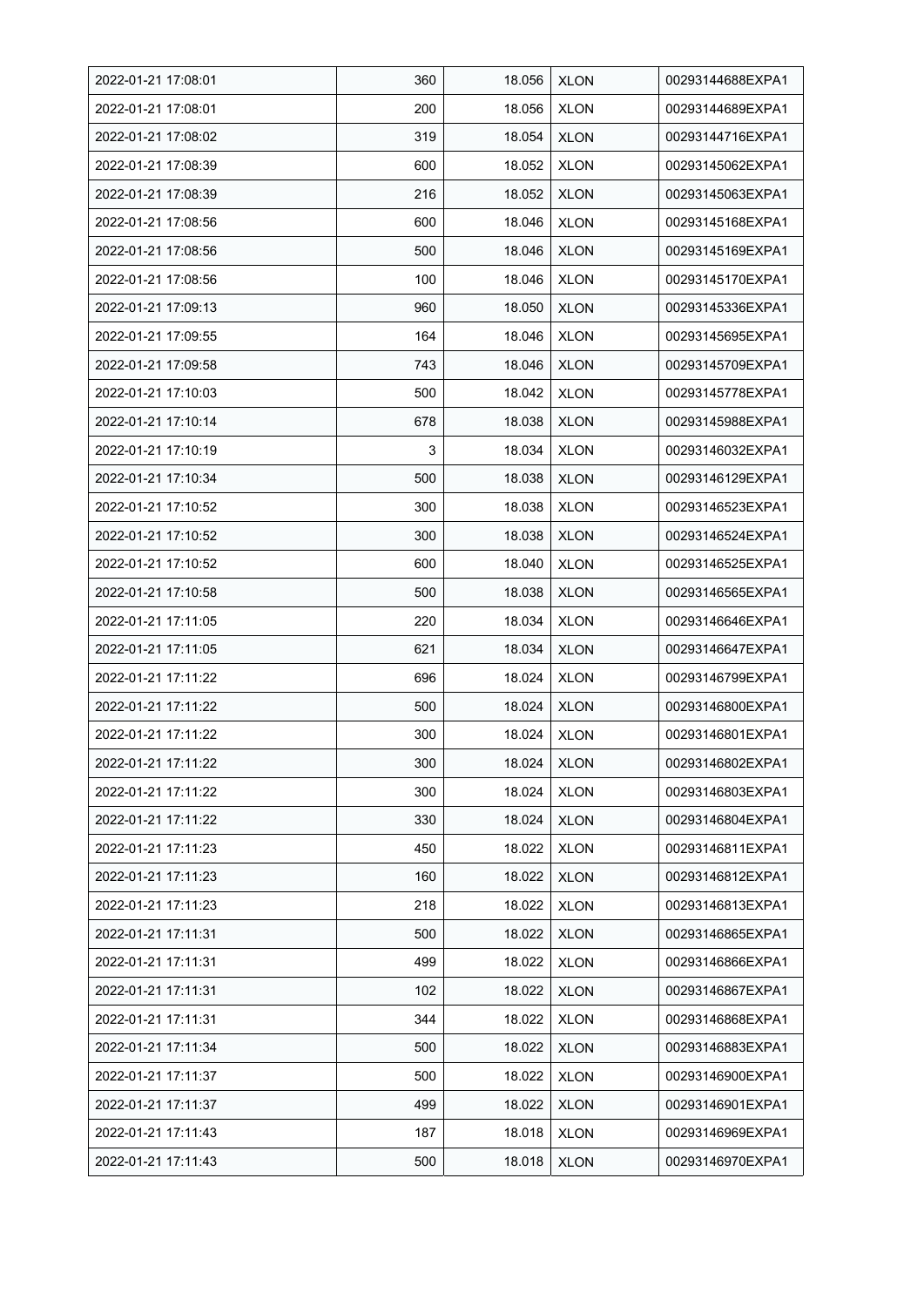| 2022-01-21 17:11:43 | 226   | 18.018 | <b>XLON</b> | 00293146971EXPA1 |
|---------------------|-------|--------|-------------|------------------|
| 2022-01-21 17:12:09 | 776   | 18.024 | <b>XLON</b> | 00293147442EXPA1 |
| 2022-01-21 17:12:14 | 124   | 18.016 | <b>XLON</b> | 00293147547EXPA1 |
| 2022-01-21 17:12:14 | 493   | 18.016 | <b>XLON</b> | 00293147548EXPA1 |
| 2022-01-21 17:12:14 | 577   | 18.016 | <b>XLON</b> | 00293147549EXPA1 |
| 2022-01-21 17:12:14 | 71    | 18.016 | <b>XLON</b> | 00293147550EXPA1 |
| 2022-01-21 17:12:14 | 92    | 18.016 | <b>XLON</b> | 00293147551EXPA1 |
| 2022-01-21 17:12:14 | 425   | 18.016 | <b>XLON</b> | 00293147552EXPA1 |
| 2022-01-21 17:12:17 | 89    | 18.016 | <b>XLON</b> | 00293147572EXPA1 |
| 2022-01-21 17:12:17 | 499   | 18.016 | <b>XLON</b> | 00293147573EXPA1 |
| 2022-01-21 17:12:17 | 500   | 18.016 | <b>XLON</b> | 00293147574EXPA1 |
| 2022-01-21 17:12:17 | 247   | 18.016 | <b>XLON</b> | 00293147575EXPA1 |
| 2022-01-21 17:12:34 | 398   | 18.022 | <b>XLON</b> | 00293147752EXPA1 |
| 2022-01-21 17:12:34 | 371   | 18.022 | <b>XLON</b> | 00293147754EXPA1 |
| 2022-01-21 17:12:51 | 499   | 18.020 | <b>XLON</b> | 00293147875EXPA1 |
| 2022-01-21 17:12:51 | 1     | 18.020 | <b>XLON</b> | 00293147876EXPA1 |
| 2022-01-21 17:12:51 | 499   | 18.020 | <b>XLON</b> | 00293147877EXPA1 |
| 2022-01-21 17:12:51 | 1     | 18.020 | <b>XLON</b> | 00293147878EXPA1 |
| 2022-01-21 17:12:51 | 499   | 18.020 | <b>XLON</b> | 00293147879EXPA1 |
| 2022-01-21 17:12:51 | 1     | 18.020 | <b>XLON</b> | 00293147880EXPA1 |
| 2022-01-21 17:13:03 | 499   | 18.024 | <b>XLON</b> | 00293147974EXPA1 |
| 2022-01-21 17:13:03 | 1     | 18.024 | <b>XLON</b> | 00293147975EXPA1 |
| 2022-01-21 17:13:14 | 197   | 18.026 | <b>XLON</b> | 00293148061EXPA1 |
| 2022-01-21 17:13:28 | 371   | 18.034 | <b>XLON</b> | 00293148234EXPA1 |
| 2022-01-21 17:13:28 | 499   | 18.034 | <b>XLON</b> | 00293148235EXPA1 |
| 2022-01-21 17:13:28 | 499   | 18.034 | <b>XLON</b> | 00293148236EXPA1 |
| 2022-01-21 17:13:36 | 191   | 18.030 | <b>XLON</b> | 00293148300EXPA1 |
| 2022-01-21 17:13:36 | 500   | 18.030 | <b>XLON</b> | 00293148302EXPA1 |
| 2022-01-21 17:13:36 | 400   | 18.030 | <b>XLON</b> | 00293148303EXPA1 |
| 2022-01-21 17:13:36 | 100   | 18.030 | <b>XLON</b> | 00293148304EXPA1 |
| 2022-01-21 17:13:36 | 400   | 18.030 | <b>XLON</b> | 00293148305EXPA1 |
| 2022-01-21 17:13:36 | 100   | 18.030 | <b>XLON</b> | 00293148306EXPA1 |
| 2022-01-21 17:13:36 | 430   | 18.030 | <b>XLON</b> | 00293148307EXPA1 |
| 2022-01-21 17:13:36 | 2,879 | 18.030 | <b>XLON</b> | 00293148308EXPA1 |
| 2022-01-21 17:13:36 | 470   | 18.030 | <b>XLON</b> | 00293148310EXPA1 |
| 2022-01-21 17:13:36 | 100   | 18.030 | <b>XLON</b> | 00293148311EXPA1 |
| 2022-01-21 17:13:36 | 500   | 18.030 | <b>XLON</b> | 00293148312EXPA1 |
| 2022-01-21 17:13:44 | 350   | 18.036 | <b>XLON</b> | 00293148371EXPA1 |
| 2022-01-21 17:13:44 | 1     | 18.036 | <b>XLON</b> | 00293148372EXPA1 |
|                     |       |        |             |                  |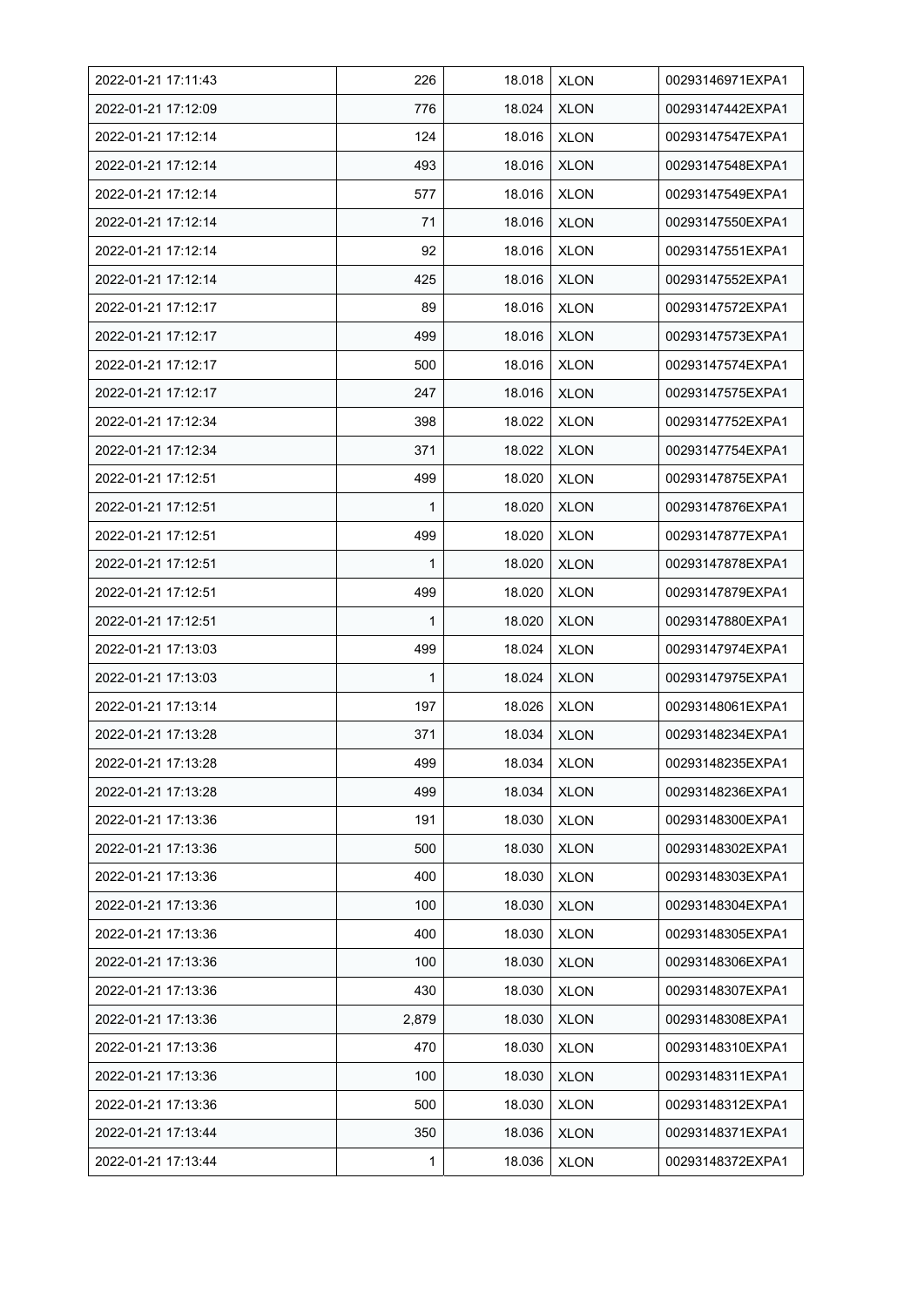| 2022-01-21 17:13:44 | $\overline{2}$ | 18.036 | <b>XLON</b> | 00293148373EXPA1 |
|---------------------|----------------|--------|-------------|------------------|
| 2022-01-21 17:13:44 | 479            | 18.036 | <b>XLON</b> | 00293148376EXPA1 |
| 2022-01-21 17:13:44 | 479            | 18.036 | <b>XLON</b> | 00293148377EXPA1 |
| 2022-01-21 17:13:44 | 345            | 18.036 | <b>XLON</b> | 00293148378EXPA1 |
| 2022-01-21 17:13:44 | 591            | 18.036 | <b>XLON</b> | 00293148379EXPA1 |
| 2022-01-21 17:13:44 | 151            | 18.036 | <b>XLON</b> | 00293148382EXPA1 |
| 2022-01-21 17:13:44 | 321            | 18.036 | <b>XLON</b> | 00293148383EXPA1 |
| 2022-01-21 17:13:59 | 500            | 18.036 | <b>XLON</b> | 00293148516EXPA1 |
| 2022-01-21 17:13:59 | 494            | 18.036 | <b>XLON</b> | 00293148517EXPA1 |
| 2022-01-21 17:13:59 | 445            | 18.036 | <b>XLON</b> | 00293148518EXPA1 |
| 2022-01-21 17:14:02 | 535            | 18.032 | <b>XLON</b> | 00293148610EXPA1 |
| 2022-01-21 17:14:02 | 59             | 18.032 | <b>XLON</b> | 00293148613EXPA1 |
| 2022-01-21 17:14:02 | 73             | 18.032 | <b>XLON</b> | 00293148614EXPA1 |
| 2022-01-21 17:14:05 | 400            | 18.030 | <b>XLON</b> | 00293148645EXPA1 |
| 2022-01-21 17:14:06 | 720            | 18.030 | <b>XLON</b> | 00293148659EXPA1 |
| 2022-01-21 17:14:10 | 500            | 18.030 | <b>XLON</b> | 00293148696EXPA1 |
| 2022-01-21 17:14:10 | 3,121          | 18.030 | <b>XLON</b> | 00293148701EXPA1 |
| 2022-01-21 17:14:10 | 3,747          | 18.030 | <b>XLON</b> | 00293148719EXPA1 |
| 2022-01-21 17:14:10 | 157            | 18.030 | <b>XLON</b> | 00293148721EXPA1 |
| 2022-01-21 17:14:10 | 1,000          | 18.030 | <b>XLON</b> | 00293148723EXPA1 |
| 2022-01-21 17:14:10 | 376            | 18.030 | <b>XLON</b> | 00293148729EXPA1 |
| 2022-01-21 17:14:10 | 624            | 18.030 | <b>XLON</b> | 00293148733EXPA1 |
| 2022-01-21 17:14:10 | 500            | 18.030 | <b>XLON</b> | 00293148735EXPA1 |
| 2022-01-21 17:14:10 | 200            | 18.030 | <b>XLON</b> | 00293148738EXPA1 |
| 2022-01-21 17:14:10 | 499            | 18.030 | <b>XLON</b> | 00293148741EXPA1 |
| 2022-01-21 17:14:10 | 244            | 18.030 | <b>XLON</b> | 00293148745EXPA1 |
| 2022-01-21 17:14:10 | 200            | 18.030 | <b>XLON</b> | 00293148758EXPA1 |
| 2022-01-21 17:14:10 | 3,000          | 18.030 | <b>XLON</b> | 00293148759EXPA1 |
| 2022-01-21 17:14:10 | 1,315          | 18.030 | <b>XLON</b> | 00293148760EXPA1 |
| 2022-01-21 17:14:10 | 943            | 18.030 | <b>XLON</b> | 00293148761EXPA1 |
| 2022-01-21 17:14:10 | 2,575          | 18.030 | <b>XLON</b> | 00293148762EXPA1 |
| 2022-01-21 17:14:10 | 550            | 18.030 | <b>XLON</b> | 00293148763EXPA1 |
| 2022-01-21 17:14:10 | 499            | 18.030 | <b>XLON</b> | 00293148764EXPA1 |
| 2022-01-21 17:14:10 | 499            | 18.030 | <b>XLON</b> | 00293148765EXPA1 |
| 2022-01-21 17:14:10 | 199            | 18.030 | <b>XLON</b> | 00293148769EXPA1 |
| 2022-01-21 17:14:10 | 40             | 18.030 | XLON        | 00293148770EXPA1 |
| 2022-01-21 17:14:16 | 500            | 18.026 | <b>XLON</b> | 00293148849EXPA1 |
| 2022-01-21 17:14:16 | 135            | 18.026 | <b>XLON</b> | 00293148852EXPA1 |
| 2022-01-21 17:14:16 | 499            | 18.026 | <b>XLON</b> | 00293148853EXPA1 |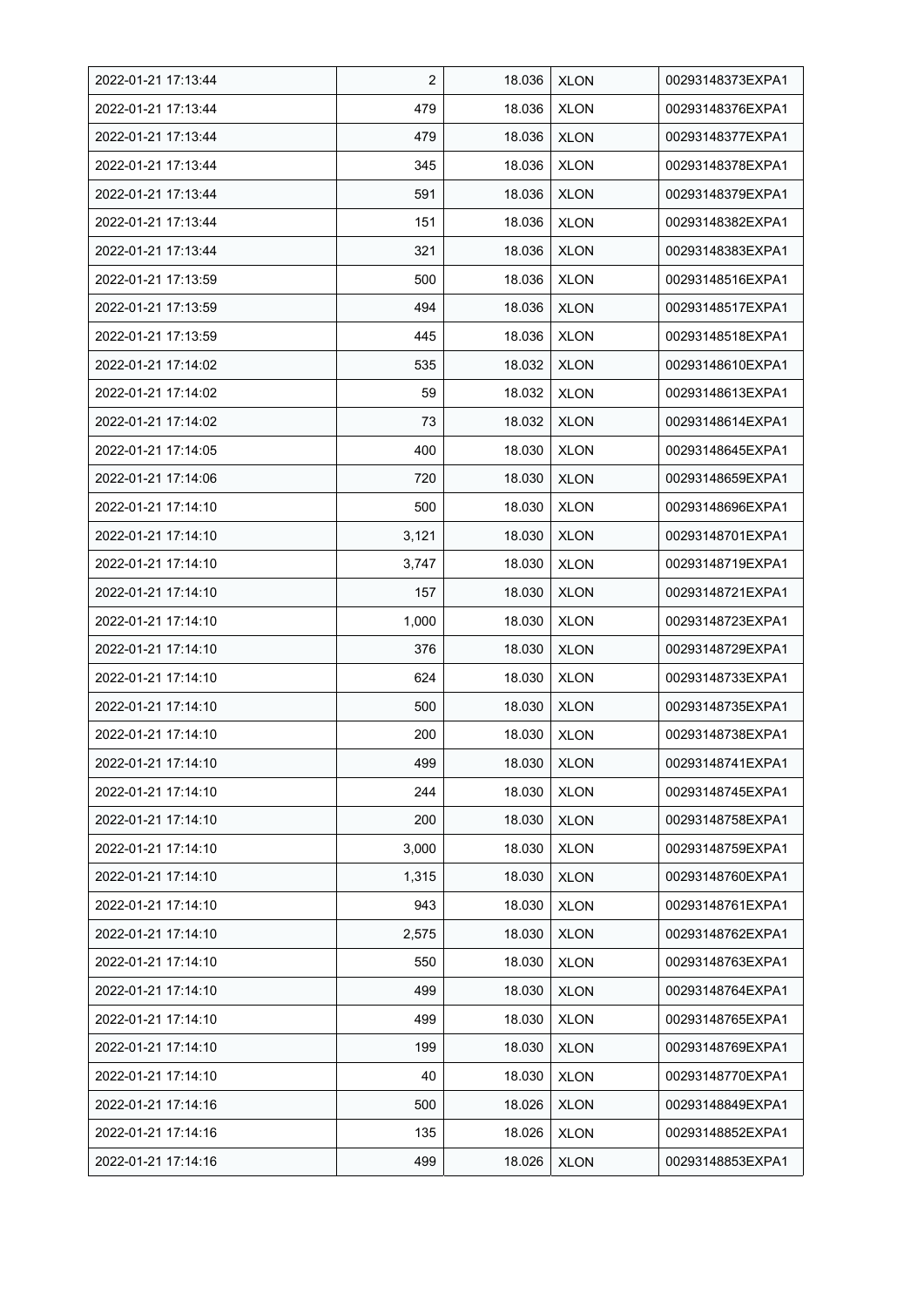| 2022-01-21 17:14:16 | 27  | 18.026 | <b>XLON</b> | 00293148854EXPA1 |
|---------------------|-----|--------|-------------|------------------|
| 2022-01-21 17:14:27 | 499 | 18.032 | <b>XLON</b> | 00293148932EXPA1 |
| 2022-01-21 17:14:27 | 100 | 18.034 | <b>XLON</b> | 00293148943EXPA1 |
| 2022-01-21 17:14:28 | 26  | 18.034 | <b>XLON</b> | 00293148961EXPA1 |
| 2022-01-21 17:14:28 | 200 | 18.034 | <b>XLON</b> | 00293148967EXPA1 |
| 2022-01-21 17:14:28 | 200 | 18.034 | <b>XLON</b> | 00293148969EXPA1 |
| 2022-01-21 17:14:28 | 200 | 18.034 | <b>XLON</b> | 00293148970EXPA1 |
| 2022-01-21 17:14:28 | 174 | 18.034 | <b>XLON</b> | 00293148973EXPA1 |
| 2022-01-21 17:14:28 | 93  | 18.034 | <b>XLON</b> | 00293148989EXPA1 |
| 2022-01-21 17:14:47 | 200 | 18.034 | <b>XLON</b> | 00293149158EXPA1 |
| 2022-01-21 17:14:47 | 200 | 18.034 | <b>XLON</b> | 00293149160EXPA1 |
| 2022-01-21 17:14:47 | 20  | 18.034 | <b>XLON</b> | 00293149161EXPA1 |
| 2022-01-21 17:14:47 | 180 | 18.034 | <b>XLON</b> | 00293149162EXPA1 |
| 2022-01-21 17:14:48 | 20  | 18.034 | <b>XLON</b> | 00293149164EXPA1 |
| 2022-01-21 17:14:48 | 200 | 18.034 | <b>XLON</b> | 00293149166EXPA1 |
| 2022-01-21 17:14:48 | 200 | 18.034 | <b>XLON</b> | 00293149168EXPA1 |
| 2022-01-21 17:14:48 | 200 | 18.034 | <b>XLON</b> | 00293149169EXPA1 |
| 2022-01-21 17:14:48 | 180 | 18.034 | <b>XLON</b> | 00293149170EXPA1 |
| 2022-01-21 17:14:48 | 221 | 18.036 | <b>XLON</b> | 00293149172EXPA1 |
| 2022-01-21 17:15:18 | 600 | 18.050 | <b>XLON</b> | 00293149682EXPA1 |
| 2022-01-21 17:15:27 | 400 | 18.050 | <b>XLON</b> | 00293149800EXPA1 |
| 2022-01-21 17:15:27 | 200 | 18.050 | <b>XLON</b> | 00293149801EXPA1 |
| 2022-01-21 17:16:06 | 500 | 18.046 | <b>XLON</b> | 00293150236EXPA1 |
| 2022-01-21 17:16:06 | 500 | 18.046 | <b>XLON</b> | 00293150239EXPA1 |
| 2022-01-21 17:16:06 | 391 | 18.046 | <b>XLON</b> | 00293150246EXPA1 |
| 2022-01-21 17:16:06 | 262 | 18.044 | <b>XLON</b> | 00293150260EXPA1 |
| 2022-01-21 17:16:06 | 205 | 18.044 | <b>XLON</b> | 00293150261EXPA1 |
| 2022-01-21 17:16:06 | 173 | 18.044 | <b>XLON</b> | 00293150262EXPA1 |
| 2022-01-21 17:16:06 | 39  | 18.044 | <b>XLON</b> | 00293150263EXPA1 |
| 2022-01-21 17:16:17 | 612 | 18.044 | <b>XLON</b> | 00293150487EXPA1 |
| 2022-01-21 17:16:17 | 500 | 18.044 | <b>XLON</b> | 00293150488EXPA1 |
| 2022-01-21 17:16:17 | 483 | 18.044 | <b>XLON</b> | 00293150489EXPA1 |
| 2022-01-21 17:16:17 | 550 | 18.044 | <b>XLON</b> | 00293150490EXPA1 |
| 2022-01-21 17:16:17 | 17  | 18.044 | <b>XLON</b> | 00293150491EXPA1 |
| 2022-01-21 17:16:29 | 2   | 18.042 | <b>XLON</b> | 00293150547EXPA1 |
| 2022-01-21 17:16:29 | 168 | 18.042 | <b>XLON</b> | 00293150548EXPA1 |
| 2022-01-21 17:16:29 | 250 | 18.042 | <b>XLON</b> | 00293150549EXPA1 |
| 2022-01-21 17:16:29 | 181 | 18.042 | <b>XLON</b> | 00293150550EXPA1 |
| 2022-01-21 17:16:29 | 200 | 18.042 | <b>XLON</b> | 00293150551EXPA1 |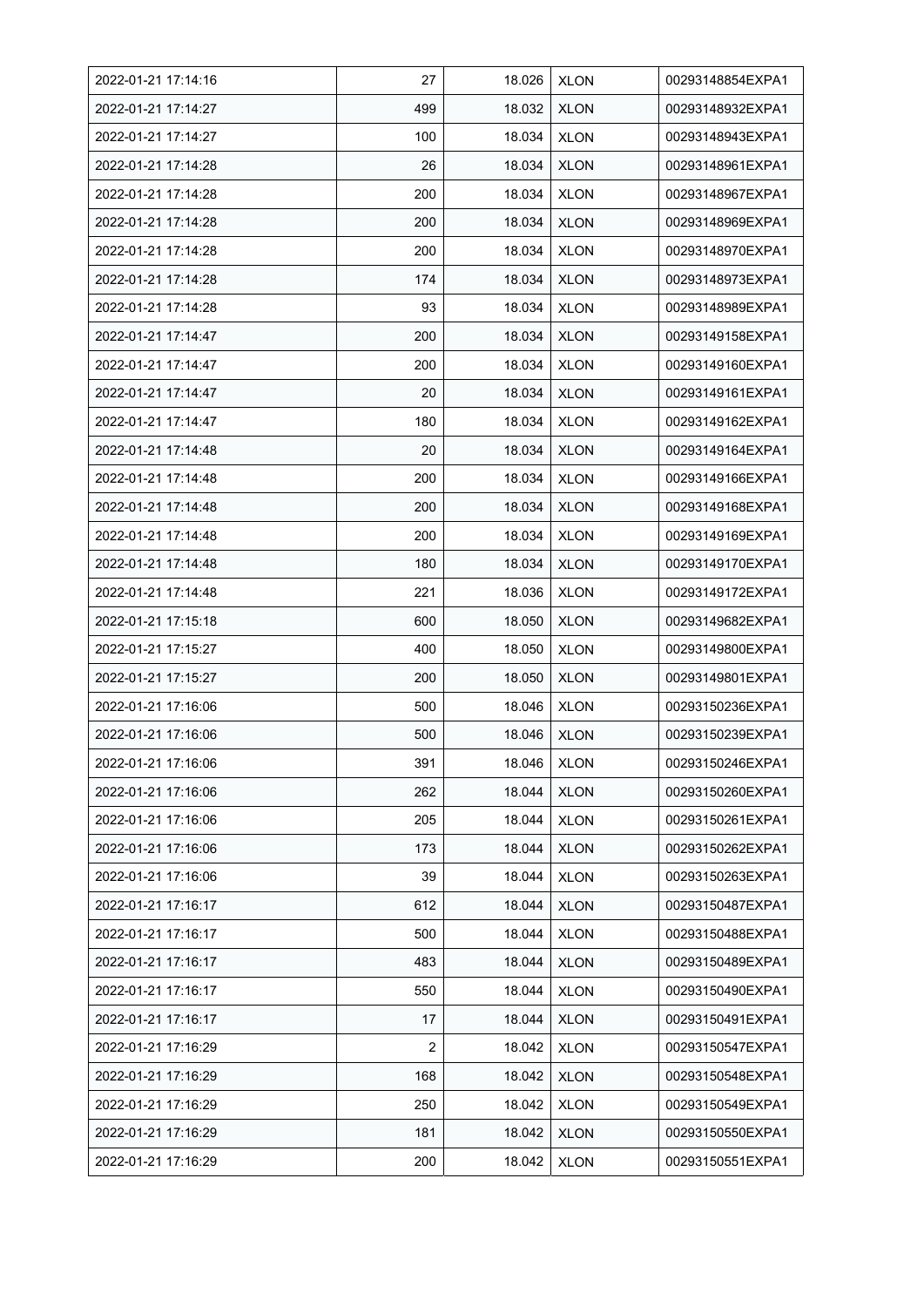| 2022-01-21 17:16:32 | 499   | 18.040 | <b>XLON</b> | 00293150597EXPA1 |
|---------------------|-------|--------|-------------|------------------|
| 2022-01-21 17:16:32 | 500   | 18.040 | <b>XLON</b> | 00293150598EXPA1 |
| 2022-01-21 17:16:32 | 1     | 18.040 | <b>XLON</b> | 00293150599EXPA1 |
| 2022-01-21 17:16:39 | 163   | 18.038 | <b>XLON</b> | 00293150668EXPA1 |
| 2022-01-21 17:16:39 | 167   | 18.038 | <b>XLON</b> | 00293150669EXPA1 |
| 2022-01-21 17:16:46 | 362   | 18.038 | <b>XLON</b> | 00293150761EXPA1 |
| 2022-01-21 17:16:46 | 163   | 18.038 | <b>XLON</b> | 00293150762EXPA1 |
| 2022-01-21 17:16:46 | 116   | 18.038 | <b>XLON</b> | 00293150763EXPA1 |
| 2022-01-21 17:16:57 | 101   | 18.040 | <b>XLON</b> | 00293150873EXPA1 |
| 2022-01-21 17:16:57 | 399   | 18.040 | <b>XLON</b> | 00293150876EXPA1 |
| 2022-01-21 17:16:57 | 298   | 18.040 | <b>XLON</b> | 00293150880EXPA1 |
| 2022-01-21 17:16:57 | 129   | 18.040 | <b>XLON</b> | 00293150881EXPA1 |
| 2022-01-21 17:16:57 | 301   | 18.040 | <b>XLON</b> | 00293150882EXPA1 |
| 2022-01-21 17:16:57 | 499   | 18.040 | <b>XLON</b> | 00293150883EXPA1 |
| 2022-01-21 17:16:57 | 420   | 18.040 | <b>XLON</b> | 00293150884EXPA1 |
| 2022-01-21 17:17:00 | 499   | 18.040 | <b>XLON</b> | 00293150898EXPA1 |
| 2022-01-21 17:17:00 | 500   | 18.040 | <b>XLON</b> | 00293150899EXPA1 |
| 2022-01-21 17:17:00 | 1     | 18.040 | <b>XLON</b> | 00293150900EXPA1 |
| 2022-01-21 17:17:00 | 499   | 18.040 | <b>XLON</b> | 00293150901EXPA1 |
| 2022-01-21 17:17:00 | 7     | 18.040 | <b>XLON</b> | 00293150902EXPA1 |
| 2022-01-21 17:17:00 | 1     | 18.040 | <b>XLON</b> | 00293150904EXPA1 |
| 2022-01-21 17:17:27 | 499   | 18.044 | <b>XLON</b> | 00293151251EXPA1 |
| 2022-01-21 17:17:27 | 1     | 18.044 | <b>XLON</b> | 00293151253EXPA1 |
| 2022-01-21 17:18:20 | 897   | 18.056 | <b>XLON</b> | 00293151935EXPA1 |
| 2022-01-21 17:19:01 | 500   | 18.060 | <b>XLON</b> | 00293152514EXPA1 |
| 2022-01-21 17:19:07 | 1,000 | 18.062 | <b>XLON</b> | 00293152578EXPA1 |
| 2022-01-21 17:19:07 | 500   | 18.062 | <b>XLON</b> | 00293152579EXPA1 |
| 2022-01-21 17:19:11 | 1,368 | 18.058 | <b>XLON</b> | 00293152652EXPA1 |
| 2022-01-21 17:19:19 | 500   | 18.056 | <b>XLON</b> | 00293152783EXPA1 |
| 2022-01-21 17:19:19 | 310   | 18.056 | <b>XLON</b> | 00293152784EXPA1 |
| 2022-01-21 17:19:28 | 3     | 18.058 | <b>XLON</b> | 00293152870EXPA1 |
| 2022-01-21 17:19:46 | 500   | 18.054 | <b>XLON</b> | 00293153092EXPA1 |
| 2022-01-21 17:19:46 | 1,000 | 18.054 | <b>XLON</b> | 00293153094EXPA1 |
| 2022-01-21 17:19:46 | 500   | 18.054 | <b>XLON</b> | 00293153095EXPA1 |
| 2022-01-21 17:19:49 | 310   | 18.054 | <b>XLON</b> | 00293153129EXPA1 |
| 2022-01-21 17:19:49 | 500   | 18.054 | <b>XLON</b> | 00293153130EXPA1 |
| 2022-01-21 17:19:52 | 3     | 18.054 | <b>XLON</b> | 00293153149EXPA1 |
| 2022-01-21 17:19:52 | 1,000 | 18.054 | <b>XLON</b> | 00293153150EXPA1 |
| 2022-01-21 17:19:55 | 310   | 18.054 | <b>XLON</b> | 00293153186EXPA1 |